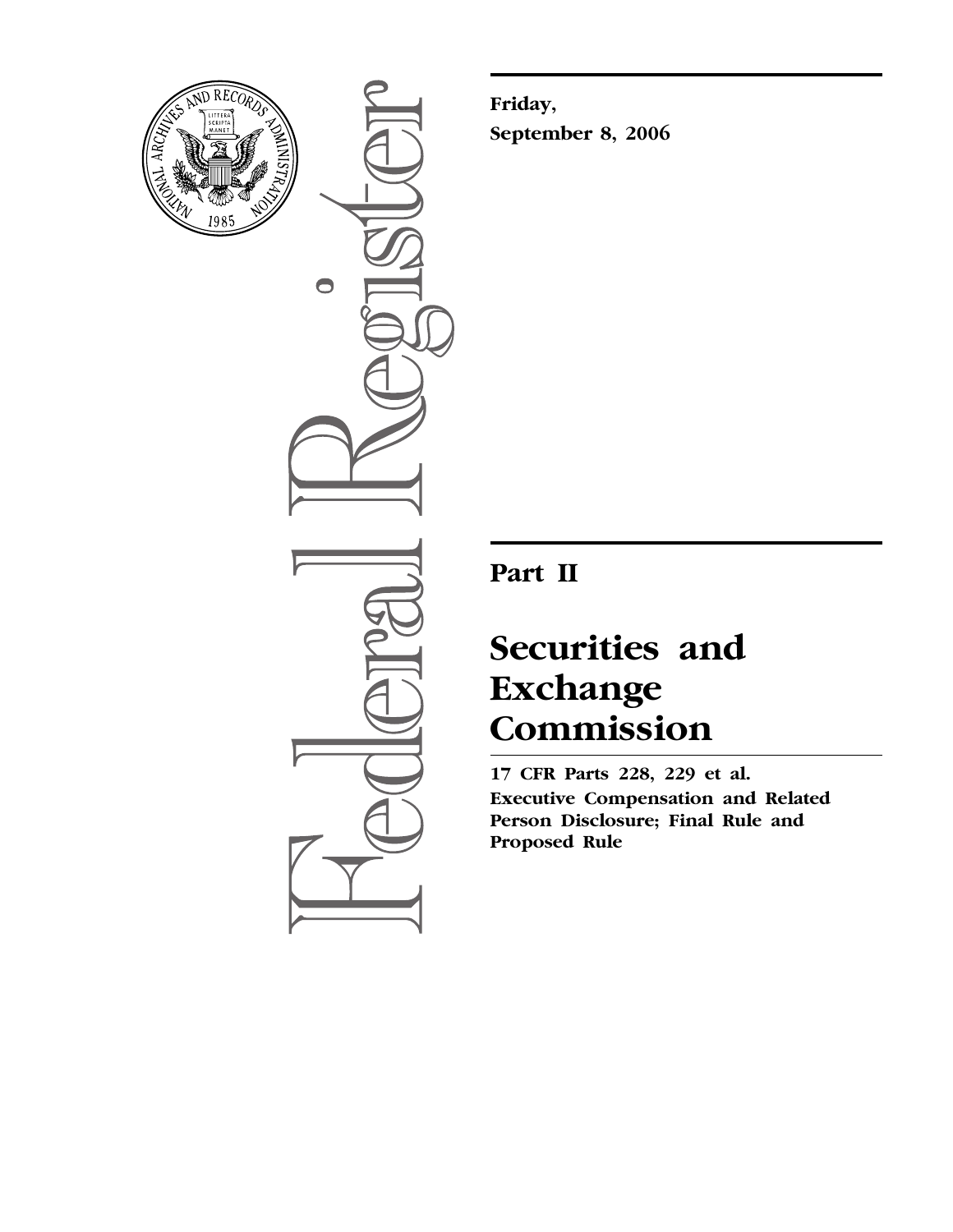## **SECURITIES AND EXCHANGE COMMISSION**

**17 CFR Parts 228, 229, 232, 239, 240, 245, 249 and 274** 

**[Release Nos. 33–8732A; 34–54302A; IC– 27444A; File No. S7–03–06]** 

## **RIN 3235–AI80**

## **Executive Compensation and Related Person Disclosure**

**AGENCY:** Securities and Exchange Commission.

# **ACTION:** Final rule.

**SUMMARY:** The Securities and Exchange Commission is adopting amendments to the disclosure requirements for executive and director compensation, related person transactions, director independence and other corporate governance matters and security ownership of officers and directors. These amendments apply to disclosure in proxy and information statements, periodic reports, current reports and other filings under the Securities Exchange Act of 1934 and to registration statements under the Exchange Act and the Securities Act of 1933. We are also adopting a requirement that disclosure under the amended items generally be provided in plain English. The amendments are intended to make proxy and information statements, reports and registration statements easier to understand. They are also intended to provide investors with a clearer and more complete picture of the compensation earned by a company's principal executive officer, principal financial officer and highest paid executive officers and members of its board of directors. In addition, they are intended to provide better information about key financial relationships among companies and their executive officers, directors, significant shareholders and their respective immediate family members. In Release No. 33–8735, published elsewhere in the proposed rules section of this issue of the **Federal Register,** we also request additional comments regarding the proposal to require compensation disclosure for three additional highly compensated employees.

### **DATES:** *Effective Date:* November 7, 2006.

*Comment Date:* Comments regarding the request for comment in Section II.C.3.b. of this document should be received on or before October 23, 2006.

*Compliance Dates:* Companies must comply with these disclosure requirements in Forms 8–K for triggering events that occur on or after

November 7, 2006 and in Forms 10–K and 10–KSB for fiscal years ending on or after December 15, 2006. Companies other than registered investment companies must comply with these disclosure requirements in Securities Act registration statements and Exchange Act registration statements (including pre-effective and posteffective amendments), and in any proxy or information statements filed on or after December 15, 2006 that are required to include Item 402 and 404 disclosure for fiscal years ending on or after December 15, 2006. Registered investment companies must comply with these disclosure requirements in initial registration statements and posteffective amendments that are annual updates to effective registration statements on Forms N–1A, N–2 (except those filed by business development companies) and N–3, and in any new proxy or information statements, filed with the Commission on or after December 15, 2006.

**ADDRESSES:** Comments may be submitted by any of the following methods:

#### *Electronic Comments*

• Use the Commission's Internet comment form (*http://www.sec.gov/ rules/final.shtml*): or

• Send an e-mail to *rulecomments@sec.gov.* Please include File Number S7–03–06 on the subject line; or

• Use the Federal Rulemaking Portal (*http://www.regulations.gov*). Follow the instructions for submitting comments.

#### *Paper Comments*

• Send paper comments in triplicate to Nancy M. Morris, Secretary, Securities and Exchange Commission, 100 F Street, NE., Washington DC 20549–1090.

All submissions should refer to File Number S7–03–06. This file number should be included on the subject line if e-mail is used. To help us process and review your comments more efficiently, please use only one method. The Commission will post all comments on the Commission's Internet Web site (*http://www.sec.gov/rules/final/shtml*). Comments are also available for public inspection and copying in the Commission's Public Reference Room, 100 F Street, NE., Washington, DC, 20549. All comments received will be posted without change; we do not edit personal identifying information from submissions. You should submit only information that you wish to make publicly available.

## **FOR FURTHER INFORMATION CONTACT:**

Anne Krauskopf, Carolyn Sherman, or Daniel Greenspan, at (202) 551–3500, in the Division of Corporation Finance, U.S. Securities and Exchange Commission, 100 F Street, NE., Washington, DC 20549–3010 or, with respect to questions regarding investment companies, Kieran Brown in the Division of Investment Management, at (202) 551–6784.

**SUPPLEMENTARY INFORMATION:** We are amending: Items 201,<sup>1</sup> 306,<sup>2</sup> 401,<sup>3</sup> 402,<sup>4</sup> 403 5 and 404 6 of Regulations S–K 7 and S–B,8 Item 601 9 of Regulation S–K, Item 1107 10 of Regulation AB,11 Item 304 12 of Regulation S–T,13 and Rule 100 14 of Regulation BTR.15 We are also adding new Item 407 to Regulations S–K and S– B. In addition, we are amending Rules 13a–11,16 14a–3,17 14a–6,18 14c–5,19 15d–11 20 and 16b–3 21 under the Securities Exchange Act of 1934.<sup>22</sup> We are adding Rules 13a–20 and 15d–20 under the Exchange Act. We are further amending Schedule 14A 23 under the Exchange Act, as well as Exchange Act Forms 8–K,24 10,25 10SB,26 10–Q,27 10– QSB,<sup>28</sup> 10-K,<sup>29</sup> 10-KSB<sup>30</sup> and 20-F.<sup>31</sup> Finally, we are amending Forms SB–2,32 S–1,33 S–3,34 S–4 35 and S–11 36 under the Securities Act of 1933,<sup>37</sup> Forms N-

36 17 CFR 239.18. 37 15 U.S.C. 77a *et seq.* 

<sup>1</sup> 17 CFR 229.201 and 17 CFR 228.201. 2 17 CFR 229.306 and 17 CFR 228.306. 3 17 CFR 229.401 and 17 CFR 228.401. 4 17 CFR 229.402 and 17 CFR 228.402. 5 17 CFR 229.403 and 17 CFR 228.403. 6 17 CFR 229.404 and 17 CFR 228.404. 7 17 CFR 229.10 *et seq.*  8 17 CFR 228.10 *et seq.*  9 17 CFR 229.601. 10 17 CFR 229.1107. 11 17 CFR 229.1100 *et seq.*  12 17 CFR 232.304. 13 17 CFR 232.10 *et seq.*  14 17 CFR 245.100. 15 17 CFR 245.100 *et seq.*  16 17 CFR 240.13a–11. 17 17 CFR 240.14a–3. 18 17 CFR 240.14a–6. 19 17 CFR 240.14c–5. 20 17 CFR 240.15d–11. 21 17 CFR 240.16b–3. 22 15 U.S.C. 78a *et seq.*  23 17 CFR 240.14a–101. 24 17 CFR 249.308. 25 17 CFR 249.210. 26 17 CFR 249.210b. 27 17 CFR 249.308a. 28 17 CFR 249.308b. 29 17 CFR 249.310. 30 17 CFR 249.310b. 31 17 CFR 249.220f. 32 17 CFR 239.10. 33 17 CFR 239.11. 34 17 CFR 239.13. 35 17 CFR 239.25.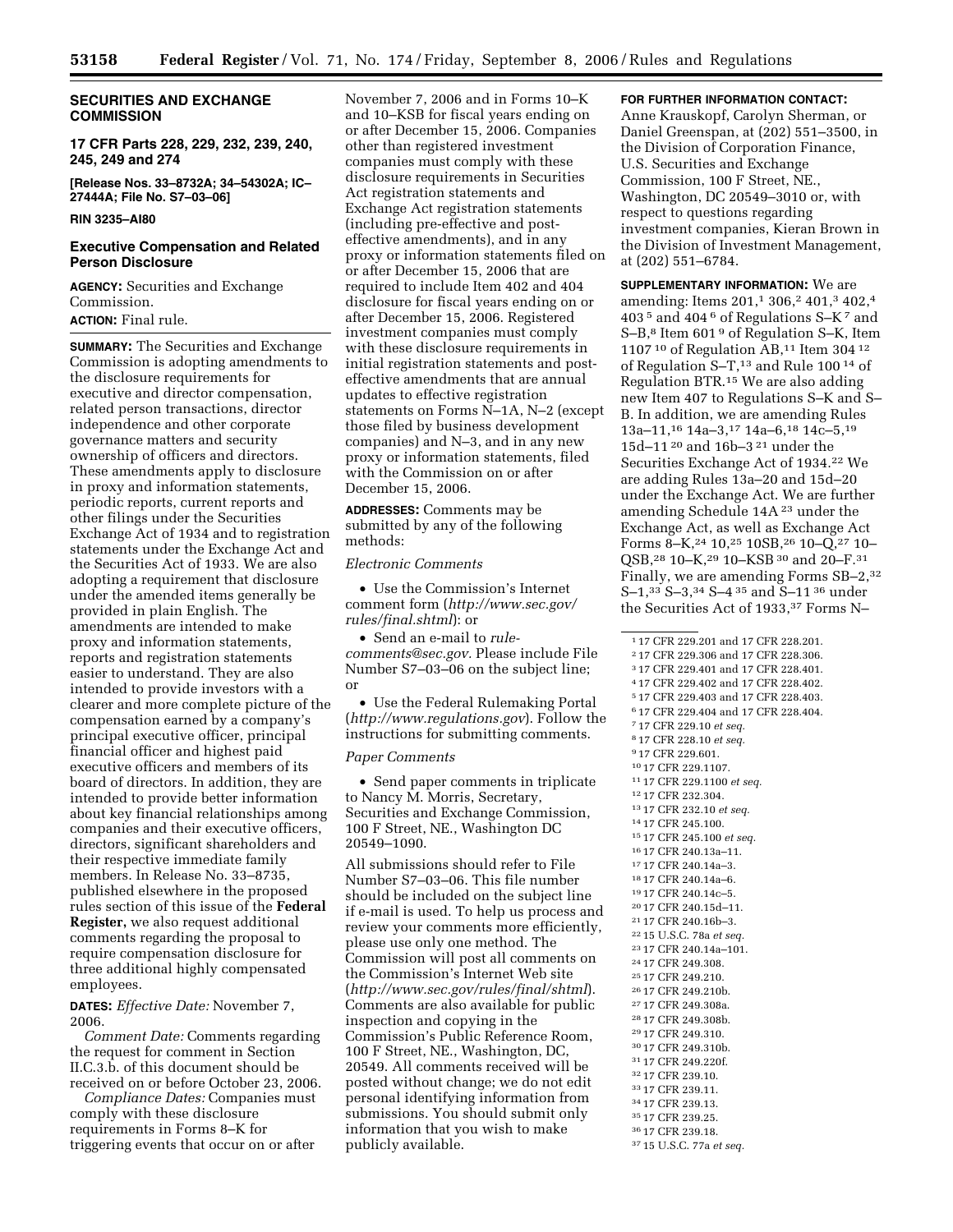1A,38 N–2,39 and N–3 40 under the Securities Act and the Investment Company Act of 1940,<sup>41</sup> and Form N-CSR42 under the Investment Company Act and the Exchange Act.

#### **Table of Contents**

I. Background and Overview

- II. Executive and Director Compensation Disclosure
	- A. Options Disclosure
	- 1. Background
	- 2. Required Option Disclosures
	- a. Tabular Disclosures
	- b. Compensation Discussion and Analysis
	- i. Timing of Option Grants
	- ii. Determination of Exercise Price
	- B. Compensation Discussion and Analysis
	- 1. Intent and Operation of the
	- Compensation Discussion and Analysis 2. Instructions to Compensation Discussion and Analysis
	- 3. ''Filed'' Status of Compensation Discussion and Analysis and the ''Furnished'' Compensation Committee Report
	- 4. Retention of the Performance Graph
	- C. Compensation Tables
	- 1. Compensation to Named Executive Officers in the Last Three Completed Fiscal Years—The Summary Compensation Table and Related Disclosure
	- a. Total Compensation Column
	- b. Salary and Bonus Columns
	- c. Plan-Based Awards
	- i. Stock Awards and Option Awards Columns
	- ii. Non-Equity Incentive Plan Compensation Column
	- d. Change in Pension Value and Nonqualified Deferred Compensation Earnings Column
	- i. Earnings on Deferred Compensation
	- ii. Increase in Pension Value
	- e. All Other Compensation Column
	- i. Perquisites and Other Personal Benefits
	- ii. Additional All Other Compensation Column Items
	- f. Captions and Table Layout
	- 2. Supplemental Grants of Plan-Based Awards Table
	- 3. Narrative Disclosure to Summary Compensation Table and Grants of Plan-Based Awards Table
	- a. Narrative Description of Additional Material Factors
	- b. Request for Additional Comment on Compensation Disclosure for up to Three Additional Employees
	- 4. Exercises and Holdings of Previously Awarded Equity
	- a. Outstanding Equity Awards at Fiscal Year-End Table
	- b. Option Exercises and Stock Vested Table
	- 5. Post-Employment Compensation
	- a. Pension Benefits Table
	- b. Nonqualified Deferred Compensation Table
	- 38 17 CFR 239.15A and 274.11A.
	- 39 17 CFR 239.14 and 274.11a–1.
	- 40 17 CFR 239.17a and 274.11b.
- 41 15 U.S.C. 80a–1 *et seq.*
- 42 17 CFR 249.331 and 274.128.
- c. Other Potential Post-Employment Payments
- 6. Officers Covered
- a. Named Executive Officers
- b. Identification of Most Highly Compensated Executive Officers; Dollar Threshold for Disclosure
- 7. Interplay of Items 402 and 404 8. Other Changes
- 9. Compensation of Directors
- D. Treatment of Specific Types of Issuers
- 1. Small Business Issuers
- 2. Foreign Private Issuers
- 3. Business Development Companies
- E. Conforming Amendments
- III. Revisions to Form 8–K and the Periodic Report Exhibit Requirements
	- A. Items 1.01 and 5.02 of Form 8–K
	- 1. Item 1.01—Entry into a Material Definitive Agreement
	- 2. Item 5.02—Departure of Directors or Certain Officers; Election of Directors; Appointment of Certain Officers; Compensatory Arrangements of Certain **Officers**
	- B. Extension of Limited Safe Harbor under Section 10(b) and Rule 10b–5 to Item 5.02(e) of Form 8–K and Exclusion of Item 5.02(e) from Form S–3 Eligibility Requirements
- C. General Instruction D to Form 8-K D. Foreign Private Issuers
- IV. Beneficial Ownership Disclosure
- V. Certain Relationships and Related
	- Transactions Disclosure
	- A. Transactions with Related Persons
	- 1. Broad Principle for Disclosure
	- a. Indebtedness
- b. Definitions
- 2. Disclosure Requirements
- 3. Exceptions
- B. Procedures for Approval of Related Person Transactions
- C. Promoters and Control Persons
- D. Corporate Governance Disclosure
- E. Treatment of Specific Types of Issuers
- 1. Small Business Issuers
- 2. Foreign Private Issuers
- 3. Registered Investment Companies
- F. Conforming Amendments
- 1. Regulation Blackout Trading Restriction
- 2. Rule 16b–3 Non-Employee Director Definition
- 3. Other Conforming Amendments
- VI. Plain English Disclosure
- 
- VII. Transition
- VIII. Paperwork Reduction Act
	- A. Background
	- B. Summary of Information Collections
	- C. Summary of Comment Letters and Revisions to Proposals
	- D. Revisions to Paperwork Reduction Act Burden Estimates
	- 1. Securities Act Registration Statements, Exchange Act Registration Statements, Exchange Act Annual Reports, Proxy Statements and Information Statements 2. Exchange Act Current Reports
- IX. Cost-Benefit Analysis
- A. Background
- B. Summary of Amendments
- C. Benefits
- D. Costs
- X. Consideration of Burden on Competition and Promotion of Efficiency, Competition and Capital Formation

XI. Final Regulatory Flexibility Act Analysis

C. Small Entities Subject to the Rules and

D. Reporting, Recordkeeping and Other Compliance Requirements E. Agency Action to Minimize Effect on

On January 27, 2006, we proposed revisions to our rules governing disclosure of executive compensation, director compensation, related party transactions, director independence and other corporate governance matters,

XII. Statutory Authority and Text of the

**I. Background and Overview** 

current reporting regarding compensation arrangements and beneficial ownership.43 We received over 20,000 comment letters in response

to our proposals. In general,

in financial transactions and

rules regarding related party

relationships with the company. We are also adopting revisions to our disclosure

transactions and director independence and board committee functions. Finally, some compensation arrangements must be disclosed under our rules relating to current reports on Form 8–K. Accordingly, we are reorganizing and more appropriately focusing our requirements on the type of compensation information that should be disclosed on a real-time basis.

commenters raised.

commenters supported the proposals and their objectives. We are adopting the rules and amendments substantially as proposed, with certain modifications to address a number of points that

The amendments to the compensation disclosure rules are intended to provide investors with a clearer and more complete picture of compensation to principal executive officers, principal financial officers, the other highest paid executive officers and directors. Closely related to executive officer and director compensation is the participation by executive officers, directors, significant shareholders and other related persons

43*Executive Compensation and Related Party Disclosure,* Release No. 33–8655 (Jan. 27, 2006) [71

Since the enactment of the Securities

44 Initially, disclosure requirements regarding executive and director compensation were set forth in Schedule A to the Securities Act and Section 12(b) of the Exchange Act, which list the type of information to be included in Securities Act and Exchange Act registration statements. Item 14 of Schedule A called for disclosure of the

''remuneration, paid or estimated to be paid, by the issuer or its predecessor, directly or indirectly,

Continued

FR 6542] (the ''Proposing Release'').

Act and the Exchange Act,<sup>44</sup> the

A. Need for the Rules and Amendments B. Significant Issues Raised by Public Comment

Amendments

Small Entities

Amendments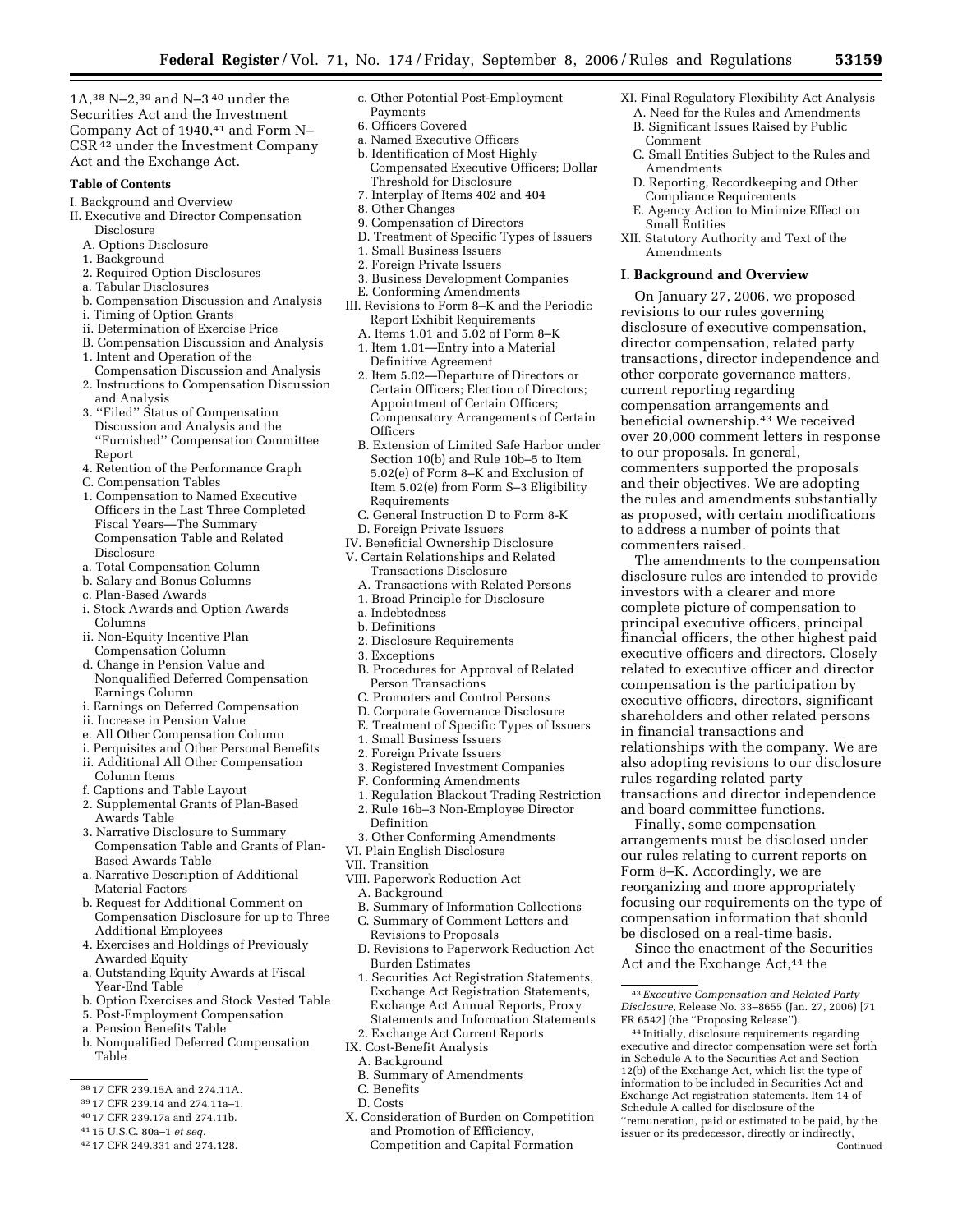Commission has on a number of occasions explored the best methods for communicating clear, concise and meaningful information about executive and director compensation and relationships with the company.45 The Commission also has had to reconsider executive and director compensation disclosure requirements in light of changing trends in executive compensation. Most recently, in 1992, the Commission adopted amendments to the disclosure rules that eschewed a mostly narrative disclosure approach adopted in 1983 in favor of formatted tables that captured all compensation, while categorizing the various elements of compensation and promoting comparability from year to year and from company to company.46

We believe this tabular approach remains a sound basis for disclosure. However, especially in light of the complexity of and variations in compensation programs, the very formatted nature of those rules has resulted in too many cases in disclosure that does not inform investors adequately as to all elements of compensation. In those cases investors may lack material information that we believe they should receive.

45 In 1938, the Commission promulgated its first executive and director compensation disclosure rules for proxy statements. Release No. 34–1823 (Aug. 11, 1938) [3 FR 1991]. At different times thereafter, the Commission has adopted rules mandating narrative, tabular, or combinations of narrative and tabular disclosure as the best method for presenting compensation disclosure in a manner that is clear and useful to investors. See, *e.g.*, Release No. 34–3347 (Dec. 18, 1942) [7 FR 10653] (introducing first tabular disclosure); Release No. 34–4775 (Dec. 11, 1952) [17 FR 11431] (introducing separate table for pensions and deferred remuneration); *Uniform and Integrated Reporting Requirements: Management Remuneration,* Release No. 33–6003 (Dec. 4, 1978) [43 FR 58151] (the ''1978 Release'') (expanding tabular disclosure to cover all forms of compensation); and *Disclosure of Executive Compensation,* Release No. 33–6486 (Sept. 23, 1983) [48 FR 44467] (the ''1983 Release'') (limiting tabular disclosure to cash remuneration).

46*Executive Compensation Disclosure,* Release No. 33–6962 (Oct. 16, 1992) [57 FR 48126] (the ''1992 Release''); See also *Executive Compensation Disclosure; Securityholder Lists and Mailing Requests,* Release No. 33–7032 (Nov. 22, 1993) [58 FR 63010] (the ''1993 Release''), at Section II.

We are thus today adopting an approach that builds on the strengths of the requirements adopted in 1992 rather than discarding them. However, today's amendments do represent a thorough rethinking of the rules in place prior to these amendments, combining a broader-based tabular presentation with improved narrative disclosure supplementing the tables. This approach will promote clarity and completeness of numerical information through an improved tabular presentation, continue to provide the ability to make comparisons using tables, and call for material qualitative information regarding the manner and context in which compensation is awarded and earned.

The amendments that we publish today require that all elements of compensation must be disclosed. We also have sought to structure the revised requirements sufficiently broadly so that they will continue to operate effectively as new forms of compensation are developed in the future.

Under the amendments, compensation disclosure will now begin with a narrative providing a general overview. Much like the overview that we have encouraged companies to provide with their Management's Discussion and Analysis of Financial Condition and Results of Operations (MD&A),47 the new Compensation Discussion and Analysis calls for a discussion and analysis of the material factors underlying compensation policies and decisions reflected in the data presented in the tables. This overview addresses in one place these factors with respect to both the separate elements of executive compensation and executive compensation as a whole. We are adopting the overview substantially as proposed, but, in response to comments, we are requiring a separate report of the compensation committee similar to the report required of the audit committee,48 which will be considered furnished and not filed.49

48The Audit Committee Report, required by Item 306 of Regulations S–B [17 CFR 228.306] and S–K [17 CFR 229.306] prior to these amendments, will now be required by Item 407(d) of Regulations S– B and S–K.

49The Compensation Committee Report that we adopt today is not deemed to be ''soliciting material'' or to be ''filed'' with the Commission or subject to Regulation 14A or 14C [17 CFR 240.14a– 1 *et seq.* or 240.14c–1 *et seq.*], other than as specified, or to the liabilities of Section 18 of the Exchange Act [15 U.S.C. 78r], except to the extent a company specifically requests that the report be

Following the Compensation Discussion and Analysis, we have organized detailed disclosure of executive compensation into three broad categories:

• Compensation with respect to the last fiscal year (and the two preceding fiscal years), as reflected in an amended Summary Compensation Table that presents compensation paid currently or deferred (including options, restricted stock and similar grants) and compensation consisting of current earnings or awards that are part of a plan, and as supplemented by a table providing back-up information for certain data in the Summary Compensation Table;

• Holdings of equity-related interests that relate to compensation or are potential sources of future gains, with a focus on compensation-related equity interests that were awarded in prior years and are ''at risk,'' whether or not these interests are in-the-money, as well as recent realization on these interests, such as through vesting of restricted stock or the exercise of options and similar instruments; and

• Retirement and other postemployment compensation, including retirement and deferred compensation plans, other retirement benefits and other post-employment benefits, such as those payable in the event of a change in control.

We are requiring improved tabular disclosure for each of the above three categories and appropriate narrative disclosure that provides material information necessary to an understanding of the information presented in the individual tables.50 We have made some modifications from the proposal in response to comments.

In Release No. 33–8735, published elsewhere in the proposed rules section of this issue of the **Federal Register** and for which comments are due on or before October 23, 2006, we also solicit additional comments regarding the proposed disclosure requirement of the total compensation and job description of up to an additional three most highly compensated employees who are not

50This narrative disclosure, together with the Compensation Discussion and Analysis noted above, will replace the narrative discussion that was required in the Board Compensation Report on Executive Compensation prior to these amendments. The narrative disclosure, along with the rest of the amended executive officer and director compensation disclosure, other than the new Compensation Committee Report, will be company disclosure filed with the Commission.

during the past year and ensuing year to (a) the directors or persons performing similar functions, and (b) its officers and other persons, naming them wherever such remuneration exceeded \$25,000 during any such year.'' Section 12(b) of the Exchange Act as enacted required disclosure of ''(D) the directors, officers, and underwriters, and each security holder of record holding more than 10 per centum of any class of any equity security of the issuer (other than an exempted security), their remuneration and their interests in the securities of, and their material contracts with, the issuer and any person directly or indirectly controlling or controlled by, or under direct or indirect common control with, the issuer;'' and ''(E) remuneration to others than directors and officers exceeding \$20,000 per annum.''

<sup>47</sup> Item 303 of Regulation S–K [17 CFR 229.303]. See also *Commission Guidance Regarding Management's Discussion and Analysis of Financial Condition and Results of Operations,* Release No. 33–8350 (Dec. 19, 2003) [68 FR 75055], at Section III.A.

treated as filed or as soliciting material or specifically incorporates it by reference into a filing under the Securities Act or the Exchange Act, other than by incorporating by reference the report from a proxy or information statement into the Form 10– K. Instructions 1 and 2 to Item 407(e)(5).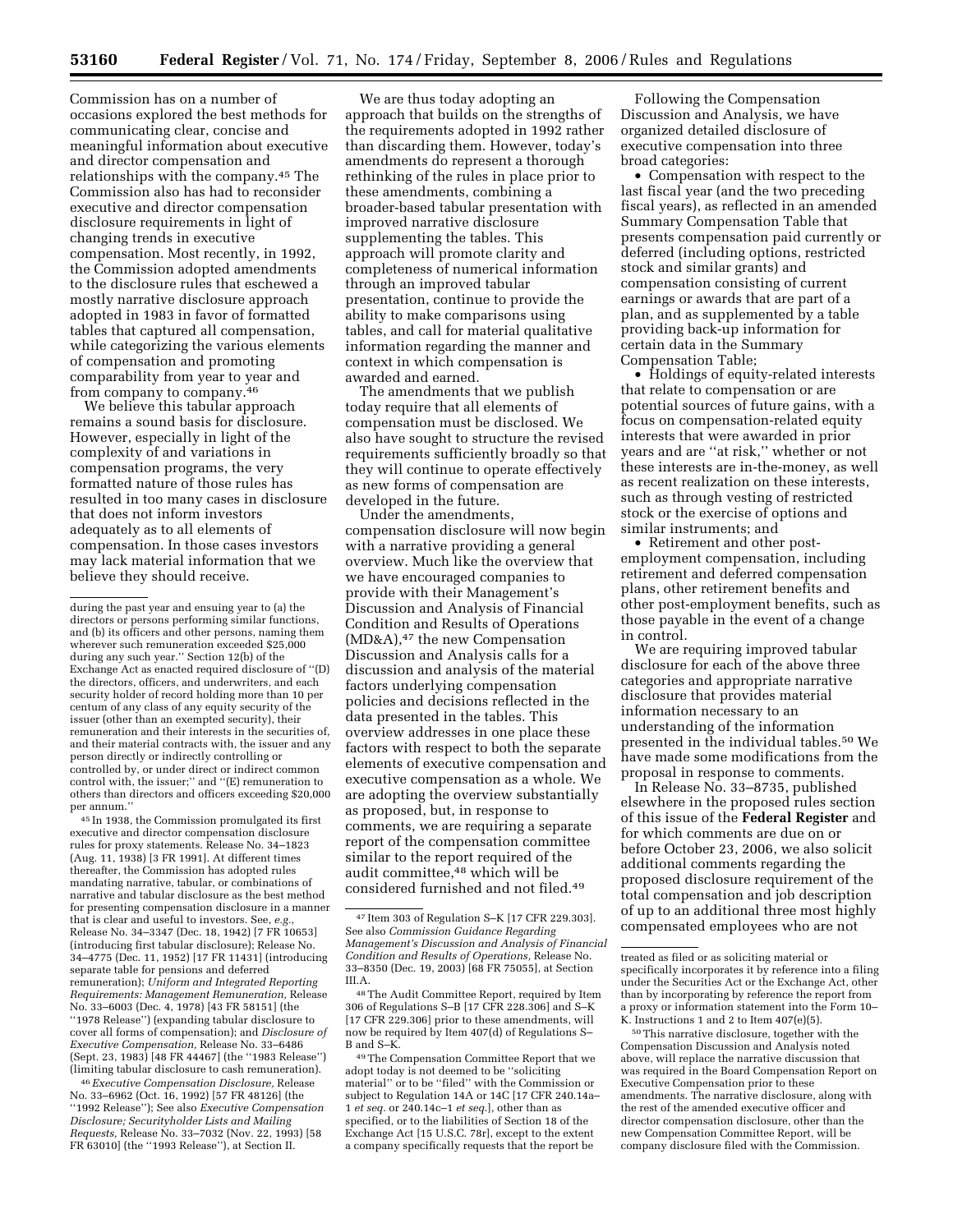executive officers or directors but who earn more than the named executive officers. In particular, we have specific requests for comment as to whether the proposal should be modified to apply only to large accelerated filers who would disclose the total compensation for the most recent fiscal year and a description of the job position for each of their three most highly compensated employees whose total compensation is greater than any of the named executive officers, whether or not such persons are executive officers. Under this approach, employees who have no responsibility for significant policy decisions within either the company, a significant subsidiary or a principal business unit, division, or function, would be excluded from the determination of the three most highly compensated employees and no disclosure regarding them would be required.

Finally, we are adopting a director compensation table that is similar to the amended Summary Compensation  ${\rm Table}.^{51}$ 

We also highlight in the release that the principles-based disclosure rules we are adopting today, including but not limited to the Compensation Discussion and Analysis section, may require disclosure of various aspects of a company's use of options in compensating its executives and directors, including any programs, plans or practices a company may have with regard to the timing or dating of option grants.

We are also modifying, as proposed, some of the Form 8–K requirements regarding compensation. Form 8–K requires disclosure within four business days of the entry into, amendment of, and termination of, material definitive agreements that are entered into outside of the ordinary course of business. Under our definition of material contracts in Item 601 of Regulation S– K for the purposes of determining what exhibits are required to be filed, many agreements regarding executive compensation are deemed to be material agreements entered into outside the ordinary course. When, in 2004, for purposes of consistency, we looked to this definition for use in the Form 8–K requirements, we incorporated all of these executive compensation agreements into the Form 8–K disclosure requirements. Therefore, many agreements regarding executive compensation, including some not

related to named executive officers, have been required to be disclosed on Form 8–K within four business days of the applicable triggering event. Consistent with our intent that Form 8– K capture only events that are unquestionably or presumptively material to investors, we are today amending the Form 8–K requirements substantially as proposed.

We believe that executive and director compensation is closely related to financial transactions and relationships involving companies and their directors, executive officers and significant shareholders and respective immediate family members. Disclosure requirements regarding these matters historically have been interconnected, given that relationships among these parties and the company can include transactions that involve compensation or analogous features. Such disclosure also represents material information in evaluating the overall relationship with a company's executive officers and directors. Further, this disclosure provides material information regarding the independence of directors. The related party transaction disclosure requirements were adopted piecemeal over the years and were combined into one disclosure requirement beginning in 1982.52 In light of many developments since then, including the increasing focus on corporate governance and director independence, we believe it is necessary to revise our requirements. Today's amendments update, clarify and somewhat expand the related party transaction disclosure requirements. The amendments fold into the disclosure requirements for related party transactions what had been a separate disclosure requirement regarding indebtedness of management and directors.53 Further, we are adopting a requirement that calls for a narrative explanation of the independence status of directors under a company's director independence policies. We intend this requirement to be consistent with recent significant changes to the listing standards of the nation's principal securities trading markets.54 We also are consolidating

this and other corporate governance disclosure requirements regarding director independence and board committees, including new disclosure requirements about the compensation committee, into a single expanded disclosure item.55

In order to ensure that these amended requirements result in disclosure that is clear, concise and understandable for investors, we are adding Rules 13a–20 and 15d–20 under the Exchange Act to require that most of the disclosure provided in response to the amended items be presented in plain English. This extends the plain English requirements currently applicable to portions of registration statements under the Securities Act to the disclosure required under the items that we have amended, which impose requirements for Exchange Act reports and proxy or information statements incorporated by reference into those reports.

Finally, we are amending our beneficial ownership disclosure requirements as proposed to require disclosure of shares pledged by named executive officers, directors and director nominees, as well as directors' qualifying shares.56

## **II. Executive and Director Compensation Disclosure**

Executive and director compensation disclosure has been required since 1933, and the Commission has had disclosure rules in this area applicable to proxy statements since 1938. In 1992, the Commission proposed and adopted substantially revised rules that embody our current requirements.57 In doing so, the Commission moved away from narrative disclosure and back to using tables that permit comparability from year to year and from company to company. As we noted in the Proposing Release, although the reasoning behind this approach remains fundamentally sound, significant changes are appropriate. Much of the concern with the tables adopted in 1992 had also been their strength: they were highly formatted and rigid.58 Thus, information not specifically called for in the tables had sometimes not been provided. For example, the highly formatted and specific approach had led some to

<sup>51</sup>We had proposed similar amendments, which we did not act on, regarding director compensation in 1995. *Streamlining and Consolidation of Executive and Director Compensation Disclosure,*  Release No. 33–7184 (Aug. 6, 1995) [60 FR 35633] (the ''1995 Release''), at Section I.B.

<sup>52</sup> *Disclosure of Certain Relationships and Transactions Involving Management,* Release No. 33–6441 (Dec. 2, 1982) [47 FR 55661] (the ''1982 Release'').

<sup>53</sup>Prior to these amendments, related party transactions were disclosed under Item 404(a) of Regulations S–K and S–B, while indebtedness was separately required to be disclosed under Item 404(c) of Regulation S–K.

<sup>54</sup>See, *e.g.*, *NASD and NYSE Rulemaking: Relating to Corporate Governance*, Release No. 34– 48745 (Nov. 4, 2003) [68 FR 64154] (the ''NASD and NYSE Listing Standards Release''). This new requirement will replace the disclosure requirement

about director relationships that could affect independence specified in Item 404(b) of Regulation S–K prior to these amendments.

<sup>55</sup>New Item 407 of Regulations S–K and S–B. 56 Item 403(b) of Regulations S–K and S–B. 57 1992 Release.

<sup>58</sup>See, *e.g.*, Council of Institutional Investors' Discussion Paper on Executive Pay Disclosure, *Executive Compensation Disclosure: How it Works Now, How It Can Be Improved*, at 11 (available at *www.cii.org/site*\_*files/pdfs/ CII%20pay%20primer%20edited.pdf*).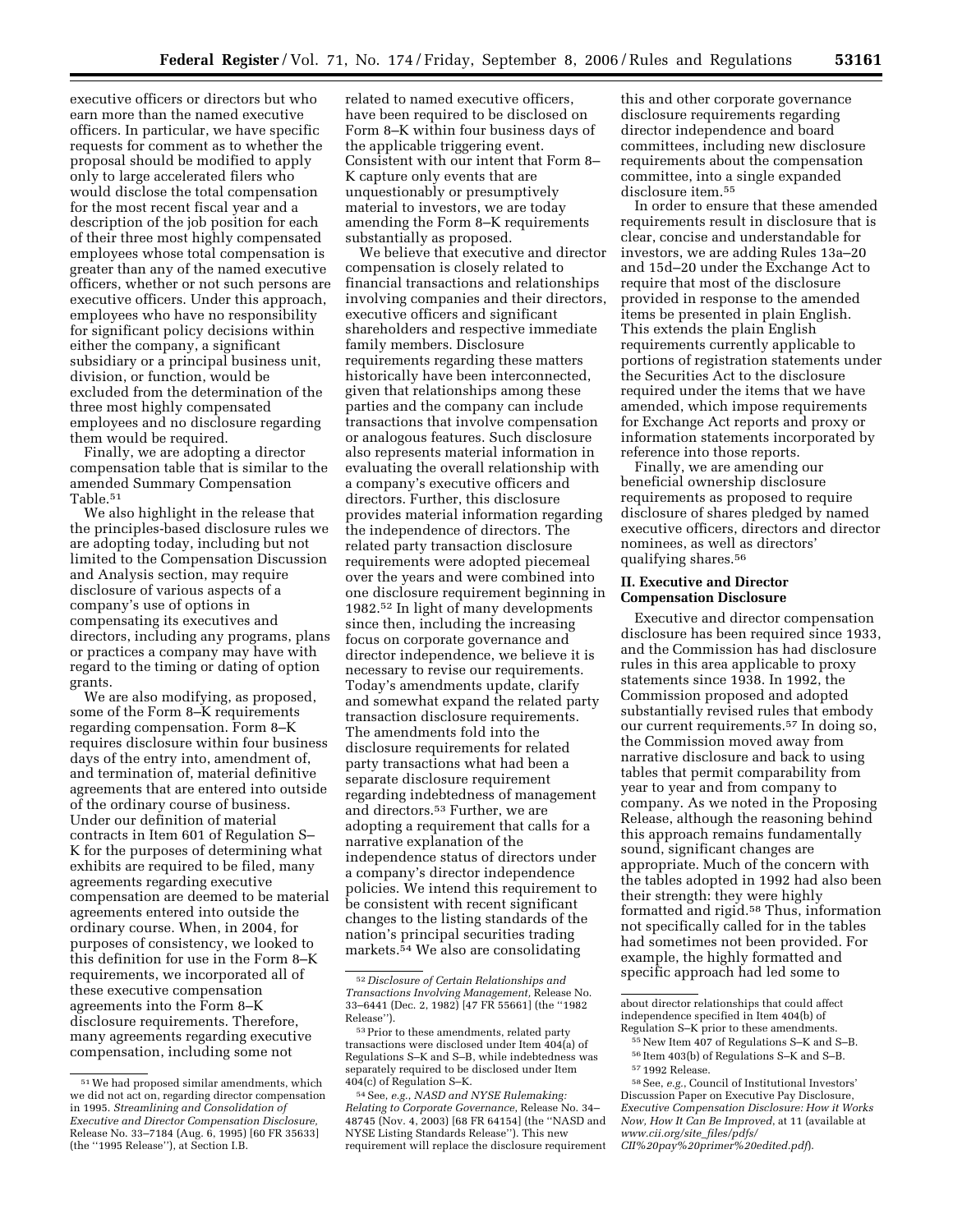suggest that items that did not fit squarely within a ''box'' specified by the rules need not have been disclosed.59 As another example, because the tables did not call for a single figure for total compensation, that information had generally not been provided prior to today's amendments, although there had been considerable commentary indicating that a single total figure is high on the list of information that some investors wish to have. To preserve the strengths of the former approach and build on them, we are taking several steps in adopting amendments to Item 402,60 substantially as we proposed:

• First, we are retaining the tabular approach to provide clarity and comparability while improving the tabular disclosure requirements;

• Second, we are confirming that all elements of compensation must be included in the tables;

• Third, we are providing a format for the amended Summary Compensation Table that requires disclosure of a single figure for total compensation; and

• Finally, we are requiring narrative disclosure comprising both a general discussion and analysis of compensation and specific material information regarding tabular items where necessary to an understanding of the tabular disclosure.

## *A. Options Disclosure*

## 1. Background

Many companies use stock options to compensate their employees, including executives. In a simple stock option, a company may grant an employee the right to purchase a specified number of shares of the company's stock at a specific price, called the exercise price and usually set as the market price of the company's stock on the grant date. While some options require no future service from the employee, most include vesting provisions, such that the employee does not earn the option unless he remains employed by the company for a specified period of service. Often a company will grant a specific number of options that will then vest proportionately in staggered

increments over a set time period. For example, if the grant vests at a rate of 20% per year for five years, the option for the last 20% is earned by the employee's provision of five years of services. Most options become exercisable upon vesting and remain exercisable until their stated expiration. Generally, upon termination of the employment relationship, however, an employee loses unvested options, and has a limited term (*e.g.*, 90 days) to exercise vested options.61

Options have most often been issued ''at-the-money''—*i.e.*, with an exercise price equal to the market price of the underlying stock at the date of grant but may also be issued either ''in-themoney''—*i.e.*, with an exercise price below the market price of the underlying stock at the date of grant or ''out-of-the-money''—*i.e.*, with an exercise price above the market price of the underlying stock at the date of grant. An option holder benefits only when the company's stock price is above the exercise price when the employee exercises the option. Hence, setting a lower exercise price increases the value of the option.

As some commentators have observed, using options for compensation purposes may have advantages. These commentators point out that, unlike salary and bonus compensation, stock option compensation does not require the payment of cash by the company, and therefore can be particularly attractive to companies for which cash is a scarce resource. Stock option compensation may also provide an incentive for employees to work to increase the company's stock price. Additionally, some companies may be able to use stock option compensation to help retain employees, because an employee with unvested in-the-money options forfeits their potential value if he leaves the company's employ.

At the same time, other commentators stress that option compensation is not without costs and disadvantages. Options granted to employees, if ultimately exercised with the resulting issuance of the underlying stock, give rise to a dilution of the interests in the company held by existing stockholders. Options that are not in-the-money may not provide a retention benefit, and some managers believe that options that fall out-of-the-money (or are ''underwater'') not only fail to motivate employees but, in fact, can result in

poor employee morale and resultant turnover, especially at companies where option compensation is an important component of total compensation. In addition, options with shorter vesting periods or longer term options approaching their vesting dates may provide incentives to employees to focus on increasing the company's stock price in the short term rather than working toward achieving longer term business goals and objectives that would enable the company to achieve and sustain future success.

The Commission does not seek to encourage or discourage the use of stock options or any other particular form of executive compensation. The federal securities laws, however, do require full and fair disclosure of compensation information to the extent material or required by Commission rule.

#### 2. Required Option Disclosures

The Commission acknowledged the importance to investors of proper disclosure of executives' option compensation throughout the Proposing Release. The existing body of rules regarding disclosure of executive stock option grants, however, has not previously contained a line-item requirement with respect to information regarding programs, plans or practices concerning the selection of stock option grant dates or exercise prices.62 The disclosure we proposed in January, along with related disclosure we also adopt today, should provide investors with more information about option compensation.63 We have summarized

63We note that Exchange Act Rule 16a–3 [17 CFR 240.16a–3] setsforth the general reporting requirements under Exchange Act Section 16(a). Prior to August 2002, a number of transactions between an issuer and its officers or directors—such as the granting of options—were required to be disclosed following the end of the fiscal year in which the transaction took place although individuals could disclose those transactions earlier if they chose to. In implementing Section 403(a) of the Sarbanes-Oxley Act of 2002, in August 2002, the Commission required immediate disclosure of these transactions for the first time. As a result, since August 2002, grants, awards and other acquisitions of equity-based securities from the issuer, including those pursuant to employee benefit plans (which were previously reportable on an annual basis on Form 5) have been required to be reported by officers and directors on Form 4 within two business days. *Ownership Reports and Trading by Officers, Directors and Principal Security Holders,*  Release No. 34–46421 (Aug. 27, 2002) [56 FR 56461] at Section II.B.

<sup>59</sup>For examples, see, *e.g.*, The Corporate Counsel (Sept.–Oct. 2005) at 6–7; The Corporate Counsel (Sept.–Oct. 2004) at 7; but see Alan L. Beller, Director, Division of Corporation Finance, U.S. Securities and Exchange Commission, *Remarks Before Conference of the NASPP, The Corporate Counsel and the Corporate Executive* (Oct. 20, 2004), available at *www.sec.gov/news/speech/ spch102004alb.htm.* 

<sup>60</sup>The discussion that follows focuses on amendments to Item 402 of Regulation S–K, with Section II.D.1. explaining the different amendments to Item 402 of Regulation S–B. References throughout the following discussion are to Items of Regulation S–K, unless otherwise indicated.

<sup>61</sup>More complex stock options can include provisions that alter the terms of the instrument based on whether performance or other targets are met.

 $\rm ^{62}Our$  existing rules for companies' disclosure do prohibit material misrepresentations of option grant dates, as well as any resulting material misstatements of affected financial statements. Companies are also required under our existing rules to disclose any material information that may be necessary to make their other disclosures, in the light of the circumstances under which they are made, not misleading. See, *e.g.*, Rule 12b–20 under the Exchange Act [17 CFR 240.12b–20].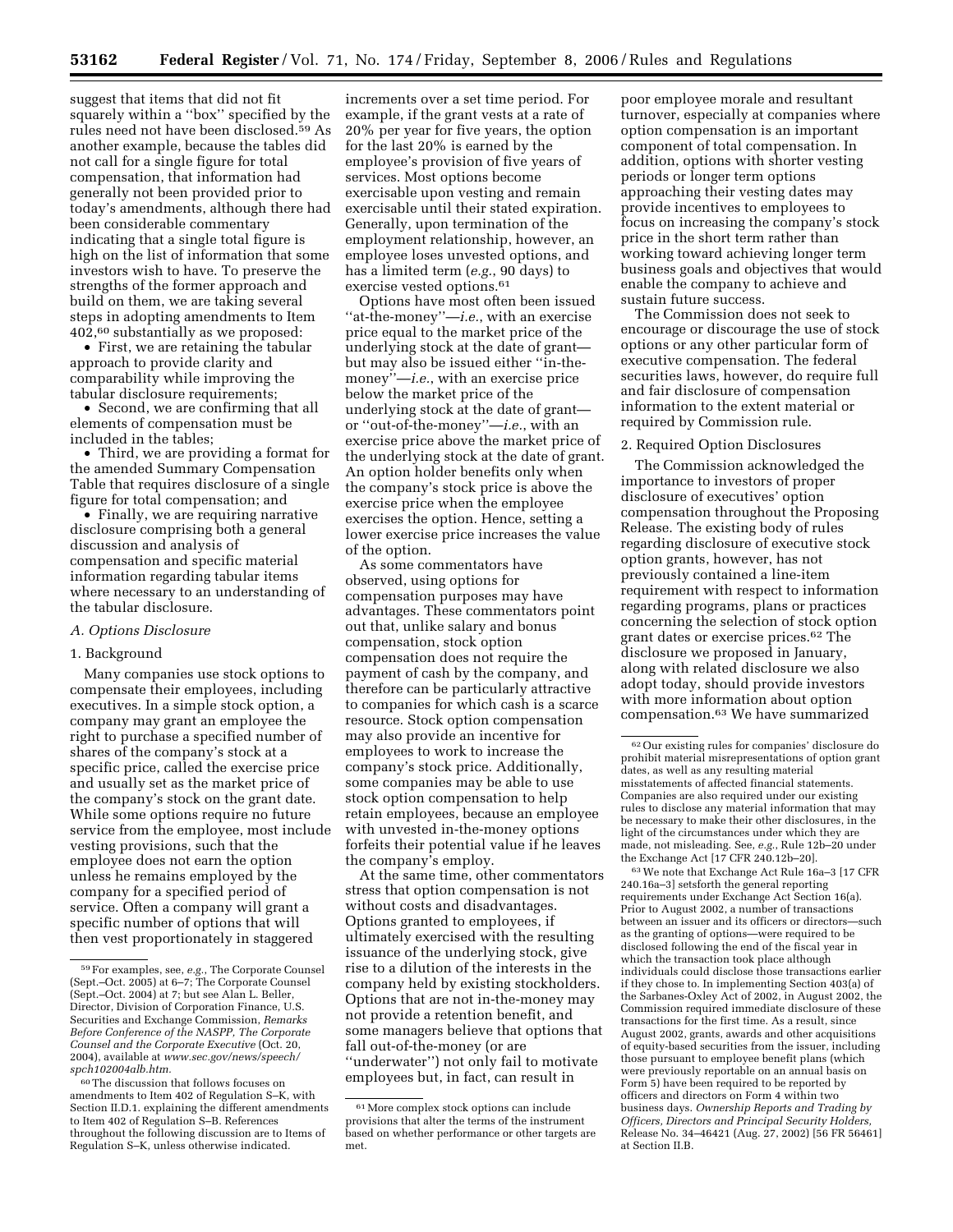below the various provisions of the rules that we adopt today that relate to options disclosure.64

## a. Tabular Disclosures

The following disclosures are required in the tables we adopt today. These provisions are discussed in more detail later in the section relating to each particular table.

• As proposed and adopted, grants of stock options will be disclosed in the Summary Compensation Table at their fair value on the date of grant, as determined under FAS 123R. By basing the executive compensation disclosure on the full grant date fair value computed in accordance with FAS 123R, companies will give shareholders an accurate picture of the value of options at the time they are actually granted to the highest-paid executive officers.65

• A separate table including disclosure of equity awards, the Grants of Plan-Based Awards Table, requires disclosure of the grant date as determined pursuant to FAS 123R.<sup>66</sup> The grant date is generally considered the day the decision is made to award the option as long as recipients of the award are notified promptly. Even if the option's exercise price is set based on trading prices as of an earlier date or dates, the grant date does not change.

• If the exercise price is less than the closing market price of the underlying security on the date of the grant, a separate, adjoining column would have to be added to this table showing that market price on the date of the grant.67

• If the grant date is different from the date the compensation committee or full board of directors takes action or is deemed to take action to grant an option, a separate, adjoining column would have to be added to this table showing the date the compensation committee or full board of directors took action or was deemed to take action to grant the option.68

Further, if the exercise or base price of an option grant is not the closing market price per share on the grant date, we require a description of the methodology for determining the exercise or base price.<sup>69</sup>

68 Item 402(d)(2)(ii).

b. Compensation Discussion and Analysis

Companies will also be required to address matters relating to executives' option compensation in the new Compensation Discussion and Analysis section, particularly as they relate to the timing and pricing of stock option grants. Without being an exhaustive list, several of the examples provided in Item 402(b)(2) illustrate how these types of issues and questions might be covered in a company's disclosure. For example, Item 402(b)(2)(iv) shows that how the determination is made as to when awards are granted could be required disclosure. This example was included in part to note that material information to be disclosed under Compensation Discussion and Analysis may include the reasons a company selects particular grant dates for awards, such as for stock options. Similarly, other examples we provide in Item 402(b)(2) illustrate how the material information to be disclosed under Compensation Discussion and Analysis might need to include the methods a company uses to select the terms of awards, such as the exercise prices of stock options.

#### i. Timing of Option Grants

We understand that some companies grant options in coordination with the release of material non-public information. If the company had since the beginning of the last fiscal year, or intends to have during the current fiscal year, a program, plan or practice to select option grant dates for executive officers in coordination with the release of material non-public information, the company should disclose that in the Compensation Discussion and Analysis section. For example, a company may grant awards of stock options while it knows of material non-public information that is likely to result in an increase in its stock price, such as immediately prior to a significant positive earnings or product development announcement. Such timing could occur in at least two ways:

• The company grants options just prior to the release of material nonpublic information that is likely to result in an increase in its stock price (whether the date of that release of material non-public information is a regular date or otherwise preannounced, or not); or

• The company chooses to delay the release of material non-public information that is likely to result in an increase in its stock price until after a stock option grant date.

Although the facts would be slightly different, a company also may coordinate its grant of stock options with the release of *negative* material non-public information. Again, such timing could occur in at least two ways:

• The company delays granting options until after the release of material non-public information that is likely to result in a decrease in its stock price; or

• The company chooses to release material non-public information that is likely to result in a decrease in its stock price prior to an upcoming stock option grant.

The Commission does not express a view as to whether or not a company may or may not have valid and sufficient reasons for such timing of option grants, consistent with a company's own business purposes. Some commentators have expressed the view that following these practices may enable a company to receive more benefit from the incentive or retention effect of options because recipients may value options granted in this manner more highly or because doing so provides an immediate incentive for employee retention because an employee who leaves the company forfeits the potential value of unvested, in-the-money options. Other commentators believe that timing option grants in connection with the release of material non-public information may unfairly benefit executives and employees.

Regardless of the reasons a company or its board may have, the Commission believes that in many circumstances the existence of a program, plan or practice to time the grant of stock options to executives in coordination with material non-public information would be material to investors and thus should be fully disclosed in keeping with the rules we adopt today. Consistent with principles-based disclosure, companies should consider their own facts and circumstances and include all relevant material information in their corresponding disclosures.70 If the company has such a program, plan or practice, the company should disclose that the board of directors or compensation committee may grant options at times when the board or committee is in possession of material non-public information. Companies might also need to consider disclosure about how the board or compensation committee takes such information into

<sup>64</sup>We also note that under our rules regarding disclosure of director compensation, the concerns and considerations for disclosure of option timing or dating practices in the executive compensation realm would also apply when the recipients of the stock option grants are directors of the company.

<sup>65</sup> Item 402(c)(2)(vi). 66 Item 402(d)(2)(ii) and Item 402(a)(6)(iv).

<sup>67</sup> Item 402(d)(2)(vii).

<sup>69</sup> Instruction 3 to Item 402(d).

<sup>70</sup>Relevant material information might include disclosure in response to the examples in Item 402(b)(2) in the Compensation Discussion and Analysis section, discussed below.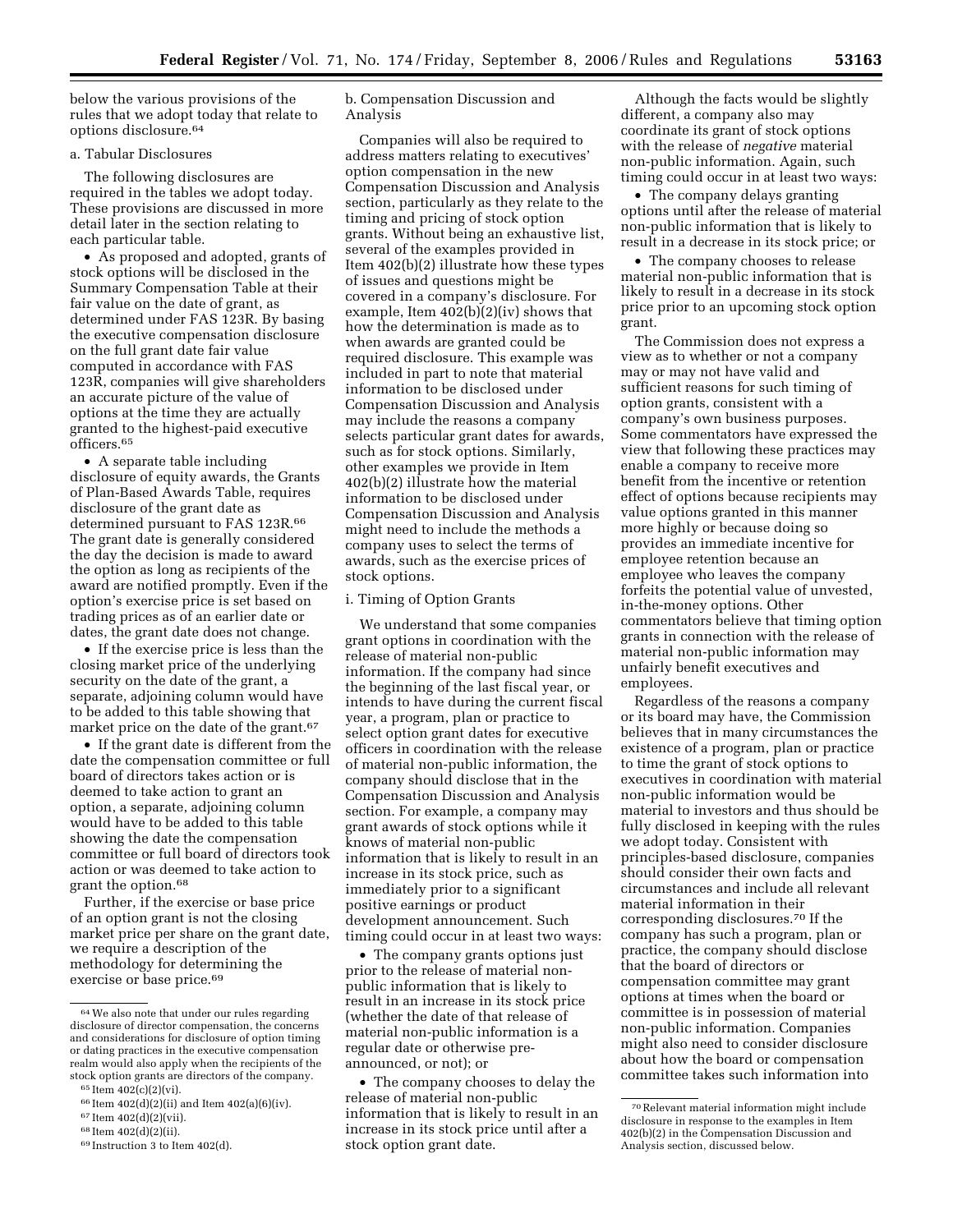account when determining whether and in what amount to make those grants.

Although it is not an exhaustive list, there are some elements and questions about option timing to which we believe a company should pay particular attention when drafting the appropriate corresponding disclosure.

• Does a company have any program, plan or practice to time option grants to its executives in coordination with the release of material non-public information?

• How does any program, plan or practice to time option grants to executives fit in the context of the company's program, plan or practice, if any, with regard to option grants to employees more generally?

• What was the role of the compensation committee in approving and administering such a program, plan or practice? How did the board or compensation committee take such information into account when determining whether and in what amount to make those grants? Did the compensation committee delegate any aspect of the actual administration of a program, plan or practice to any other persons?

• What was the role of executive officers in the company's program, plan or practice of option timing?

• Does the company set the grant date of its stock option grants to new executives in coordination with the release of material non-public information?

• Does a company plan to time, or has it timed, its release of material nonpublic information for the purpose of affecting the value of executive compensation?

Disclosure would also be required where a company has not previously disclosed a program, plan or practice of timing option grants, but has adopted such a program, plan or practice or has made one or more decisions since the beginning of the past fiscal year to time option grants.

#### ii. Determination of Exercise Price

Separate from these timing issues, some companies may have a program, plan or practice of awarding options and setting the exercise price based on the stock's price on a date other than the actual grant date. Such a program, plan or practice would also require disclosure, including, as appropriate, in the tables described in II.A.2.a above and in the Compensation Discussion and Analysis section. Again, as with the timing matters discussed above, companies should consider their own facts and circumstances and include all

relevant material information in their corresponding disclosures.

Similar to such a practice of setting the exercise price based on a date other than the actual grant date, some companies have provisions in their option plans or have followed practices for determining the exercise price by using formulas based on average prices (or lowest prices) of the company's stock in a period preceding, surrounding or following the grant date. In some cases these provisions may increase the likelihood that recipients will be granted in-the-money options. As these provisions or practices relate to a material term of a stock option grant, they should be discussed in the Compensation Discussion and Analysis section.

## *B. Compensation Discussion and Analysis*

We are adopting a new Compensation Discussion and Analysis section.71 As we proposed, this section will be an overview providing narrative disclosure that puts into context the compensation disclosure provided elsewhere.72 Commenters generally supported the new Compensation Discussion and Analysis section.73 This overview will

72See Jeffrey N. Gordon, *Executive Compensation: What's the Problem, What's the Remedy? The Case for Compensation Discussion and Analysis,* 30 J. Corp. L. 695 (2005) (arguing that the Commission should require proxy disclosure that includes a ''Compensation Discussion and Analysis'' section that collects and summarizes all the compensation elements for senior executives, providing a ''bottom line assessment'' of the different compensation elements and an explanation as to why the board thinks such compensation is warranted).

73See, *e.g.*, letters from British Columbia Investment Management Corporation (''BCIMC''); Leo J. Burns (''L. Burns''); CFA Centre for Financial Market Integrity, dated April 13, 2006 (''CFA Centre 1''); Chamber of Commerce of the United States of America (''Chamber of Commerce''); Board of Fire and Police Pension Commissioners of the City of Los Angeles (''F&P Pension Board''); F&C Asset Management; Foley & Lardner LLP (''Foley''); Hermes Investment Management Limited; Governance for Owners USA, Inc. (''Governance for Owners''); International Association of Machinists and Aerospace Workers (''IAM''); Board of Trustees of the International Brotherhood of Electrical Workers Pension Benefit Fund (''IBEW PBF''); International Brotherhood of Teamsters (''Teamsters''); Remuneration Committee of the International Corporate Governance Network;

explain material elements of the particular company's compensation for named executive officers by answering the following questions:

• What are the objectives of the company's compensation programs?

• What is the compensation program designed to reward?

• What is each element of compensation?

• Why does the company choose to pay each element?

• How does the company determine the amount (and, where applicable, the formula) for each element?

• How do each element and the company's decisions regarding that element fit into the company's overall compensation objectives and affect decisions regarding other elements?

As proposed, the second question also asked what the compensation program is designed *not* to reward. Commenters stated that compensation committees often may not consider this objective in developing compensation programs, expressing concern that the question could generate potentially limitless disclosure that would not add meaning to disclosure of what the compensation program *is* designed to award.74 In response to this concern, we have not included this question in the rule as adopted.

1. Intent and Operation of the Compensation Discussion and Analysis

The purpose of the Compensation Discussion and Analysis disclosure is to provide material information about the compensation objectives and policies for named executive officers without resorting to boilerplate disclosure. The Compensation Discussion and Analysis is intended to put into perspective for investors the numbers and narrative that follow it.

74See, *e.g.*, letters from American Bar Association, Committee on Federal Regulation of Securities (''ABA''); Committee on Securities Regulation of the New York City Bar (''NYCBA''); and WorldatWork (''WorldatWork'').

<sup>71</sup> Item 402(b). In addition to the narrative Compensation Discussion and Analysis, we are amending the rules so that, to the extent material, additional narrative disclosure will be provided following certain tables to supplement the disclosure in the table. See, *e.g.*, Section II.C.3.a., discussing the narrative disclosure to the Summary Compensation Table and the Grants of Plan-Based Awards Table. We are also requiring disclosure of compensation committee procedures and processes as well as information regarding compensation committee interlocks and insider participation in compensation decisions as part of new Item 407 of Regulation S–K. See Section V.D., below.

Investment Company Institute (''ICI''); Institutional Shareholder Services (''ISS''); jointly, California Public Employees' Retirement System, California State Teachers' Retirement System, Co-operative Insurance Society—UK, F&C Asset Management— UK, Illinois State Board of Investment, London Pensions Fund Authority—UK, New York State Common Retirement Fund, New York City Pension Funds, Ontario Teachers' Pension Plan, PGGM Investments—Netherlands, Public Sector and Commonwealth Super (PSS/CSS)—Australia, RAILPEN Investments—UK, State Board of Administration (SBA) of Florida, Stichting Pensioenfonds ABP—Netherlands, UniSuper Limited—Australia, and Universities Superannuation Scheme—UK (''Institutional Investors Group''); The Pension Boards—United Church of Christ (''PB–UCC''); State of Wisconsin Investment Board; and T. Rowe Price Associates, Inc.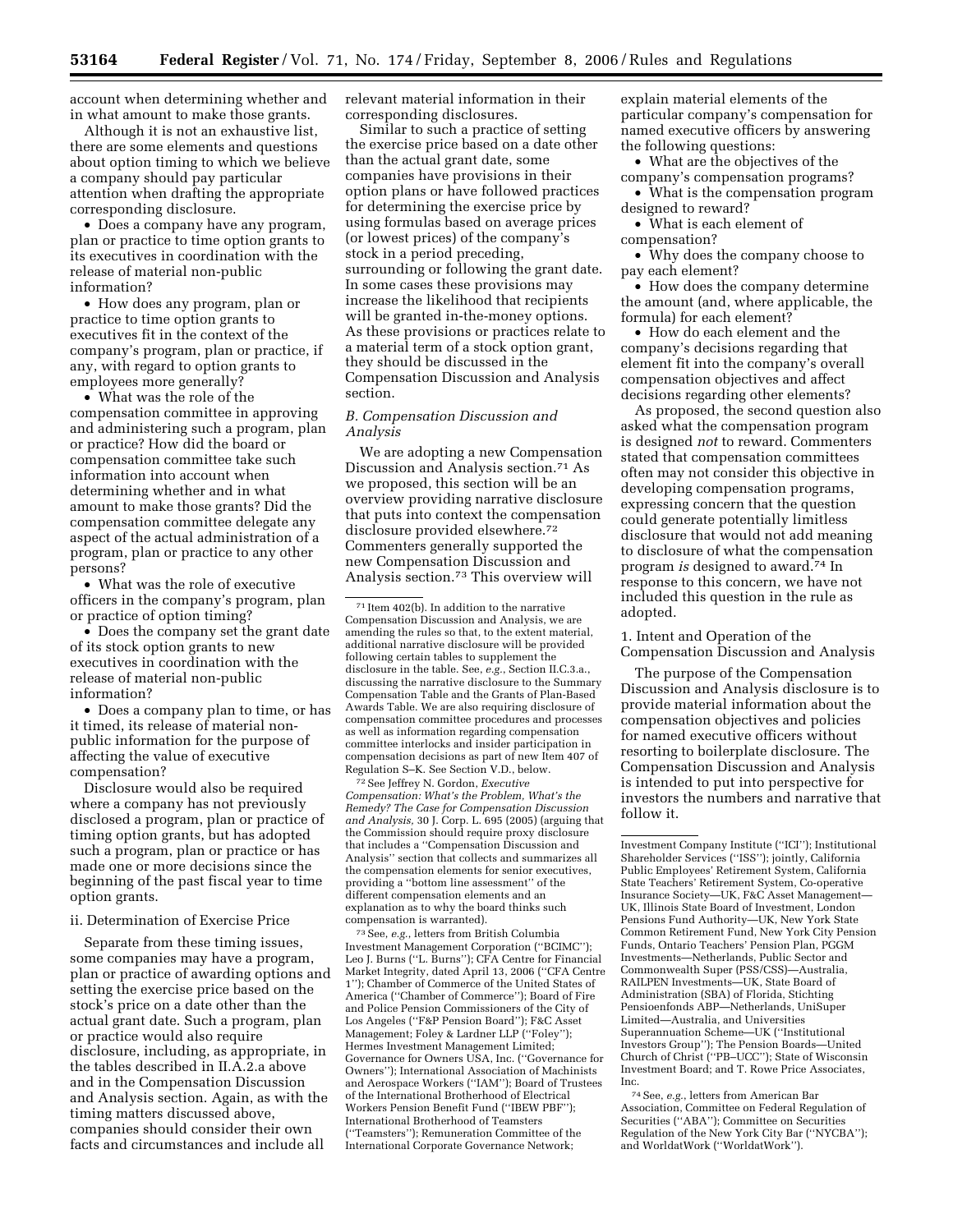As described in the Proposing Release and as adopted, the Compensation Discussion and Analysis requirement is principles-based, in that it identifies the disclosure concept and provides several illustrative examples. Some commenters suggested that a principles-based approach would be better served without examples, on the theory that ''laundry lists'' would lead to boilerplate.75 Other commenters expressed the opposite view—that more specific description of required disclosure topics would more effectively elicit meaningful disclosure.76

As we explained in the Proposing Release, overall we designed the proposals to state the requirements sufficiently broadly to continue operating effectively as future forms of compensation develop, without suggesting that items that do not fit squarely within a ''box'' specified by the rules need not be disclosed. We believe that the adopted principles-based Compensation Discussion and Analysis, utilizing a disclosure concept along with illustrative examples, strikes an appropriate balance that will effectively elicit meaningful disclosure, even as new compensation vehicles develop over time.

We wish to emphasize, however, that the application of a particular example must be tailored to the company and that the examples are non-exclusive. We believe using illustrative examples helps to identify the types of disclosure that may be applicable. A company must assess the materiality to investors of the information that is identified by the example in light of the particular situation of the company. We also note that in some cases an example may not be material to a particular company, and therefore no disclosure would be required. Because the scope of the Compensation Discussion and Analysis is intended to be comprehensive, a company must address the compensation policies that it applies, even if not included among the examples. The Compensation Discussion and Analysis should reflect the individual circumstances of a company and should avoid boilerplate disclosure.

We have adopted, substantially as proposed, the following examples of the issues that would potentially be appropriate for the company to address in given cases in the Compensation Discussion and Analysis:

• Policies for allocating between longterm and currently paid out compensation;

• Policies for allocating between cash and non-cash compensation, and among different forms of non-cash compensation;

• For long-term compensation, the basis for allocating compensation to each different form of award;

• How the determination is made as to when awards are granted, including awards of equity-based compensation such as options;

• What specific items of corporate performance are taken into account in setting compensation policies and making compensation decisions;

• How specific elements of compensation are structured and implemented to reflect these items of the company's performance and the executive's individual performance;

• The factors considered in decisions to increase or decrease compensation materially;

• How compensation or amounts realizable from prior compensation are considered in setting other elements of compensation (*e.g.*, how gains from prior option or stock awards are considered in setting retirement benefits);

• The impact of accounting and tax treatments of a particular form of compensation;

• The company's equity or other security ownership requirements or guidelines and any company policies regarding hedging the economic risk of such ownership;

• Whether the company engaged in any benchmarking of total compensation or any material element of compensation, identifying the benchmark and, if applicable, its components (including component companies); and

• The role of executive officers in the compensation process.

At the suggestion of a commenter,<sup>77</sup> we have expanded the example addressing how specific forms of compensation are structured to reflect company performance to also address implementation. We have made a similar change with regard to the example regarding the executive's individual performance.78 As adopted, this example includes not only whether discretion can be exercised (either to award compensation absent attainment of the relevant performance goal(s) or to reduce or increase the size of any award or payout), as proposed, but also whether such discretion has been exercised. By doing this, we move to the Compensation Discussion and Analysis overview an example of a material factor that had been proposed for the narrative disclosure that follows the Summary Compensation Table,79 and expand its scope so that it is no longer limited to non-equity incentive plans. Because of the policy significance of decisions to waive or modify performance goals, we believe that they are more appropriately discussed in the Compensation Discussion and Analysis.

As discussed in Section II.A. above, a company's policies, programs and practices regarding the award of stock options and other equity-based instruments to compensate executives may require disclosure and discussion in the Compensation Discussion and Analysis. As with all disclosure in the Compensation Discussion and Analysis, a company must evaluate the specific facts and circumstances of its grants of options and equity-based instruments and provide such disclosure if it supplies material information about the company's compensation objectives and policies for named executive officers.

Further in response to comment,<sup>80</sup> we have revised the example addressing how the determination is made as to when awards are granted so that it is not limited to equity-based compensation, as was proposed, but we clarify in the rule as adopted that it would include equity-based compensation, such as stock options.81 Regarding the example noting the impact of accounting and tax treatments of a particular form of compensation, some commenters urged that companies be required to continue to disclose their Internal Revenue Code Section 162(m) policy.<sup>82</sup> The adoption of this example should not be construed to eliminate this discussion. Rather, this example indicates more broadly that *any* tax or accounting treatment, including but not limited to Section 162(m), that is material to the company's compensation policy or decisions with respect to a named

 $^{\rm 79}$  This example had been proposed as Item  $402(f)(1)(iv)$ .

81This example is discussed in more detail above in Section II.A., the discussion of stock option disclosure.

<sup>75</sup>See, *e.g.*, letter from Curt Kollar (''C. Kollar''). 76See, *e.g.*, letters from CFA Centre 1 and Hewitt Associates LLC (''Hewitt'').

<sup>77</sup>See letter from ABA.

<sup>78</sup>We have also reordered this example, so it is clearer that the items of company performance referenced are the ones noted in the immediately preceding example.

<sup>80</sup>See letter from ABA.

<sup>82</sup>See, *e.g.*, letters from Buck Consultants; Frederic W. Cook & Co., Inc., dated March 9, 2006 (''Frederic W. Cook & Co.''); Thomas Rogers; and WorldatWork. The Commission has construed the Board Compensation Committee Report on Executive Compensation (which had been required to be furnished by Item 402(k) prior to these amendments) to require discussion of this policy. 1993 Release at Section III.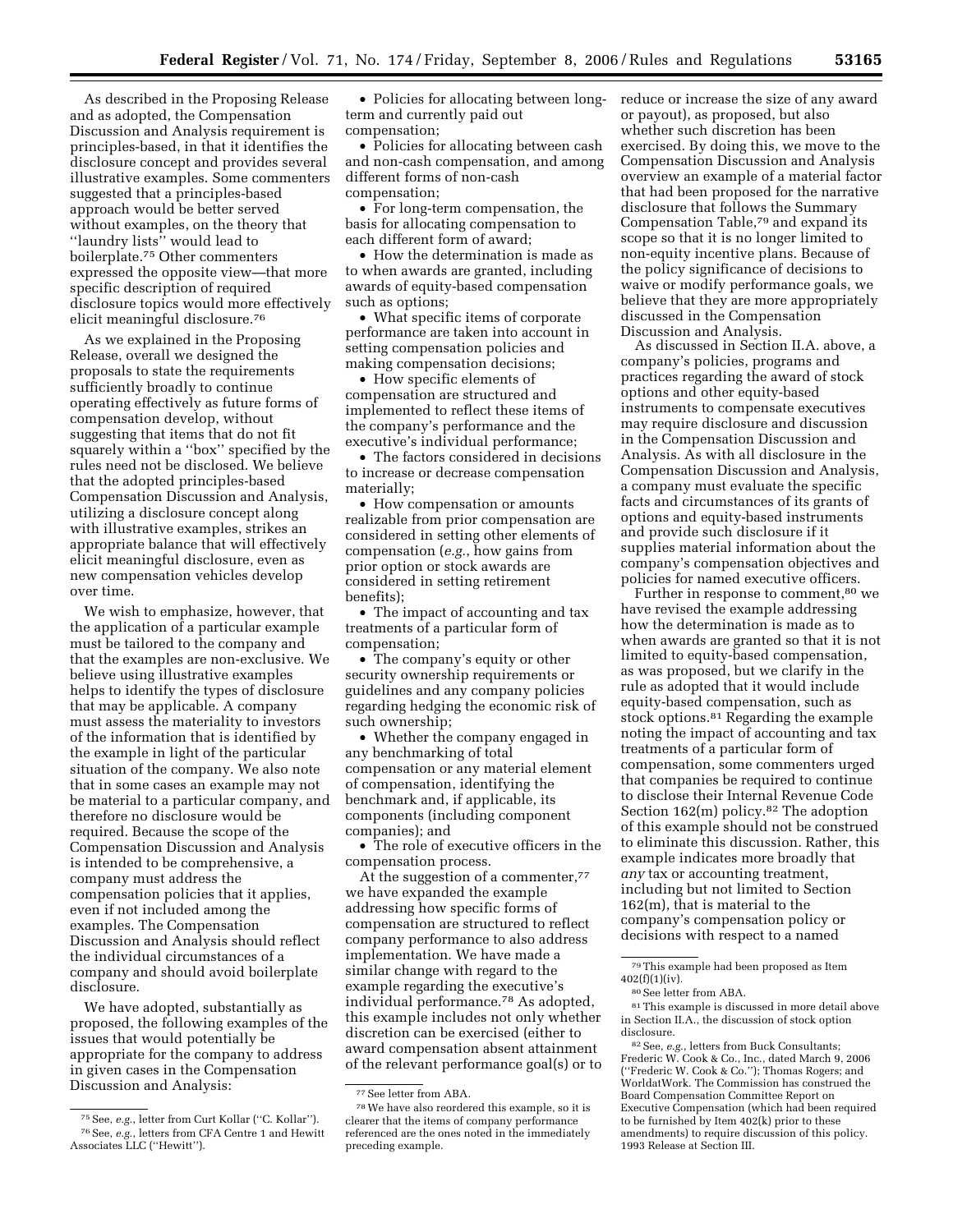executive officer is covered by Compensation Discussion and Analysis. Tax consequences to the named executive officers, as well as tax consequences to the company, may fall within this example.

In addition, we have followed commenters' recommendations to add the following specific examples addressing additional factors:

• Company policies and decisions regarding the adjustment or recovery of awards or payments if the relevant company performance measures upon which they are based are restated or otherwise adjusted in a manner that would reduce the size of an award or payment; 83 and

• The basis for selecting particular events as triggering payment with respect to post-termination agreements (*e.g.*, the rationale for providing a single trigger for payment in the event of a change-in-control).84

Commenters also requested clarification as to whether Compensation Discussion and Analysis is limited to compensation for the last fiscal year, like the former Board Compensation Committee Report on Executive Compensation that was required prior to these amendments.<sup>85</sup> While the Compensation Discussion and Analysis must cover this subject, the Compensation Discussion and Analysis may also require discussion of posttermination compensation arrangements, on-going compensation arrangements, and policies that the company will apply on a going-forward basis.86 Compensation Discussion and

84See letter from Anonymous, dated April 10, 2006.

Analysis should also cover actions regarding executive compensation that were taken after the last fiscal year's end. Actions that should be addressed might include, as examples only, the adoption or implementation of new or modified programs and policies or specific decisions that were made or steps that were taken that could affect a fair understanding of the named executive officer's compensation for the last fiscal year. Moreover, in some situations it may be necessary to discuss prior years in order to give context to the disclosure provided.

The Compensation Discussion and Analysis should be sufficiently precise to identify material differences in compensation policies and decisions for individual named executive officers where appropriate. Where policies or decisions are materially similar, officers can be grouped together. Where, however, the policy or decisions for a named executive officer are materially different, for example in the case of a principal executive officer, his or her compensation should be discussed separately.

## 2. Instructions to Compensation Discussion and Analysis

We are adopting instructions to make clear that the Compensation Discussion and Analysis should focus on the material principles underlying the company's executive compensation policies and decisions, and the most important factors relevant to analysis of those policies and decisions, without using boilerplate language or repeating the more detailed information set forth in the tables and related narrative disclosures that follow. The instructions also provide that the Compensation Discussion and Analysis should concern the information contained in the tables and otherwise disclosed.87 Because this section is intended to provide meaningful analysis, it may specifically refer to the tabular or other disclosures where helpful to make the discussion more robust. A commenter raised a concern that the instruction not to repeat information set forth in the other disclosures might somehow limit the disclosure made in Compensation Discussion and Analysis.88 We have revisited this instruction, which is intended to encourage analysis and to forestall mere repetition of the information in the tables, to provide that repetition and boilerplate language should be avoided. The instruction does

not prohibit or discourage discussion of that specific information.

We are adopting an instruction to make clear that, as was the case with the Board Compensation Committee Report on Executive Compensation required prior to the adoption of these amendments, companies are not required to disclose target levels with respect to specific quantitative or qualitative performance-related factors considered by the compensation committee or the board of directors, or any other factors or criteria involving confidential trade secrets or confidential commercial or financial information, the disclosure of which would result in competitive harm to the company.89 Some commenters objected that this instruction would impair the quality of information disclosed by making it difficult to assess the link between pay and company performance, and suggested that competitive harm would be mitigated if disclosure were required on an after-the-fact basis, after the performance related to the award is measured.90 Different commenters stated that performance targets often are based on confidential, competitively sensitive business plans, and that requiring disclosure could encourage the use of more generic targets that could hinder a company's goal of payfor-performance.91 Other commenters observed that companies rarely use a performance metric for a single year or plan cycle, but select measures because of their relevance to the company's business strategy over several years, so that even disclosure on an after-the-fact basis could reveal proprietary business information that would be useful to competitors.92 Having considered these comments, we remain persuaded that this disclosure, even on an after-the-fact basis could pose significant risk of competitive harm and we are therefore not requiring it in those cases in which the factors or criteria considered involve confidential trade secrets or confidential commercial or financial information, the disclosure of which would result in competitive harm to the company.

As noted in the Proposing Release, in applying this instruction, we intend the standard for companies to use in making a determination that this information

<sup>83</sup>See, *e.g.*, letters from Amalgamated Bank Long-View Funds (''Amalgamated''); CFA Centre 1; and Council of Institutional Investors, dated March 29, 2006 (''CII''). Section 304 of the Sarbanes-Oxley Act of 2002 [codified at 15 U.S.C. 7243] provides that if a company is required to prepare an accounting restatement due to the material noncompliance of the issuer, as a result of misconduct, with any financial reporting requirement under the securities laws, the principal executive officer and principal financial officer of the company shall reimburse the company for any bonus or other incentive-based or equity-based compensation received by that person from the company during the 12-month period following the first public issuance or filing with the Commission (whichever first occurs) of the financial document embodying such financial reporting requirement, and any profits realized from the sale of securities of the company during that 12 month period. This example would not necessarily be limited to policies covering only situations contemplated by Section 304.

<sup>85</sup>See, *e.g.*, letters from Buck Consultants; Frederic W. Cook & Co.; and Mercer Human Resource Consulting, Inc., dated April 10, 2006 (''Mercer'').

<sup>86</sup>Forward looking information in the Compensation Discussion and Analysis will fall within the safe harbors for disclosure of such information. See, *e.g.*, Securities Act Section 27A

<sup>[15</sup> U.S.C. 77z–2] and Exchange Act Section 21E [15 U.S.C. 78u–5].

<sup>87</sup> Instruction 2 to Item 402(b).

<sup>88</sup>See letter from ABA.

<sup>89</sup> Instruction 4 to Item 402(b). Prior to these amendments, Instruction 2 to Item 402(k) had provided a similar exclusion for this type of information.

<sup>90</sup>See, *e.g.*, letters from American Federation of Labor and Congress of Industrial Organizations, dated April 5, 2006 (''AFL-CIO''); CII; Governance for Owners; IAM; and The Honorable Barney Frank, United States Representative (MA).

<sup>91</sup>See, *e.g.*, letter from Sullivan & Cromwell LLP (''Sullivan'').

<sup>92</sup>See, *e.g.*, letter from Mercer.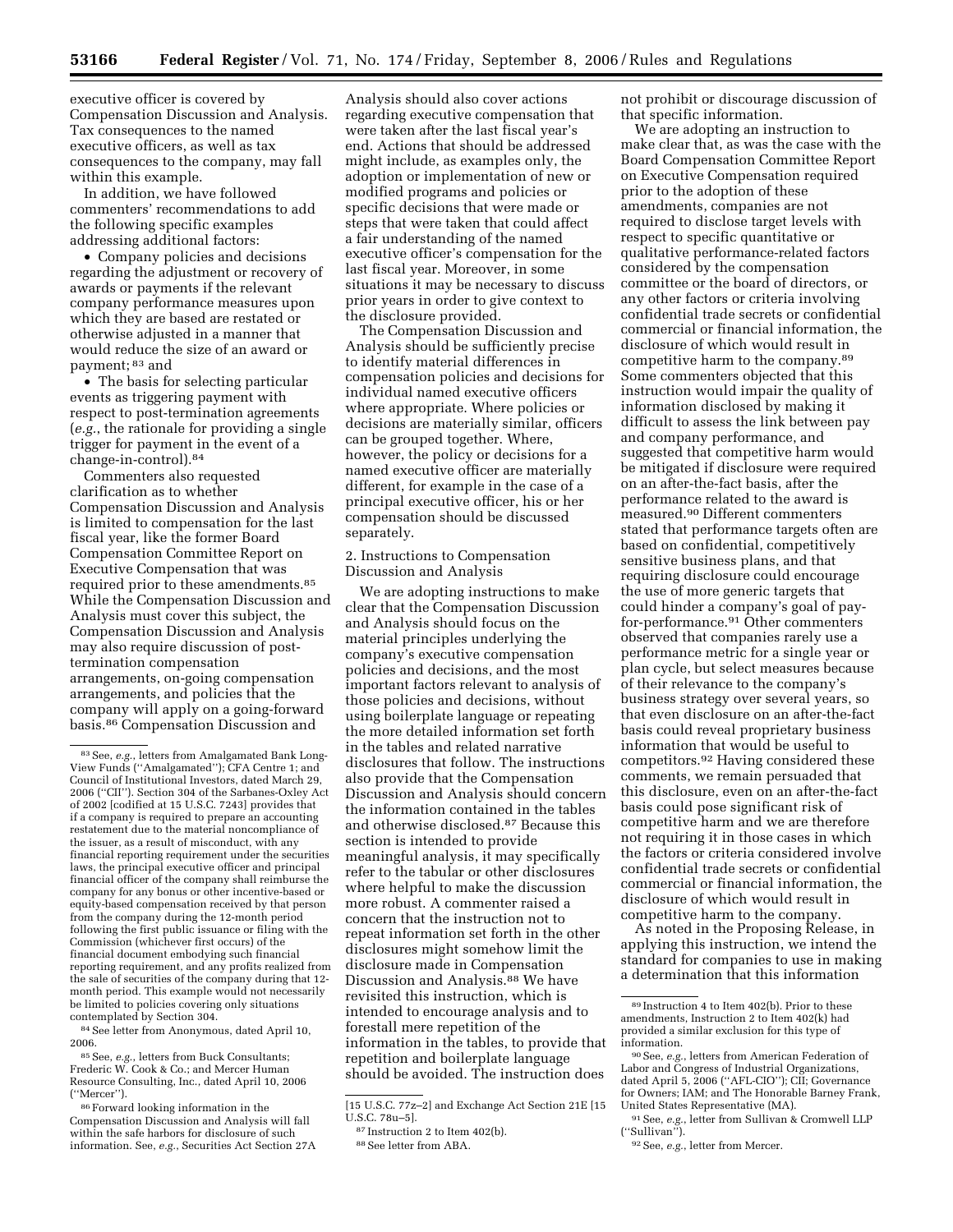does not have to be disclosed to be the same one that would apply when companies request confidential treatment of confidential trade secrets or confidential commercial or financial information that otherwise is required to be disclosed in registration statements, periodic reports and other documents filed with us.<sup>93</sup> Under this approach, to the extent a performance target has otherwise been disclosed publicly, nondisclosure pursuant to this instruction would not be permitted. To make these standards clearer and respond to commenters' concerns that companies may exploit the instruction to exclude information in inappropriate circumstances, we are revising this instruction as adopted to clearly apply the same standard as for confidential treatment requests. Companies will not be required, however, to submit confidential treatment requests in order to rely on the instruction.<sup>94</sup> To mitigate commenters' concerns that omission of specific performance targets would impair the quality of disclosure, the instruction requires additional disclosure regarding the significance of the undisclosed target. Specifically, if the company uses target levels for specific quantitative or qualitative performance-related factors, or other factors or criteria that it does not disclose in reliance on the instruction, the company must discuss how difficult it will be for the executive or how likely it will be for the company to achieve the undisclosed target levels or other factors. In addition, as discussed below, the Compensation Discussion and Analysis will be considered soliciting material and will be filed with the Commission. This disclosure will be subject to review by the Commission and its staff. Therefore, if a company uses target levels that otherwise would need to be disclosed but does not disclose them in reliance on the instruction, the company may be required to demonstrate to the Commission or its staff that the

94While the instruction adopted today, like the instruction that it replaces, does not require a company to seek confidential treatment under the procedures in Securities Act Rule 406 and Exchange Act Rule 24b–2 with regard to the exclusion of the information from the disclosure provided in response to this item, the standards specified in Securities Act Rule 406, Exchange Act Rule 24b–2, Exemption 4 of the Freedom of Information Act and Rule 80(b)(4) promulgated under the Freedom of Information Act still apply and are subject to review and comment by the staff of the Commission.

particular factors or criteria involve confidential trade secrets or confidential commercial or financial information and why disclosure would result in competitive harm. If the Commission or its staff ultimately determines that a company has not met these standards, then the company will be required to disclose publicly the factors or criteria used. In response to a commenter's concern,95 we have also added an instruction to clarify that disclosure of a target level that applies a non-GAAP financial measure will not be subject to the general rules regarding disclosure of non-GAAP financial measures but the company must disclose how the number is calculated from the audited financial statements.96

One commenter stated that the Compensation Discussion and Analysis of a new public company should be permitted to be a prospective-only discussion.97 While we agree the most significant disclosure in that situation may be future plans, we do not believe a prospective-only discussion is appropriate. Instead, companies may emphasize the new plans or policies.

3. ''Filed'' Status of Compensation Discussion and Analysis and the ''Furnished'' Compensation Committee Report

We proposed that the Compensation Discussion and Analysis would be considered a part of the proxy statement and any other filing in which it was included. Unlike the Board Compensation Committee Report on Executive Compensation that was required prior to these amendments, we proposed that the Compensation Discussion and Analysis would be soliciting material and would be filed with the Commission. Therefore, it would be subject to Regulation 14A or 14C and to the liabilities of Section 18 of the Exchange Act.98 In addition, to the extent that the Compensation Discussion and Analysis and any of the other disclosure regarding executive officer and director compensation or other matters are included or incorporated by reference into a periodic report, the disclosure would be covered by the certifications that principal executive officers and principal financial officers are required to make under the Sarbanes-Oxley Act

of 2002.99 Likewise, a company's disclosure controls and procedures 100 apply to the preparation of the company's proxy statement and Form 10–K, including the Compensation Discussion and Analysis.

We noted in the Proposing Release that in adopting the rules that have applied since 1992, the Commission took into account comments that the Board Compensation Committee Report on Executive Compensation should be furnished rather than filed to allow for more open and robust discussion in the reports.101 The Board Compensation Committee Reports on Executive Compensation that were provided prior to today's amendments in general did not suggest that this treatment resulted in such discussion, nor the more transparent disclosure that the comments suggested would result.102 Further, we noted that we believe that it is appropriate for companies to take responsibility for disclosure involving board matters as with other disclosure.

Some commenters supported the proposal to have the Compensation Discussion and Analysis filed, noting among other things that filing should lead to increased accuracy and better disclosure.103 Other commenters objected to this treatment, claiming that certification by principal executive officers and principal financial officers with regard to the disclosure included in the annual report on Form 10–K, including particularly the Compensation Discussion and Analysis, would inappropriately insert these officers into the compensation

101 1992 Release, at Section II.H.

102See also Martin D. Mobley, *Compensation Committee Reports Post-Sarbanes-Oxley:* 

*Unimproved Disclosure for Executive* 

*Compensation Policies and Practices*, 2005 Colum. Bus. L. Rev. 111 (2005).

103See, *e.g.*, letters from AFL–CIO; American Federation of State, County and Municipal Employees; California Public Employees' Retirement System (''CalPERS''); Paul Hodgson, Senior Research Associate, Executive and Board Compensation, the Corporate Library (''Corporate Library''); Connecticut Retirement Plans and Trust Funds, dated April 10, 2006 (''CRPTF''); Southwestern Pennsylvania and Western Maryland Area Teamsters and Employers Pension Fund (''Teamsters PA/MD''); Teamsters Local 671 Health Services and Insurance Plan (''Teamsters Local 671''); Walden Asset Management (''Walden''); and Western PA Teamsters & Employers Welfare Fund (''Western PA Teamsters Fund'').

<sup>93</sup>See Securities Act Rule 406 [17 CFR 230.406], Exchange Act Rule 24b–2 [17 CFR 240.24b–2], Exemption 4 of the Freedom of Information Act [5 U.S.C. 552(b)(4)], and Rule 80(b)(4) promulgated under the Freedom of Information Act [17 CFR 200.80(b)(4)].

<sup>95</sup>See letter from ABA.

<sup>96</sup> Instruction 5 to Item 402(b). The non-GAAP financial measure provisions are specified in Regulation G [17 CFR 244.100–102], Item 10(e) of Regulation S–K [17 CFR 229.10] and Item 10(h) of Regulation S–B [17 CFR 228.10].

<sup>97</sup>See letter from ABA.

<sup>98</sup> 15 U.S.C. 78r.

<sup>99</sup>Exchange Act Rules 13a–14 [17 CFR 240.13a– 14] and 15d–14 [17 CFR 240.15d–14]. See also *Certification of Disclosure in Companies' Quarterly and Annual Reports*, Release No. 34–46427 (Aug. 29, 2002) [67 FR 57275], at n. 35 (the ''Certification Release'') (stating that ''the certification in the annual report on Form 10–K or 10–KSB would be considered to cover the Part III information in a registrant's proxy or information statement as and when filed'').

<sup>100</sup>Exchange Act Rules 13a–15 [17 CFR 240.13a– 15] and 15d–15 [17 CFR 240.15d–15].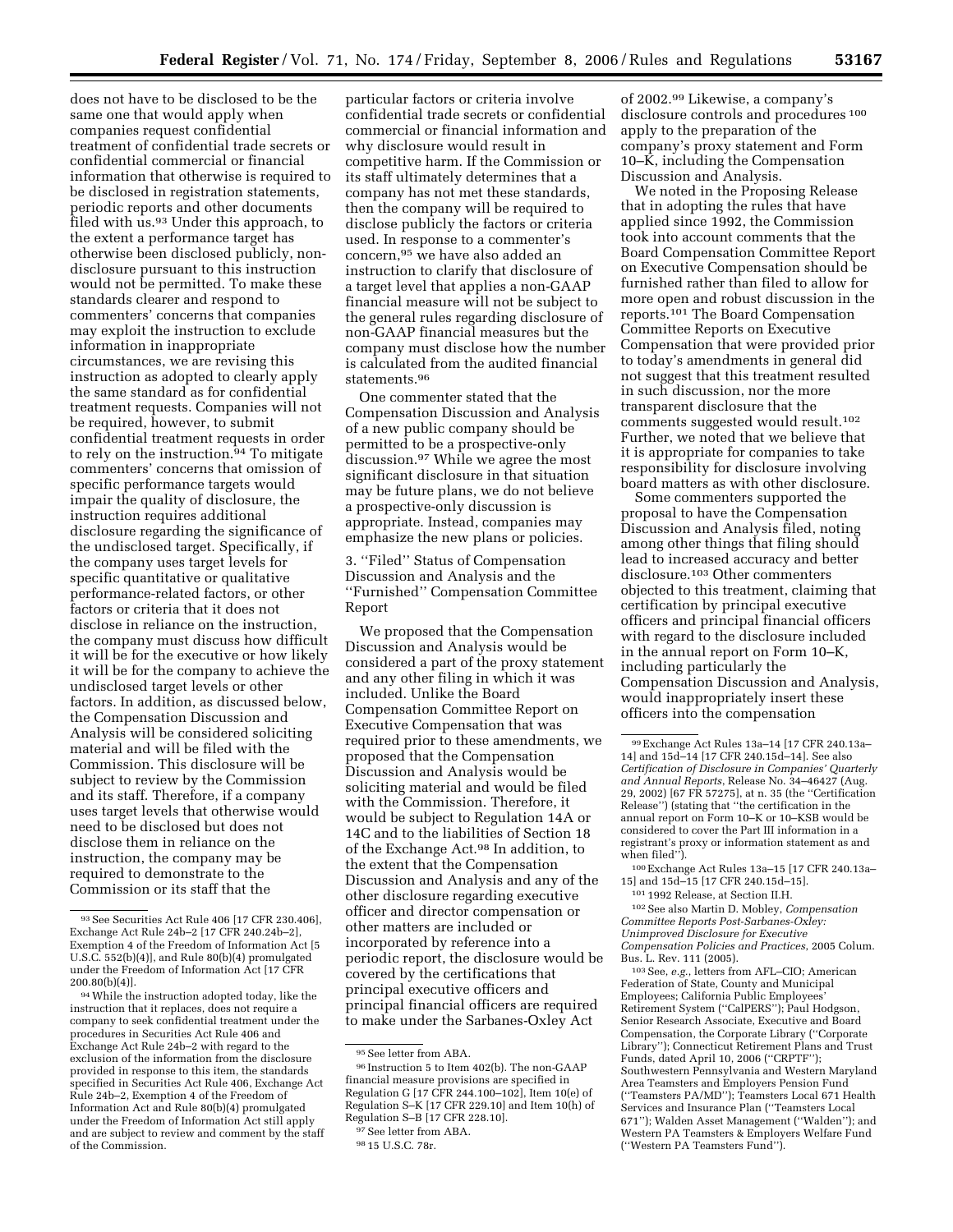committee's deliberative process, potentially calling into question the committee's independence.104 Further, many commenters expressed the view that the Compensation Discussion and Analysis should, in effect, be the report of the compensation committee, submitted under the names of its members, for which they should be accountable.105

Some of these objections may reflect a misconception of the purpose of the Compensation Discussion and Analysis. Although the Compensation Discussion and Analysis discusses company compensation policies and decisions, the Compensation Discussion and Analysis does not address the deliberations of the compensation committee, and is not a report of that committee. Consequently, in certifying the Compensation Discussion and Analysis, principal executive officers and principal financial officers will not need to certify as to the compensation committee deliberations.

However, in response to concerns of commenters that compensation committees should continue to be focused on the executive compensation disclosure process, we are adopting a Compensation Committee Report similar to the Audit Committee Report.106 Drawing on commenters' suggestions for a new Compensation Committee Report,107 the rules we adopt today require the compensation committee to state whether:

• The compensation committee has reviewed and discussed the Compensation Discussion and Analysis with management; and

• Based on the review and discussions, the compensation committee recommended to the board of directors that the Compensation Discussion and Analysis be included in the company's annual report on Form 10–K and, as applicable, the company's proxy or information statement.

Unlike the Audit Committee Report, the Compensation Committee Report

105See, *e.g.*, letters from Jesse Brill, Chair of CompensationStandards.com and Chair of the National Association of Stock Plan Professionals, dated March 1, 2006 (''J. Brill 1''); CFA Centre 1; CRPTF; Frederic W. Cook & Co.; and Hewitt.

106We are moving the audit committee report previously required by Item 306 of Regulations S– K and S–B to Item 407(d) under the amendments adopted today. See Section V.D., below.

107See, *e.g.*, letters from J. Brill 1; California State Teachers' Retirement System (''CalSTRS''); CFA Centre 1; and Professor William J. Heisler.

will be required to be included or incorporated by reference into the company's annual report on Form 10–K, so that it is presented along with the Compensation Discussion and Analysis when that disclosure is provided in the Form 10–K or incorporated by reference from a proxy or information statement.108 Like the Audit Committee Report, the Compensation Committee Report will only be required one time during any fiscal year.<sup>109</sup> The name of each member of the company's compensation committee (or, in the absence of a compensation committee, the persons performing equivalent functions or the entire board of directors) must appear below the disclosure.110 This report will be ''furnished'' rather than ''filed.'' The principal executive officer and principal financial officer will be able to look to the Compensation Committee Report in providing their certifications required under Exchange Act Rules 13a–14 and 15d–14.111

4. Retention of the Performance Graph

In light of the Compensation Discussion and Analysis requirement, we proposed to eliminate both the Board Compensation Committee Report on Executive Compensation and the Performance Graph.112 The report and the graph were intended to be related and to show the relationship, if any, between compensation and corporate performance, as reflected by stock price. The rules we adopt today eliminate the Board Compensation Committee Report on Executive Compensation, as we proposed, in favor of the more comprehensive Compensation

109 Instruction 3 to Item 407(e)(5). The audit committee instruction is specified in Instruction 2 to Item 407(d).

111We note that one commenter suggested that the Compensation Discussion and Analysis should not be required of companies that have only registered the offer and sale of debt securities. See letter from Financial Security Assurance Holdings Ltd. The Compensation Discussion and Analysis is intended to put into perspective for investors the numbers and narrative that follow it. This section will provide a broader discussion than just that of the relationship of compensation to the performance of the company as reflected by stock price. Therefore, we believe it is appropriate for all companies that are not small business issuers or foreign private issuers filing on forms specified for their use to include the information.

112Prior to these amendments, the Board Compensation Committee Report on Executive Compensation had been required by Item 402(k) and the Performance Graph had been required by Item 402(l).

Discussion and Analysis and the new Compensation Committee Report, as described immediately above.<sup>113</sup>

Given the widespread availability of stock performance information about companies, industries and indexes through business-related Web sites or similar sources, we proposed to eliminate the requirement for the Performance Graph in the belief that it was outdated, particularly since the disclosure in the Compensation Discussion and Analysis regarding the elements of corporate performance that a given company's policies might reach is intended to allow broader discussion than just that of the relationship of compensation to the performance of the company as reflected by stock price. Many commenters objected to eliminating the Performance Graph, however, stating that it provides an easily accessible visual comparison of a company's performance relative to its peers and the market, and provides a standardized source for this type of information.114 In light of the significance of this disclosure to a broad spectrum of commenters, we have decided to retain the Performance Graph in the amendments we adopt today.

However, we remain of the view that the Performance Graph should not be presented as part of executive compensation disclosure. In particular, as noted above, the disclosure in the Compensation Discussion and Analysis regarding the elements of corporate performance that a given company's policies consider is intended to encourage broader discussion than just that of the relationship of executive compensation to the performance of the company as reflected by stock price. Presenting the Performance Graph as compensation disclosure may weaken this objective. Accordingly, we have decided to retain the requirements for the Performance Graph, but have moved them to the disclosure item entitled ''Market Price of and Dividends on the Registrant's Common Equity and Related Stockholder Matters.'' 115 As

115New Item 201(e) of Regulation S–K [17 CFR 229.201(e)] will require the Performance Graph. Consistent with our belief that the Performance Graph should not be linked to the compensation disclosure, we have not retained the portion of the language that was included in Instruction 4 to Item 402(l) prior to these amendments, which conditioned that other performance measures in addition to total return may be included in the graph only so long as the compensation committee (or persons performing equivalent functions or the entire board if there is no such committee) provided

<sup>104</sup>See, *e.g.*, letters from The Corporate & Securities Law Committee and the Employment & Labor Law Committee of the Association of Corporate Counsel (''ACC''); Compass Bancshares, Inc. (''Compass Bancshares''); National Association of Manufacturers (''NAM''); Peabody Energy Corporation (''Peabody Energy''); and WorldatWork.

<sup>108</sup>The audit committee report is only required in a company proxy or information statement relating to an annual meeting of security holders at which directors are to be elected (or special meeting or written consents in lieu of such meeting). See Instruction 3 to Item 407(d).

<sup>110</sup> Item 407(e)(5)(ii).

<sup>113</sup>Section II.B.3.

<sup>114</sup>See, *e.g.*, letters from CalSTRS; CFA Centre 1; CII; IUE–CWA Pension Fund and 401(k) Plan (''IUE–CWA''); John W. Hamm; NYCBA; Standard Life Investments Limited (''Standard Life''); and Vivient Consulting LLC.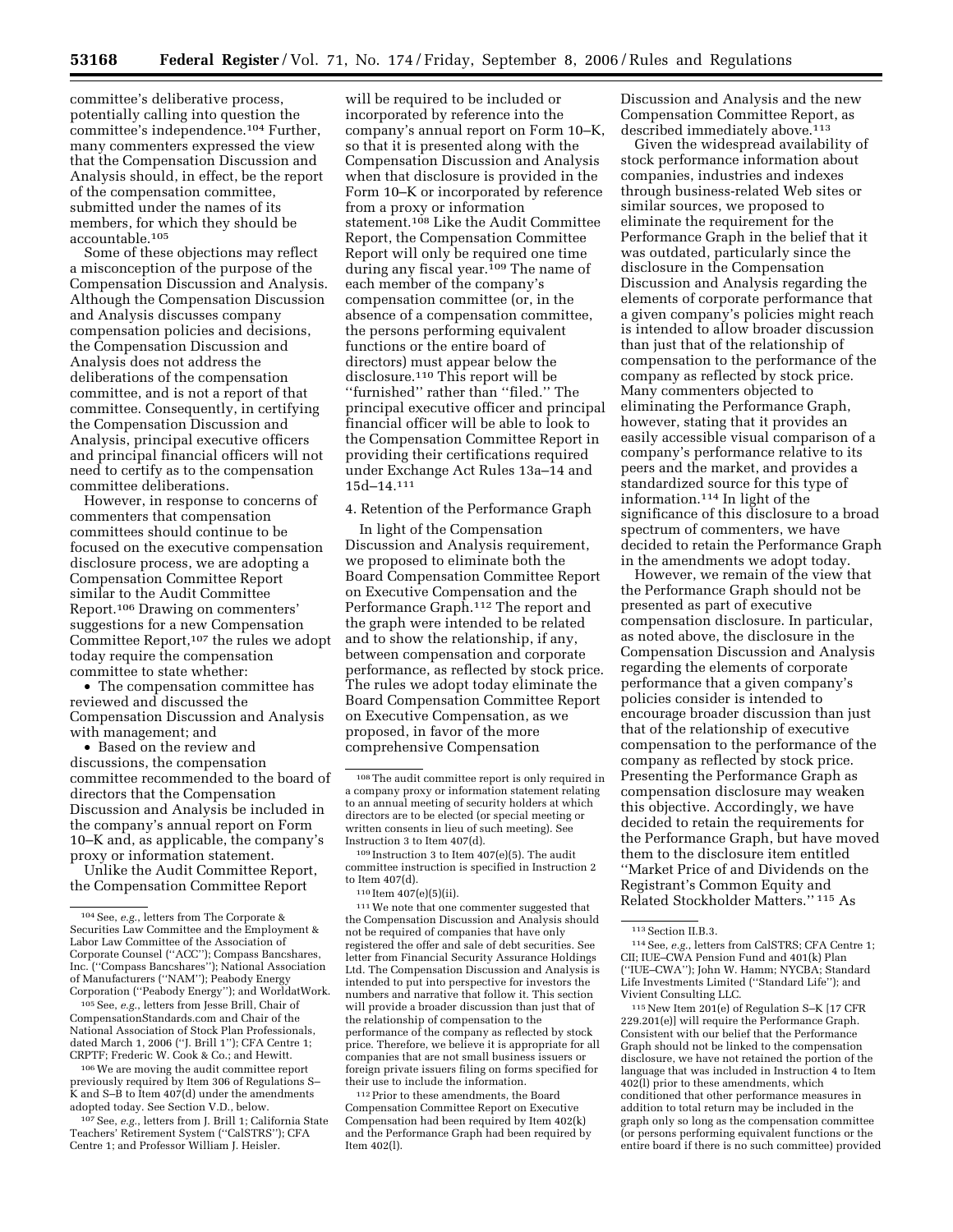retained, the Performance Graph will continue to be ''furnished'' rather than ''filed.'' The Performance Graph will be required only in the company's annual report to security holders that accompanies or precedes a proxy or information statement relating to an annual meeting of security holders at which directors are to be elected (or special meeting or written consents in lieu of such meeting), and will not be deemed to be soliciting material under the proxy rules or incorporated by reference into any filing except to the extent that the company specifically incorporates it.116

#### *C. Compensation Tables*

To enhance the benefits of the tabular approach to eliciting compensation disclosure,<sup>117</sup> we proposed to reorganize and streamline the tables to provide a clearer and more logical picture of total compensation and its elements for named executive officers. We are adopting reorganized compensation tables and related narrative disclosure that cover three broad categories:

1. Compensation with respect to the last fiscal year (and the two preceding fiscal years), as reflected in a revised Summary Compensation Table that presents compensation paid currently or deferred (including options, restricted stock and similar grants) and compensation consisting of current earnings or awards that are part of a plan, and as supplemented by one table providing back-up information for certain data in the Summary Compensation Table; 118

2. Holdings of equity-based interests that relate to compensation or are potential sources of future compensation, focusing on compensation-related equity-based

116 Instructions 7 and 8 to Item 201(e). A ''small business issuer'' as defined in Regulation S–B, is not required to provide the Performance Graph. Instruction 6 to Item 201(e). Because Nasdaq has registered as a national securities exchange under Section 6 of the Exchange Act [15 U.S.C. 78f], the former separate reference to ''Nasdaq market'' is not retained. See Release No. 34–53128 (Jan. 13, 2006) ordering that the application of The NASDAQ Stock Market LLC for registration as a national securities exchange be granted. We also adopt a conforming revision to Rules 304(d) and (e) of Regulation S–T [17 CFR 232.304(d) and (e)], and we make technical revisions to those rules to correctly reference Item 22(b)(7)(ii) of Form N–1A and to eliminate the references to ''prospectuses.''

interests that were awarded in prior years 119 and are ''at risk,'' as well as recent realization on these interests, such as through vesting of restricted stock or the exercise of options and similar instruments; 120 and

3. Retirement and other postemployment compensation, including retirement and deferred compensation plans, other retirement benefits and other post-employment benefits, such as those payable in the event of a change in control.121

Reorganizing the tables along these themes should help investors understand how compensation components relate to each other. At the same time, we are retaining the ability for investors to use the tables to compare compensation from year to year and from company to company.

As we noted in the Proposing Release, by more clearly organizing the compensation tables to explain how the elements relate to each other, we may in some situations be requiring disclosure of both amounts earned (or potentially earned) and amounts subsequently paid out. This approach raises the possible perception of ''double counting'' some elements of compensation in multiple tables. However, a particular item of compensation only appears once in the Summary Compensation Table. In order to explain the item of compensation, it may also appear in one or more of the other tables. We believe the possible perception of double disclosure is outweighed by the clearer and more complete picture the disclosure in the additional tables will provide to investors. We strongly encourage companies to use the narrative following the tables (and where appropriate the Compensation

118The table supplementing the Summary Compensation Table is the Grants of Plan-Based Awards Table, discussed below in Section II.C.2., which combines into a single table the disclosure of the proposed Grants of Performance-Based Awards Table and the proposed Grants of All Other Equity Awards Table. The accompanying narrative disclosure requirement is discussed below in Section II.C.3.a.

119Under the disclosure rules as adopted, these interests will be disclosed as current compensation for those prior years.

120 Information regarding holdings of such equitybased interests that relate to compensation will be disclosed in the Outstanding Equity Awards at Fiscal Year-End Table, discussed below in Section II.C.4.a. Information regarding realization on holdings of equity-based interests will be required

Discussion and Analysis) to explain how disclosures relate to each other in their particular circumstances.

Commenters stated their general support for the format and presentation of the proposed tables.122 We are adopting the tables substantially as proposed with some revisions, as noted below, in response to comments.

1. Compensation to Named Executive Officers in the Last Three Completed Fiscal Years—The Summary Compensation Table and Related Disclosure

Under today's amendments, the Summary Compensation Table continues to serve as the principal disclosure vehicle regarding executive compensation. This table, as amended, shows the named executive officers' compensation for each of the last three years, whether or not actually paid out. Consistent with the requirements prior to today's amendments, the amended Summary Compensation Table continues to require disclosure of compensation for each of the company's last three completed fiscal years.123

As we proposed, the amendments add disclosure of a figure representing total compensation, as reflected in other columns of the Summary Compensation Table, and simplify the presentation from that of the table prior to these amendments. As described in greater detail below, the amendments also provide for a supplemental table disclosing additional information about grants of plan-based awards. Narrative disclosure will follow the two tables, providing disclosure of material information necessary to an understanding of the information disclosed in the tables.

123Prior to today's amendments, an instruction to Item 402(b) permitted the exclusion of information for fiscal years prior to the last completed fiscal year if the company was not a reporting company pursuant to Exchange Act Section 13(a) or 15(d) at any time during that year, unless the company previously was required to provide information for any such year in response to a Commission filing requirement. This instruction has been retained and redesignated as Instruction 1 to Item 402(c) in the amended rule.

a description of the link between the measure and the level of compensation in the Board Compensation Committee Report on Executive Compensation. As a result, companies may include other performance measures, such as return on average common shareholders' equity, so long as the meaning of any such measures is clear from the Performance Graph and any related legend or other disclosure.

<sup>117</sup>The tabular disclosure and related narrative disclosure under amended Item 402 applies, as it did prior to today's amendments, to named executive officers, with amended Item 402(k) applying to directors, as described in Section II.C.9. below. As discussed below in Section II.C.6.a., we are adopting certain changes to the definition of named executive officer.

in the Option Exercises and Stock Vested Table discussed below in Section II.C.4.b.

<sup>121</sup> Disclosure regarding retirement and postemployment compensation is required in the Pension Benefits Table, discussed below in Section II.C.5.a., the Nonqualified Deferred Compensation Table, discussed below in Section II.C.5.b., and the narrative disclosure requirement for other potential post-employment payments discussed below in Section II.C.5.c.

<sup>122</sup>See, *e.g.*, letters from CFA Centre 1; jointly, Jennifer Clowes, Lindsey Erskine, Kendra Freeck and Kapri Malesich; F&P Pension Board; IAM; IBEW PBF; Plumbers & Pipefitters National Pension Fund; and Standard Life.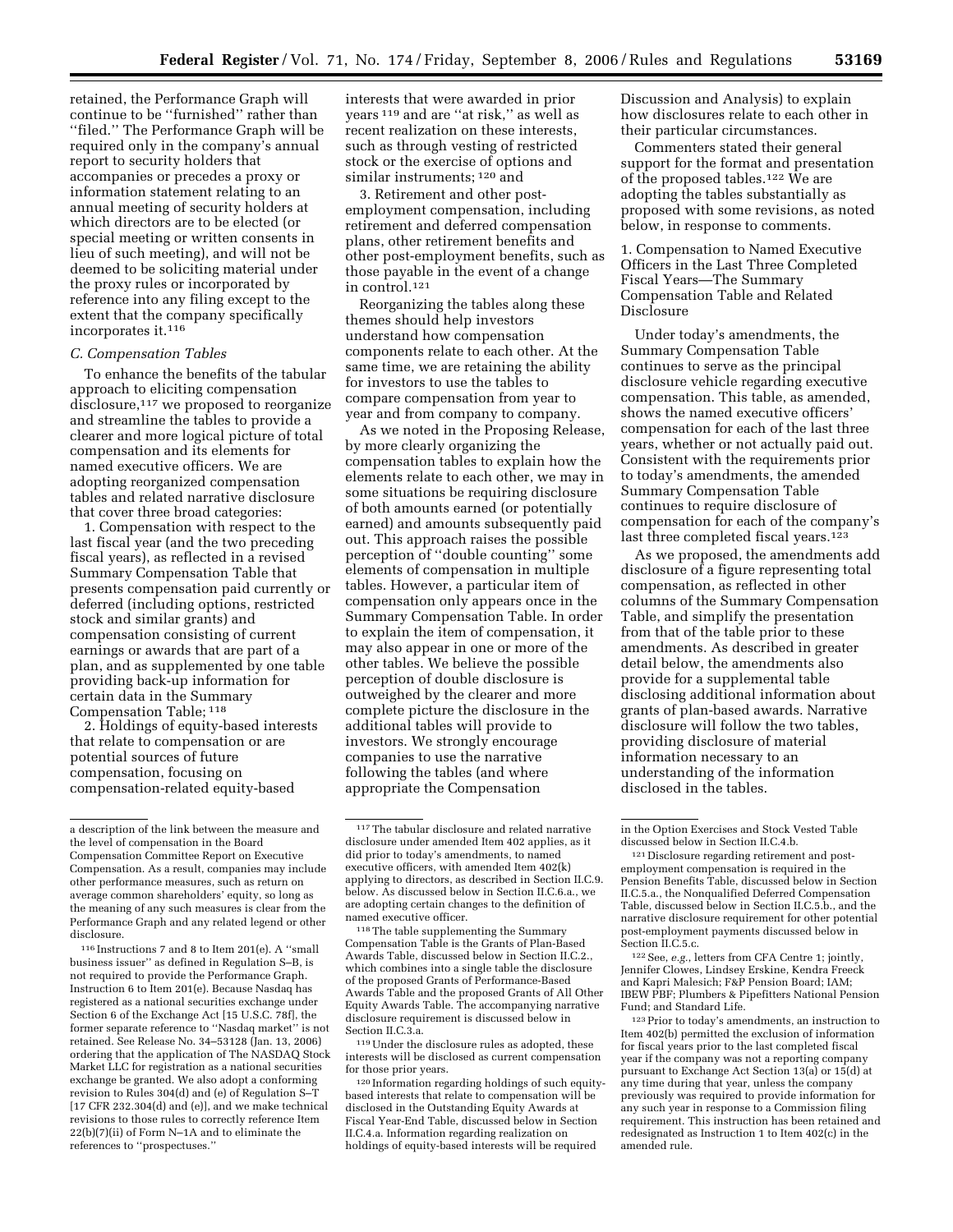| Name and principal position | Year | Salary<br>(\$) | Bonus<br>(\$) | Stock<br>awards<br>$(\$)$ | Option<br>awards<br>(\$) | Non-eq-<br>uity in-<br>centive<br>plan com-<br>pensation<br>(\$) | Change<br>in pen-<br>sion value<br>and non-<br>qualified<br>deferred<br>com-<br>pensation<br>earnings<br>(\$) | All other                  | $\operatorname*{Total}(\$)$ |
|-----------------------------|------|----------------|---------------|---------------------------|--------------------------|------------------------------------------------------------------|---------------------------------------------------------------------------------------------------------------|----------------------------|-----------------------------|
| (a)                         | (b)  | (c)            | (d)           | (e)                       | (f)                      | (g)                                                              | (h)                                                                                                           | $\left( \mathsf{i}\right)$ | (j)                         |
| PEO <sup>124</sup>          |      |                |               |                           |                          |                                                                  |                                                                                                               |                            |                             |
| PFO <sup>125</sup>          |      |                |               |                           |                          |                                                                  |                                                                                                               |                            |                             |
| A                           |      |                |               |                           |                          |                                                                  |                                                                                                               |                            |                             |
| B                           |      |                |               |                           |                          |                                                                  |                                                                                                               |                            |                             |
| C                           |      |                |               |                           |                          |                                                                  |                                                                                                               |                            |                             |
|                             |      |                |               |                           |                          |                                                                  |                                                                                                               |                            |                             |

SUMMARY COMPENSATION TABLE

#### a. Total Compensation Column

We are modifying the Summary Compensation Table to provide a clearer picture of total compensation. As we proposed, we are requiring that all compensation be disclosed in dollars and that a total of all compensation be provided.126 The new ''Total'' column aggregates the total dollar value of each form of compensation quantified in the other columns (revised columns (c) through (i)). This column responds to concerns that investors, analysts and other users of Item 402 disclosure have not been able to compute aggregate amounts of compensation using the disclosure in the table as specified prior to these amendments in a manner that was accurate or comparable across years or companies. Many commenters

expressed their support for the proposal to include a Total column.127

Other commenters expressed concerns that, as proposed, the total number was an amalgam of dissimilar types of compensation.<sup>128</sup> These concerns centered on the mix of compensation elements reported in the Summary Compensation Table being measured at different times and having different valuation methods, so that a Total column in effect would combine "apples" with "oranges." <sup>129</sup> To address this issue, some commenters suggested dividing the Total column into two separate columns reporting Total Earned Compensation and Total Contingent Compensation.130 Others recommended two separate Summary Compensation Tables—one for compensation that had been earned or realized and another for compensation that remained contingent or an opportunity.131

128See, *e.g.*, letters from Fenwick & West LLP (''Fenwick''); Chamber of Commerce; and Hodak Value Advisors, LLC (''Hodak Value Advisors'').

129See, *e.g.*, letters from Caterpillar Inc. and Corporate Library.

131See, *e.g.*, letters from Eli Lilly and Company (''Eli Lilly''); Hewitt; Society of Corporate

As we noted in the Proposing Release, the Summary Compensation Table is designed to disclose all compensation. Each element of compensation is only disclosed once in the Summary Compensation Table, although it may also be disclosed in some of the other tables. We realize that the timing of when particular items of compensation are disclosed in the Summary Compensation Table varies depending on the form of the compensation.132 Given the various forms and complexities of compensation and the different periods they may be designed to relate to,133 it is unavoidable that the timing of disclosure may vary from element to element in this table.<sup>134</sup>

<sup>124</sup> ''PEO'' refers to principal executive officer. See Section II.C.6.a. below for a description of the proposed named executive officers for whom compensation disclosure is required.

<sup>125</sup> ''PFO'' refers to principal financial officer. 126 Instruction 2 to Item 402(c) (requiring all compensation values in the Summary Compensation Table to be reported in dollars and rounded to the nearest dollar). Prior to today's amendments, some stock-based compensation was disclosed in per share increments rather than in dollar amounts. Instruction 2 to Item 402(c) further requires, where compensation was paid or received in a different currency, footnote disclosure identifying that currency and describing the rate and methodology used for conversion to dollars.

<sup>127</sup>See, *e.g.*, letters from CFA Centre 1; CII; Frederic W. Cook & Co.; ISS; Standard Life; and Walden. In addition, over 20,000 form letters from individuals specifically supported this proposal. See Letter Type A, available at *www.sec.gov/rules/ proposed/s70306.shtml.* 

<sup>130</sup>See, *e.g.*, letters from Business Roundtable (''BRT'') and Mercer.

Secretaries & Governance Professionals (''SCSGP''); Towers Perrin, dated April 10, 2006 (''Towers Perrin''); and Watson Wyatt Worldwide (''Watson

<sup>132</sup> Compensation is generally calculated in a manner that reflects the cost of the compensation<br>to the company and its shareholders.

<sup>&</sup>lt;sup>133</sup> See, *e.g.*, letter from ABA (noting that option grants made early in the year may be viewed by the compensation committee primarily as an award for the prior year's performance or as an incentive for

 $^{134}\mathrm{The}$  approach as to the timing of disclosure that we proposed and that we adopt today is the same approach that has been used in the Summary Compensation Table since it was first proposed in 1992. See *Executive Compensation Disclosure,*  Release No. 33–6940 (June 23, 1992) [57 FR 29582] (noting that the Summary Compensation Table will 'provide shareholders a concise, comprehensive overview of compensation awarded, earned or paid in the reporting period'').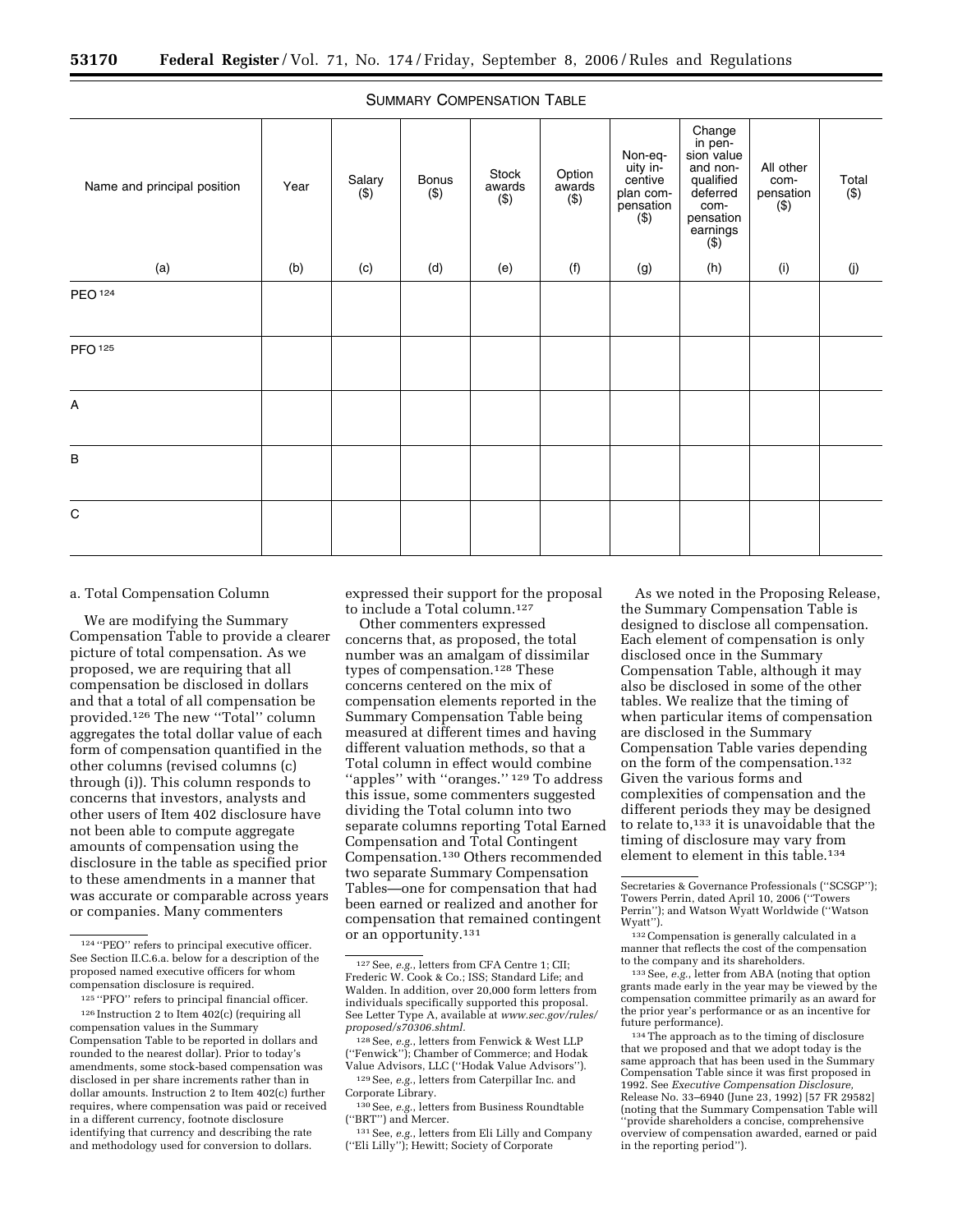We note that some commenters were particularly concerned that non-equity incentive plan awards are reported when earned, while equity incentive plan awards are reported based on grant date value when awarded.<sup>135</sup> No single accepted standard for measuring nonequity incentive plan awards at grant date currently exists. Some commenters nonetheless suggested that we require grant date fair value estimates of nonequity incentive plan awards in the Summary Compensation Table.136 We do not believe it is appropriate at this time for us to develop such a standard expressly for compensation disclosure purposes. Nevertheless, we believe that the Summary Compensation Table that we adopt today, including a total of all of the various elements presented, provides meaningful disclosure to investors and allows for comparability between companies and within a company.

However, in response to comments, we have created a separate column for the annual change in actuarial value of defined benefit plans and earnings on nonqualified deferred compensation.137 As proposed, these compensation elements would have been included in the aggregate amount reported in the All Other Compensation column. We believe that presenting these items in a separate column will permit investors and other users of the Summary Compensation Table to readily identify elements included in the Total column that may relate principally to longevity of service. These items will not be used to determine the officers included in the table.138

We proposed that the new column disclosing total compensation would appear as the first column providing compensation information.139 Some commenters suggested moving this column to the right of the table, so that it would follow—rather than precede the relevant component numbers.140 In

136See, *e.g.*, letters from CII; IUE–CWA; and CRPTF. Information about the amounts that could be earned under non-equity incentive plans is required to be disclosed in the Grants of Plan-Based Awards Table when such awards are granted.

137See Section II.C.1.d.i. below, which describes a modification of the proposed Summary Compensation Table disclosure of nonqualified deferred compensation earnings to present only the above-market or preferential portion in this table.

138See Section II.C.6.b. below describing how in response to commenters this column is excluded from total compensation for the purpose of identifying named executive officers.

139Columns (a) and (b) specify the executive officer and the year in question.

140See,*e.g.*, letters from Buck Consultants; Frederic W. Cook & Co.; and SCSGP.

response to these comments, we have moved the Total column to the final column in the table.

# b. Salary and Bonus Columns

The first columns providing compensation information that we are requiring are the salary and bonus columns (columns (c) and (d), respectively), which are retained substantially in their previous form. However, we are adopting some changes, as proposed, that will give an investor a clearer picture of the total amount earned.

As we proposed, compensation that is earned, but for which payment will be deferred, must be included in the salary, bonus or other column, as appropriate. A new instruction, applicable to the entire Summary Compensation Table, provides that if receipt of any amount of compensation is currently payable but has been deferred for any reason, the amount so deferred must be included in the appropriate column.141 This treatment is no longer limited to salary and bonus, as it was prior to these amendments, and under the amended rules this treatment applies regardless of the reason for the deferral.142

We also proposed that the amount so deferred must be disclosed in a footnote to the applicable column. As described below, the amount deferred will also generally be reflected as a contribution in the deferred compensation presentation.143 The proposed footnote disclosure was intended to clarify the extent to which amounts disclosed in the Nonqualified Deferred Compensation Table described below represent compensation already reported, rather than additional compensation. Because commenters thought it could lead to potential double counting, we have not adopted this proposed footnote requirement.144

As proposed, we have eliminated the delay that existed under the former

143See Section II.C.5.b., describing the Nonqualified Deferred Compensation Table. Disclosure of these amounts as contributions will now be required for nonqualified deferred compensation plans. This disclosure will not be required for qualified plans. Nonqualified deferred compensation plans and arrangements provide for the deferral of compensation that does not satisfy the minimum coverage, nondiscrimination and other rules that ''qualify'' broad-based plans for favorable tax treatment under the Internal Revenue Code.

144See, *e.g.*, letter from WorldatWork. As described in Section II.C.5.b. below, however, we have adopted the corresponding footnote proposed for the Nonqualified Deferred Compensation Table. rules where salary or bonus for the most recent fiscal year is determined following compliance with Item 402 disclosure. Under our new rules, where salary or bonus cannot be calculated as of the most recent practicable date, a current report under Item 5.02 of Form 8–K will be triggered by a payment, decision or other occurrence as a result of which either of such amounts become calculable in whole or part.145 The Form 8–K will include disclosure of the salary or bonus amount and a new total compensation figure including that salary or bonus amount.

#### c. Plan-Based Awards

As we proposed, the next three columns—Stock Awards, Option Awards and Non-Equity Incentive Plan Compensation—cover plan-based awards.

## i. Stock Awards and Option Awards Columns

As proposed and adopted, the Stock Awards column (column (e)) discloses stock-related awards that derive their value from the company's equity securities or permit settlement by issuance of the company's equity securities and, as we have clarified, are thus within the scope of FAS 123R for financial reporting, such as restricted stock, restricted stock units, phantom stock, phantom stock units, common stock equivalent units or other similar instruments that do not have option-like features.146 Valuation is based on the

146 Generally speaking, a restricted stock award is an award of stock subject to vesting conditions, such as performance-based conditions or conditions based on continued employment for a specified period of time. This type of award is referred to as ''nonvested equity shares'' in FAS 123R. Phantom stock, phantom stock units, common stock equivalent units and other similar awards are typically awards where an executive obtains a right to receive payment in the future of an amount based on the value of a hypothetical, or notional, amount of shares of common equity (or in some cases stock based on that value). To the extent that the terms of phantom stock, phantom stock units, common stock equivalents or other similar awards include option-like features, the awards will be required to Continued

<sup>135</sup>See, *e.g.*, letters from ACC; Amalgamated; BDO Seidman, LLP (''BDO Seidman''); CII; IUE–CWA; and Mercer.

<sup>141</sup> Instruction 4 to Item 402(c).

<sup>142</sup>Prior to the amendments, this requirement was triggered only if the officer elected the deferral. We are amending this requirement as we proposed to cover all deferrals, no matter who has initiated the deferrals.

<sup>145</sup>New Item 5.02(f) of Form 8–K and Instruction 1 to Item  $402(c)(2)(iii)$  and (iv). Prior to these amendments, in the event that such amounts were not determinable at the most recent practicable date, they were generally reported in the annual report on Form 10–K or proxy statement for the following fiscal year. We believe providing the information more quickly is appropriate and are therefore adopting the use of a current report on Form 8–K. Instruction 1 to Item  $402(c)(2)$  (iii) and (iv) requires that the company disclose in a footnote that the salary or bonus is not calculable through the latest practicable date and the date that the salary or bonus is expected to be determined. We proposed to include this requirement in an instruction to proposed paragraph (e) of Item 5.02 of Form 8–K. We are adopting it as a separate paragraph of Item 5.02 in order to make it clearer that it is a separate triggering event.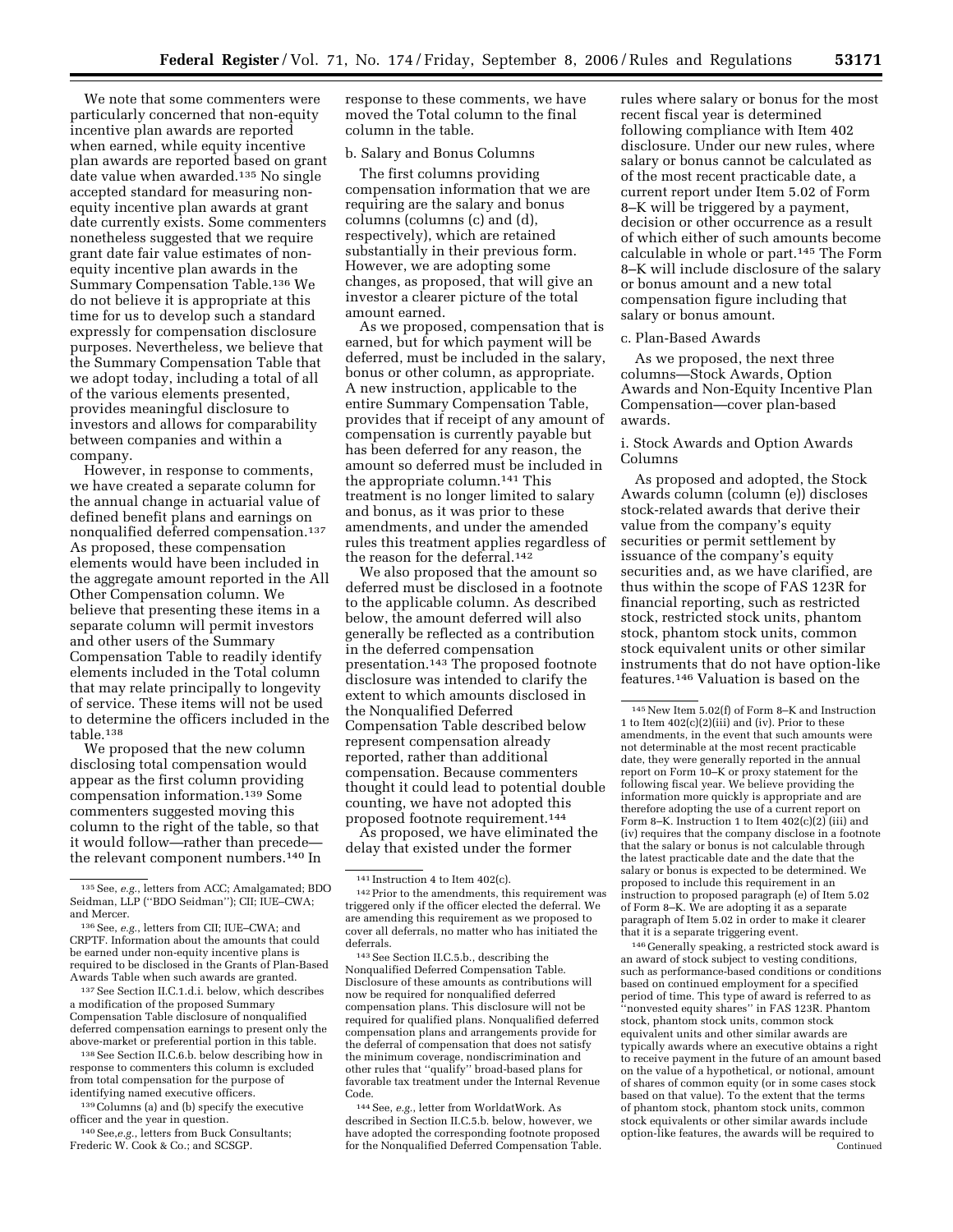grant date fair value of the award determined pursuant to FAS 123R for financial reporting purposes. Stock awards granted pursuant to an equity incentive plan are also included in this column to ensure consistent reporting of stock awards and to ensure their inclusion in the revised Summary Compensation Table.147

Awards of options, stock appreciation rights, and similar equity-based compensation instruments that have option-like features that, as we have clarified, are within the scope of FAS 123R, must be disclosed in the Option Awards column (column (f)) in a manner similar to the treatment of stock and other equity-based awards under the amendments.148 Instead of the disclosure of the number of securities underlying the awards as was the case prior to today's amendments, this column requires disclosure of the grant date fair value of the award as determined pursuant to FAS 123R. In order to calculate a total dollar amount of compensation, the value rather than the number of securities underlying an award must be used. The FAS 123R valuation must be used whether the award itself is in the form of stock, options or similar instruments or the award is settled in cash but the amount of payment is tied to performance of the company's stock.149

Under FAS 123R, the compensation cost is initially measured based on the grant date fair value of an award,150 and

<sup>147</sup> Prior to these amendments, these performance-based stock awards could be reported at the company's election as incentive plan awards under what was then specified in Instruction 1 to Item 402(b)(2)(iv). Our amendments today eliminate this alternative.

148A stock appreciation right usually gives the executive the right to receive the value of the increase in the price of a specified number of shares over a specified period of time. These awards may be settled in cash or in shares.

149As proposed, we are eliminating the requirement that had been specified in Options/ SAR Grants in Last Fiscal Year Table under Item 402(c)(2)(vi) to report the potential realizable value of each option grant under 5% or 10% increases in value or the present value of each grant (computed under any option pricing model). These alternative disclosures are no longer necessary insofar as the grant date fair value of equity-based awards is included in the Summary Compensation Table.

150Under FAS 123R, the classification of an award as an equity or liability award is an important aspect of the accounting because the classification will affect the measurement of compensation cost. Awards with cash-based settlement, repurchase features, or other features that do not result in an employee bearing the risks and rewards normally associated with share ownership for a specified period of time would be

generally recognized for financial reporting purposes over the period in which the employee is required to provide service in exchange for the award (generally the vesting period). Some commenters suggested that rather than requiring disclosure of the grant date fair value of equity awards, we should require a company to disclose just the portion of the award expensed in the company's financial statements.151 These commenters expressed concerns that disclosing the full grant date fair value would be inconsistent with the company's financial statements, would overstate compensation earned related to service rendered for the year, and would be inconsistent with the presentation of non-equity incentive plan compensation. Other commenters expressed support for requiring companies to report the full grant date fair value in the year of the award because it would provide a more complete representation of compensation.152

We are adopting these columns substantially as proposed.153 Under our amendments, the compensation cost calculated as the grant date fair value will be shown as compensation in the year in which the grant is made.154 As

151See, *e.g.*, letters from the SEC Regulations Committee of the American Institute of Certified Public Accountants (''AICPA''); Baker, Donelson, Bearman, Caldwell & Berkowitz, P.C.; Chamber of Commerce; Computer Sciences Corporation (''Computer Sciences''); Deloitte & Touche LLP; Ernst & Young LLP (''E&Y''); Fenwick; Foley; HR Policy Association (''HRPA''); American Bar Association, Joint Committee on Employee Benefits (''ABA–JCEB''); and KPMG LLP (''KPMG'').

152See, *e.g.*, letters from CalPERS; CFA Centre 1; CRPTF; L. Burns; Governance for Owners; Laborers International Union of North America; Nancy Lucke Ludgus (''N. Ludgus''); Institutional Investors Group; State Board of Administration (SBA) of Florida (''SBAF''); Teamsters Local 671; Teamsters PA/MD; United Church Foundation, Inc. (''UCF''); Washington State Investment Board (''WSIB''); and Western PA Teamsters Fund.

153 Item 402(c)(2)(v) and (vi).

154FAS 123R requires a company to aggregate individuals receiving awards into relatively homogenous groups with respect to exercise and post-vesting employment termination behaviors for the purpose of determining expected term, for example executives and non-executives. The rules we adopt today are not intended to change the method used to value employee stock options for

we stated in the Proposing Release, we believe that this approach is more consistent with the purpose of executive compensation disclosure. We are adopting an approach that subscribes to the measurement method of FAS 123R based on grant date fair value, but also provides for immediate disclosure of compensation. This timing of disclosure of option awards remains the same as it has been since 1992. The only change is that the awards are now disclosed in dollars rather than numbers of units or shares. Disclosing these awards as they are expensed for financial statement reporting purposes would not mirror the timing of disclosure of non-equity incentive plan compensation. While we have imported a financial statement reporting principle to enable disclosure of compensation costs, executive compensation disclosure must continue to inform investors of current actions regarding plan awards—a function that would not be fulfilled applying financial reporting recognition timing. If a company does not believe that the full grant date fair value reflects compensation earned, awarded or paid during a fiscal year, it can provide appropriate explanatory disclosure in the accompanying narrative section. Furthermore, disclosing grant date fair value will give investors a clearer picture of the value of any in-the-money awards. As we proposed, the number of shares underlying an award and other details regarding the award must be disclosed in a separate table covering grants of plan-based awards supplementing the Summary Compensation Table.155 This supplemental table, which combines the disclosure that would have been required by the proposed Grants of Performance-Based Awards Table and Grants of All Other Equity Awards Table, discloses equity awards granted pursuant to incentive plans separately from other equity awards.

We are adopting as proposed an instruction that requires a footnote referencing the discussion of the relevant assumptions in the notes to the company's financial statements or the discussion of relevant assumptions in the MD&A.156 The same instruction also

be included in the Option Awards column. Prior to these amendments, restricted stock awards were valued in the Summary Compensation Table by multiplying the closing market price of the company's unrestricted stock on the date of grant by the number of shares awarded.

classified as liability awards under FAS 123R. For an award classified as an equity award under FAS 123R, the compensation cost recognized is fixed for a particular award, and absent modification, is not revised with subsequent changes in market prices or other assumptions used for purposes of the valuation. In contrast, liability awards are initially measured at fair value on the grant date, but for purposes of recognition in financial statement reporting are then re-measured at each reporting date through the settlement date under FAS 123R. These re-measurements would not be the basis for executive compensation disclosure under our amended rules, unless the award has been modified, as described later in this release.

purposes of FAS 123R or to affect the judgments as to reasonable groupings for purposes of determining the expected term assumption required by FAS 123R. Under the rules we adopt today, where a company uses more than one group, the measurement of grant date fair value for purposes of Item 402 would be derived using the expected term assumption for the group that includes the named executive officers (or the group that includes directors for purposes of Item 402(k)).

<sup>155</sup>See Section II.C.2., discussing the Grants of Plan-Based Awards Table required by Item 402(d).  $156$  Instruction 1 to Item  $402(c)(2)(v)$  and (vi).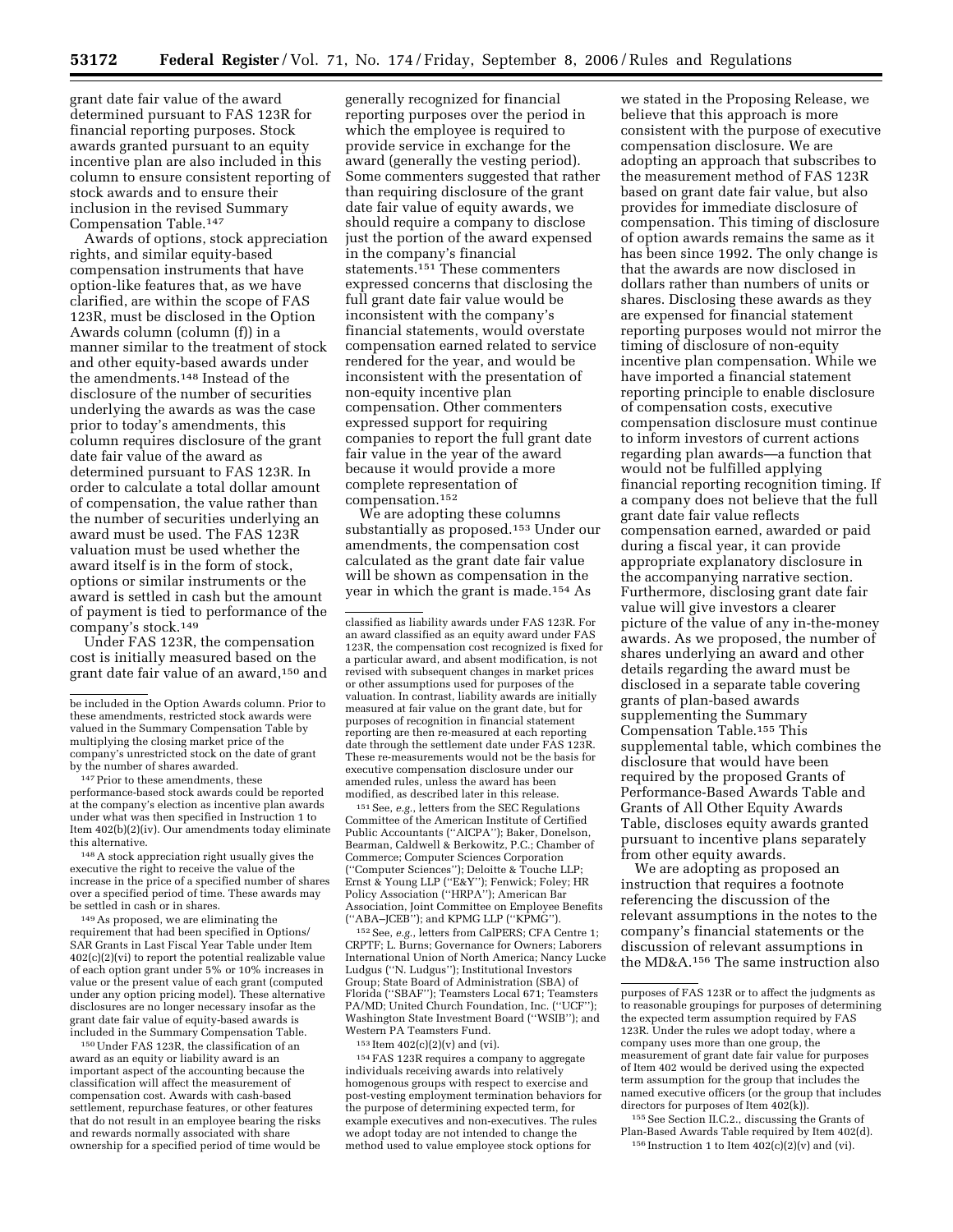provides that the referenced sections will be deemed to be part of the disclosure provided pursuant to Item 402. The referenced sections containing this disclosure are required in the company's annual report to shareholders that must precede or accompany the company's proxy statement.157 In the case of Internet disclosure of proxy materials, companies could provide hyperlinks from the proxy statement to the referenced sections contained in the annual report.158 While some commenters recommended requiring these valuation assumptions to be presented in the proxy statement,159 we believe that investors will be able to easily access this information without requiring it to be repeated from other documents.

We proposed that previously awarded options or freestanding stock appreciation awards that the company repriced or otherwise materially modified during the last fiscal year be disclosed in the Summary Compensation Table based on the total fair value of the award as so modified. Under FAS 123R, only the incremental fair value, computed as of the repricing or modification date, is recognized for such an award. Several commenters recommended conforming Summary Compensation Table reporting to the incremental fair value recognition approach of FAS 123R, objecting that the proposed total fair value approach would inappropriately double count the fair value of many modified awards.<sup>160</sup> As adopted, the new rules reflect this recommendation.161 Grants of reload or restorative options, however, are reportable based on total grant date fair value because they are new awards that do not replace previously cancelled awards.162

We proposed that all earnings, such as dividends, be included in the Stock

158 In addition, in December 2005, we proposed rules that would allow companies and other persons to use the Internet to satisfy proxy material delivery requirements. *Internet Availability of Proxy Materials,* Release No. 34–52926 (Dec. 8, 2005) [70 FR 74597].

159See, *e.g.*, letters from Buck Consultants; CII; Frederic W. Cook & Co.; and IUE–CWA.

160See, *e.g.*, letters from AICPA; Cleary Gottlieb Steen & Hamilton LLP (''Cleary''); Compass Bancshares; Cravath, Swaine & Moore LLP (''Cravath''); Hewitt; KPMG; Leggett & Platt, Incorporated (''Leggett & Platt''); SCSGP; and Sullivan.

 $^{161}$  Instruction 2 to Item  $402 ( {\rm c}) (2) {\rm (v)}$  and (vi).

162 Generally speaking, reload or restorative options are grants of new options that are granted automatically when an executive exercises the old option. Reload or restorative options are treated as new grants under FAS 123R.

Awards and Option Awards columns when paid. Several commenters noted that the value of the right to receive dividends is factored into the grant date fair value computed under FAS 123R.163 If the stock award or option award entitles the holder to receive dividends, then such ''dividend protection'' is included in the grant date fair value computed under FAS 123R. We are persuaded by the commenters that subsequent disclosure of the value of dividends in these circumstances, as they are received, would repeat in the same table compensation that was previously disclosed. Therefore, we have revised the requirement. However, we note that if the stock award or option award does not entitle the holder to receive dividends, then ''dividend protection'' is not included in the grant date fair value computed under FAS 123R. Accordingly, the value of any dividends received would not have been previously disclosed in the Summary Compensation Table as part of the grant date fair value of the award. In order to appropriately capture the compensation in these latter circumstances, we are adopting a requirement to disclose any earnings on stock awards or option awards that are not included in the grant date fair value computation for those awards in the All Other Compensation column of the Summary Compensation Table when the dividends or other earnings are paid.<sup>164</sup> In addition, the material terms of any equity award (including whether dividends will be paid, the applicable dividend rate and whether that rate is preferential) may be factors to be discussed in the related narrative section.165

We had proposed a definition of ''non-stock incentive plan'' that some commenters stated would result in confusing and potentially anomalous treatment of some awards.166 To clarify the reporting treatment of different types of awards, we have:

• Adopted a separate definition of ''equity incentive plan'' as ''an incentive plan or portion of an incentive plan under which awards are granted that fall within the scope of FAS 123R''; 167 and

165 Item 402(e)(1)(iii), discussed in Section II.C.3.a. below.

• Defined ''non-equity incentive plan'' as ''an incentive plan or portion of an incentive plan that is not an equity incentive plan.'' 168

ii. Non-Equity Incentive Plan Compensation Column

The Non-Equity Incentive Plan Compensation column (column (g)) will report, as proposed, the dollar value of all amounts earned during the fiscal year pursuant to non-equity incentive plans.169 This column includes all other incentive plan awards not included in the stock awards and option awards columns.170 Compensation awarded under an incentive plan that is not within the scope of FAS 123R will be disclosed in the Summary Compensation Table in the year when the relevant specified performance criteria under the plan are satisfied and the compensation earned, whether or

rendering service for a specified (either explicitly or implicitly) period of time and (b) achieving a specified performance target that is defined solely by reference to the employer's own operations (or activities). Attaining a specified growth rate in return on assets, obtaining regulatory approval to market a specified product, selling shares in an initial public offering or other financing event, and a change in control are examples of performance conditions for purposes of this Statement. A performance target also may be defined by reference to the same performance measure of another entity or group of entities. For example, attaining a growth rate in earnings per share that exceeds the average growth rate in earnings per share of other entities in the same industry is a performance condition for purposes of this Statement. A performance target might pertain either to the performance of the enterprise as a whole or to some part of the enterprise, such as a division or an individual employee.'' An award also would be considered to have a performance condition if it is subject to a market condition, which is ''a condition affecting the exercise price, exercisability, or other pertinent factors used in determining the fair value of an award under a share-based payment arrangement that relates to the achievement of (a) a specified price of the issuer's shares or a specified amount of intrinsic value indexed solely to the issuer's shares or (b) a specified price of the issuer's shares in terms of a similar (or index of similar) equity security (securities)." An award that vests on an accelerated basis upon the occurrence of a change in control is not considered an award under an equity incentive plan if (a) the award contains no other performance or market conditions and (b) the award would otherwise vest based on the completion of a specified employee service period.

168 Item 402(a)(6)(iii). See also discussion of the definition of ''incentive plan'' at Section II.C.1.f. below.

169 Item 402(c)(2)(vii). An incentive plan generally provides for compensation intended to serve as an incentive for performance to occur over a specified period, whether such performance is measured by reference to financial performance of the company or an affiliate, the company's stock price, or any other performance measure. See Item 402(a)(6)(iii) for the definition of ''incentive plan.''

170Awards disclosed in this column, column (g), are not covered by FAS 123R for financial reporting purposes because they do not involve share-based payment arrangements. Awards that involve sharebased payment arrangements should be disclosed in the Stock Awards or Option Awards columns, as appropriate.

<sup>157</sup>See Exchange Act Rule 14a–3 [17 CFR 240.14a–3].

<sup>163</sup>See, *e.g.*, letters from Cleary; Emerson Electric Co. (''Emerson''); Foley; Hewitt; SCSGP; and Towers Perrin.

 $164$  Item  $402(c)(2)(ix)(G)$ .

<sup>166</sup>See, *e.g.*, letter from ABA.

<sup>167</sup> Item 402(a)(6)(iii). An equity incentive plan includes plans that have a performance or market condition. As defined in Appendix E of FAS 123R, a performance condition is ''a condition affecting the vesting, exercisability, exercise price or other pertinent factors used in determining the fair value of an award that relates to both (a) an employee's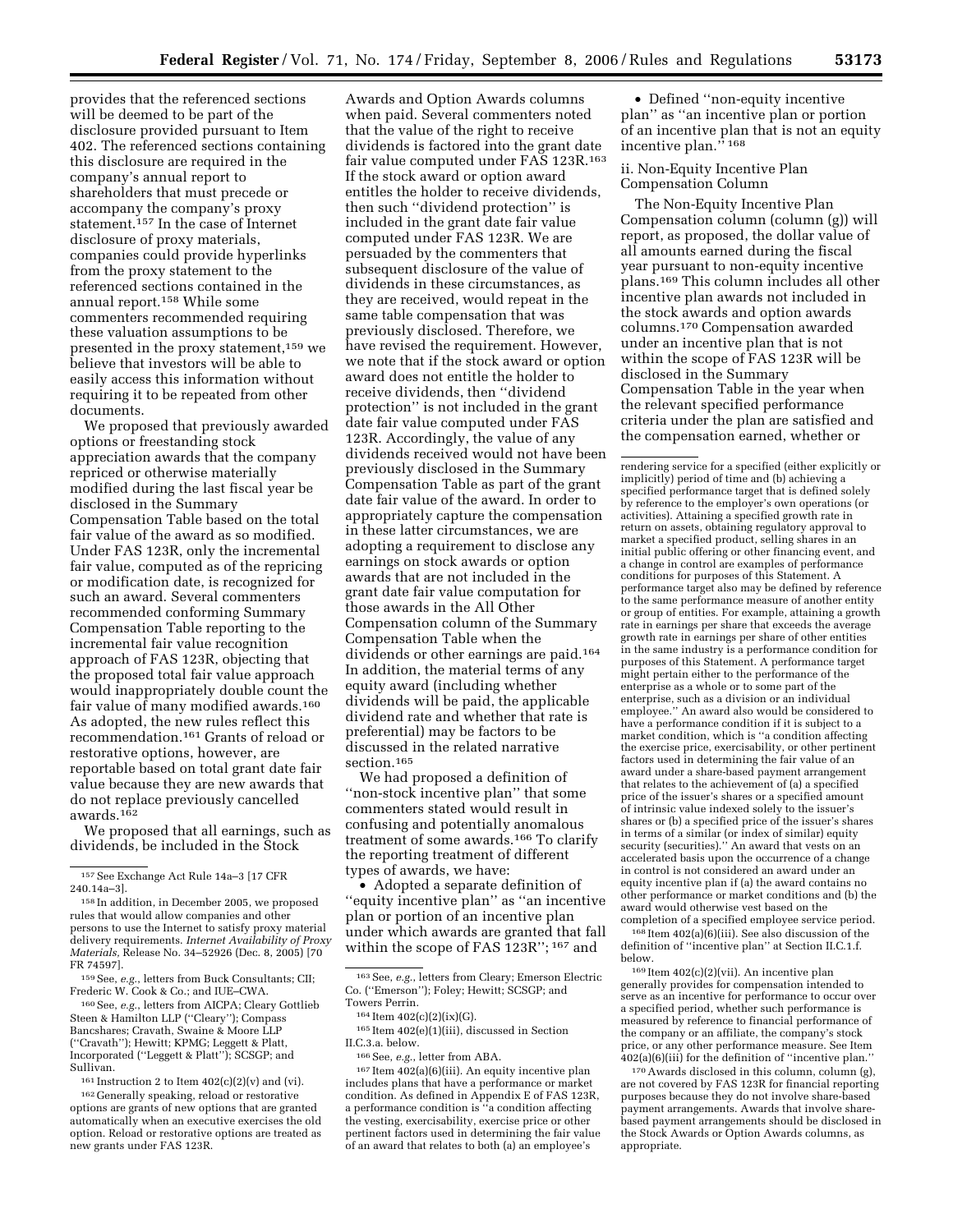not payment is actually made to the named executive officer in that year.

The grant of an award under a nonequity incentive plan will be disclosed in the supplemental Grants of Plan-Based Awards Table in the year of grant, which may be some year prior to the year in which compensation under the non-equity incentive plan is reported in the Summary Compensation Table.171 As noted above, several commenters recommended Summary Compensation Table reporting of non-equity incentive plan awards on a grant date fair value basis, consistent with the reporting of equity incentive plans.172 However, because there is not one clearly required or accepted standard for measuring the value at grant date of these non-equity incentive plan awards that reflects the applicable performance contingencies, as there is for equity-based awards with FAS 123R, we are not including such a value in the Summary Compensation Table. Instead, we continue the disclosure approach of reflecting these items of compensation when earned.173

Once the disclosure has been provided in the Summary Compensation Table when the specified performance criteria have been satisfied and the compensation earned, and the grant of the award has been disclosed in the Grants of Plan-Based Awards Table, no further disclosure will be specifically required when payment is actually made to the named executive officer. Some commenters objected to Summary Compensation Table reporting of awards for which the relevant performance condition has been satisfied that remain subject to forfeiture conditions (such as conditions requiring continued service or conditions that provide for forfeiture based on future company performance).174 We continue to believe that satisfaction of the relevant performance condition (including an interim performance condition in a long term plan) is the event that is material to investors for Summary Compensation Table reporting purposes. We encourage companies to use the related narrative section to disclose material features that are not reflected in the tabular disclosure including, for example, subsequent forfeitures of amounts

reported in the table with respect to previous fiscal years.175

As proposed and adopted, earnings on outstanding non-equity incentive plan awards are also included in the Non-Equity Incentive Plan Compensation column and identified and quantified in a footnote to the table.176

## d. Change in Pension Value and Nonqualified Deferred Compensation Earnings Column

As we proposed, we are expanding the Summary Compensation Table to include information regarding the aggregate increase in actuarial value to the named executive officer of all defined benefit and actuarial plans (including supplemental plans) accrued during the year and earnings on nonqualified deferred compensation. However, as mentioned above, we have decided to present this information in a separate column rather than include it in the All Other Compensation column as proposed.177 Footnote identification and quantification of the full amount of each element is required.178 Any amount attributable to the defined benefit and actuarial plans that is a negative number should be disclosed by footnote, but should not be reflected in the amount reported in the column.179

i. Earnings on Deferred Compensation

We proposed to require disclosure of all earnings on compensation that is deferred on a basis that is not taxqualified, including non-tax qualified defined contribution retirement plans.180 Prior to our amendments, these earnings were required to be

<sup>177</sup> See the discussion of the Total column in Section II.C.1.a. above and the discussion of determination of named executive officers in Section II.C.6. below.

 $178$  Instruction 3 to Item  $402(c)(2)(viii)$ . In contrast, as proposed to be disclosed in the All Other Compensation Column, separate identification and quantification of each element would have been required only if the element exceeded \$10,000, although the amounts would have been included in that column without regard to size.

 $^{179}\rm~Instruction$  3 to Item  $402(c)(2)(viii).$ 

180Nonqualified defined contribution and other nonqualified deferred compensation plans are plans providing for deferral of compensation that do not satisfy the minimum coverage, nondiscrimination and other rules that ''qualify'' broad-based plans for favorable tax treatment under the Internal Revenue Code. A typical 401(k) plan, by contrast, is a *qualified* deferred compensation plan.

disclosed only to the extent of any portion that was ''above-market or preferential.'' This limitation generated criticism that the rule prior to today's amendments permitted companies to avoid disclosure of substantial compensation.

Some commenters supported this proposal.181 However, many commenters asserted that the Summary Compensation Table should continue to require disclosure only of earnings at above-market or preferential rates.182 Commenters stated that differences in earnings on nonqualified deferred compensation among executives may result entirely from the executives' investment acumen and decisions as to amounts to defer. Commenters further claimed that deferred amounts invested at market rates are conceptually no different from amounts invested directly by an executive. Absent providing an above-market return, contributing additional amounts or guaranteeing investment returns, commenters asserted that the company has no role in the annual growth of the account.

We are persuaded that Summary Compensation Table disclosure of nonqualified deferred compensation earnings should continue to be limited to the above-market or preferential portion.183 As under the rule prior to these amendments, the above-market or preferential portion is determined for interest by reference to 120% of the applicable federal long-term rate and for dividends by reference to the dividend rate on the company's common stock.184 Footnote or narrative disclosure of the company's criteria for determining any portion considered to be above-market may be provided. The above-market or preferential earnings in this column would always be positive, as it would not be possible for above-market or preferential losses to occur.

However, we do not overlook the fact that the company is obligated to pay the executive the entire amount of the nonqualified deferred compensation account, which represents a claim on company assets and is part of a plan that provides the executive with tax

<sup>171</sup>See Section II.C.2., discussing the Grants of Plan-Based Awards Table.

<sup>172</sup>See, *e.g.*, letters from Amalgamated; Anonymous Compensation Consultant; BDO Seidman; CII; CRPTF; Mercer; and Teamsters Local 671. See discussion at Section II.C.1.a. above.

<sup>173</sup>Prior to these amendments, Items  $402(b)(2)(iv)(C)$  and  $402(e)$  required disclosure of long-term incentive plan payouts when earned.

<sup>&</sup>lt;sup>174</sup> See, *e.g.*, letters from Mercer; Watson Wyatt; and Richard E. Wood.

<sup>175</sup>Commenters' issues concerning the scope of awards reportable in this column, in particular as compared to compensation reportable in the bonus column, are discussed in Section II.C.1.f. below.

 $176$  Item  $402(c)(2)(vii)$ . These earnings were reportable prior to today's amendments in the Other Annual Compensation or All Other Compensation columns of the Summary Compensation Table under Items 402(b)(2)(iii)(C)(*3*) and 402(b)(2)(v)(C), respectively.

<sup>181</sup>See, *e.g.*, letters from CFA Centre 1 and jointly, Lucian A. Bebchuk, Jesse M. Fried and Robert J. Jackson, Jr. (''Professor Bebchuk, *et al.*'').

<sup>182</sup>See, *e.g.*, letters from American Academy of Actuaries' Pension Committee (''Academy of Actuaries''); BRT; Frederic W. Cook & Co.; Computer Sciences; Kimball International, Inc.; NAM; and Sullivan.

<sup>183</sup> Item 402(c)(2)(viii)(B).

 $184$  Instruction 2 to Item  $402(c)(2)(viii)$ , which is based on the language which had appeared in Instructions 3 and 4 to Item  $402(b)(2)(iii)(C)$  prior to these amendments.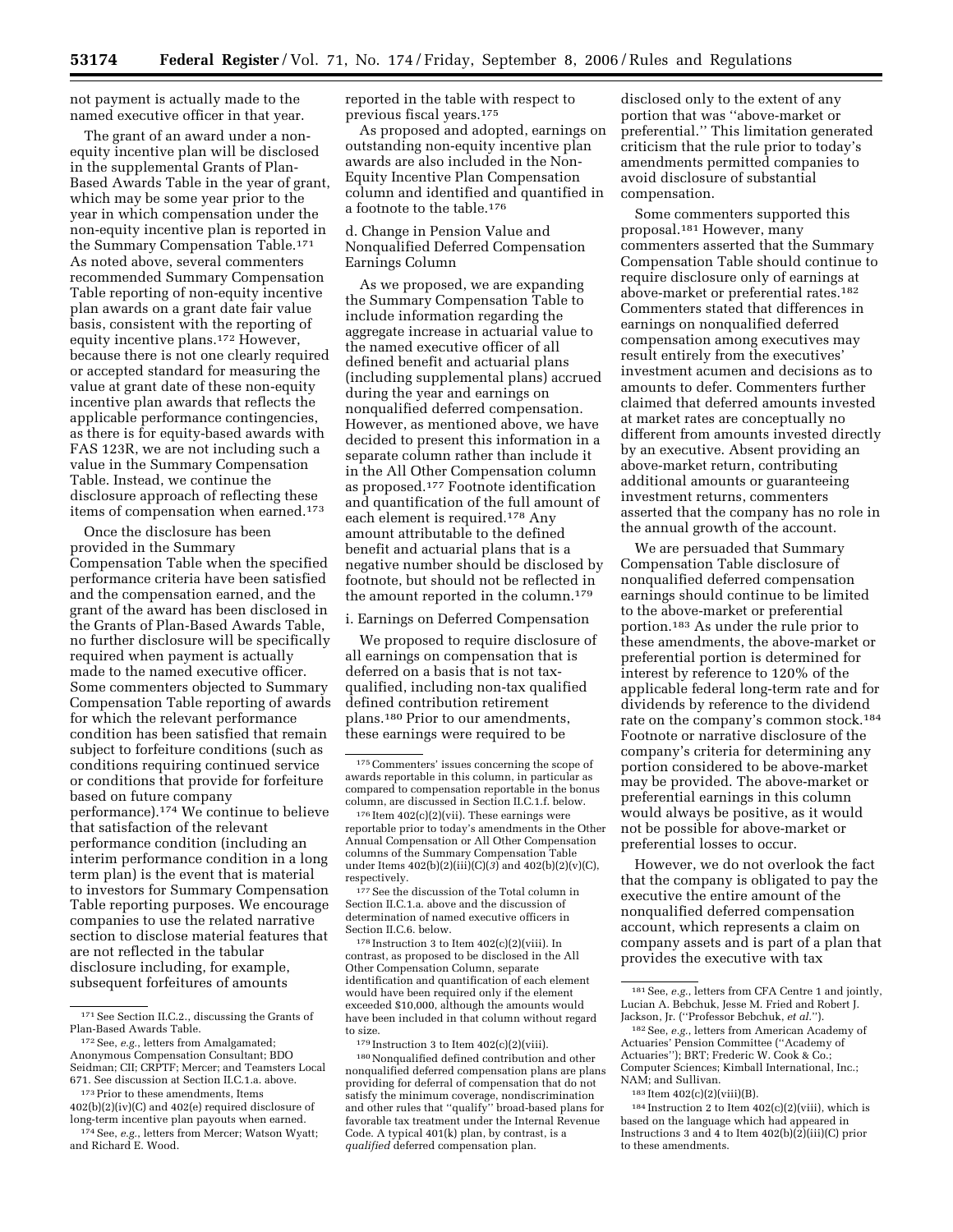benefits.185 To reflect this obligation, we have decided to require disclosure of all earnings on nonqualified deferred compensation in the separate Nonqualified Deferred Compensation Table, as we proposed.186 The disclosure required by that table discloses the rate at which the company's obligation grows on an annual basis.

Further, the method of calculating earnings on deferred compensation plans is an example of a factor that may be material and therefore described in the narrative disclosure to the Summary Compensation Table and the Grants of Plan-Based Awards Table.187

#### ii. Increase in Pension Value

We proposed to require Summary Compensation Table disclosure of the aggregate increase in actuarial value to the executive officer of defined benefit and actuarial plans (including supplemental plans) accrued during the year.

In contrast to defined contribution plans, for which the Summary Compensation Table requires disclosure of company contributions, the rules prior to our amendments did not require disclosure of the annual change in value of defined benefit plans, such as pension plans, in which the named executive officers participated.188 The annual increase in actuarial value of these plans may be a significant element of compensation that is earned on an annual basis, thus we proposed to include it in the computation of total compensation.

Such disclosure is necessary to permit the Summary Compensation Table to reflect total compensation for the year. Such disclosure also permits a full understanding of the company's compensation obligations to named executive officers, given that defined benefit plans guarantee what can be a lifetime stream of payments and allocate risk of investment performance to the company and its shareholders. In addition commentators have noted that

the absence of such a disclosure requirement creates an incentive to shift compensation to pensions, results in the understatement of non-performancebased compensation, and distorts pay comparisons between executives and between companies.

We are adopting the requirement substantially as proposed.<sup>189</sup> As proposed and adopted, an instruction specifies that this disclosure applies to each plan that provides for the payment of retirement benefits, or benefits that will be paid primarily following retirement, including but not limited to tax-qualified defined benefit plans and supplemental executive retirement plans, but excluding defined contribution plans.<sup>190</sup> The retirement section, discussed below, provides more information regarding these covered plans.191

Some commenters raised issues regarding computation of the amount to be disclosed.<sup>192</sup> In response to these comments, we have revised the language of the requirement as adopted to clarify that the disclosure applies to the change, from the pension plan measurement date used for the company's audited financial statements for the prior completed fiscal year to the pension plan measurement date used for the company's audited financial statements for the covered fiscal year, in the actuarial present value of the named executive officer's accumulated benefit under all defined benefit and actuarial pension plans (including supplemental plans). The disclosure therefore includes both:

• The increase in value due to an additional year of service, compensation increases, and plan amendments (if any); and

• The increase (or decrease) in value attributable to interest.

As discussed below, this disclosure relates to the disclosure provided in the Pension Benefits Table 193 and promotes company-to-company comparability. In computing the amount to be disclosed, the company must use the assumptions it uses for financial reporting purposes

192See, *e.g.,* letters from Academy of Actuaries; Frederick W. Cook & Co.; ABA–JCEB; and Mercer.

under generally accepted accounting principles.194

Other commenters objected to this item's potential to ''distort'' the Total column and the determination of named executive officers.195 As described above, we continue to believe that inclusion of this element in the table is necessary to permit the Summary Compensation Table to reflect total compensation. However, we have addressed commenters' concerns by segregating this item and above-market or preferential earnings on nonqualified deferred compensation from the All Other Compensation column, presenting their sum in a separate column so that it will be deducted from the total for purposes of determining the named executive officers.196

### e. All Other Compensation Column

The next column in the Summary Compensation Table discloses all other compensation not required to be included in any other column.197 This approach allows the capture of all compensation in the Summary Compensation Table and also allows a total compensation calculation. We confirm that disclosure of all compensation is clearly required under the rules.198

As proposed, we are clarifying the disclosure required in the All Other Compensation column (revised column (i)) in two principal respects:

• Consistent with the requirement that the Summary Compensation Table

198The only exception, as discussed below, is for perquisites and personal benefits if they aggregate less than \$10,00 for a named executive officer. The 1992 Release, at Section II.A.4., also noted ''the revised item includes an express statement that it requires disclosure of all compensation to the named executive officers and directors for services rendered in all capacities to the registrant and its subsidiaries.'' See also Item 402(a)(2) as stated prior to these amendments. Further, as described above, Summary Compensation Table disclosure of nonqualified deferred compensation earnings is limited to the above-market or preferential portion of earnings. As was previously the case before these amendments, companies may omit information regarding group life, health, hospitalization and medical reimbursement plans that do not discriminate in scope, terms or operation in favor of executive officers or directors of the company and that are available generally to all salaried employees. See Item 402(a)(6)(ii).

<sup>185</sup>Nonqualified defined contribution and other nonqualified deferred compensation plans are generally unfunded, and their taxation is governed by Section 409A of the Internal Revenue Code [26 U.S.C. 409A].

<sup>186</sup>This separate table is discussed in Section II.C.5.b. below.

<sup>187</sup>See Section II.C.3.a. below.

<sup>188</sup>A typical defined contribution plan is a retirement plan in which the company and/or the executive makes contributions of a specified amount, and the amount that is paid out to the executive depends on the return on investments from the contributed amounts. A typical defined benefit plan is a retirement plan in which the company pays the executive specified amounts at retirement which are not tied to investment performance of the contributions that fund the plan.

 $189$  Item  $402(c)(2)(viii)(A)$ .

<sup>190</sup> Instruction 1 to Item 402(c)(2)(viii). Defined benefit plans include, for example, cash balance plans in which the retiree's benefit may be determined by the amount represented in an account rather than based on a formula referencing salary while still employed.

<sup>191</sup>See Section II.C.5.a., discussing the Pension Benefits Table.

<sup>193</sup> Item 402(h), discussed in Section III.C.5.a. below.

 $194$  Instruction 1 to Item  $402(c)(2)(viii)$  and Instruction 2 to Item (h)(2). Regarding such key assumptions as itnerest rate, form of benefit, number of years of service, level of compensation used to determine the benefit and mortality tables, a company must use the same assumptions as it applies pursuant to Financial Accounting Standards Board Statement of Financial Accounting Standards No. 87, *Employers' Accounting for Pensions* (FAS 87) both for this Summary Compensation Table column and the separate Pension Benefits Table.

<sup>195</sup>See, *e.g.,* letters from Eli Lilly and SCSGP. 196See Section II.C.6. below.

<sup>197</sup> Item 402(c)(2)(ix).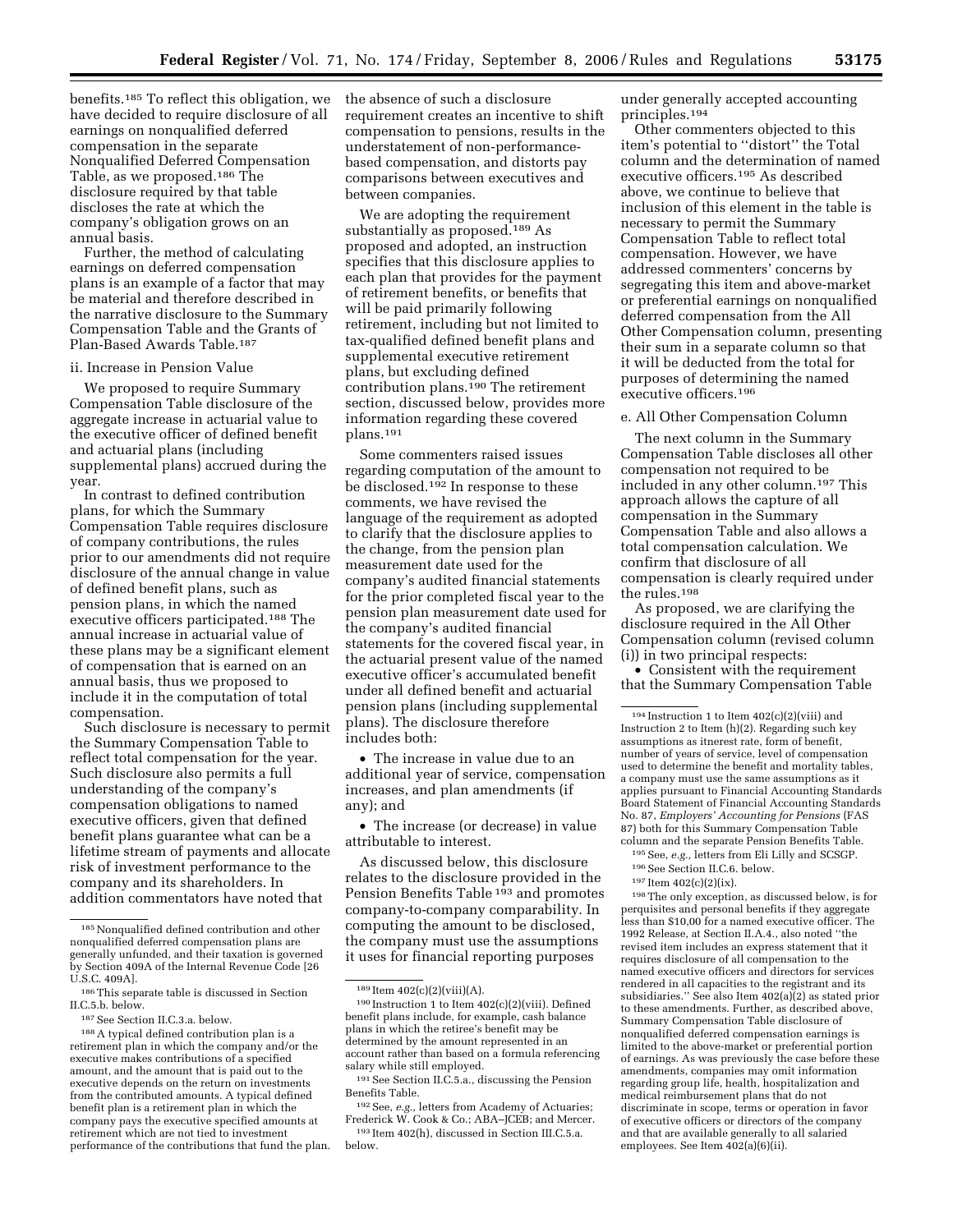disclose *all* compensation, we state explicitly that compensation not properly reportable in the other columns reporting specified forms of compensation must be reported in this column; and

• To simplify the Summary Compensation Table and eliminate confusing distinctions between items currently reported as ''Annual'' and ''Long Term'' compensation, we have moved into this column all items formerly reportable as ''Other Annual Compensation.'' 199

We also are requiring that each item of compensation included in the All Other Compensation column that exceeds \$10,000 be separately identified and quantified in a footnote. We believe that the \$10,000 threshold balances our desire to avoid disclosure of clearly *de minimis* matters against the interests of investors in the nature of items comprising compensation. Each item of compensation less than that amount will be included in the column (other than aggregate perquisites and other personal benefits less than \$10,000 as discussed below), but is not required to be identified by type and amount.<sup>200</sup> Items to be disclosed in the All Other Compensation column include, but are not limited to, the items discussed below.

i. Perquisites and Other Personal Benefits

Perquisites and other personal benefits are included in the All Other Compensation column. As we proposed, we are adopting changes to the disclosure of perquisites and other personal benefits to improve disclosure and facilitate computing a total amount of compensation. Our amendments require the disclosure of perquisites and other personal benefits unless the aggregate amount of such compensation is less than \$10,000. Some commenters thought this threshold was too high; 201 while other commenters thought it was too low.202 While we realize that this threshold may result in the total amount of compensation reportable in the Summary Compensation Table being slightly less than a complete total

amount of compensation, we believe \$10,000 is a reasonable balance between investors' need for disclosure of total compensation and the burden on a company to track every benefit, no matter how small. Prior to today's amendments, the rule permitted omission of perquisites and other personal benefits if the aggregate amount of such compensation was the lesser of either \$50,000 or 10% of the total of annual salary and bonus, allowing omission of too much information that investors may consider material.

The amendments we adopt today require, as proposed, footnote disclosure that identifies perquisites and other personal benefits. Prior to these amendments, the rule required identification and quantification only of perquisites and other personal benefits that were 25% of the total amount for each named executive officer.<sup>203</sup> We have modified this requirement so that, unless the aggregate value of perquisites and personal benefits is less than \$10,000, any perquisite or other personal benefit must be identified and, if it is valued at the greater of \$25,000 or ten percent of total perquisites and other personal benefits, its value must be disclosed.204 Consistent with our objective to streamline the Summary Compensation Table, the revised threshold is intended to avoid requiring separate quantification of perquisites having *de minimis* value. Where perquisites are subject to identification, they must be described in a manner that identifies the particular nature of the benefit received. For example, it is not sufficient to characterize generally as ''travel and entertainment'' different company-financed benefits, such as clothing, jewelry, artwork, theater tickets and housekeeping services.

As was formerly the case, tax ''grossups'' or other reimbursement of taxes owed with respect to any compensation, including but not limited to perquisites and other personal benefits, must be separately quantified and identified in the tax reimbursement category described below, even if the associated perquisites or other personal benefits are eligible for exclusion or would not require identification or footnote quantification under the rule.

In the Proposing Release, we provided interpretive guidance about factors to be considered in determining whether an item is a perquisite or other personal benefit. One commenter suggested that

the Commission engage in a separate rulemaking to adopt a definition of perquisites in Regulation S–K.205 As we noted in the Proposing Release, for decades questions have arisen as to what is a perquisite or other personal benefit required to be disclosed. We continue to believe that it is not appropriate for Item 402 to define perquisites or personal benefits, given that different forms of these items continue to develop, and thus a definition would become outdated. As stated in the Proposing Release, we are concerned that sole reliance on a bright line definition in our rules might provide an incentive to characterize perquisites or personal benefits in ways that would attempt to circumvent the bright lines. Many commenters sought additional or modified interpretive guidance, including guidance with respect to an item that is integrally and directly related to the performance of the executive's duties but has a personal benefit aspect as well.<sup>206</sup> Accordingly, we are providing additional explanation regarding how to apply this guidance. The amendments we adopt today require perquisites and personal benefits to be disclosed for both named executive officers and directors.207 Further, the disclosure requirements we adopt regarding potential payments upon termination or change-in-control include disclosure of perquisites.208 Accordingly, this discussion also applies in the context of each of these disclosure requirements.

Among the factors to be considered in determining whether an item is a perquisite or other personal benefit are the following:

• An item is not a perquisite or personal benefit if it is integrally and directly related to the performance of the executive's duties.

• Otherwise, an item is a perquisite or personal benefit if it confers a direct or indirect benefit that has a personal aspect, without regard to whether it may be provided for some business reason or for the convenience of the company, unless it is generally available on a nondiscriminatory basis to all employees.

We believe the way to approach this is by initially evaluating the first prong of the analysis. If an item is integrally and directly related to the performance of the executive's duties, that is the end of the analysis—the item is not a perquisite or personal benefit and no

<sup>199</sup>Prior to today's amendments, Item 402(b)(2)(iii)(c) had required the separate column entitled ''Other Annual Compensation.''

<sup>200</sup>See Section II.C.1.e.i. regarding separate standards for identification of perquisites and other personal benefits.

<sup>201</sup>See, *e.g.,* letters from Association of BellTel Retirees (''ABTR''); AFL–CIO; Amalgamated; Association of US West Retirees (''AUSWR''); Corporate Library; ISS; UCF; and Walden.

<sup>202</sup>See *e.g.,* letters from Buck Consultants; Chamber of Commerce; Compass Bancshares; Computer Sciences; Eli Lilly; Emerson; Hodak Value Advisors; C. Kollar; NAM; and SCSGP.

<sup>203</sup>The requirement had been set forth in Instruction 1 to Item 402(b)(2)(iii)(C) prior to these amendments.

 $204$  Instruction 4 to Item  $402(c)(2)(ix)$ .

<sup>205</sup>See letter from Chamber of Commerce. 206See, *e.g.,* letter from SCSGP.

<sup>207</sup>For directors, the disclosure will be required in the Director Compensation Table discussed below in Section II.C.9.

<sup>208</sup> Item 402(j), discussed in Section II.C.5.c. below.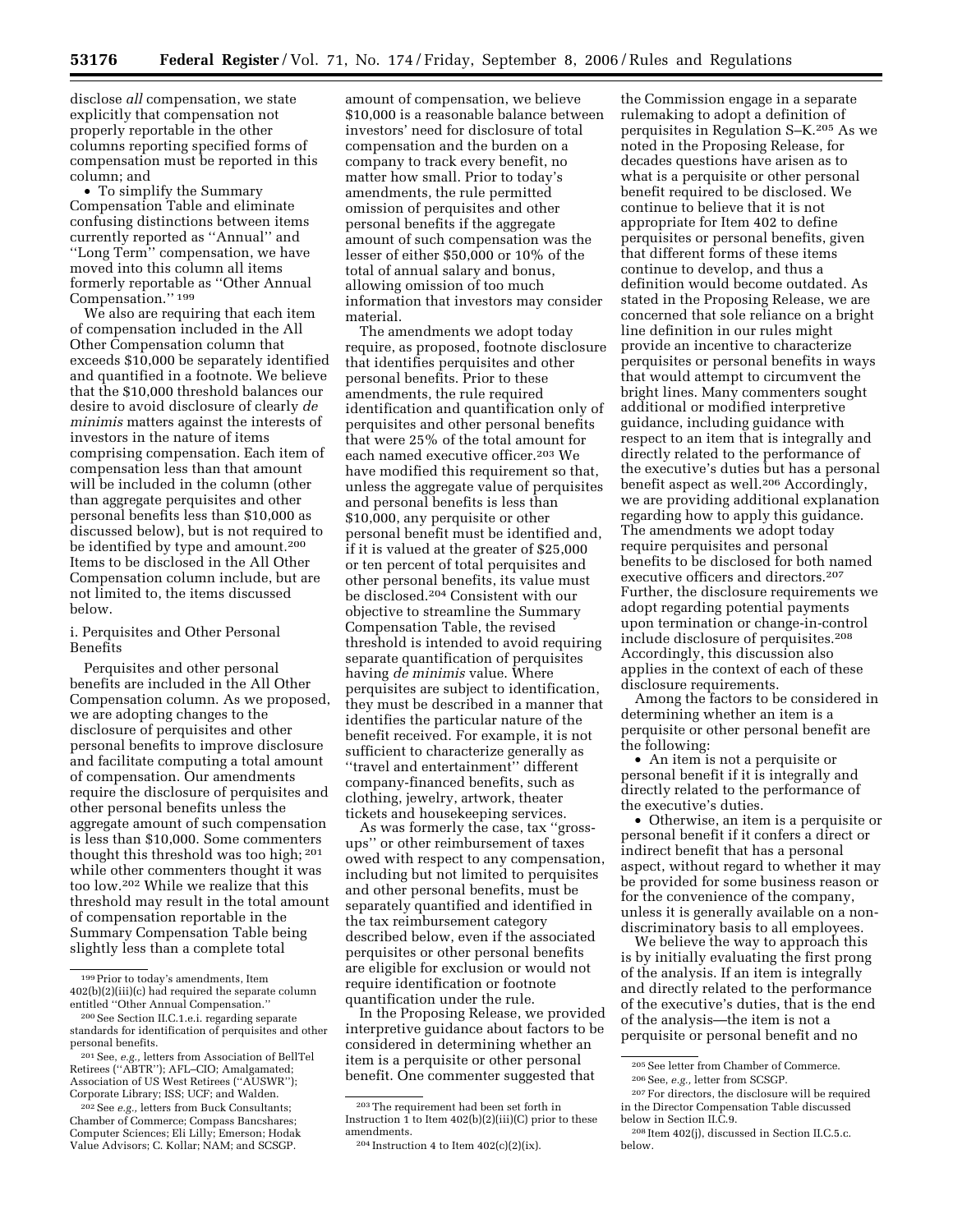compensation disclosure is required. Moreover, if an item is integrally and directly related to the performance of an executive's duties under this analysis, there is no requirement to disclose any incremental cost over a less expensive alternative. For example, with respect to business travel, it is not necessary to disclose the cost differential between renting a mid-sized car over a compact car.

Because of the integral and direct connection to job performance, the elements of the second part of the analysis (*e.g.*, whether there is also a personal benefit or whether the item is generally available to other employees) are irrelevant. An example of such an item could be a ''Blackberry'' or a laptop computer if the company believes it is an integral part of the executive's duties to be accessible by e-mail to the executive's colleagues and clients when out of the office. Just as these devices represent advances over earlier technology (such as voicemail), we expect that as new technology facilitates the extent to which work is conducted outside the office, additional devices may be developed that will fall into this category.

The concept of a benefit that is "integrally and directly related" to job performance is a narrow one. The analysis draws a critical distinction between an item that a company provides because the executive needs it to do the job, making it integrally and directly related to the performance of duties, and an item provided for some other reason, even where that other reason can involve both company benefit and personal benefit. Some commenters objected that ''integrally and directly related'' is too narrow a standard, suggesting that other business reasons for providing an item should not be disregarded in determining whether an item is a perquisite.<sup>209</sup> We do not adopt this suggested approach. As we stated in the Proposing Release, the fact that the company has determined that an expense is an ''ordinary'' or ''necessary'' business expense for tax or other purposes or that an expense is for the benefit or convenience of the company is not responsive to the inquiry as to whether the expense provides a perquisite or other personal benefit for disclosure purposes. Whether the company should pay for an expense or it is deductible for tax purposes relates principally to questions of state law regarding use of corporate assets and of tax law; our

disclosure requirements are triggered by different and broader concepts.

As we noted in the Proposing Release, business purpose or convenience does not affect the characterization of an item as a perquisite or personal benefit where it is not integrally and directly related to the performance by the executive of his or her job. Therefore, for example, a company's decision to provide an item of personal benefit for security purposes does not affect its characterization as a perquisite or personal benefit. A company policy that for security purposes an executive (or an executive and his or her family) must use company aircraft or other company means of travel for personal travel, or must use company or companyprovided property for vacations, does not affect the conclusion that the item provided is a perquisite or personal benefit.

If an item is not integrally and directly related to the performance of the executive's duties, the second step of the analysis comes into play. Does the item confer a direct or indirect benefit that has a personal aspect (without regard to whether it may be provided for some business reason or for the convenience of the company)? If so, is it generally available on a nondiscriminatory basis to all employees? For example, a company's provision of helicopter service for an executive to commute to work from home is not integrally and directly related to job performance (although it would benefit the company by getting the executive to work faster), clearly bestows a benefit that has a personal aspect, and is not generally available to all employees on a non-discriminatory basis. As we have noted, business purpose or convenience does not affect the characterization of an item as a perquisite or personal benefit where it is not integrally and directly related to the performance by the executive of his or her job.

A company may reasonably conclude that an item is generally available to all employees on a non-discriminatory basis if it is available to those employees to whom it lawfully may be provided. For this purpose, a company may recognize jurisdictionally based legal restrictions (such as for foreign employees) or the employees' "accredited investor"<sup>210</sup> status. In contrast, merely providing a benefit consistent with its availability to employees in the same job category or at the same pay scale does not establish

that it is generally available on a nondiscriminatory basis to all employees.

Applying the concepts that we outline above, examples of items requiring disclosure as perquisites or personal benefits under Item 402 include, but are not limited to: club memberships not used exclusively for business entertainment purposes, personal financial or tax advice, personal travel using vehicles owned or leased by the company, personal travel otherwise financed by the company, personal use of other property owned or leased by the company, housing and other living expenses (including but not limited to relocation assistance and payments for the executive or director to stay at his or her personal residence), security provided at a personal residence or during personal travel, commuting expenses (whether or not for the company's convenience or benefit), and discounts on the company's products or services not generally available to employees on a non-discriminatory basis.

Beyond the examples provided, we assume that companies and their advisors, who are more familiar with the detailed facts of a particular situation and who are responsible for providing materially accurate and complete disclosure satisfying our requirements, can apply the two-step analysis to assess whether particular arrangements require disclosure as perquisites or personal benefits. In light of the importance of the subject to many investors, all participants should approach the subject of perquisites and personal benefits thoughtfully.211

The amendments we adopt today, as proposed, call for aggregate incremental cost to the company as the proper measure of value of perquisites and other personal benefits.212 Some commenters instead recommended valuing perquisites based on current market values.213 Consistent with our

<sup>212</sup> Instruction 4 to Item  $402(c)(2)(is)$ .

213See *e.g.,* letters from ABTR; AUSWR; CH; Computer Sciences; Pearl Meyer & Partners; and Institutional Investors Group. As we stated in the Proposing Release, the amount attributed to perquisites and other personal benefits for federal income tax purposes is not the incremental cost for purposes of our disclosure rules unless, independently of the tax characterization, it constitutes such incremental cost. Therefore, for example, the cost of aircraft travel attributed to an executive for federal income tax purposes is not generally the incremental cost of such a perquisite or personal benefit for purposes of our disclosure rules. See IRS Regulation § 1.61–21(g) [26 CFR Continued

<sup>209</sup>See, *e.g.,* letters from NACCO Industries, Inc. (''NACCO Industries'') and NAM.

<sup>210</sup> ''Accredited investor'' is defined in Securities Act Rule 501(a)[17 CFR 230.501(a)] for purposes of Regulation D [17 CFR 230.501–508].

<sup>211</sup>The Commission has taken action in circumstances where perquisites were not properly disclosed. See *SEC* v. *Greg A. Gadel and Daniel J. Skrypek,* Litigation Release No. 19720 (June 7, 2006) and *In the Matter of Tyson Foods, Inc. and Donald Tyson,* Litigation Release No. 19208 (Apr. 28, 2005).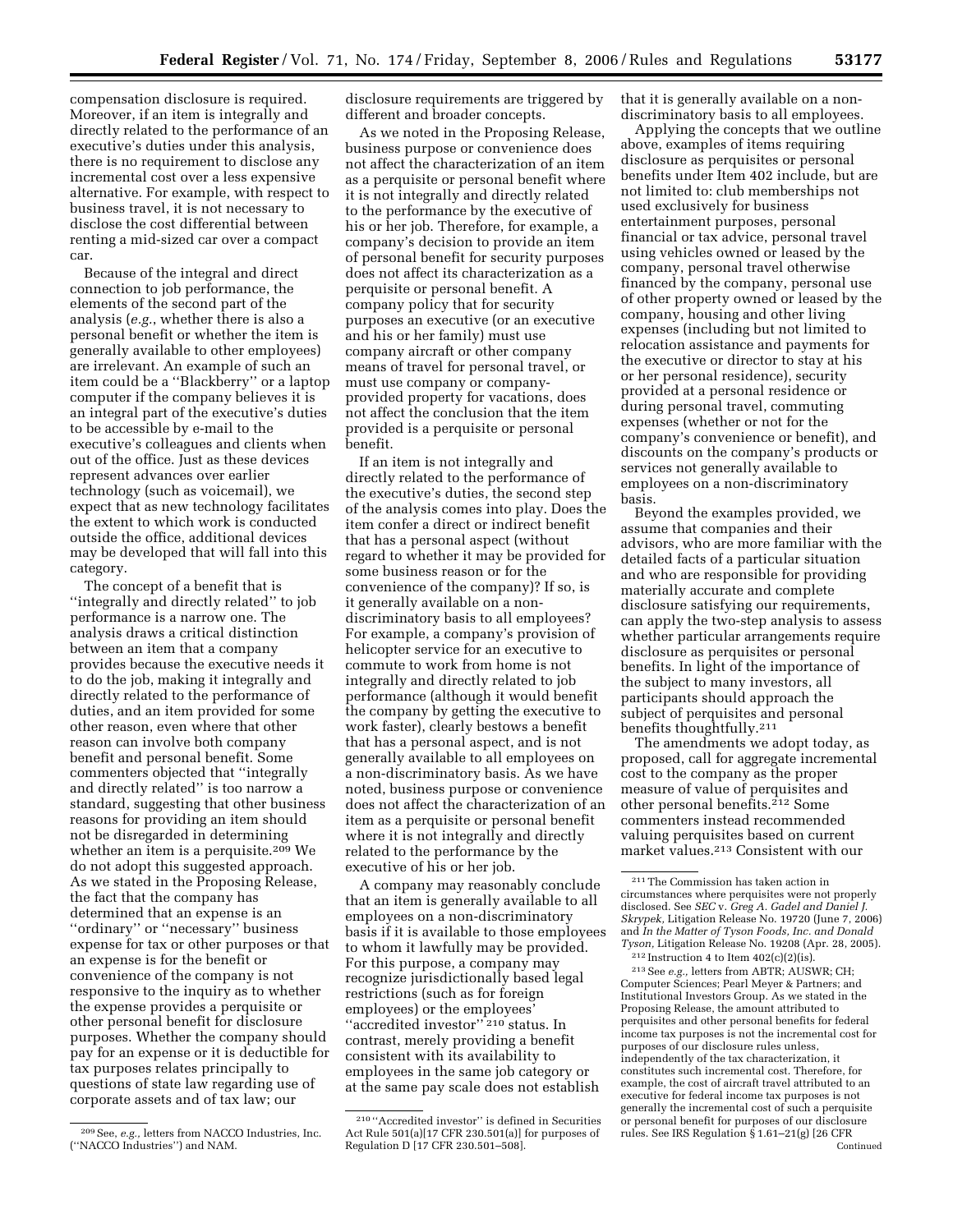approach of disclosing a company's compensation costs, we remain of the view that perquisites should be valued based on aggregate incremental cost.

Finally, commenters observed that investors cannot fully understand disclosed perquisite amounts without disclosure of the methodology used to compute them.214 We agree that this disclosure will improve investors' ability to compare the cost of perquisites from company to company. The rule as adopted requires footnote disclosure of the methodology for computing the aggregate incremental cost for the perquisites.215

ii. Additional All Other Compensation Column Items

We are adopting as proposed a requirement that items to be disclosed in the All Other Compensation column include, but are not limited to, the following items: 216

• Amounts paid or accrued pursuant to a plan or arrangement in connection with any termination (or constructive termination) of employment or a change in control; 217

• Annual company contributions or other allocations to vested and unvested defined contribution plans; 218

• The dollar value of any insurance premiums paid by the company with respect to life insurance for the benefit of a named executive officer; 219

214See, *e.g.,* letter from Mercer.

 $215$  Instruction 4 to Item  $402(c)(2)(ix)$ .

216All of these items were required to be disclosed either under All Other Compensation or under Other Annual Compensation proir to these amendments.

<sup>217</sup> Unlike the text of Item  $402(b)(2)(v)(A)$  prior to these amendments, Item  $402(c)(2)(ix)(D)$  as amended does not refer to amounts payable under post-employment benefits. Instruction 5 to Item  $402(c)(2)(ix)$  provides that an accrued amount is an amount for which payment has become due, such as a severance payment currently owed by the company to an executive officer. These items, as well as amounts that are payable in the future, are also the subject of disclosure as post-termination compenstaion, as described in Section II.C.5.c. below. For any compensation as a result of a business combination, other than pursuant to a plan or arrangement in connection with any termination of employment or change-in-control, such as a retention bonus, acceleration of option or stock vesting period, or performance-based compensation intended to serve as an incentive for named executive officers to acquire other companies or enter into a merger agreement, disclosure will now be requlired in the appropriate Summary Compensation Table column and in the other tables or narrative disclosure where the particular element of compensation is required to be disclosed.

218 Item 402(c)(2)(ix)(E).

 $219$  Item  $402(c)(2)(ix)(F)$ . Because the amendments call for disclosure of the dollar value of any life

• ''Gross-ups'' or other amounts reimbursed during the fiscal year for the payment of taxes; 220 and

• For any security of the company or its subsidiaries purchased from the company or its subsidiaries (through deferral of salary or bonus) at a discount from the market price of such security at the date of purchase, unless that discount is available generally either to all security holders or to all salaried employees of the company, the compensation cost, if any, computed in accordance with FAS 123R.<sup>221</sup>

An additional requirement to include the dollar value of any dividends or other earnings paid on stock or option awards when the dividends or earnings were not factored into the grant date fair value has been adopted for this column as discussed above.222

In response to commenters' concerns about double counting pension benefits,223 we have not retained the aspect of proposed Instruction 2 to this column that would have required disclosure of pension benefits paid to the named executive officer during the period covered by the table.224 As adopted, an instruction provides that benefits paid pursuant to defined benefit and actuarial plans are not reportable as All Other Compensation unless accelerated pursuant to a change in control.225 Similarly, distributions of nonqualified deferred compensation are not reportable as All Other Compensation.

# f. Captions and Table Layout

Before today's amendments, a portion of the table was labeled as ''annual compensation'' and another portion as ''long term compensation.'' These

220 Item 402(c)(2)(ix)(B).

 $221$  Item  $402(c)(2)(ix)(C)$ . This requirement as adopted has been revised from the proposal to clarify that no amount of compensation is required to be disclosed if there is no compensation cost computed for the discounted securities purchase in accordance with FAS 123R. For example, under FAS 123R, if the discount is five percent or less, all qualified employees can participate in the offer and there are no option features, then there is no compensation cost to recognize for financial reporting purposes and thus no compensation is reported for this item in the All Other Compensation column.

222 Item 402(c)(2)(ix)(G).

223See, *e.g.*, letter from Cravath.

224We have moved this disclosure requirement to the Pension Benefits Table, described in Section II.C.5.a. below.

captions created distinctions that may have been confusing to both users and preparers of the Summary Compensation Table. As proposed, the amendments we adopt today do not separately identify some columns as ''annual'' and other columns as ''long term'' compensation. Consistent with this change, as described above, we are merging the current Other Annual Compensation column into the new All Other Compensation column, and include current earnings information regarding non-equity incentive plan compensation in the column for that form of award.

In eliminating this distinction, we also revise the former definition of ''long term incentive plan'' to eliminate any distinction between a ''long term'' plan and one that may provide for periods shorter than one year. Like the captions, the former approach created distinctions that may have been confusing to users and preparers. As proposed and adopted, the amendments define an ''incentive plan'' as any plan providing compensation intended to serve as incentive for performance to occur over a specified period.226 The related definition of ''incentive plan award'' as an award provided under an incentive plan is also adopted as proposed.<sup>227</sup>

Noting that companies formerly reported as ''bonuses'' awards that would be short-term incentive plan awards under this definition, commenters requested guidance as to what distinguishes items reportable as non-equity incentive plan compensation from those reportable as bonuses under the amended rules.228 An award would be considered ''intended to serve as an incentive for performance to occur over a specified period'' if the outcome with respect to the relevant performance target is substantially uncertain at the time the performance target is established and the target is communicated to the executive. Compensation pursuant to such a nonequity award would be reported in the Summary Compensation Table as nonequity incentive plan compensation and the grant of the award would be reported as a non-equity incentive plan award in the Grants of Plan-Based Awards Table.229 In contrast, a cash

229This table is described in Section II.C.2. immediately below. Further, no longer reporting compensation pursuant to these awards as ''bonus'' in the Summary Compensation Table does not affect the determination of named executive officers because, as described in Section II.C.6.b. below, that

<sup>1.61–21(</sup>g)] regarding Internal Revenue Service guidelines for imputing taxable personal income to an employee who travels for personal reasons on corporate aircraft. These complex regulations are known as the Standard Industry Fare Level or SIFL rules.

insurance premiums, rather than only premiums with respect to term life insurance (as was required prior to these amendments), the requirement that had been previously specified in Item  $402(b)(2)(v)(E)(1)$  and (2) to disclose the value of any remaining premiums with respect to circumstances where the named executive officer has an interest in the policy's cash surrender value is not retained in the amended rule.

 $225$  Instruction 2 to Item  $402(c)(2)(ix)$ .

<sup>226</sup> Item 402(a)(6)(iii).

<sup>227</sup> *Id.* 

<sup>228</sup>See, *e.g.*, letters from Hewitt; Mercer; NACCO Industries; and SCSGP.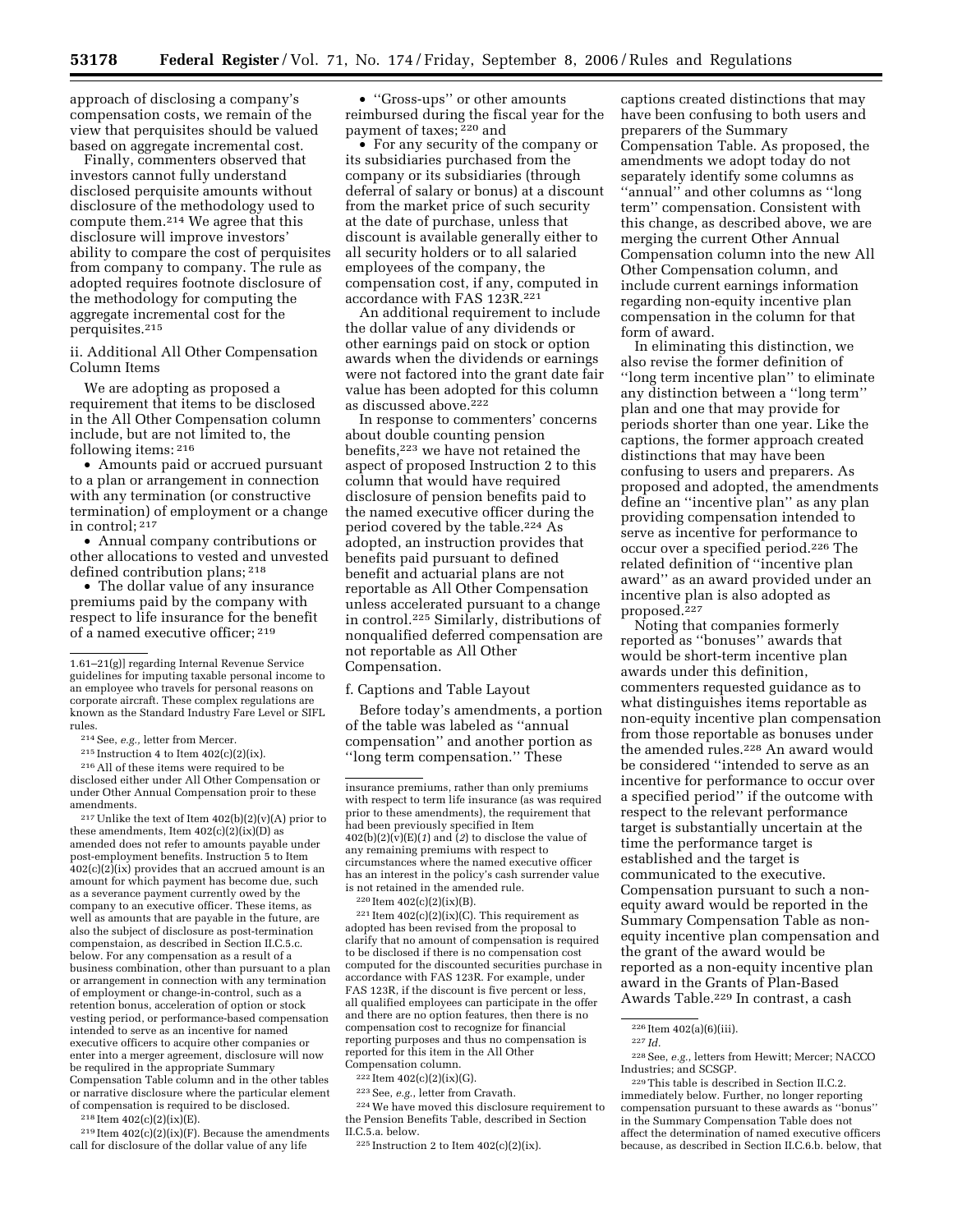award based on satisfaction of a performance target that was not preestablished and communicated, or the outcome of which is not substantially uncertain, would be reportable in the Summary Compensation Table as a bonus.

2. Supplemental Grants of Plan-Based Awards Table

Following the Summary Compensation Table, we proposed two supplemental tables to explain information in the Summary Compensation Table. The proposed

tables were derived from two tables required under the rules prior to these amendments.

The first table we proposed to supplement the Summary Compensation Table would have included information regarding nonstock grants of incentive plan awards, stock-based incentive plan awards and awards of options, restricted stock and similar instruments under plans that are performance-based (and thus provide the opportunity for future compensation if conditions are satisfied).230 The second table we proposed to

## GRANTS OF PLAN-BASED AWARDS

supplement the Summary Compensation Table would have shown the equity-based compensation awards granted in the last fiscal year that are not performance-based, such as stock, options or similar instruments where the payout or future value is tied to the company's stock price, and not to other performance criteria.231

Because much of the information for each proposed table is consistent, we have followed the recommendation of a commenter to simplify the disclosure format by combining the proposed disclosure in a single table.<sup>232</sup>

|                       |                    | Estimated future payouts under<br>non-equity incentive plan awards |                    |                   |                      | Estimated future payouts under<br>equity incentive plan awards |                                                                  | All other<br>stock                                                | All other<br>option<br>awards:                     | Exercise |
|-----------------------|--------------------|--------------------------------------------------------------------|--------------------|-------------------|----------------------|----------------------------------------------------------------|------------------------------------------------------------------|-------------------------------------------------------------------|----------------------------------------------------|----------|
| Grant<br>Name<br>date | Threshold<br>( \$) | Target<br>$($ \$)                                                  | Maximum<br>$($ \$) | Threshold<br>(# ) | Target<br>$(\sharp)$ | Maximum<br>$^{(+)}$                                            | awards:<br>Number<br>of shares<br>of stock<br>or units<br>$(\#)$ | Number<br>of securi-<br>ties un-<br>derlying<br>options<br>$(\#)$ | or base<br>price of<br>option<br>awards<br>(\$/Sh) |          |
| (a)                   | (b)                | (c)                                                                | (d)                | (e)               | (f)                  | (g)                                                            | (h)                                                              | (i)                                                               | (j)                                                | (k)      |
| <b>PEO</b>            |                    |                                                                    |                    |                   |                      |                                                                |                                                                  |                                                                   |                                                    |          |
| <b>PFO</b>            |                    |                                                                    |                    |                   |                      |                                                                |                                                                  |                                                                   |                                                    |          |
| Α                     |                    |                                                                    |                    |                   |                      |                                                                |                                                                  |                                                                   |                                                    |          |
| B                     |                    |                                                                    |                    |                   |                      |                                                                |                                                                  |                                                                   |                                                    |          |
| C                     |                    |                                                                    |                    |                   |                      |                                                                |                                                                  |                                                                   |                                                    |          |

Disclosure in this table complements Summary Compensation Table disclosure of grant date fair value of stock awards and option awards by disclosing the number of shares of stock or units comprising or underlying the award. This supplemental table shows the terms of grants made during the current year, including estimated future payouts for both equity incentive plans and non-equity incentive plans, with separate disclosure for each grant.<sup>233</sup>

To simplify the presentation further, we have eliminated some of the proposed columns. Because the narrative section identifies the material terms of an award reported in this table as an example of a material factor to be described,<sup>234</sup> and thus will cover the same information, we have eliminated

the proposed columns reporting vesting date, or performance or other period until vesting or payout. As a commenter noted, vesting information typically cannot be reported easily in a single line in a table.235 Similarly, because the modifications we are making to the Outstanding Equity Awards at Fiscal Year-End Table require that table to report the expiration dates of options and similar awards,236 we are eliminating the proposed expiration date column. Finally, the proposed column reporting the dollar amount of consideration paid for the award, if any, is not adopted, reflecting comments that this column would be used only rarely.237 Instead, in those rare instances where consideration is paid for an award, this disclosure will be provided

233 Instruction 1 to Item 402(d).

in a footnote to the appropriate column.238

As proposed, the Grants of All Other Equity Awards Table would have permitted aggregation of option grants with the same exercise or base price. We have not adopted such an instruction for this table, based on our belief that grantby-grant disclosure is the most appropriate approach, particularly given our particular disclosure concerns regarding option grants. For incentive plan awards, threshold, target and maximum payout information should be provided, but if the award provides only for a single estimated payout, that amount should be reported as the target.239 Where there is a tandem grant of two instruments, only one of which is granted under an incentive plan, only

determination is not limited to consideration of salary and bonus.

<sup>230</sup>Proposed Item 402(d).

<sup>231</sup>Proposed Item 402(e), containing much of the information that was required prior to these

amendments by the Option/SAR Grants Table (formerly specified in Item 402(c)).

<sup>232</sup>See letter from Hewitt.

<sup>234</sup> Item 402(e)(1)(iii), described in Section II.C.3.a. immediately below.

<sup>235</sup>See letter from ABA.

<sup>236</sup>See Section II.C.4.a. below.

<sup>237</sup>Proposed Item 402(d)(2)(v). See, *e.g.*, letters

from Frederic W. Cook & Co. and SCSGP.

 $238$  Instruction 5 to Item  $402(d)$ .

<sup>239</sup> Instruction 2 to Item 402(d).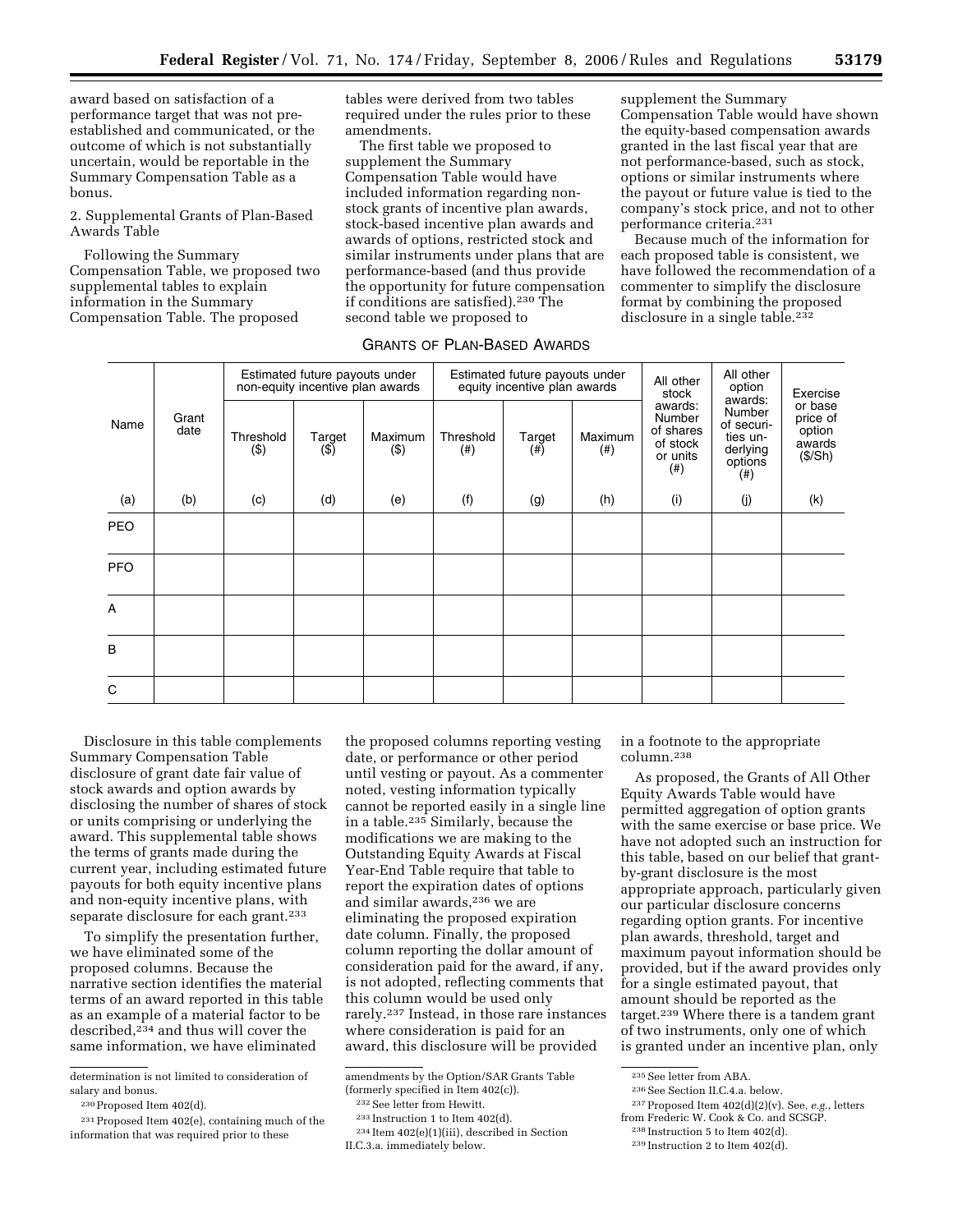the instrument that is not granted under an incentive plan is reported in the table, with the tandem feature noted.240 Because the rules as adopted require Summary Compensation Table disclosure of the incremental fair value, computed in accordance with FAS 123R, of options, stock appreciation rights and similar option-like instruments granted in connection with a repricing transaction, rather than the total fair value as we had proposed, grants of these instruments are not reported in this table.241 Disclosure should be provided in the Compensation Discussion and Analysis and the narrative disclosures for the Summary Compensation Table and Grants of Plan-Based Awards, as appropriate, regarding awards granted in connection with repricing transactions.

As proposed and adopted, if the pershare exercise or base price of options, stock appreciation rights and similar option-like instruments is less than the market price of the underlying security on the grant date, a separate column must be added showing market price on the grant date.242 Some commenters objected to our proposal to calculate grant date market price for this purpose using the closing price per share of the underlying security on that date. These commenters stated that plans requiring awards to be granted with an exercise price equal to the underlying security's grant date fair market value may define ''fair market value'' based on a formula related to the average market price on the grant date or a range of days either before or after the grant date.<sup>243</sup> Our proposed departure from the rule prior to these amendments, which permitted use of such formulas even for securities traded on an established market,244 was considered, and along with the requirement to disclose the grant date, reflects the significance of issues in awards of option grants.245 Moreover, commenters expressed concern regarding the manipulation of option grant dates to achieve below-market exercise prices.246 The rule as adopted uses the measure for grant date market price of the underlying security that we proposed, modified to specify that the

<sup>244</sup> This requirement had been set forth in Instruction 6 to Item 402(c) prior to today's

grant date closing market price per share is the last sale price on the principal United States market for the security on the specified date.247 Moreover, if the exercise or base price is not the grant date closing market price per share, we require a description of the methodology for determining the exercise or base price either by footnote to the table or in the accompanying narrative section.248 Further reflecting the significance of grant date issues in awards of option grants and in response to comments,249 we are also providing that if the date on which the compensation committee (or a committee of the board of directors performing a similar function or the full board of directors) takes action or is deemed to take action to grant equitybased awards is different from the date of grant, a column must be added to disclose the date of action.250 For these purposes, the ''date of grant'' or ''grant date'' is the grant date determined for financial statement reporting purposes pursuant to FAS 123R.251 Finally, in combining the proposed tables, we have adopted an instruction specifying that if a non-equity incentive plan award is denominated in units or other rights, then a separate, adjoining column would be required to disclose the units or other rights awarded.252

3. Narrative Disclosure to Summary Compensation Table and Grants of Plan-Based Awards Table

a. Narrative Description of Additional Material Factors

As we proposed, we are requiring narrative disclosure following the Summary Compensation Table and the Grants of Plan-Based Awards Table in order to give context to the tabular disclosure. A company will be required to provide a narrative description of any additional material factors necessary to an understanding of the information disclosed in the tables.253 Unlike the Compensation Discussion and Analysis, which focuses on broader topics regarding the objectives and implementation of executive

- 250 Item 402(d)(2)(ii).
- 251 Item 402(a)(6)(iv).
- 252 Instruction 6 to Item 402(d).

253 Item 402(e)(1). The standard of materiality that applies in Item 402(e) is that of *Basic* v. *Levinson*, 485 U.S. 224 (1988) and *TSC Industries* v. *Northway*, 426 U.S. 438 (1976).

compensation policies, the narrative disclosures following the Summary Compensation Table and other tables focus on and provide specific context to the quantitative disclosure in the tables. For example, narrative disclosure following a table might explain material aspects of a plan that are not evident from the quantitative tabular disclosure and are not addressed in the Compensation Discussion and Analysis.

The material factors that require disclosure will vary depending on the facts and circumstances. As one example, such material factors might include descriptions of the material terms in the named executive officers' employment agreements as those descriptions might provide material information necessary to an understanding of the tabular disclosure. The narrative disclosure covers written or unwritten agreements or arrangements.<sup>254</sup> Requiring this disclosure in proximity to the Summary Compensation Table is intended to make the tabular disclosure more meaningful. Mere filing of employment agreements (or summaries of oral agreements) may not be adequate to disclose material factors depending on the circumstances. As stated in the Proposing Release, provisions regarding post-termination compensation need to be addressed in the narrative section only to the extent disclosure of such compensation is required in the Summary Compensation Table; otherwise these provisions will be disclosable as post-termination compensation.255

The factors that could be material include each repricing or other material modification of any outstanding option or other equity-based award during the last fiscal year. This disclosure addresses not only option repricings, but also other significant changes to the terms of equity-based awards.256 As proposed, we are eliminating the former ten-year option repricing table.257 In its place, the narrative disclosure following the Summary Compensation Table will describe, to the extent material and necessary to an understanding of the tabular disclosure, repricing, extension of exercise periods, change of vesting or forfeiture conditions, change or

- 255 Item 402(j), described in Section II.C.5.c.
- $256$  Item  $402(e)(1)(ii)$ .

257The ten-year option repricing table had been required by Item 402(i) prior to its elimination with these amendments. We believe that the narrative disclosure requirement will provide investors with material information regarding repricings and modifications and eliminate the arguably dated information contained in the former ten-year option repricing table.

<sup>&</sup>lt;sup>240</sup> Instruction 4 to Item 402(d).<br><sup>241</sup> See discussion at Section II.C.1.c.i. above.<br><sup>242</sup> Item 402(d)(2)(vii).<br><sup>243</sup> See, *e.g.*, letters from Cravath; Eli Lilly; and<br>Sidley Austin LLP ("Sidley Austin").

amendments.<br><sup>245</sup> See the discussion of options disclosure in

Section II.A., above.<br><sup>246</sup> See, *e.g.*, letter from CFA Centre for Financial Market Integrity, dated May 30, 2006 (''CFA Centre  $2'$ <sup>''</sup>).

<sup>247</sup>Because the concept of closing market price is used in a number of provisions of Item 402, we are adopting a definition of the term closing market price in Item 402(a)(6)(v). A foreign company complying with this requirement may instead look to the principal foreign market in which the underlying securities trade.

<sup>248</sup> Instruction 3 to Item 402(d).

<sup>249</sup>See, *e.g.*, letter from CFA Centre 2.

<sup>254</sup> Item 402(e)(1)(i).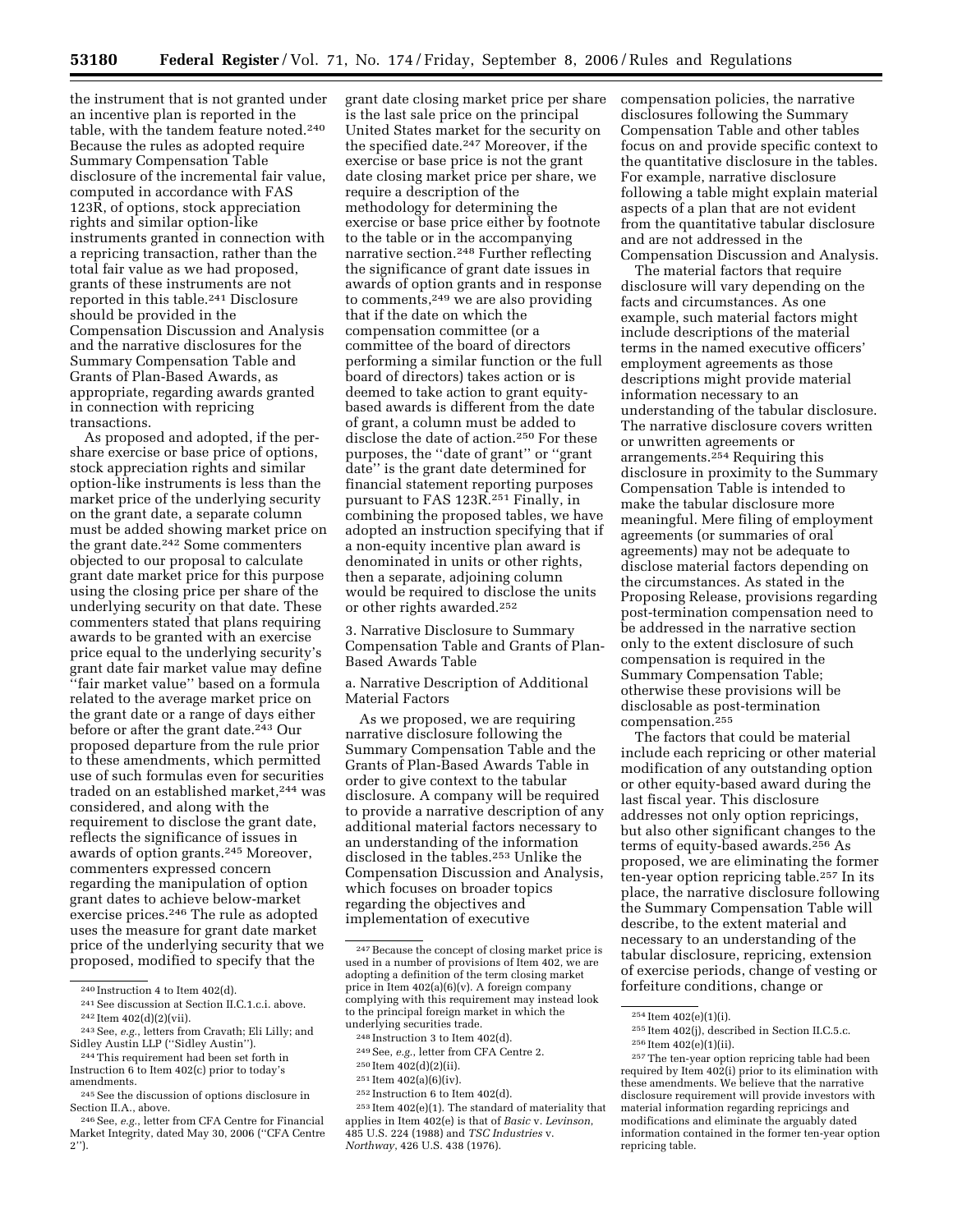elimination of applicable performance criteria, change of the bases upon which returns are determined, or any other material modification.258

Narrative text accompanying the tables will also describe, to the extent material and necessary to an understanding of the tabular disclosure, award terms relating to disclosure provided in the Grants of Plan-Based Awards Table. This could include, for example, a general description of the formula or criteria to be applied in determining the amounts payable, the vesting schedule, a description of the performance-based conditions and any other material conditions applicable to the award, whether dividends or other amounts would be paid, the applicable rate and whether that rate is preferential.259 As noted above and consistent with current disclosure requirements, however, companies will not be required to disclose any factor, criteria, or performance-related or other condition to payout or vesting of a particular award that involves confidential trade secrets or confidential commercial or financial information, disclosure of which would result in competitive harm to the company.260

We proposed that this example also include material assumptions underlying the determination of the amount of increase in the actuarial value of defined benefit and actuarial plans. However, in light of the modifications we are adopting, we have concluded that the better place to discuss these assumptions is in the narrative section accompanying the Pension Benefits Table.<sup>261</sup>

Further, in response to commenters' concerns regarding the computation of total compensation and the expanded basis for determining the most highly

259 Item 402(e)(1)(iii), which combines some information that had been required by Instruction 2 to Item 402(b)(2)(iv) with information that had been required by Instruction 1 to Item 402(e) as they were stated in the rule before these amendments.

260We have adopted Instruction 2 to Item 402(e)(1), which specifically applies to the narrative disclosure of Item 402(e)(1) the same standard applicable to Compensation Discussion and Analysis for determining whether disclosure would result in competitive harm for the company. See Section II.B.2., above, for a discussion of this standard.

261See Section II.C.5.a. below.

compensated officers,262 we specify as an additional example an explanation of the level of salary and bonus in proportion to total compensation.263

b. Request for Additional Comment on Compensation Disclosure for up to Three Additional Employees

As part of this narrative disclosure requirement, we had proposed an additional item that would have required disclosure for up to three employees who were not executive officers during the last completed fiscal year and whose total compensation for the last completed fiscal year was greater than that of any of the named executive officers.264 We received extensive comment on this proposal. Some commenters supported the proposal or suggested that it should go further.265 Many commenters expressed concern that the benefits of this disclosure to investors would be negligible, yet compliance might require the outlay of considerable company resources.266 Some commenters expressed concern that the proposed disclosure would raise privacy issues or negatively impact competition for employees.267 While we continue to consider whether to adopt such a requirement as part of the executive compensation disclosure rules, in Release No. 33–8735 we are requesting additional comment as to whether potential modifications would address the concerns that commenters have raised.

We note in particular that some commenters questioned the materiality of the information that would have been required by the proposal, given that the covered employees would not be in policy-making positions as executive

 $264$  Proposed Item  $402(f)(2)$ .

265See, *e.g.*, letters from Corporate Library; The Greenlining Institute; Institutional Investor Group; and SBAF.

266See, *e.g.*, letters from ABA; Chamber of Commerce; Eli Lilly; Leggett & Platt; N. Ludgus; and Mercer.

267See, *e.g.*, letters from ABA-JCEB; BRT; jointly, CBS Corporation, The Walt Disney Company, NBC Universal, News Corporation, and Viacom, Inc. (''Entertainment Industry Group''); Committee on Corporate Finance of Financial Executives International (''FEI''); Chamber of Commerce; Cleary; CNET Networks, Inc. (''CNET Networks''); Compass Bancshares; Compensia; Cravath; DreamWorks Animation SKG (''DreamWorks''); Eli Lilly; Emerson; Fenwick; The Financial Services Roundtable (''FSR''); Professor Joseph A. Grundfest, dated April 10, 2006 (''Grundfest''); ICI; Intel Corporation (''Intel''); Kellogg Company (''Kellogg''); Kennedy & Baris, LLP (''Kennedy''); Mercer; Peabody Energy; Pearl Meyer & Partners; Securities Industry Association (''SIA''); Sullivan; SCSGP; and WorldatWork.

officers.268 After considering the issues raised by these commenters, we remain concerned about disclosure with respect to employees, particularly within very large companies, whether or not they are executive officers, whose total compensation for the last completed fiscal year was greater than that of one or more of the named executive officers. If any of these employees exert significant policy influence at the company, at a significant subsidiary of the company or at a principal business unit, division, or function of the company, then investors seeking a fuller understanding of a company's compensation program may believe that disclosure of these employees' total compensation is important information.269 Knowing the compensation, and job positions within the organization, of these highly compensated policy-makers whose total compensation for the last fiscal year was greater than that of a named executive officer, should assist in placing in context and permit a better understanding of the compensation structure of the named executive officers and directors.

Our intention is to provide investors with information regarding the most highly compensated employees who exert significant policy influence by having responsibility for significant policy decisions. Responsibility for significant policy decisions could consist of, for example, the exercise of strategic, technical, editorial, creative, managerial, or similar responsibilities. Examples of employees who might not be executive officers but who might have responsibility for significant policy decisions could include the director of the news division of a major network; the principal creative leader of the entertainment function of a media conglomerate; or the head of a principal business unit developing a significant technological innovation. By contrast, we are convinced by commenters that a

269The Commission expressed similar concerns in 1978, when it stated ''a key employee or director of a subsidiary might be the highest-paid person in the entire corporate structure and have managerial responsibility for major aspects of the registrant's overall operations.'' 1978 Release. See n. 327 for a discussion of the term ''executive officer.'' In light of some of the comments that we received, we have clarified that the definition of ''executive officer'' includes all individuals in a registrant policymaking role. See, *e.g.*, letters from SCSGP and Cravath.

<sup>258</sup>As described in Section II.C.1.c.i. above, the tabular disclosure will report the incremental fair value of the modification for financial reporting purposes. However, narrative disclosure will not apply to any repricing that occurs through a preexisting formula or mechanism in the plan or award that results in the periodic adjustment of the option or stock appreciation right exercise or base price, an antidilution provision, or a recapitalization or similar transaction equally affecting all holders of the class of securities underlying the options or stock appreciation rights. Instruction 1 to Item 402(e).

<sup>262</sup>See Section II.C.1.a. above and Section II.C.6.b. below.

<sup>263</sup> Item 402(e)(1)(iv).

<sup>268</sup>See, *e.g.*, letters from CalSTRS; Cleary; CNET Networks; Compass Bancshares; DreamWorks; Entertainment Industry Group; Fried, Frank, Harris, Shriver & Jacobson LLP (''Fried Frank''); FSR; Hewitt; ICI; Intel; Kellogg; Kennedy; Leggett & Platt; Peabody Energy; Pearl Meyer & Partners; SCSGP; SIA; Stradling Yocca Carlson & Rauth (''Stradling Yocca''); Top Five Data Services, Inc. (''Top Five Data''); Towers Perrin; and Walden.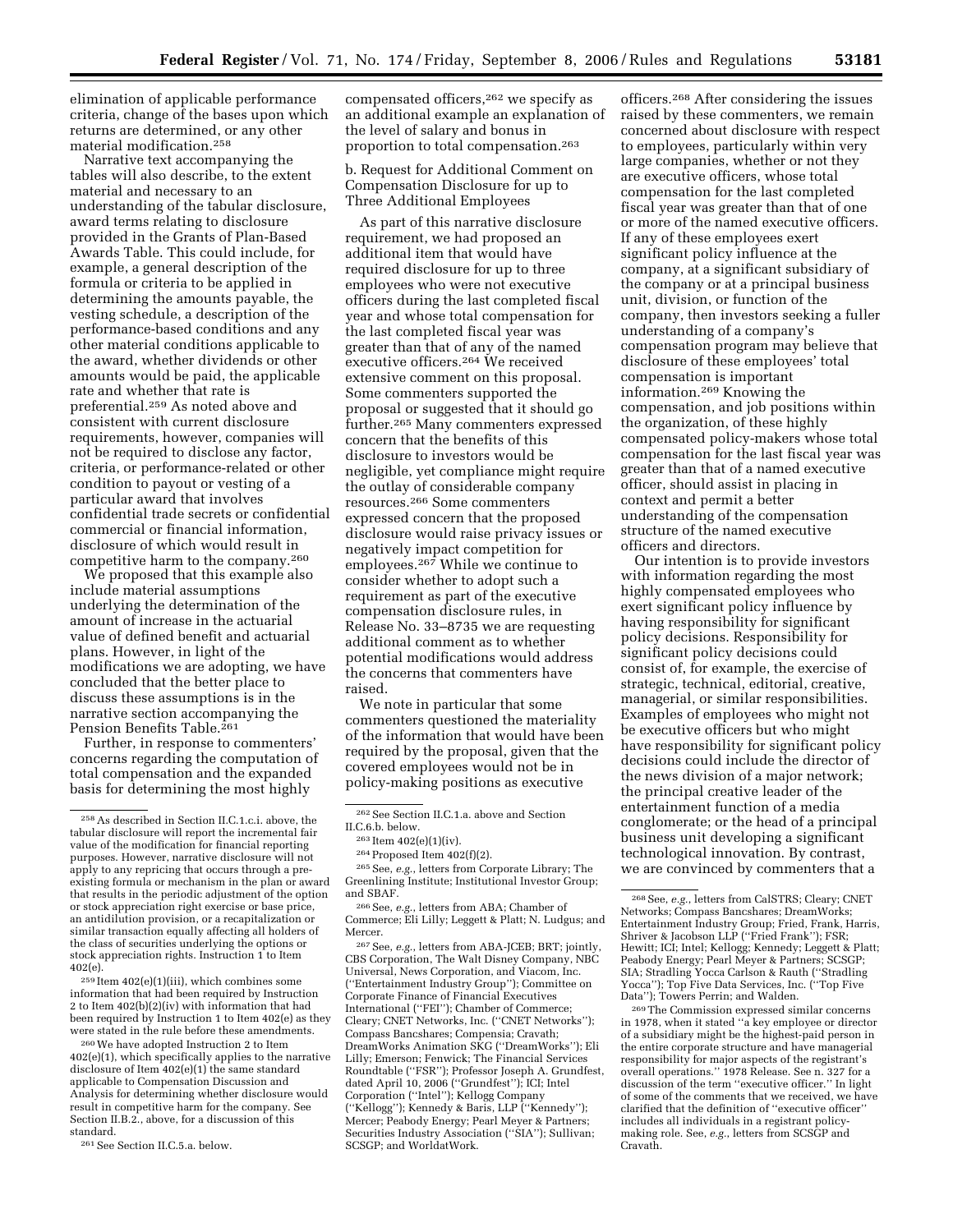salesperson, entertainment personality, actor, singer, or professional athlete who is highly compensated but who does not have responsibility for significant policy decisions would not be the type of employee about whom we would seek disclosure. Nor, as a general matter, would investment professionals (such as a trader, or a portfolio manager for an investment adviser who is responsible for one or more mutual funds or other clients) be deemed to have responsibility for significant policy decisions at the company, at a significant subsidiary or at a principal business unit, division or function simply as a result of performing the duties associated with those positions. On the other hand, an investment professional, such as a trader or portfolio manager, who does have broader duties within a firm (such as, for example, oversight of all equity funds for an investment adviser) may be considered to have responsibility for significant policy decisions.

We continue to consider whether it is appropriate to require some level of narrative disclosure so that shareholders will have information about these most highly compensated employees. This consideration includes the appropriate level of information about these employees and their compensation in light of their roles.

As to issues regarding privacy and competition for employees, to the extent that commenters objected that the disclosure could result in a competitor stealing a company's top "talent,"<sup>270</sup> we have tried to address these concerns by focusing the disclosure on persons who exert significant policy influence within the company or significant parts of the company.

#### Request for Comment

We request additional comment on the proposal to require compensation disclosure for up to three additional employees. In addition to general comment, we encourage commenters to address the following specific questions:

• Would the rule more appropriately require disclosure of the employees described above if it were structured in the following or similar manner:

For each of the company's three most highly compensated employees, whether or not they were executive officers during the last completed fiscal year, whose total compensation for the last completed fiscal year was greater than that of any of the named executive officers, disclose each such employee's total compensation for that year and describe the employee's job position, without naming the employee; *provided, however,* that employees with no responsibility for significant policy decisions within the company, a significant subsidiary of the company, or a principal business unit, division, or function of the company are not included when determining who are each of the three most highly compensated employees for the purposes of this requirement, and therefore no disclosure is required under this requirement for any employee with no responsibility for significant policy decisions within the company, a significant subsidiary of the company, or a principal business unit, division, or function of the company?

• Would it be appropriate to determine the highest paid employees in the same manner that named executive officers are determined, by calculating total compensation but excluding pension plan benefits and above-market or preferential earnings on nonqualified deferred compensation plans, and by comparing that amount to the same amount earned by the named executive officers (excluding the amount required to be disclosed for those named executive officers pursuant to paragraph (c)(2)(viii) of Item 402)? If so, should the total amount disclosed include these amounts as it does for named executive officers? Should the pension benefit and above-market earnings be separately disclosed in a footnote so investors can calculate the amounts used in determining highest paid employees?

• Would modifying the proposed rule to apply only to large accelerated filers271 properly focus this disclosure obligation on companies that are more likely to have these additional highly compensated employees? Would that modification address concerns that the proposed rule would impose disproportionate compliance burdens by limiting the disclosure obligation to companies that are presumptively better able to track the covered employees? Would a different limitation as to applicability be appropriate?

• Is information regarding highly compensated employees, including

those who are not executive officers, material to investors? In answering this question, commenters are encouraged to address the following additional questions:

 $\circ$  Would modifications limiting the disclosure to employees who make significant policy decisions within the company, a significant subsidiary of the company, or a principal business unit, division, or function of the company appropriately focus the disclosure on employees for whom compensation information is material to investors?

 $\circ$  Would the approach that we are considering provide investors with material information about how policymaking responsibilities are allocated within a company? Are the examples describing responsibility for significant policy decisions too broad or too narrow?

 $\circ$  Would the proposed rule, with the modifications described above, provide investors with material information necessary to understand the company's compensation policies and structure? How should we address those concerns?

 $\circ$  What is typically the role of the compensation committee in determining or approving the compensation of the additional employees if they are not executive officers? If the compensation committee does not oversee their compensation, is the additional employee compensation information material to investors? What types of decisions would investors make based on this information?

• Would the proposed rule, with the modifications described above, raise privacy issues or negatively impact competition for employees in a manner that would outweigh the materiality of the disclosure to investors?

• Should we require that the three additional employees be named? If not, what additional information should be required? Should more information be required regarding the employee's compensation or job position?

• Should we define "responsibility" for significant policy decisions''? Should we use another test to describe those employees who exert a significant policy influence on the company? Do the examples provided above help identify and delimit the number of employees whose compensation would be subject to disclosure under this provision? What would help companies identify these employees?

• What additional work and costs are involved in collecting the information necessary to identify the three additional employees? What are the types of costs, and in what amounts? In what way can the proposal be further modified to mitigate the costs?

<sup>270</sup>See, *e.g.*, letter from Entertainment Industry Group. In addition, we note our intention is not to suggest that these additional employees, whether or not they are executive officers, are individuals whose compensation is required to be reported under the Exchange Act ''by reason of such employee being among the 4 highest compensated officers for the taxable year,'' as stated in Internal Revenue Code Section 162(m)(3)(B) [26 U.S.C. 162(m)(3)(B)]. See letter from Cleary (expressing concern that the additional individuals not fall within the purview of Section 162(m) of the Internal Revenue Code).

<sup>271</sup>The term large accelerated filer is defined in Exchange Act Rule 12b–2 [17 CFR 240.12b–2].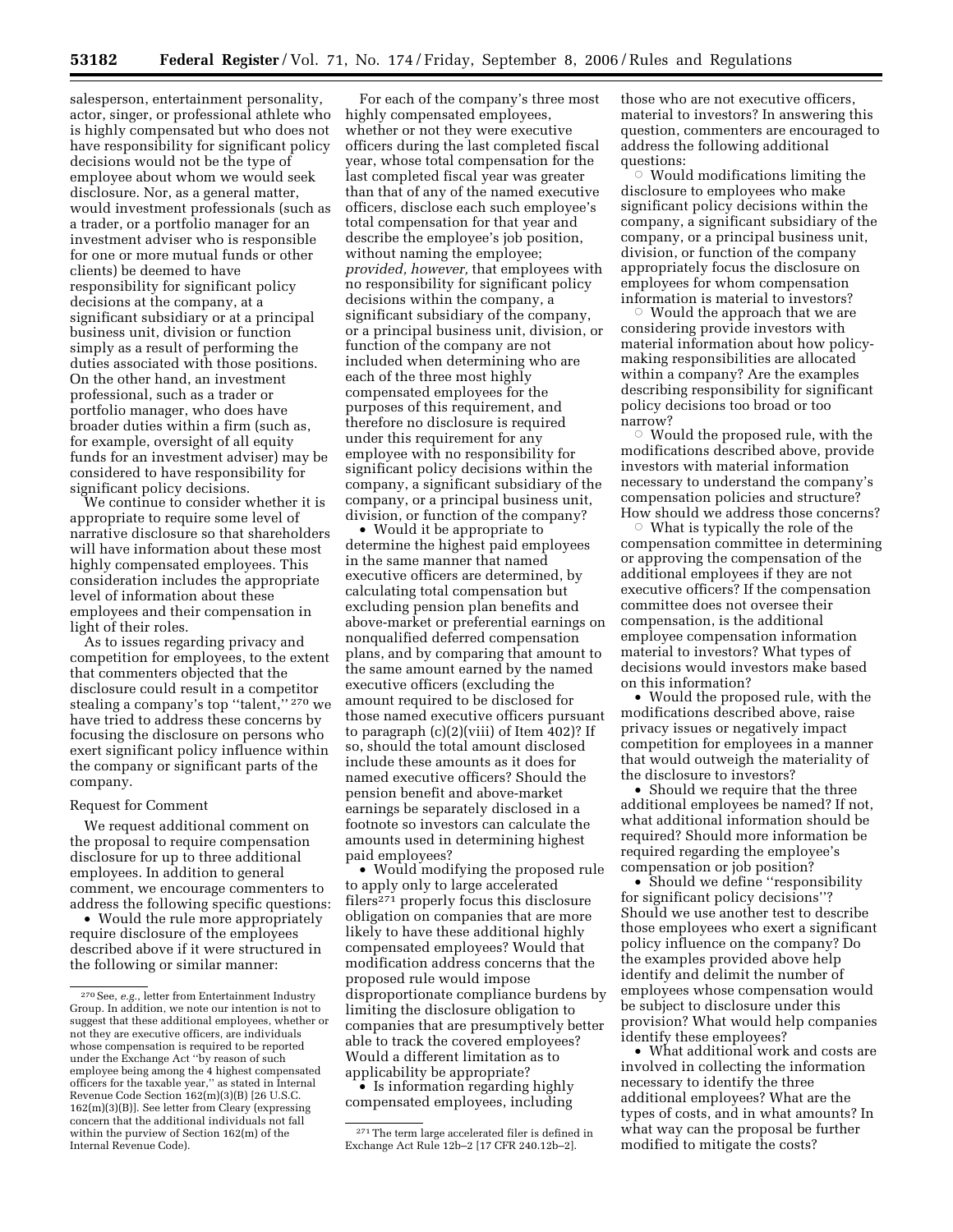• In connection with the original proposal, we solicited comment on all aspects of the proposal, including this one. No commenter supplied cost estimates. We are now considering whether to limit this provision to only large accelerated filers. For some large accelerated filers, the number of employees potentially subject to this requirement may already be known or easy to identify. Other, more complex companies may need to establish systems to identify such employees. Every large accelerated filer would need to evaluate whether any employees exerted significant policy influence at the company, at a significant subsidiary or at a principal business unit, division or function and would have to track their compensation in order to comply with the proposed requirement. These monitoring costs may be new to some companies. We believe the cost of actually disclosing the compensation would be incremental and minimal. The monitoring and information collection costs are likely to be greatest in the first year and significantly less in later years. We also assume that costs would largely be borne internally, although some companies may seek the advice of outside counsel in determining which employees meet the standard for

disclosure. In that event, for purposes of seeking comment, we estimate that 1,700 272 companies will on average retain outside counsel for 8 hours in the first year and 2 hours in each of two succeeding years, at \$400 per hour, for a total estimated average annual cost of approximately \$3 million. Assuming all large accelerated filers spend 60 hours in the first year and 10 hours in each of the two succeeding years, with an average internal cost of \$175 per hour, the total average annual burden of collecting and monitoring employee compensation would be approximately 45,000 hours, or approximately \$8 million. The total average annual cost is therefore estimated to be \$11 million. We invite comment on this estimate and its assumptions.

4. Exercises and Holdings of Previously Awarded Equity

The next section of the revised executive compensation disclosure provides investors with an understanding of the compensation in the form of equity that has previously been awarded and remains outstanding, and is unexercised or unvested. As proposed, this section also discloses amounts realized on this type of compensation during the most recent fiscal year when, for example, a named

#### OUTSTANDING EQUITY AWARDS AT FISCAL YEAR-END

executive officer exercises an option or his or her stock award vests. We are adopting substantially as proposed two tables: one table shows the amounts of awards outstanding at fiscal year-end, and the other shows the exercise or vesting of equity awards during the fiscal year.273 In response to comment, we are requiring additional information regarding out-of-the-money awards.

a. Outstanding Equity Awards at Fiscal Year-End Table

As we noted in the Proposing Release, outstanding awards that have been granted but the ultimate outcomes of which have not yet been realized in effect represent potential amounts that the named executive officer might or might not realize, depending on the outcome for the measure or measures (for example, stock price or performance benchmarks) to which the award relates. We are adopting a table that will disclose information regarding outstanding awards, for example, under stock option (or stock appreciation rights) plans, restricted stock plans, incentive plans and similar plans and disclose the market-based values of the rights, shares or units in question as of the company's most recent fiscal year end.274

|            |                                                                                             | Option awards                                                                                  |                                                                                                                                  |                                    |                              |                                                                                |                                                                                            | Stock awards                                                                                                                                             |                                                                                                                                                                         |  |  |
|------------|---------------------------------------------------------------------------------------------|------------------------------------------------------------------------------------------------|----------------------------------------------------------------------------------------------------------------------------------|------------------------------------|------------------------------|--------------------------------------------------------------------------------|--------------------------------------------------------------------------------------------|----------------------------------------------------------------------------------------------------------------------------------------------------------|-------------------------------------------------------------------------------------------------------------------------------------------------------------------------|--|--|
| Name       | Number of<br>securities<br>underlying<br>unexercised<br>options<br>$($ # $)$<br>Exercisable | Number of<br>securities un-<br>derlying<br>unexercised<br>options<br>$^{(+)}$<br>Unexercisable | Equity in-<br>centive plan<br>awards:<br>Number of<br>securities<br>underlying<br>unexercised<br>unearned<br>options<br>$^{(+)}$ | Option<br>exercise<br>price<br>(3) | Option<br>expiration<br>date | Number<br>of shares<br>or units of<br>stock that<br>have not<br>vested<br>(# ) | Market<br>value of<br>shares or<br>units of<br>stock that<br>have not<br>vested<br>$($ \$) | Equity in-<br>centive<br>plan<br>awards:<br>Number<br>of un-<br>earned<br>shares,<br>units or<br>other<br>rights that<br>have not<br>vested<br>$($ # $)$ | Equity in-<br>centive<br>plan<br>awards:<br>Market or<br>payout<br>value of<br>unearned<br>shares,<br>units or<br>other<br>rights that<br>have not<br>vested<br>$($ \$) |  |  |
| (a)        | (b)                                                                                         | (c)                                                                                            | (d)                                                                                                                              | (e)                                | (f)                          | (g)                                                                            | (h)                                                                                        | (i)                                                                                                                                                      | (j)                                                                                                                                                                     |  |  |
| <b>PEO</b> |                                                                                             |                                                                                                |                                                                                                                                  |                                    |                              |                                                                                |                                                                                            |                                                                                                                                                          |                                                                                                                                                                         |  |  |
| <b>PFO</b> |                                                                                             |                                                                                                |                                                                                                                                  |                                    |                              |                                                                                |                                                                                            |                                                                                                                                                          |                                                                                                                                                                         |  |  |
| Α          |                                                                                             |                                                                                                |                                                                                                                                  |                                    |                              |                                                                                |                                                                                            |                                                                                                                                                          |                                                                                                                                                                         |  |  |

<sup>272</sup>We estimate there are approximately 1,700 companies that are large accelerated filers. See *Revisions to Accelerated Filer Definition and Accelerated Deadlines for Reporting Periodic Reports,* Release No. 33–8644 (Dec. 21, 2005) [70 FR 76626], at Section V.A.2.

<sup>273</sup>Some of this information had been required in the Aggregated Option/SAR Exercises in Last Fiscal Year and Fiscal Year-End Option/SAR Value Table, which was required under Item 402(d) prior to adoption of these amendments.

<sup>274</sup> Item 402(f). Under the rules prior to today's amendments, such disclosure was provided only for holdings of outstanding stock options and stock appreciation rights.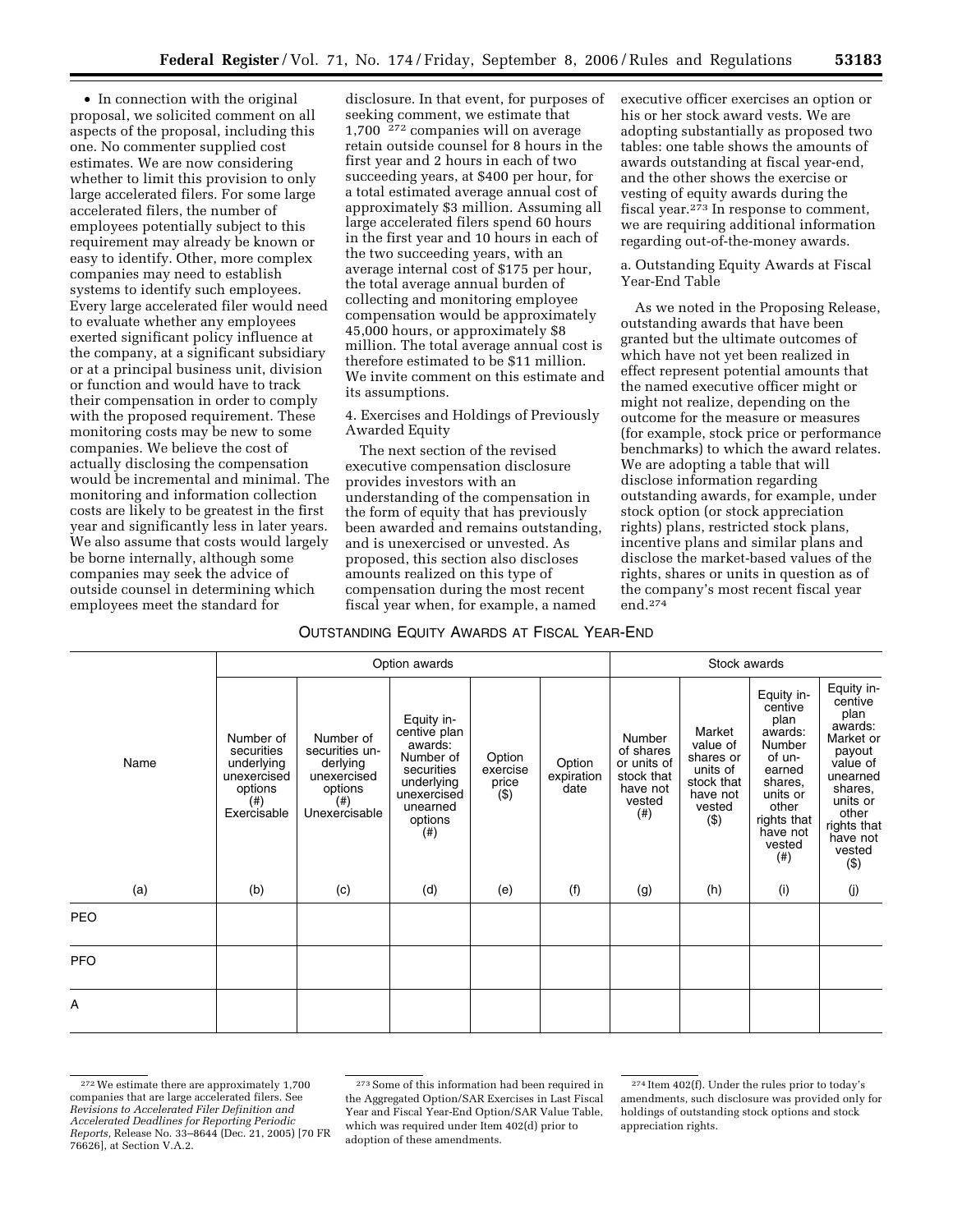|      |                                                                                        |                                                                                                | Option awards                                                                                                                    | Stock awards                           |                              |                                                                                |                                                                                            |                                                                                                                                                     |                                                                                                                                                                         |
|------|----------------------------------------------------------------------------------------|------------------------------------------------------------------------------------------------|----------------------------------------------------------------------------------------------------------------------------------|----------------------------------------|------------------------------|--------------------------------------------------------------------------------|--------------------------------------------------------------------------------------------|-----------------------------------------------------------------------------------------------------------------------------------------------------|-------------------------------------------------------------------------------------------------------------------------------------------------------------------------|
| Name | Number of<br>securities<br>underlying<br>unexercised<br>options<br>(# )<br>Exercisable | Number of<br>securities un-<br>derlying<br>unexercised<br>options<br>$^{(+)}$<br>Unexercisable | Equity in-<br>centive plan<br>awards:<br>Number of<br>securities<br>underlying<br>unexercised<br>unearned<br>options<br>$^{(#)}$ | Option<br>exercise<br>price<br>$($ \$) | Option<br>expiration<br>date | Number<br>of shares<br>or units of<br>stock that<br>have not<br>vested<br>(# ) | Market<br>value of<br>shares or<br>units of<br>stock that<br>have not<br>vested<br>$($ \$) | Equity in-<br>centive<br>plan<br>awards:<br>Number<br>of un-<br>earned<br>shares,<br>units or<br>other<br>rights that<br>have not<br>vested<br>(# ) | Equity in-<br>centive<br>plan<br>awards:<br>Market or<br>payout<br>value of<br>unearned<br>shares,<br>units or<br>other<br>rights that<br>have not<br>vested<br>$($ \$) |
| (a)  | (b)                                                                                    | (c)                                                                                            | (d)                                                                                                                              | (e)                                    | (f)                          | (g)                                                                            | (h)                                                                                        | (i)                                                                                                                                                 | (j)                                                                                                                                                                     |
| B    |                                                                                        |                                                                                                |                                                                                                                                  |                                        |                              |                                                                                |                                                                                            |                                                                                                                                                     |                                                                                                                                                                         |
| С    |                                                                                        |                                                                                                |                                                                                                                                  |                                        |                              |                                                                                |                                                                                            |                                                                                                                                                     |                                                                                                                                                                         |

OUTSTANDING EQUITY AWARDS AT FISCAL YEAR-END—Continued

As proposed, the table included a column reporting aggregate dollar amounts of in-the-money unexercised options.275 Some commenters believed that this table should not include information on out-of-the-money options because they believed that these awards have no value to executives at the point they are out-of-the-money.276 Several other commenters recommended disclosure of the number and key terms of out-of-the-money instruments, so investors can understand the potential compensation opportunity of these awards if the market price of the underlying shares increases.277 We proposed to require expiration date information in footnote disclosure. We note that some commenters expressed concern that disclosure of expiration and vesting dates of the instruments would be lengthy.278 However, because we agree with other commenters that information regarding out-of-the-money options is material to investors, we have revised the columns applicable to unexercised options, stock appreciation rights and similar instruments with option-like features to require disclosure of:

• The number of securities underlying unexercised instruments that are exercisable;

• The number of securities underlying unexercised instruments that are unexercisable;

- The exercise or base price; and
- The expiration date.

After evaluating the comments received, we believe disclosure of individual exercise prices and expiration dates is required to provide a full understanding of the potential compensation opportunity. In particular, with respect to out-of-themoney awards, this allows investors to see the amount the stock price must rise and the amount of time remaining for it to happen. Consequently, this disclosure is required for each instrument, rather than on the aggregate basis that was proposed.279

As suggested by another commenter, we also modify the table to clarify that these columns apply to options and similar awards that have been transferred other than for value.280 The proposal reflected interpretations of the former rule that the transfer of an option or similar award by an executive does not negate the award's status as compensation that should be

reported.281 Because an award that a named executive officer transferred for value is not an award for which the outcome remains to be realized, the rules adopted today instead require disclosure in the Option Exercises and Stock Vested Table of the amounts realized upon transfer for value.282

In view of our approach in the Grants of Plan-Based Awards Table as adopted and the purposes of this table in showing all outstanding equity awards, we are adopting a column (column (d)) for reporting the number of securities underlying unexercised options awarded under equity incentive plans.283 We have also revised the format of the table to more clearly delineate between the information regarding option awards and the

information regarding stock awards. The remaining disclosure, relating to numbers and market values of nonvested stock and equity incentive plan awards, is adopted on an aggregate basis, substantially as proposed. One commenter expressed the view that the table should not include unearned performance-based awards because it would be difficult to disclose a meaningful value before the performance conditions are satisfied.284 Another commenter requested clarification of valuation of awards that are performance-based and nonvested, specifically whether value should be based on actual performance to date or

 $275$  Proposed Item  $402(g)(2)(iii)$ .

<sup>276</sup>See, *e.g.*, letters from Frederic W. Cook & Co.; N. Ludgus; and SCSGP.

<sup>277</sup>See, *e.g.*, letters from Amalgamated; Brian Foley & Company, Inc. (''Brian Foley & Co.''); Buck Consultants; CII; Hodak Value Advisors; IUE–CWA; and SBAF.

<sup>278</sup>See, *e.g.*, letters from Leggett & Platt; SCSGP; and Sidley Austin.

<sup>279</sup>Multiple awards may be aggregated where the expiration date and the exercise and/or base price of the instruments is identical. A single award consisting of a combination of options, SARs and/ or similar option-like instruments must be reported as separate awards with respect to each tranche with a different exercise and/or base price or expiration date. Instruction 4 to Item 402(f)(2). We have not adopted the proposed requirements to disclose whether an option that expired after fiscal year-end had been exercised, in response to comment that this would unnecessarily deviate from the standard of reporting last fiscal year<br>information. See letter from ABA.

 $280$  Instruction 1 to Item 402(f)(2). See letter from ABA.

<sup>281</sup>See *Registration of Securities on Form S–8*, Release No. 33–7646 (Feb. 25, 1999) [64 FR 11103],

 $^{282}$  Item 402(g), described in Section II.C.4.b. immediately below.

 $\frac{283 \text{Item } 402(f)(2)(iv)}{284 \text{ See letter from Sullivan}}$ .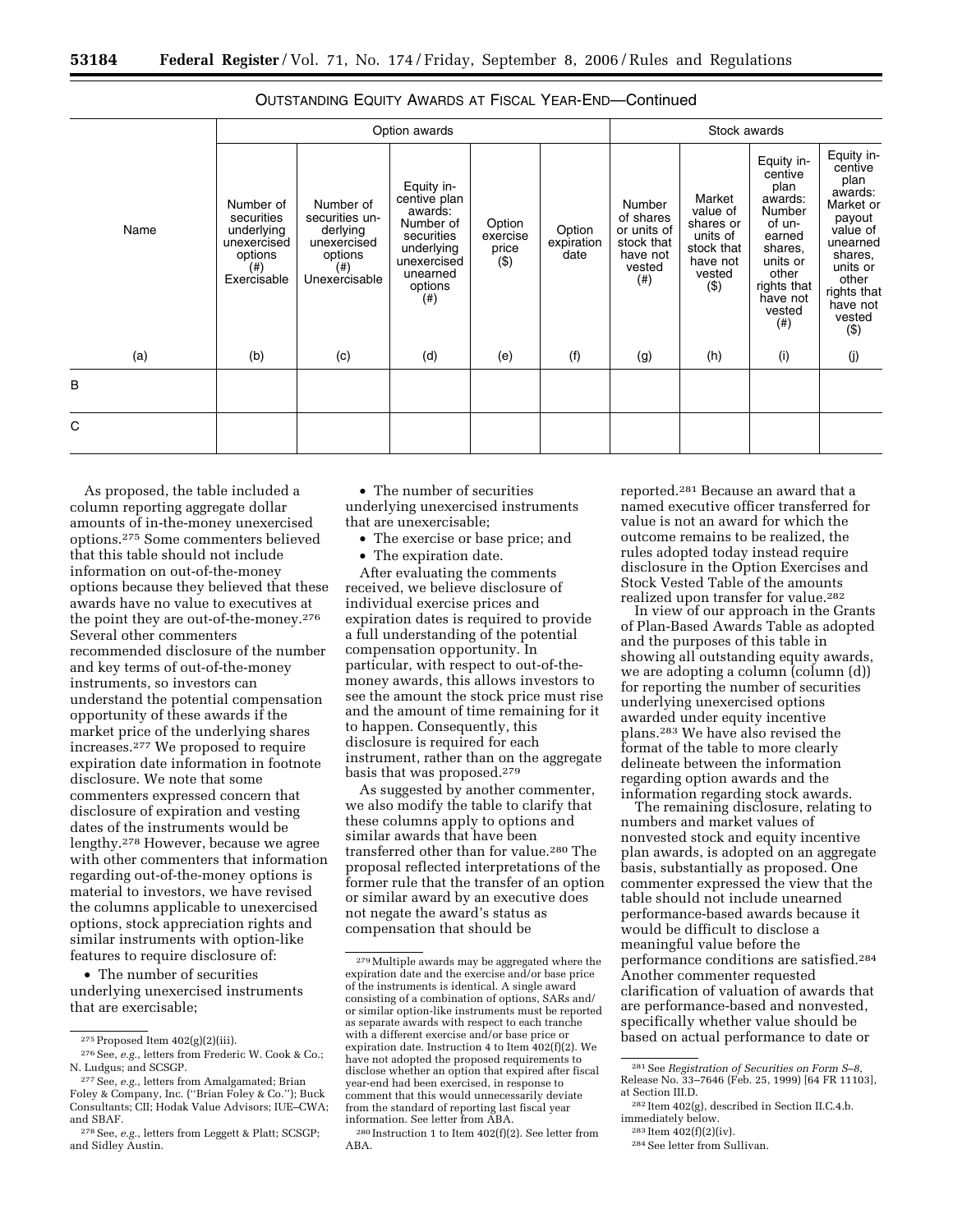on achieving target performance goals.285 As adopted, an instruction provides that the number of shares reported in the appropriate columns for equity incentive plan awards (columns (d) and (i)) or the payout value reported in column (j) is based on achieving threshold performance goals, except that if the previous fiscal year's performance has exceeded the threshold, the disclosure shall be based on the next higher performance measure (target or maximum) that exceeds the previous fiscal year's performance. If the award provides only for a single estimated

payout, that amount should be reported. If the target amount is not determinable, registrants must provide a representative amount based on the previous fiscal year's performance.286 We have also adopted an instruction clarifying that stock or options under equity incentive plans are reported in columns (d) or (i) and (j), as appropriate, until the relevant performance condition has been satisfied. Once the relevant performance condition has been satisfied, if stock remains unvested or the option unexercised, the stock or

# OPTION EXERCISES AND STOCK VESTED

options are reported in columns (b) or (c), or (g) and (h), as appropriate. $287$ 

b. Option Exercises and Stock Vested Table

We are adopting substantially as proposed a table that will show the amounts received upon exercise of options or similar instruments or the vesting of stock or similar instruments during the most recent fiscal year. This table will allow investors to have a picture of the amounts that a named executive officer realizes on equity compensation through its final stage.288

|            | Option awards                                               |                                            | Stock awards                                            |                                                                                   |  |
|------------|-------------------------------------------------------------|--------------------------------------------|---------------------------------------------------------|-----------------------------------------------------------------------------------|--|
| Name       | Number of<br>shares<br>acquired on<br>exercise<br>$($ # $)$ | Value<br>realized on<br>exercise<br>$(\$)$ | Number of<br>shares<br>acquired on<br>vesting<br>$(\#)$ | Value<br>realized on<br>$\begin{array}{c}\n \text{vesting} \\ (\$)\n \end{array}$ |  |
| (a)        | (b)                                                         | (c)                                        | (d)                                                     | (e)                                                                               |  |
| PEO        |                                                             |                                            |                                                         |                                                                                   |  |
| <b>PFO</b> |                                                             |                                            |                                                         |                                                                                   |  |
| А          |                                                             |                                            |                                                         |                                                                                   |  |
| В          |                                                             |                                            |                                                         |                                                                                   |  |
| C          |                                                             |                                            |                                                         |                                                                                   |  |

We proposed that this table include the grant date fair value of these instruments that would have been disclosed in the Summary Compensation Table for the year in which they were awarded. We proposed this column to eliminate the possible impact of double disclosure by showing amounts previously disclosed. We have adopted the table without the grant date fair value column in response to commenters' concerns that this column would confuse investors and increase the potential for double counting.289 As described in the preceding section, in response to comment that transfers of awards for value also are realization events, amounts realized upon such transfers must be included in columns (c) and (e) of this table.290 Finally, we have reformatted the columns to make the presentation of stock and option

awards consistent with the presentation in other tables.

5. Post-Employment Compensation

As we proposed, we are making significant revisions to the disclosure requirements regarding postemployment compensation to provide a clearer picture of this potential future compensation. As we noted in the Proposing Release, executive retirement packages and other post-termination compensation may represent a significant commitment of corporate resources and a significant portion of overall compensation. First, we are replacing the former pension plan table, alternative plan disclosure and some of the other narrative descriptions with a table regarding defined benefit pension plans and enhanced narrative disclosure. We have revised the table

from the table proposed. Second, we are adding a table and narrative disclosure that will disclose information regarding nonqualified defined contribution plans and other deferred compensation. We have adopted this table substantially as proposed. Finally, we are adopting revised requirements substantially as proposed regarding disclosure of compensation arrangements triggered upon termination and on changes in control.

## a. Pension Benefits Table

We proposed significant revisions to the rules disclosing retirement benefits to require disclosure of the estimate of retirement benefits to be payable at normal retirement age and, if available, early retirement. Disclosure under the rules prior to today's amendments frequently did not provide investors

<sup>&</sup>lt;sup>285</sup> See, *e.g.*, letter from Hewitt.<br><sup>286</sup> Instruction 3 to Item 402(f).<br><sup>287</sup> Instruction 5 to Item 402(f).<br><sup>288</sup> This table is similar to a portion of the

Aggregate Options/SAR Exercises in Last Fiscal

Year and FY-End Options/SAR Values Table that was required prior to these amendments, except unlike that table it also includes the vesting of restricted stock and similar instruments.

Commentators have noted a need for comparable disclosure of restricted stock vesting.

<sup>289</sup>See, *e.g.*, letters from Foley; SCSGP; and Stradling Yocca.

 $290$  Item  $402(g)(2)(iii)$  and (v).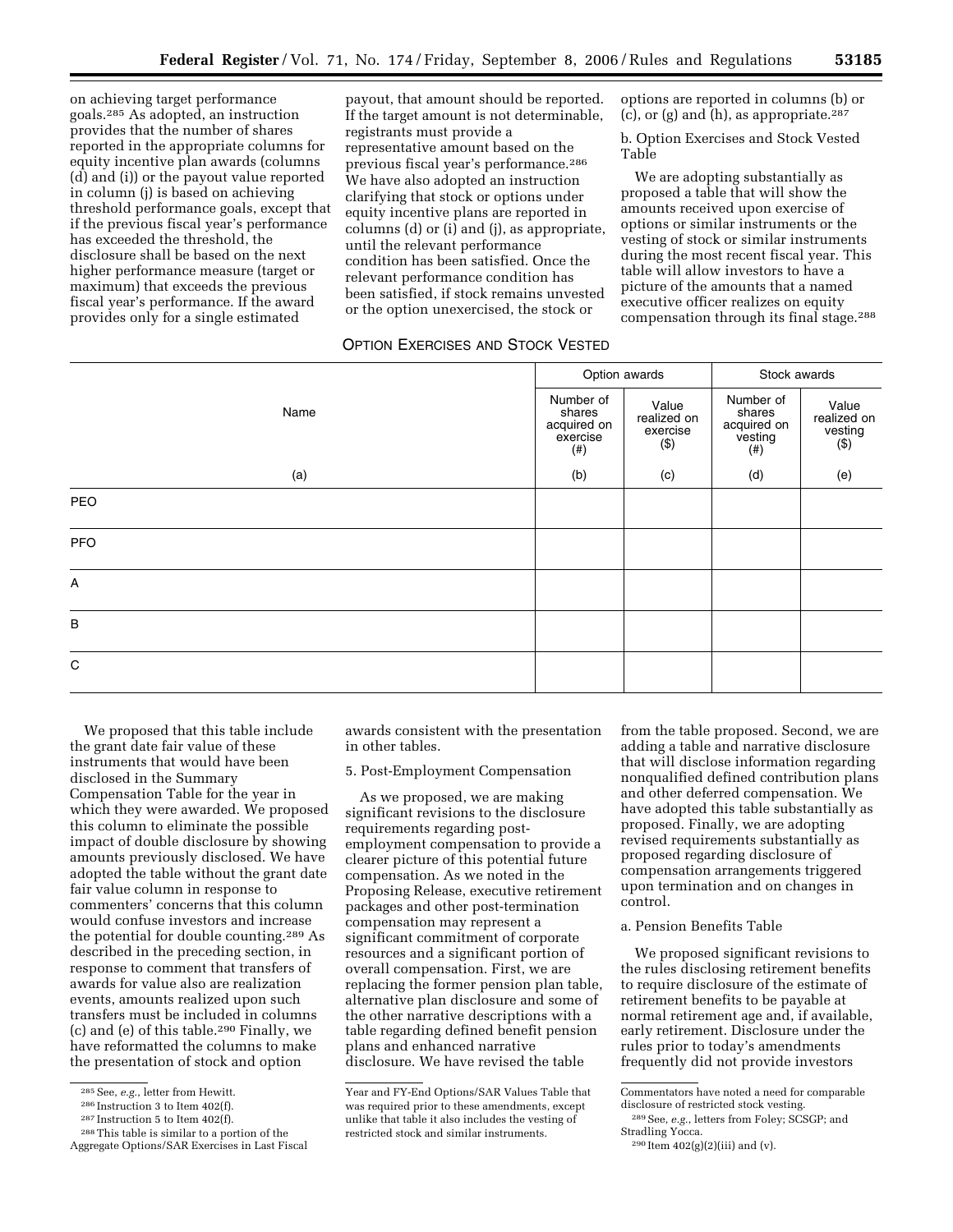useful information regarding specific potential pension benefits relating to a particular named executive officer.291 In particular, it may have been difficult to understand which amounts related to any particular named executive officer, obscuring the value of a significant component of compensation.

We therefore proposed a new table that would have required disclosure of the estimated retirement benefits payable at normal retirement age and, if available, early retirement, under defined benefit plans. Under the proposal, benefits would have been quantified based on the form of benefit currently elected by the named executive officer, such as joint and survivor annuity or single life annuity.

Some commenters objected that the proposed revisions would result in disclosure that would not be comparable and could be manipulated.292 In particular, the calculation of benefits would depend on such factors as the form of benefit payment, the named executive officer's marital status, and the actuarial assumptions applied, which would vary from company to company and plan to plan. Explanations of the complicated methodologies involved could hinder transparency.

Some commenters suggested that the Commission prescribe standard assumptions for calculating annual benefits for disclosure purposes, such as a single life annuity and retirement at age 65, in order to facilitate comparability.293 Other commenters

suggested disclosure of the present value of the current accrued benefit computed as of the end of the company's last completed fiscal year,294 achieving comparability by reporting the economic value of the benefit that the executive has accumulated through the plan.

Because the latter approach achieves comparability and transparency by disclosing a benefit that already has accrued, we view it as preferable to an approach that would ''normalize'' disclosure based on hypothetical annual benefit assumptions prescribed by the Commission that might bear no relationship to the assumptions that the company actually applies with respect to the plan. Furthermore, this approach will make clearer the relationship of this table to the Summary Compensation Table disclosure of increase in pension value. This approach will also lessen the burden on companies, since they are required to calculate the present value for the Summary Compensation Table. Accordingly, the table we adopt today requires disclosure of the actuarial present value of the named executive officer's accumulated benefit under the plan and the number of years of service credited to the named executive officer under the plan reported in the table, each computed as of the same pension plan measurement date for financial statement reporting purposes with respect to the audited financial statements for the company's last completed fiscal year.295 This disclosure applies without regard to the particular

form(s) of benefit payment available under the plan.

Whether or not the plan allows for a lump-sum payment, presentation of the present value of the accrued plan benefit provides investors an understanding of the cost of promised future benefits in present value terms.296 Companies must use the same assumptions, such as interest rate assumptions, that they use to derive the amounts disclosed in conformity with generally accepted accounting principles, but would assume that retirement age is normal retirement age as defined in the plan, or if not so defined, the earliest time at which a participant may retire under the plan without any benefit reduction due to age.297 The estimates are to be based on current compensation, and as such, future levels of compensation need not be estimated for purposes of the calculation. The valuation method and all material assumptions applied will be described in the narrative section accompanying this table.298 A separate row will be provided for each plan in which a named executive officer participates.299 For purposes of allocating the current accrued benefit between tax qualified defined benefit plans and related supplemental plans, a company will apply the applicable Internal Revenue Code limitations in effect as of the pension plan measurement date.300 At the suggestion of a commenter, we have simplified the name of the table.301

## PENSION BENEFITS

| Name       | Plan name | Number of<br>years cred-<br>ited service<br>$(\#)$ | Present<br>value of<br>accumulated<br>benefit<br>(3) | Payments<br>during last<br>fiscal year<br>$\overline{\text{}}$ (\$) |
|------------|-----------|----------------------------------------------------|------------------------------------------------------|---------------------------------------------------------------------|
| (a)        | (b)       | (c)                                                | (d)                                                  | (e)                                                                 |
| <b>PEO</b> |           |                                                    |                                                      |                                                                     |

291The rules prior to today's amendments provided that, for defined benefit or actuarial plans, disclosure was required under Item 402(f) by way of a general table showing estimated annual benefits under the plan payable upon retirement (including amounts attributable to supplementary or excess pension award plans) for specified compensation levels and years of service. This table did not provide disclosure for any specific named executive officer. This requirement applied to plans under which benefits were determined primarily by final compensation (or average final compensation) and years of service, and included narrative disclosure. If named executive officers were subject to other plans under which benefits were not determined primarily by final compensation (or average final compensation), narrative disclosure had been required prior to these amendments of the benefit

formula and estimated annual benefits payable to the officers upon retirement at normal retirement

age.<br><sup>292</sup> See, *e.g.*, letters from BRT; Chadbourne &<br>Parke LLP (''Chadbourne''); Cleary; and ABA–JCEB.

<sup>293</sup> See, *e.g.*, letters from ABA and NACCO<br>Industries

<sup>294</sup> See, *e.g.*, letters from Buck Consultants; Frederic W. Cook & Co.; Professor Bebchuk, *et al.;* 

 $295$  Item  $402(h)(2)(iv)$ . If the number of years of credited service for a plan differs from the named executive officer's number of actual years of service with the company, footnote quantification of the difference and any resulting benefit augmentation is<br>required. Instruction 4 to Item 402(h)(2).

required. Instruction 4 to Item 402(h)(2).<br><sup>296</sup> Further, basing pension plan disclosure on the<br>accumulated benefit is consistent with nonqualified

deferred compensation plan disclosure, which, as described in Section II.C.5.b. immediately below, reports an aggregate account balance.

297 Instruction 2 to Item 402(h)(2). Of course, the benefits included in the plan document or the executive's contract itself is not an assumption.

 $298$  Item  $402(h)(3)$  and Instruction 2 to Item 402(h)(2). This requirement could be satisfied by reference to a discussion of those assumptions in the company's financial statements, footnotes to the financial statements, or Management's Discussion and Analysis. The sections so referenced would be deemed a part of the disclosure provided by this Item.

- $299$  Instruction 1 to Item  $402(h)(2)$ .
- 300 Instruction 3 to Item 402(h).
- 301See letter from ABA.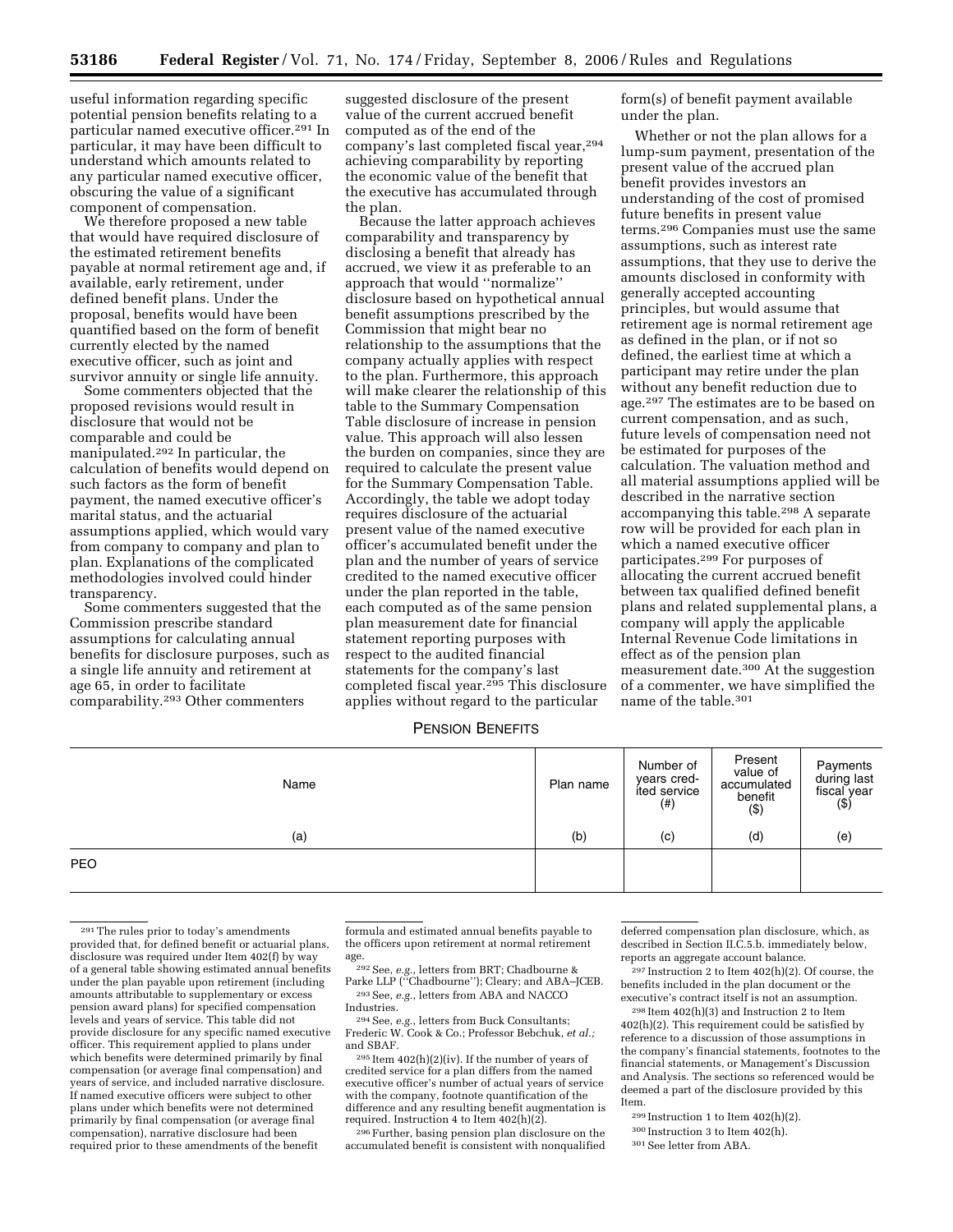| <b>PENSION BENEFITS-Continued</b> |  |
|-----------------------------------|--|
|-----------------------------------|--|

| Name       | Plan name | Number of<br>years cred-<br>ited service<br>$(\#)$ | Present<br>value of<br>accumulated<br>benefit<br>(3) | Payments<br>during last<br>fiscal year<br>(\$) |
|------------|-----------|----------------------------------------------------|------------------------------------------------------|------------------------------------------------|
| (a)        | (b)       | (c)                                                | (d)                                                  | (e)                                            |
| <b>PFO</b> |           |                                                    |                                                      |                                                |
| Α          |           |                                                    |                                                      |                                                |
| В          |           |                                                    |                                                      |                                                |
| C          |           |                                                    |                                                      |                                                |
|            |           |                                                    |                                                      |                                                |

We have moved the disclosure proposed to be included in the Summary Compensation Table of pension benefits paid to a named executive officer during the last completed fiscal year to the Pension Benefits Table so that pension benefits are disclosed only once in the Summary Compensation Table.302 We remain of the view that disclosure of these payments would be material to investors, particularly where the named executive officer receives them while still employed by the company.303

The table will be followed by a narrative description of material factors necessary to an understanding of each plan disclosed in the table. Examples of such factors may include, in given cases, among other things:

• The material terms and conditions of benefits available under the plan, including the plan's retirement benefit formula and eligibility standards, and early retirement arrangements;<sup>304</sup>

• The specific elements of compensation, such as salary and various forms of bonus, included in applying the benefit formula,

Regarding participation in multiple plans, the different purposes for each

• Company policies with regard to such matters as granting extra years of credited service.

b. Nonqualified Deferred Compensation Table

In order to provide a more complete picture of potential post-employment compensation, we are adopting substantially as proposed a new table to disclose contributions, earnings and balances under each defined contribution or other plan that provides for the deferral of compensation on a basis that is not tax-qualified. These plans may be a significant element of retirement and post-termination compensation. Prior to these amendments, the rules had elicited

disclosure of the compensation when earned and only the above-market or preferential earnings on nonqualified deferred compensation.305 The full value of those earnings and the accounts on which they are payable was not subject to disclosure, nor were investors informed regarding the rate at which these amounts, and the corresponding cost to the company, grow.306

As noted above, we are requiring disclosure in the Summary Compensation Table only of the abovemarket or preferential portion of earnings on compensation that is deferred on a basis that is not taxqualified. To provide investors with disclosure of the full amount of nonqualified deferred compensation accounts that the company is obligated to pay named executive officers, including the full amount of earnings for the last fiscal year, we are also requiring new tabular and narrative disclosure of nonqualified deferred compensation, as we proposed.307

| Name       | Executive<br>contributions<br>in last FY<br>$($ \$) | Registrant<br>contributions<br>in last FY<br>$($ \$) | Aggregate<br>earnings in<br>last FY<br>(3) | Aggregate<br>withdrawals/<br>distributions<br>$($ \$) | Aggregate<br>balance at<br>last FYE<br>(3) |
|------------|-----------------------------------------------------|------------------------------------------------------|--------------------------------------------|-------------------------------------------------------|--------------------------------------------|
| (a)        | (b)                                                 | (c)                                                  | (d)                                        | (e)                                                   | (f)                                        |
| <b>PEO</b> |                                                     |                                                      |                                            |                                                       |                                            |
| <b>PFO</b> |                                                     |                                                      |                                            |                                                       |                                            |

### NONQUALIFIED DEFERRED COMPENSATION

302 Item 402(h)(2)(v). See also Instruction 1 to Item 402(c)(2)(viii). We have included these amounts in this table rather than the Summary Compensation Table since the increase in the value of the pension benefit would have been previously

 $303$  Item  $402(a)(5)$  as amended provides that a column may be omitted if there is no compensation required to be reported in that column in any fiscal

304 For this purpose, "normal retirement age means the normal retirement age defined in the plan, or if not so defined, the earliest time at which a participant may retire under the plan without any benefit reduction due to age. ''Early retirement age'' means early retirement age as defined in the plan,

or otherwise available to the executive under the plan. Item 402(h)(3)(i) and (ii).

305See Section II.C.1.d.i. above.

306See Lucian A. Bebchuk and Jesse M. Fried, *Stealth Compensation via Retirement Benefits*, 1 Berkeley Bus. L.J. 291, 314–316 (2004). 307 Item 402(i).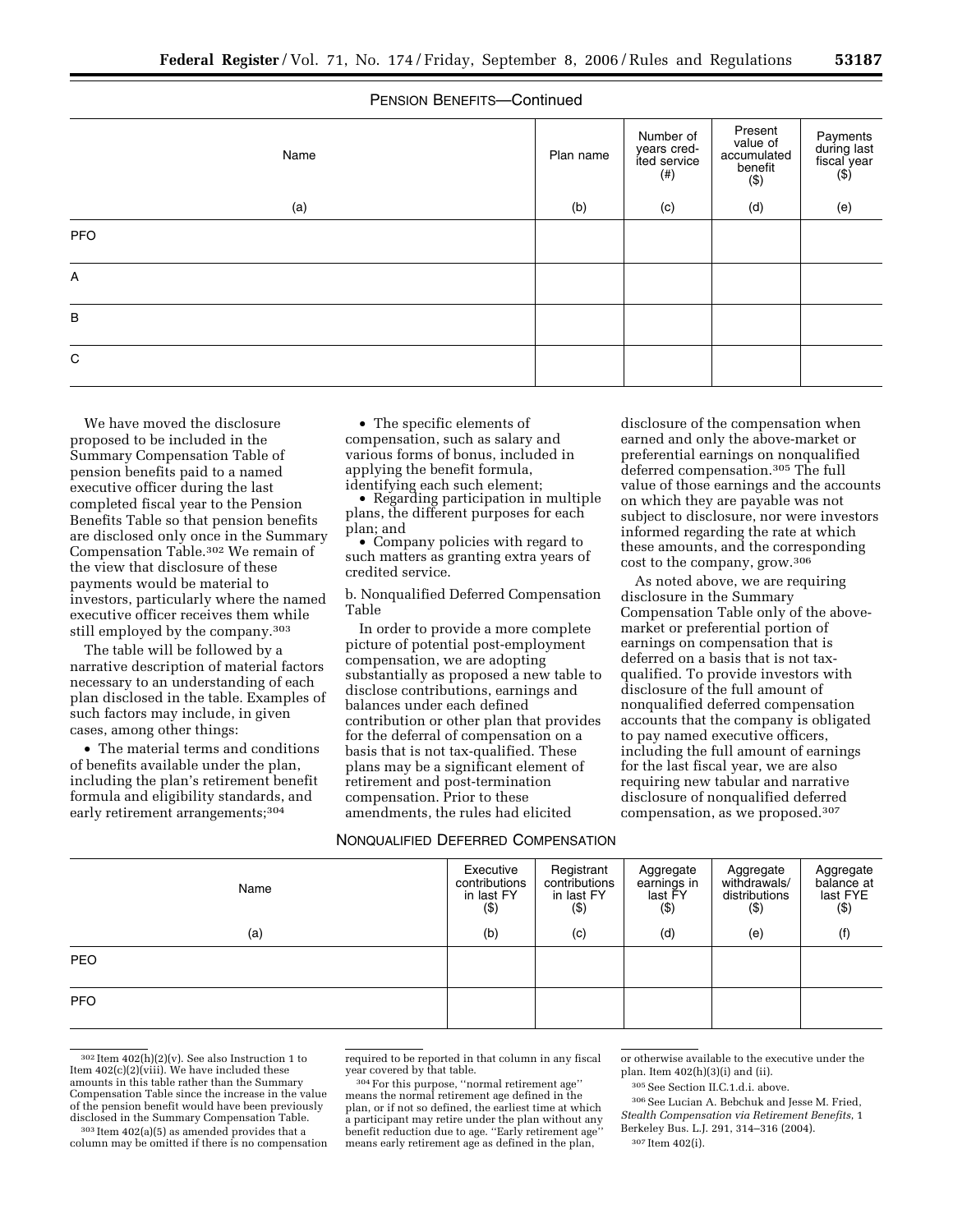| Name | Executive<br>contributions<br>in last FY<br>$($ \$) | Registrant<br>contributions<br>in last FY<br>$($ \$) | Aggregate<br>earnings in<br>last FY<br>( \$) | Aggregate<br>withdrawals/<br>distributions<br>$($ \$) | Aggregate<br>balance at<br>last FYE<br>(3) |
|------|-----------------------------------------------------|------------------------------------------------------|----------------------------------------------|-------------------------------------------------------|--------------------------------------------|
| (a)  | (b)                                                 | (c)                                                  | (d)                                          | (e)                                                   | (f)                                        |
| Α    |                                                     |                                                      |                                              |                                                       |                                            |
| B    |                                                     |                                                      |                                              |                                                       |                                            |
| C    |                                                     |                                                      |                                              |                                                       |                                            |

## NONQUALIFIED DEFERRED COMPENSATION—Continued

One commenter noted that the title proposed—Nonqualified Defined Contribution and Other Deferred Compensation Plans—suggested that tax qualified plans that provide for deferral of compensation, such as Section 401(k) plans, would be covered.308 We have adopted the commenter's recommendation to modify the title to clarify that the table covers only deferred compensation that is not taxqualified, and we have also shortened the title consistent with our amendments regarding the Pension Benefits Table.

As proposed and adopted, an instruction requires footnote quantification of the extent to which amounts in the contributions and earnings columns are reported as compensation in the year in question and other amounts reported in the table in the aggregate balance column were reported previously in the Summary Compensation Table for prior years.309 This footnote provides information so that investors can avoid ''double counting'' of deferred amounts by clarifying the extent to which amounts payable as deferred compensation represent compensation previously reported, rather than additional currently earned compensation.310

The table will be followed by a narrative description of material factors necessary to an understanding of the disclosure in the table.311 Examples of such factors may include, in given cases, among other things:

• The type(s) of compensation permitted to be deferred, and any limitations (by percentage of compensation or otherwise) on the extent to which deferral is permitted;

• The measures of calculating interest or other plan earnings (including whether such measure(s) are selected by the named executive officer or the company and the frequency and manner in which such selections may be changed), quantifying interest rates and other earnings measures applicable during the company's last fiscal year; and

• material terms with respect to payouts, withdrawals and other distributions.

Where plan earnings are calculated by reference to actual earnings of mutual funds or other securities, such as company stock, it is sufficient to identify the reference security and quantify its return. This disclosure may be aggregated to the extent the same measure applies to more than one named executive officer.

c. Other Potential Post-Employment Payments

We are adopting the significant revisions that we proposed to our requirements to describe termination or change in control provisions. The Commission has long recognized that ''termination provisions are distinct from other plans in both intent and scope and, moreover, are of particular interest to shareholders.'' 312 Prior to today's amendments, disclosure did not in many cases capture material information regarding these plans and potential payments under them. We therefore proposed and are adopting disclosure of specific aspects of written or unwritten arrangements that provide for payments at, following, or in connection with the resignation, severance, retirement or other termination (including constructive termination) of a named executive officer, a change in his or her

responsibilities,313 or a change in control of the company.

Our amendments call for narrative disclosure of the following information regarding termination and change in control provisions: 314

• the specific circumstances that would trigger payment(s) or the provision of other benefits (references to benefits include perquisites and health care benefits);

• the estimated payments and benefits that would be provided in each covered circumstance, and whether they would or could be lump sum or annual, disclosing the duration and by whom they would be provided; 315

• how the appropriate payment and benefit levels are determined under the various circumstances that would trigger payments or provision of benefits;  $316$ 

• any material conditions or obligations applicable to the receipt of payments or benefits, including but not limited to non-compete, nonsolicitation, non-disparagement or confidentiality covenants; and

315We have eliminated the \$100,000 disclosure threshold that was specified in the rule prior to today's amendments. For post-termination perquisites, however, the same disclosure and itemization thresholds used for the amended Summary Compensation Table apply. See Section II.C.1.e.i. above. We have modified Item 402(j)(2) from the proposal in response to comments to clarify that the required description covers both annual and lump sum payments. See letter from ABA.

316We have modified Item 402(j)(3) from the proposal to clarify the scope of the required disclosure. The proposal would have required the company to describe and explain the specific factors used to determine the appropriate payment and benefit levels under the various triggering circumstances. A commenter suggested that the proposed language was overly broad and ambiguous and could result in mere repetition of the pension payout formula and actuarial assumptions. See letter from ABA.

<sup>308</sup>See letter from Foley.

<sup>309</sup> Instruction to Item 402(i)(2).

<sup>310</sup>As described in Section II.C.1.b. above, the rules as adopted do not include the corresponding footnote that was proposed for the Summary Compensation Table.<br> $311$  Item  $402(i)(3)$ .

<sup>312 1983</sup> Release, at Section III.E.

<sup>313</sup>We confirm that this aspect of the disclosure requirement is not limited to a change in responsibilities in connection with a change in control.

<sup>314</sup> Item 402(j).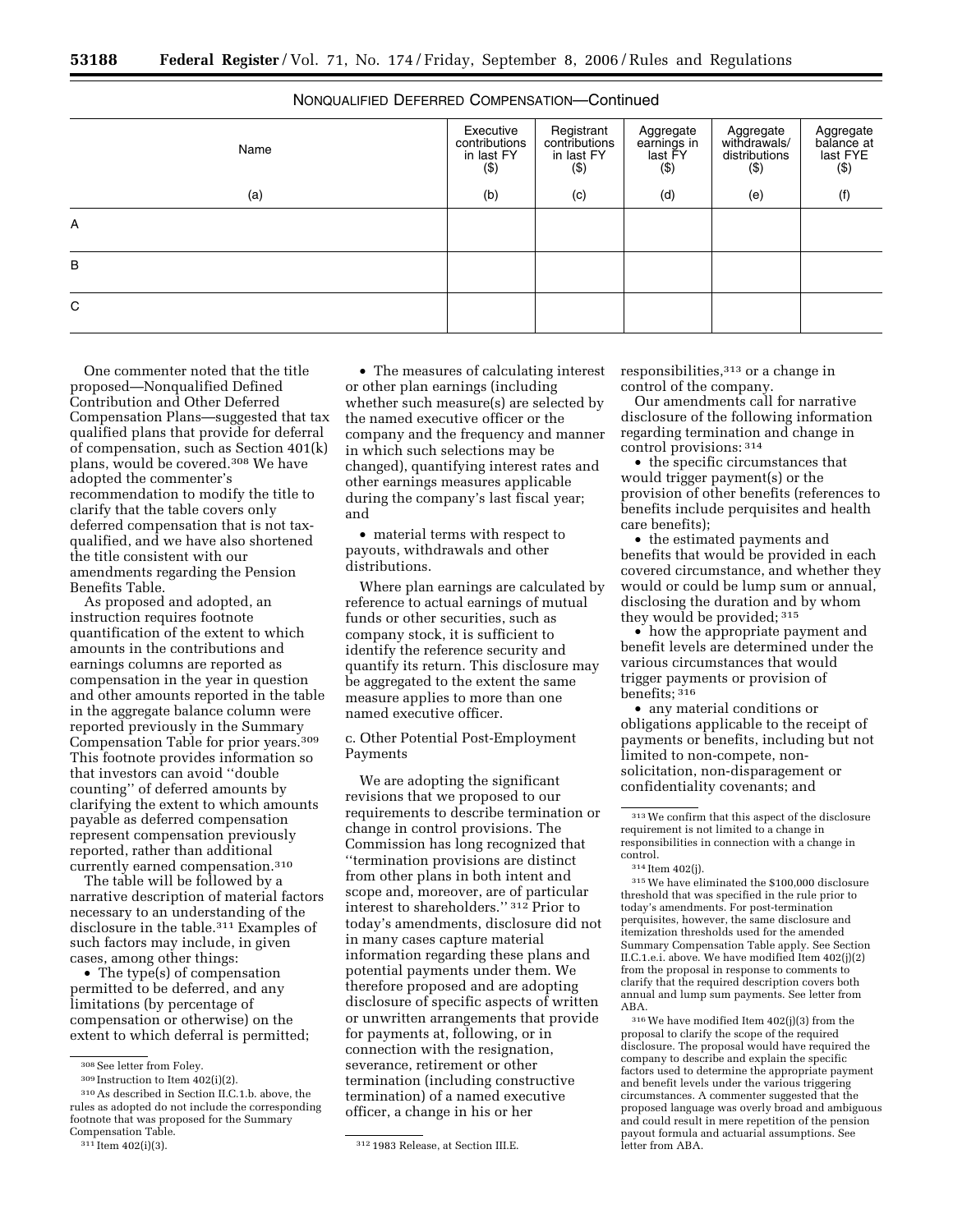• any other material factors regarding each such contract, agreement, plan or arrangement.317

The item contemplates disclosure of the duration of non-compete and similar agreements, and provisions regarding waiver of breach of these agreements, and disclosure of tax gross-up payments.

A company will be required to provide quantitative disclosure under these requirements even where uncertainties exist as to amounts payable under these plans and arrangements. We clarify that in the event uncertainties exist as to the provision of payments and benefits or the amounts involved, the company is required to make a reasonable estimate (or a reasonable estimated range of amounts), and disclose material assumptions underlying such estimates or estimated ranges in its disclosure. In such event, the disclosure will be considered forward-looking information as appropriate that falls within the safe harbors for disclosure of such information.318

We have modified the requirement somewhat in response to comments that compliance with the proposal would involve multiple complex calculations and projections based on circumstantial and variable assumptions.319 We adopt commenters' suggestions that the quantitative disclosure required be calculated applying the assumptions that:

• the triggering event took place on the last business day of the company's last completed fiscal year; and

• the price per share of the company's securities is the closing market price as of that date.320

We have also revised the rule to provide that if a triggering event has occurred for a named executive officer who was not serving as a named executive officer at the end of the last completed fiscal year, disclosure under this provision is required for that named executive officer only with respect to the actual triggering event that occurred.321 These modifications will both facilitate company compliance and provide investors with disclosure that is more meaningful. We further clarify that

320 Instruction 1 to Item 402(j). See, *e.g.*, letters from Emerson; Foley; and Frederic W. Cook & Co. 321 Instruction 4 to Item 402(j). See letter from ABA.

health care benefits are included in this requirement, and quantifiable based on the assumptions used for financial reporting purposes under generally accepted accounting principles.322

We further clarify in response to comments that to the extent that the form and amount of any payment or benefit that would be provided in connection with any triggering event is fully disclosed in the Pension Benefits Table or the Nonqualified Deferred Compensation Table and the narrative disclosure related to those tables, reference may be made to that disclosure.323 However, to the extent that the form or amount of any such payment or benefit would be increased, or its vesting or other provisions accelerated upon any triggering event, such increase or acceleration must be specifically disclosed in this section.324 In addition, we have added an instruction that companies need not disclose payments or benefits under this requirement to the extent such payments or benefits do not discriminate in scope, terms or operation, in favor of a company's executive officers and are available generally to all salaried employees.325

#### 6. Officers Covered

a. Named Executive Officers

As proposed, we are amending the disclosure rules so that the principal executive officer, the principal financial officer 326 and the three most highly compensated executive officers other than the principal executive officer and principal financial officer comprise the named executive officers.327 In addition,

323See letter from Academy of Actuaries.

- 324 Instruction 3 to Item 402(j).
- 325 Instruction 5 to Item 402(j).

326We are adopting the nomenclature used in Item 5.02 of Form 8–K, which refers to ''principal executive officer'' and ''principal financial officer.''

327 Item 402(a)(3). As defined in Securities Act Rule 405 [17 CFR 230.405] and Exchange Act Rule 3b–7 [17 CFR 240.3b–7], ''the term 'executive officer,' when used with reference to a registrant, means its president, any vice president of the registrant in charge of a principal business unit, division or function (such as sales, administration or finance), any other officer who performs a policymaking function or any other person who performs similar policy-making functions for the registrant. Executive officers of subsidiaries may be deemed executive officers of the registrant if they perform such policy-making functions for the registrant.'' Therefore, as was formerly the case, a named executive officer may be an executive officer of a subsidiary or an employee of a subsidiary who performs such policy-making functions for the registrant. We have clarified this point in the

as was the case prior to these amendments, up to two additional individuals for whom disclosure would have been required but for the fact that they were no longer serving as executive officers at the end of the last completed fiscal year shall be included.

As we noted in the Proposing Release, we believe that compensation of the principal financial officer is important to shareholders because, along with the principal executive officer, the principal financial officer provides the certifications required with the company's periodic reports and has important responsibility for the fair presentation of the company's financial statements and other financial information.328 Like the principal executive officer, disclosure about the principal financial officer will be required even if he or she was no longer serving in that capacity at the end of the last completed fiscal year.329 As was the case for the chief executive officer prior to today's amendments, all persons who served as the company's principal executive officer or principal financial officer during the last completed fiscal year are named executive officers.

We are not requiring compensation disclosure for all of the officers listed in Items 5.02(b) and (c) of Form 8–K.330 Those Form 8–K Items were adopted to provide current disclosure in the event of an appointment, resignation, retirement or termination of the specified officers, based on the principle that changes in employment status of these particular officers are unquestionably or presumptively material. At the time when a decision is made regarding the employment status of a particular officer, it will not always be clear who will be the named executive officers for the current year.

provision describing the determination of named executive officer. Instruction 2 to Item 402(a)(3).

328Exchange Act Rules 13a–14 and 15d–14. 329Paragraphs (a)(3)(i) and (a)(3)(ii) of Item 402 provide that all individuals who served as a principal executive officer and principal financial officer or in similar capacities during the last completed fiscal year must be considered named executive officers. Item 402(a)(4) specifies that if the principal executive officer or principal financial officer served in that capacity for only part of a fiscal year, information must be provided as to all of the individual's compensation for the full fiscal year. Item 402(a)(4) also specifies that if a named executive officer (other than the principal executive officer or principal financial officer) served as an executive officer of the company (whether or not in the same position) during any part of the fiscal year, then information is required as to all compensation of that individual for the full fiscal year.

330These are the registrant's principal executive officer, president, principal financial officer, principal accounting officer, principal operating officer or any person performing similar functions. As described in Section III.A. below, the rules we adopt today also amend Item 5.02 of Form 8–K.

<sup>317</sup>This would include, for example, disclosure of whether an executive simultaneously receives both severance and retirement benefits, a practice commonly known as a ''double dip.'' See letter from WorldatWork.

<sup>318</sup>See, *e.g.*, Securities Act Section 27A and Exchange Act Section 21E.

<sup>319</sup>See, *e.g.*, letters from Cleary; Foley; HRPA; and Top Five Data.

<sup>322</sup> Item 402(j)(1) and Instruction 2 to Item 402(j). These would be the assumptions applied under Financial Accounting Standards Board Statement of Financial Accounting Standards No. 106, *Employer's Accounting for Postretirement Benefits Other Than Pensions* (FAS 106). See, *e.g.*, letters from Peabody Energy and WorldatWork.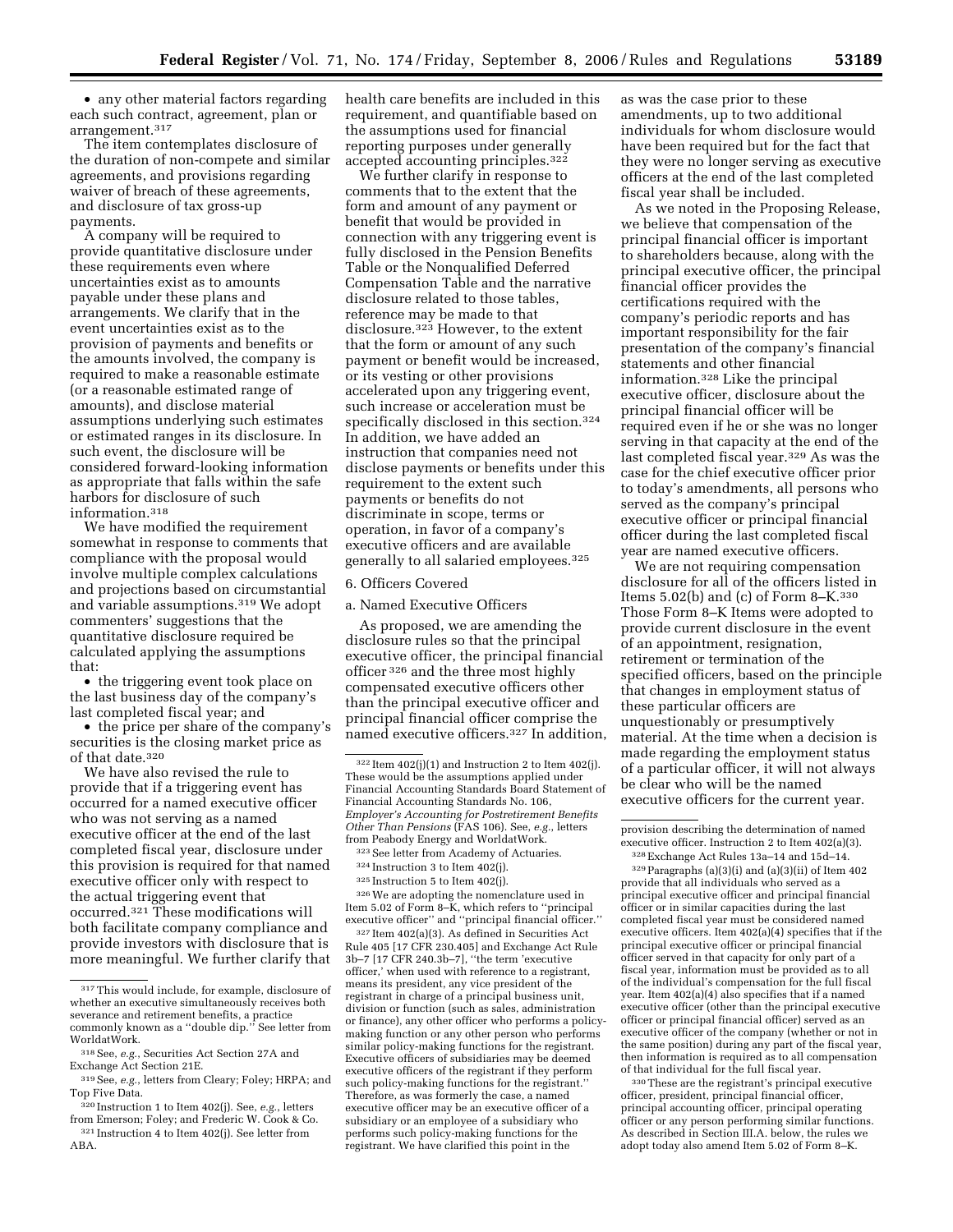Given these factors, it is reasonable for the two groups not to be identical.

### b. Identification of Most Highly Compensated Executive Officers; Dollar Threshold for Disclosure

In the rule prior to today's amendments, the determination of the most highly compensated executive officers was based solely on total annual salary and bonus for the last fiscal year, subject to a \$100,000 disclosure threshold. We proposed to revise the dollar threshold for disclosure of named executive officers other than the principal executive officer and the principal financial officer to \$100,000 of total compensation for the last fiscal year. Given the proliferation of various forms of compensation other than salary and bonus, we believe that total compensation would more accurately identify those officers who are, in fact, the most highly compensated.

Several commenters objected to using total compensation to identify named executive officers.331 In particular, commenters stated that this measure would minimize the importance of the compensation committee's compensation decisions for the most recent year and include significant elements beyond the committee's control, such as the increase in pension value and earnings on nonqualified deferred compensation. Some commenters recommended continuing to rely solely on salary and bonus, stating that these measures more accurately reflect the executives who are most highly valued in the company and permit greater year-to-year consistency.332 Other commenters expressed concern that including episodic option awards would result in more frequent changes to the named executive officer roster.<sup>333</sup>

We are persuaded that it is appropriate to exclude from the named executive officer determination compensation elements that principally reflect executives' decisions to defer compensation and wealth accumulation in pension plans, or are unduly influenced by age or years of service. However, as we stated in the Proposing Release, basing identification of named executive officers solely on the compensation reportable in the salary and bonus categories may provide an incentive to re-characterize compensation. Further, limiting the determination to salary and bonus is not

consistent with our decision to eliminate the distinction between ''annual'' and ''long-term'' compensation in the Summary Compensation Table.334 We realize that this may result in more frequent changes to the officers designated as named executive officers, but believe that it will provide a clearer picture of compensation at a company. Accordingly, we require the most highly compensated executive officers to be determined based on total compensation, reduced by the sum of the increase in pension values and nonqualified deferred compensation above-market or preferential earnings reported in column (h) of the Summary Compensation.335

Prior to these amendments, companies were permitted to exclude an executive officer (other than the chief executive officer) due to either an unusually large amount of cash compensation that was not part of a recurring arrangement and was unlikely to continue, or cash compensation relating to overseas assignments attributed predominantly to such assignments.336 Because payments attributed to overseas assignments have the potential to skew the application of Item 402 disclosure away from executives whose compensation otherwise properly would be disclosed, we are retaining this basis for exclusion, as we proposed. However, we believe that other compensation that is ''not recurring and unlikely to continue'' should be considered compensation for disclosure purposes. There has been inconsistent interpretation of the ''not recurring and unlikely to continue'' standard, and it is susceptible to manipulation. We therefore are eliminating this basis for exclusion, as we proposed.337

7. Interplay of Items 402 and 404

We are amending Item 402 so that it requires disclosure of all transactions between the company and a third party where the primary purpose of the transaction is to furnish compensation to a named executive officer as proposed. Also as proposed, amended Item 402 will no longer exclude from its disclosure requirements information about compensatory transaction that had been disclosed under the related person transaction disclosure

336This exclusion had been set forth in Instruction 3 to Item 402(a)(3) prior to these amendments.

requirements of Item 404.338 Further, instructions to amended Item 404 clarify what compensatory transactions with executive officers and directors need not be disclosed under Item 404.339

As noted in the Proposing Release, the result of these amendments may be that in some cases compensation information will be required to be disclosed under Item 402, while the related person transaction giving rise to that compensation is also disclosed under Item 404. We believe that the possibility of additional disclosure in the context of each of these respective items is preferable to the possibility that compensation is not properly and fully disclosed under Item 402.

## 8. Other Changes

Before today's amendments, a company was permitted to omit from Item 402 disclosure of ''information regarding group life, health, hospitalization, medical reimbursement or relocation plans that do not discriminate in scope, terms or operation, in favor of executive officers or directors of the registrant and that are available generally to all salaried employees.'' 340 Because relocation plans, even when available generally to all salaried employees, are susceptible to operation in a discriminatory manner that favors executive officers, this exclusion may have deprived investors of disclosure of significant compensatory benefits. For this reason, we are deleting relocation plans from this exclusion, as we proposed. For the same reason, as we proposed, we are also deleting relocation plans from the exclusion from portfolio manager compensation in forms used by management investment companies to register under the Investment Company Act and offer securities under the Securities Act.341 We also are revising the definition of ''plan'' so that it is more principles-based, as we proposed.342 Finally, in order to

339See Instruction 5 to Item 404(a), discussed in Section V.A.3., below.

340This language appeared in Item 402(a)(7)(ii) prior to today's amendments, which generally defined the term ''plan.''

341Amendment to Instruction 2 to Item 15(b) of Form N–1A; amendment to Instruction 2 to Item 21.2 of Form N–2; amendment to Instruction 2 to Item 22(b) of Form N–3. 342 Item 402(a)(6)(ii).

<sup>331</sup>See, *e.g.*, letters from ACC; Emerson; Leggett & Platt; SCSGP; and Unitrin.

 $\ensuremath{^{332}}$  See,  $e.g.,$  <br>letters from Frederic W. Cook & Co. and Intel.

<sup>333</sup>See, *e.g.*, letter from Intel.

<sup>334</sup>See Section II.C.1.f. above, discussing the effect of this change on compensation formerly reported as ''bonus.''

 $335$  Instruction 1 to Item 402(a)(3).

<sup>337</sup> Instruction 3 to Item 402(a)(3).

<sup>338</sup>These relevant provisions were set forth in paragraphs (a)(2) and (a)(5) of Item 402 before today's amendments. Because paragraph (a)(5) of Item 402 as it had been stated prior to these amendments was otherwise redundant with paragraph (a)(2) of Item 402 as that provision had been stated, we are eliminating the language that had been set forth in paragraph (a)(5) in its entirety and making a conforming amendment to paragraph (a)(2) of Item 402.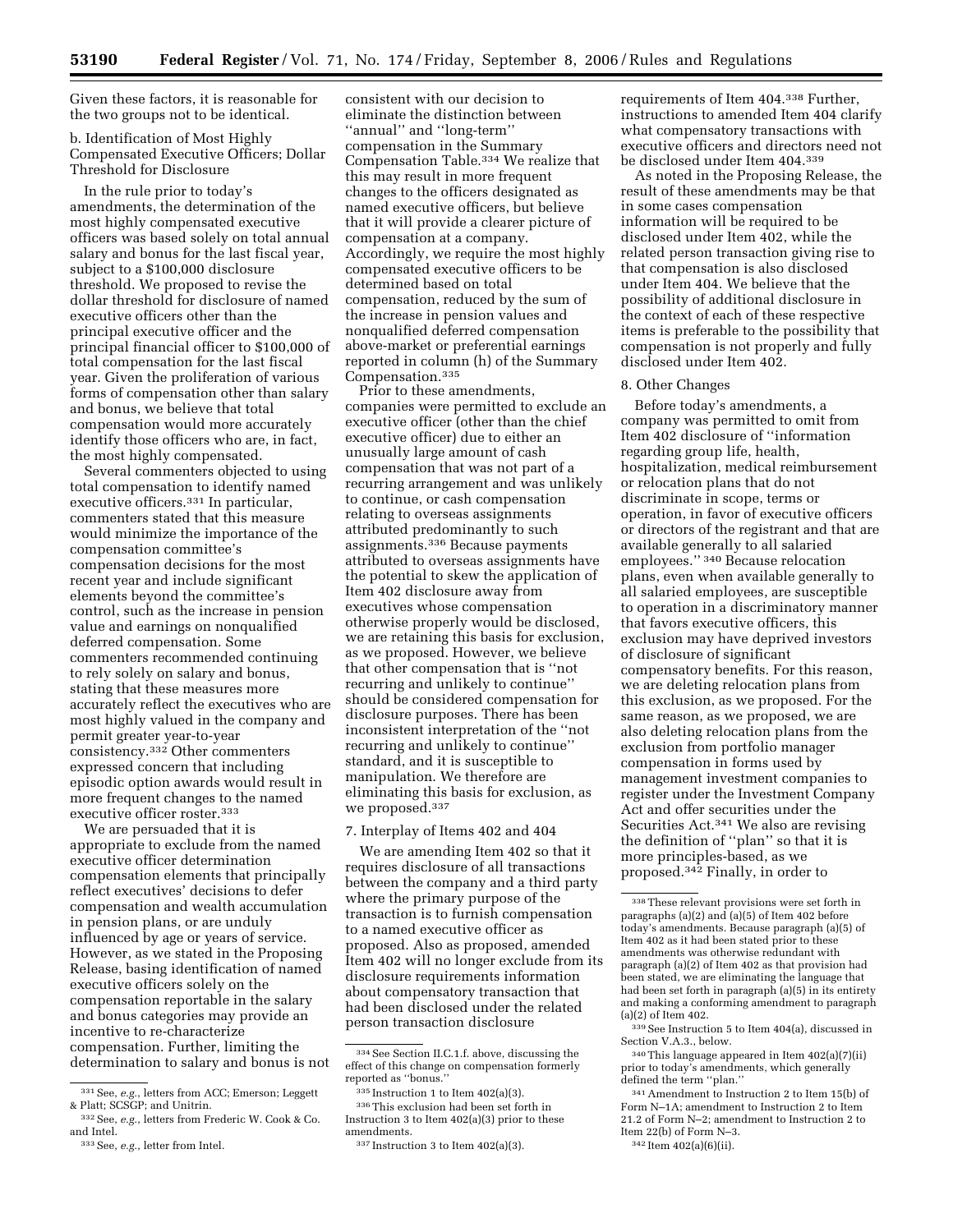simplify the language of the individual requirements, we have consolidated into one provision the definitions for the terms stock, option and equity as used in Item 402.343

### 9. Compensation of Directors

Director compensation has continued to evolve from simple compensation packages mostly involving cash compensation and attendance fees to more complex packages, which can also include equity-based compensation, incentive plans and other forms of

compensation.344 In light of this complexity, we proposed to require formatted tabular disclosure for director compensation, accompanied by narrative disclosure of additional material information. In doing so, we revisited an approach that the Commission proposed in 1995 but did not adopt at that time.345

Director compensation has continued to evolve since 1995 so that we are today adopting a Director Compensation Table, which resembles the revised Summary Compensation Table, but

presents information only with respect to the company's last completed fiscal year. Consistent with the modifications to the Summary Compensation Table, this table moves pension and nonqualified deferred compensation plan disclosure from All Other Compensation to a separate column.346 Because the same instructions as provided in the Summary Compensation Table govern analogous matters in the Director Compensation Table, our modifications to those instructions also apply to this table.

## DIRECTOR COMPENSATION

| Name        | Fees earned<br>or paid in<br>$\begin{array}{c}\n \text{cash} \\ (\$)\n\end{array}$ | Stock awards<br>$(\$)$ | Option<br>awards<br>$($ \$) | Non-equity<br>incentive<br>plan com-<br>pensation<br>(\$) | Change in<br>pension<br>value and<br>nonqualified<br>deferred<br>compensa-<br>tion earnings | All other<br>compensa-<br>tion<br>(\$) | $\operatorname*{Total} (\$)$ |
|-------------|------------------------------------------------------------------------------------|------------------------|-----------------------------|-----------------------------------------------------------|---------------------------------------------------------------------------------------------|----------------------------------------|------------------------------|
| (a)         | (b)                                                                                | (c)                    | (d)                         | (e)                                                       | (f)                                                                                         | (g)                                    | (h)                          |
| A           |                                                                                    |                        |                             |                                                           |                                                                                             |                                        |                              |
| B           |                                                                                    |                        |                             |                                                           |                                                                                             |                                        |                              |
| $\mathsf C$ |                                                                                    |                        |                             |                                                           |                                                                                             |                                        |                              |
| D           |                                                                                    |                        |                             |                                                           |                                                                                             |                                        |                              |
| Е           |                                                                                    |                        |                             |                                                           |                                                                                             |                                        |                              |

As proposed and adopted, director fees earned or paid in cash would be reported separately from fees paid in stock. The All Other Compensation column of the Director Compensation Table includes, but is not limited to:

• All perquisites and other personal benefits if the total is \$10,000 or greater;

• All tax reimbursements;

• For any security of the company or its subsidiaries purchased from the company or its subsidiaries (through deferral of fees or otherwise) at a discount from the market price of such security at the date of purchase, unless the discount is generally available to all security holders or to all salaried employees of the company, the

compensation cost, if any, computed in accordance with FAS 123R;

• Amounts paid or accrued to any director pursuant to a plan or arrangement in connection with the resignation, retirement or any other termination of such director or a change in control of the company;

• Annual company contributions to vested and unvested defined contribution plans;

• All consulting fees;

• Awards under director legacy or charitable awards programs; 347 and

• The dollar value of any insurance premiums paid by, or on behalf of, the company for life insurance for the director's benefit.

An additional requirement to include the dollar value of any dividends or other earnings paid in stock or option awards when the dividend or earnings were not factored into the grant date fair value has been adopted for this column as discussed above.

In addition to the disclosure specified in the columns of the table, we proposed to require, by footnote to the appropriate column, disclosure for each director of the outstanding equity awards at fiscal year end as would be required if the Outstanding Equity Awards at Fiscal Year-End table for named executive officers were required for directors. In response to a comment that this disclosure would be provided

<sup>343</sup> Item 402(a)(6)(i).

<sup>344</sup>See, *e.g.*, National Association of Corporate Directors and Pearl Meyer & Partners, *2003–2004 Director Compensation Survey* (2004); National Association of Corporate Directors, *Report of the NACD Blue Ribbon Commission On Director Compensation* (2001); and Dennis C. Carey, *et al, How Should Corporate Directors Be Compensated?,*  Investment Dealers' Digest Inc.—Special Issue: Boards and Directors (Jan. 1996).

<sup>345</sup> 1995 Release. The 1995 proposed amendment was coupled with a proposed amendment to permit companies to reduce the detailed executive compensation information provided in the proxy statement by instead furnishing that information in the Form 10–K. We did not act upon these proposed amendments.

<sup>346</sup>As noted in n. 303 above, Item 402(a)(5) provides that a column may be omitted if there is no compensation required to be reported in that column.

<sup>347</sup>Under director legacy programs, also known as charitable award programs, registrants typically agree to make a future donation to one or more charitable institutions in the director's name, payable by the company upon a designated event such as death or retirement. The amount to be disclosed in the table shall be the annual cost of such promises and payments, with footnote disclosure of the total dollar amount and other material terms of each such program. Instruction 1 to Item 402(k)(2)(vii).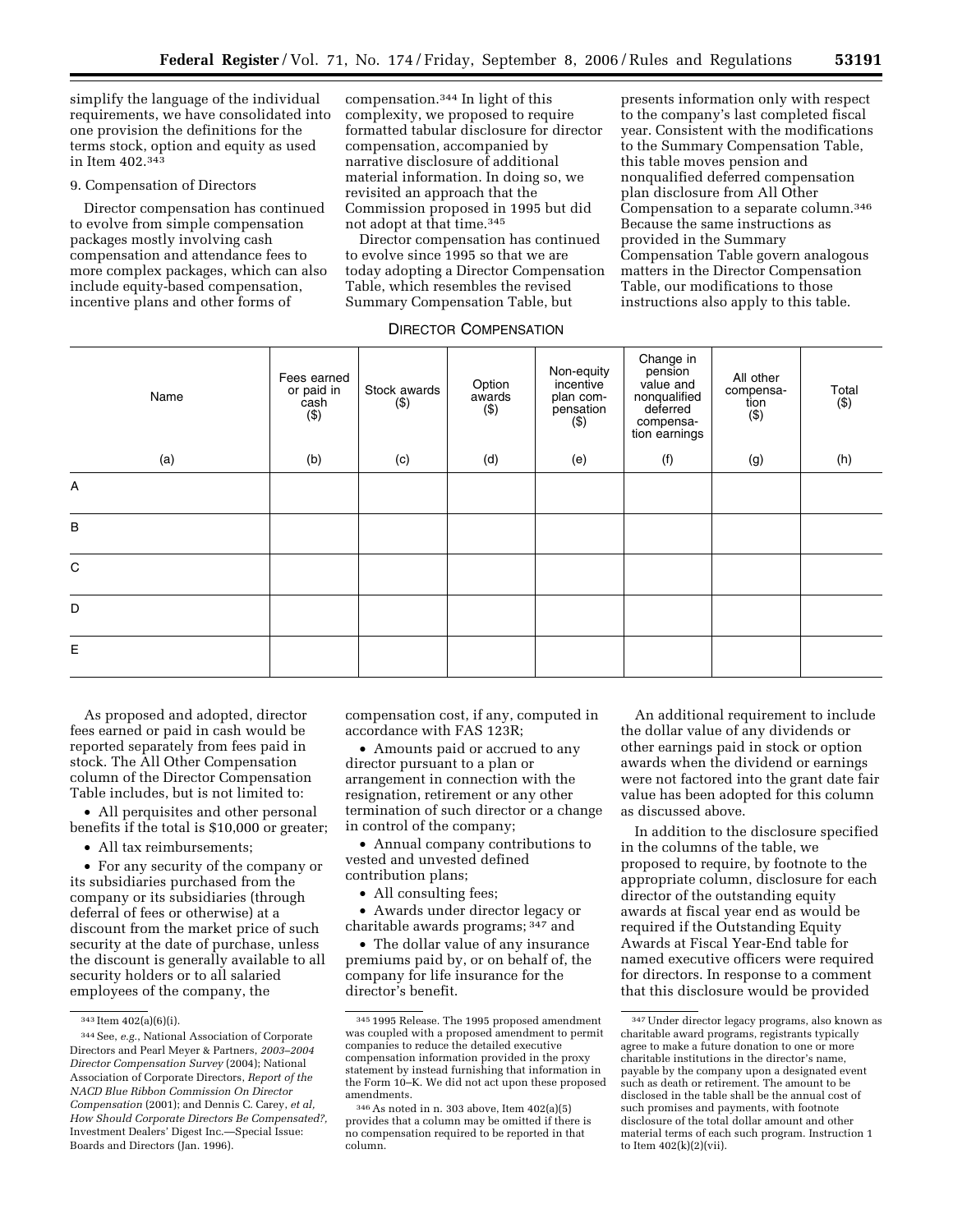in the narrative accompanying the table, we have simplified the relevant instruction to require footnote disclosure only of the aggregate numbers of stock awards and option awards outstanding at fiscal year end.348 As with the Summary Compensation Table, the new rules make clear that all compensation must be included in the table.349 As is the case with the current director disclosure requirement, companies will not be required to include in the director disclosure any amounts of compensation paid to a named executive officer and disclosed in the Summary Compensation Table with footnote disclosure indicating what amounts reflected in that table are compensation for services as a director.350 An instruction to the Director Compensation Table permits the grouping of multiple directors in a single row of the table if all of their elements and amounts of compensation are identical.351

Following the table, narrative disclosure will describe any material factors necessary to an understanding of the table. Such factors may include, for example, a breakdown of types of fees.352 In addition, as noted in Section II.A., disclosure regarding option timing or dating practices may be necessary under this narrative disclosure requirement when the recipients of the stock option grants are directors of the company. As we proposed, we are not requiring a supplemental Grants of Plan-Based Awards Table for directors.

## *D. Treatment of Specific Types of Issuers*

#### 1. Small Business Issuers

The Item 402 amendments continue to differentiate between small business issuers and other issuers, as we proposed. In adopting the amendments, we recognize that the executive compensation arrangements of small business issuers typically are less complex than those of other public companies.353 We also recognize that

353These amendments apply only to small business issuers, as defined by Item 10(a)(1) of Regulation S–B. The Commission's Advisory Committee on Smaller Public Companies has recommended that the Commission incorporate the scaled disclosure accommodations currently

satisfying disclosure requirements designed to capture more complicated compensation arrangements may impose new, unwarranted burdens on small business issuers.354

Some commenters addressing the proposed amendments to Item 402 of Regulation S–B expressed the view that all companies whose shares are publicly traded should have to meet the same reporting and disclosure standards, regardless of their size, or urged that exemptions for smaller public companies be limited,355 suggesting that they be required to file some form of a basic Compensation Discussion and Analysis.356 We are not following these recommendations, because the executive compensation arrangements of small business issuers generally are so much less complex than those of other public companies that they do not warrant the more extensive disclosure requirements imposed on companies that are not small business issuers and related regulatory burdens that could be disproportionate for small business issuers.

Other commenters who supported the Commission's proposal to require less extensive disclosure for companies subject to Regulation S–B suggested that the Commission amend the definition of small business issuer to encompass a larger group of smaller public companies, such as by adopting the definition of ''smaller public company'' recommended by the Advisory Committee on Smaller Public Companies, and scale back the disclosure thresholds for all such smaller companies.357 We are not following this recommendation at this time, but would instead defer consideration until we can fully

354Prior to today's amendments, under both Item 402 of Regulation S7–B and Item 402 of Regulation S–K, a small business issuer was not required to provide the Compensation Committee Report, the Performance Graph, the Compensation Committee Interlocks disclosure, the Ten-Year Option/SAR Repricings Table, and the Option Grant Table columns disclosing potential realizable value or grant date value. The rules prior to today's amendments also permitted small business issuers to exclude the Pension Plan Table.

355See, *e.g.*, letters from CII; CRPTF; IUE–CWA; SBAF; and WSIB.

 $^{\rm 356}\!$  See,  $e.g.,$  letters from ISS and Institutional Investors Group.

357See letters from America's Community Bankers (''ACB''); Independent Community Bankers of America (''ICBA''); and SCSGP.

consider all recommendations of the Advisory Committee.

As proposed and adopted, small business issuers will be required to provide, along with related narrative disclosure:

• The Summary Compensation Table; 358

• The Outstanding Equity Awards at Fiscal Year-End Table; 359 and

• The Director Compensation Table.360

Small business issuers will be required to provide information in the Summary Compensation Table only for the last two fiscal years. In addition, small business issuers will be required to provide information for fewer named executive officers, namely the principal executive officer and the two most highly compensated officers other than the principal executive officer.361 In light of our decision to link the Summary Compensation Table pension plan disclosure to the disclosure in the Pension Benefits Table, which is not required for small business issuers, and in response to comment,362 we have decided not to require that small business issuers include pension plan disclosure in the Summary Compensation Table. Narrative discussion of a number of items to the extent material replaces tabular or footnote disclosure, for example identification of other items in the All Other Compensation column and a description of post-employment payments and other benefits.363 In light of our request in Release No. 33–8735 for further comment on the proposed additional narrative disclosure requirement regarding up to three highly compensated employees so that it might apply only to large accelerated filers, we have not adopted this proposal for Item 402 of Regulation S– B. Small business issuers are not required to provide a Compensation

361 Item 402(a) of Regulation S–B. Item 402(c)(7) of Regulation S–B requires an identification to the extent material of any item included under All Other Compensation in the Summary Compensation Table. However, identification of an item will not be considered material if it does not exceed the greater of \$25,000 or 10% of all items included in the specified category. All items of compensation are required to be included in the Summary Compensation Table without regard to whether such items are required to be identified. 362See letter from ABA.

363 Items 402(c) and 402(e) of Regulation S–B.

 $^{348}\!$  Instruction to Item  $402(k)(2)(iii)$  and (iv). See letter from ABA.

<sup>349</sup>The only exception is if all perquisites received by the director total less than \$10,000, they do not need to be disclosed. Further, as described above for the Summary Compensation Table, disclosure of nonqualified deferred compensation earnings is limited to the above-market or preferential portion.

<sup>350</sup> Instruction 3 to Item 402(c).

<sup>351</sup> Instruction to Item 402(k)(2).

<sup>352</sup> Item 402(k)(3).

available to small business issuers under Regulation S–B into Regulation S–K and make them available to all microcap companies. Final Report of the Advisory Committee on Smaller Public Companies to the United States Securities and Exchange Commission (Apr. 23, 2006). Any future consideration of this recommendation would be the subject of a separate rulemaking.

<sup>358</sup> Items 402(b) and 402(c) of Regulation S–B. Consistent with the instructions to the narrative disclosure required by Item 402(e) of Regulation S– K, we have added an instruction to Item 402(c) of Regulation S–B so that disclosure is not required regarding any repricing that occurs through specified provisions. Instruction to Item 402(c) of Regulation S–B.

<sup>359</sup> Item 402(d) of Regulation S–B.

<sup>360</sup> Item 402(f) of Regulation S–B.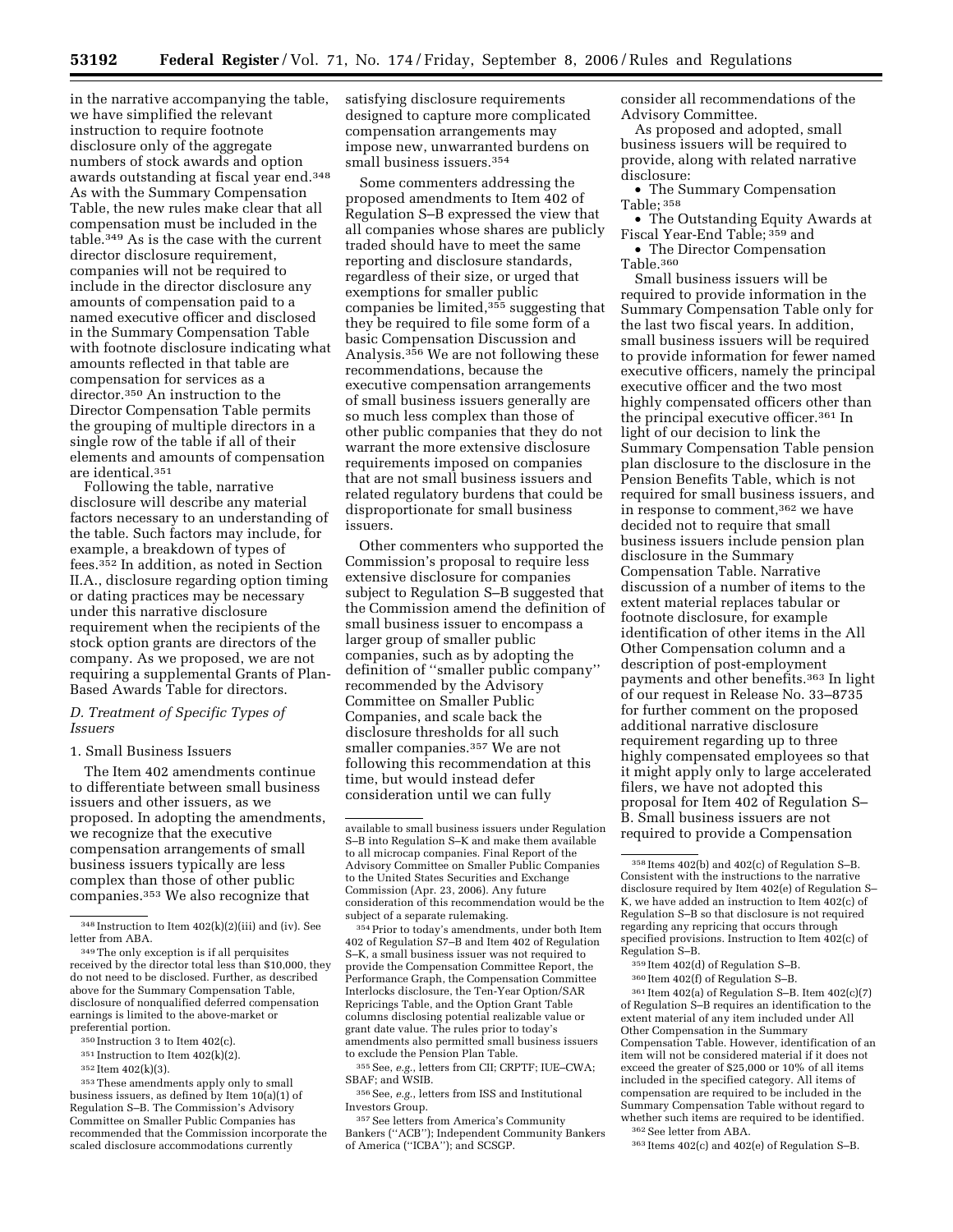Discussion and Analysis or the related Compensation Committee Report.364

### 2. Foreign Private Issuers

Prior to today's amendments, a foreign private issuer was deemed to comply with Item 402 of Regulation S– K if it provided the information required by Items 6.B. and 6.E.2. of Form 20–F, with more detailed information provided if otherwise made publicly available. We proposed to continue this treatment of these issuers and clarify that the treatment of foreign private issuers under Item 402 parallels that under Form 20–F. Commenters supported this approach, stating that it showed appropriate deference to a foreign private issuer's home country requirements.365 We are adopting these requirements as proposed.366

### 3. Business Development Companies

As proposed, we are applying the same executive compensation disclosure requirements to business development companies that we are adopting for operating companies.367 We received no comments on this proposal. Our amendments eliminate the inconsistency between Form 10–K, on the one hand, which requires business development companies to furnish all of the information required by Item 402 of Regulation S–K, and the proxy rules and Form N–2, on the other, which require business development companies to provide some of the information from Item 402 and other information that applies to registered investment companies.

Under the amendments, the registration statements of business development companies will be required to include all of the disclosures required by Item 402 of Regulation S– K for all of the persons covered by Item 402.368 This disclosure will also be

<sup>366</sup> Item 402(a)(1).<br><sup>367</sup> Business development companies are a category of closed-end investment companies that are not required to register under the Investment<br>Company Act [15 U.S.C. 80a-2(a)(48)].

368 New Item 18.14 of Form N–2. Under the amendments, business development companies will no longer be required to respond to Item 18.13 of Form  $\tilde{N}-2$ , and Item 18.13(c) of Form  $N-2$  is being deleted. Items 18.14 and 18.15 of Form N–2 are being redesignated as Items 18.15 and 18.16, respectively. As a result of the redesignation of Item 18.15 of Form N–2, a change to the cross reference to this Item in Instruction  $\tilde{8}$ (a) of Item 24 of the form is also being made.

required in the proxy and information statements of business development companies if action is to be taken with respect to the election of directors or with respect to the compensation arrangements and other matters enumerated in Items 8(b) through (d) of Schedule 14A.369 Business development companies will also be required to make these disclosures in their annual reports on Form 10–K.370

As a result of these amendments, the persons covered by the compensation disclosure requirements will be changed. The compensation disclosure in the proxy and information statements and registration statements of business development companies will be required to cover the same officers as for operating companies, including the principal executive officer and principal financial officer, as well as the three most highly compensated executive officers that have total compensation exceeding \$100,000,371 instead of each of the three highest paid officers of the company that have aggregate compensation from the company for the most recently completed fiscal year in excess of \$60,000. In addition, the registration statements of business development companies will no longer be required to disclose compensation of members of the advisory board or certain affiliated persons of the company.

Finally, under the amendments, the proxy and information statements and registration statements of business development companies will not be required to include compensation from the ''fund complex.'' Previously, this information was required in some circumstances.372

#### *E. Conforming Amendments*

The Item 402 amendments necessitate conforming amendments to the Items of Regulations S–K and S–B and the proxy rules that cross reference amended paragraphs of Item 402. On this basis, we are amending:

371See Section II.C.6., above.

372See instructions 4 and 6 to Item 22(b)(13)(i) of Schedule 14A; and instructions 4 and 6 to Item 18.13(a) of Form N–2 (prior to today's amendments requiring certain entries in the compensation table in the proxy and information statements and registration statements of business development companies to include compensation from the fund complex).

• the Item 201(d) of Regulations S–K and S–B and proxy rule references to the Item 402 definition of ''plan;'' 373

• the Item 601(b)(10) of Regulation S– K reference to the Item 402 treatment of foreign private issuers; 374 and

• the proxy rule references to Item 402 retirement plan disclosure.375

# **III. Revisions to Form 8–K and the Periodic Report Exhibit Requirements**

As part of our broader effort to revise our executive and director compensation disclosure requirements, we proposed revisions to Item 1.01 of Form 8–K. This item requires real-time disclosure about an Exchange Act reporting company's entry into a material definitive agreement outside of the ordinary course of the company's business, as well as any material amendment to such an agreement. Our staff's experience since Item 1.01 became effective in 2004 suggests that this item has elicited executive compensation disclosure regarding types of matters that do not appear always to be unquestionably or presumptively material, which is the standard we set for the expanded Form 8–K disclosure events.376 We therefore proposed to revise Items 1.01 and 5.02 of Form 8–K to require real-time disclosure of employee compensation events that more clearly satisfy this standard. We are adopting the revisions substantially as proposed.

In addition to the amendments to Items 1.01 and 5.02 of Form 8–K, we proposed to revise General Instruction D of Form 8–K to permit companies in most cases to omit the Item 1.01 heading if multiple items including Item 1.01 are applicable, so long as all of the substantive disclosure required by Item 1.01 is included. We are adopting this provision as proposed.

### *A. Items 1.01 and 5.02 of Form 8–K*

Item 1.01 of Form 8–K requires an Exchange Act reporting company to disclose, within four business days, the company's entry into a material definitive agreement outside of its ordinary course of business, or any

374Amendment to Item 601(b)(10)(iii)(C)(*5*). 375Amendments to Item 10(b)(1)(ii) and

Instruction to Item 10(b)(1)(ii) of Schedule 14A. 376We stated in Section I of *Additional Form 8– K Disclosure Requirements and Acceleration of Filing Date,* Release No 33–8400 (Mar. 16, 2004) [69 FR 15594] (the ''Form 8–K Adopting Release''): ''The revisions that we adopt today will benefit markets by increasing the number of unquestionably or presumptively material events that must be disclosed currently.''

<sup>364</sup>We are also eliminating a provision of Item 402 of Regulation S–K that allows small business issuers using forms that call for Regulation S–K disclosure to exclude the disclosure required by certain paragraphs of that Item. This provision had been set forth in Item 402(a)(1)(i) of Regulation S–

<sup>365</sup> See, *e.g.*, letters from Federation of German Industries; DaimlerChrysler AG; and jointly, Allianz

<sup>369</sup>Amendment to Item 8 of Schedule 14A. Under the amendments, business development companies will no longer be required to respond to Item 22(b)(13) of Schedule 14A, and Item 22(b)(13)(iii) of Schedule 14A is being deleted. Amendments to Item 22(b)(13) of Schedule 14A.

<sup>370</sup> Item 11 of Form 10–K.

<sup>373</sup>Amendments to: Instruction 2 to paragraph (d) of Item 201 of Regulation S–B; Instruction 2 to paragraph (d) of Item 201 of Regulation S–K; Exchange Act Rules 14a–6(a)(4) and 14c–5(a)(4); and Instruction 1 to Item 10 of Schedule 14A.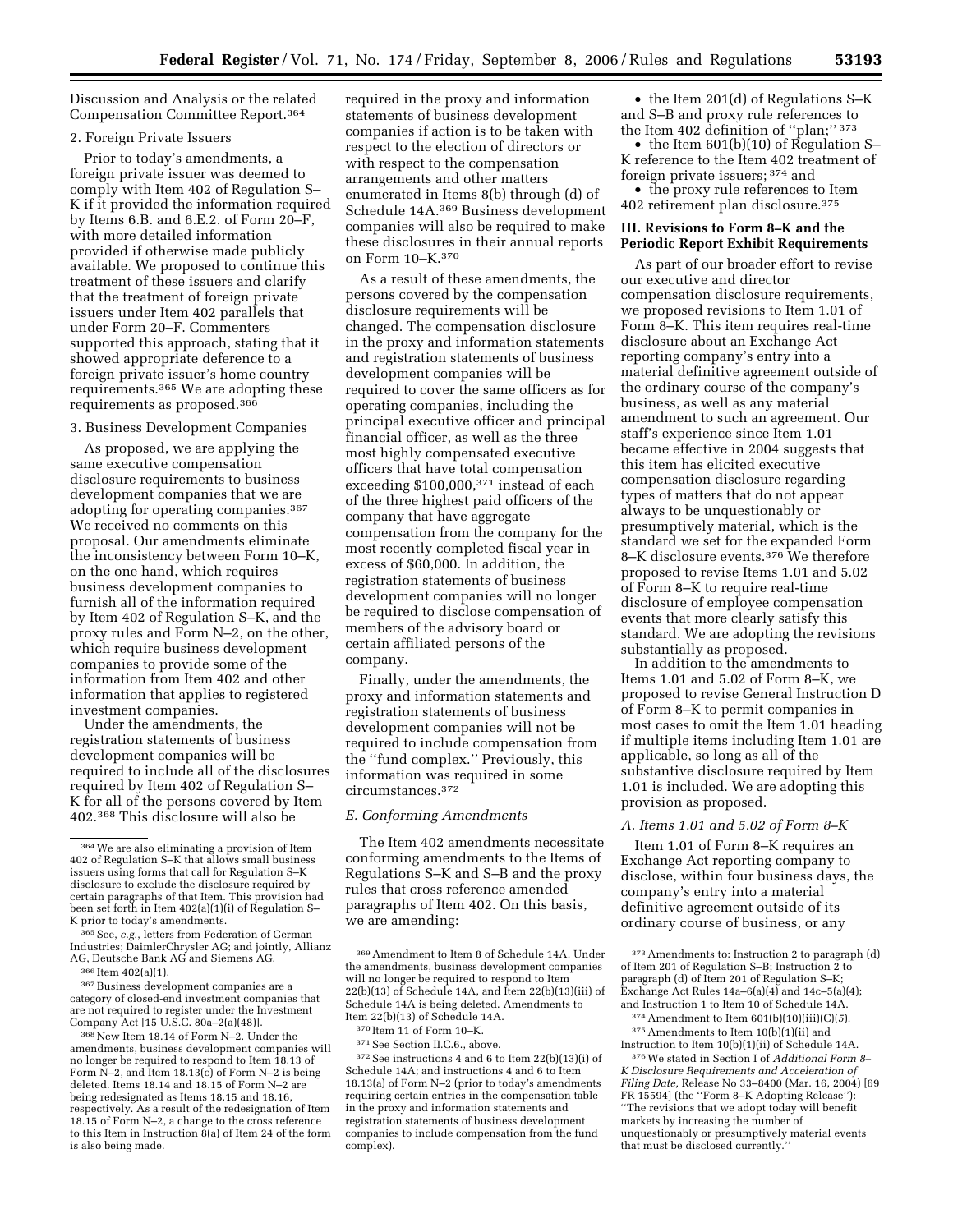amendment of such agreement that is material to the company. When we initially proposed this item, several commenters stated that it would be difficult to determine, within the shortened Form 8–K filing period, whether a particular definitive agreement met the materiality threshold of Item 1.01, and whether the agreement was outside of the ordinary course of business.377 Some of these commenters suggested that we apply to Item 1.01 the standards used in pre-existing Item 601(b)(10) of Regulation S–K, which governs the filing as exhibits to Commission reports of material contracts entered into outside the ordinary course, because these standards had been in place for many years and were familiar to reporting companies.378

In response to the concerns raised by these comments, we adopted Item 1.01 of Form 8–K so that it uses the standards of Item 601(b)(10) to determine the types of agreements that are material to a company and not in the ordinary course of business. Item 601(b)(10) of Regulation S–K requires a company to file, as an exhibit to Securities Act and Exchange Act filings, material contracts that are not made in the ordinary course of business and are to be performed in whole or part at or after the filing of the registration statement or report, or were entered into not more than two years before the filing. Item 601(b)(10)(iii) refers specifically to employment compensation arrangements and established a company's obligation to file the following as exhibits:

• any management contract or any compensatory plan, contract or arrangement, including but not limited to plans relating to options, warrants or rights, pension, retirement or deferred compensation or bonus, incentive or profit sharing (or if not set forth in any formal document, a written description thereof) in which any director or any named executive officer (as defined by Item 402(a)(3) of Regulation S–K) participates;

• any other management contract or any other compensatory plan, contract, or arrangement in which any other executive officer of the company participates, unless immaterial in amount or significance; and

• any compensation plan, contract or arrangement adopted without the approval of security holders pursuant to which equity may be awarded, including, but not limited to, options, warrants or rights in which any employee (whether or not an executive officer of the company) participates unless immaterial in amount or significance.<sup>379</sup>

Therefore, entry into these types of contracts triggered the filing of a Form 8–K within four business days. Importantly, the requirement for directors and named executive officers does not include an exception for those that are ''immaterial in amount or significance.'' The incorporation of the Item 601(b)(10) standards into Item 1.01 of Form 8–K has therefore significantly affected executive compensation disclosure practices. Prior to the Form 8–K amendments in 2004, it was customary for a company's annual proxy statement to be the primary vehicle for disclosure of executive and director compensation information. However, Item 1.01 of Form 8–K as originally adopted has resulted in

379 Item 601(b)(10)(iii) of Regulation S–K. We note the provision in Item  $601(b)(10)(iii)(A)$  that carves out any plan, contract or arrangement in which named executive officers and directors do not participate that is ''immaterial in amount or significance.'' In 1980, the Commission adopted amendments to Regulation S–K that consolidated all of the exhibit requirements of various disclosure forms into a single item in Regulation S–K. *Amendments Regarding Exhibit Requirements,*  Release No. 33–6230 (Aug. 27, 1980) [45 FR 58822], at Section II.B. This item was a forerunner of the current Item 601. As part of that 1980 adopting release, the definition of material contract contained in the new item was also revised in an effort to reduce the number of remunerative plans or arrangements that must be filed. Not long after, though, the staff discovered that rather than reduce the number of exhibits filed, the provision actually had the opposite effect. The staff found that the revised definition of material contract ''has resulted in registrants filing a large volume of varied remunerative contracts involving directors and executive officers, contracts which are not material and which would not have been filed under the previously existing 'material in amount or significance' standard.'' *Technical Amendment Regarding Exhibit Requirement,* Release No. 33– 6287 (Feb. 6, 1981) [46 FR 11952], at Section I. Therefore, in February 1981, the Commission added ''unless immaterial in amount or significance'' to the definition of ''material contracts'' as applied to remunerative plans, contracts or arrangements participated in by executives who are not named executive officers. *Id.* We reiterate that this phrase was intended to indicate that whether plans, contracts or arrangements in which executive officers other than named executive officers participate are required to be disclosed under Item  $601(b)(10)$  must be determined on the basis of materiality.

executive compensation disclosures that are much more frequent and accelerated than those included in a company's proxy statement. In addition, particularly because of the terms of Item 601(b)(10), Item 1.01 of Form 8–K triggered compensation disclosure of the types of matters that, in some cases, appear to have fallen short of the ''unquestionably or presumptively material'' standard associated with the expanded Form 8–K disclosure items. Companies and their counsel have raised concerns that the expanded Form 8–K requirements have resulted in realtime disclosure of compensation events that should be disclosed, if at all, in a company's proxy statement for its annual meeting or as an exhibit to the company's next periodic report, such as the Form 10–Q or Form 10–K.

As we stated in the Proposing Release, we believe that much of the disclosure regarding employment compensation matters required in real-time under the Form 8–K requirements is viewed by investors as material. However, we also believe it is appropriate to restore a more balanced approach to this aspect of Form 8–K, an approach which is designed to elicit unquestionably or presumptively material information on a real-time basis, but seeks to limit Form 8–K required disclosure of information below that threshold.

Accordingly, we are adopting amendments to Form 8–K that will uncouple Item 601(b)(10)(iii) of Regulation S–K from the current disclosure requirements of Form 8–K. As proposed, we are eliminating employment compensation arrangements from the scope of Item 1.01 altogether and expanding Item 5.02 of Form 8–K to cover only those compensatory arrangements with executive officers and directors that we believe are unquestionably or presumptively material. Commenters generally supported these proposed amendments.380 We are adopting these amendments substantially as proposed.

1. Item 1.01—Entry Into a Material Definitive Agreement

Specifically, we are deleting the last sentence of former Instruction 1 to Item 1.01 of Form 8–K, which references the portions of Item 601(b)(10) of Regulation S–K that specifically relate to management compensation and compensatory plans. In place of the deleted sentence, we are adding a sentence specifying that agreements

<sup>377</sup>See, *e.g.,* letters on *Additional Form 8–K Disclosure Requirements and Acceleration of Filing Date,* Release No. 33–8106 (June 17, 2002) [67 FR 42914] in File No. S7–22–02 from the Committee on Federal Regulation of Securities, Section of Business Law of the American Bar Association, dated September 12, 2002; Cleary, Gottlieb, Steen & Hamilton, dated August 26, 2002; Intel Corporation, dated August 26, 2002; Professor Joseph A. Grundfest, *et al.* dated October 3, 2002; Perkins Coie LLP, dated August 26, 2002; Shearman & Sterling, dated August 30, 2002; and Sullivan & Cromwell, dated August 26, 2002.

<sup>378</sup>See, *e.g.,* letter in File No. S7–22–02 from the Section of Business Law of the American Bar Association.

<sup>380</sup>See, *e.g.*, letters from ABA; Chamber of Commerce; N. Ludgus; Committee on Securities Regulation of the Business Law Section of the New York State Bar Association; SCSGP; and Sullivan.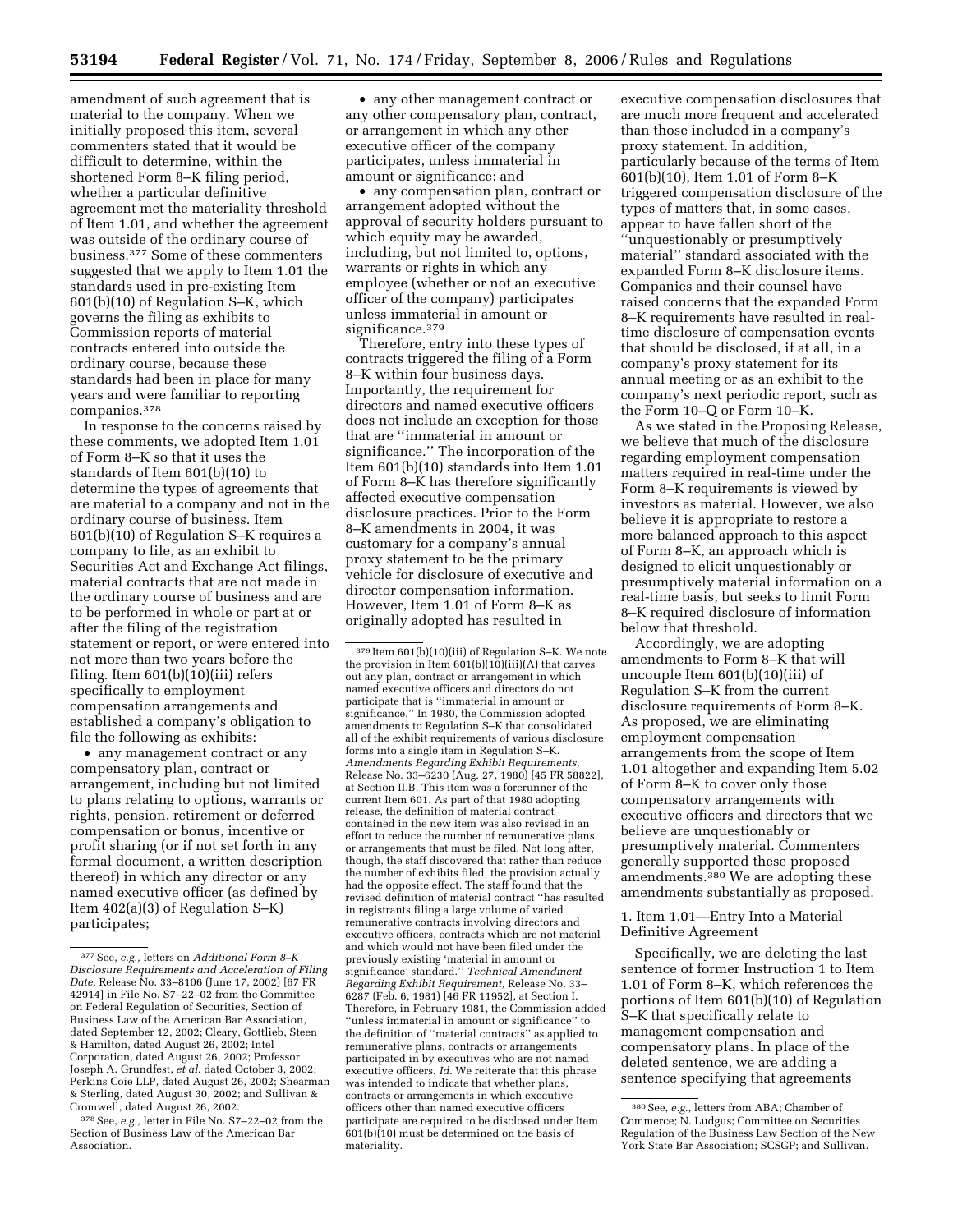involving the subject matter identified in Item  $601(b)(10)(iii)(A)$  and  $(B)$  of Regulation S–K need not be disclosed under amended Item 1.01 of Form 8–K. This change also will apply to the disclosure of terminations of material definitive agreements under Item 1.02 of Form 8–K, which references the definition of ''material definitive agreement'' in Item 1.01 of Form 8–K.381 Instead of being required to be disclosed based on the general requirements with regard to material definitive agreements in Item 1.01 and Item 1.02 of Form 8– K, employment compensation arrangements will now be covered under Item 5.02 of Form 8–K, as amended.

2. Item 5.02—Departure of Directors or Certain Officers; Election of Directors; Appointment of Certain Officers; Compensatory Arrangements of Certain Officers

Item 5.02 generally requires disclosure within four business days of the appointment or departure of directors and specified officers. In particular, Item 5.02(b) has required disclosure if a company's principal executive officer, president, principal financial officer, principal accounting officer, principal operating officer, or any person performing similar functions, retires, resigns or is terminated from that position and Item 5.02(c) has required disclosure if a company appoints a new principal executive officer, president, principal financial officer, principal accounting officer, principal operating officer, or any person performing similar functions. Item 5.02 has also required disclosure if a director retires, resigns, is removed, or declines to stand for reelection.382 Before adopting today's amendments, the required disclosure under Item 5.02 included a brief description of the material terms of any employment agreement between the company and the officer and a description of disagreements, if any.

As proposed, we are modifying Item 5.02 to capture generally the information already required under that item, as well as additional information regarding material employment compensation arrangements involving named executive officers that, prior to today's amendments, would be called for under Item 1.01.

With respect to the additional disclosure that we are requiring for named executive officers under

amended Item 5.02, one commenter noted that because the definition of ''named executive officer'' is determined with reference to a company's last completed fiscal year, greater clarity is needed to determine how the standard should be applied for current Form 8–K reporting throughout the year.383 The commenter suggested that companies might find it difficult to identify their named executive officers for purposes of real-time disclosure under Item 5.02 during the period following the completion of their last fiscal year but prior to preparing their proxy statements or Forms 10–K in the new fiscal year. Accordingly, we are including a new Instruction to Item 5.02 that will clarify that for purposes of this Item the named executive officers are the persons for whom disclosure was required in the most recent filing with the Commission that required disclosure under Item 402(c) of Regulation S–K or Item 402(b) of Regulation S–B, as applicable.384

In general, our revisions to Form 8– K will both modify the overall requirements for disclosure of employment compensation arrangements on Form 8–K and locate all such disclosure under a single item. We are accomplishing this by taking the following steps:

• Expanding the information regarding retirement, resignation or termination to include all persons falling within the definition of named executive officers for the company's previous fiscal year, whether or not included in the list specified in Item 5.02 prior to these amendments; 385

• Expanding the disclosure items covered under Item 5.02 beyond employment agreements to require a brief description of any material plan, contract or arrangement to which a covered officer or director is a party or in which he or she participates that is entered into or materially amended in connection with any of the triggering events specified in Item 5.02(c) and (d), or any grant or award to any such covered person, or modification thereto, under any such plan, contract or arrangement in connection with any such event; 386

385 Item 5.02(b) of Form 8–K will continue to cover the officers currently specified therein, whether or not named executive officers for the previous or current years, and all directors.

• With respect to the principal executive officer, the principal financial officer, or persons falling within the definition of named executive officer for the company's previous fiscal year, expanding the disclosure items to include a brief description of any material new compensatory plan, contract or arrangement, or new grant or award thereunder (whether or not written), and any material amendment to any compensatory plan, contract or arrangement (or any modification to a grant or award thereunder), whether or not such occurrence is in connection with a triggering event specified in Item 5.02. Grants or awards or modifications thereto will not be required to be disclosed if they are consistent with the terms of previously disclosed plans or arrangements and they are disclosed the next time the company is required to provide new disclosure under Item 402 of Regulation S–K; 387 and

• Adding a requirement for disclosure of salary or bonus for the most recent fiscal year that was not available at the latest practicable date in connection with disclosure under Item 402 of Regulation S–K.388 This disclosure will also require a new total compensation recalculation to reflect the new salary or bonus information.

In the case of each of these disclosure items for amended Item 5.02, we emphasize that we are requiring that a brief description of the specified matter be included. We have observed that in response to the requirements to disclose the entry into material definitive agreements under Item 1.01, some companies have included disclosure that resembles an updating of the disclosure required under former Item 402 of Regulation S–K. In the context of current disclosure under Form 8–K, we are seeking disclosure that informs investors of specified material events and developments. However, the information we are seeking does not require the information necessary to comply with Item 402.

In response to comments received,389 we have revised Instruction 2 to new Item 5.02(e) from the text we proposed and created a new Item 5.02(f), as described above. The revised Instruction 2 to Item 5.02(e) that we are adopting: (i) Changes or eliminates prior references to ''original terms'' and uses instead the phrase ''previously disclosed terms,'' in order to minimize

<sup>381</sup> Item 1.02(b) states: ''For purposes of this Item 1.02, the term *material definitive agreement* shall have the same meaning as set forth in Item 1.01(b).''

<sup>382</sup> Items 5.02(a) and (b) of Form 8–K.

<sup>383</sup>See letter from ABA.

<sup>384</sup> Instruction 4 to Item 5.02.

 $386$  Items  $5.02(c)(3)$  and  $(d)(5)$ . Plans, contracts or arrangements (but not material amendments or grants or awards or modifications thereto) may be denoted by reference to the description in the company's most recent annual report on Form 10– K or proxy statement.

<sup>387</sup> Item 5.02(e) and Instruction 2 to Item 5.02(e). 388 Item 5.02(f). See Section II.C.1.b. above for a discussion of the reporting delay that exists under the current disclosure rules when bonus and salary are not determinable at the most recent practicable date.

<sup>389</sup>See letter from ABA.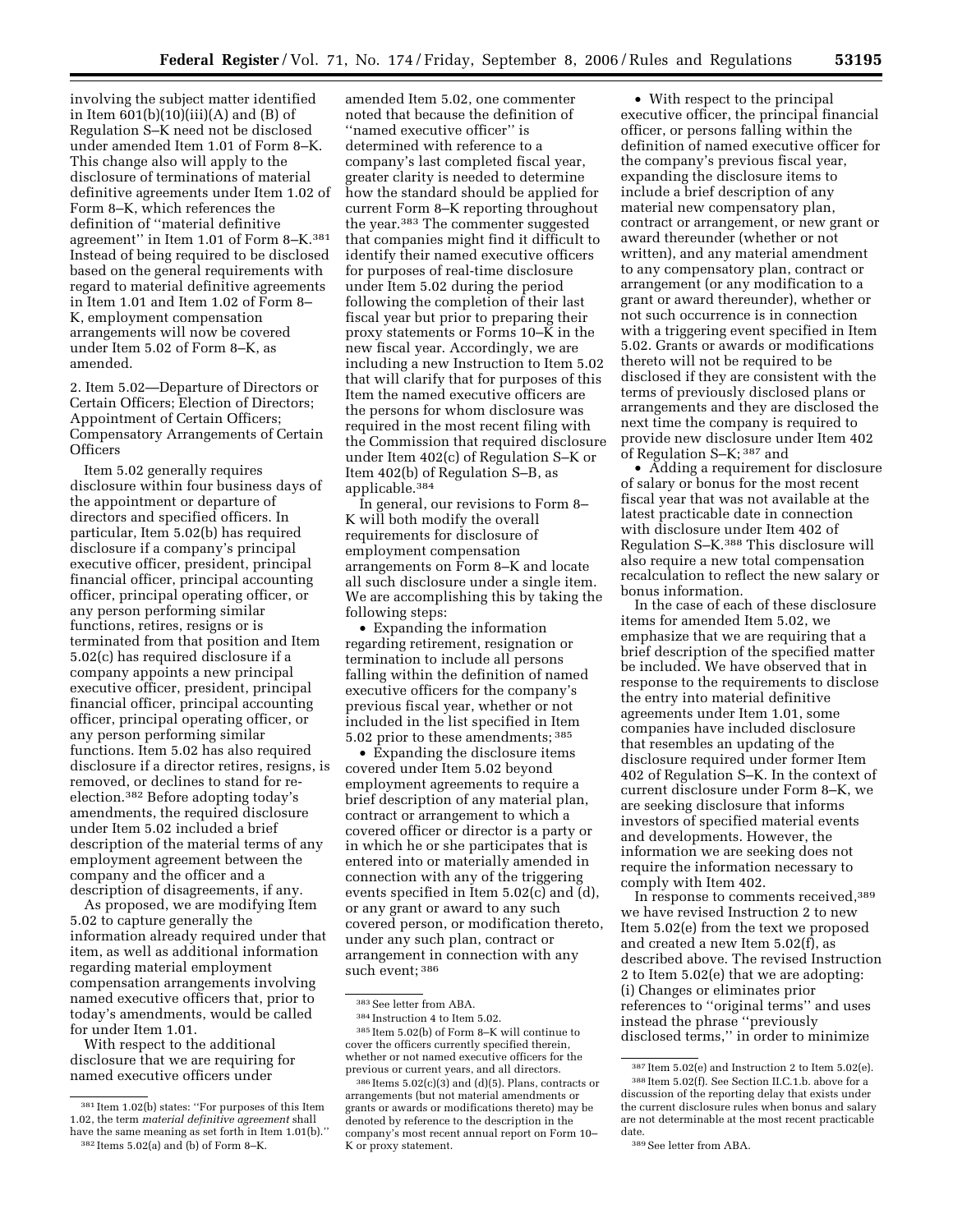ambiguity; and (ii) clarifies that, for purposes of the Instruction, no distinction should be made between awards granted under cash or equitybased plans. New Item 5.02(f) responds to comments we received that our proposed Instruction 3 to 5.02(e) should be codified as a separate item because it called for disclosure (determining salary or bonus amounts for a completed fiscal year) that otherwise may not be required under Item 5.02(e).390

## *B. Extension of Limited Safe Harbor Under Section 10(b) and Rule 10b–5 to Item 5.02(e) of Form 8–K and Exclusion of Item 5.02(e) From Form S–3 Eligibility Requirements*

We are extending the safe harbors regarding Section 10(b) and Rule 10b–5 and Form S–3 eligibility in the event that a company fails to timely file reports required by Item 5.02(e) of Form 8–K.

In March 2004, we adopted a limited safe harbor from liability under Section 10(b) of the Exchange Act and Rule 10b– 5 thereunder for failure to timely file reports required by Form 8–K Items 1.01, 1.02, 2.03, 2.04, 2.05, 2.06, 4.02(a) and 6.03. Because we believed that these items may require management to make rapid materiality and similar judgments within the condensed timeframe required for filing of a Form 8–K, we established a safe harbor that applies until the filing due date of the company's quarterly or annual report for the period in question. We concluded that the risk of liability under these provisions for the failure to timely file was disproportionate to the benefit of real-time disclosure and therefore justified the need for a limited safe harbor of a fixed duration. For the same reasons, we believe that the safe harbor should also extend to Item 5.02(e) of Form 8–K. We therefore are amending Exchange Act Rules 13a–11(c) and 15d– 11(c) accordingly.

In addition, a company forfeits its eligibility to use Form S–3 if it fails to timely file all reports required under Exchange Act Section 13(a) or 15(d) during the 12 month period prior to filing of the registration statement.<sup>391</sup> For the same reasons, when adopting the expanded Form 8–K rules in 2004, we revised the Form S–3 eligibility requirements so that a company would not lose its eligibility to use Form S–3 registration statements if it failed to timely file reports required by the Form 8–K items to which the Section 10(b) and Rule 10b–5 safe harbor applies.392

In particular, the burden resulting from a company's sudden loss of eligibility to use Form S–3 could be a disproportionately large negative consequence of an untimely Form 8–K filing under one of the specified items.393 We believe that this safe harbor should be extended to Item 5.02(e) of Form 8–K and, therefore, we are amending General Instruction I.A.3.(b) of Form S–3, which pertains to the eligibility requirements for use of Form S–3 to reflect this position.

### *C. General Instruction D to Form 8–K*

We are adopting the revision to General Instruction D as proposed. Frequently, an event may trigger a Form 8–K filing under multiple items, particularly under both Item 1.01 and another item. General Instruction D to Form 8–K permits a company to file a single Form 8–K to satisfy one or more disclosure items, provided that the company identifies by item number and caption all applicable items being satisfied and provides all of the substantive disclosure required by each of the items. In order to promote prompt filings on Form 8–K and avoid potential non-compliance with Form 8–K due to inadvertent exclusions of captions, we are amending General Instruction D to permit companies to omit the Item 1.01 heading in a Form 8–K that also discloses any other item, so long as the substantive disclosure required by Item 1.01 is included in the Form 8–K. This would not extend to allowing a company to omit any other caption if the Item 1.01 caption is included.

## *D. Foreign Private Issuers*

We are amending the exhibit instructions to Form 20–F so that foreign private issuers will be required to file an employment or compensatory plan with management or directors (or portion of such plan) only when the foreign private issuer either is required to publicly file the plan (or portion of it) in its home country or if the foreign private issuer has otherwise publicly disclosed the plan.394

Under Item 6.B.1 of Form 20–F, a foreign private issuer must disclose the compensation of directors and management on an aggregate basis and, additionally, on an individual basis, unless individual disclosure is not required in the issuer's home country and is not otherwise publicly disclosed by the foreign private issuer. Under the exhibit instructions to Form 20–F prior to our amendments, management

contracts or compensatory plans in which directors or members of management participate generally were required to be filed as exhibits, unless the foreign private issuer provided compensation information on an aggregate basis and not on an individual basis. Under those pre-amendment provisions, an issuer that provided any individualized compensation disclosure was required to file as an exhibit to Form 20–F management employment agreements that potentially relate to matters that have not otherwise been disclosed.

Our amendment of the exhibit instructions to Form 20–F 395 is intended to be consistent with the existing disclosure requirements under Form 20–F relating to executive compensation matters for foreign private issuers. In the same way that executive compensation disclosure under Form 20–F largely mirrors the disclosure that a foreign private issuer makes under home country requirements or voluntarily, so too the public filing of management employment agreements as an exhibit to Form 20–F under our amendments will mirror the public availability of such agreements under home country requirements or otherwise. In addition, we believe that the amendments may encourage foreign private issuers to provide more compensation disclosure in their filings with the Commission by eliminating privacy concerns associated with filing an individual's employment agreement when such agreement is not required to be made public by a home country exchange or securities regulator. As foreign disclosure related to executive remuneration varies in different countries but continues to improve,396 the revisions recognize that trend and provide for greater harmonization of international disclosure standards with respect to executive compensation in a manner consistent with other requirements of Form 20–F.

### **IV. Beneficial Ownership Disclosure**

Item 403 requires disclosure of company voting securities beneficially owned by more than five percent holders,397 and company equity securities beneficially owned by

<sup>390</sup>See letter from ABA.

<sup>391</sup> General Instruction I.A.3 to Form S–3.

<sup>392</sup>Form 8–K Adopting Release, at Section II.E.

<sup>393</sup> *Id.* 

<sup>394</sup>We are also making a similar revision to Item 601(b)(10)(iii)(C)(*5*) of Regulation S–K.

 $395$  New Instruction  $4(c)(v)$  to Exhibits to Form 20–F.

<sup>396</sup>Many jurisdictions now require or encourage disclosure of executive compensation information. For example, enhanced disclosure of executive remuneration is included as part of the European Commission's 2003 Company Law Action Plan. See Guido Ferrarini and Niamh Moloney, *Executive Remuneration in the EU: The Context for Reform,*  European Corporate Governance Institute, Law Working Paper N. 32/2005 (April 2005). 397 Item 403(a).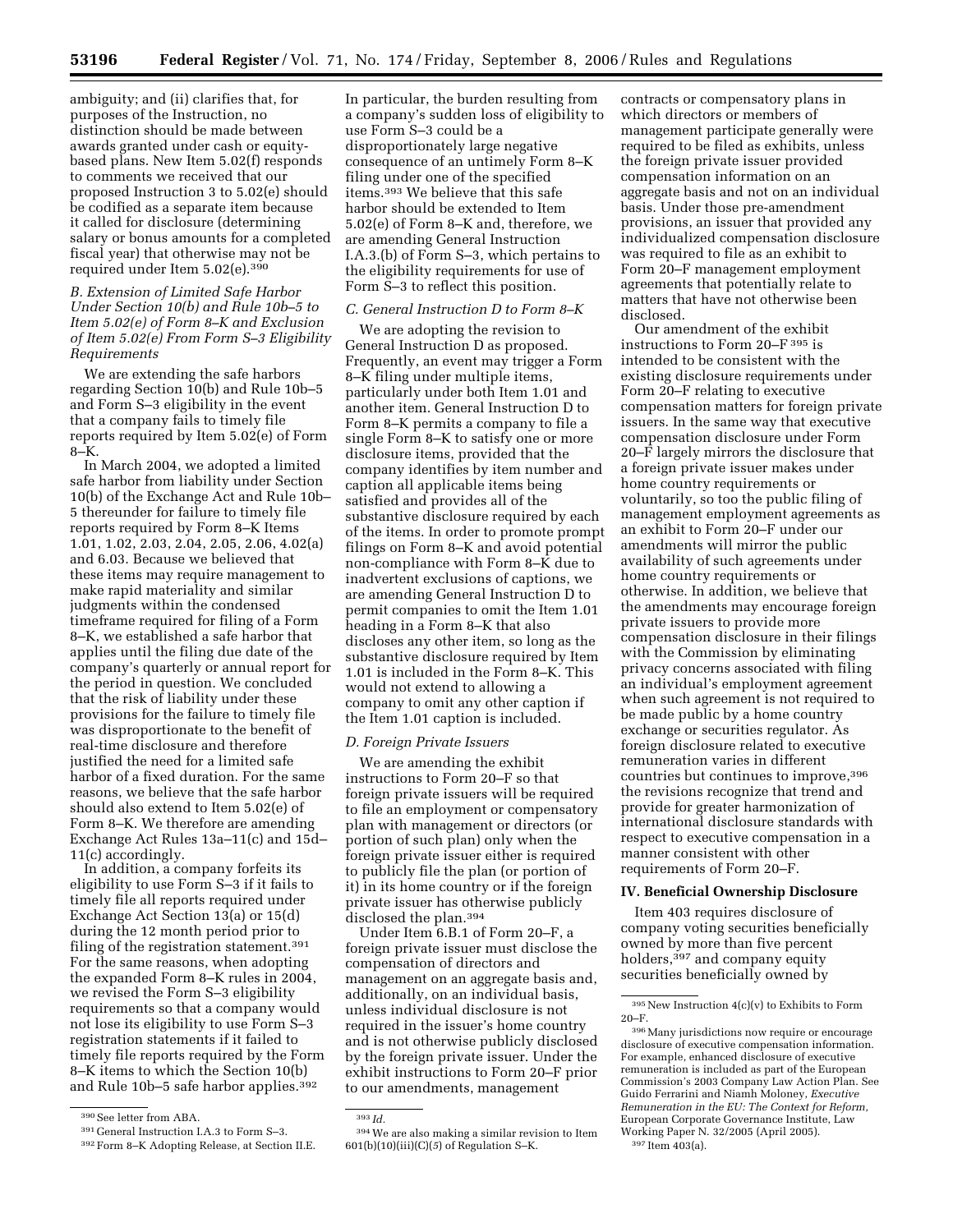directors, director nominees and named executive officers.398 These disclosure requirements provide investors with information regarding concentrated holdings of voting securities and management's equity stake in the company, including securities for which these holders have the right to acquire beneficial ownership within 60 days.399 Item 403 also requires disclosure of arrangements known to the company that may result in a change in control of the company.400

As proposed, we are amending Item  $403(b)$   $40\overline{1}$  by adding a requirement for footnote disclosure of the number of shares pledged as security by named executive officers, directors and director nominees.402 To the extent that shares beneficially owned by named executive officers, directors and director nominees are used as collateral, these shares may be subject to material risk or contingencies that do not apply to other shares beneficially owned by these persons. These circumstances have the potential to influence management's performance and decisions.<sup>403</sup> As a result, we believe that the existence of these securities pledges could be material to shareholders. Because significant shareholders who are not members of management are in a different relationship with other shareholders and have different obligations to them, the amendments do not require disclosure of their pledges pursuant to Item 403(a), other than pledges that may result in a change of control currently required to be disclosed.404 The amendments also specifically require disclosure of beneficial ownership of directors' qualifying shares, which was not required prior to these amendments, because we believe the beneficial ownership disclosure should include a

403See, *e.g.*, Marianne M. Jennings, *The Disconnect Between and Among Legal Ethics, Business Ethics, Law, and Virtue: Learning Not to Make Ethics So Complex,* 1 U. St. Thomas L.J. 995, 1010 (Spring 2004) (arguing that the extension of loans to the CEO of WorldCom, which were collateralized by WorldCom shares owned by the CEO, contributed to WorldCom's financial demise). Regarding commenters' views, contrast letters from Frederic W. Cook & Co.; PB–UCC; and SBAF with letters from FSR; NACCO Industries; Unitrin; and Compass Bancshares.

404 Item 403(c) of Regulation S–K. See also Items 6 and 7(3) of Schedule 13D [17 CFR 240.13d–101]. complete tally of the securities beneficially owned by directors.

One commenter recommended that we expand this section to also require disclosure of hedging arrangements whereby the executive has altered his or her economic interest in the securities that he or she beneficially owns.<sup>405</sup> These transactions frequently involve the purchase or sale of a derivative security that the named executive officer would be required to report within two business days under Section 16(a) of the Exchange Act.406 Because information concerning these transactions frequently would be available on a prompt basis in the Section 16(a) filings and companies would disclose their policies regarding these transactions in Compensation Discussion and Analysis, 407 we have not followed the commenter's recommendation.

## **V. Certain Relationships and Related Transactions Disclosure**

As we explained in the Proposing Release, we believe that, in addition to disclosure regarding executive compensation, a materially complete picture of financial relationships with a company involves disclosure regarding related party transactions. Therefore, we are also adopting significant revisions to Item 404 of Regulation S–K, previously titled ''Certain Relationships and Related Transactions.'' In 1982, various provisions that had been adopted in a piecemeal fashion and had been subject to frequent amendment were consolidated into Item 404 of Regulation S–K.408 Today we are amending Item 404 of Regulation S–K and S–B to streamline and modernize this disclosure requirement, while making it more principles-based. Although the amendments significantly modify this disclosure requirement, its purpose—to elicit disclosure regarding transactions and relationships, including indebtedness, involving the company and related persons and the independence of directors and nominees for director and the interests of management—remains unchanged.

As discussed in greater detail below, the amendments have four parts: 409

408See the 1982 Release. For a discussion of these provisions, see also *Disclosure of Certain Relationships and Transactions Involving Management,* Release No. 33–6416 (July 9, 1982) [47 FR 31394], at Section II.

409The discussion that follows focuses on changes to Regulation S–K, with Section V.E.1. explaining the modifications to Regulation S–B. References throughout the following discussion are

• Item 404(a) contains a general disclosure requirement for related person transactions, including those involving indebtedness.

• Item 404(b) requires disclosure regarding the company's policies and procedures for the review, approval or ratification of related person transactions.

• Item 404(c) requires disclosure regarding promoters and certain control persons of a company.410

• Item 407 consolidates corporate governance disclosure requirements.411 Also, Item 407(a) requires disclosure regarding the independence of directors, including whether each director and nominee for director of the company is independent, as well as a description by specific category or type of any transactions, relationships or arrangements not disclosed under paragraph (a) of Item 404 that were considered when determining whether each director and nominee for director is independent.

### *A. Transactions With Related Persons*

We are adopting amendments to Item 404 to make the certain relationships and related transactions disclosure requirements clearer and easier to follow. The revisions retain the principles for disclosure of related person transactions that were previously specified in Item 404(a), but no longer include all of the instructions that served to delineate what transactions are reportable or excludable from disclosure based on bright lines that can depart from a more appropriate materiality analysis. Instead, Item 404(a) as amended consists of a general statement of the principle for disclosure, followed by specific disclosure requirements and instructions. The instructions to Item 404(a) explain the related persons covered by the Item, the scope of transactions covered by the Item, the method for computation of the amount involved in the transaction, special requirements regarding indebtedness, the interaction with Item 402, the materiality of certain interests, and the circumstances in which disclosure need not be provided.

<sup>398</sup> Item 403(b).

<sup>399</sup>As specified in Exchange Act Rule 13d–3(d)(1) [17 CFR 240.13d–3(d)(1)].

<sup>400</sup> Item 403(c).

<sup>401</sup> Item 403(b) of Regulation S–K and Item 403(b) of Regulation S–B are both amended in the same manner.

<sup>402</sup>This was similar to a proposal the Commission made in 2002. See *Form 8–K Disclosure of Certain Management Transactions,* Release No. 33–8090 (Apr. 12, 2002) [67 FR 19914].

<sup>405</sup>See letter from ABA.

<sup>406</sup> 15 U.S.C. 78p(a).

<sup>407</sup>See Item 402(b)(2)(xiii) of Regulation S–K, discussed in Section II.B.1., above.

to Items of Regulation S–K, unless otherwise

<sup>410</sup> Prior to adoption of these amendments, disclosure regarding promoters was required under

<sup>&</sup>lt;sup>411</sup> These matters previously were required to be disclosed pursuant to various provisions, including Item 7 of Schedule 14A and Items 306, 401(h), (i) and (j), 402(j) and 404(b). We are eliminating as proposed the requirement for disclosure regarding specific director and director nominee relationships that had been set forth in Item 404(b) prior to today's amendments, in favor of the disclosures regarding director independence required by Item  $407(a)$ .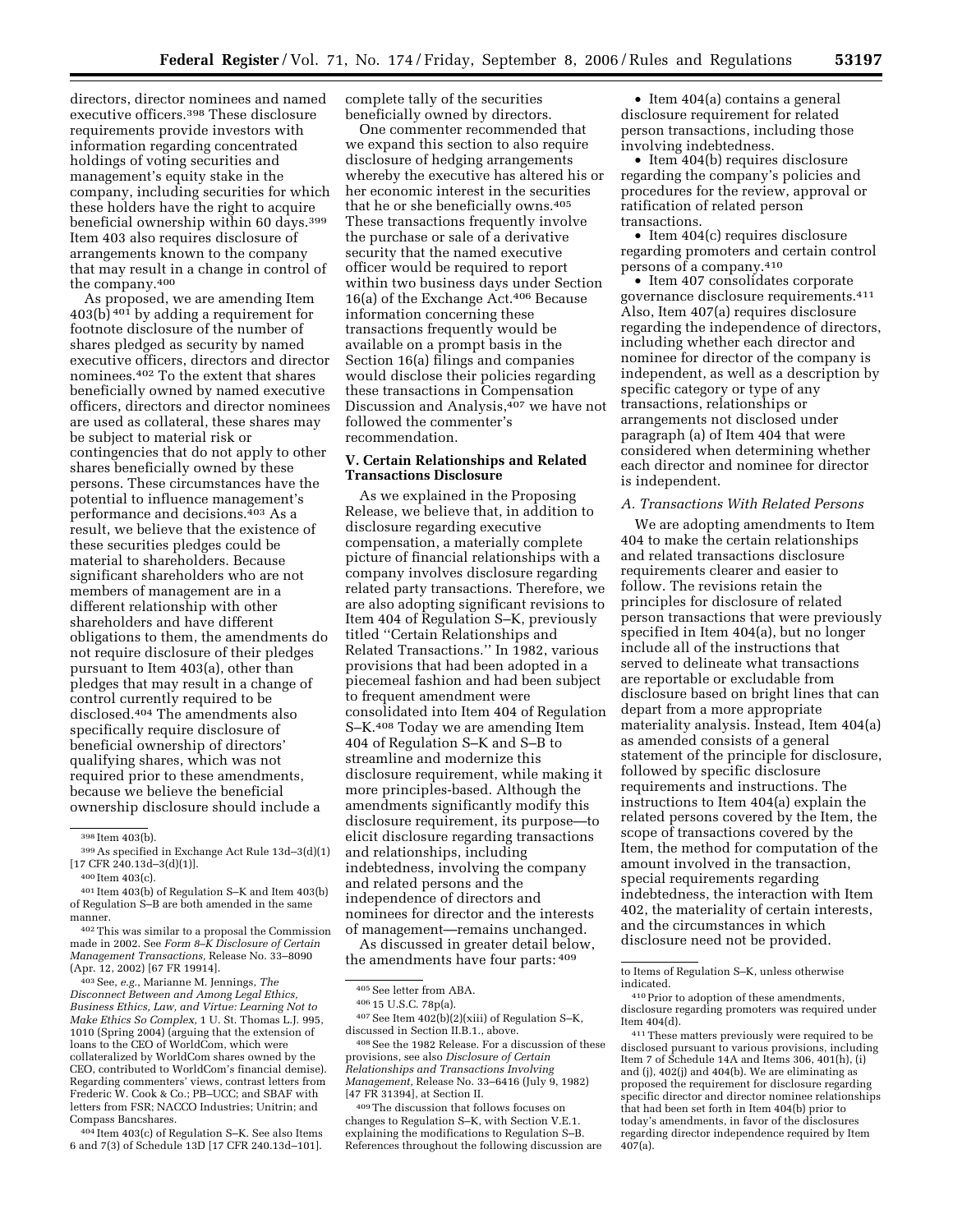Item 404(a) as adopted extends to disclosure of indebtedness, by consolidating the disclosure formerly required under Item 404(a) regarding transactions involving the company and related persons with the disclosure regarding indebtedness which had been separately required by Item 404(c) prior to these amendments. We have consolidated these two provisions substantially as proposed in order to eliminate confusion regarding the circumstances in which each item applied and to streamline duplicative portions of Item 404.

1. Broad Principle for Disclosure

Item 404(a) as proposed and adopted articulates a broad principle for disclosure; it states that a company must provide disclosure regarding:

• Any transaction since the beginning of the company's last fiscal year, or any currently proposed transaction;

• In which the company was or is to be a participant;

• In which the amount involved exceeds \$120,000; and

• In which any related person had or will have a direct or indirect material interest.

As proposed, amended Item 404(a) no longer includes an instruction that is repetitive of the general materiality standard applicable to the Item.412 By omitting this instruction, we do not intend to change the materiality standard applicable to Item 404(a). The materiality standard for disclosure embodied in Item 404(a) prior to these amendments is retained; a company must disclose based on whether the related person had or will have a direct or indirect material interest in the transaction. The materiality of any interest will continue to be determined on the basis of the significance of the information to investors in light of all the circumstances.413 As was the case before adoption of amended Item 404(a), the relationship of the related persons to the transaction, and with each other, the importance of the interest to the person having the interest and the amount involved in the transaction are among the factors to be considered in

determining the materiality of the information to investors.

We are also eliminating as proposed an instruction to Item 404(a) which had indicated that the dollar threshold is not a bright line materiality standard.414 It remains true, however, that when the amount involved in a transaction exceeds the prescribed threshold (\$120,000 under the amended rule we adopt today), a company should evaluate whether the related person has a direct or indirect material interest in the transaction to determine if disclosure is required. We eliminated the instruction because it was repetitive of the general materiality standard applicable to the Item. We believe that application of the materiality principles under the Item are more consistent with a principles-based approach and will lead to more appropriate disclosure outcomes than application of the instruction that was eliminated. By deleting this instruction, we do not intend to change the materiality standard applicable to Item 404(a). As was the case with Item 404(a) prior to adoption of these amendments, there may be situations where, although the instructions to Item 404(a) do not expressly provide that disclosure is not required, the interest of a related person in a particular transaction is not a direct or indirect material interest. In that case, information regarding such interest and transaction is not required to be disclosed under Item 404(a).

In addition, as proposed the amendments:

• Call for disclosure if a company is a ''participant'' in a transaction, rather than if it is ''a party'' to the transaction, as ''participant'' more accurately connotes the company's involvement;

• Modify the \$60,000 threshold for disclosure to \$120,000 to adjust for inflation;

• Include a defined term for ''transaction'' to provide that it includes a series of similar transactions and to make clear its broad scope; and

• Include a defined term for ''related persons.'' 415

As was the case before these amendments, disclosure is required for three years in registration statements

filed pursuant to the Securities Act or the Exchange Act.416

One commenter questioned whether changing the test of company involvement from being a ''party'' to a transaction to being a ''participant'' in a transaction is intended to be a substantive change.417 The purpose of this change is to more accurately connote the company's involvement in a transaction by clarifying that being a ''participant'' encompasses situations where the company benefits from a transaction but is not technically a contractual ''party'' to the transaction.418

Commenters expressed diverse views on the appropriate disclosure threshold. While some commenters supported increasing the threshold for disclosure from \$60,000 to \$120,000,419 others recommended retaining the \$60,000 threshold,420 using a minimal dollar threshold,421 not including any *de minimis* dollar threshold,422 or increasing the threshold even further through use of a sliding scale.423 We believe that a fixed dollar amount for the disclosure threshold will provide the most certainty as to the size of transactions that must be tracked for disclosure purposes under Item 404,424 and that increasing the dollar amount of the threshold based on inflation is appropriate given the amount of time that has elapsed since it was last set nearly twenty-five years ago.

Finally, the rule changes include as proposed a technical modification. Prior to today's amendments, Item 404(a) stated that disclosure was required

418For example, disclosure would be required if a company benefits from a transaction with a related person that the company has arranged and in which it participates, notwithstanding the fact that it is not a party to a contract.

419See, *e.g.*, letters from BRT and Sullivan.

420See, *e.g.*, letters from Amalgamated and CalSTRS.

 $^\mathrm{421}$  See letter from Teamsters (recommending a \$250 disclosure threshold).

422See, *e.g.*, letters from CII and ISS.

423See letter from SCSGP recommending a disclosure threshold for companies that are not small business issuers of the greater of \$120,000 or a percentage (which it believes could be as low as two percent) of consolidated gross revenues of the recipient for certain types of transactions.

<sup>412</sup>Prior to today's amendments, Instruction 1 to Item 404(a) had stated that ''[t]he materiality of any interest is to be determined on the basis of the significance of the information to investors in light of all the circumstances of the particular case. The importance of the interest to the person having the interest, the relationship of the parties to the transaction with each other and the amount involved in the transactions are among the factors to be considered in determining the significance of the information to investors.''

<sup>413</sup>See *Basic* v. *Levinson* and *TSC Industries* v. *Northway.* 

<sup>414</sup>Prior to today's amendments, Instruction 9 to Item 404(a) had stated that ''There may be situations where, although these instructions do not expressly authorize nondisclosure, the interest of a person specified in paragraphs (a)(1) through (4) in a particular transaction or series of transactions is not a direct or indirect material interest. In that case, information regarding such interest and transaction is not required to be disclosed in response to this paragraph.''

<sup>415</sup>The ''related persons'' covered by the amended Item are discussed below in Section V.A.1.b.

<sup>416</sup>However, if the disclosure is being incorporated by reference into a registration statement on Form S–4, the additional two years of disclosure will not be required, as specified in Instruction 1 to Item 404.

<sup>417</sup>See letter from Sullivan. See also letter from SCSGP.

<sup>424</sup>The disclosure threshold in amended Item 404(a) of Regulation S–B is the lesser of \$120,000 or one percent of the average of the small business issuer's total assets at year-end for the last three completed fiscal years because we believe that transactions that are below \$120,000 can be significant for small business issuers given their relative size.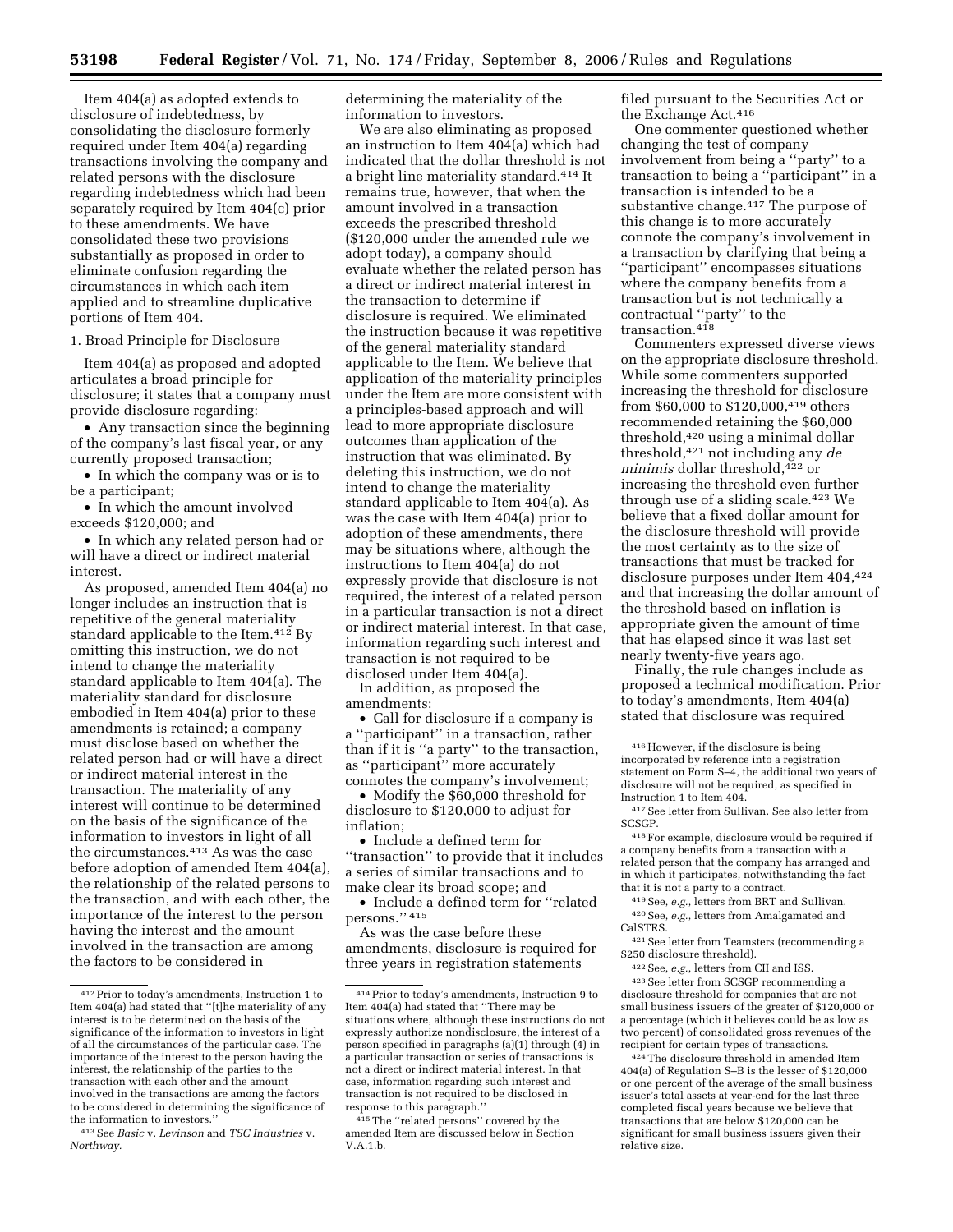regarding situations involving ''the registrant or any of its subsidiaries.'' Because companies must include subsidiaries in making materiality determinations in all circumstances, the reference to ''subsidiaries'' is superfluous, and we have therefore eliminated it. This modification does not change the scope of disclosure required under the Item.425

#### a. Indebtedness

Section 402 of the Sarbanes-Oxley Act prohibits most personal loans by a company to its officers and directors.426 This development raises the issue of whether disclosure of indebtedness of the sort required under our rules prior to the amendments should be maintained. We believe that the approach to disclosure of indebtedness involving related persons that we adopt today is appropriate because of the scope of the direct and indirect interests covered by our disclosure requirements, because related persons include persons not covered by the prohibitions, and because there are certain exceptions to the prohibitions. We have, however, eliminated the distinction between indebtedness and other types of related person transactions.

As a result of integrating what had been required to be disclosed under paragraph (c) of Item 404 into paragraph (a) of Item 404, the rule proposals would have changed the situations in which indebtedness disclosure is necessary by requiring disclosure of indebtedness transactions with regard to all related persons covered by the related person transaction disclosure requirement, including significant shareholders.427 Some commenters questioned whether disclosure of indebtedness of significant shareholders would be useful to investors and whether companies would have access to the information necessary to provide this disclosure.428 In response to these comments, the amendments do not require disclosure

person transaction disclosure requirement in Item 404(a) covered significant shareholders, while the indebtedness disclosure requirement in Item 404(c) did not. The significant shareholders covered by Item 404(a) as adopted will continue to be any security holder who is known to the company to beneficially own more than five percent of any class of the company's voting securities. See Instruction 1.b.i. to Item 404(a).

428See, *e.g.*, letter from Sullivan. See also, letter from SCSGP.

of indebtedness transactions of significant shareholders (or their immediate family members).429 Another result of integrating the disclosure requirements that had been specified in paragraph (c) of Item 404 into paragraph (a) of Item 404, is that the rule changes set a \$120,000 threshold and require disclosure if there is a direct or indirect material interest in an indebtedness transaction, while prior to these amendments Item 404(c) required disclosure of all indebtedness exceeding \$60,000.430 For example, under amended Item 404(a) disclosure is required if an executive officer had a material indirect interest in an indebtedness transaction (exceeding \$120,000) between the company and another entity due to that executive officer's ownership interest in the other entity. Disclosure of material indirect interests of related persons in transactions involving the company will be required by Item 404(a) as amended, just as it was prior to adoption of these amendments. We believe that disclosure requirements for indebtedness and for other related person transactions should be congruent. In particular, we believe that loans by companies other than financial institutions should be treated like any other related person transactions; however, as discussed below,431 we address certain ordinary course loans by financial institutions in an instruction to Item 404(a).

### b. Definitions

We have defined the terms ''transaction,'' ''related person'' and ''amount involved'' substantially as proposed in order to streamline Item 404(a) and to clarify the broad scope of financial transactions and relationships covered by the rule.

The term "transaction" has a broad scope in Item 404(a).432 This term is not to be interpreted narrowly, but rather broadly includes, but is not limited to, any financial transaction, arrangement

or relationship or any series of similar transactions, arrangements or relationships. The definition of ''transaction'' also specifically notes that the term includes indebtedness and guarantees of indebtedness.

The definition of ''related person'' identifies the persons covered, and clarifies the time periods during which they are covered. The term ''related person'' 433 means any person who was in any of the following categories at any time during the specified period for which disclosure under paragraph (a) of Item 404 is required:

• Any director or executive officer of the company and his or her immediate family members; and

• If disclosure were provided in a proxy or information statement relating to the election of directors, any nominee for director and the immediate family members of any nominee for director.

In addition, a security holder known to the company to beneficially own more than five percent of any class of the company's voting securities or any immediate family member of any such person, when a transaction in which such security holder or family member had a direct or indirect material interest occurred or existed, is also a related person.

The definition of ''related person'' that we have adopted will require disclosure of related person transactions involving the company and a person (other than a significant shareholder or immediate family member of such shareholder) that occurred during the last fiscal year, if the person was a ''related person'' during any part of that year.434 A person who had a position or relationship giving rise to the person being a ''related person'' during only part of the last fiscal year may have had a material interest in a transaction with the company during that year. While prior to these amendments Item 404(a) did not indicate whether disclosure was required for the transaction in this situation, the history of Item 404 suggests that disclosure was required if the requisite relationship existed at the time of the transaction, even if the person was no longer a related person at the end of the year.435 We believe

<sup>425</sup>For the same reason, we have eliminated as proposed the references to ''subsidiaries'' in the ''compensation committee interlocks and insider participation in compensation decisions'' disclosure requirement adopted in Item 407(e)(4). This revision does not change the scope of<br>disclosure required under the rule.

 $^{426}\rm{Codified}$  in Section 13(k) of the Exchange Act [15 U.S.C. 78m(k)]. 427Prior to today's amendments, the related

<sup>429</sup>See Instruction 4.b. to Item 404(a). Disclosure would be required, however, if the significant shareholder (or such shareholder's immediate family member) was also a related person specified in Instruction 1.a. to Item 404(a), for example, if the significant shareholder was also an executive<br>officer.

 $430$  Prior to these amendments, Item  $404(c)$  also had required disclosure of some specific indirect interests of directors, nominees for director, and executive officers of the company in indebtedness through corporations, organizations, trusts, and estates. Disclosure of these specific interests had been required by subparagraphs (c)(4) and (c)(5) of Item 404. Under the amendments, these subparagraphs have been eliminated as duplicative and the need for disclosure in these situations will be determined using a materiality analysis under the principle for disclosure in Item  $404(a)$ .

<sup>431</sup>See Section V.A.3. below.

<sup>432</sup> Instruction 2 to Item 404(a).

<sup>433</sup> Instruction 1 to Item 404(a).

<sup>434</sup>As proposed, the principle for disclosure that we have adopted only applies to nominees for director if disclosure is being provided in a proxy or information statement involving the election of directors. Also, as proposed, ongoing disclosure is not required regarding nominees for director who were not elected (unless a nominee has been nominated again for director).

<sup>435</sup>This position, which had been included in the proxy rule provisions that were the precursor to Item 404, was deleted from those provisions in 1967 Continued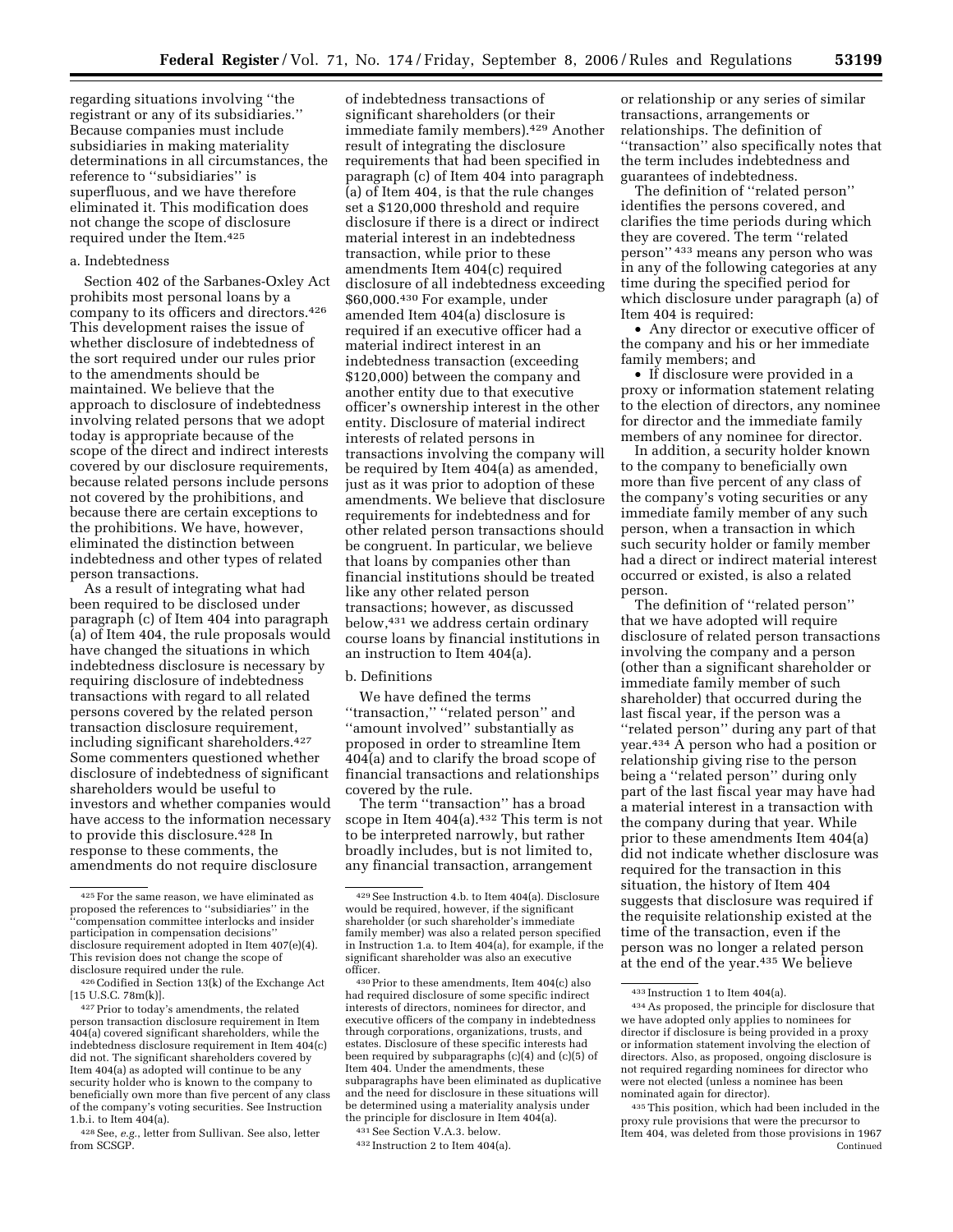that, because of the potential for abuse and the close proximity in time between the transaction and the person's status as a ''related person,'' it is appropriate to require disclosure for transactions in which the person had a material interest occurring at any time during the fiscal year. For example, it is possible that a material interest of a person in a transaction during this timeframe could influence the person's performance of his or her duties.

We believe that transactions with persons who have been or who will become significant shareholders (or their immediate family members), but are not at the time of the transaction, raise different considerations and are harder to track, and thus we are excluding them as proposed. Disclosure will be required, however, regarding a transaction that begins before a significant shareholder becomes a significant shareholder, and continues (for example, through the on-going receipt of payments) on or after the time that the person becomes a significant shareholder.

We are adopting the definition of ''immediate family member'' as proposed. Under Item 404(a), the term ''immediate family member'' means any child, stepchild, parent, stepparent, spouse, sibling, mother-in-law, fatherin-law, son-in-law, daughter-in-law, brother-in-law, or sister-in-law, and any person (other than a tenant or employee) sharing the household of any director, nominee for director, executive officer, or significant shareholder of the company. The amended definition differs from the former definition in that it includes stepchildren, stepparents, and any person (other than a tenant or employee) sharing the household of a director, nominee for director, executive officer, or significant shareholder of the company.436

The amended definition of ''amount involved'' is adopted as proposed.437 The definition incorporates two concepts that were included in Item 404

436The persons included in these additions to the definition are also included in the definition of ''family member'' in General Instruction A.1.(a)(5) to Securities Act Form S–8.

437 Instruction 3 to Item 404(a).

prior to these amendments regarding how to determine the ''amount involved'' in transactions, and clarifies that the amounts reported must be in dollars even if the amount was set or expensed in a different currency. As adopted, the term ''amount involved'' means the dollar value of the transaction, or series of similar transactions, and includes:

• In the case of any lease or other transaction providing for periodic payments or installments, the aggregate amount of all periodic payments or installments due on or after the beginning of the company's last fiscal year, including any required or optional payments due during or at the conclusion of the lease or other transaction providing for periodic payments or installments; 438 and

• In the case of indebtedness, the largest aggregate amount of all indebtedness outstanding at any time since the beginning of the company's last fiscal year and all amounts of interest payable on it during the last fiscal year.<sup>439</sup>

#### 2. Disclosure Requirements

Subparagraphs of Item 404(a) as adopted provide the disclosure requirements for related person transactions. The company will be required to describe the transaction, including:

• The person's name and relationship to the company;

• The person's interest in the transaction with the company, including the related person's position or relationship with, or ownership in, a firm, corporation, or other entity that is a party to or has an interest in the transaction; and

• The approximate dollar value of the amount involved in the transaction and of the related person's interest in the transaction.440

Companies will also be required to disclose any other information regarding the transaction or the related person in

439Prior to today's amendments, the basis for determining the amount involved in indebtedness transactions had been set forth in Item 404(c).

440Because of the manner in which the amount involved in the transaction is calculated for indebtedness, as discussed above, disclosure with respect to indebtedness will include the largest aggregate amount of principal outstanding during the period for which disclosure is provided, as well as the amount of principal and interest paid during the period for which disclosure is provided, the aggregate amount of principal outstanding as of the latest practicable date, and the rate or amount of interest payable on the indebtedness. Item 404(a)(5).

the context of the transaction that is material to investors in light of the circumstances of the particular transaction.

As was the case prior to adoption of these amendments, the dollar value of the related person's interest in the transaction will be computed without regard to the amount of the profit or loss involved in the transaction.441 One commenter pointed out that the proposals expanded the application of this provision to also cover the computation of the ''amount involved'' when the provision was moved from an instruction into the body of Item  $404(a).442$  In streamlining Item  $404(a).$ we did not intend to change the scope of the prior instruction. Therefore, the final rule clarifies the context in which profit or loss is not to be considered.

Consistent with the principles-based approach that we are applying to related person transaction disclosure, we are eliminating an instruction that, in the case of a related person transaction involving a purchase or sale of assets by or to the company otherwise than in the ordinary course of business, called for specific disclosure of the cost of the assets to the purchaser, and if acquired within two years of the transaction, the cost of the assets to the seller and related information about the price of the assets. We note, however, that if such information is material under the revised standards of Item 404(a), because, for example, the recent purchase price to the related person is materially less than the sale price to the company, or the sale price to the related person is materially more than the recent purchase price to the company, disclosure of such prior purchase price and related information about the prices could be required.

Prior to adoption of today's amendments, disclosure was required under Item 404(c) regarding amounts possibly owed to the company under Section 16(b) of the Exchange Act.<sup>443</sup> We believe that the purpose of related person transaction disclosure differs from the purpose of Section 16(b), and one commenter expressed support for eliminating this requirement.444 Accordingly, the rule amendments eliminate this former Section 16(b) related disclosure requirement.

### 3. Exceptions

Some categories of transactions do not fall within the principle for disclosure

443This requirement had been set forth in Instruction 4 to Item 404(c) prior to these amendments.

as duplicative of a note that applied to all of the disclosure required in Schedule 14A (including the related party disclosure requirement in Schedule 14A). *Adoption of Amendments to Proxy Rules and Information Rules,* Release No. 34–8206 (Dec. 14, 1967) [32 FR 20960], at ''Schedule 14A—Item7(f).'' Before today's amendments, Note C to Schedule 14A provided that ''[i]nformation need not be included for any portion of the period during which such person did not hold any such position or relationship, provided a statement to that effect is made.'' We have amended Note C to Schedule 14A as proposed so that it will no longer apply to disclosure of related person transactions.

<sup>438</sup>Prior to today's amendments, Instruction 3 to Item 404(a) had provided guidance regarding computing the amount involved in lease or other agreements providing for periodic payments or installments.

<sup>441</sup> Item 404(a)(4).

<sup>442</sup>See letter from Sullivan.

<sup>444</sup>See letter from SCSGP.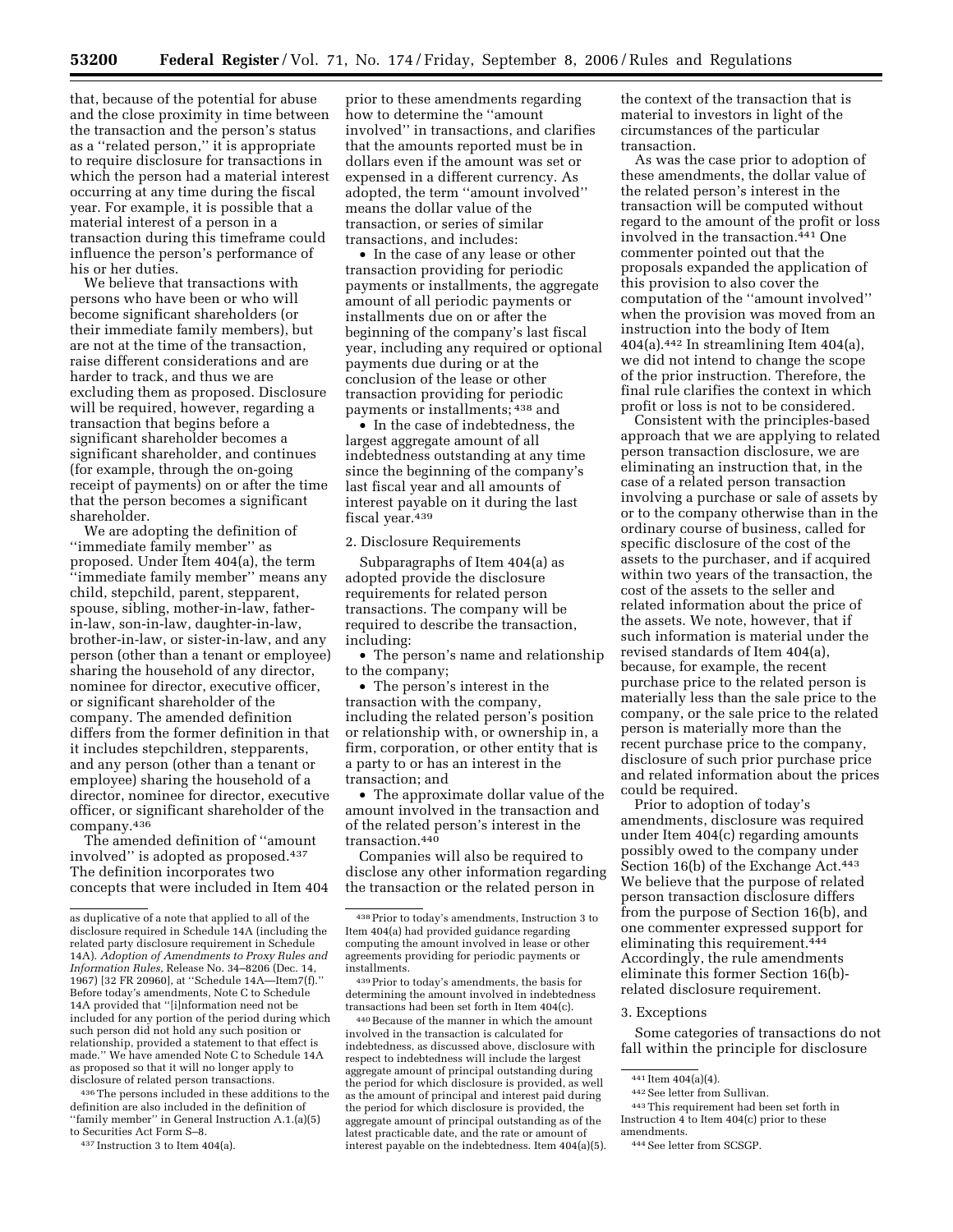and therefore Item 404(a) as amended includes disclosure exceptions that we believe are consistent with our principles-based approach.445 The first category of transactions involves compensation. Disclosure of compensation to an executive officer will not be required if:

• The compensation is reported pursuant to Item 402 of Regulation S– K; or

• The executive officer is not an immediate family member and such compensation would have been reported under Item 402 as compensation earned for services to the company if the executive officer was a named executive officer, and such compensation had been approved, or recommended to the board of directors of the company for approval, by the compensation committee of the board of directors (or group of independent directors performing a similar function) of the company.446

As proposed, this disclosure exception would have required compensation committee approval of an executive officer's compensation if that executive officer's compensation was not reported under Item 402. However, one commenter noted that in accordance with listing standards, compensation committees may only need to recommend to the board of directors, rather than approve, the compensation of executive officers (other than the chief executive officer).447 We believe that it is appropriate for this disclosure exception to apply a standard that is consistent with the listing standards and we have thus modified this exception from the proposal accordingly. Finally, as proposed disclosure of compensation to a director will not be required if the compensation is reported pursuant to the director compensation disclosure requirement in Item  $402(k).448$ 

As we explained in the Proposing Release, since the disclosure either would be reported under Item 402, or would not be required under Item 402, we do not believe that these particular compensation transactions fall within our Item 404 disclosure principle, or they will have already been disclosed. Transactions involving compensation that do not fall within these exceptions, such as compensation of immediate family members, are within the scope of the principle for disclosure in amended

Item  $404(a)$ .<sup>449</sup> These exceptions thus clarify the limited situations in which disclosure of compensation to related persons is not required under Item 404.

The second category of transactions involves three types of situations that we believe do not raise the potential issues underlying our principle for disclosure. First, in the case of transactions involving indebtedness, as proposed we have adopted amendments so that the following items of indebtedness may be excluded from the calculation of the amount of indebtedness and need not be disclosed because they do not have the potential to impact the parties as do the transactions for which disclosure is required: Amounts due from the related person for purchases of goods and services subject to usual trade terms, for ordinary business travel and expense payments and for other transactions in the ordinary course of business.450 Also, in the case of a transaction involving indebtedness, the amendments provide, as proposed, that if the lender is a bank, savings and loan association, or brokerdealer extending credit under Federal Reserve Regulation  $T^{451}$  and the loans are not disclosed as nonaccrual, past due, restructured or potential problems,452 disclosure under paragraph (a) of Item 404 may consist of a statement, if correct, that the loans to such persons satisfied the following conditions:

• They were made in the ordinary course of business;

• They were made on substantially the same terms, including interest rates and collateral, as those prevailing at the time for comparable loans with persons not related to the lender; and

• They did not involve more than the normal risk of collectibility or present other unfavorable features.453

This exception is based on the exception that was included in Instruction 3 to Item 404(c) prior to these amendments, and has been modified as proposed to be more consistent with the prohibition of the

450 Instruction 4.a. to Item 404(a), which is based on Instruction 2 to Item 404(c) as it was stated prior to today's amendments.

452See Item III.C.1. and 2. of Industry Guide 3, Statistical Disclosure by Bank Holding Companies [17 CFR 229.802(c)].

Sarbanes-Oxley Act on personal loans to officers and directors.454

Second, we are adopting as proposed an instruction indicating that a person who has a position or relationship with a firm, corporation, or other entity that engages in a transaction with the company shall not be deemed to have an indirect material interest within the meaning of paragraph (a) of Item 404 if:

• The interest arises only: (i) From the person's position as a director of another corporation or organization that is a party to the transaction; or (ii) from the direct or indirect ownership by such person and all other related persons, in the aggregate, of less than a ten percent equity interest in another person (other than a partnership) which is a party to the transaction; or (iii) from both such position and ownership; or

• The interest arises only from the person's position as a limited partner in a partnership in which the person and all other related persons, have an interest of less than ten percent, and the person is not a general partner of and does not have another position in the partnership.455

Finally, disclosure will not be required under paragraph (a) of Item 404 in three other types of circumstances. First, disclosure will not be required under paragraph (a) of Item 404 as to any transaction where the rates or charges involved in the transaction are determined by competitive bids, or the transaction involves the rendering of services as a common or contract carrier, or public utility, at rates or charges fixed in conformity with law or governmental authority.456 We had proposed to eliminate this exception because we considered such bright-line presumptions as inconsistent with our principles-based approach to the rule. We are persuaded, however, by a commenter who indicated that the prior

455 Instruction 6 to Item 404(a). This amendment is based on the language that was in parts A and B of Instruction 8 to Item 404(a) prior to these amendments. This amendment omits the portion of that instruction (Instruction 8.C.) regarding interests arising solely from holding an equity or a creditor interest in a person other than the company that is a party to the transaction, when the transaction is not material to the other person. This exception may have resulted in inappropriate non-disclosure of transactions without regard to whether they were material to the company. In addition, we are eliminating the language that had been set forth in Instruction 6 to Item 404(a) prior to these amendments, which had covered a subset of transactions now covered by Instruction 6, as amended, and therefore was duplicative. 456 Instruction 7.a. to Item 404(a).

<sup>445</sup> Instructions 4, 5, 6 and 7 to Item 404(a).

<sup>446</sup> Instruction 5.a. to Item 404(a).

<sup>447</sup>See letter from NYCBA.

<sup>448</sup> Instruction 5.b. to Item 404(a).

<sup>449</sup>One commenter believed that the proposals would have eliminated disclosure of related person transactions involving the employment of immediate family members. See letter from CRPTF. Item 404(a), as amended, continues to require disclosure of these types of related person transactions when the threshold for disclosure has been met and the immediate family member has or will have a direct or indirect material interest.

<sup>451</sup> 12 CFR part 220.

<sup>453</sup> Instruction 4.c. to Item 404(a).

<sup>454</sup>Specifically, the language that was in Instruction 3 to paragraph (c) of Item 404 prior to these amendments has been modified to replace the reference ''comparable transactions with other persons'' with the phrase ''comparable loans with persons not related to the lender.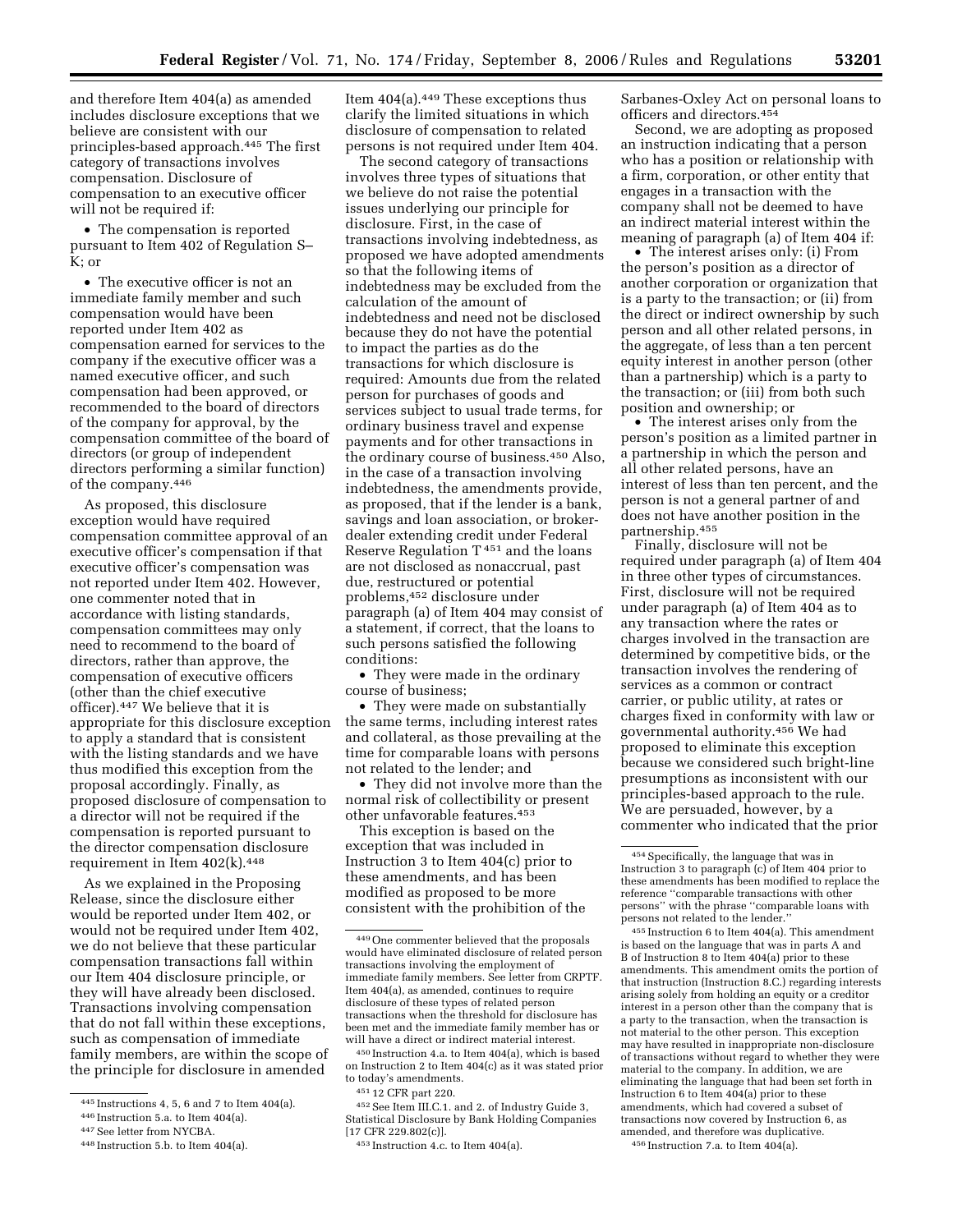exception embodied a conclusion that the terms of these types of transactions would likely not be influenced by the related persons and therefore should be excluded as not material.457 As a result, the instruction is retained in the rule as adopted.

Second, disclosure need not be provided under paragraph (a) of Item 404 if the transaction involves services as a bank depositary of funds, transfer agent, registrar, trustee under a trust indenture, or similar services.458 We had proposed to eliminate this exception. We are persuaded by commenters' concerns that eliminating this exception may be detrimental to financial institutions and may not result in additional meaningful disclosure.459 Accordingly, we are retaining this exception.

Third, we are adopting an exception indicating that disclosure need not be provided pursuant to paragraph (a) of Item 404 if the interest of the related person arises solely from the ownership of a class of equity securities of the company and all holders of that class of equity securities of the company received the same benefit on a *pro rata*  basis.460 Commenters expressed concern that our proposal to eliminate the former exception 461 would require disclosure if a related person receives over \$120,000 in dividends on company stock in a year, even though those dividends are paid on the same terms as for all other stockholders.462 We are persuaded by the commenters that related person transaction disclosure is not necessary for transactions where a related person receives *pro rata*  dividends or returns on the ownership of equity securities, and therefore we have adopted an instruction to provide an exception from disclosure in these limited circumstances.463

Some commenters requested that we create a new exception for transactions

458 Instruction 7.b. to Item 404(a).

459See, *e.g.*, letters from American Bankers Association (''American Bankers''); Compass Bancshares; and Whitney Holding Corporation (''Whitney Holding'').

460 Instruction 7.c. to Item 404(a).

461Before the adoption of these amendments, Instruction 7.C. to Item 404(a) provided that no information was required under Item 404(a) for transactions where the interest of the related person arose solely from the ownership of securities of the company and such person received no extra or special benefit not shared on a pro rata basis.

462See, *e.g.*, letters from SCSGP and Sullivan.

463The instruction as adopted differs from the language of Instruction 7.C. prior to these amendments in that it is limited to ownership of a class of equity securities rather than securities generally and focuses on benefits being provided pro rata to the holders of that class rather than the absence of certain extra or special benefits.

undertaken in the ordinary course of business of the company and conducted on the same terms that the company offers generally in transactions with persons who are not related persons.464 Former Item 404(a) did not include such an ''ordinary course of business'' disclosure exception, and we are not persuaded that it should be expanded to include one. In this regard, we note that transactions which should properly be disclosed under Item 404(a) might be excluded under an ordinary course of business exception, such as employment of immediate family members of officers and directors. However, we note that whether a transaction which was not material to the company or the other entity involved and which was undertaken in the ordinary course of business of the company and on the same terms that the company offers generally in transactions with persons who are not related persons, are factors that could be taken into consideration when performing the materiality analysis for determining whether disclosure is required under the principle for disclosure.

## *B. Procedures for Approval of Related Person Transactions*

We are adopting a new requirement for disclosure of the policies and procedures established by the company and its board of directors regarding related person transactions substantially as proposed. State corporate law and increasingly robust corporate governance practices support or provide for such procedures in connection with transactions involving conflicts of interest.465 We believe that this type of information may be material to investors, and our amendments therefore require disclosure of policies and procedures regarding related person transactions under paragraph (b) of Item 404, as amended.

Specifically, the amendments require a description of the company's policies and procedures for the review, approval or ratification of transactions with related persons that are reportable under paragraph (a) of Item 404. The description must include the material features of these policies and procedures that are necessary to understand them. While the material features of such policies and procedures will vary depending on the particular circumstances, examples of such features may include, in given cases, among other things:

• The types of transactions that are covered by such policies and procedures, and the standards to be applied pursuant to such policies and procedures;

• The persons or groups of persons on the board of directors or otherwise who are responsible for applying such policies and procedures; and

• Whether such policies and procedures are in writing and, if not, how such policies and procedures are evidenced.

Item 404(b) requires identification of any transactions required to be reported under paragraph (a) of Item 404 where the company's policies and procedures do not require review, approval or ratification or where such policies and procedures have not been followed.

One commenter expressed concern that it is not reasonable or customary for a company's related person transaction policy to extend to transactions occurring before an individual becomes affiliated with a company.466 In response, we have added an instruction indicating that disclosure need not be provided pursuant to paragraph (b) of Item 404 regarding any transaction that occurred at a time before the related person had the relationship that would trigger disclosure under Item 404(a), if the transaction did not continue after the related person had that relationship.467

## *C. Promoters and Control Persons*

As proposed and adopted, the amendments require a company to provide disclosure regarding the identity of promoters and its transactions with those promoters if the company had a promoter at any time during the last five fiscal years.468 The disclosure will be required in Securities Act registration statements on Form S– 1 or on Form SB–2 and Exchange Act Form 10 or Form 10–SB. The disclosure includes:

• The nature and amount of anything of value received by each promoter from the company and the nature and amount

<sup>457</sup>Letter from SCSGP.

<sup>464</sup>See, *e.g.*, letters from SCSGP and Sullivan. 465 Del. Code Ann. tit. 8, § 144 (2004). See also NYSE, Inc. Listed Company Manual Section 307.00 and NASD Manual, Marketplace Rules 4350(h) and 4360(i).

<sup>•</sup> The names of the promoters;

<sup>466</sup>See letter from NYCBA.

<sup>467</sup>See Instruction to Item 404(b). For example, disclosure would not be required under Item 404(b) in a company's Form 10–K for the fiscal year ended December 31, 2005 of a transaction that occurred in March 2005 between the company and an immediate family member of a person who later became a director of the company in August 2005. However, disclosure would be required under Item 404(a) in this circumstance. This Instruction to Item 404(b) does not apply to transactions of significant shareholders of the company, because Item 404(a) does not require disclosure of transactions with significant shareholders that are completed before they become significant shareholders. 468 Item 404(c).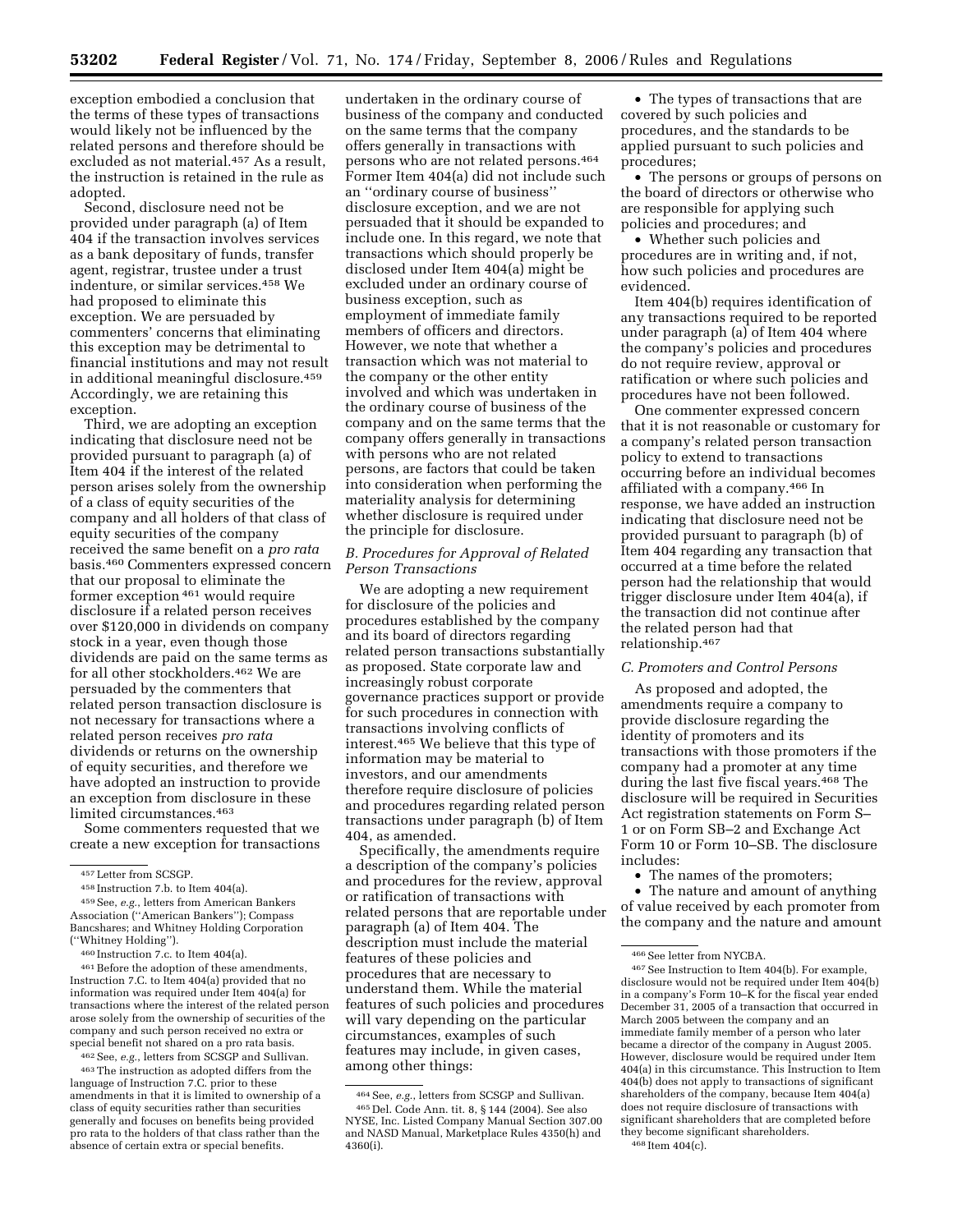of any consideration received by the company; and

• Additional information regarding any assets acquired by the company from a promoter.

The amendments are consistent with the previous disclosure requirements regarding promoters. However, prior to these amendments this disclosure was not required if the company had been organized more than five years ago, even if the company otherwise had a promoter within the last five years. Our staff's experience in reviewing registration statements, especially of smaller companies, suggests that the more appropriate five-year test for which the disclosure should be provided relates to the period of time during which the company had a promoter, as our revision provides, rather than the date of organization of the company.469 We are also requiring the same disclosure that is required for promoters for any person who acquired control, or is part of a group that acquired control, of an issuer that is a shell company.470 We are revising the title of this item to include the term control persons in order to clarify the scope of the disclosure requirement.

### *D. Corporate Governance Disclosure*

We are consolidating our disclosure requirements regarding director independence and related corporate governance disclosure requirements under a single disclosure item and updating such disclosure requirements regarding director independence to reflect our current requirements and current listing standards.471 Prior to

 $470$  Item  $404(c)(2)$ . The term "group" has the same meaning as in Exchange Act Rule 13d–5(b)(1) [17 CFR 240.13d $-5(b)(1)$ ], that is, any two or more persons that agree to act together for the purpose of acquiring, holding, voting or disposing of equity securities of an issuer. The term ''shell company'' is defined in Securities Act Rule 405 and Exchange Act Rule 12b–2.

471 Item 407 of Regulations S–K and S–B. As adopted, Item 407 consolidates corporate governance disclosure requirements located in several places under our rules and the principal markets' listing standards, including in particular requirements that had been specified in Items 306, 401(h), (i) and (j), 402(j) and 404(b) of Regulation S–K and Item 7 of Schedule 14A under the Exchange Act prior to these amendments. We are not making any changes to the substance of the requirements under Item 306, Item 401(h), (i) or (j), or Item 402(j) as part of this consolidation. However, as proposed, Item 407 reorders some provisions that were specified in Item 306 and reflects the relevant Public Company Accounting

these amendments, Item 404(b) had required disclosure of specific business relationships between a director or nominee for director and the company that could bear on the ability of directors and nominees for director to exercise independent judgment in the performance of their duties. We proposed to eliminate the disclosure requirement that was stated under paragraph (b) of Item 404 in favor of more direct disclosure about the determination of the independence of directors and nominees for director, including information supplementing the amended related person transaction disclosure that would permit qualitative assessment of those independence determinations. While one commenter suggested that we retain a revised version of paragraph (b) to Item 404 as it was stated prior to these amendments,472 we continue to believe that disclosure focused on the determinations made regarding director independence is the appropriate approach. The comprehensive director independence disclosure requirement that we are adopting today recognizes the significant development of independence requirements since the disclosure requirements in former paragraph (b) of Item 404 were originally adopted. As directed by the Sarbanes-Oxley Act of 2002, we adopted a rule requiring national securities exchanges and national securities associations to adopt listing standards requiring independent audit committees meeting the standards of our rule.473 Further, in 2003 and 2004, we approved amendments to additional listing standards, including those of the New York Stock Exchange and Nasdaq, 474

474NASD and NYSE Listing Standards Release. The other exchanges have also adopted corporate governance listing standards. See *Order Granting Approval of Proposed Rule Change by the American Stock Exchange LLC and Notice of Filing and Order Granting Accelerated Approval of Amendment No. 2 Relating to Enhanced Corporate Governance Requirements Applicable to Listed Companies,*  Release No. 34–48863 (Dec. 1, 2003) [68 FR 68432]; *Notice of Filing and Order Granting Accelerated Approval of Proposed Rule Change and Amendment Nos. 1 and 2 Thereto by the Philadelphia Stock Exchange, Inc. Relating to Corporate Governance,* Release No. 34–49881 (June 17, 2004) [69 FR 35408]; *Order Approving Proposed* 

that imposed specific additional independence standards for boards of directors, and the compensation and nominating committees or persons performing similar functions. Each listed company (unless exempt) determines whether its directors and committee members are independent based on definitions that it adopts which, at a minimum, are required to comply with the listing standards applicable to the company.

The amendments we are adopting today, substantially as proposed, include a disclosure requirement to identify the independent directors of the company (and, in the case of disclosure in proxy or information statements relating to the election of directors, nominees for director) under the definition for determining board independence applicable to it.475 The amendments also require disclosure of any members of the compensation, nominating and audit committees that the company has not identified as independent under the definition of

The Commission has previously received a rulemaking petition submitted by the AFL/CIO, which requested the Commission to amend Items 401 and 404 of Regulation S–K to require disclosure about transactions with non-profit organizations (letter dated Dec. 12, 2001 from Richard Trumka, Secretary-Treasurer, AFL/CIO, File No. 4–499, available at *www.sec.gov/rules/petitions/petn4- 499.pdf*) and a rulemaking petition submitted by the Council of Institutional Investors, which requested amendments to Item 401 of Regulation S–K to require disclosure of certain transactions between directors, executive officers and nominees (letter dated Oct. 1, 1997, as amended Oct. 19, 1998, from Sarah A.B. Teslik, Executive Director, Council of Institutional Investors, File No. 4–404). We believe these requests have in large part been addressed by revised listing standards instituted by the exchanges, so that we are not now taking additional action under these petitions.

475 Item 407(a).

<sup>469</sup>We also adopt as proposed similar revisions to the disclosure requirement referencing promoters in Item 401(g)(1) of Regulation S–K. In addition, as proposed our revisions add Form SB–2 to the list of registration statement forms in Item 404 for which promoter disclosure is required. While this revision updates the registration statement forms listed in Item 404, it does not change the promoter disclosure requirement of Form SB–2.

Oversight Board rules. See *PCAOB Rulemaking: Public Company Accounting Oversight Board; Order Approving Proposed Technical Amendments to Interim Standards Rules,* Release No. 34–49624 (Apr. 28, 2004) [69 FR 24199]; and *Order Regarding Section 101(d) of the Sarbanes-Oxley Act of 2002,*  Release No. 33–8223 (Apr. 25, 2003) [68 FR 2336]. 472Letter from Fenwick.

<sup>473</sup>See Section 10A(m) of the Exchange Act [15 U.S.C. 78j–1(m)]; Exchange Act Rule 10A–3 [17 CFR 240.10A–3]; and *Standards Relating to Listed Company Audit Committees,* Release No. 33–8220 (Apr. 9, 2003) (the ''Audit Committee Release'') [68 FR 18788].

*Rule Change and Notice of Filing and Order Granting Accelerated Approval to Amendment Nos. 2 and 3 to the Proposed Rule Change by the Chicago Stock Exchange, Inc. Relating to Governance of Issuers on the Exchange,* Release No. 34–49911 (June 24, 2004) [69 FR 39989]; *Notice of Filing and Order Granting Accelerated Approval of Proposed Rule Change by the Boston Stock Exchange, Inc. to Amend Chapter XXVII, Section 10 of the Rules of the Board of Governors by Adding Requirements Concerning Corporate Governance Standards of Exchange-Listed Companies,* Release No. 34–49955 (July 1, 2004) [69 FR 41555]; *Notice of Filing and Order Granting Accelerated Approval of Proposed Rule Change and Amendment Nos. 1 and 2 Thereto by the Chicago Board Options Exchange, Incorporated, Relating to Enhanced Corporate Governance Requirements for Listed Companies,*  Release No. 34–49995 (July 9, 2004) [69 FR 42476]; *Notice of Filing and Order Granting Accelerated Approval of Proposed Rule Change and Amendment Nos. 1 and 2 Thereto by National Stock Exchange Relating to Corporate Governance,*  Release No. 34–49998 (July 9, 2004) [69 FR 42788]; and *Notice of Filing and Immediate Effectiveness of Proposed Rule Change by the Pacific Exchange, Inc. to Amend the Corporate Governance Requirements for PCX Listed Companies,* Release No. 34–50677 (Nov. 16, 2004) [69 FR 68205].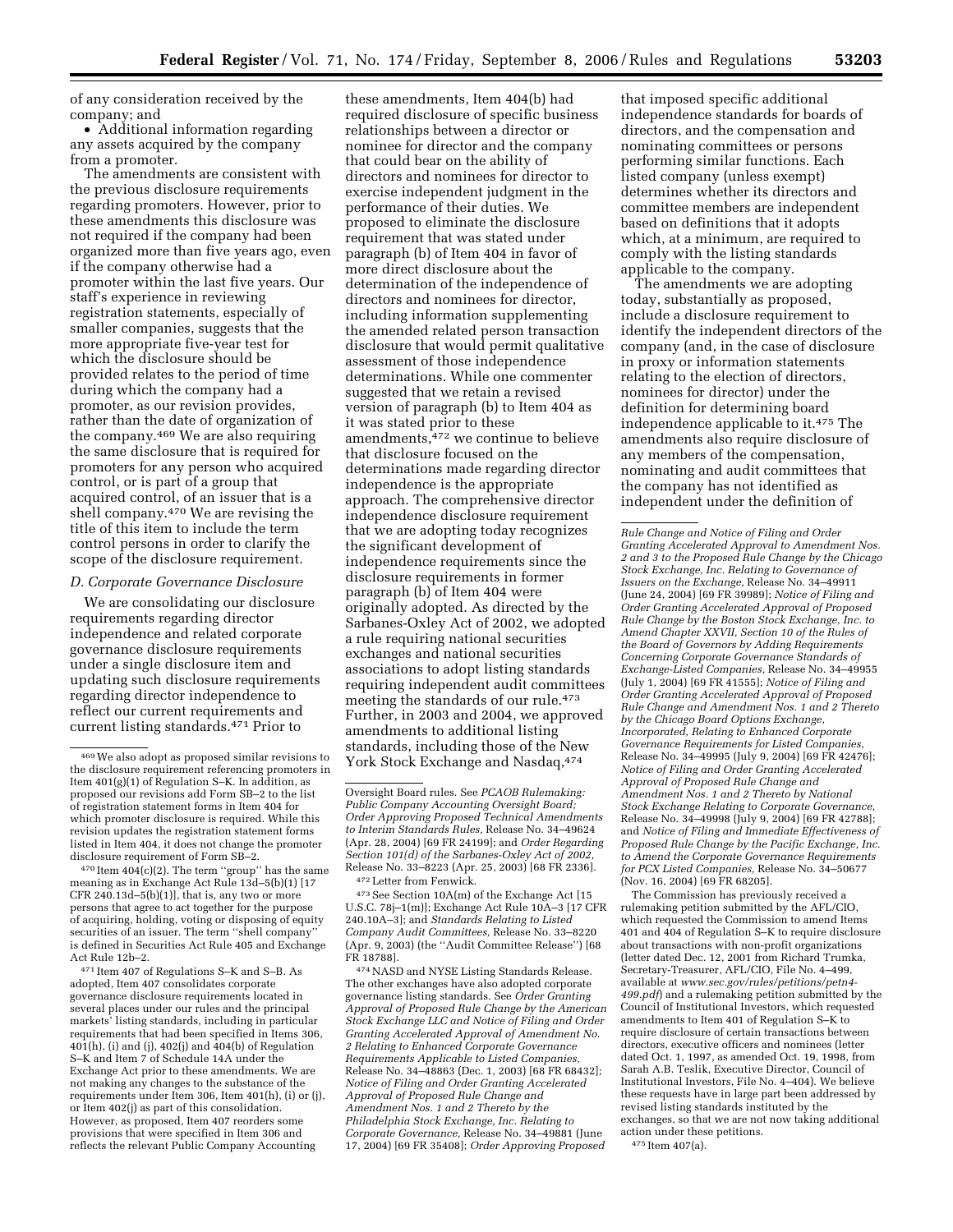independence for that board committee applicable to it.476

More specifically, if the company is an issuer 477 with securities listed, or for which it has applied for listing, on a national securities exchange 478 or in an automated inter-dealer quotation system of a national securities association 479 which has requirements that a majority of the board of directors be independent, Item 407(a) requires disclosure of those directors and director nominees that the company identifies as independent (and committee members not identified as independent), using the definition for independence for directors (and for committee members) that it uses for determining compliance with the applicable listing standards. If the company is not a listed issuer, we are requiring disclosure of those directors and director nominees that the company identifies as independent (and committee members not identified as independent) using the definition for independence for directors (and for committee members) of a national securities exchange or a national securities association, specified by the company. The company will be required to apply the same definition consistently to all directors and also to use the independence standards of the same national securities exchange or national securities association for purposes of determining the independence of members of the compensation, nominating and audit committees.480

477Under the amendments, ''listed issuer'' has the same meaning as in Exchange Act Rule 10A–3.

478Under the amendments, ''national securities exchange'' means a national securities exchange registered pursuant to Section 6(a) of Exchange Act [15 U.S.C. 78f(a)].

479Under the amendments, ''inter-dealer quotation system'' means an automated inter-dealer quotation system of a national securities association registered pursuant to Section 15A(a) of the Exchange Act [15 U.S.C. 78o–3(a)], and a ''national securities association'' means a national securities association registered pursuant to Section 15A(a) of the Exchange Act [15 U.S.C. 78o–3(a)] that has been approved by the Commission (as that definition may be modified or supplemented). Inter-dealer quotation systems such as the OTC Bulletin Board, the Pink Sheets and the Yellow Sheets, which do not maintain or impose listing standards and do not have listing agreements or arrangements with the issuers whose securities are quoted through them, are not within this definition. See Section II.F.1. in the Audit Committee Release.

480Similar disclosure had been required pursuant to Item 7(d)(2)(ii) and Item 7(d)(3)(iv) of Schedule 14A prior to these amendments. As part of our consolidation of these provisions into new Item

One commenter pointed out the rule proposals did not make clear what disclosure would be required for listed issuers that relied upon an exemption from independence requirements, most notably a ''controlled company'' exemption.481 To clarify the disclosure required in this situation, we added a requirement to the amendments that if the company is a listed issuer whose securities are listed on a national securities exchange or in an inter-dealer quotation system which has requirements that a majority of the board of directors be independent, and also has exemptions to those requirements (for board or committee member independence) upon which the company relied, the company must disclose the exemption relied upon and explain the basis for its conclusion that such exemption is applicable.482 Similar disclosure is required for those companies that are not listed issuers but would qualify for an exemption under the listing standards selected. In addition, this instruction clarifies that small business issuers listed on exchanges where at least half of the members of the board of directors, rather than a majority, are required to be independent must comply with the disclosure requirements specified in Item 407(a).483

The amendments require as proposed that an issuer which has adopted definitions of independence for directors and committee members must disclose whether those definitions are posted on the company's Web site, and if they are not include the definitions as an appendix to the company's proxy or information statement at least once every three years or if the policies have been materially amended since the beginning of the company's last fiscal year.484 Further, if the policies are not on the company's Web site, or included as an appendix to the company's proxy or information statement, the company must disclose in which of the prior fiscal years the policies were included in the company's proxy or information statement.

In addition, the amendments require, for each director or director nominee

483See Section 121.B.(2)(c) of the American Stock Exchange Company Guide; paragraph (g) of Chapter XXVII, Listed Securities, Section 10, Corporate Governance, of the Rules of the Board of Governors of the Boston Stock Exchange; and Rule 19(a)(1) of Article XXVIII, Listed Securities, of the Chicago Stock Exchange Rules.

484 Item 407(a)(2).

identified as independent, a description, by specific category or type, of any transactions, relationships or arrangements not disclosed pursuant to paragraph (a) of Item 404 that were considered by the board of directors of the company in determining that the applicable independence standards were met. Under our proposals, disclosure of the specific details of each such transaction, relationship or arrangement would have been required. Several commenters objected to providing this disclosure, given the potential for extensive detail about these types of transactions, relationships or arrangements, and some suggested instead providing disclosure by category or type of transaction.485 In response to the commenters, we have revised the disclosure requirement to permit transactions, relationships or arrangements of each director or director nominee to be described by the specific category or type. Consistent with the rule proposals, the amended rule requires that the disclosure be made on a director by director basis, with separate disclosure of categories or types of transactions, relationships or arrangements for each director and director nominee. We have also adopted an instruction indicating that the description of the category or type must be sufficiently detailed so that the nature of the transactions, relationships or arrangements is readily apparent.486

As proposed, this independence disclosure is required for any person who served as a director of the company during any part of the year for which disclosure must be provided, 487 even if the person no longer serves as director at the time of filing the registration statement or report or, if the information is in a proxy statement, if the director's term of office as a director will not continue after the meeting. In this regard, we believe that the independence status of a director is material while the person is serving as director, and not just as a matter of reelection.488

487 Instruction 2 to Item 407(a) has been revised to clarify this requirement. As proposed, disclosure under these amendments will not be required for persons no longer serving as a director in registration statements under the Securities Act or the Exchange Act filed at a time when the company is not subject to the reporting requirements of Exchange Act Section 13(a) or 15(d). As proposed, disclosure will not be required of anyone who was a director only during the time period before the company made its initial public offering if he or she was no longer a director at the time of the offering.

488For this reason, we are not incorporating the concept previously found in Instruction 4 to Item 404(b) into Item 407(a) as adopted.

<sup>476</sup> *Id.* If the company does not have a separately designated compensation, nominating or audit committee or committee performing similar functions, it must provide this disclosure regarding independence under committee independence standards with respect to all members of the board of directors.

<sup>407,</sup> we adopt revised language for these provisions that reflects the general approach discussed above with regard to disclosure of director independence for board and committee purposes.

<sup>481</sup>Letter from NYCBA.

<sup>482</sup> Instruction 1 to Item 407(a).

 $^{\rm 485}$  See,  $e.g.,$  letters from Chamber of Commerce; FSR; and Sidley Austin.

<sup>486</sup> Instruction 3 to Item 407(a).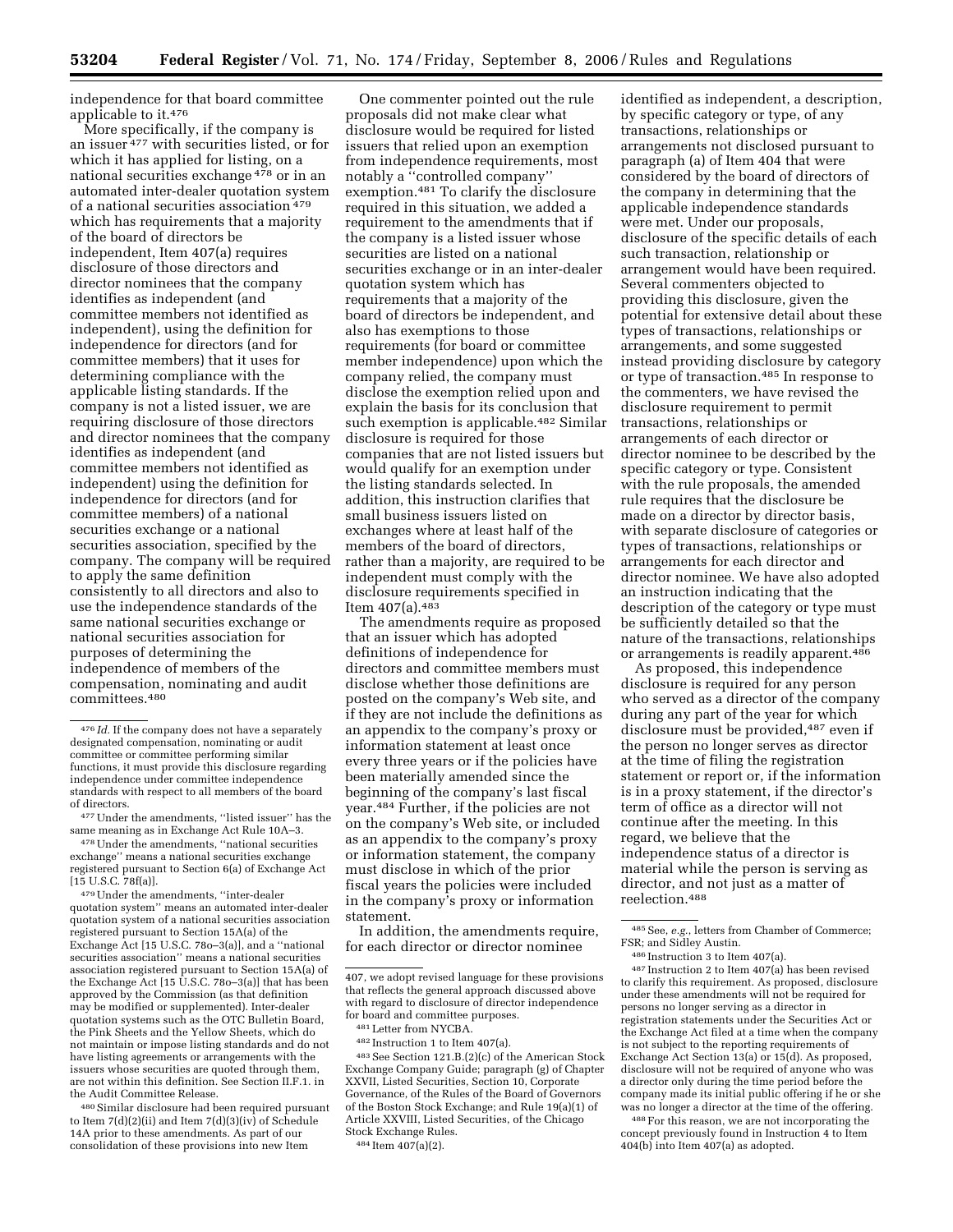We also amend the disclosure requirements regarding the audit committee and nominating committee applicable prior to these amendments in order to eliminate duplicative committee member independence disclosure and to update the required audit committee charter disclosure requirements for consistency with the more recently adopted nominating committee charter disclosure requirements.489 As a result, as proposed the audit committee charter will no longer be required to be delivered to security holders if it is posted on the company's Web site.490 We also are moving the disclosure required by Section 407 of the Sarbanes-Oxley Act regarding audit committee financial experts to Item 407, although as proposed we are not making any substantive changes to that requirement.491

The amendments require new disclosures regarding the compensation committee that are similar to the disclosures required regarding audit and nominating committees of the board of directors.<sup>492</sup> The company must state whether the compensation committee has a charter, and if it does make the charter available through its Web site or proxy materials in one of the ways that the audit and nominating committee charters may be made available. As proposed, the company will be required to describe its processes and procedures for the consideration and determination of executive and director compensation including:

• The scope of authority of the compensation committee (or persons performing the equivalent functions);

• The extent to which the compensation committee (or persons performing the equivalent functions) may delegate any authority to other persons, specifying what authority may be so delegated and to whom;

• Any role of executive officers in determining or recommending the amount or form of executive and director compensation; and

• Any role of compensation consultants in determining or recommending the amount or form of executive and director compensation, identifying such consultants, stating whether such consultants are engaged directly by the compensation committee (or persons performing the equivalent functions) or any other person,

describing the nature and scope of their assignment, and the material elements of the instructions or directions given to the consultants with respect to the performance of their duties under the engagement.

Several commenters viewed this item as redundant with the Compensation Discussion and Analysis required under Item 402, and suggested that they be combined.493 While this item and the Compensation Discussion and Analysis both involve the determination of executive officer compensation, they have different focuses. Item 407(e) focuses on the company's corporate governance structure that is in place for considering and determining executive and director compensation—such as the scope of authority of the compensation committee and others in making these determinations, as well as the resources utilized by the committee. In contrast, the Compensation Discussion and Analysis focuses on material information about the compensation policies and objectives of the company and seeks to put the quantitative disclosure about named executive officer compensation into perspective. We believe it is appropriate to discuss each of these matters separately and, accordingly, we have not combined them.

As for the required disclosure regarding compensation consultants, some commenters objected to the proposed requirements,494 while other commenters suggested expanding the requirement to include, among other things, a discussion of the work performed by the compensation consultant for the company or others.495 In addition, some commenters suggested deleting the requirement in proposed Item 407(e) that companies identify any executive officer of the company that the compensation consultants contacted in carrying out their assignment.496 We continue to believe that the involvement of compensation consultants and their interaction with the compensation committee is material information that should be required. However, we are persuaded that disclosure regarding any executive officers of the company that the compensation consultants contacted in carrying out their assignment is not

necessary. Therefore, we are adopting the compensation consultant disclosure requirement in Item 407(e) as proposed, except for the required disclosure regarding contacts with executive officers, which has not been adopted.497

Further, the amendments consolidate into this compensation committee disclosure requirement the disclosure requirements regarding compensation committee interlocks and insider participation in compensation decisions, as proposed.498

Finally, for registrants other than registered investment companies, the amendments eliminate an existing proxy disclosure requirement regarding directors who have resigned or declined to stand for re-election 499 which is no longer necessary since it has been superseded by a disclosure requirement in Form 8–K.500 For registered investment companies, which do not file current reports on Form 8–K, the requirement has been moved to Item 22(b) of Schedule 14A.501 Also as proposed, the amendments combine various proxy disclosure requirements regarding board meetings and committees into one location.502 In addition, we are adopting as proposed two instructions to Item 407 to combine repetitive provisions, one relating to independence disclosure, and the other relating to board committee charters.503

### *E. Treatment of Specific Types of Issuers*

# 1. Small Business Issuers

We are adopting amendments to Item 404 of Regulation S–B substantially as proposed. Amended Item 404 of Regulation S–B is substantially similar to amended Item 404 of Regulation S– K, except for the following two matters:

• Paragraph (b) of Item 404 of Regulation S–K relating to policies and procedures for reviewing related person transactions is not included in Regulation S–B, and

• Regulation S–B provides for a disclosure threshold of the lesser of

<sup>489</sup>However, we are not revising the provision that the Audit Committee Report is furnished and not filed.

 $490$  Item  $407(d)(1)$  and Instruction 2 to Item  $407$ . 491 Item 407(d)(5).

<sup>492</sup>These compensation committee disclosure requirements are included in Item 407(e).

<sup>&</sup>lt;sup>493</sup> See, *e.g.*, letters from J. Brill 1; Hewitt; Mercer; Pearl Meyer & Partners; and SCSGP.

<sup>&</sup>lt;sup>494</sup> See, *e.g.*, letters from Buck Consultants; Chamber of Commerce; Hewitt; Pearl Meyer & Partners; Mercer; and Steven Hall & Partners.

<sup>495</sup>See, *e.g.*, letters from Brian Foley & Co.; 3C-Compensation Consulting Consortium; BCIMC; CFA Centre 1; Governance for Owners; Michelle Leder; James McFadden; Institutional Investor Group; SBAF; and Theodore Schlissel.

<sup>496</sup>See, *e.g.*, letters from Compensia; FedEx Corporation; Hewitt; and Mercer.

<sup>497</sup>Under the rules as adopted, disclosure would also not be required under this Item if an employee of a consulting firm met with company management to work on matters not involving compensation. See

<sup>498</sup> Prior to these amendments, disclosure regarding compensation committee interlocks and insider participation in compensation decisions

<sup>499</sup> Prior to these amendments, this disclosure was required by Item 7(g) of Schedule 14A.

<sup>500</sup> Item 5.02(a) of Form 8–K.

<sup>501</sup> Item 22(b)(17) of Schedule 14A.

<sup>502</sup> Item 407(b) includes disclosure requirements previously specified in paragraphs (d)(1), (f), and (h)(3) of Item 7 of Schedule 14A.

<sup>503</sup> Instructions 1 and 2 to Item 407. Instruction 2 also includes as proposed a requirement that the charter be provided if it is materially amended.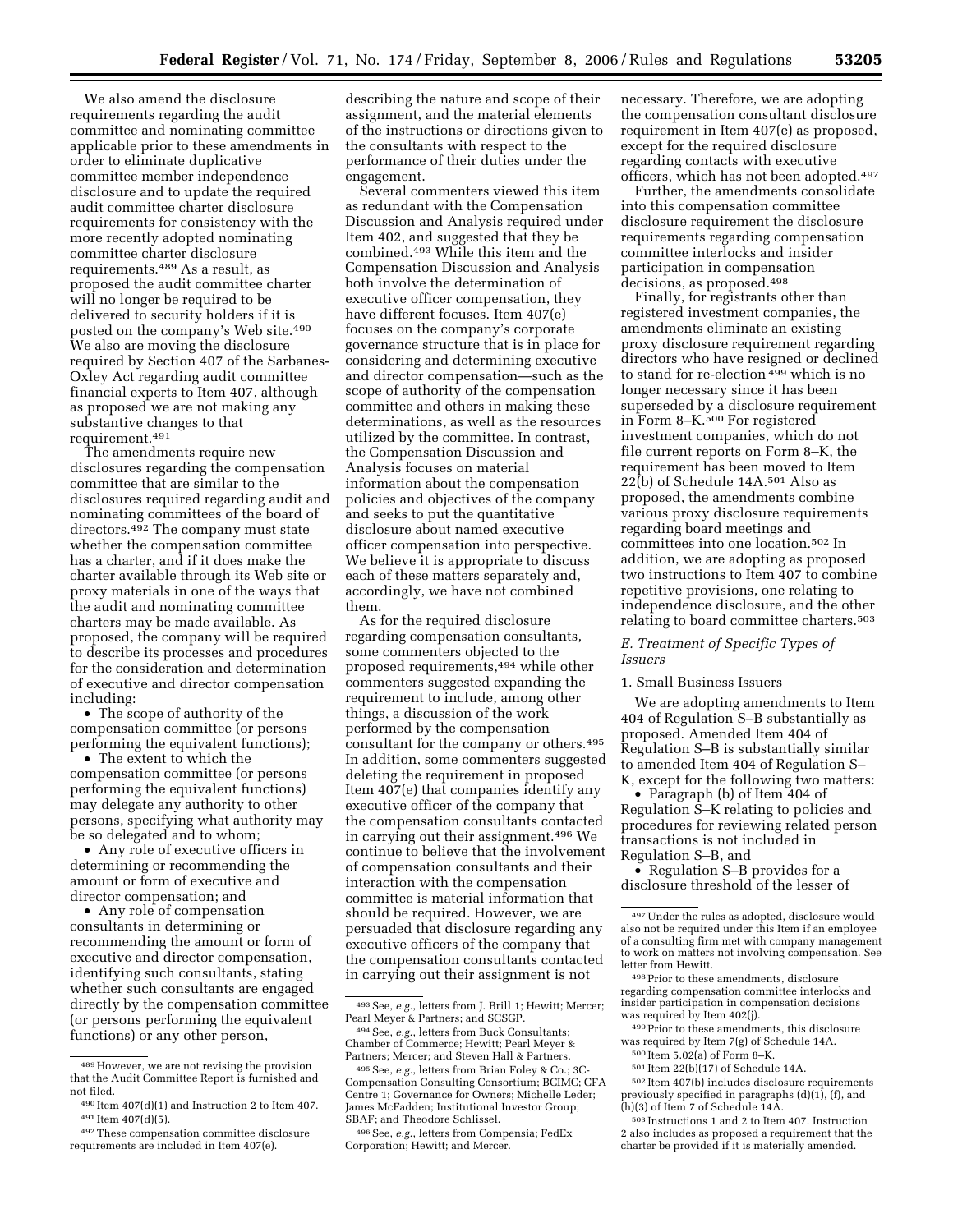\$120,000 or one percent of the average of the small business issuer's total assets at year-end for the last three completed fiscal years,504 to require disclosure for small business issuers that may have material related person transactions even though smaller than the absolute dollar amount of \$120,000.

Both amended items consist of disclosure requirements regarding related person transactions and promoters. These provisions of Item 404 of Regulation S–B are substantially identical to those of Item 404 of Regulation S–K, except for certain changes conforming amended Item 404 of Regulation S–B to former Item 404 of Regulation S–B. These changes consist of the following:

• Retaining in amended Item 404 of Regulation S–B an instruction in former Item 404 of Regulation S–B regarding underwriting discounts and commissions;505 and

• Not including an instruction in amended Item 404 of Regulation S–B regarding the treatment of foreign private issuers that is included in amended Item 404 of Regulation S–K.506

The two year time period for disclosure embodied in Item 404 of Regulation S–B prior to these amendments was retained in the principle for disclosure in proposed Item 404(a) of Regulation S–B. Amended Item 404(a) of Regulation S– B continues to require two years of disclosure, but does so by including an instruction to Item 404(a) of Regulation S–B 507 requiring a second year of disclosure, rather than by including the two year time period in the principle for disclosure in Item 404(a) of Regulation S–B as was proposed. This change from the proposal clarifies that for purposes of applying the definition of ''related person'' to determine whether disclosure is required of a transaction that occurred prior to a person having the relationship that resulted in the person becoming a related person, a one year time period should be used rather than a two year time period.<sup>508</sup> This

506This is consistent with the requirements of Regulation S–B prior to these amendments.

change from the proposal also results in the structure of Item 404(a) of Regulation S–B more closely resembling the structure of Item 404(a) of Regulation S–K, particularly in situations where Item 404(a) of Regulation S–K applies to time periods longer than one year.

In addition, amended Item 404 of Regulation S–B retains a paragraph requiring disclosure of a list of all parents of the small business issuer showing the basis of control and as to each parent, the percentage of voting securities owned or other basis of control by the small business issuer's immediate parent, if any.509

One conforming change that we are not making to Regulation S–B, however, concerns the calculation of a related person's interest in a given transaction. Prior to today's amendments, Item 404(a) of Regulation S–B differed from Item 404(a) of Regulation S–K with respect to, among other things, the calculation of the dollar value of a person's interest in a related person transaction. Prior to these amendments, Instruction 4 to Item 404(a) of Regulation S–K had specifically provided that the amount of such interest was to be computed without regard to the amount of profit or loss involved in the transaction. In contrast, Item 404(a) of Regulation S–B contained no such instruction prior to these amendments. We are adopting amendments as proposed so that the method of calculation of a related person's interest in a transaction will be the same for both Regulation S–B and Regulation S–K. We believe that differences, if any, between the types of transactions that small business issuers may engage in with related persons as compared to transactions of larger issuers would not warrant a different approach for calculating a related person's interest in a transaction.

As proposed, new Item 407 of Regulation S–K is substantially identical to new Item 407 of Regulation S–B,<sup>510</sup> except that it would not require disclosure regarding compensation committee interlocks and insider participation in compensation decisions or the Compensation Committee Report, since Regulation S–B did not require

disclosure of this information prior to adoption of these amendments.

### 2. Foreign Private Issuers

Before today's amendments, a foreign private issuer would be deemed to comply with Item 404 of Regulation S– K if it provided the information required by Item 7.B. of Form 20–F. The amendments retain this approach, but require that if more detailed information is otherwise made publicly available or required to be disclosed by the issuer's home jurisdiction or a market in which its securities are listed or traded, that same information must also be disclosed pursuant to Item 404.511

### 3. Registered Investment Companies

We are revising Items 7 and 22(b) of Schedule 14A, substantially as proposed, to reflect the reorganization that we have undertaken with respect to operating companies. Under the amendments, information that was required to be provided by registered investment companies under Item 7 prior to the amendments is instead required by Item 22(b).512 The requirements of Item 7 that prior to the amendments applied to registered investment companies regarding the nominating and audit committees, board meetings, the nominating process, and shareholder communications generally will be included in Item 22(b) by crossreferences to the appropriate paragraphs of new Item 407 of Regulation S–K.513 The substance of these requirements has not been altered. In addition, the revisions to Item 22(b) directly incorporate disclosures relating to the independence of members of

513Amendments to Items 22(b)(15)(i) and (ii)(A) and 22(b)(16)(i) of Schedule 14A. Amended Item 22(b)(15)(i) requires the information required by new Items 407(b)(1) and (2) and (f), corresponding to the information that registered investment companies have been required to provide pursuant to Items 7(f) and 7(h) prior to today's amendments. Amended Item  $22(b)(15)(ii)(A)$  requires the information required by new Items 407(c)(1) and (2), corresponding to the information that registered investment companies have been required to provide pursuant to Items 7(d)(2)(i) and 7(d)(2)(ii) (other than the nominating committee independence disclosures required prior to today's amendments by Item 7(d)(2)(ii)(C)). Amended Item 22(b)(16)(i) requires closed-end investment companies to provide the information required by new Items 407(d)(1) through (3), corresponding to the information that closed-end investment companies have been required to provide prior to today's amendments pursuant to Item  $7(d)(3)$  (other than the audit committee independence disclosures required prior to today's amendments by Items  $7(d)(3)(iv)(A)(1)$  and (B)).

<sup>504</sup>We are revising Item 404(a) of Regulation S– B from the proposal to clarify that the determination of a small business issuer's total assets for purposes of this Item shall be made as of the issuer's fiscal year-end for its last three completed fiscal years.

<sup>505</sup> Instruction 8 to Item 404(a) of Regulation S– B.

<sup>507</sup> Instruction 9 to Item 404(a) of Regulation S– B.

<sup>508</sup>For example, if an employee had a material interest in a transaction with the small business issuer which occurred in February 2005 and then became an executive officer in July 2005, disclosure would be required in the small business issuer's Form 10–KSB for the fiscal year ended December

<sup>31, 2005.</sup> However, if the transaction had occurred in February 2004, disclosure would not be required in the small business issuer's 2005 Form 10–KSB. 509 Item 404(b) of Regulation S–B.

<sup>510</sup>The requirements that were specified in paragraphs (e), (f), and (g) of Item 401 of Regulation S–B prior to these amendments are now specified in paragraphs  $(d)(5)$ ,  $(d)(4)$  and  $(c)(3)$ , respectively, of Item 407 of Regulation S–B.

<sup>511</sup> Instruction 2 to Item 404 of Regulation S–K. 512Amendments to Item 7(e) of Schedule 14A. Business development companies will furnish the information required by Item 7 of Schedule 14A, in addition to the information required by Items 8 and 22(b) of Schedule 14A. See amendments to Items 7, 8, and 22(b) of Schedule 14A.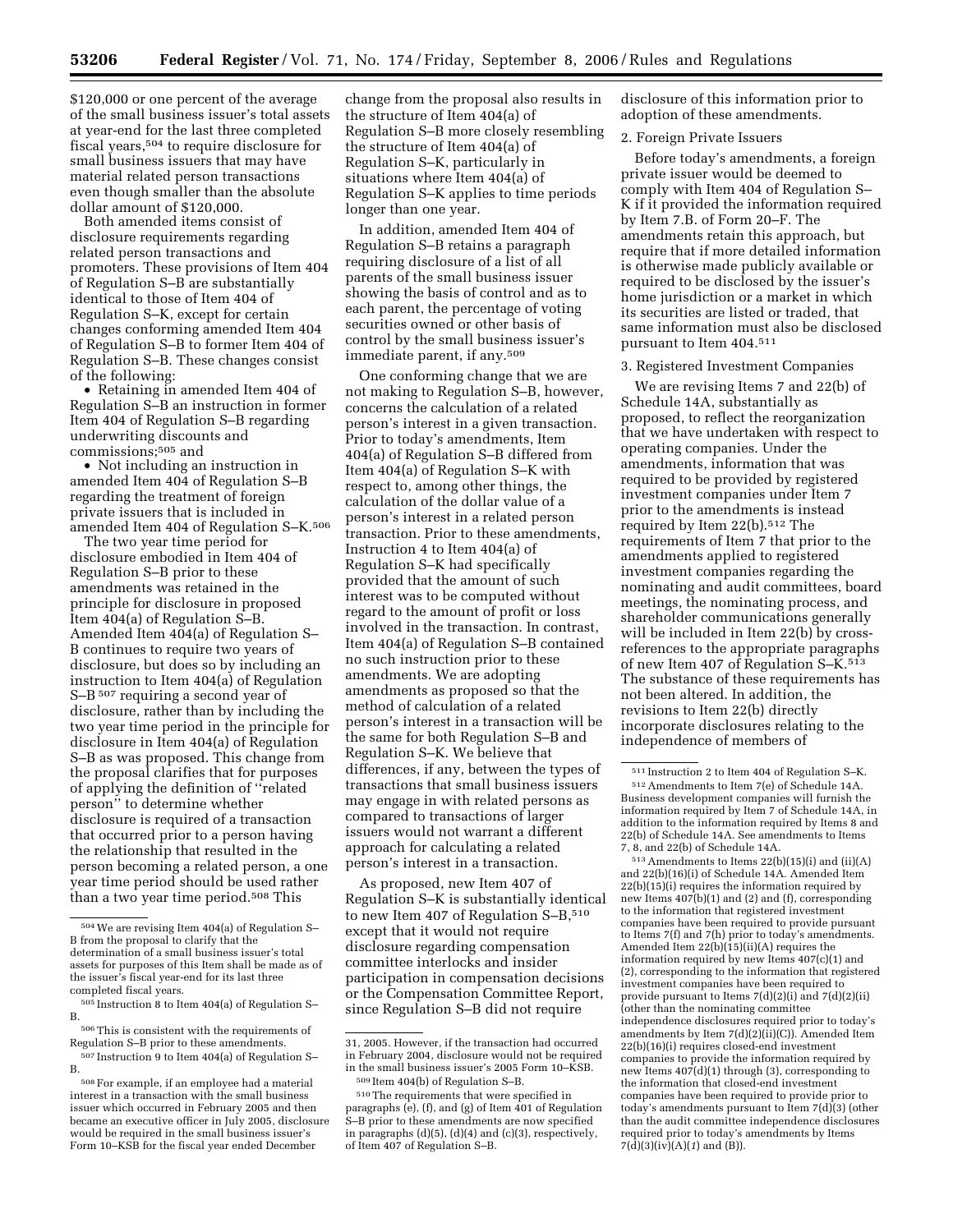nominating and audit committees that are similar to those contained in new Item 407(a) of Regulation S–K and contained in Item 7 prior to the amendments.514 We are also adding instructions that are similar to new Instruction 1 to Item  $407(a)$ .<sup>515</sup>

As proposed, we are also raising from \$60,000 to \$120,000 the threshold for disclosure of certain interests, transactions, and relationships of each director or nominee for election as director who is not or would not be an ''interested person'' of an investment company within the meaning of Section 2(a)(19) of the Investment Company Act.516 This disclosure is required in investment company proxy and information statements and registration statements. The increase in the disclosure threshold corresponds to the increase in the disclosure threshold for amended Item 404 from \$60,000 to \$120,000.

### *F. Conforming Amendments*

The changes to Item 404 necessitate conforming amendments to other rules that refer specifically to Item 404.

# 1. Regulation Blackout Trading Restriction

We are adopting, as proposed, conforming changes to Regulation Blackout Trading Restriction,517 also known as Regulation BTR, which we originally adopted to clarify the scope and operation of Section 306(a) 518 of the Sarbanes-Oxley Act of 2002 and to prevent evasion of the statutory trading restriction.519 Rule 100 of Regulation

515 Instruction to Item 22(b)(15)(ii)(B) of Schedule 14A; Instruction to Item 22(b)(16)(ii) of Schedule 14A.

516Amendments to Items 22(b)(7), 22(b)(8), and 22(b)(9) of Schedule 14A; amendments to Items 12(b)(6), 12(b)(7), and 12(b)(8) of Form N–1A; amendments to Items 18.9, 18.10, and 18.11 of Form N–2; amendments to Items 20(h), 20(i), and 20(j) of Form N–3.

517 17 CFR 245.100–104.

518 15 U.S.C. 7244(a), entitled ''Prohibition of Insider Trading During Pension Fund Blackout Periods.''

519 *Insider Trades During Pension Fund Blackout Periods,* Release No. 34–47225 (Jan. 22, 2003) [68 FR 4337]. Section 306(a) makes it unlawful for any director or executive officer of an issuer of any equity security (other than an exempted security), directly or indirectly, to purchase, sell, or otherwise acquire or transfer any equity security of the issuer (other than an exempted security) during any pension plan blackout period with respect to such

BTR defines terms used in Section 306(a) and Regulation BTR, including the term ''acquired in connection with service or employment as a director or executive officer.'' 520 Under this definition as originally adopted, one of the specified methods by which a director or executive officer directly or indirectly acquires equity securities in connection with such service is an acquisition ''at a time when he or she was a director or executive officer, as a result of any transaction or business relationship described in paragraph (a) or (b) of Item 404 of Regulation S– K.'' 521 To conform this provision of Regulation BTR to the Item 404 amendments, we are amending Rule 100(a)(2) so that it references only transactions described in paragraph (a) of Item 404, as we proposed.

2. Rule 16b–3 Non-Employee Director Definition

We also are adopting conforming amendments to the definition of Non-Employee Director in Exchange Act Rule 16b–3.522 Section 16(b) provides an issuer (or shareholders suing on its behalf) the right to recover from an officer, director, or ten percent shareholder profits realized from a purchase and sale of issuer equity securities within a period of less than six months. However, Rule 16b–3 exempts transactions between issuers of securities and their officers and directors if specified conditions are met. In particular, acquisitions from and dispositions to the issuer are exempt if the transaction is approved in advance by the issuer's board of directors, or board committee composed solely of two or more Non-Employee Directors.523

Before adoption of these amendments, the definition of ''Non-Employee Director,'' among other things, limited these directors to those who:

• Do not directly or indirectly receive compensation from the issuer, its parent or subsidiary for consulting or other

Regulation BTR. 521Rule 100(a)(2) of Regulation BTR.

522Exchange Act Rule 16b–3(b)(3)(ii), which defines a Non-Employee Director of a closed-end investment company as ''a director who is not an 'interested person' of the issuer, as that term is defined in Section 2(a)(19) of the Investment Company Act of 1940,'' is not amended.

523Exchange Act Rules 16b–3(d)(1) and 16b–3(e).

non-director services, except for an amount that does not exceed the Item 404(a) dollar disclosure threshold;

• Do not possess an interest in any other transaction for which Item 404(a) disclosure would be required; and

• Are not engaged in a business relationship required to be disclosed under Item 404(b).

As described above, the Item 404 amendments substantially revise or rescind the Item 404 provisions on which the Non-Employee Director definition was based. To minimize potential disruptions and because no problems were brought to our attention regarding any aspect of the definition as it was stated before adoption of these amendments, we proposed a conforming amendment that would delete the provision referring to business relationships subject to disclosure under Item 404(b) as it was stated prior to today's amendments, without otherwise revising the text of the rule.

In the interest of providing certainty regarding Non-Employee Director status and to recognize corporate governance changes since the definition was adopted, one commenter suggested basing the definition instead on whether a director meets the independence standards under the rules of the principal national securities exchange where the company's securities are traded.524 If the company has no securities traded on an exchange, the commenter suggested relying on the director's eligibility to serve on the issuer's audit committee under Exchange Act Section 10A(m) and Exchange Act Rule 10A–3.525 We are not following the suggested approach. As we stated in the Proposing Release, the standards for an exemption from Section 16(b) liability should be readily determinable by reference to the exemptive rule, and not variable depending upon where the issuer's securities are listed.526 Further, basing the Non-Employee Director definition on eligibility to serve on the issuer's audit committee could burden the audit committee with a compensation committee function.

As proposed and adopted, the Non-Employee Director definition continues to permit consulting and similar arrangements subject to limits measured by reference to the revised Item 404(a) disclosure requirements. Because the disclosure threshold of Item 404(a) is raised from \$60,000 to \$120,000, however, the effect in some cases may be to permit previously ineligible

<sup>514</sup>Amendments to Items 22(b)(15)(ii)(B) and (16)(ii) of Schedule 14A. Amended Item 22(b)(15)(ii)(B) requires disclosure about the independence of nominating committee members that is similar to those required by Item 7(d)(2)(ii)(C) prior to today's amendments and amended Item 22(b)(16)(ii) requires disclosure about the independence of audit committee members that is similar to those required by Items 7(d)(3)(iv)(A)(*1*) and (B) prior to today's amendments.

equity security, if the director or executive officer acquires the equity security in connection with his or her service or employment as a director or executive officer. This provision equalizes the treatment of corporate executives and rank-and-file employees with respect to their ability to engage in transactions involving issuer equity securities during a pension plan blackout period if the securities were acquired in connection with their service to, or employment with, the issuer. 520This term is defined in Rule 100(a) of

<sup>524</sup>See letter from Sullivan.

<sup>525</sup> 15 U.S.C. 78j–1(m) and 17 CFR 240.10A–3.

<sup>526</sup>Proposing Release at n. 309.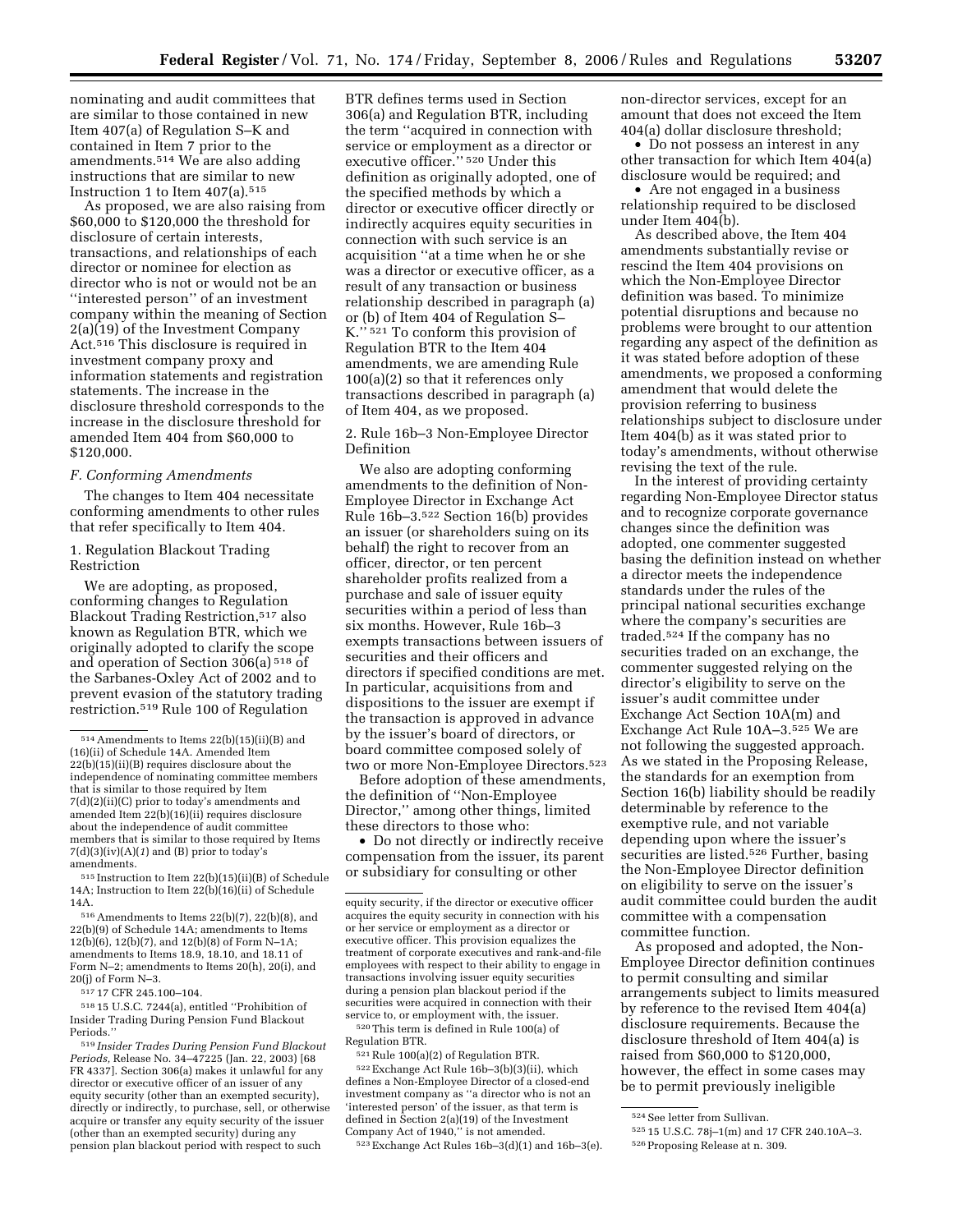directors to be Non-Employee Directors. In other cases, where revised Item 404(a) may require disclosure of director indebtedness and disclosure of business relationships not subject to disclosure under former Item 404(b), some formerly eligible directors may become ineligible.

In response to concerns of commenters about the potential difficulty of making a determination,<sup>527</sup> we have revised the rule as it was proposed to include an additional note to Rule 16b–3.528 The Non-Employee Director definition contemplates that the director must satisfy the definition's tests at the time he or she votes to approve a transaction. For purposes of determining a director's status under those tests that are based on Item 404(a), a company may rely on the disclosure provided under Item 404 of Regulation S–K for the issuer's most recent fiscal year contained in the most recent filing in which Item 404 disclosure is presented.529 Where a transaction disclosed in that filing was terminated before the director's proposed service as a Non-Employee Director, that transaction will not bar such service. The issuer must believe in good faith that any current or contemplated transaction in which the director participates will not require Item 404(a) disclosure, based on information readily available to the issuer and the director at the time such director proposes to act as a Non-Employee Director. At such time as the issuer believes in good faith, based on readily available information, that a current (or contemplated) transaction with a director will require Item 404(a) disclosure in a future filing, the director no longer is eligible to serve as a Non-Employee Director. However, this determination does not result in retroactive loss of a Rule 16b–3 exemption for a transaction previously approved by the director while serving as a Non-Employee director consistent with the note. In making determinations under the note, an issuer may rely on information it obtains from the director, for example pursuant to a response to an inquiry.

#### 3. Other Conforming Amendments

The changes to Item 404, along with the consolidation of provisions into Item 407, necessitate conforming amendments to various forms and schedules under the Securities Act and the Exchange Act. The amendments modify:

• Forms that prior to these amendments required disclosure of the information required by Item 404 to instead require disclosure of the information required by amended Item 404 and new Item 407(a); 530

• Some forms that prior to these amendments required disclosure of the information required by Item 404(a) or by Items 404(a) and (c), to instead require disclosure of the information required by Items 404(a) and (b) as amended, or amended Item 404(a), as appropriate; 531

• A form that prior to these amendments cross-referenced an instruction in Item 404 which we are eliminating to instead include the text of this instruction; 532

• Item 7 of Schedule 14A, to require disclosure of the information required by new Item 407(a) rather than the disclosure that was required prior to these amendments by Item 404(b), to eliminate paragraphs (d)–(h) of Item 7 that were duplicative of new Item 407 and replace them with a requirement to disclose information specified by corresponding paragraphs of new Item 407;

• Forms that prior to these amendments required disclosure of the information required by Item 402 to instead require disclosure of the information required by amended Item 402 and new Item 407(e)(4), and, in the case of proxy statements and annual reports on Form 10–K, new Item 407(e)(5); 533

• Some forms that prior to these amendments required disclosure of the information required by Item 401 to instead require disclosure of the information required by Item 401 as amended and paragraphs (c)(3), (d)(4)

531See amendment to Item 7(b) of Schedule 14A, which refers to amended Items 404(a) and (b), and Item 22(b)(11) and the Instruction to Item 22(b)(11) of Schedule 14A, and Item 5.02(c)(2) of Form 8–K, which refer to amended Item 404(a). The amendments to Form 8–K that reference Regulation S–B require disclosure of the information required by amended Item 404(a) of Regulation S–B.

532See amendments to Item 23 of Form S–11.

533See amendments to Item 8 of Schedule 14A, Item 11(l) of Form S–1, General Instruction I.B.4.(c) of Form S–3, Items 18(a)(7)(ii) and 19(a)(7)(ii) of Form S–4, Item 22 of Form S–11, Item 6 of Form 10 and Item 11 of Form 10–K.

and/or  $(d)(5)$  of new Item 407, as appropriate; 534

• Forms that prior to these amendments required disclosure of the information required by Item 401(j), to instead require disclosure of the information required by new Item  $407(c)(3);$ <sup>535</sup> and

• Item 10 of Form N–CSR to include a cross reference to new Item 407(c)(2)(iv) of Regulation S–K and new Item 22(b)(15) of Schedule 14A, in lieu of the former reference to Item 7(d)(2)(ii)(G) of Schedule 14A.

In addition, conforming amendments have been made to a provision in Regulation AB, which prior to these amendments required disclosure of the information required by Items 401, 402 and 404, so that instead it will require disclosure of the information required by amended Items 401, 402, 404 and paragraphs (a),  $(c)(3)$ ,  $(d)(4)$ ,  $(d)(5)$  and (e)(4) of new Item 407.536

#### **VI. Plain English Disclosure**

We are adopting as proposed a requirement that most of the disclosure called for by amended Items 402, 403, 404 and 407 be provided in plain English. This plain English requirement will apply when information responding to these items is included (whether directly or through incorporation by reference) in reports required to be filed under Exchange Act Sections 13(a) or 15(d). Commenters were generally supportive of the plain English requirement,537 and some commenters suggested extending the plain English requirements to the proxy statement as a whole and to other Commission filings.538

In 1998, we adopted rule changes requiring issuers preparing prospectuses to write the cover page, summary and

 $^{535}\!\, {\rm See}$  amendments to Item 5 in Part II of Form 10–Q, and Item 5 in Part II of Form 10–QSB. The amendments to Item 5 in Part II of Form 10–QSB require disclosure of the information required by new Item 407(c)(3) of Regulation S–B.

536See amendments to Item 1107(e) of Regulation AB.

537See, *e.g.*, letters from SCSGP; jointly, Angela Chappa, Annie Gabel and Michelle Prater; SBAF; and Standard Life.

538See, *e.g.*, letters from SCSGP; Foley; and Mercer.

<sup>527</sup>See, *e.g.*, letter from SCSGP.

<sup>528</sup>Note 4 to Rule 16b–3.

<sup>529</sup>As under Rule 16b–3 prior to these amendments, each test referring to Item 404 is measured by reference to Regulation S–K, even if the disclosure requirements applicable to the company are governed by Regulation S–B.

<sup>530</sup>See amendments to Item 15 of Form SB–2, Item 11(n) of Form S–1, Item 18(a)(7)(iii) and Item 19(a)(7)(iii) of Form S–4, Item 23 of Form S–11, Item 7 of Form 10, Item 13 of Form 10–K, Item 7 of Form 10–SB and Item 12 of Form 10–KSB. The amendments to Forms SB–2, 10–SB and 10–KSB require disclosure of the information required by amended Item 404 and new Item 407(a) of Regulation S–B.

<sup>534</sup>See amendments to General Instruction I.B.4.(c) of Form S–3, and Item 10 of Form 10–K, which refer to Item 401 and paragraphs (c)(3), (d)(4) and (d)(5) of new Item 407, and Item 7(b) of Schedule 14A, which refers to Item 401 and paragraphs (d)(4) and (d)(5) of new Item 407. The amendments to Form 10–KSB require disclosure of the information required by amended Item 401 and new Item  $407(c)(3)$ , (d)(4) and (d)(5) of Regulation S–B. We are not making any changes to the reference to Item 401 in Note G to Form 10–K, however, because the portion of Item 401 applicable in Note G (certain disclosure regarding executive officers) does not include the part of Item 401 that we are combining into new Item 407.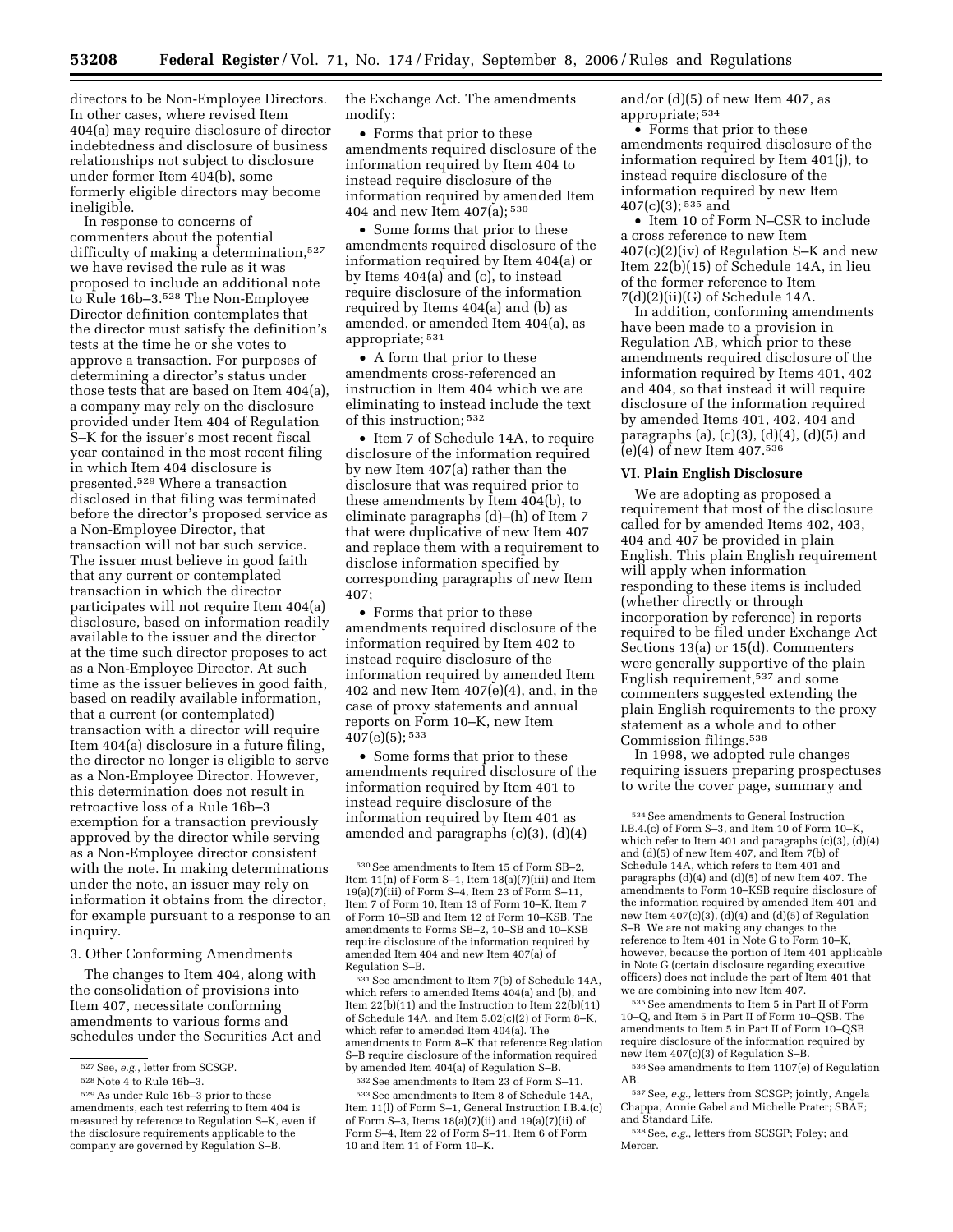risk factors section of prospectuses in plain English and apply plain English principles to other portions of the prospectus.539 These rules transformed the landscape of public offering disclosure and made prospectuses more accessible to investors. We believe that plain English principles should apply to the disclosure requirements that we are adopting, so disclosure provided in response to those requirements is easier to read and understand. Clearer, more concise presentation of executive and director compensation, related person transactions, beneficial ownership and corporate governance matters can facilitate more informed investing and voting decisions in the face of complex information about these important areas.

We are adding Exchange Act Rules 13a–20 and 15d–20 to require that companies prepare their executive and director compensation, related person transaction, beneficial ownership and corporate governance disclosures included in Exchange Act reports using plain English, including the following principles:

• Present information in clear, concise sections, paragraphs and sentences;

• Use short sentences;

• Use definite, concrete, everyday words;

- Use the active voice;
- Avoid multiple negatives;

• Uuse descriptive headings and subheadings;

• Use a tabular presentation or bullet lists for complex material, wherever possible;

• Avoid legal jargon and highly technical business and other terminology;

• Avoid frequent reliance on glossaries or defined terms as the primary means of explaining information;

• Define terms in the glossary or other section of the document only if the meaning is unclear from the context;

• Use a glossary only if it facilitates understanding of the disclosure; and

• In designing the presentation of the information, include pictures, logos, charts, graphs, schedules, tables or other design elements so long as the design is not misleading and the required information is clear, understandable, consistent with applicable disclosure requirements and any other included

information, drawn to scale and not misleading.

The new rule also provides additional guidance on drafting the disclosure that would comply with plain English principles, including guidance as to the following practices that companies should avoid:

• Legalistic or overly complex presentations that make the substance of the disclosure difficult to understand;

• vague ''boilerplate'' explanations that are overly generic;

• complex information copied directly from legal documents without any clear and concise explanation of the provision(s); and

• disclosure repeated in different sections of the document that increases the size of the document but does not enhance the quality of the information.

Under the new rules, if disclosures about executive compensation, beneficial ownership, related person transaction or corporate governance matters are incorporated by reference into an Exchange Act report from a company's proxy or information statement, the disclosure is required to be in plain English in the proxy or information statement.540 The plain English rules are part of the disclosure rules applicable to filings required under Sections 13(a) and 15(d) of the Exchange Act. We believe that these plain English requirements are best administered by the Commission under these rules, and therefore we are not at this time extending plain English requirements to the entire proxy statement or to other Commission filings.

We believe that several areas where commenters requested that information be required in a specific format, such as tables, are best addressed by application of our plain English principles. The plain English rules adopted today specifically provide that, in designing the presentation of the information, companies may include tables or other design elements, so long as the design is not misleading and the required information is clear, understandable, consistent with applicable disclosure requirements, consistent with any other included information, and not misleading.541 In response to our request for comment, several

commenters recommended using a separate supplemental table, rather than footnotes, to identify the components of All Other Compensation, including individual perquisites, reported in the Summary Compensation Table.542 While we have not mandated such a separate table, we encourage companies to use additional tables wherever tabular presentation facilitates clearer, more concise disclosure. Several commenters also requested that we specifically permit tabular disclosure of the required potential post-employment payments disclosure.543 Because of the difficulty of prescribing a single format that would cover all circumstances, the rule as proposed and adopted does not mandate tabular disclosure. However, consistent with the plain English principles that we adopt today, we encourage companies to develop their own tables to report post-termination compensation if such tabular presentation facilitates clearer, more concise disclosure. Similarly, while we do not require tabular presentation of the narrative disclosure following the director compensation table, such as a breakdown of director fees, consistent with the plain English rules we adopt today, we encourage tabular presentation where it facilitates an understanding of the disclosure. Companies should also consider ways in which design elements such as tables can facilitate the presentation of the related person transaction disclosure and corporate governance disclosures.

### **VII. Transition**

A number of commenters recommended that we adopt the rules by September or October 2006 in order for companies to have sufficient time to implement them for the 2007 proxy season.544 One commenter expressed concern on how the transition would apply to Securities Act registration statements.545 In keeping with these comments, we believe we have adopted the new rules and amendments in sufficient time for compliance in the 2007 proxy season. Therefore, the compliance dates are as follows:

545See letter from BDO Seidman.

<sup>539</sup>*Plain English Disclosure*, Release No. 33–7497 (Jan. 28, 1998) [63 FR 6369] (adopting revisions to Securities Act Rule 421 [17 CFR 230.421]). We have also required that risk factor disclosure included in annual reports and Summary Term Sheets in business combination filings be in plain English. See Item 1A. to Form 10–K and Item 1001 of Regulation M–A [17 CFR 229.1001], respectively.

<sup>540</sup>See, *e.g.*, General Instruction G(3) to Form 10– K and General Instruction E.3. to Form 10–KSB (specifying information that may be incorporated by reference from a proxy or information statement in an annual report on Form 10–K or 10–KSB).

<sup>541</sup>Of course, the tables required under the rules we adopt today must be included and cannot be modified except as specifically allowed for in the rules. See Item 402(a)(5) of Regulation S–K and Item 402(a)(4) of Regulation S–B.

<sup>542</sup>See, *e.g.*, letters from Amalgamated; CFA Centre 1; CII; IUE–CWA; Mercer; and SBAF.

<sup>543</sup>See, *e.g.*, letters from Buck Consultants; Frederic W. Cook & Co.; HRPA; ISS; Mercer; and The Value Alliance and Corporate Governance Alliance.

<sup>544</sup>See, *e.g.*, letters from ABA; ACC; Brian Foley & Co.; Jesse Brill, Chair of

CompensationStandards.com and Chair of the National Association of Stock Plan Professionals, dated April 28, 2006; Buck Consultants; Foley; Frederic W. Cook & Co.; Fried Frank; Mercer; and Sullivan.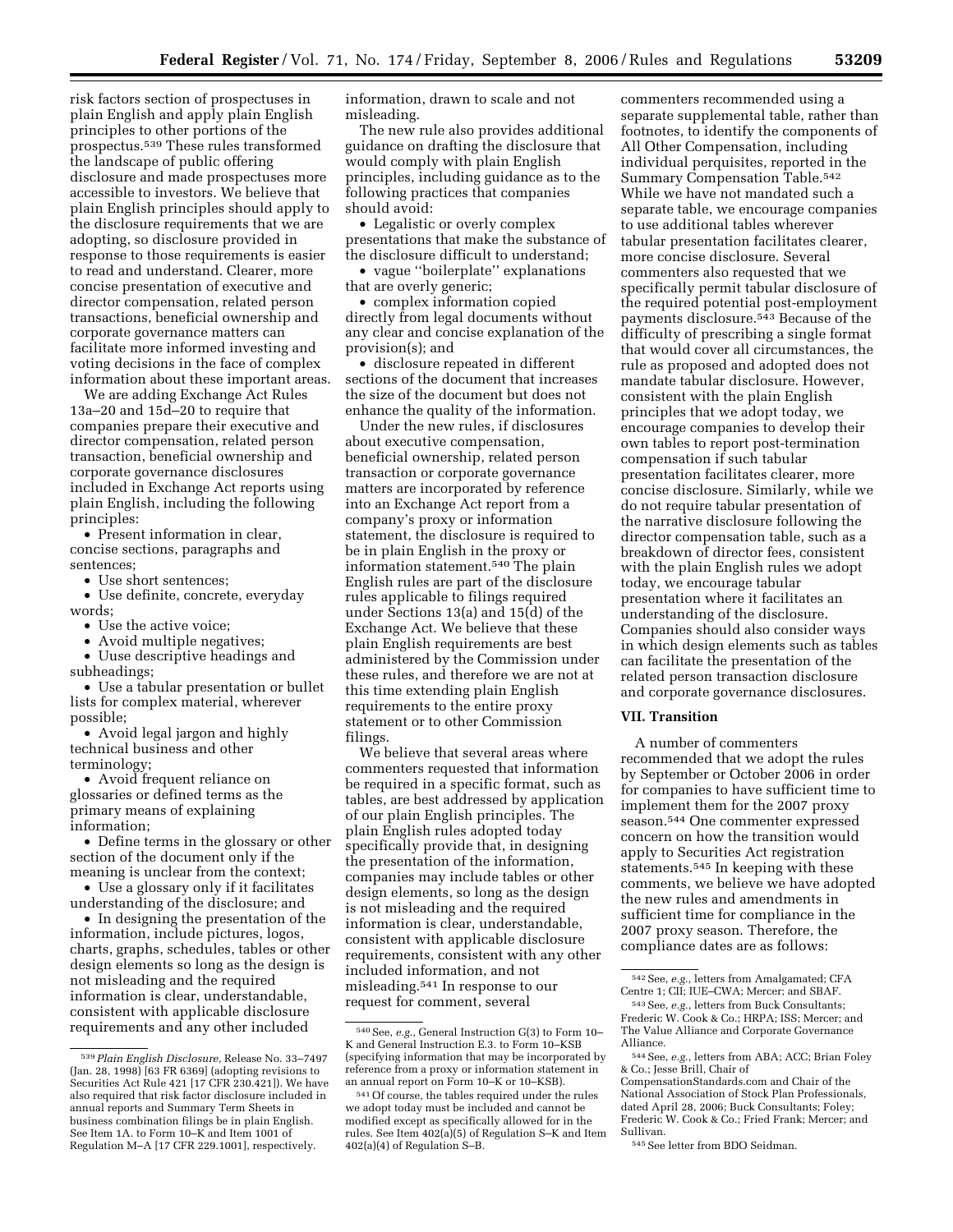• For Forms 8–K, compliance is required for triggering events that occur 60 days or more after publication in the **Federal Register**;

• For Forms 10–K and 10–KSB, compliance is required for fiscal years ending on or after December 15, 2006;

• For proxy and information statements covering registrants other than registered investment companies, compliance is required for any proxy or information statements filed on or after December 15, 2006 that are required to include Item 402 and 404 disclosure for fiscal years ending on or after December 15, 2006;

• For Securities Act registration statements covering registrants other than registered investment companies and Exchange Act registration statements (including pre-effective and post-effective amendments, as applicable), compliance is required for registration statements that are filed with the Commission on or after December 15, 2006 that are required to include Item 402 and 404 disclosure for fiscal years ending on or after December 15, 2006;

• For initial registration statements and post-effective amendments that are annual updates to effective registration statements that are filed on Forms N– 1A, N–2 and N–3 (except those filed by business development companies), compliance is required for registration statements and post-effective amendments that are filed with the Commission on or after December 15, 2006; and

• For proxy and information statements covering registered investment companies, compliance is required for any new proxy or information statement filed on or after December 15, 2006.546

Commenters expressed some confusion concerning the periods for which disclosure under the new rules and amendments will be required during the transition from the former rules. As we noted in the Proposing Release, companies will not be required to ''restate'' compensation or related person transaction disclosure for fiscal years for which they previously were required to apply our rules prior to the effective date of today's amendments. This means, for example, that only the

most recent fiscal year will be required to be reflected in the revised Summary Compensation Table when the new rules and amendments applicable to the Summary Compensation Table become effective, and therefore the information for years prior to the most recent fiscal year will not have to be presented at all. For the subsequent year's Summary Compensation Table, companies will be required to present only the most recent two fiscal years in the Summary Compensation Table, and for the next and all subsequent years will be required to present all three fiscal years in the Summary Compensation Table.547 As another example, if a calendar yearend company files its initial public offering on Form S–1 in November, the initial filing will contain compensation disclosure regarding 2005 following the prior rules. If the registration statement does not become effective until after the Item 402 disclosure must be updated, then an amendment will have to be filed that includes the 2006 compensation information that complies with the rules we adopt today. The Summary Compensation Table, however, will only contain the information for 2006 and will not need to contain the information restated from 2005.

This transition approach will result in phased-in implementation of the amended Summary Compensation Table and amended Item 404(a) disclosure over a three-year period for Regulation S–K companies, and a two-year period for Regulation S–B companies. During this phase-in period, companies will not be required to present prior years' compensation disclosure or Item 404(a) disclosure under the former rules.

### **VIII. Paperwork Reduction Act**

#### *A. Background*

The new rules and amendments contain ''collection of information'' requirements within the meaning of the Paperwork Reduction Act of 1995.548 We published a notice requesting comment on the collection of information requirements in the Proposing Release, and we submitted these requirements to the Office of Management and Budget for review in accordance with the Paperwork

Reduction Act.549 The titles for the collection of information are: 550 (1) ''Regulation S–B'' (OMB Control

- No. 3235–0417); (2) ''Regulation S–K'' (OMB Control
- No. 3235–0071); (3) ''Form SB–2'' (OMB Control No.
- 3235–0418);
- (4) ''Form S–1'' (OMB Control No. 3235–0065);
- (5) ''Form S–4'' (OMB Control Number 3235–0324);

(6) ''Form S–11'' (OMB Control Number 3235–0067);

- (7) ''Regulation 14A and Schedule 14A'' (OMB Control Number 3235– 0059);
- (8) ''Regulation 14C and Schedule 14C'' (OMB Control Number 3235–
- 0057);

(9) ''Form 10'' (OMB Control No. 3235–0064);

- (10) ''Form 10–SB'' (OMB Control No. 3235–0419);
- (11) ''Form 10–K'' (OMB Control No. 3235–0063);
- (12) ''Form 10–KSB'' (OMB Control No. 3235–0420);

(13) ''Form 8–K'' (OMB Control No. 3235–0060); and

(14) ''Form N–2'' (OMB Control No. 3235–0026).

We adopted all of the existing regulations and forms pursuant to the Securities Act and the Exchange Act. In addition, we adopted Form N–2 pursuant to the Investment Company Act. These regulations and forms set forth the disclosure requirements for annual 551 and current reports, registration statements, proxy statements and information statements that are prepared by issuers to provide investors with the information they need to make informed investment decisions in registered offerings and in secondary market transactions, as well as informed voting decisions in the case of proxy statements.

Our amendments to the forms and regulations are intended to:

• Provide investors with a clearer and more complete picture of compensation awarded to, earned by or paid to principal executive officers, principal financial officers, the highest paid executive officers other than the principal executive officer and principal financial officer, and directors;

<sup>546</sup>The amendments to the cross-references in Item 10 of Form N–CSR will appear in the Form concurrent with the effective date of the amendments to our proxy rules, and will be effective for a particular registrant's Forms N–CSR that are filed after the filing of any proxy statement that includes a response to new Item 407(c)(2)(iv) of Regulation S–K (as required by new Item 22(b)(15) of Schedule 14A). The substance of the information required by the Item has not been changed.

 $^{\mathrm{547}}$  The other amended executive and director compensation disclosure requirements which relate to the last completed fiscal year will not be affected by this transition approach. The Summary Compensation Table will be treated differently because, as amended, it requires disclosure of compensation to the named executive officers for the last three fiscal years.

<sup>548</sup> 44 U.S.C. 3501 *et seq.* 

<sup>549</sup> 44 U.S.C. 3507(d) and 5 CFR 1320.11.

<sup>550</sup>The paperwork burden from Regulations S–K and S–B is imposed through the forms that are subject to the requirements in those Regulations and is reflected in the analysis of those forms. To avoid a Paperwork Reduction Act inventory reflecting duplicative burdens, for administrative convenience we estimate the burdens imposed by each of Regulations S–K and S–B to be a total of one hour.

<sup>551</sup>The pertinent annual reports are those on Form 10–K or 10–KSB.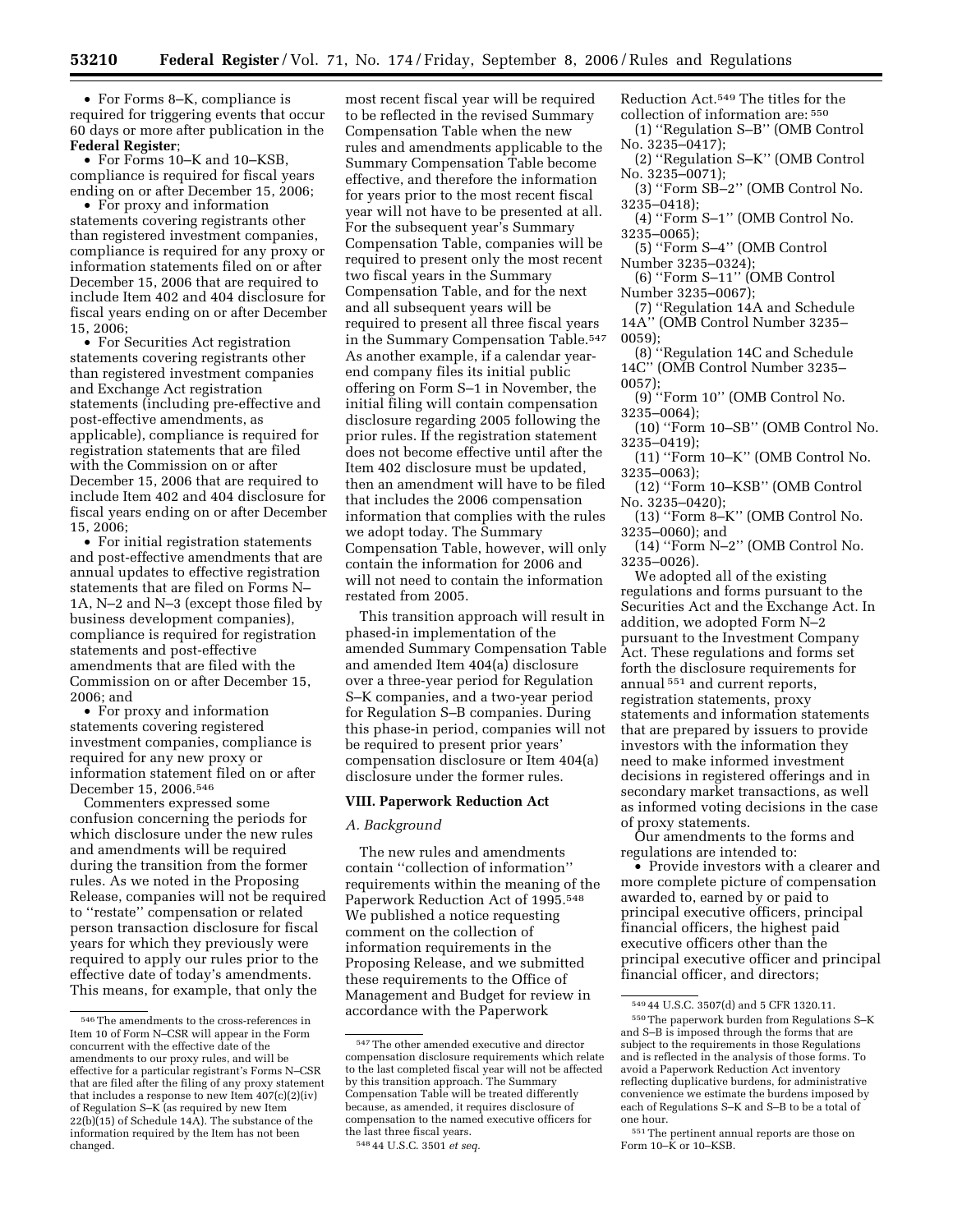• Provide investors with better information about key financial relationships among companies and their executive officers, directors, significant shareholders and their respective immediate family members;

• Include more complete information about independence regarding members of the board of directors and board committees;

• Reorganize and modify the type of executive and director compensation information that must be disclosed in current reports; and

• Require most of the disclosure required under these amendments to be provided in plain English.

The hours and costs associated with preparing disclosure, filing forms, and retaining records constitute reporting and cost burdens imposed by the collection of information. An agency may not conduct or sponsor, and a person is not required to respond to, a collection of information unless it displays a currently valid control number.

The information collection requirements related to annual and current reports, registration statements, proxy statements and information statements are mandatory. However, the information collection requirements relating exclusively to proxy and information statements will only apply to issuers subject to the proxy rules. There is no mandatory retention period for the information disclosed, and the information disclosed will be made publicly available on the EDGAR filing system.

#### *B. Summary of Information Collections*

The amendments will increase existing disclosure burdens for annual reports on Form 10–K 552 and registration statements on Forms 10, S– 1, S–4 and S–11 by requiring:

• An expanded and reorganized Summary Compensation Table, which will require expanded disclosure of a ''total compensation'' amount, and

information necessary for computing the total amount of compensation, such as the grant date fair value of equity-based awards computed in accordance with FAS 123R, and the aggregate annual change in the actuarial present value of the named executive officers' accumulated benefit under defined benefit and actuarial pension plans;

• Disclosure at lower thresholds of information regarding perquisites and other personal benefits;

• A more focused presentation of compensation plan awards in a Grants of Plan-Based Awards Table, which builds upon former tabular disclosures regarding long term incentive plans and awards of option and stock appreciation rights to supplement the information required to be included in the amended Summary Compensation Table;

• Expanded disclosure regarding holdings and exercises by named executive officers of previously awarded stock, options and similar instruments (with disclosure regarding outstanding option awards required on an award-byaward basis), including disclosure of option exercise prices and expiration dates, as well as the amounts (both the number of shares and the value) realized upon the exercise of options and the vesting of stock;

• Improved narrative disclosure accompanying data presented in the executive compensation tables and a new Compensation Discussion and Analysis section to explain material elements of compensation of named executive officers;

• With regard to Form 10–K, a short Compensation Committee Report regarding the compensation committee's review and discussion with management of the Compensation Discussion and Analysis, and the compensation committee's recommendation to the board of directors concerning the disclosure of the Compensation Discussion and Analysis in the Form 10–K or proxy or information statement;

• New tables and narrative disclosure regarding retirement plans and nonqualified defined contribution and other deferred compensation plans;

• Expanded disclosure regarding post-employment payments other than pursuant to retirement and deferred compensation plans;

• A new table and improved narrative disclosure for director compensation to replace the more general disclosure requirements in place prior to these amendments;

• Disclosure regarding additional related persons by expanding the definition of ''immediate family member'' under an amended related person transaction disclosure requirement;

• New disclosure regarding a company's policies and procedures for the review, approval or ratification of transactions with related persons;

• New disclosure regarding corporate governance matters such as the independence of directors; and

• Additional disclosure regarding pledges of securities by officers and directors and directors' qualifying shares.

At the same time, the amendments will decrease existing disclosure burdens for annual reports on Form 10– K and registration statements on Forms 10, S–1, S–4 and S–11 by:

• Eliminating tabular presentation regarding projected stock option values under alternative stock appreciation scenarios;

• Eliminating a generalized tabular presentation regarding defined benefit plans, which will offset in part the increased burdens regarding pension plan disclosure; and

• Eliminating a disclosure requirement regarding specific director relationships that could affect independence.

In addition, the amendments may increase or decrease existing disclosure burdens, or not affect them at all, for annual reports on Form 10–K and registration statements on Forms 10, S– 1, S–4 and S–11, depending on a company's particular circumstances, by:

• Eliminating the requirement to include in proxy or information statements a compensation committee report on the repricing of options and stock appreciation rights and a table reporting on the repricing of options and stock appreciation rights over the past ten years, in favor of a narrative discussion of repricings, if any occurred in the last fiscal year, which will be required to be included or incorporated by reference (as applicable) in annual reports and registration statements;

• Increasing the dollar value threshold for determining if related person transaction disclosure is required from \$60,000 to \$120,000;

• Narrowing the scope of an instruction that provides bright line tests for determining whether transactions with related persons are required to be disclosed in particular circumstances; and

• Requiring disclosure about reliance on an exemption from requirements for director independence when such an exemption is available.

Specifically with respect to proxy and information statements, the amendments will impose a new disclosure requirement regarding the

<sup>552</sup>The amended disclosure requirements regarding executive and director compensation, beneficial ownership, related person transactions and parts of the amended corporate governance disclosure requirements are in Form 10–K, Schedule 14A and Schedule 14C. Form 10–K permits the incorporation by reference of information in Schedule 14A or 14C to satisfy the disclosure requirements of Form 10–K. The analysis that follows assumes that companies would either provide the required disclosure in a Form 10–K only, if the company is not subject to the proxy rules, or would incorporate the required disclosure into the Form 10–K by reference to the proxy or information statement if the company is subject to the proxy rules. This approach takes into account the burden from the amended disclosure requirements that are included in both the Form 10–K and in Schedule 14A or Schedule 14C.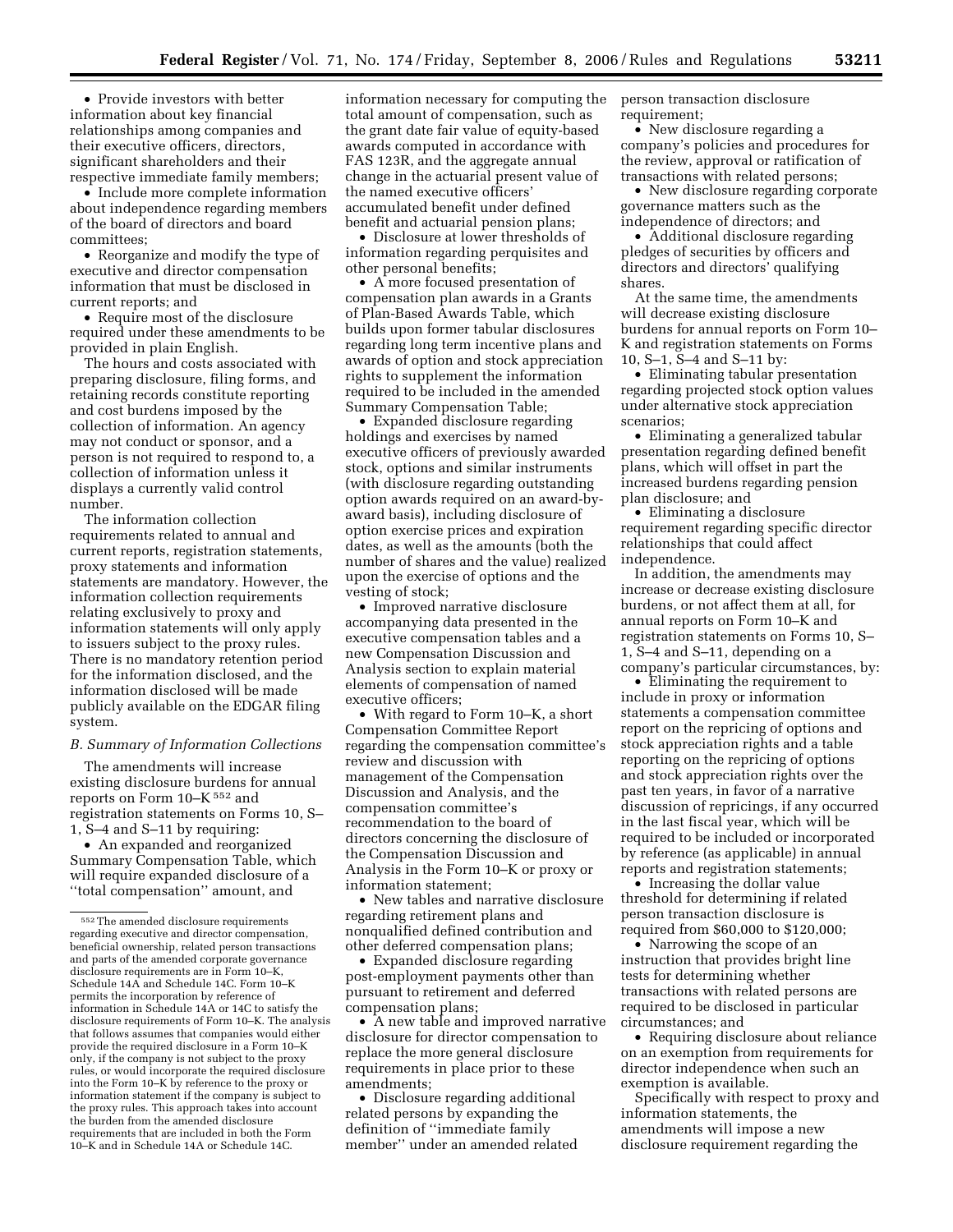company's processes and procedures for the consideration and determination of executive and director compensation with respect to the compensation committee or persons performing the equivalent functions, and disclosure regarding the availability of the compensation committee's charter (if it has one), either as an appendix to the proxy or information statement at least once every three fiscal years or on the company's Web site. These amendments will not require a compensation committee to establish or maintain a charter. The amended disclosure that will be required regarding compensation committees is similar to what is currently required for audit committees and nominating committees. The amendments will decrease disclosure requirements for proxy and information statements by eliminating a disclosure requirement regarding the resignation of directors and a compensation committee report on the repricing of options and stock appreciation rights. The amendments require the Compensation Discussion and Analysis disclosure in the annual report on Form 10–K and in proxy or information statements to be accompanied by a short Compensation Committee Report regarding the compensation committee's review and discussion with management of the Compensation Discussion and Analysis, and the compensation committee's recommendation to the board of directors with regard to the disclosure of the Compensation Discussion and Analysis. This new Compensation Committee Report, along with the Compensation Discussion and Analysis, is required instead of the Board Compensation Committee Report on Executive Compensation that was previously required to be furnished with proxy and information statements prior to these amendments. The extent to which eliminating the former requirements to provide the Board Compensation Committee Report on Executive Compensation and a compensation committee report on the repricing of options and stock appreciation rights reduces burdens for proxy and information statements will be offset to a substantial extent, as discussed above, by the periodic reporting and proxy or information statement requirements for Compensation Discussion and Analysis, the new Compensation Committee Report and a narrative disclosure requirement regarding repricings and other modifications of outstanding awards. The Compensation Discussion and Analysis and narrative disclosure

requirement regarding repricings and

other modifications will be required to be included or incorporated by reference in annual reports and registration statements, while the Compensation Committee Report will only be required to be included or incorporated by reference from the proxy or information statement in the annual report on Form 10–K. We estimate that, on balance, the changes that are specific to proxy or information statements will result in some incremental burdens on proxy or information statement collections of information, as described in more detail below.

The amendments will increase existing disclosure burdens for annual reports on Form 10–KSB 553 and registration statements on Forms 10–SB and SB–2 filed by small business issuers by requiring:

• An expanded and reorganized Summary Compensation Table, which will require expanded disclosure of a ''total compensation'' amount, and information necessary for computing the total amount of compensation, such as the grant date fair value of equity-based awards computed in accordance with FAS 123R;

• Disclosure at lower dollar thresholds for information regarding perquisites and other personal benefits;

• Expanded disclosure regarding holdings by named executive officers of previously awarded stock, options and similar instruments (with disclosure regarding outstanding option awards required on an award-by-award basis), including disclosure of option exercise prices and expiration dates.

• A new table for director compensation, to replace narrative disclosure requirements that existed prior to these amendments;

• A narrative description of retirement plans;

• Disclosure regarding additional related persons under the amended related person transaction disclosure requirement;

• New and reorganized disclosure regarding corporate governance matters such as the independence of directors and members of the nominating, compensation and audit committees of the board of directors; and

• Additional disclosure regarding pledges of securities by officers and directors, and director qualifying shares.

At the same time, the amendments will decrease existing disclosure burdens for annual reports on Form 10– KSB and registration statements on Forms 10–SB and SB–2 filed by small business issuers by:

• Reducing by two the number of named executive officers for the purposes of executive compensation disclosure, to include only the principal executive officer and the two most highly compensated executive officers other than the principal executive officer;

• Reducing the required information in the Summary Compensation Table from three years to two years of data;

• Eliminating tabular disclosure of grants of options and stock appreciation rights in the last fiscal year;

• Eliminating tabular disclosure regarding exercises of options and stock appreciation rights; and

• Eliminating tabular disclosure regarding long-term incentive plan awards in the last fiscal year.

In addition, the amendments may increase or decrease, or not affect, existing disclosure burdens for annual reports on Form 10–KSB or registration statements on Forms 10–SB and SB–2 filed by small business issuers depending on the small business issuer's particular circumstances, by:

• Eliminating the requirement to include a compensation committee report on the repricing of options and stock appreciation rights, in favor of a narrative discussion of repricings, if any occurred in the last fiscal year, which will be required to be included or incorporated by reference (as applicable) in annual reports and registration statements;

• Changing the dollar value threshold used for determining if related person transaction disclosure is required from \$60,000 to the lesser of \$120,000 or one percent of the average of the small business issuer's total assets at year-end for the last three completed fiscal years; and

• Narrowing the scope of an instruction that provides bright line tests for determining whether transactions with related persons are required to be disclosed in particular circumstances.

The amendments may increase or decrease existing disclosure burdens, or not affect them at all, depending on the particular circumstances, for Forms N– 1A, N–2, and N–3 by increasing to \$120,000 the former \$60,000 threshold in such forms for disclosure of certain interests, transactions, and relationships of disinterested directors, although as discussed below we do not believe the increase in the disclosure threshold will significantly impact the hours of company personnel time and cost of outside professionals in responding to

<sup>553</sup>The same analysis as discussed above with regard to the relationship of Form 10–K to the disclosure required in proxy or information statements is also applied to Form 10–KSB.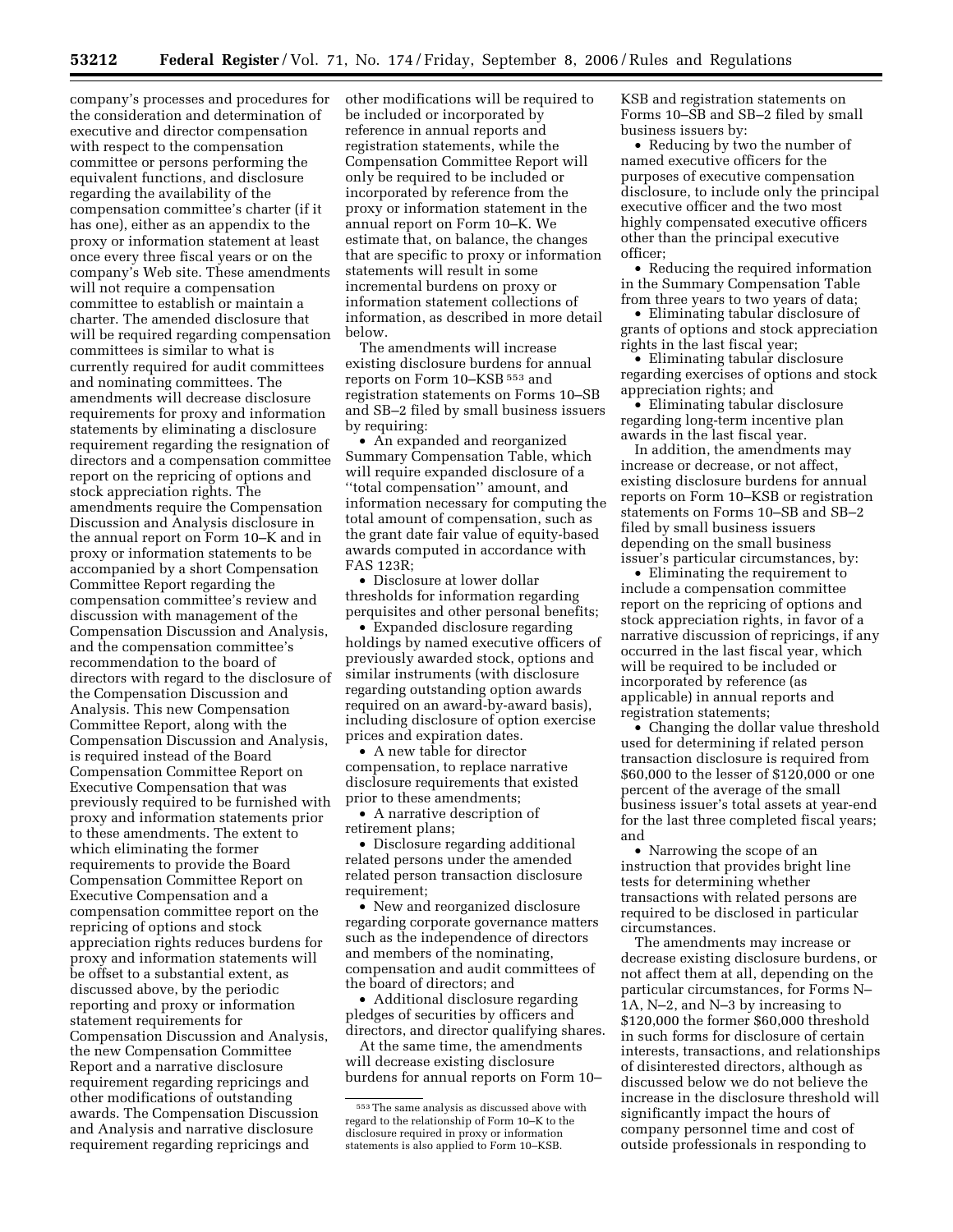these items. The amendments will increase the existing disclosure burdens for Form N–2 by requiring business development companies to provide additional disclosure regarding compensation. However, the amendments will decrease the existing disclosure burden by no longer requiring compensation disclosure with respect to certain affiliated persons and the advisory board of business development companies and by no longer requiring business development companies to disclose certain compensation from the fund complex.

The amendments will decrease the Form 8–K disclosure burdens, by focusing the Form 8–K disclosure requirement on more presumptively material employment agreements, plans or arrangements of the narrower group of named executive officers, which should reduce the number of current reports on Form 8–K filed each year relating to executive and director compensation matters.

We do not believe that our amendments regarding exhibit filing requirements for Form 20–F and our treatment of foreign private issuers under the revised rules will impose any incremental increase or decrease in the disclosure burden for these issuers.

### *C. Summary of Comment Letters and Revisions to Proposals*

We requested comment on the Paperwork Reduction Act analysis contained in the Proposing Release. We did not receive comments on our Paperwork Reduction Act estimates; 554 however, a number of commenters expressed concerns that costs associated with the proposals were understated. Commenters also raised concerns with costs and burdens associated with particular aspects of the proposals.

One commenter indicated that the Commission needs to take into consideration that the disclosure is more detailed and lengthy, and realistically will require more preparation time by more people; historically, the individuals involved in the process outside a company have been attorneys and accountants who are preparing or reviewing the documents, but compensation consultants and their advisors and special counsel to the directors would be introduced into the

process; and the cost analysis does not reflect additional director time that will be required to read the lengthy new disclosure.555 The commenter also expressed the view that smaller to midsize issuers will be negatively affected disproportionately more than larger public companies, as disclosure requirements increase and greater reliance on external support is thus necessitated.

Other commenters stated their belief that the Commission underestimated the cost of the proposed disclosure requirements.556 One of these commenters cited the limited availability of information from existing information systems and requested that the Commission afford an adequate transition period to accommodate the proposed changes,557 while another commenter suggested that the proposal would notably impose a reporting and administrative burden that would add to the already substantial reporting obligations imposed by the Sarbanes-Oxley Act of 2002 and related rules.558 Another commenter noted that companies will likely incur considerable costs in preparing the first proxy statement under the revised rules, even if, as was proposed, they do not have to ''restate'' compensation for prior years.559

Other commenters noted that specific aspects of the proposals would result in significant costs or burdens, including:

• Compensation Discussion and Analysis generally, as well as the status of this disclosure as filed rather than furnished; 560

• Disclosure of the increase in actuarial value of pension plans in the Summary Compensation Table and its inclusion in the determination of named executive officer status; 561

• Lowering the disclosure threshold for perquisites and other personal benefits to \$10,000, and changing the threshold for separate identification and quantification; 562

• Footnote disclosure to the Outstanding Equity Awards at Year-End Table regarding expiration and vesting dates; 563

• Plan-by-plan disclosure of pension benefits; 564

• Numerical estimates of termination or change in control payments; 565

• Amendments to the related person transaction disclosure requirement; 566

• Disclosure of director relationships (other than those disclosed under the related person transaction disclosure requirement) considered by the board of directors when making independence determinations; 567 and

• Disclosure regarding the use of compensation consultants by the compensation committee 568 as well as the contacts between compensation consultants and executive officers of the company.569

Some commenters also noted their belief that costs and burdens arising from the proposals would disproportionately affect small business issuers and smaller public companies.570

We have made substantive modifications to the proposals that address, in part, the concerns expressed by commenters about costs. Some of the changes in the final rules include:

• Treating Compensation Discussion and Analysis as filed (and not furnished), but requiring a separate Compensation Committee Report over the names of compensation committee members as a means of emphasizing the committee's involvement in the disclosure and providing additional information to which the principal executive officer and principal financial officer may look to in completing their certifications;

• Requiring disclosure of the actuarial present value of the named executive officers' accumulated benefits under defined benefit and actuarial pension plans in the Pension Benefits Table, which under the final rules will include the actuarial present value of accumulated benefits computed by utilizing assumptions used for financial reporting purposes under generally accepted accounting principles (rather than requiring disclosure of an estimate of the annual benefit payable upon retirement as proposed), and requiring in the Summary Compensation Table

<sup>554</sup>One commenter noted our aggregate burden estimates in commenting that the ''administrative costs'' noted in the Proposing Release did not account for the need to overcome compliance risks ''where concern for satisfying new rules is multiplied by the potential legal risks associated with sufficiency and completeness under a regime of CEO and CFO certification.'' Letter from Hodak Value Advisors.

<sup>555</sup>See letter from Chamber of Commerce. 556See, *e.g.*, letters from Computer Sciences; HRPA; N. Ludgus; and Kathy B. Wheby.

<sup>557</sup>See letter from Computer Sciences.

<sup>558</sup>See letter from HRPA.

<sup>559</sup>See letter from Sullivan.

<sup>560</sup>See, *e.g.*, letters from Hodak Value Advisors and Chamber of Commerce.

<sup>561</sup>See, *e.g.*, letters from E&Y and KPMG. 562See, *e.g.*, letters from Hodak Value Advisors;

ACC; Eli Lilly; and NACCO Industries.

<sup>563</sup>See, *e.g.*, letters from ABA; Leggett & Platt; SCSGP; and Sidley Austin.

 $^{564}\mathrm{See},$   $e.g.,$  letters from ABA; Hewitt; HRPA; and Towers Perrin.

<sup>565</sup>See, *e.g.*, letters from Sullivan; Kellogg; SCSGP; and Chamber of Commerce.

<sup>566</sup>See, *e.g.*, letters from American Bankers; Whitney Holding; SCSGP; and FSR.

<sup>567</sup>See, *e.g.*, letters from BRT; Chadbourne; Chamber of Commerce; FSR; Intel; SCSGP; Sidley Austin; and Sullivan.

<sup>568</sup>See, *e.g.*, letters from Chamber of Commerce and Compensia.

<sup>569</sup>See, *e.g.*, letters from Mercer and Compensia. 570See, *e.g.*, letters from ABA; ACB; ICBA; and SCSGP.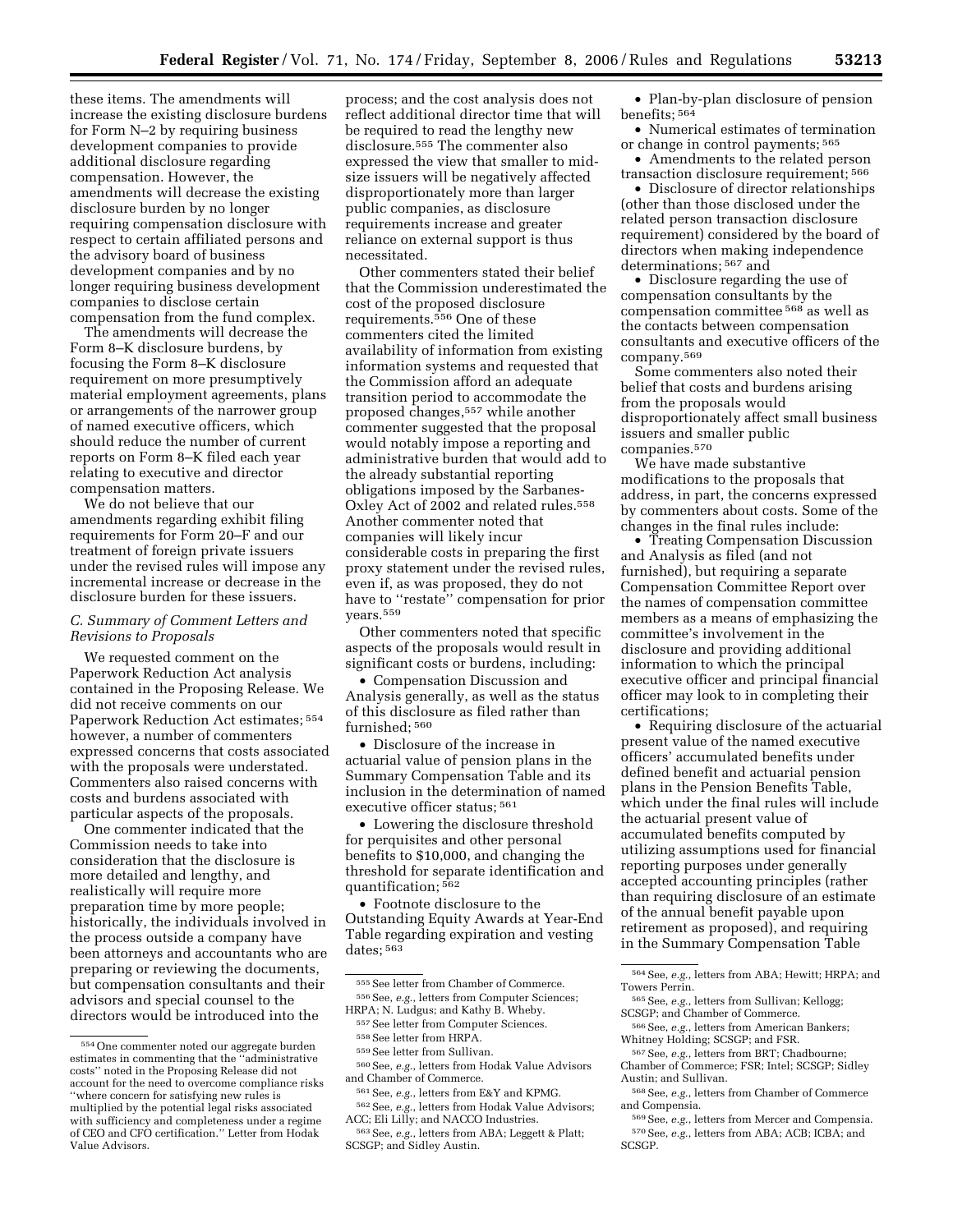the aggregate annual change in that value, so that the Summary Compensation Table data will directly relate to the data presented in the Pension Benefits Table;

• Specifying that companies compute estimates of compensation under posttermination arrangements applying the assumptions that the triggering event occurred on the last day of the company's last completed fiscal year and the price per share of the company's securities is the closing market price on that day;

• Specifying that companies must exclude the amounts for the aggregate annual change in the actuarial present value of accumulated benefits under defined benefit and actuarial pension plans and the above-market or preferential earnings on nonqualified deferred compensation when determining which executive officers are named executive officers for the purposes of disclosure in the compensation tables;

• Including some instructions to the related person disclosure requirement that were proposed to be eliminated, so that some bright line standards for nondisclosure, as modified, continue to apply with respect to specific transactions;

• Requiring disclosure of director relationships (other than any transactions, relationships or arrangements disclosed under the related person transaction disclosure requirement) considered by the board of directors when making independence determinations by specific category or type, rather than by individual transactions, relationships or arrangements as proposed; and

• Not requiring that companies identify the executive officers that compensation consultants have contacted as proposed.

Further, the final rules applicable to small business issuers are adopted substantially as proposed, providing for significantly less detailed disclosure regarding executive compensation for these companies as compared to the disclosure required for larger issuers.

We made other modifications to the proposals in response to issues raised by commenters that could, depending on the particular circumstances, increase costs relative to the costs estimated for the proposals. In this regard, the final rules:

• Require expanded disclosure about option grants and outstanding options, including disclosure of the date the compensation committee or full board took action or was deemed to take action to grant an award if that date is different from the grant date, a

description of the methodology for determining the exercise price of options if the exercise price is not determined based on the closing market price on the date of grant, and the amount of securities underlying unexercised options, the exercise prices and the option expiration dates for each outstanding option (rather than on an aggregate basis as proposed);

• Require disclosure of the Performance Graph (which would have been eliminated under the proposals) in annual reports to security holders that precede or accompany a proxy or information statement relating to an annual meeting at which directors are to be elected; and

• Require disclosure about reliance on an exemption from requirements for director independence when such an exemption is available.

# *D. Revisions to Paperwork Reduction Act Burden Estimates*

As discussed above, in consideration of commenters' concerns that the costs associated with the disclosure requirements were understated in the Proposing Release, we are revising our Paperwork Reduction Act burden estimates that were originally submitted to the Office of Management and Budget. In revising our estimates, we have considered the comments identifying increased costs and burdens in the proposals, as well as the revisions that we have made in the final rules as compared to the proposals in response to some of the commenters' concerns.

The discussion that follows focuses on the incremental change in burden estimates resulting from the amendments adopted today. The preexisting burden estimates to which these incremental changes will be added reflect the current aggregate burden assigned to each information collection, which already include the estimated burden of complying with the executive compensation, related person transaction and corporate governance disclosure requirements in place before adoption of these amendments. The burden estimates (expressed as total burden hours per form) prior to adding the additional burdens imposed by the amended executive compensation, related person transaction and corporate governance rules are as follows: 2,202 hours for Form 10–K; 1,646 hours for Form 10–KSB; 156 hours for Form 10; 133 hours for Form 10–SB; 593 hours for Form SB–2; 1,102 hours for Form S– 1; 4,048 hours for Form S–4; 1,892 hours for Form S–11; 271.4 hours for

Form  $N=2:$  571 5 hours for Form 8–K: 84.5 hours for Schedule 14A; and 84 hours for Schedule 14C. The estimated incremental burden arising from today's amendments for each of these forms has been estimated with reference to each of these pre-existing burden estimates.

For purposes of the Paperwork Reduction Act, we now estimate that the annual incremental increase in the paperwork burden for companies to comply with our collection of information requirements to be approximately 783,284 hours of inhouse company personnel time and to be approximately \$133,883,300 for the services of outside professionals.572 These estimates include the additional time and the cost of collecting information, preparing and reviewing disclosure, filing documents and retaining records over our existing burden estimate for preparing executive compensation, related person transaction and corporate governance disclosures. Our methodologies for deriving these revised estimates are discussed below.

Our revised estimates represent the average burden for all issuers, both large and small.573 As described below, we expect that the burdens and costs could be greater for larger issuers and lower for smaller issuers under the rules as adopted. For Exchange Act annual reports on Forms 10–K or 10–KSB, current reports on Form 8–K, proxy statements and information statements, we estimate that 75% of the burden of preparation is carried by the company internally and that 25% of the burden is carried by outside professionals retained by the issuer at an average cost of \$400 per hour.574 For Securities Act registration statements on Forms SB–2, S–1, S–4, S–11, or N–2 and Exchange Act registration statements on Forms 10

573Our estimates are based on annual responses on Form 10–K of 8,602 and annual responses on Form 10–KSB of 3,504. Our estimates of the number of annual responses to the collections of information are based on the number of filings made in the period from October 1, 2004 through September 30, 2005.

574At the proposing stage, we used an estimated hourly rate of \$300.00 to determine the estimated cost to public companies of executive compensation and related disclosure prepared or reviewed by outside counsel. We recently have increased this hourly rate estimate to \$400.00 per hour after consulting with several private law firms. The cost estimates in this release are based on the \$400.00 hourly rate.

<sup>571</sup>The pre-existing estimate for Form N–2 represents the internal hour burden per response. In addition there is a pre-existing external cost estimate for Form N–2 of \$12,766 per response.

<sup>572</sup>For administrative convenience, the presentation of the totals related to the paperwork burden hours have been rounded to the nearest whole number and the cost totals have been rounded to the nearest hundred.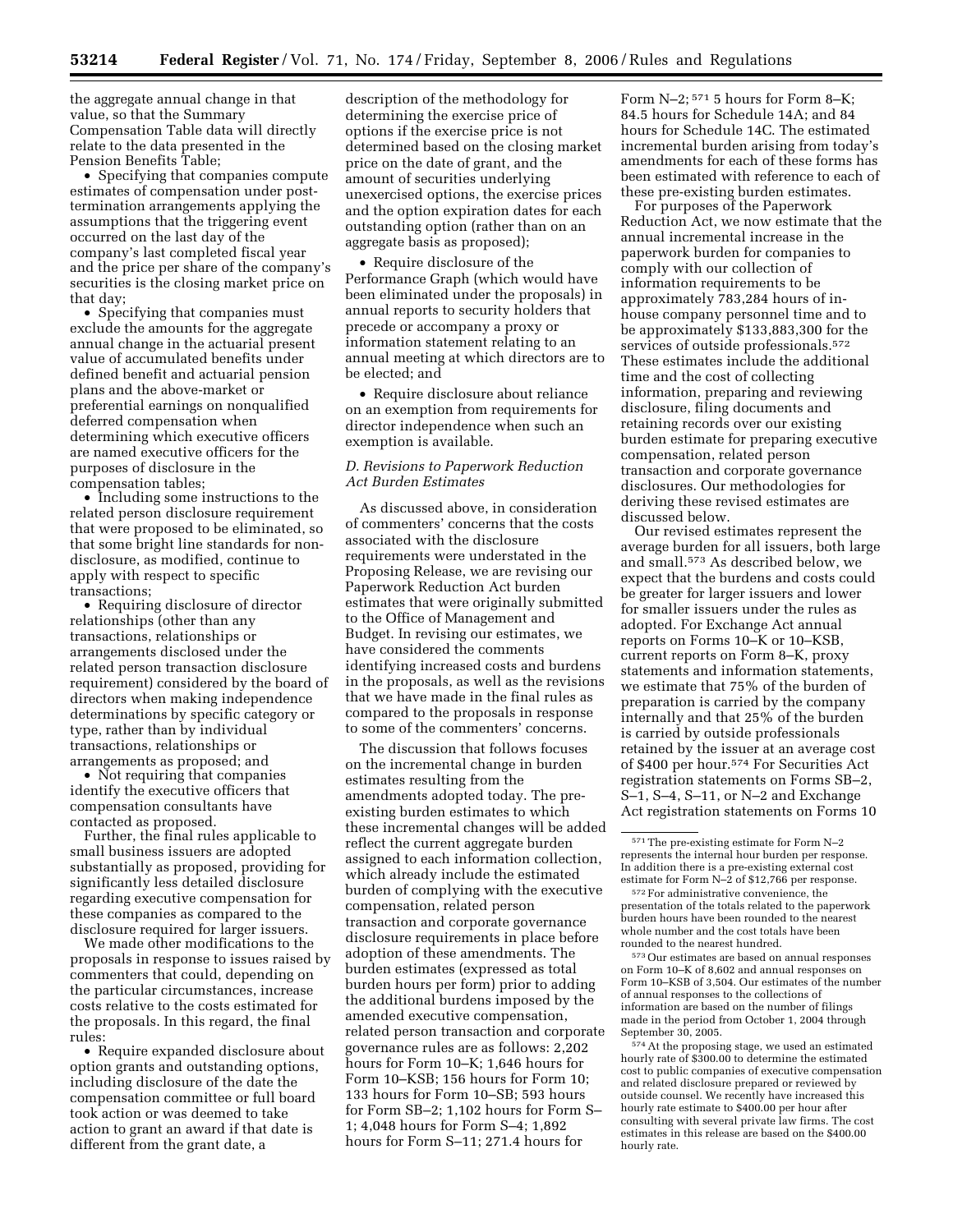or 10–SB, we estimate that 25% of the burden of preparation is carried by the company internally and that 75% of the burden is carried by outside professionals retained by the issuer at an average cost of \$400 per hour.575 The portion of the burden carried by outside professionals is reflected as a cost, while the portion of the burden carried by the company internally is reflected in hours.

1. Securities Act Registration Statements, Exchange Act Registration Statements, Exchange Act Annual Reports, Proxy Statements and Information Statements

For the purposes of the Paperwork Reduction Act, we estimate that, over a three year period,576 the annual incremental disclosure burden imposed by the amendments will average 95 hours per Form 10–K; 50 hours per Form 10–KSB; 85 hours per Form 10; 45 hours per Forms 10–SB and SB–2; 74 hours per Form S–1; 17 hours per Form S–4; 85 hours per Form S–11; 3 hours per Schedules 14A and 14C; and 5 hours per Form N–2.577 While the amendments to Item 22(b) of Schedule 14A and increasing to \$120,000 the former \$60,000 threshold in Forms N– 1A, N–2, and N–3 for disclosure of certain interests, transactions, and relationships of disinterested directors may increase or decrease existing disclosure burdens, or not affect them at all, depending on the particular circumstances, we estimate that, as discussed below, the amendments will not impose an annual incremental disclosure burden.

These estimates were based on the following assumptions:

• The hours of company personnel time and outside professional time required to prepare the disclosure regarding executive and director compensation under amended Item 402 of Regulation S–K will be greater in light of the expansion and

576We calculated an annual average over a three year period because OMB approval of Paperwork Reduction Act submissions covers a three year period. Embedded in the three year period is the recognition that the costs in the initial year of compliance are likely to be higher than in later years.

577 In the Proposing Release, we estimated that the proposed revisions would average 67 hours per Form 10–K; 35 hours per Form 10–KSB; 60 hours per Form 10; 30 hours per Forms 10–SB and SB– 2; 60 hours per Forms S–1, S–4 and S–11; and 1.675 hours per Form N-2.

reorganization of the amended disclosure requirements relative to the disclosure requirements on these topics in place prior to adoption of these amendments, in particular the requirements regarding Compensation Discussion and Analysis, expanded disclosures concerning options and other equity-based awards and new disclosure requirements regarding pension benefits, non-qualified deferred compensation, other potential postemployment payments and director compensation.

• Companies filing annual reports on Form 10–K that will be required to include disclosure under Item 402 of Regulation S–K, as we are amending it, and Item 407(e)(4) of Regulation S–K (regarding compensation committee interlocks and insider participation), will experience greater costs in responding to these disclosure requirements in the first year of compliance with them, and, to a lesser extent, in the second and third years, as systems and processes are implemented to obtain the relevant data and disclosure controls and procedures with respect to new or expanded disclosure requirements are implemented, with lower incremental costs expected in subsequent years.

• The hours of company personnel time and outside professional time required to prepare the disclosure regarding related person transactions under amended Item 404, director independence under new Item 407(a) and compensation committee functions under paragraphs (e)(1) through (e)(3) of Item 407 of both Regulation S–K and Regulation S–B, will be greater as compared to the burden that was imposed in complying with the related party transaction disclosure requirements and disclosure about the board of directors required by Item 404 of Regulations S–K and S–B and Item 7 of Schedule 14A prior to these amendments. The new Compensation Committee Report that is required in the Form 10–K (and is not required for small business issuers, because they are not required to include Compensation Discussion and Analysis) will increase the burdens. Other amendments to be made by moving disclosure requirements relating to corporate governance to new Item 407 of Regulations S–K and S–B will not change the substance of the disclosure requirements and will therefore not increase burdens, particularly for proxy or information statements where much of the disclosure about these topics is currently required.

• For Form 10–K, we estimate that it would take issuers 170 additional hours

to prepare the amended disclosure in year one, 80 hours in year two and 35 hours in year three and thereafter, which results in an average of 95 hours over the three year period to comply with the amended disclosure requirements. This estimate takes into account that the burden will be incurred by either including the required disclosure in the report directly or incorporating by reference from a proxy or information statement. This estimated incremental burden is based on a consideration of the extent to which the amendments will increase, decrease or not affect the burden imposed by the requirements in place prior to these amendments, as described in Section VIII.B., above. The incremental burden represents the estimate of the average burden across the range of companies that file annual reports on Form 10–K, recognizing that larger companies with more complex executive and director compensation arrangements, more related person transactions and more involved corporate governance structures may require more time to comply with the amended disclosure requirements, while smaller issuers with potentially less complex circumstances are likely to require less time to comply with the amended requirements.

• For proxy statements on Schedule 14A and information statements on Schedule 14C, we estimate that it would take companies 6 additional hours to prepare the additional corporate governance and other compensation committee disclosures required only in the proxy or information statement in year one, and 2 hours in year two and 2 hours in year three and thereafter, which results in an average of approximately 3 hours over the three year period.578 As with the estimates for Form 10–K, this estimated incremental burden is based on a consideration of the extent to which the amendments will increase, decrease or not affect the burden imposed by the requirements in place prior to these amendments, as described in Section VIII.B., above. The incremental burden represents the estimate of the average burden across the range of companies that file proxy statements on Schedule 14A and

<sup>575</sup>As mentioned above, we do not believe that the amendments increasing to \$120,000 the current \$60,000 threshold in Forms N–1A, N–2, and N–3 for disclosure of certain interests, transactions, and relationships of disinterested directors will significantly impact the hours of company personnel time and cost of outside professionals in responding to these items.

<sup>578</sup>Similarly, the hours of company personnel time and outside professional time required to prepare the disclosure required by the amended conforming revisions to Item 22(b) relating to the independence of members of nominating and audit committees of investment companies will be approximately the same as for compliance with the requirements regarding disclosure of the independence of nominating and audit committee members of investment companies that were required by Item 7 of Schedule 14A prior to today's amendments.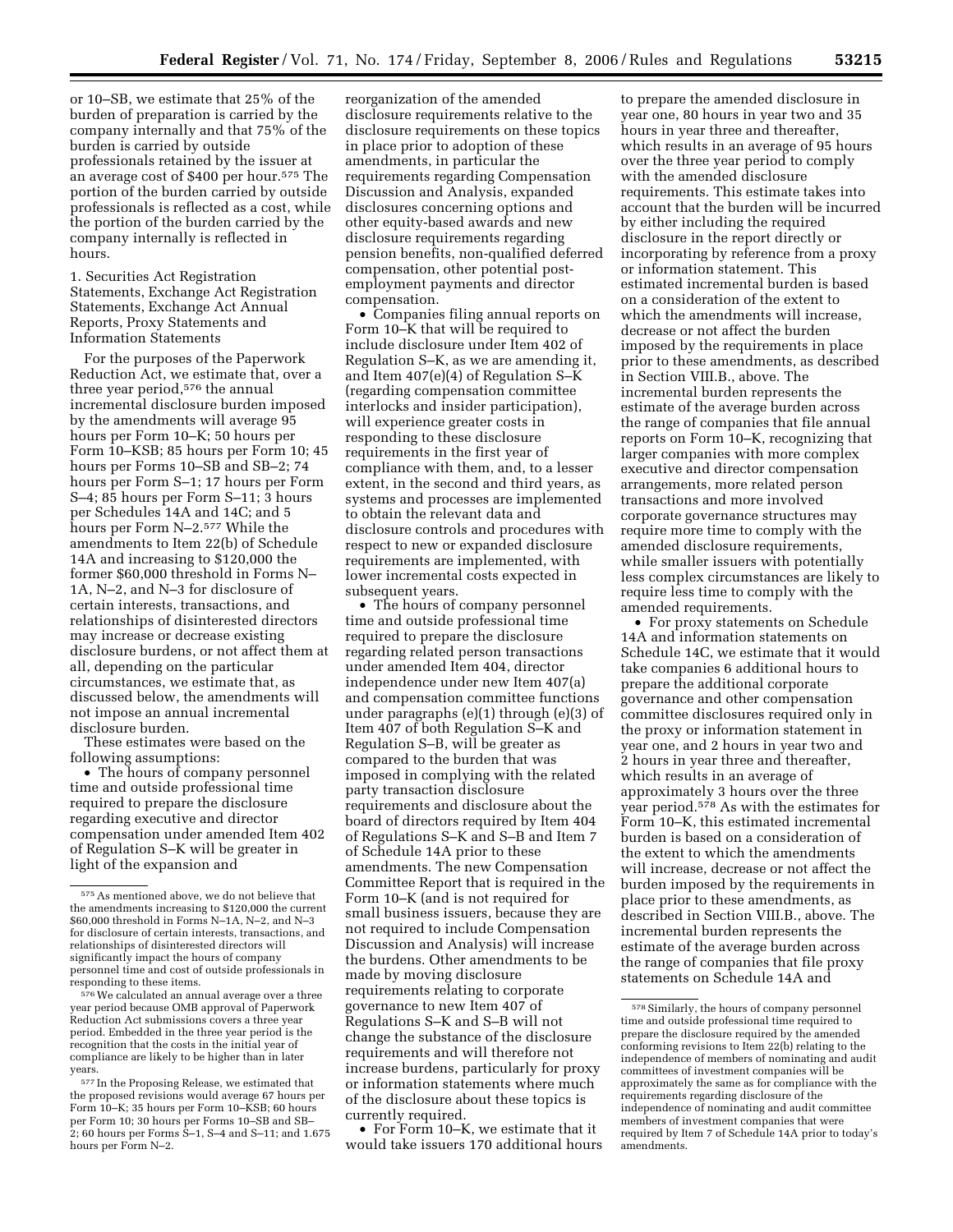information statements on Schedule 14C, taking into account that larger companies may require more time to comply with the amended disclosure requirements, while smaller companies (including small business issuers) with potentially less complex circumstances may require less additional time to comply with the amended requirements.

• Companies filing registration statements on Forms 10, S–1, S–4 and S–11 that are not already filing periodic reports pursuant to Exchange Act Sections 13(a) or 15(d) will in many cases not have been required to comply with the amended disclosure requirements prior to filing such registration statements, and will therefore take an estimated 85 additional hours on average to comply with the changes in the disclosure requirements. For Forms S–1 and S–4, which permit incorporation of information by reference to disclosure provided in Exchange Act reports, we have estimated a lower average incremental number of burden hours in order to recognize that the incremental burden arising from the amendments is already factored into the estimated average incremental burden for Forms 10–K and 10–KSB.579 These estimated incremental burdens are based on a consideration of the extent to which the amendments will increase, decrease or not affect the burden imposed by the requirements in place prior to these amendments, as described in Section VIII.B., above. The additional time required by these companies to obtain the relevant data and to compile the required executive compensation information is offset to some extent by the fact that only one year of executive compensation information will generally be required for presentation in the Summary Compensation Table, as compared to three years for issuers already subject to Exchange Act reporting requirements. By contrast, information regarding related person transactions, as was the case prior to the

amendments, is generally required for three years in Securities Act and Exchange Act registration statements, so that any additional burden associated with obtaining data and compiling the related person transaction disclosure under the amended requirements would be with respect to this three year period.

• Small business issuers filing annual reports on Form 10–KSB will be subject to lower incremental costs than other issuers as a result of the amendments, given the reduced disclosure required by Item 402 of Regulation S–B relative to Item 402 of Regulation S–K, as described above. As with companies filing annual reports on Form 10–K, we expect that small business issuers will experience greater costs in responding to the amended disclosure requirements in the first year of compliance with them, as systems are implemented to obtain the relevant data and disclosure controls and procedures with respect to new or expanded disclosure requirements are implemented, with lower incremental costs in subsequent years.

• For Form 10–KSB, we estimate that it would take issuers an estimated 100 additional hours on average to prepare their disclosure under the amended requirements in year one, 35 additional hours in year two and 15 additional hours in year three and thereafter, which results in an average of 50 additional hours over the three year period. This estimate assumes that the burden would be incurred by either including the amended disclosure in the report directly or incorporating by reference from a proxy or information statement. This estimated incremental burden is based on a consideration of the extent to which the amendments will increase, decrease or not affect the burden imposed by the requirements in place prior to these amendments, as described in Section VIII.B., above. The incremental burden represents the estimate of the average burden across the range of companies that file annual reports on Form 10–KSB, recognizing that small business issuers with more complex executive and director compensation arrangements, more related person transactions and more involved corporate governance structures may require more time to comply with the amended disclosure requirements, while other small business issuers with potentially less complex circumstances, particularly the smallest companies in this group, are likely to require less time to comply with the amended requirements.

• Small business issuers filing registration statements on Forms 10–SB and SB–2, including those small

business issuers that are not already filing periodic reports pursuant to Exchange Act Sections 13(a) or 15(d) and thus will not have been required to comply with the amended disclosure requirements prior to filing such registration statements, will take an estimated 45 additional hours on average to comply with the changes in the disclosure requirements. The additional time required by these registrants to obtain the relevant data and to compile the required information is offset to some extent by the fact that only one year of compensation information will generally be required for presentation in the Summary Compensation Table, as compared to two years for small business issuers already subject to Exchange Act reporting requirements.

• Based on our experience with the requirement we adopted in 1998 for issuers to write certain sections of prospectuses in plain English, drafting documents in plain English will result in an initial increase in time and cost burdens in the first year of implementation, and to a lesser extent, the second year, with those time or cost burdens decreasing in the year following implementation of the new rules. To the extent that companies incorporate required information by reference to proxy or information statements, the amended plain English requirements would apply to disclosure in those filings; however, the incremental burden of preparing plain English disclosure is factored into the burden estimates for Forms 10–K and 10–KSB. The plain English rule amendments will not affect the substance of the required disclosure, and companies that have filed registration statements under the Securities Act are already familiar with the requirements.

• The amendments to increase to \$120,000 the former \$60,000 threshold for disclosure of certain interests, transactions, and relationships of disinterested directors in Forms N–1A, N–2, and N–3 and in proxy and information statements may increase or decrease existing disclosure burdens, or not affect them at all, depending on the particular circumstances. Because these forms are already required to disclose these interests, transactions, and relationships in amounts exceeding \$60,000, we do not believe the increase in the disclosure threshold will significantly impact the hours of company personnel time and cost of outside professionals in responding to these items, and we estimate these amendments will neither increase nor decrease the annual paperwork burden.

<sup>579</sup>For Form S–1, we estimate an average incremental burden of 74 hours, based on an estimate that 459 out of the 528 registration statements that we estimate will be filed on Form S–1 will not include the disclosure contemplated by these rule changes through incorporation by reference to a Form 10–K or Form 10–KSB (459 filings times 85 hours = 39,015 hours, which when divided by the 528 total annual filings results in approximately 74 hours per Form S–1). For Form S–4, we estimate an average incremental burden of 17 hours, based on an estimate that 123 out of the 619 registration statements that we estimate will be filed on Form S–4 will not include the disclosure contemplated by these rule changes through incorporation by reference to a Form 10–K or Form  $10-\overline{\text{KSB}}$  (123 filings times 85 hours = 10,455 hours, which when divided by the 619 total annual filings results in approximately 17 hours per Form S–4).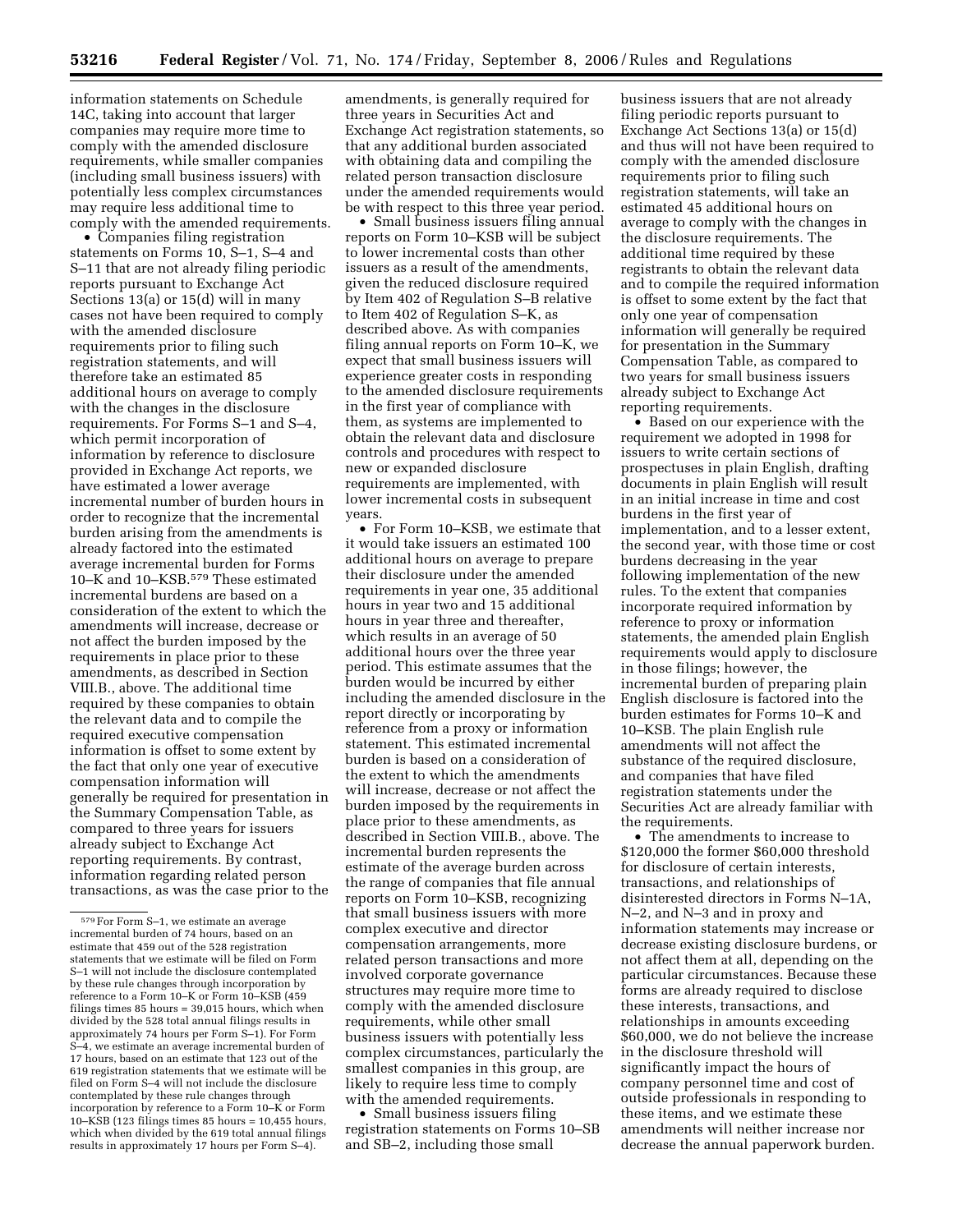• Business development companies filing Form N–2 will be required to include Item 402 of Regulation S–K, as we are amending it, and will experience higher costs in responding to these disclosure requirements in the first year of complying with them, and, to a lesser extent, in the second year, as systems

are implemented to obtain the relevant data and compliance efforts with respect to new or expanded disclosure requirements are implemented, with lower incremental costs expected in subsequent years.<sup>580</sup>

Tables 1 and 2 below illustrate the incremental annual compliance burden

in the collection of information in hours and cost for Exchange Act periodic reports for companies other than registered investment companies, proxy statements, information statements, Securities Act registration statements and Exchange Act registration statements.

# TABLE 1.—CALCULATION OF INCREMENTAL PAPERWORK REDUCTION ACT BURDEN ESTIMATES FOR EXCHANGE ACT PERIODIC REPORTS, PROXY STATEMENTS AND INFORMATION STATEMENTS

| Form    | Annual<br>responses            | Incremental<br>hours/form | Incremental<br>burden                 | 75% Issuer                                        | 25% Profes-<br>sional                         | \$400 Profes-<br>sional<br>cost                    |
|---------|--------------------------------|---------------------------|---------------------------------------|---------------------------------------------------|-----------------------------------------------|----------------------------------------------------|
|         | (A)                            | (B)                       | $(C)=(A)^*(B)$                        | $(D)=(C)^*0.75$                                   | $(E)=(C)^*0.25$                               | $(F)=(E)^*$ \$400                                  |
| DEF 14C | 8,602<br>3,504<br>7,250<br>681 | 95<br>50<br>3<br>3        | 817.190<br>175,200<br>21.750<br>2.043 | 612,892.50<br>131,400.00<br>16,312.50<br>1.532.25 | 204,297.50<br>43,800.00<br>5,437.50<br>510.75 | \$81,719,000<br>17,520,000<br>2,175,000<br>204.300 |
| Total   |                                |                           | 1,016,183                             | 762,137.25                                        | 254,045.75                                    | 101,618,300                                        |

# TABLE 2.—CALCULATION OF INCREMENTAL PAPERWORK REDUCTION ACT BURDEN ESTIMATES FOR SECURITIES ACT REGISTRATION STATEMENTS AND EXCHANGE ACT REGISTRATION STATEMENTS

| Form  | Annual<br>responses                         | Incremental<br>hours/form             | Incremental<br>burden                                          | 75% Issuer                                                                     | 25% Profes-<br>sional                                                              | \$400 Profes-<br>sional<br>cost                                                           |
|-------|---------------------------------------------|---------------------------------------|----------------------------------------------------------------|--------------------------------------------------------------------------------|------------------------------------------------------------------------------------|-------------------------------------------------------------------------------------------|
|       | (A)                                         | (B)                                   | $(C)=(A)^*(B)$                                                 | $(D)=(C)^*0.25$                                                                | $(E)=(C)^*0.75$                                                                    | (F)=(E)*\$400                                                                             |
| $S-4$ | 72<br>166<br>885<br>528<br>619<br>60<br>462 | 85<br>45<br>45<br>74<br>17<br>85<br>5 | 6.120<br>7.470<br>39.825<br>39.072<br>10.523<br>5.100<br>2.310 | 1.530.00<br>1.867.50<br>9.956.25<br>9.768.00<br>2.630.75<br>1.275.00<br>577.50 | 4.590.00<br>5.602.50<br>29.868.75<br>29.304.00<br>7.892.25<br>3.825.00<br>1.732.50 | \$1,836,000<br>2.241.000<br>11.947.500<br>11,721,600<br>3,156,900<br>1,530,000<br>693.000 |
| Total |                                             |                                       | 110.420                                                        | 27,605.00                                                                      | 82.815.00                                                                          | 33,126,000                                                                                |

### 2. Exchange Act Current Reports

For purposes of the Paperwork Reduction Act, we estimate that the amendments affecting the collection of information requirements related to current reports on Form 8–K will reduce the annual paperwork burden by approximately 6,458 hours of company personnel time and by a cost of

approximately \$861,000 for the services of outside professionals. This estimate reflects the reduction in the number of filings that could result from our amendments.582 These estimates were based on the following assumptions:

• The number of annual responses for Form 8–K is estimated to be 110,416.583 Based on a study of current reports on Form 8–K filed in September 2005, we

We note that in the Proposing Release, we estimated 935 total annual filings on Form N–2 and N–2/A, but this higher number double counted certain filings that were made under both the Securities Act and the Investment Company Act. Our revised estimate is 462 annual filings.

581The burden estimates for Form 10–K and 10– KSB assume that the amended requirements are satisfied by either including information directly in the annual reports or incorporating the information by reference from the proxy statement or information statement in Schedule 14A or Schedule 14C, respectively. As described above, we now

estimate that approximately 22,083 current reports filed on Forms 8–K would be filed annually pursuant to Item 1.01 of Form 8–K;

• Based on a review of Item 1.01 of Form 8–K filings made in September 2005, we estimate that 6,625 of the 22,083 current reports on Form 8–K that would be filed annually under Item 1.01

<sup>580</sup>For Form N–2, we estimate that it will take business development companies 150 additional hours to prepare the amended disclosure in year one, 75 hours in year two and 30 hours in year three and thereafter, which results in an average of 85 hours for each business development company to comply with the amended compensation disclosures that would be required on Form N–2. We estimate an average annual incremental disclosure burden of 5 hours per Form N–2, based on 85 hours per Form N–2 filing by business development companies times 27 filings on Form N–2 by business development companies (representing all Form N–2 and N–2/A filings by business development companies during the year ended December 31, 2005) (85 hours times 27 Form N–2 filings (including amendments) = 2,295 hours), divided by 462 total annual filings on Form N–2

<sup>(</sup>representing all Form N–2 and N–2/A filings during the year ended December 31, 2005)  $(2,295)$ hours divided by 462 filings on Form N–2 (including amendments) = approximately 5 hours per Form N–2 (including amendments)).

estimate that the changes to executive compensation and corporate governance disclosure requirements applicable only in proxy or information statements (and thus not in Securities Act registration statements or Exchange Act reports or registration statements) will impose an incremental burden.

<sup>582</sup>The amendments do not change the exhibit filing requirements under Item 601(b)(10) of Regulations S–K and S–B, therefore companies may be required to file compensatory plans, contracts or arrangements as exhibits to filings even if current reporting on Form 8–K is no longer required for the entry into or amendment of those plans, contracts or arrangements.

<sup>583</sup>This is based on the number of responses made in the period from October 1, 2004 through September 30, 2005.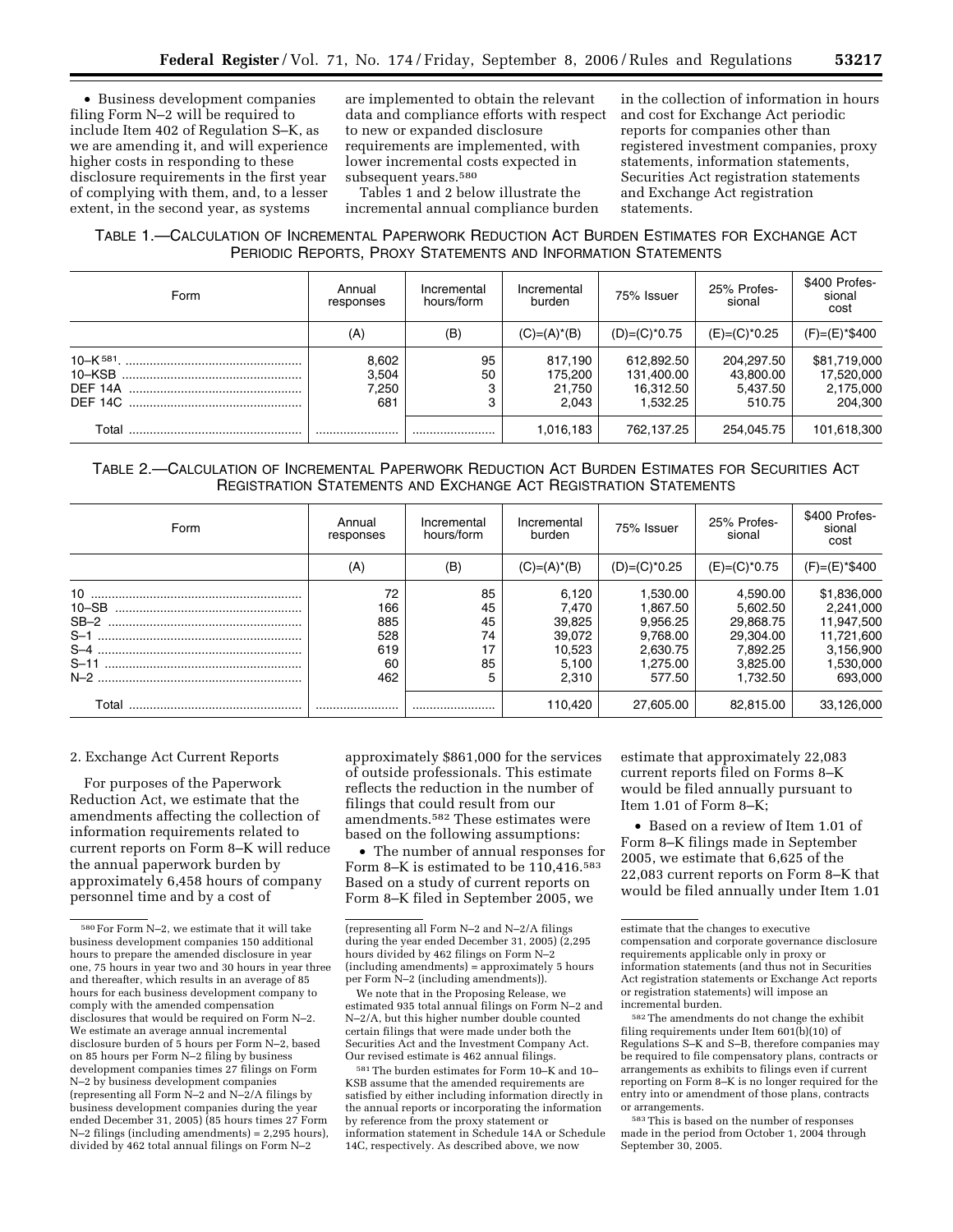would relate to executive or director compensation matters; and

• Based on a review of Item 1.01 of Form 8–K filings made in September 2005, we estimate that 1,722 fewer current reports on Form 8–K would be filed annually as a result of more focused current reporting of executive officer and director compensation transactions under new Item 5.02(e) of Form 8–K.584

#### **IX. Cost-Benefit Analysis**

# *A. Background*

We are adopting amendments to our rules governing disclosure of executive and director compensation, related person transactions, director independence and other corporate governance matters and security ownership of officers and directors. The revisions to the executive and director compensation disclosure rules are intended to provide investors with a clearer and more complete picture of compensation to principal executive officers, principal financial officers, the highest paid executive officers and directors. We are also amending our rules relating to current reports on Form 8–K to require real-time disclosure of only executive and director compensation events that are unquestionably or presumptively material, thereby reducing the number of filings for events relating to executive officers other than named executive officers and those officers specified in Item 5.02. We are amending our closely related rules requiring disclosure regarding the extent to which executive officers, directors, significant shareholders and other related persons participate in financial transactions and relationships with the issuer. We are amending our beneficial ownership disclosure requirement to require disclosure regarding pledges of securities by management and directors' qualifying shares. Finally, we are requiring that most of the disclosure that will be called for by the amendments be provided in plain English, so that investors can more easily understand this information when it is required to be included in Exchange Act reports or is incorporated by reference from proxy or information

statements. While we believe that these amendments will result in significant benefits, we also recognize that the amendments to the disclosure requirements will impose additional costs. We have considered the costs and benefits in adopting these amendments.

## *B. Summary of Amendments*

In light of the complexity of, and variations in, compensation programs, the sometimes inflexible and highly formatted nature of former Item 402 of Regulations S–K and S–B has resulted, in some cases, in disclosure that does not clearly inform investors as to all elements of compensation. The changes to Item 402 apply a broader approach that eliminates some tables, simplifies or refocuses other tables, reflects total compensation in the Summary Compensation Table, and reorganizes the compensation tables to group together compensation elements that have similar functions so that the quantitative disclosure is both more informative and more easily understood. This improved quantitative disclosure will be complemented by enhanced narrative disclosure clearly and comprehensively describing the context in which compensation is paid and received. In particular, the narrative disclosure requirements will provide transparency regarding company compensation policies and procedures, and is designed to be sufficiently flexible to operate effectively as new forms of compensation continue to evolve.

We have also taken into account the relative burden of providing disclosure by smaller companies that file information pursuant to Regulation S–B (as opposed to Regulation S–K). Under the amendments, the scope and presentation of information in Item 402 of Regulation S–B will differ in a number of significant ways from Item 402 of Regulation S–K. Item 402 of Regulation S–B will:

• Limit the named executive officers for whom disclosure is required to a smaller group, consisting of the principal executive officer and the two other highest paid executive officers; 585

• Require a revised Summary Compensation Table to disclose compensation information for the small business issuer's two most recent fiscal years, and to require that narrative

disclosure accompany the Summary Compensation Table; 586

• Provide a higher threshold for separate identification of categories of "All Other Compensation" in the Summary Compensation Table;

• Require a new Outstanding Equity Awards at Fiscal Year-End Table that includes expanded disclosure regarding holdings of previously awarded stock, options and similar instruments, which includes the value of stock and other similar incentive plan awards that have not vested, as well as information regarding options on an award-by-award basis;

• Require additional narrative disclosure addressing the material terms of defined benefit and defined contribution plans and other posttermination compensation arrangements; and

• Require a new Director Compensation Table.

Item 402 of Regulation S–B will not include the following disclosures that will be required by amended Item 402 of Regulation S–K:

• Compensation Discussion and Analysis or a Compensation Committee Report;

• Information regarding two additional executive officers;

• A third fiscal year of Summary Compensation Table disclosure;

• The supplementary Grants of Plan-Based Awards Table, the Option Exercises and Stock Vested Table, the Pension Benefits Table, the Nonqualified Deferred Compensation Table, and the separate Potential Payments Upon Termination or Changein-Control narrative section, while providing a general requirement to discuss the material terms of retirement plans and the material terms of contracts providing for payment upon a termination or change in control.

In addition, the application of Item 1.01 of Form 8–K to compensatory arrangements has raised concerns that real-time disclosure may be required for executive compensation events that are not unquestionably or presumptively material, and that are more appropriately disclosed, if at all, in the company's proxy statement for its annual meeting of shareholders. The amendments to Items 1.01 and 5.02 of

<sup>584</sup>For Form 8–K, the current burden estimate is 5 hours per filing. We estimate that 75% of the burden of preparation is carried by the company internally and that 25% of the burden is carried by outside professionals retained by the issuer at an average cost of \$400 per hour. The computation of the reduction in burden is thus based on 1,722 fewer current reports on Form 8–K filed with a per filing burden of 3.75 hours carried by the company and 1.25 hours at a cost of \$400 per hour (or \$500 per filing).

<sup>585</sup>Prior to these amendments, Item 402(a)(2) of Regulation S–B required compensation disclosure for all individuals serving as the small business issuer's chief executive officer and the small business issuer's four highest paid executive officers other than the chief executive officer.

 $^{586}\rm{Prior}$  to these amendments, Item  $402(\rm{b})(1)$  of Regulation S–B required disclosure in the Summary Compensation Table of compensation of the named executive officers for each of the last three fiscal years, and narrative disclosure was not required to accompany the Summary Compensation Table. Under the amendments adopted today, new narrative disclosure will address some elements of compensation previously required to be disclosed in tables.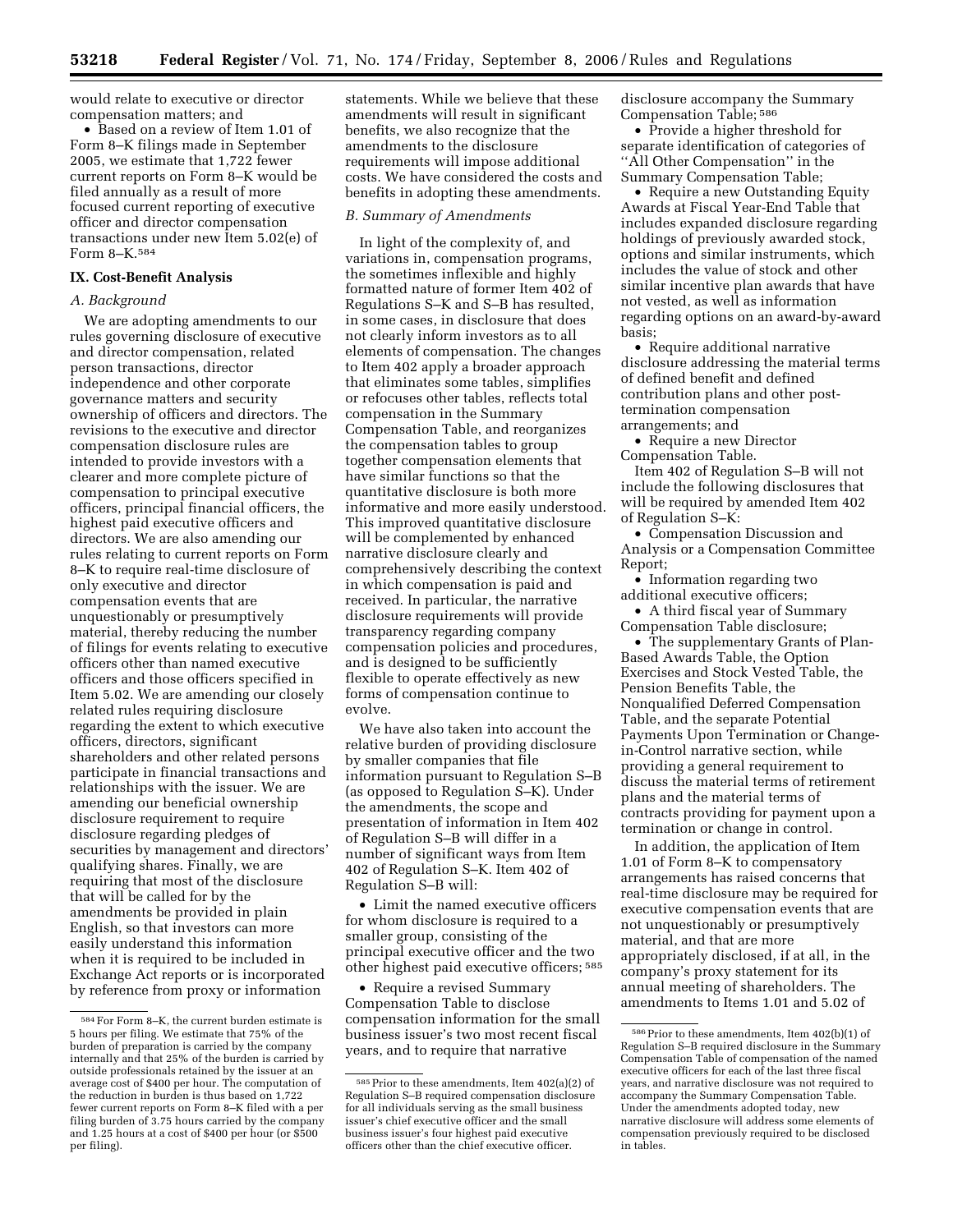Form 8–K focus real-time disclosure on compensation arrangements with executives and directors that we believe are unquestionably or presumptively material, and eliminate the obligation to file Form 8–K with respect to other compensatory arrangements.

Further, the amendments streamline and modernize Item 404 of Regulation S–K, while making it more principlesbased. For example, indebtedness of related persons is limited by the Sarbanes-Oxley Act, and the disclosure requirement regarding indebtedness of related persons has been combined into the requirement regarding other transactions with related persons. This consolidated disclosure requirement applies to an expanded group of related persons through amendments to the definition of the term ''immediate family member.'' While the pre-existing principles for disclosure have been retained, the amendments increase the threshold for disclosure from \$60,000 to \$120,000 and eliminate or narrow the scope of certain instructions delineating what transactions are reportable or excludable. The disclosure requirements in Item 404 regarding transactions with promoters have been slightly expanded in the amendments to apply when a company had a promoter over the past five years, as well as to require analogous disclosure regarding transactions with control persons of a shell company.

With respect to registered investment companies and business development companies, amendments to Items 22(b)(7), 22(b)(8), and 22(b)(9) of Schedule 14A and to Forms N–1A, N–2, and N–3 similarly increase to \$120,000 the former \$60,000 threshold for disclosure of certain interests, transactions, and relationships of each director (and, in the case of Items 22(b)(7), 22(b)(8), and 22(b)(9) of Schedule 14A, each nominee for election as director) who is not or would not be an ''interested person'' of the fund within the meaning of Section 2(a)(19) of the Investment Company Act (and their immediate family members). In addition, amended Form N–2 requires business development companies to include the compensation disclosure required by Item 402 of Regulation S–K, as amended.

The amendments also replace the disclosure requirement for certain business relationships of directors that had been required by Item 404(b) of Regulation S–K prior to these amendments, which focused on relationships relevant to director independence, with requirements for director independence disclosure in new Item 407 discussed below. Under

the amendments, some of the disclosure that had been required under the certain business relationship disclosure requirement may be required by the consolidated disclosure requirement regarding transactions and relationships with related persons in Item 404(a) of Regulation S–K. Item 404(b) of Regulation S–K as amended requires disclosure regarding the company's policies for the review, approval or ratification of transactions with related persons.

We are adopting similar amendments to Item 404 of Regulation S–B, which will result in a more detailed related person transaction disclosure requirement than had existed in Item 404 of Regulation S–B prior to these amendments. However, unlike Item 404 of Regulation S–K, Item 404 of Regulation S–B as amended does not require disclosure regarding the company's policies for the review, approval or ratification of transactions with related persons. We are retaining the requirement that transactions occurring within the last two years must be disclosed under Item 404 of Regulation S–B, whereas Item 404 of Regulation S–K requires disclosure for the last fiscal year, unless the information is included in a Securities Act or Exchange Act registration statement, where information as to the last three fiscal years is required.

We are adopting a new disclosure requirement in Item 407 of Regulations S–K and S–B that consolidates disclosures previously required in several places throughout our rules addressing director independence, board committee functions and other related corporate governance matters. This new Item, which requires new disclosure regarding independence of members of the board of directors and board committees, is intended to enhance disclosures regarding independence required by corporate governance listing standards of national securities exchanges and automated inter-dealer quotation systems of a national securities association.587 Item 407 of Regulations S–K and S–B also includes a new disclosure requirement regarding the compensation committee's processes and procedures for the consideration and determination of executive and director compensation, and disclosure regarding the availability of the compensation committee's charter (if it has one), either as an appendix to the proxy or information statement at

least once every three fiscal years or on the company's Web site. The amendments to Item 407 of Regulation S–K require a short Compensation Committee Report regarding the compensation committee's review and discussion with management of the Compensation Discussion and Analysis, and the compensation committee's recommendation to the Board with regard to the disclosure of the Compensation Discussion and Analysis. This new Compensation Committee Report, along with the Compensation Discussion and Analysis, is required instead of the Board Compensation Committee Report on Executive Compensation that was previously required by Item 402 of Regulation S– K prior to today's amendments.

To the extent that shares beneficially owned by named executive officers, directors and director nominees are used as collateral for loans, these shares are subject to risks or contingencies that do not apply to other shares beneficially owned by these persons. These circumstances have the potential to influence management's performance and decisions. As a result, we believe that the existence of these securities pledges could be material to shareholders and should be disclosed. We therefore are amending Item 403 of Regulations S–K and S–B to require this disclosure as well as disclosure regarding directors' beneficial ownership of qualifying shares.

We are requiring that most of the information that is required by these amendments be provided in plain English in Exchange Act reports or in proxy or information statements incorporated by reference into those reports. The plain English requirements will make these documents easier to understand.

The amendments to Item 402 of Regulation S–K, Items 402 and 404 of Regulation S–B, and Form 8–K will affect all companies reporting under Sections 13(a) and 15(d) of the Exchange Act, other than registered investment companies. The amendments to Item 404 of Regulation S–K will affect all companies reporting under Sections 13(a) and 15(d) of the Exchange Act, other than registered investment companies, and all companies, including registered investment companies, filing proxy or information statements with respect to the election of directors. The changes to Items 402 and 404 of Regulation S–K and Regulation S–B will also affect additional companies filing Securities Act and Exchange Act registration statements. The changes to Item 22(b) of Schedule 14A will affect business

<sup>587</sup>We are also adopting conforming revisions to Item 22(b) relating to the independence of members of nominating and audit committees of investment companies.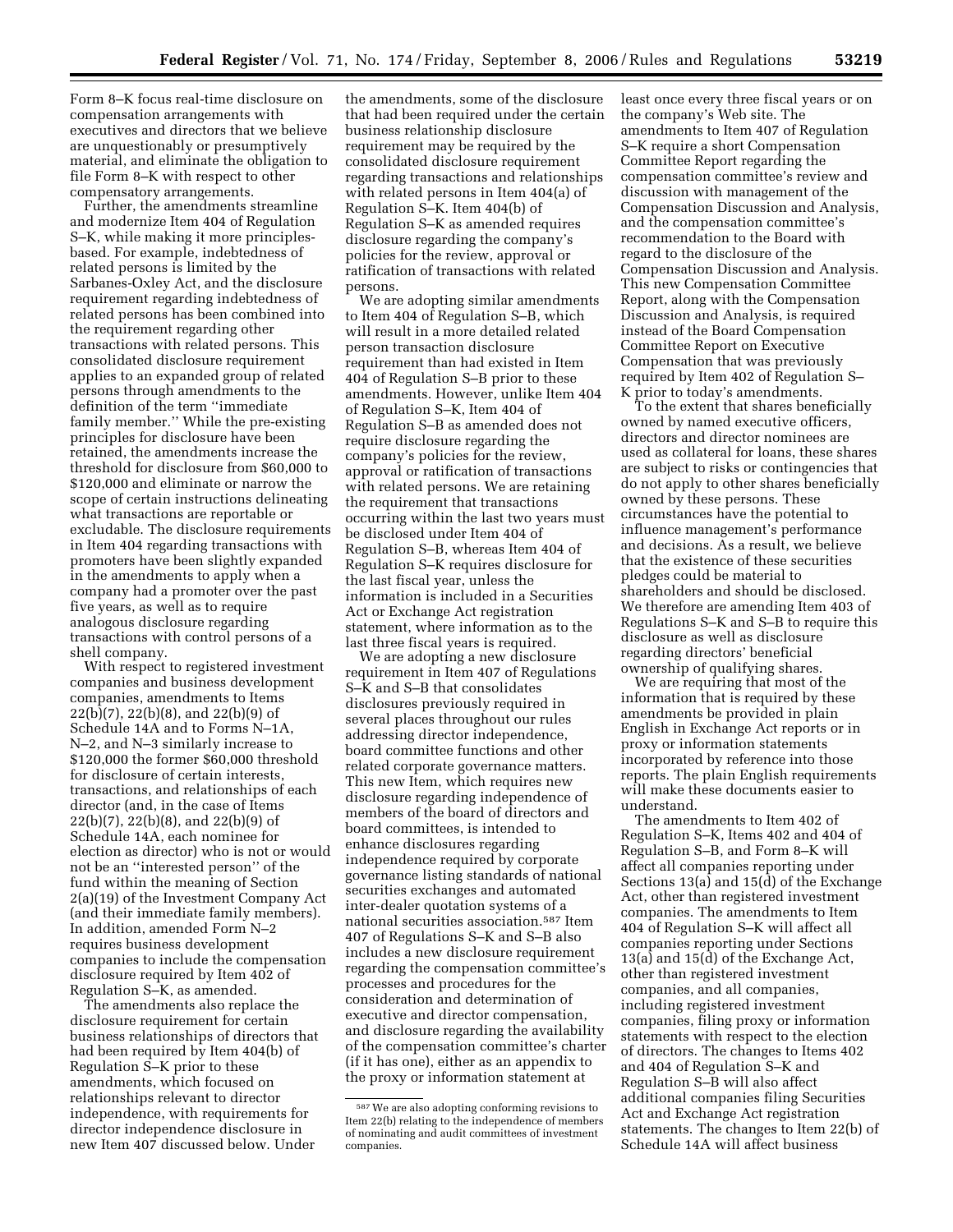development companies and registered investment companies filing proxy statements with respect to the election of directors. The changes to Form N–1A will affect open-end investment companies registering with the Commission on Form N–1A. The changes to Form N–2 will affect closedend investment companies (including business development companies) registering with the Commission on Form N–2. The changes to Form N–3 will affect separate accounts, organized as management investment companies and offering variable annuities, registering with the Commission on Form N–3.

### *C. Benefits*

As discussed, the overall goal of the executive and director compensation amendments is to provide investors with clearer, better organized and more complete disclosure regarding the mix, size and incentive components of executive and director compensation. This goal is accomplished by eliminating some tables and other disclosures that we believe may no longer be useful to investors, revising other tables so that they are more informative, and requiring new disclosure for retirement plans and similar benefits, nonqualified deferred compensation, post-termination benefits and director compensation. The amendments require enhanced narrative disclosure, in the form of a Compensation Discussion and Analysis section and narrative disclosure accompanying the tables, to explain the significant factors underlying the compensation decisions reflected in the tabular data. The amendments also require companies to report the total amount of compensation for named executive officers and directors, and provide important context to the disclosure of total compensation.

Improved disclosure under the amendments of executive and director compensation, such as equity-based compensation, non-equity incentive plan compensation, and retirement and other post-employment compensation, combined with the ability of investors to track the elements of compensation and the relative weights of those elements over time (and the reasons why companies allocate compensation in the manner that they do), will better enable investors to make comparisons both within and across companies. A presentation facilitating the comparability of different elements of compensation in different companies should make it easier for investors to analyze both the manner of compensation across companies and the

quality of compensation disclosure across companies. Disclosure of total compensation will benefit investors by reducing the need to make individual computations in order to assess the size of current compensation. Further, improved executive and director compensation disclosure will enhance investors' understanding of this use of corporate resources and the actions of boards of directors and compensation committees in making decisions in this area.588 Particularly with respect to the proxy statement for the annual meeting at which directors are elected, this improved disclosure will provide better information to shareholders for purposes of evaluating the actions of the board of directors in fulfilling its responsibilities to the company and its shareholders.

With respect to the new Compensation Committee Report regarding the compensation committee's review and discussion with management of the Compensation Discussion and Analysis, and the compensation committee's recommendation to the board of directors with regard to disclosure of the Compensation Discussion and Analysis, we believe that benefits will be derived from the attention of the compensation committee to the disclosure provided in Compensation Discussion and Analysis. Further, the principal executive officer and principal financial officer can look to the Compensation Committee Report when providing their certifications. Finally, the Board Compensation Committee Report on Executive Compensation has been eliminated in favor of company disclosure in the form of the Compensation Discussion and Analysis, which will provide investors with enhanced disclosure about the objectives and implementation of executive compensation programs.

We believe that the extent to which increased transparency and completeness in executive and director compensation disclosure will result in broader benefits depends at least in part on the extent to which current executive and director compensation practices are aligned with the interests of investors as reflected in their investment and voting decisions. Any changes to a company that might occur, including changes in corporate governance, changes in control, changes in the employment of particular executives or other changes could depend to some extent on the degree to which improved transparency

in executive and director compensation will affect investors' decision-making with respect to that company.

Disclosure under these new regulations will provide substantial benefit to investors in terms of the accuracy, transparency, completeness and accessibility of executive compensation and related person transaction disclosure. Improved transparency in executive and director compensation under these amendments could have other benefits in terms of the allocative efficiency of affected corporations with regard to the use of resources for executive compensation relative to other corporate needs, as well as improvements in efficiency of managerial labor markets. Benefits such as these depend on the extent to which the amendments, including requirements to disclose a total amount of compensation and more detail regarding compensation policies, alter existing and future policies or practices in these areas. We emphasize that we are not seeking to foster any particular policy or practice. Our objective is to increase transparency to enable decision-makers to make more informed decisions, which could result in different policies or practices or an increase in investor confidence in existing policies or practices.

Enhanced disclosure of outstanding option awards on an award-by-award basis, and additional disclosure regarding other equity-based awards, will further benefit investors by making it easier to evaluate the components of equity compensation for each named executive officer and the valuations of those equity awards provided by companies in the Summary Compensation Table.

The amendments to Form 8–K will facilitate shareholder and investor access to real-time disclosure of public companies' significant personnel and compensation decisions by focusing this disclosure only on what we believe are the most important compensatory arrangements with executive officers and directors. This information will be filed pursuant to Item 5.02 of Form 8– K. To find this information, shareholders and investors no longer will need to examine multiple Item 1.01 disclosures relating to other actions. Companies will also be relieved of obligations to quickly report arguably less important compensation information on Form 8–K.

The amendments to Item 404 will provide investors with more complete disclosure of related person transactions and director independence, and new disclosure regarding a company's policies and procedures for the review,

<sup>588</sup>For a discussion of the debate concerning board of directors and managerial decision-making in the area of executive compensation, see, *e.g.*, Steven M. Bainbridge, *Executive Compensation: Who Decides?, 83 Tex. L. Rev. 1615 (2005).*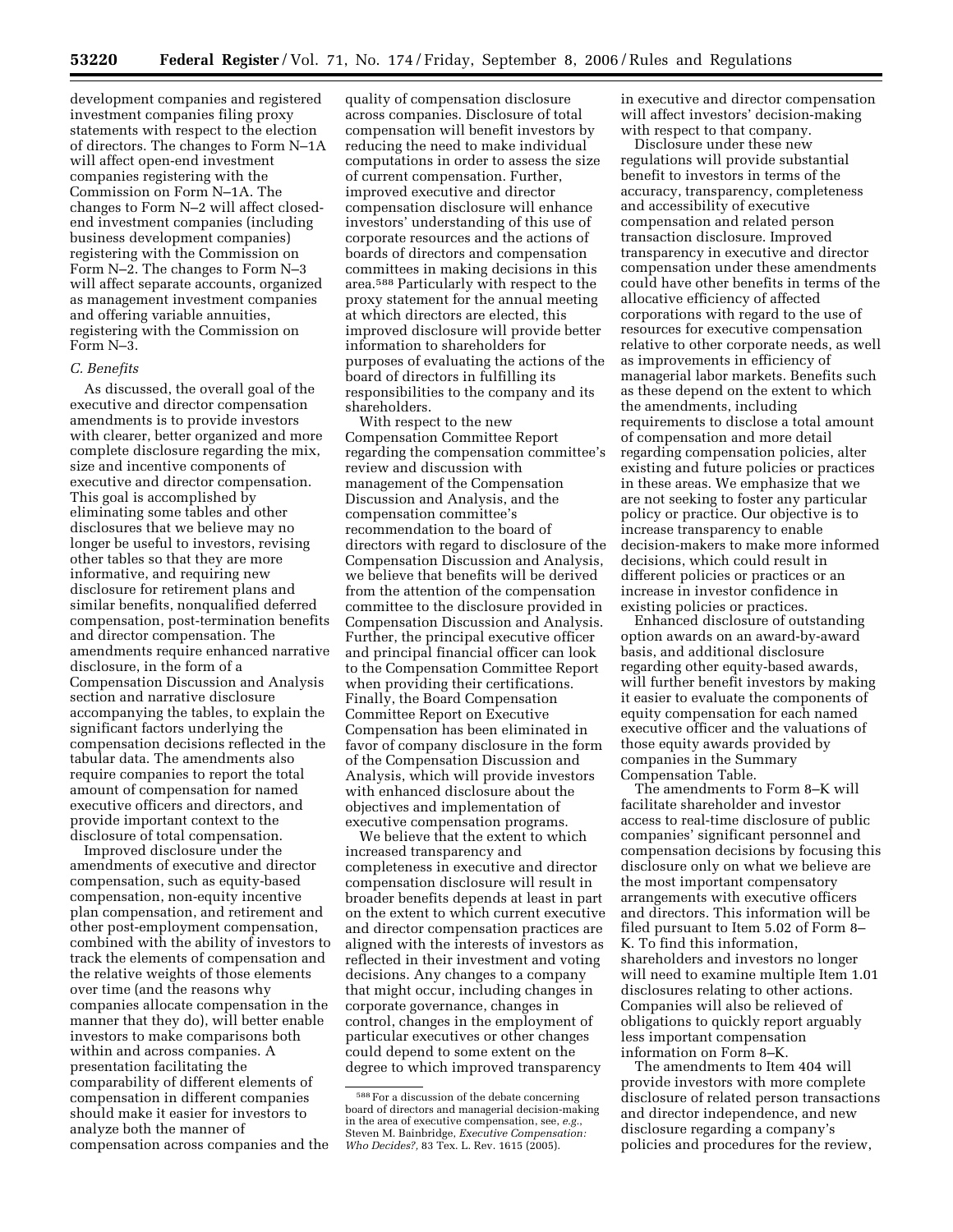approval or ratification of relationships with related persons. These amendments will enhance investors' understanding of how corporate resources are used in related person transactions, and provide improved information to shareholders for purposes of better evaluating the actions of the board of directors and executive officers in fulfilling their responsibilities to the company and its shareholders.

In addition, by combining similar provisions of former Item 404 into a single combined disclosure requirement, the amendments will reduce confusion that may have occurred regarding the disclosure required when more than one of the provisions of Item 404 applied to a particular transaction or relationship before these amendments. Improved corporate governance disclosure in new Item 407 will provide investors with better organized and more complete information regarding the independence of members of the board of directors.

The amendments to Item 403 of Regulation S–K and Regulation S–B will provide investors with disclosure of pledges of the securities beneficially owned by management and directors and full disclosure of beneficial ownership by directors, including directors' qualifying shares. This information will contribute to investor understanding of the economic incentives for executives and directors of public companies.

Changes to Items  $22(b)(7)$ ,  $22(b)(8)$ and 22(b)(9) of Schedule 14A and to Forms N–1A, N–2, and N–3 may increase or decrease existing disclosure burdens imposed on investment companies, or not affect them at all, depending on the particular circumstances, by increasing the threshold for disclosure of certain interests, transactions, and relationships of each director (and, in the case of Items 22(b)(7), 22(b)(8), and 22(b)(9) of Schedule 14A, each nominee for election as director) who is not or would not be an ''interested person'' of the fund within the meaning of Section 2(a)(19) of the Investment Company Act (and their immediate family members).

The amendments to the executive and director compensation, related person transaction, beneficial ownership and corporate governance disclosure requirements will in many respects make these requirements clearer for companies and their advisors, which could have the benefit of improving overall compliance with these provisions, including those provisions where disclosure requirements have not changed substantively.

Finally, presentation in plain English will facilitate investor understanding of most of the matters contemplated by our amendments.

#### *D. Costs*

In our view, the amendments to the executive officer and director compensation, related person transaction and corporate governance disclosure requirements will increase the costs of complying with the Commission's rules. We further believe that the costs related to preparing required disclosure in plain English will be short-term costs arising mainly in the first two years of implementation.<sup>589</sup>

We believe that compliance with these amendments will, on balance, be more costly for companies than compliance with the former disclosure requirements, with the highest incremental annual costs occurring principally in the first two years as companies and their advisors determine how best to compile and report information in response to new or expanded disclosure requirements.

The improved quantitative and textual disclosure regarding executive and director compensation that we are adopting will incrementally increase costs for companies in several ways as a result of the following new or expanded requirements. First, we are requiring that companies provide a Compensation Discussion and Analysis involving a discussion and analysis of material factors underlying compensation decisions reflected in the tabular presentations.590 To respond to

The new certification requirement may lead to some additional costs for issuers. The new rules require an issuer's principal executive and financial officers to review the issuer's periodic reports and to make the required certification. To the extent that corporate officers would need to spend additional time thinking critically about the overall context of their company's disclosure, issuers would incur costs (although investors would benefit from improved disclosure). The certification requirement creates a new legal obligation for an issuer' principal executive and financial officers, but does not change the standard of legal liability. \* Conversely, the new rules are likely to provide significant benefits by ensuring that information about an issuer's business and financial condition is adequately reviewed by the issuer's principal

commenters' concerns that it is appropriate for the compensation committee to continue to focus on the executive compensation disclosure process as well as concerns with certifications, we are adopting a new Compensation Committee Report regarding the compensation committee's review and discussion with management of the Compensation Discussion and Analysis, and the compensation committee's recommendation to the board of directors with regard to the disclosure of the Compensation Discussion and Analysis. To the extent that members of the compensation committee would need to spend additional time and resources reviewing the executive and director compensation disclosures and potentially retaining experts and advisors to assist them in that review,591 this requirement will result in additional costs to issuers.

In addition to the Compensation Discussion and Analysis section, we are requiring narrative disclosure to accompany tabular presentations so that the data included in the tables may be understood in context. We are also expanding disclosure regarding compensation-related equity-based and other plan-based holdings, as well as retirement and similar plans. Finally, we are adopting a Director Compensation Table that will require more detailed information regarding director compensation than was specified in the narrative disclosure requirement that existed prior to today's amendments. Each of these revisions seeks to elicit clearer and more complete information than was required under the requirements in place before adoption of these amendments. We have also decided to retain the Performance Graph in light of commenters' overwhelming support for this disclosure requirement, but we are moving it to new paragraph (e) of Item 201 of Regulation S–K and requiring that it will be furnished in the annual report to security holders rather than the proxy or information statement. Since we originally proposed to delete the Performance Graph altogether, its retention requires us to consider the costs incurred by issuers to continue to comply with this requirement; however,

<sup>589</sup>The new plain English requirements will require both the rewriting of existing disclosures in plain English, as well as drafting new disclosures in plain English, such as Compensation Discussion and Analysis.

<sup>590</sup>The Compensation Discussion and Analysis, unlike the Board Compensation Committee Report on Executive Compensation that was required prior to the adoption of these amendments, but like all of the rest of the current compensation disclosure, is considered filed and as such will be part of the documents for which certifications apply. The new Compensation Committee Report will be furnished rather than filed. The release adopting our certification requirements discussed the costs and benefits of the requirements as follows:

executive and financial officers. *Certification* 

<sup>&</sup>lt;sup>591</sup> While our rules do not require the retention of consultants or other advisers, to the extent that companies do retain compensation consultants or other professionals we understand that they would generally charge per-hour rates comparable to those rates charged by outside counsel, which we have estimated for the purposes of our Paperwork Reduction Act analysis are approximately \$400 per hour.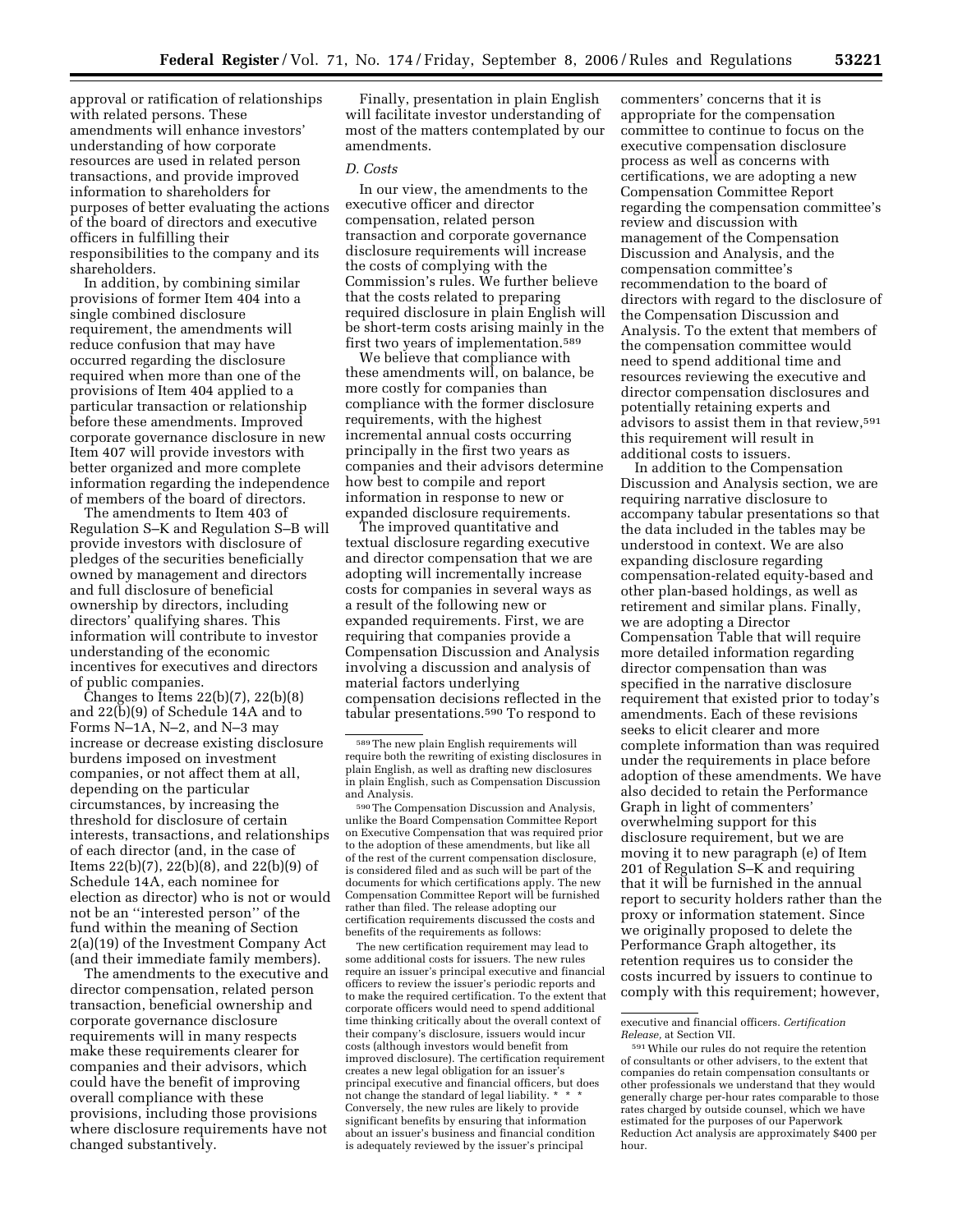the substance of what is required with regard to the Performance Graph will not change substantially from what was required prior to the adoption of these amendments.

While the Summary Compensation Table as amended will require reporting of the grant date fair value of equitybased awards, we do not believe that this change will increase costs for companies, because the computation of the grant date fair values of stock, options and similar instruments already is required for financial statement purposes as a result of the implementation of FAS 123R. Companies may incur additional costs, however, in determining the year to year incremental changes in the actuarial present value of the named executive officers' accumulated benefit under defined benefit and actuarial pension plans for the purposes of reporting such compensation in the Summary Compensation Table. In an effort to reduce costs in response to commenters' suggestions, we have revised the requirement to specify that in computing the amount to be disclosed under the amendments, companies must use the same assumptions (other than the normal retirement age) that they use for financial reporting purposes under generally accepted accounting principles. Another change which may help to make the calculation less costly is our revision to the proposal that the incremental change in the actuarial present value of the named executive officers' accumulated benefit under defined benefit and actuarial pension plans required in the Summary Compensation Table directly correspond to the disclosure required in the Pension Benefits Table. Therefore, a second and different calculation of pension benefits is not being adopted as proposed. Costs may also arise from the reporting of other compensation in the All Other Compensation Column of the Summary Compensation Table. We do not believe that the addition of a ''Total'' column to the Summary Compensation Table in and of itself will increase costs, because former disclosure requirements already mandated the disclosure of all compensation, and the mechanical process of adding up disclosure amounts should not be significant.

Companies will incur additional costs associated with disclosing the number and key terms of out-of-the-money instruments in the Outstanding Equity Awards at Fiscal Year-End Table. As adopted, this table will require companies to disclose, on an award-byaward basis, the number of underlying securities, the exercise or base price and

the expiration date with respect to each award of unexercised options, stock appreciation rights and similar instruments with option-like features. Given the detailed information required, the disclosure generated may be lengthy, but commenters indicated that this information is meaningful to them.592 Instead of disclosure on an aggregate basis, as was proposed and as was required for some outstanding option awards before adoption of these amendments, the disclosure of individual awards will enable investors to understand the extent and magnitude to which an executive's previously awarded options provide the potential to generate upside growth in the value of these holdings.<sup>593</sup> We have attempted to minimize the cost of this rule as amended by requiring that companies list only the key terms of the securities, as opposed to computing the weighted average of exercise prices or some other calculation necessary for the purposes of aggregation.

Additional costs may also be incurred in preparing and presenting required disclosures regarding retirement benefits, deferred compensation and post-termination or change in control payments, to the extent that information regarding these matters is not currently collected in a way that would facilitate disclosure under the amendments. However, these costs will likely be mitigated to some extent for the following reasons:

• As noted above, the calculation of the actuarial value of pension benefits required in the Pension Benefits Table and the Summary Compensation Table will be standardized to a significant extent by requiring companies to use many of the same assumptions for purposes of these calculations as they use for financial reporting purposes under generally accepted accounting principles;

• The Pension Benefits Table will not require different calculations from those called for in the Summary Compensation Table and will not require the disclosure of estimated retirement benefits payable upon early retirement, as proposed; and

• We have adopted commenters' suggestions that the quantitative disclosure required for post-termination agreements in new Item 402(j) of Regulation S–K be calculated by

applying standard assumptions as to the share price of the company's securities and the date of the event triggering termination.

In addition, because the determination of named executive officers will be based on total compensation rather than salary and bonus, some companies will incur higher costs tracking the compensation paid to all executive officers in order to determine which are the most highly compensated. At the same time, however, companies will not be required to track the incremental change in the value of pension benefits or the amount of above-market or preferential earnings on nonqualified deferred compensation for purposes of identifying named executive officers, as they would have under the proposed requirements.

Under the amendments regarding Form 8–K, disclosure regarding executive and director arrangements and other plans that are no longer required to be reported within four days under Item 1.01 of Form 8–K will be required to be disclosed by way of the exhibit filing requirements on at least a quarterly basis. To the extent that a reduction in timeliness of this information will reduce its value to investors, the amendments may impose costs on investors other than those associated with transitioning to the new threshold.

We believe that there will be some increase in the cost of complying with the related person transaction disclosure requirement and corporate governance disclosures. The amendments may increase the cost of complying with the related person transaction disclosure requirement by eliminating or reducing the scope of certain instructions and by expanding the group of related persons covered to include additional ''immediate family members.'' We did not adopt, as proposed, a requirement for disclosure of indebtedness transactions with significant shareholders. Similarly, with respect to registered investment companies and business development companies, amendments to Items 22(b)(7), 22(b)(8), and 22(b)(9) of Schedule 14A and to Forms N–1A, N–2, and N–3 will increase to \$120,000 the former \$60,000 threshold for disclosure of certain interests, transactions, and relationships of each director (and, in the case of Items 22(b)(7), 22(b)(8), and 22(b)(9) of Schedule 14A, each nominee for election as director) who is not or would not be an ''interested person'' of the fund within the meaning of Section 2(a)(19) of the Investment Company Act (and their immediate family members).

<sup>592</sup>Several commenters recommended expanded disclosure of the number and key terms of out-ofthe-money instruments. See n. 277. Other commenters suggested award-by-award disclosure for options. See letters from Hodak Value Advisors and The Rock Center for Corporate Governance.

<sup>593</sup>See, *e.g.,* letters from Brian Foley & Co.; Buck Consultants; and Grundfest.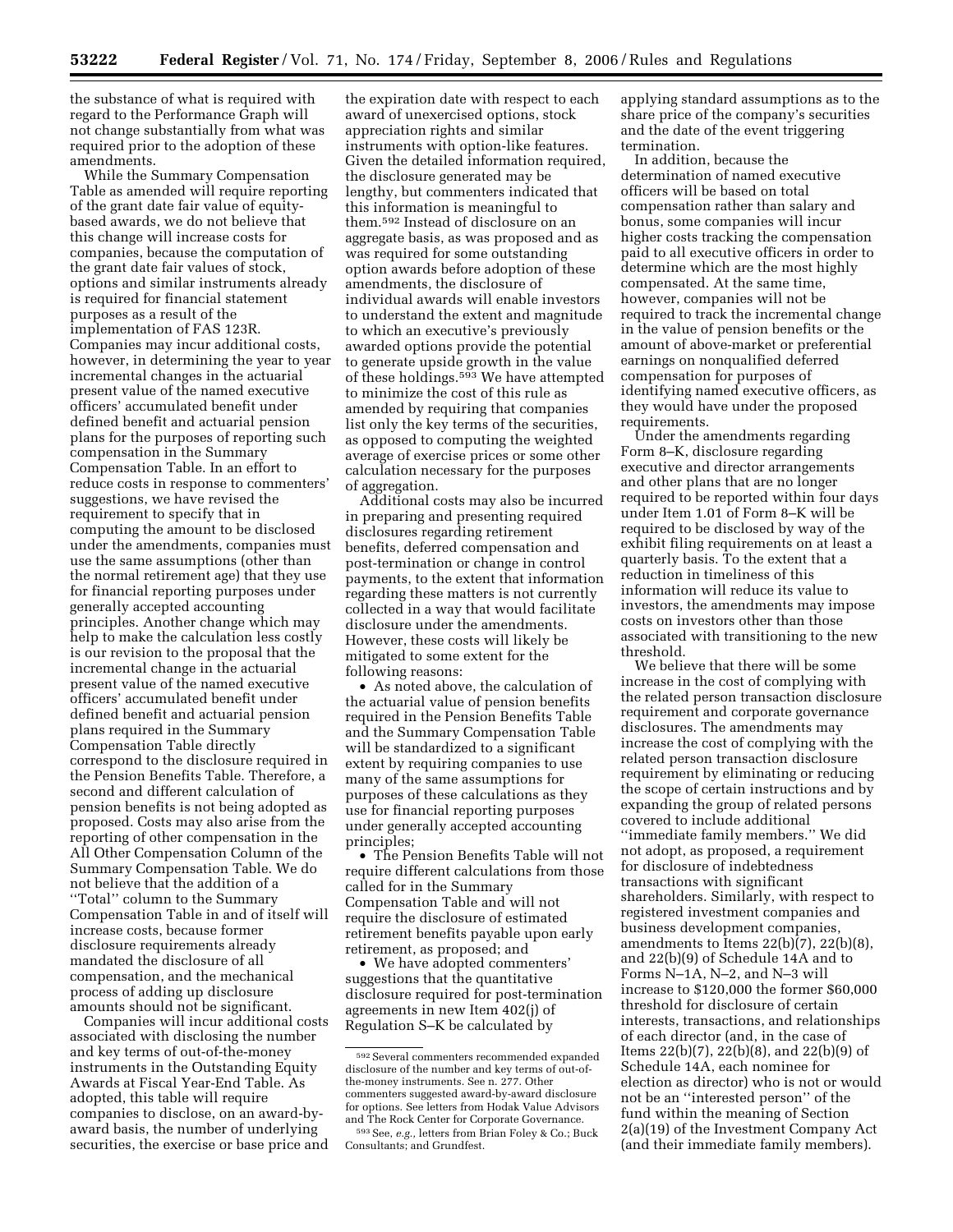Since these forms already require such disclosure using the \$60,000 threshold, we do not believe the amendments would impose additional costs.

Amended Item 404(b) of Regulation S–K introduces new costs by imposing new disclosure requirements on companies regarding their policies for review, approval or ratification of related person transactions. In order to comply with disclosure requirements regarding policies for the review, approval or ratification of related person transactions, we understand that companies will incur costs of collecting the type of information that will be required to be disclosed. These costs will be higher to the extent companies do not already collect this information, either pursuant to their corporate governance policies or through directors' and officers' questionnaires. The new rules do not require companies to create new policies or processes for review, approval or ratification of relationships with related persons. However, to the extent that companies do create new policies or processes that require the collection of different or additional information, they may incur incremental costs.

The amended disclosures regarding director independence are similar to disclosure requirements under the proxy rules regarding the independence of directors who are members of the company's audit and nominating committees. Thus, for companies that are subject to the proxy rules, the task of complying with the disclosure requirement regarding director independence can be performed by the same person or group of persons already responsible for compliance with the rules requiring disclosure about the independence of nominating and audit committee members. Because the rules prior to these amendments already required companies subject to the proxy rules to collect and disclose information about the independence of directors who serve on the audit and nominating committees, this amended disclosure should not impose significant new costs for the collection of information by companies that are subject to the proxy rules. The new disclosure requirement regarding director and committee member independence may require disclosure of additional categories or types of director relationships. Additional costs may be incurred in seeking this information. However, such costs are limited by the extent to which companies already identify and track the relationships that may be required to be disclosed for the purposes of complying with pre-existing disclosure requirements or corporate governance

listing standards. Finally, additional costs may be incurred by companies complying with Item 407(a) when companies rely on an exemption from independence standards, as we are requiring disclosure regarding reliance on any such exemption, including the basis for the conclusion that the exemption is available.

We believe that, overall, the costs noted above which are associated with the amended disclosure requirements for related person transactions and director independence will be offset to some extent by cost decreases associated with narrowing the scope of other disclosure requirements under the amendments, such as the disclosure that was required about director relationships under Item 404(b) of Regulation S–K before today's amendments. In this regard, we believe that companies will generally be required to provide an amount of information that is comparable to what had been required by our rules before the amendments. However, under the amendments the information regarding these matters will be presented in a manner that recognizes recent changes, such as the imposition of corporate governance listing standards at the major markets.

Moreover, our amendments to the related person transaction and director independence disclosure requirements differ in certain respects from the proposals, which may lessen the expected compliance costs. In response to commenters' concerns, we are retaining certain exceptions to the related person transaction disclosure requirements that existed under the rules prior to these amendments, and we are not requiring disclosure of indebtedness transactions with significant shareholders (or their immediate family members). For the amended disclosures under new Item 407(a), any additional compliance costs associated with requiring companies to disclose the transactions, relationships and arrangements considered by the board of directors in determining the independence of directors or director nominees is mitigated to some extent because the amendments require only the disclosure of the specific type or category of transactions considered by the board of directors that are not otherwise disclosed under the related person transaction disclosure requirement of Item 404(a). In contrast, under the rule proposals, disclosure of the specific details of each such transaction, relationship or arrangement would have been required. Furthermore, in response to several commenters, we have eliminated the proposed

requirement under new Item 407(e) to identify any executive officer within the company that a compensation consultant contacted in carrying out its assignment. The overall effect of these modifications to Items 404(a) and 407 as they were proposed will be to reduce the number and type of transactions or contacts for which disclosure will be required under the new rules and lessen the aggregate burden imposed on companies to comply with the new rules. We recognize, as suggested by commenters, that additional costs may be incurred in preparing the additional disclosures required regarding the compensation committee process, including disclosure regarding the use of compensation consultants, as well as in the compensation committee's involvement with the Compensation Discussion and Analysis through the Compensation Committee Report.

Our plain English amendments require that companies use a clear writing style to present the information about executive and director compensation, related person transactions, beneficial ownership and some corporate governance matters that are required to be disclosed in Exchange Act reports such as annual reports on Forms 10–K or 10–KSB. We believe the amended rules will result in a shortterm increase in costs for companies as they rewrite the information required to be included in annual reports or incorporated by reference from proxy or information statements, but few additional costs after the first year or two of implementation, as companies become familiar with the organizational, language, and document structure changes necessary to comply with these amendments. Additional costs, if any, should be one-time or otherwise shortterm.

We believe that there would be little, if any, increase in the cost of complying with the beneficial ownership rule amendments. A company will be required to disclose named executive officer, director and director nominee pledges of securities, and directors' full beneficial ownership of equity securities, including directors' qualifying shares. The company can inquire as to this information in questionnaires it already circulates to the company's officers and directors.

For purposes of the Paperwork Reduction Act, we have estimated the annual incremental increase in the paperwork burden for companies to comply with our collection of information requirements to be approximately 783,284 hours of inhouse company personnel time and to be approximately \$133,883,300 for the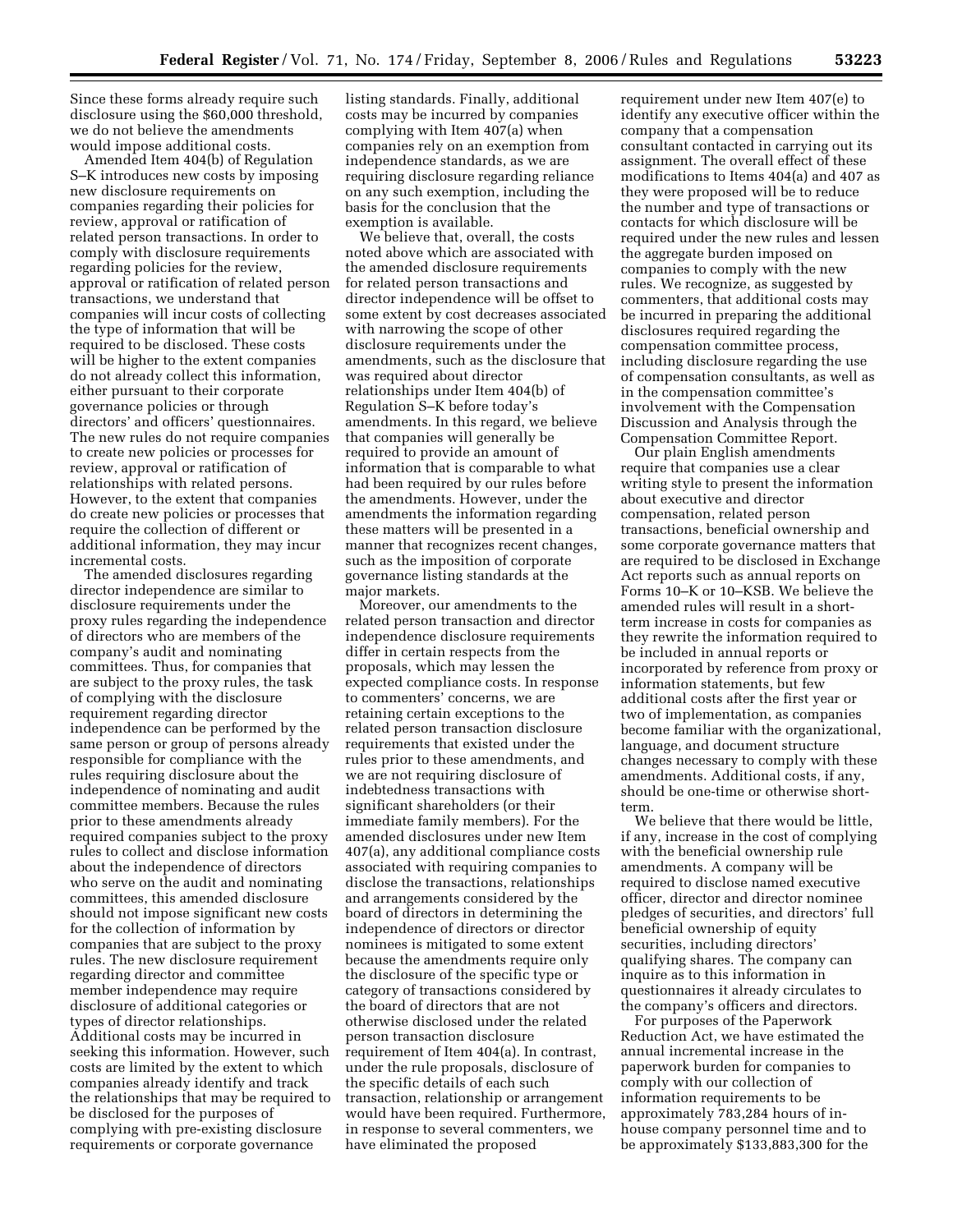services of outside professionals. As noted in the Paperwork Reduction Act section, we have revised these estimates both in response to comments about the proposed estimates and in light of the changes we have made from the proposal.594 These costs are based on our estimates that the annual incremental disclosure burden imposed by the revisions that we adopt today will average 95 hours per Form 10–K; 50 hours per Form 10–KSB; 3 hours per Schedule 14A and Schedule 14C; 85 hours per Form 10; 45 hours per Forms 10–SB and SB–2; 74 hours per Form S– 1; 17 hours per Form S–4; 85 hours per Form S–11; and 5 hours per Form N–2. We estimate that the amendments to Item 22(b) of Schedule 14A and increasing to \$120,000 the former \$60,000 threshold for disclosure of certain interests, transactions, and relationships of each director in Forms N–1A, N–2, and N–3 will not impose an annual incremental disclosure burden. These estimated costs include an estimated reduction in costs attributable to current reports on Form 8–K of approximately 6,458 hours of company personnel time and by a cost of approximately \$861,000 for the services of outside professionals, based on an estimate that 1,722 fewer current reports on Form 8–K will be filed because of more focused current reporting of compensation transactions. Based on these estimates solely computed for the purposes of the Paperwork Reduction Act and assuming that the cost of inhouse company personnel time is \$175, the total estimated incremental costs of the amendments is approximately \$270,958,000. These estimates of incremental costs, which were prepared for the purposes of the Paperwork Reduction Act, are limited to hours and costs associated with collecting information, preparing disclosure, filing forms, and retaining records imposed by the applicable forms, and were based in part with reference to the pre-existing burden estimates for each of the forms.

## **X. Consideration of Burden on Competition and Promotion of Efficiency, Competition and Capital Formation**

Exchange Act Section 23(a)(2) 595 requires us, when adopting rules under the Exchange Act, to consider the impact that any new rule would have on competition. In addition, Section 23(a)(2) prohibits us from adopting any rule that would impose a burden on competition not necessary or appropriate in furtherance of the

purposes of the Exchange Act. Furthermore, Securities Act Section 2(b),596 Exchange Act Section 3(f) 597 and Investment Company Act Section 2(c) 598 require us, when engaging in rulemaking where we are required to consider or determine whether an action is necessary or appropriate in the public interest, to consider, in addition to the protection of investors, whether the action will promote efficiency, competition, and capital formation.

We have also discussed other impacts of the amendments in our Cost-Benefit, Paperwork Reduction Act and Final Regulatory Flexibility Act Analyses. The amendments to Regulations S–K and S– B, to Items 8 and 22(b) of Schedule 14A, and to Forms N–1A, N–2, and N–3 are intended to improve the completeness and clarity of executive compensation and related person transactions disclosure available to investors and the financial markets. These amendments will enhance investors' understanding of how corporate resources are used, and enable shareholders to better evaluate the actions of the board of directors in fulfilling their responsibilities, as well as the incentives for executive officers.

The amendments to Form 8–K are intended to facilitate the ability of investors and shareholders to access real-time disclosure of public companies' executive compensation events that are unquestionably or presumptively material by requiring this disclosure only for compensatory agreements with specified executive officers. To find this information, shareholders and investors no longer need to examine multiple Form 8–K disclosures relating to other executive officers or other material non-ordinary course definitive agreements.

The amendments to expand and consolidate into one item the director independence and related corporate governance disclosure requirements in new Item 407 of Regulation S–K will improve the understanding of shareholders and investors about the composition and functions of the board of directors and board committees. Amendments to beneficial ownership reporting requiring disclosure of pledged securities and director qualifying shares are intended to improve the disclosure regarding security holdings of directors and executive officers.

The requirement that most of the information called for in these amendments be written in plain English

is intended to make Exchange Act reports and proxy or information statements incorporated by reference in those reports easier to understand. Thus, the amended rules will enhance the reporting requirements in place before adoption of these amendments by providing more effective material disclosure to investors in a timely manner. We anticipate that these amendments will improve investors' ability to make informed investment and voting decisions and, therefore, may lead to increased efficiency and competitiveness of the U.S. capital markets. As discussed more fully in our Cost-Benefit Analysis, improved transparency in disclosure under these amendments could have other benefits in terms of the allocative efficiency of affected corporations with regard to the use of resources for executive compensation relative to other corporate needs, as well as improvements in efficiency of managerial labor markets.

Some commenters were concerned as to whether including examples in the principles-based Compensation Discussion and Analysis disclosure item would in some way cause companies and compensation committees to feel obligated to conform their compensation decision-making processes to those examples. As we discussed in Section II.B.1., we emphasize that application of a particular example must be tailored to the company. We believe using a disclosure concept along with illustrative examples strikes an appropriate balance to effectively elicit meaningful disclosure applicable to the company. Companies must assess the materiality to investors of the information that is identified by the examples in light of the particular situation of the company.

We recognize that increased time and resources will need to be devoted by companies and their officers, directors and advisors to prepare the revised disclosures required by these amendments. As discussed in more detail above, we have made substantive modifications to the proposals to address, in part, cost and burden concerns raised by some commenters.599 We have also revisited and increased our burden estimates for Paperwork Reduction Act purposes. Ultimately, the impact of additional

<sup>594</sup>See Section VIII. above.

<sup>595</sup> 15 U.S.C. 78w(a)(2).

<sup>596</sup> 15 U.S.C. 77b(b).

<sup>597</sup> 15 U.S.C. 78c(f).

<sup>598</sup> 15 U.S.C. 80a–2(c).

<sup>599</sup>For example, we have attempted to reduce the burden on quantifying post-employment compensation. See Section II.C.5. In addition, several of our other modifications to the proposals were made to address some commenter concerns over the possible perception of ''double-counting'' of compensation elements, which should also help to improve the utility of the compensation disclosures to investors.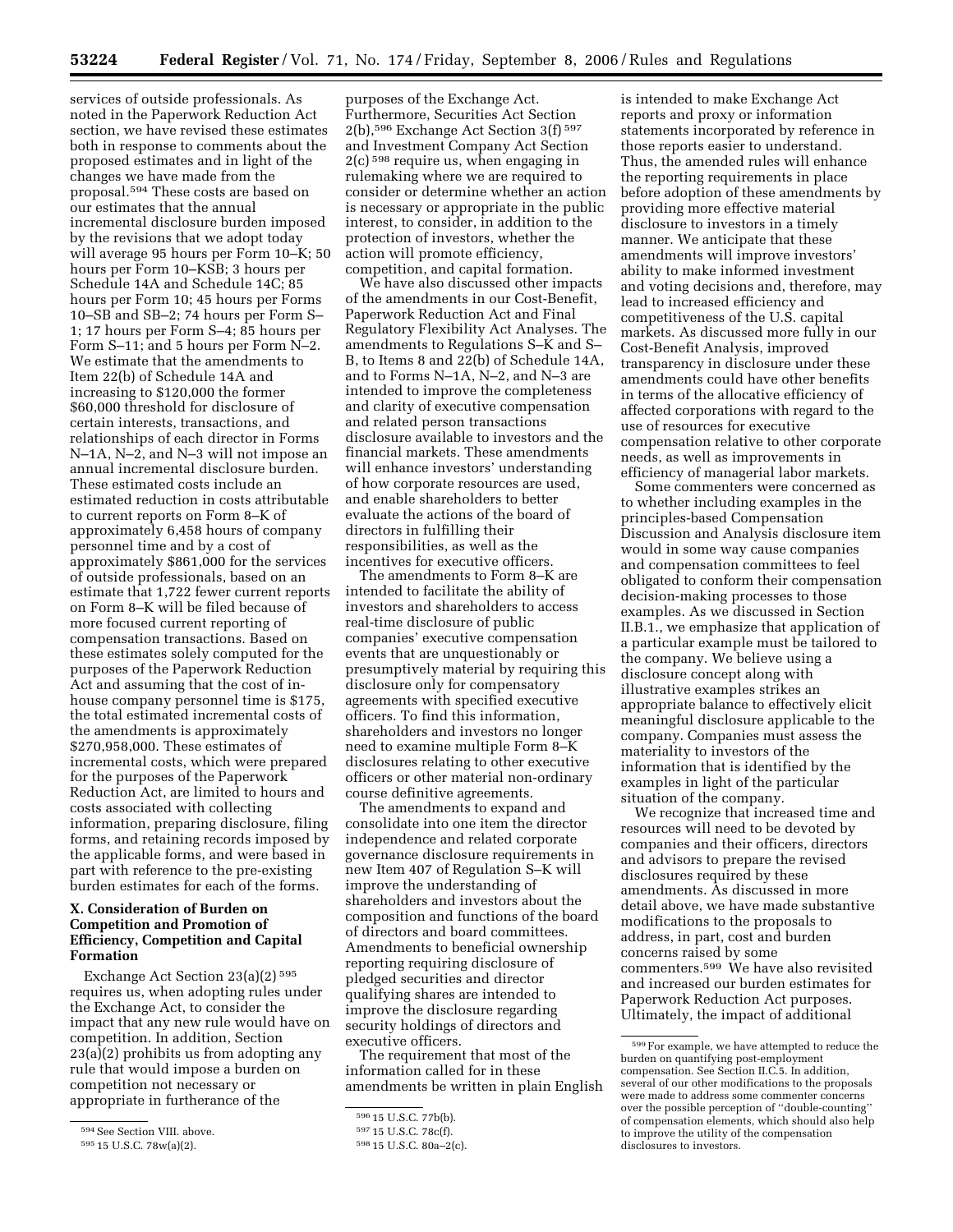resources being used by companies to prepare the new disclosures will be borne by the companies' shareholders. Based on the extensive comment we received from investors supporting our proposals, strong evidence suggests that shareholders are willing to bear these costs.600

Because only companies subject to the reporting requirements of Sections 13 and 15 of the Exchange Act, and companies filing registration statements under the Securities Act and Exchange Act, will be required to make the amended disclosures required by Items 402, 404 and 407, competitors not in those categories could gain an informational advantage. However, with respect to executive compensation, as under Item 402 before adoption of these amendments, a company will not be required to disclose target levels with respect to specific quantitative or qualitative performance-related factors, or any other factors or criteria involving confidential trade secrets and commercial or financial information, the disclosure of which would result in competitive harm to the company. Notwithstanding this exception for competitively sensitive information, competitors could potentially gain additional insight into the executive compensation policies of companies through disclosure required in Compensation Discussion and Analysis and in other portions of the required disclosure. Further, the availability of more broad-based compensation disclosure may provide additional information to be used by competitors in recruiting executive talent, although much of this information is already available from compensation consultants and other sources.

We have considered any impact the amendments may have on smaller as opposed to larger public companies, including the ability of smaller companies to absorb the costs of the amendments and whether any resulting disproportionate impact might affect the competitiveness of smaller issuers or their capital formation decisions. Further, as discussed in our Final Regulatory Flexibility Act Analysis, we have considered alternatives to minimize any significant adverse impact on smaller companies, including adopting different and less restrictive reporting requirements for small business issuers under Regulation S–B, particularly given that small business issuer compensation structures are

likely to be less complex than those of larger issuers. We believe the changes that are reflected in the amendments to Regulation S–B will balance the information needs of investors in smaller companies with the burdens imposed on such companies by the disclosure requirements.

We do not expect that the incremental effect of the amendments overall will have a material effect on competition. We expect that the amended reporting requirements will enhance the efficiency of capital formation. Investors have stated that they believe that the improved transparency and completeness of executive compensation information resulting from these amendments will help them make more informed investment and voting decisions.601 Investors are likely to be more confident allocating capital to firms in which compensation practices are well-aligned with the investors' interests when investors possess more information regarding executive compensation. Improved transparency thus may encourage investors to commit their capital and thereby facilitate issuers' access to capital.

## **XI. Final Regulatory Flexibility Act Analysis**

This Final Regulatory Flexibility Act Analysis has been prepared in accordance with 5 U.S.C. 603. It relates to revisions to the rules and forms under the Securities Act and Exchange Act that seek to improve the clarity and completeness of companies' disclosure of the compensation earned by the principal executive officer, principal financial officer,602 other highly paid executive officers and all members of the board of directors, and of related person transactions. These changes include amending the executive and director compensation disclosure requirements, modifying our rules so that only elements of compensation that are unquestionably or presumptively material to investors must be disclosed in current reports on Form 8–K, streamlining and modernizing disclosure requirements regarding related person transactions, adding disclosure regarding pledges of securities beneficially owned by executive officers and directors and regarding directors' qualifying shares, consolidating corporate governance disclosure requirements and expanding disclosure regarding the independence

of the board of directors, as well as requiring that most of the disclosure required by the amended rules be provided in plain English.

## **A. Need for the Rules and Amendments**

On January 27, 2006, we issued proposals to change the rules requiring disclosure of executive and director compensation, related person transactions, director independence and other corporate governance matters, and security ownership of officers and directors.

We are adopting amendments that establish a broader-based approach to eliciting executive and director compensation disclosure, while retaining comparability. In addition, we are adopting amendments to Form 8–K in order to focus current disclosure on compensation-related events that are unquestionably or presumptively material to investors. Given the close relationship between executive and director compensation and other financial transactions and relationships involving companies and their directors, executive officers, significant shareholders and respective immediate family members, we are also adopting amendments to streamline and modernize the related person transaction disclosure requirements, while also making the requirements more principles-based and expanding the requirements to elicit disclosure about policies and procedures for the review, approval or ratification of related person transactions.603 With respect to disclosure about director independence, we are replacing requirements for disclosure about specific relationships that can affect director independence with a narrative explanation of the independence status of directors under a company's independence policies for the majority of the board and for the nominating, audit and compensation committees. We are also consolidating these and other requirements regarding director independence, board committees and other corporate governance matters in a new disclosure item. In addition, we are adopting corresponding changes to items in our registration forms and proxy and information statements filed by registered investment companies and business development companies that impose requirements to disclose certain interests, transactions, and relationships of each director or nominee for election as director who is not or would not be

<sup>600</sup>See, *e.g.*, letters from CalPERS; CalSTRS; D. Cayot; CII; CRPTF; C. Green; ICI; Institutional Investors Group; M. McPherson; A. Silverstein; and M. von Euler.

<sup>601</sup>See, *e.g.*, letters from CII; CFA Centre 1; ICI;

and ISS.<br><sup>602</sup> The principal financial officer is not specified as a named executive officer in Item 402 of Regulation S–B.

<sup>603</sup> Item 404 of Regulation S–B as adopted does not require disclosure about policies and procedures for the review, approval or ratification of related person transactions.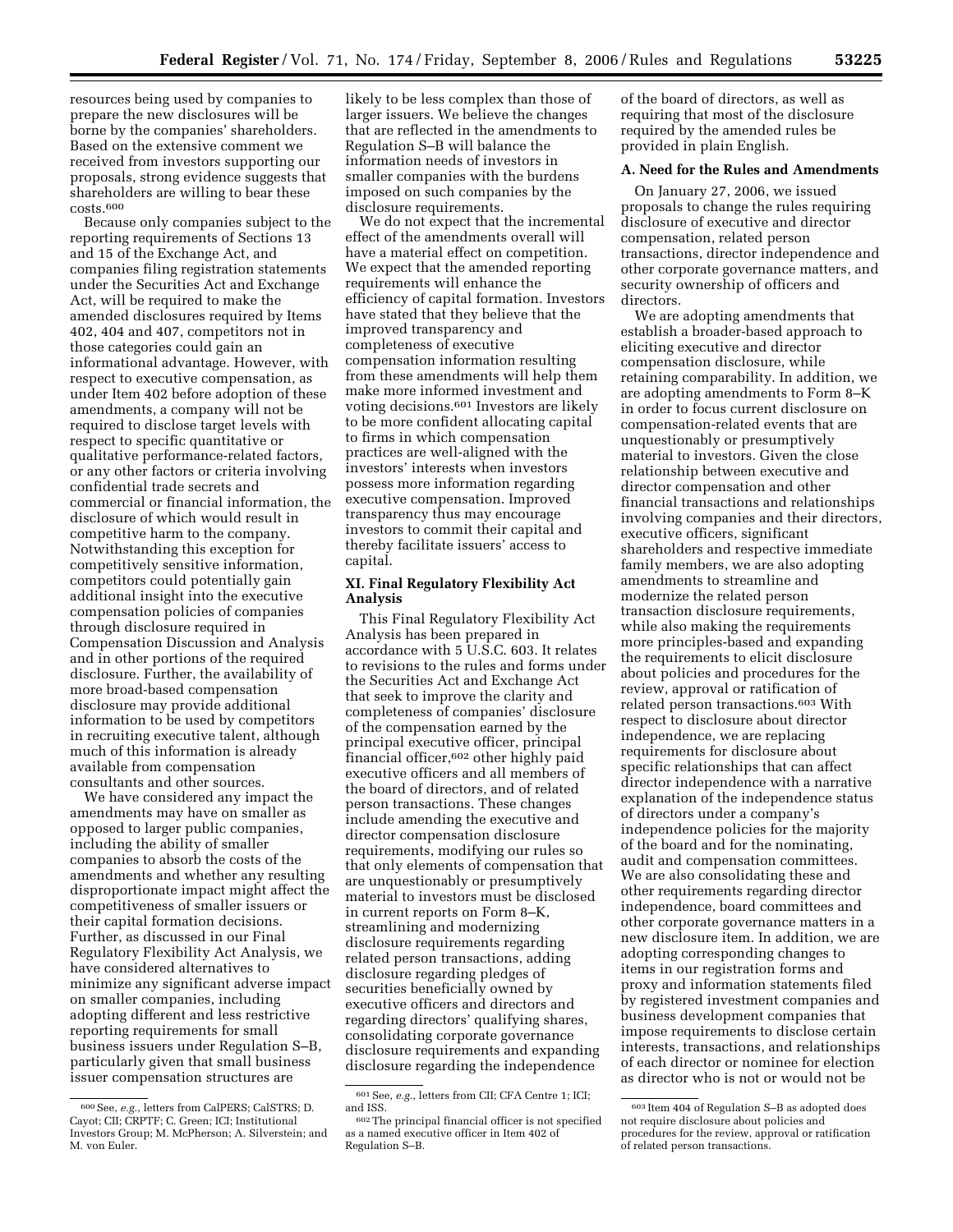an ''interested person'' of the fund within the meaning of Section 2(a)(19) of the Investment Company Act (and their immediate family members). Further, we are adopting amendments to require disclosure of the number of shares pledged by named executive officers, directors and director nominees, given that these shares are subject to risks and contingencies that do not apply to other shares beneficially owned by these persons. Finally, in order to emphasize that most of these amended requirements must be presented in a manner that is clear, concise and understandable for investors, we are adopting rules requiring that the disclosure regarding executive and director compensation, beneficial ownership, related person transactions and most corporate governance matters be provided in plain English when included in Exchange Act reports.

# *B. Significant Issues Raised by Public Comment*

In the Proposing Release, we requested comment on any aspect of the Initial Regulatory Flexibility Act Analysis, including the number of small entities that would be affected by the proposals, and both the qualitative and quantitative nature of the impact. Several commenters noted that costs and burdens arising from the proposals would have disproportionately affected small business issuers and smaller public companies that are not small business issuers but did not provide any specific comments on the Initial Regulatory Flexibility Act Analysis.604 As summarized in Section XI.D. below and discussed in greater detail in previous sections, we have taken these comments into account in adopting different requirements for small business issuers.

# *C. Small Entities Subject to the Rules and Amendments*

The amendments will affect small entities, the securities of which are registered under Section 12 of the Exchange Act or that are required to file reports under Section 15(d) of the Exchange Act. The amendments also will affect small entities that file, or have filed, a registration statement that has not yet become effective under the Securities Act or the Exchange Act and that has not been withdrawn. Securities Act Rule 157 605 and Exchange Act Rule  $0-10(a)$ <sup>606</sup> define an issuer to be a

''small business'' or ''small organization'' for purposes of the Regulatory Flexibility Act if it had total assets of \$5 million or less on the last day of its most recent fiscal year. These are the types of entities that we refer to as small entities in this section. We believe that the amendments will affect small entities that are operating companies. We estimate that there are approximately 2,500 issuers, other than investment companies, that may be considered small entities. An investment company is considered to be a ''small business'' if it, together with other investment companies in the same group of related investment companies, has net assets of \$50 million or less as of the end of its most recent fiscal year.607 We believe that the amendments will affect small entities that are investment companies. We estimate that there are approximately 240 investment companies that may be considered small entities.

## *D. Reporting, Recordkeeping and Other Compliance Requirements*

We note that small business issuers,608 which is a broader category of issuers than small entities, in certain circumstances may provide the executive and director compensation, relationships with related persons and promoters, beneficial ownership and corporate governance disclosure specified, respectively, in Items 402, 403, 404 and 407 of Regulation S–B, rather than the corresponding disclosure specified in Items 402, 403, 404 and 407 of Regulation S–K.

The amendments to Item 402 of Regulation S–K expand some former disclosure requirements, and consolidate or eliminate others. The amendments to Item 402 of Regulation S–B will require less extensive disclosure for small business issuers than will be required for companies complying with Item 402 of Regulation S–K as amended. Under the amendments, the scope and presentation of information in Item 402 of Regulation S–B will differ in a number of significant ways from Item 402 of Regulation S–K. Item 402 of Regulation S–B will:

• Limit the named executive officers for whom disclosure will be required to a smaller group, consisting of the

principal executive officer and the two other highest paid executive officers;

• Require that the Summary Compensation Table disclose the two most recent fiscal years and that narrative disclosure accompany the Summary Compensation Table;

• Provide a higher threshold for separate identification of categories of "All Other Compensation" in the Summary Compensation Table;

• Require the Outstanding Equity Awards at Fiscal Year-End Table;

• Require additional narrative disclosure addressing the material terms of defined benefit and defined contribution plans and other posttermination compensation arrangements; and

• Require the Director Compensation Table.

New Item 402 of Regulation S–B does not include the following disclosures that are required by new Item 402 of Regulation S–K:

• Compensation Discussion and Analysis or a Compensation Committee Report;

• Information regarding two additional executive officers;

• The third fiscal year of Summary Compensation Table disclosure; and

• The supplementary Grants of Plan-Based Awards Table, the Option Exercises and Stock Vested Table, the Pension Benefits Table, and the Nonqualified Deferred Compensation Table and the separate Potential Payments Upon Termination or Changein-Control narrative section, while providing a general requirement to discuss the material terms of retirement plans and the material terms of contracts providing for payment upon a termination or change in control.

As a result, the amendments to Item 402 of Regulation S–B will not result in the same level of incremental increase in costs or burdens as will the requirements of amendments to Item 402 of Regulation S–K.

The amendments to Item 404 of Regulations S–K and S–B will decrease the related person transaction disclosure requirement that companies, including small entities, must comply with in some respects and expand it in other respects. The amendments to Item 404 of Regulation S–B will potentially decrease the scope of the related person transaction disclosure requirement by changing the \$60,000 threshold for disclosure of related person transactions to the lesser of \$120,000 or one percent of the average of the small business issuers' total assets at year-end for the last three completed fiscal years.609 At

<sup>604</sup>See, *e.g.*, letters from ABA; ACB; ICBA; and SCSGP.

<sup>605</sup> 17 CFR 230.157.

<sup>606</sup> 17 CFR 240.0–10(a).

<sup>607</sup> 17 CFR 270.0–10(a).

<sup>608</sup> Item 10 of Regulation S–B (17 CFR 228.10) defines a small business issuer as a registrant that has revenues of less than \$25 million, is a U.S. or Canadian issuer, is not an investment company, and has a public float of less than \$25 million. Also, if it is a majority owned subsidiary, the parent corporation also must be a small business issuer.

<sup>609</sup>Amended Item 404(a) of Regulation S–K only includes \$120,000 as the threshold.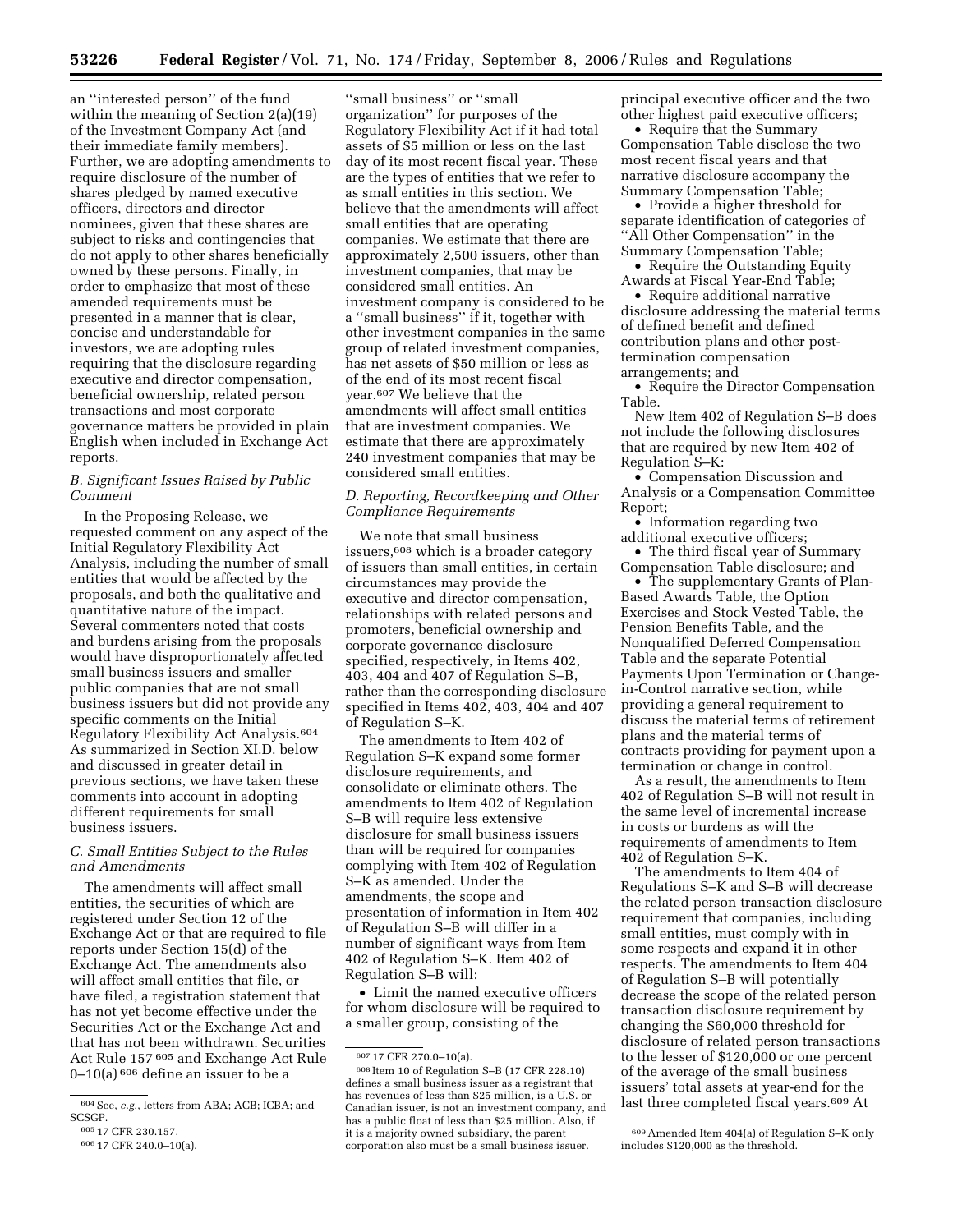the same time, the amendments to Item 404 of Regulation S–B will increase the scope of the related person transaction disclosure requirement by expanding the group of related persons covered to include additional ''immediate family members.'' In addition, the amendments may decrease or increase the scope of the related person transaction disclosure requirement by eliminating or reducing the scope of instructions that provide bright line tests for whether related person transaction disclosure is required.

Unlike the amendments to Item 404 of Regulation S–K, the amendments to Item 404 of Regulation S–B will not impose an additional disclosure requirement for small business issuers, including small entities, regarding their policies and procedures for the review, approval or ratification of relationships with related persons. The amendments to Item 404 of Regulation S–B and new Item 407 of Regulation S–B require, depending upon the particular circumstances of a company, more or less disclosure by changing the disclosure requirement regarding director independence.610 Unlike the amendments to Item 407 of Regulation S–K, the amendments to Item 407 of Regulation S–B do not require a Compensation Committee Report regarding the compensation committee's review and discussion with management of the Compensation Discussion and Analysis, and the compensation committee's recommendation to the board of directors with regard to the disclosure of the Compensation Discussion and Analysis, because Item 402 of Regulation S–B does not require Compensation Discussion and Analysis disclosure.

Similar to amended Item 404(a) of Regulation S–K, amendments to Items 22(b)(7), 22(b)(8), and 22(b)(9) of Schedule 14A and to Forms N–1A, N– 2, and N–3 decrease the scope of the requirement imposed on registered investment companies and business development companies to disclose certain interests, transactions, and relationships of each director (and, in the case of Items  $22(b)(7)$ ,  $22(b)(8)$ , and 22(b)(9) of Schedule 14A, each nominee for election as director) who is not or would not be an ''interested person'' of the fund within the meaning of Section 2(a)(19) of the Investment Company Act (and their immediate family members) by increasing to \$120,000 the former

\$60,000 threshold for disclosure of such interests, transactions, and relationships.

The amendments to Item 403 of Regulations S–K and S–B require footnote disclosure to the beneficial ownership table of the number of shares pledged by named executive officers, directors and director nominees and disclosure of directors' qualifying shares. This imposes an additional disclosure requirement on companies, including small entities.

The new plain English rules applicable to Exchange Act reports and proxy or information statements incorporated by reference into Exchange Act reports will not affect the substance of disclosures that companies must make. The new plain English rules will also not impose any new recordkeeping requirements or require reporting of additional information. Other changes to our rules will decrease the scope of the disclosure requirements for Form 8– K, and thereby result in a reduction in the number of current reports on Form 8–K filed each year.

Overall, the amendments are expected to result in increased costs to all subject companies, large or small, as follows:

• Incremental increase in costs is expected with changes to executive and director compensation disclosure requirements;

• Incremental increase in costs is expected from the amendments to the related person transaction rules and corporate governance disclosures; and

• Decreased costs are expected as a result of the revisions to Form 8–K.

Because the current proxy rules require a subject registrant to collect and disclose information about the independence of its directors who serve on the audit or nominating committee of its board, the amended disclosure should not impose on companies subject to the proxy rules significant new costs for the collection of information regarding the independence of directors. Thus, the task of complying with the expanded director independence disclosure in new Item 407 of Regulations S–K and S–B could be performed by the same person or group of persons responsible for compliance under the former rules at a minimal incremental cost. Additional costs will likely be incurred to provide additional disclosure regarding compensation committee processes.

Our plain English amendments require that companies use a clear writing style to present the information about executive and director compensation, related person transactions, beneficial ownership and some corporate governance matters that are required to be disclosed in Exchange Act reports such as annual reports on Forms 10–K or 10–KSB. We believe the new rules will result in a short-term increase in costs for companies as they rewrite the information required to be included in annual reports or incorporated by reference from proxy or information statements, but few additional costs after the first year or two of implementation, as companies become familiar with the organizational, language, and document structure changes necessary to comply with these amendments. Additional costs, if any, should be one-time or otherwise shortterm.

For purposes of the Paperwork Reduction Act, we estimate that with respect to Form 10–KSB, it will take issuers 100 additional hours to prepare the revised disclosure in year one, 35 additional hours in year two, and 15 additional hours in year three and thereafter, which results in an average of 50 additional hours over the three year period. The same estimates apply to preparation of information in the proxy or information statement that is then incorporated by reference into the Form 10–KSB. With regard to persons other than small business issuers who will file a Form 10–K, we estimate for purposes of the Paperwork Reduction Act that it will take issuers 170 additional hours to prepare the revised disclosure in year one, 80 additional hours in year two, and 35 additional hours in year three and thereafter, which results in an average of 95 hours over the three year period. If we assume that a small entity complies with the disclosure provisions of Regulation S–B rather than Regulation S–K and 75% of the burden will be performed by the company internally at a cost of \$175 per hour and 25% of the burden will be carried by outside professionals retained by the company at a cost of \$400 per hour, the average annual cost to comply with the amended disclosure requirements in periodic reports and/or proxy or information statements will be approximately \$11,563. The extent to which an additional average compliance cost of approximately \$11,563 per small entity over a three year period constitutes a significant economic impact for small entities will depend on the relative revenues, costs and allocation of resources toward compliance with the Commission's rules for small entities both individually and as a group.

For purposes of the Paperwork Reduction Act, we estimate that with respect to Form N–2, it will take business development companies 150 additional hours to prepare the revised

<sup>610</sup>As was the case prior to these amendments, compensation committee interlocks disclosure is required by Regulation S–K but is not required under Regulation S–B.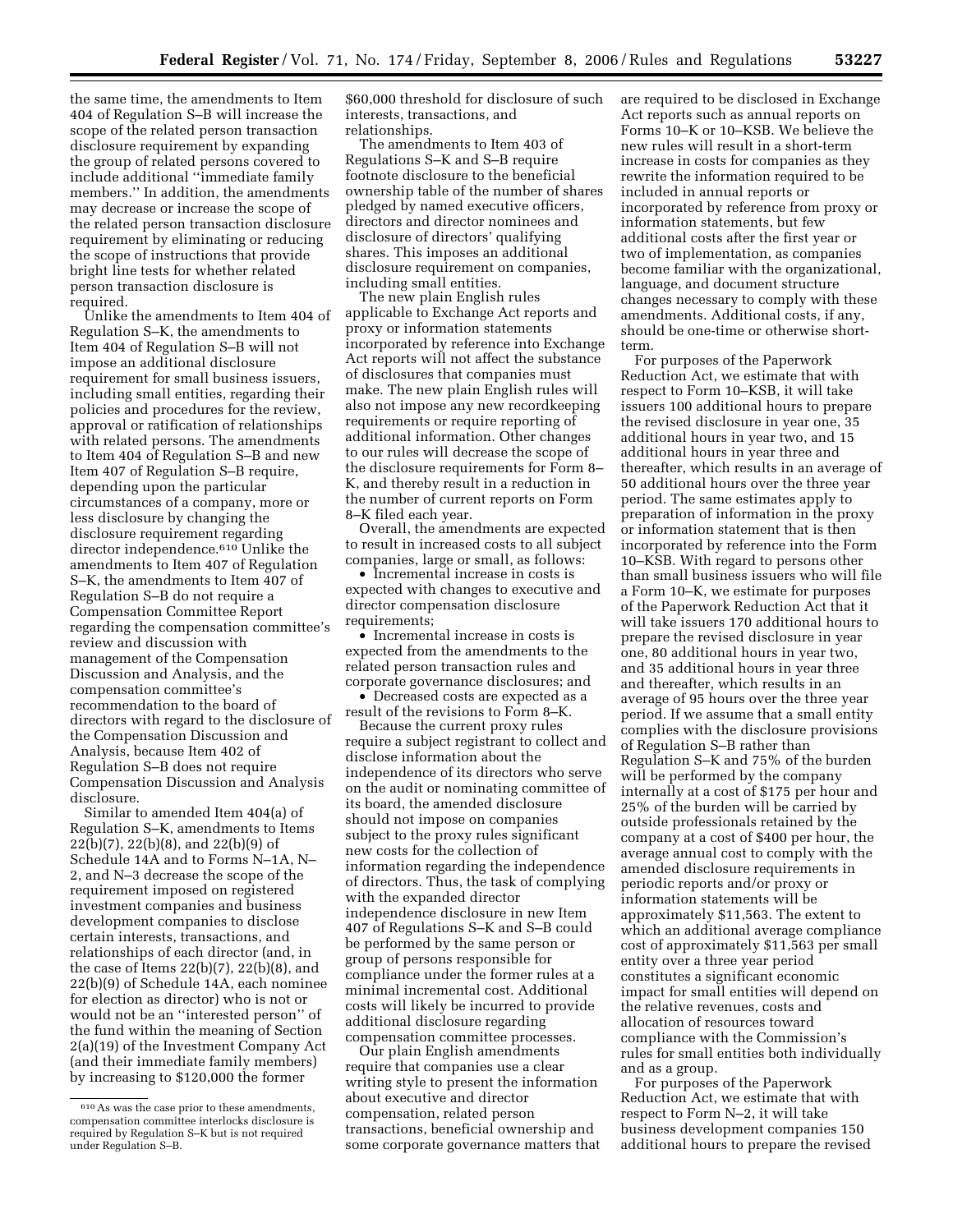disclosure in year one, 75 hours in year two and 30 hours in year three and thereafter, which results in an average of 85 hours for each business development company to comply with the revised compensation disclosures that will be required on Form N–2. If we assume that 25% of the burden will be borne internally at a cost of \$175 per hour and 75% of the burden will be carried by outside professionals retained by the company at a cost of \$400 per hour, the average annual cost for business development companies to comply with the revised disclosure requirements on Form N–2 will be approximately \$29,219. The extent to which an additional average compliance cost of approximately \$29,219 per small entity over a three year period constitutes a significant economic impact for small entities will depend on the relative assets, income, operating expenses and the allocation of resources toward compliance with the Commission's rules for small entities both individually and as a group.

### *E. Agency Action To Minimize Effect on Small Entities*

The Regulatory Flexibility Act directs us to consider significant alternatives that would accomplish the stated objectives, while minimizing any significant adverse impact on small entities. In connection with the amendments, we considered the<br>following alternatives:

1. Establishing different compliance or reporting requirements which take into account the resources available to smaller entities;

2. The clarification, consolidation or simplification of disclosure for small entities;

3. Use of performance standards rather than design standards; and

4. Exempting smaller entities from coverage of the disclosure requirements, or any part thereof.

With regard to Alternative 1, we have adopted different compliance or reporting requirements for small entities. We nevertheless believe improving the clarity and completeness of disclosure regarding executive and director compensation and related person transactions requires a high degree of comparability between all issuers. Regarding Alternative 2, the amendments clarify, consolidate and simplify the requirements for all public companies, and some especially for small entities. Regarding Alternative 3, we believe that design rather than performance standards are appropriate, because design standards for small entities are necessary to promote the goal of relatively uniform presentation of comparable information for the

benefit of investors. Finally, although we are exempting some information required of larger issuers, a wholesale exemption for small entities is not appropriate because the amendments are designed to make uniform the application of the disclosure and other requirements that we are adopting. We have used design rather than

performance standards in connection with the amendments for two reasons. First, based on our past experience, we believe the disclosure provided in response to the amended requirements will be more useful to investors if there are specific informational requirements. The mandated disclosures we are adopting are intended to result in more focused and comprehensive disclosure. Second, the specific disclosure requirements in the amendments will promote more consistent disclosure among public companies, because they provide greater certainty as to the scope of required disclosure.

## **XII. Statutory Authority and Text of the Amendments**

We are adopting new rules and amendments pursuant to Sections 3(b), 6, 7, 10, and 19(a) of the Securities Act, as amended, Sections 10(b), 12, 13, 14, 15(d), 16 and 23(a) of the Exchange Act, as amended, Sections 8, 20(a), 24 $\bar{a}$ ), 30 and 38 of the Investment Company Act of 1940, as amended, and Sections 3(a) and 306(a) of the Sarbanes-Oxley Act of 2002.

# **List of Subjects**

### *17 CFR Part 228*

Reporting and recordkeeping requirements, Securities, Small businesses.

*17 CFR Parts 229, 232, 239, 240, 245 and 249* 

Reporting and recordkeeping requirements, Securities.

### *17 CFR Part 274*

Investment companies, Reporting and recordkeeping requirements, Securities.

■ For the reasons set out in the preamble, Title 17, Chapter II of the Code of Federal Regulations, is amended as follows:

## **PART 228—INTEGRATED DISCLOSURE SYSTEM FOR SMALL BUSINESS ISSUERS**

■ 1. The authority citation for part 228 continues to read in part as follows:

**Authority:** 15 U.S.C. 77e, 77f, 77g, 77h, 77j, 77k, 77s, 77z–2, 77z–3, 77aa(25), 77aa(26), 77ddd, 77eee, 77ggg, 77hhh, 77jjj, 77nnn, 77sss, 78*l*, 78m, 78n, 78o, 78u–5, 78w, 78*ll*, 78mm, 80a–8, 80a–29, 80a–30, 80a–37, 80b– 11, and 7201 *et seq.*; and 18 U.S.C. 1350. \* \* \* \* \*

 $\blacksquare$  2. Amend § 228.201 by revising Instruction 2 to paragraph (d) to read as follows:

# **§ 228.201 (Item 201) Market for common equity and related stockholder matters.**

\* \* \* \* \* *Instructions to paragraph (d).*  1. \* \* \*

2. For purposes of this paragraph, an ''individual compensation arrangement'' includes, but is not limited to, the following: a written compensation contract within the meaning of ''employee benefit plan'' under § 230.405 of this chapter and a plan (whether or not set forth in any formal document) applicable to one person as provided under Item 402(a)(5)(ii) of Regulation S–B (§ 228.402(a)(5)(ii)).

\* \* \* \* \*

#### **§ 228.306 [Removed and reserved]**

■ 3. Remove and reserve § 228.306.

### **§ 228.401 [Amended]**

■ 4. Amend § 228.401 by removing paragraphs (e), (f) and (g).

■ 5. Revise § 228.402 to read as follows:

#### **§ 228.402 (Item 402) Executive compensation.**

(a) *General*—(1) *All compensation covered.* This Item requires clear, concise and understandable disclosure of all plan and non-plan compensation awarded to, earned by, or paid to the named executive officers designated under paragraph (a)(2) of this Item, and directors covered by paragraph (f) of this Item, by any person for all services rendered in all capacities to the small business issuer and its subsidiaries, unless otherwise specifically excluded from disclosure in this Item. All such compensation shall be reported pursuant to this Item, even if also called for by another requirement, including transactions between the small business issuer and a third party where a purpose of the transaction is to furnish compensation to any such named executive officer or director. No amount reported as compensation for one fiscal year need be reported in the same manner as compensation for a subsequent fiscal year; amounts reported as compensation for one fiscal year may be required to be reported in a different manner pursuant to this Item.

(2) *Persons covered.* Disclosure shall be provided pursuant to this Item for each of the following (the ''named executive officers''):

(i) All individuals serving as the small business issuer's principal executive officer or acting in a similar capacity during the last completed fiscal year (''PEO''), regardless of compensation level;

(ii) The small business issuer's two most highly compensated executive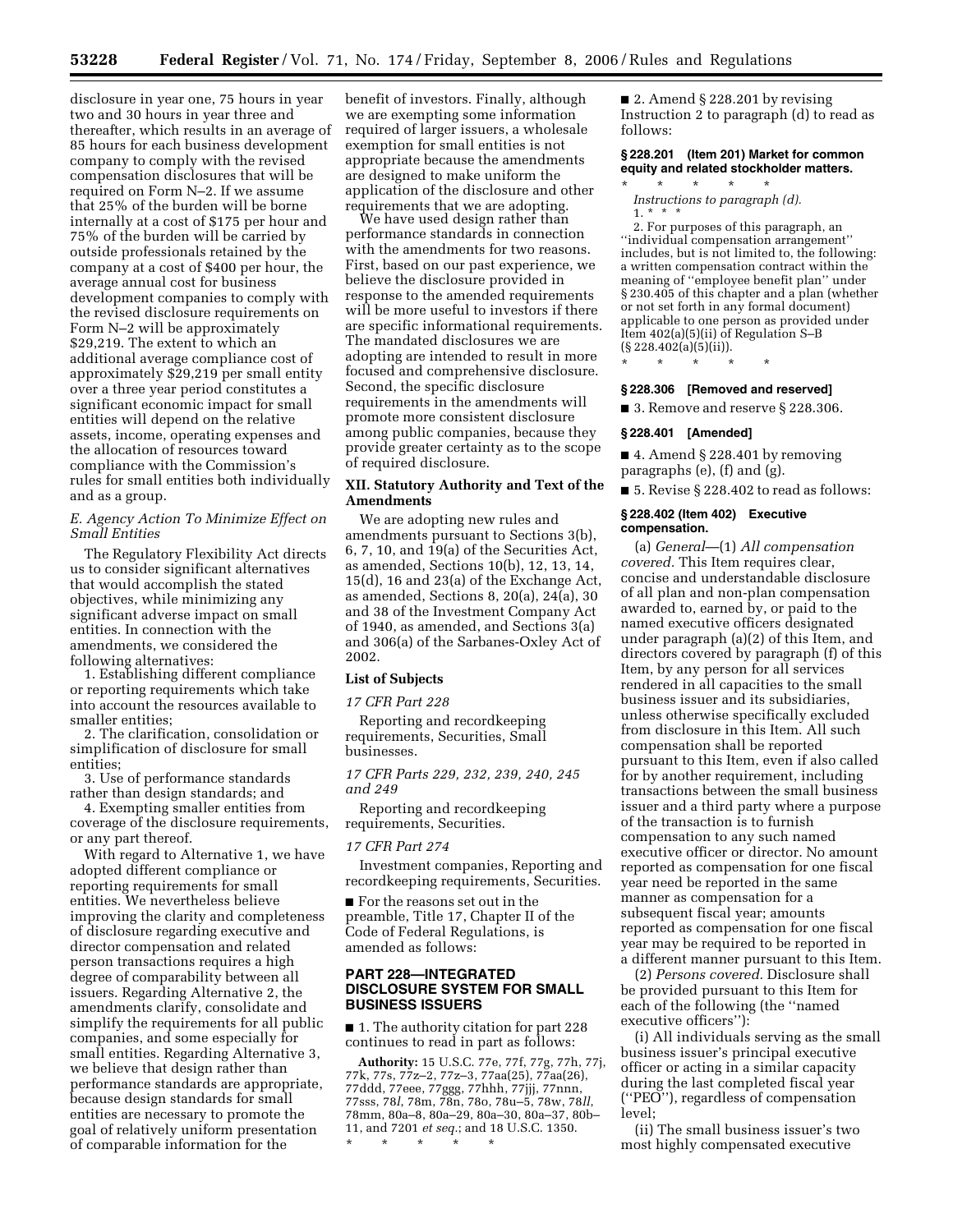officers other than the PEO who were serving as executive officers at the end of the last completed fiscal year; and

(iii) Up to two additional individuals for whom disclosure would have been provided pursuant to paragraph (a)(2)(ii) of this Item but for the fact that the individual was not serving as an executive officer of the small business issuer at the end of the last completed fiscal year.

*Instructions to Item 402(a)(2).*  1. *Determination of most highly compensated executive officers.* The determination as to which executive officers are most highly compensated shall be made by reference to total compensation for the last completed fiscal year (as required to be disclosed pursuant to paragraph  $(b)(2)(x)$  of this Item) reduced by the amount required to be disclosed pursuant to paragraph (b)(2)(viii) of this Item, *provided, however,*  that no disclosure need be provided for any executive officer, other than the PEO, whose total compensation, as so reduced, does not exceed \$100,000.

2. *Inclusion of executive officer of subsidiary.* It may be appropriate for a small business issuer to include as named executive officers one or more executive officers or other employees of subsidiaries in the disclosure required by this Item. See Rule 3b–7 under the Exchange Act (17 CFR 240.3b–7).

3. *Exclusion of executive officer due to overseas compensation.* It may be appropriate in limited circumstances for a small business issuer not to include in the disclosure required by this Item an individual, other than its PEO, who is one of the small business issuer's most highly compensated executive officers due to the payment of amounts of cash compensation relating to overseas assignments attributed predominantly to such assignments.

(3) *Information for full fiscal year.* If the PEO served in that capacity during any part of a fiscal year with respect to which information is required, information should be provided as to all of his or her compensation for the full

fiscal year. If a named executive officer (other than the PEO) served as an executive officer of the small business issuer (whether or not in the same position) during any part of the fiscal year with respect to which information is required, information shall be provided as to all compensation of that individual for the full fiscal year.

(4) *Omission of table or column.* A table or column may be omitted if there has been no compensation awarded to, earned by, or paid to any of the named executive officers or directors required to be reported in that table or column in any fiscal year covered by that table.

(5) *Definitions.* For purposes of this Item:

(i) The term *stock* means instruments such as common stock, restricted stock, restricted stock units, phantom stock, phantom stock units, common stock equivalent units or any similar instruments that do not have option-like features, and the term *option* means instruments such as stock options, stock appreciation rights and similar instruments with option-like features. The term *stock appreciation rights*  (''*SARs*'') refers to SARs payable in cash or stock, including SARs payable in cash or stock at the election of the small business issuer or a named executive officer. The term equity is used to refer generally to stock and/or options.

(ii) The term *plan* includes, but is not limited to, the following: Any plan, contract, authorization or arrangement, whether or not set forth in any formal document, pursuant to which cash, securities, similar instruments, or any other property may be received. A plan may be applicable to one person. Small business issuers may omit information regarding group life, health, hospitalization, or medical reimbursement plans that do not discriminate in scope, terms or

## SUMMARY COMPENSATION TABLE

operation, in favor of executive officers or directors of the small business issuer and that are available generally to all salaried employees.

(iii) The term *incentive plan* means any plan providing compensation intended to serve as incentive for performance to occur over a specified period, whether such performance is measured by reference to financial performance of the small business issuer or an affiliate, the small business issuer's stock price, or any other performance measure. An equity incentive plan is an incentive plan or portion of an incentive plan under which awards are granted that fall within the scope of Financial Accounting Standards Board Statement of Financial Accounting Standards No. 123 (revised 2004), *Share-Based Payment,* as modified or supplemented (''FAS 123R''). A *non-equity incentive plan* is an incentive plan or portion of an incentive plan that is not an equity incentive plan. The term *incentive plan award* means an award provided under an incentive plan.

(iv) The terms *date of grant* or *grant date* refer to the grant date determined for financial statement reporting purposes pursuant to FAS 123R.

(v) *Closing market price* is defined as the price at which the small business issuer's security was last sold in the principal United States market for such security as of the date for which the closing market price is determined.

(b) *Summary compensation table*—(1) *General.* Provide the information specified in paragraph (b)(2) of this Item, concerning the compensation of the named executive officers for each of the small business issuer's last two completed fiscal years, in a Summary Compensation Table in the tabular format specified below.

| Name and principal position | Year | Salary<br>(3) | <b>Bonus</b><br>(3) | Stock<br>awards<br>$(\$)$ | Option<br>awards<br>(3) | Nonequity<br>incentive<br>plan com-<br>pensation<br>(3) | Non-<br>qualified<br>deferred<br>com-<br>pensation<br>earnings $(\$)$ | All other<br>com-<br>pensation<br>(\$) | Total<br>(\$) |
|-----------------------------|------|---------------|---------------------|---------------------------|-------------------------|---------------------------------------------------------|-----------------------------------------------------------------------|----------------------------------------|---------------|
| (a)                         | (b)  | (c)           | (d)                 | (e)                       | (f)                     | (g)                                                     | (h)                                                                   | (i)                                    | (j)           |
| <b>PEO</b>                  |      |               |                     |                           |                         |                                                         |                                                                       |                                        |               |
| A                           |      |               |                     |                           |                         |                                                         |                                                                       |                                        |               |
| B                           |      |               |                     |                           |                         |                                                         |                                                                       |                                        |               |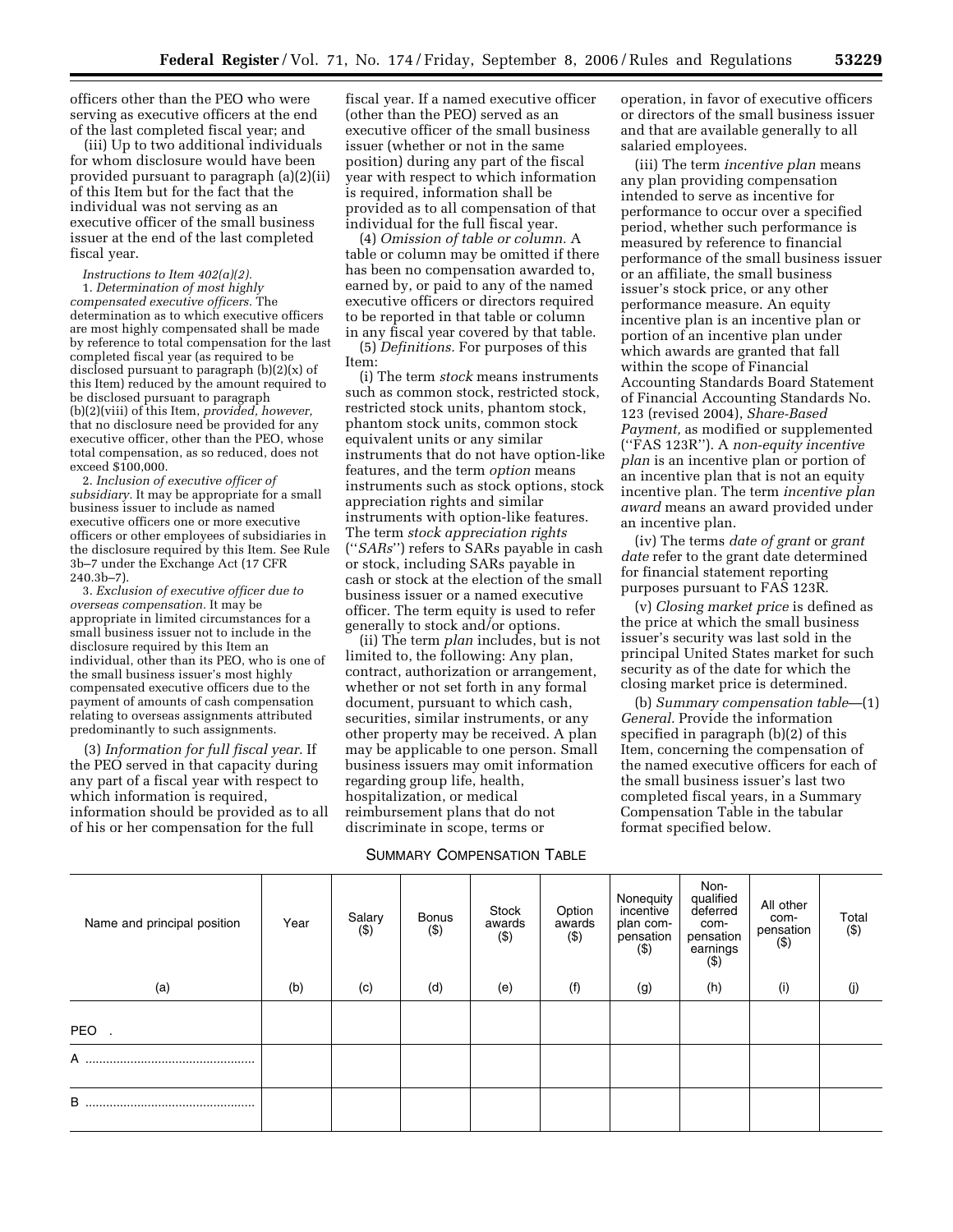### (2) The Table shall include:

(i) The name and principal position of the named executive officer (column (a));

(ii) The fiscal year covered (column (b));

(iii) The dollar value of base salary (cash and non-cash) earned by the named executive officer during the fiscal year covered (column (c));

(iv) The dollar value of bonus (cash and non-cash) earned by the named executive officer during the fiscal year covered (column (d));

*Instructions to Item 402(b)(2)(iii) and (iv).* 

1. If the amount of salary or bonus earned in a given fiscal year is not calculable through the latest practicable date, a footnote shall be included disclosing that the amount of salary or bonus is not calculable through the latest practicable date and providing the date that the amount of salary or bonus is expected to be determined, and such amount must then be disclosed in a filing under Item 5.02(f) of Form 8–K (17 CFR 249.308).

2. Small business issuers need not include in the salary column (column (c)) or bonus column (column (d)) any amount of salary or bonus forgone at the election of a named executive officer pursuant to a small business issuer's program under which stock, equitybased or other forms of non-cash compensation may be received by a named executive officer instead of a portion of annual compensation earned in a covered fiscal year. However, the receipt of any such form of non-cash compensation instead of salary or bonus earned for a covered fiscal year must be disclosed in the appropriate column of the Summary Compensation Table corresponding to that fiscal year (*e.g.,* stock awards (column (e)); option awards (column (f)); all other compensation (column (i))), or, if made pursuant to a non-equity incentive plan and therefore not reportable in the Summary Compensation Table when granted, a footnote must be added to the salary or bonus column so disclosing and referring to the narrative disclosure to the Summary Compensation Table (required by paragraph (c) of this Item) where the material terms of the award are reported.

(v) For awards of stock, the aggregate grant date fair value computed in accordance with FAS 123R (column (e));

(vi) For awards of options, with or without tandem SARs (including awards that subsequently have been transferred), the aggregate grant date fair value computed in accordance with FAS 123R (column (f));

*Instructions to Item 402(b)(2)(v) and (vi).*  1. For awards reported in columns (e) and (f), include a footnote disclosing all assumptions made in the valuation by reference to a discussion of those assumptions in the small business issuer's financial statements, footnotes to the financial statements, or discussion in the Management's Discussion and Analysis. The sections so referenced are deemed part of the disclosure provided pursuant to this Item.

2. If at any time during the last completed fiscal year, the small business issuer has adjusted or amended the exercise price of options or SARs previously awarded to a named executive officer, whether through amendment, cancellation or replacement grants, or any other means (''repriced''), or otherwise has materially modified such awards, the small business issuer shall include, as awards required to be reported in column (f), the incremental fair value, computed as of the repricing or modification date in accordance with FAS 123R, with respect to that repriced or modified award.

(vii) The dollar value of all earnings for services performed during the fiscal year pursuant to awards under nonequity incentive plans as defined in paragraph (a)(5)(iii) of this Item, and all earnings on any outstanding awards (column (g));

*Instructions to Item 402(b)(2)(vii).*  1. If the relevant performance measure is satisfied during the fiscal year (including for a single year in a plan with a multi-year performance measure), the earnings are reportable for that fiscal year, even if not payable until a later date, and are not reportable again in the fiscal year when amounts are paid to the named executive officer.

2. All earnings on non-equity incentive plan compensation must be identified and quantified in a footnote to column (g), whether the earnings were paid during the fiscal year, payable during the period but deferred at the election of the named executive officer, or payable by their terms at a later date.

(viii) Above-market or preferential earnings on compensation that is deferred on a basis that is not taxqualified, including such earnings on nonqualified defined contribution plans (column (h));

*Instruction to Item 402(b)(2)(viii).*  Interest on deferred compensation is above-market only if the rate of interest exceeds 120% of the applicable federal longterm rate, with compounding (as prescribed under section 1274(d) of the Internal Revenue Code, (26 U.S.C. 1274(d))) at the rate that corresponds most closely to the rate under the small business issuer's plan at the time the interest rate or formula is set. In the event of a discretionary reset of the interest rate, the requisite calculation must be made on the basis of the interest rate at the time of such reset, rather than when originally established. Only the above-market portion of the interest must be included. If the applicable interest rates vary depending upon conditions such as a minimum period of continued service, the reported amount should be calculated assuming satisfaction of all conditions to receiving interest at the highest rate. Dividends (and dividend equivalents) on deferred compensation denominated in the small business issuer's stock (''deferred stock'') are preferential only if earned at a rate higher than dividends on the small business issuer's common stock. Only the preferential portion of the

dividends or equivalents must be included. Footnote or narrative disclosure may be provided explaining the small business issuer's criteria for determining any portion considered to be above-market.

(ix) All other compensation for the covered fiscal year that the small business issuer could not properly report in any other column of the Summary Compensation Table (column (i)). Each compensation item that is not properly reportable in columns (c)–(h), regardless of the amount of the compensation item, must be included in column (i). Such compensation must include, but is not limited to:

(A) Perquisites and other personal benefits, or property, unless the aggregate amount of such compensation is less than \$10,000;

(B) All ''gross-ups'' or other amounts reimbursed during the fiscal year for the payment of taxes;

(C) For any security of the small business issuer or its subsidiaries purchased from the small business issuer or its subsidiaries (through deferral of salary or bonus, or otherwise) at a discount from the market price of such security at the date of purchase, unless that discount is available generally, either to all security holders or to all salaried employees of the small business issuer, the compensation cost, if any, computed in accordance with FAS 123R;

(D) The amount paid or accrued to any named executive officer pursuant to a plan or arrangement in connection with:

(*1*) Any termination, including without limitation through retirement, resignation, severance or constructive termination (including a change in responsibilities) of such executive officer's employment with the small business issuer and its subsidiaries; or

(*2*) A change in control of the small business issuer; (E) Small business issuer contributions or other allocations to

vested and unvested defined contribution plans;

(F) The dollar value of any insurance premiums paid by, or on behalf of, the small business issuer during the covered fiscal year with respect to life insurance for the benefit of a named executive officer; and

(G) The dollar value of any dividends or other earnings paid on stock or option awards, when those amounts were not factored into the grant date fair value required to be reported for the stock or option award in columns (e) or (f); and

*Instructions to Item 402(b)(2)(ix).*  1. Non-equity incentive plan awards and earnings and earnings on stock or options,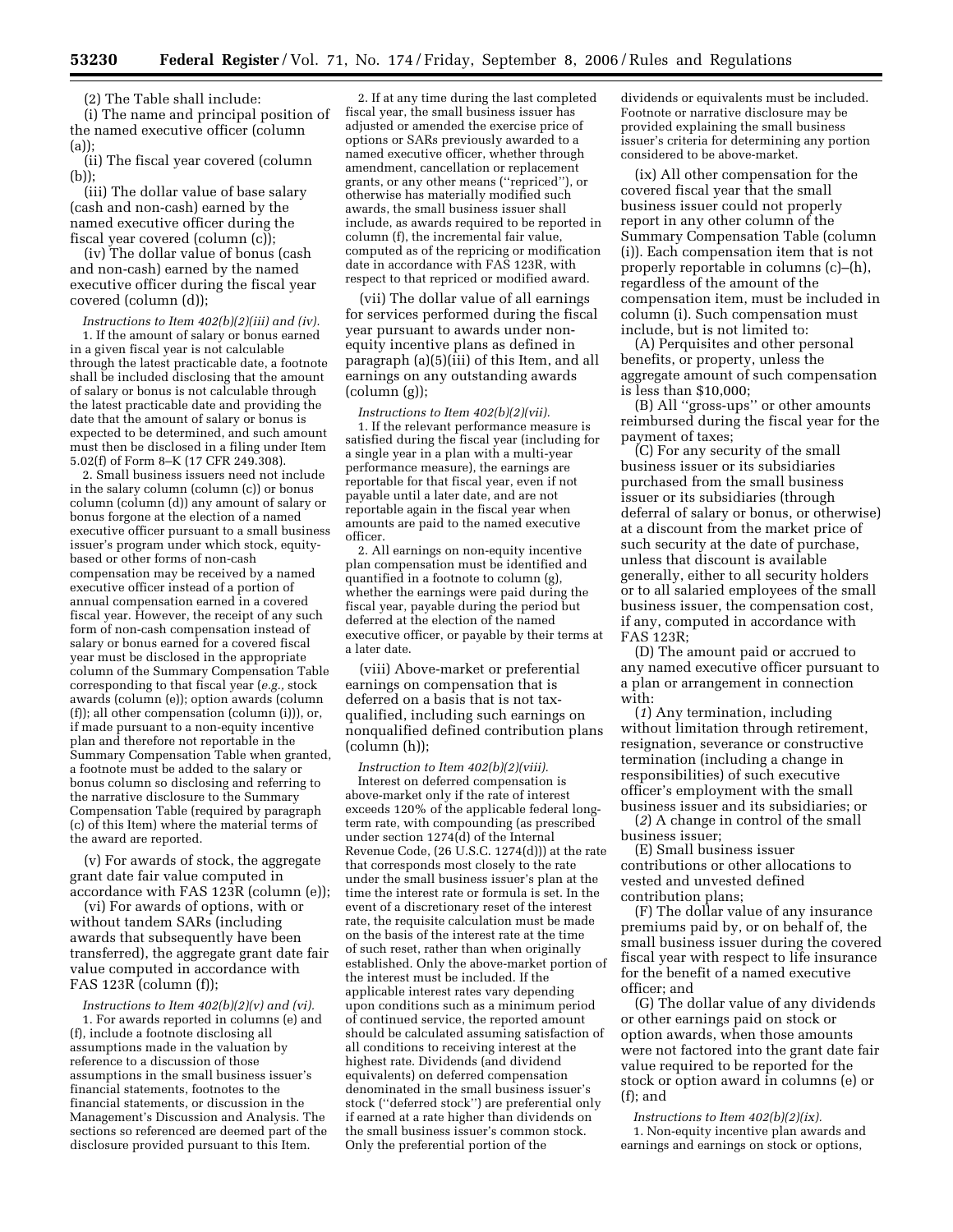except as specified in paragraph  $(b)(2)(ix)(G)$ of this Item, are required to be reported elsewhere as provided in this Item and are not reportable as All Other Compensation in column (i).

2. Benefits paid pursuant to defined benefit and actuarial plans are not reportable as All Other Compensation in column (i) unless accelerated pursuant to a change in control; information concerning these plans is reportable pursuant to paragraph (e)(1) of this Item.

3. Reimbursements of taxes owed with respect to perquisites or other personal benefits must be included in the columns as tax reimbursements (paragraph (b)(2)(ix)(B) of this Item) even if the associated perquisites or other personal benefits are not required to be included because the aggregate amount of such compensation is less than \$10,000.

4. Perquisites and other personal benefits shall be valued on the basis of the aggregate incremental cost to the small business issuer.

5. For purposes of paragraph (b)(2)(ix)(D) of this Item, an accrued amount is an amount for which payment has become due.

(x) The dollar value of total compensation for the covered fiscal year (column (j)). With respect to each named executive officer, disclose the sum of all amounts reported in columns (c) through (i).

*Instructions to Item 402(b).* 

1. Information with respect to the fiscal year prior to the last completed fiscal year will not be required if the small business issuer was not a reporting company pursuant to section 13(a) or 15(d) of the Exchange Act (15 U.S.C. 78m(a) or 78*o*(d)) at any time during that year, except that the small business issuer will be required to provide information for any such year if that information previously was required to be provided in response to a Commission filing requirement.

2. All compensation values reported in the Summary Compensation Table must be reported in dollars and rounded to the nearest dollar. Reported compensation values must be reported numerically, providing a single numerical value for each grid in the table. Where compensation was paid to or received by a named executive officer in a different currency, a footnote must be provided to identify that currency and describe the rate and methodology used to convert the payment amounts to dollars.

3. If a named executive officer is also a director who receives compensation for his or her services as a director, reflect that compensation in the Summary Compensation Table and provide a footnote identifying and itemizing such compensation and amounts. Use the categories in the Director Compensation Table required pursuant to paragraph (f) of this Item.

4. Any amounts deferred, whether pursuant to a plan established under section 401(k) of the Internal Revenue Code (26 U.S.C. 401(k)), or otherwise, shall be included in the appropriate column for the fiscal year in which earned.

(c) *Narrative disclosure to summary compensation table.* Provide a narrative description of any material factors necessary to an understanding of the information disclosed in the Table required by paragraph (b) of this Item. Examples of such factors may include, in given cases, among other things:

(1) The material terms of each named executive officer's employment agreement or arrangement, whether written or unwritten;

(2) If at any time during the last fiscal year, any outstanding option or other equity-based award was repriced or otherwise materially modified (such as by extension of exercise periods, the change of vesting or forfeiture conditions, the change or elimination of applicable performance criteria, or the change of the bases upon which returns are determined), a description of each such repricing or other material modification;

(3) The waiver or modification of any specified performance target, goal or condition to payout with respect to any amount included in non-stock incentive plan compensation or payouts reported in column (g) to the Summary Compensation Table required by paragraph (b) of this Item, stating whether the waiver or modification applied to one or more specified named executive officers or to all compensation subject to the target, goal or condition;

(4) The material terms of each grant, including but not limited to the date of exercisability, any conditions to

exercisability, any tandem feature, any reload feature, any tax-reimbursement feature, and any provision that could cause the exercise price to be lowered;

(5) The material terms of any nonequity incentive plan award made to a named executive officer during the last completed fiscal year, including a general description of the formula or criteria to be applied in determining the amounts payable and vesting schedule;

(6) The method of calculating earnings on nonqualified deferred compensation plans including nonqualified defined contribution plans; and

(7) An identification to the extent material of any item included under All Other Compensation (column (i)) in the Summary Compensation Table. Identification of an item shall not be considered material if it does not exceed the greater of \$25,000 or 10% of all items included in the specified category in question set forth in paragraph (b)(2)(ix) of this Item. All items of compensation are required to be included in the Summary Compensation Table without regard to whether such items are required to be identified.

*Instruction to Item 402(c).* 

The disclosure required by paragraph (c)(2) of this Item would not apply to any repricing that occurs through a pre-existing formula or mechanism in the plan or award that results in the periodic adjustment of the option or SAR exercise or base price, an antidilution provision in a plan or award, or a recapitalization or similar transaction equally affecting all holders of the class of securities underlying the options or SARs.

(d) *Outstanding equity awards at fiscal year-end table.* (1) Provide the information specified in paragraph (d)(2) of this Item, concerning unexercised options; stock that has not vested; and equity incentive plan awards for each named executive officer outstanding as of the end of the small business issuer's last completed fiscal year in the following tabular format: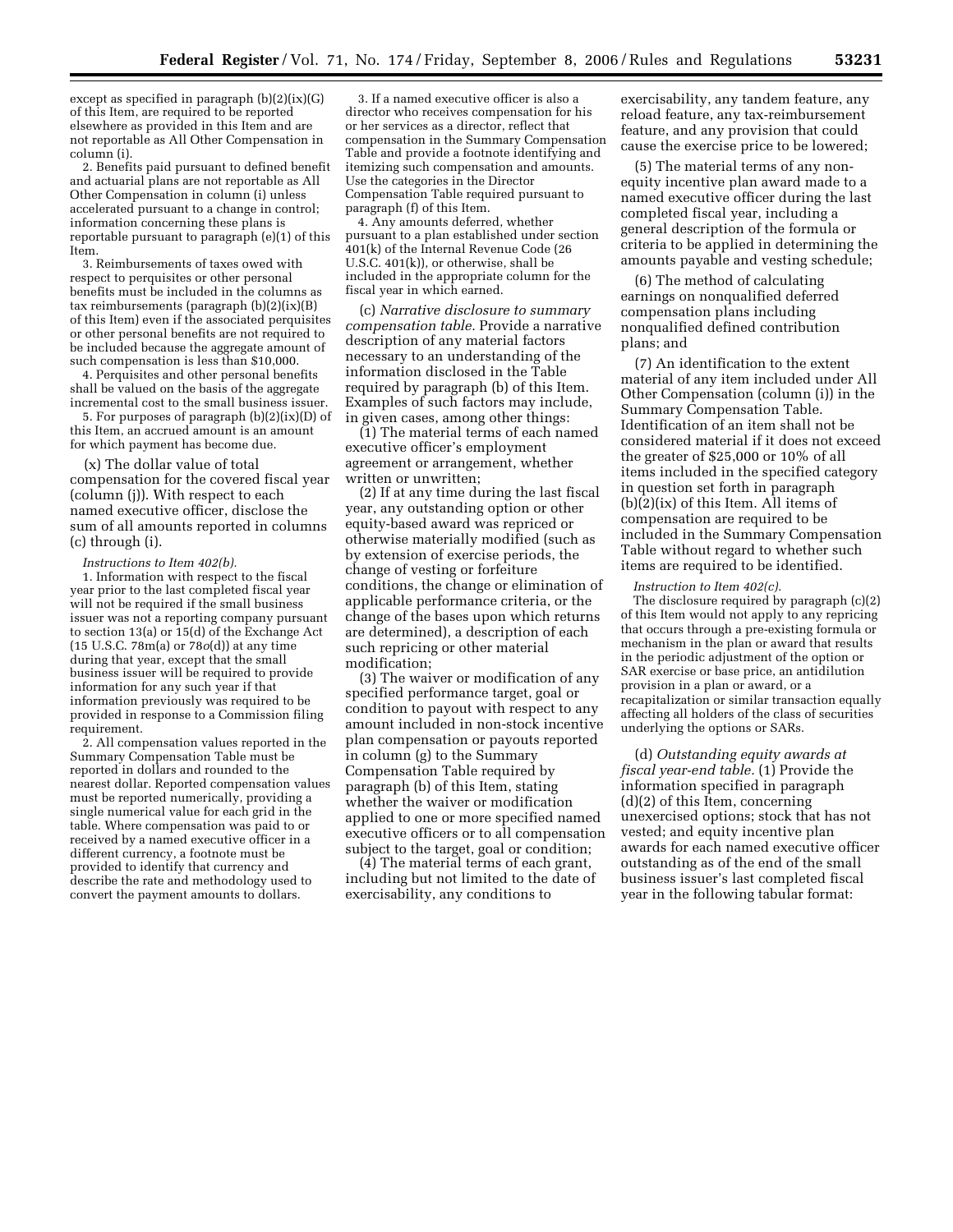|      |                                                                                       |                                                                                              | Option awards                                                                                                                |                                     |                              | Stock awards                                                                     |                                                                                            |                                                                                                                                                        |                                                                                                                                                                        |
|------|---------------------------------------------------------------------------------------|----------------------------------------------------------------------------------------------|------------------------------------------------------------------------------------------------------------------------------|-------------------------------------|------------------------------|----------------------------------------------------------------------------------|--------------------------------------------------------------------------------------------|--------------------------------------------------------------------------------------------------------------------------------------------------------|------------------------------------------------------------------------------------------------------------------------------------------------------------------------|
| Name | Number of<br>securities<br>underlying<br>unexercised<br>options<br>(#)<br>exercisable | Number of<br>securities un-<br>derlying<br>unexercised<br>options<br>$(\#)$<br>unexercisable | Equity<br>incentive<br>plan<br>awards:<br>Number of<br>securities<br>underlying<br>unexercised<br>unearned<br>options<br>(#) | Option<br>exercise<br>price<br>(\$) | Option<br>expiration<br>date | Number<br>of shares<br>or units of<br>stock that<br>have not<br>vested<br>$(\#)$ | Market<br>value of<br>shares of<br>units of<br>stock that<br>have not<br>vested<br>$($ \$) | Equity<br>incentive<br>plan<br>awards:<br>Number<br>of un-<br>earned<br>shares,<br>units or<br>other<br>rights that<br>have not<br>vested<br>$($ # $)$ | Equity<br>incentive<br>plan<br>awards:<br>Market or<br>payout<br>value of<br>unearned<br>shares,<br>units or<br>others<br>rights that<br>have not<br>vested<br>$($ \$) |
| (a)  | (b)                                                                                   | (c)                                                                                          | (d)                                                                                                                          | (e)                                 | (f)                          | (g)                                                                              | (h)                                                                                        | (i)                                                                                                                                                    | (j)                                                                                                                                                                    |
| PEO  |                                                                                       |                                                                                              |                                                                                                                              |                                     |                              |                                                                                  |                                                                                            |                                                                                                                                                        |                                                                                                                                                                        |
| А    |                                                                                       |                                                                                              |                                                                                                                              |                                     |                              |                                                                                  |                                                                                            |                                                                                                                                                        |                                                                                                                                                                        |
| B    |                                                                                       |                                                                                              |                                                                                                                              |                                     |                              |                                                                                  |                                                                                            |                                                                                                                                                        |                                                                                                                                                                        |

OUTSTANDING EQUITY AWARDS AT FISCAL YEAR-END

(2) The Table shall include:

(i) The name of the named executive officer (column (a));

(ii) On an award-by-award basis, the number of securities underlying unexercised options, including awards that have been transferred other than for value, that are exercisable and that are not reported in column (d) (column (b));

(iii) On an award-by-award basis, the number of securities underlying unexercised options, including awards that have been transferred other than for value, that are unexercisable and that are not reported in column (d) (column (c));

(iv) On an award-by-award basis, the total number of shares underlying unexercised options awarded under any equity incentive plan that have not been earned (column (d));

(v) For each instrument reported in columns (b), (c) and (d), as applicable, the exercise or base price (column (e));

(vi) For each instrument reported in columns (b), (c) and (d), as applicable, the expiration date (column (f));

(vii) The total number of shares of stock that have not vested and that are not reported in column (i) (column (g));

(viii) The aggregate market value of shares of stock that have not vested and that are not reported in column (j) (column (h));

(ix) The total number of shares of stock, units or other rights awarded under any equity incentive plan that have not vested and that have not been earned, and, if applicable the number of shares underlying any such unit or right (column (i)); and

(x) The aggregate market or payout value of shares of stock, units or other rights awarded under any equity incentive plan that have not vested and that have not been earned (column (j)).

*Instructions to Item 402(d)(2).*  1. Identify by footnote any award that has been transferred other than for value, disclosing the nature of the transfer.

2. The vesting dates of options, shares of stock and equity incentive plan awards held at fiscal-year end must be disclosed by footnote to the applicable column where the outstanding award is reported.

3. Compute the market value of stock reported in column (h) and equity incentive plan awards of stock reported in column (j) by multiplying the closing market price of the small business issuer's stock at the end of the last completed fiscal year by the number of shares or units of stock or the amount of equity incentive plan awards, respectively. The number of shares or units reported in column (d) or (i), and the payout value reported in column (j), shall be based on achieving threshold performance goals, except that if the previous fiscal year's performance has exceeded the threshold, the disclosure shall be based on the next higher performance measure (target or maximum) that exceeds the previous fiscal year's performance. If the award provides only for a single estimated payout, that amount should be reported. If the target amount is not determinable, small business issuers must provide a representative amount based on the previous fiscal year's performance.

4. Multiple awards may be aggregated where the expiration date and the exercise and/or base price of the instruments is identical. A single award consisting of a combination of options, SARs and/or similar option-like instruments shall be reported as separate awards with respect to each tranche with a different exercise and/or base price or expiration date.

5. Options or stock awarded under an equity incentive plan are reported in columns (d) or (i) and (j), respectively, until the relevant performance condition has been satisfied. Once the relevant performance condition has been satisfied, even if the option or stock award is subject to forfeiture conditions, options are reported in column (b) or (c), as appropriate, until they are exercised or expire, or stock is reported in columns (g) and (h) until it vests.

(e) *Additional narrative disclosure.*  Provide a narrative description of the following to the extent material:

(1) The material terms of each plan that provides for the payment of retirement benefits, or benefits that will be paid primarily following retirement, including but not limited to taxqualified defined benefit plans, supplemental executive retirement plans, tax-qualified defined contribution plans and nonqualified defined contribution plans.

(2) The material terms of each contract, agreement, plan or arrangement, whether written or unwritten, that provides for payment(s) to a named executive officer at, following, or in connection with the resignation, retirement or other termination of a named executive officer, or a change in control of the small business issuer or a change in the named executive officer's responsibilities following a change in control, with respect to each named executive officer.

(f) *Compensation of directors.* (1) Provide the information specified in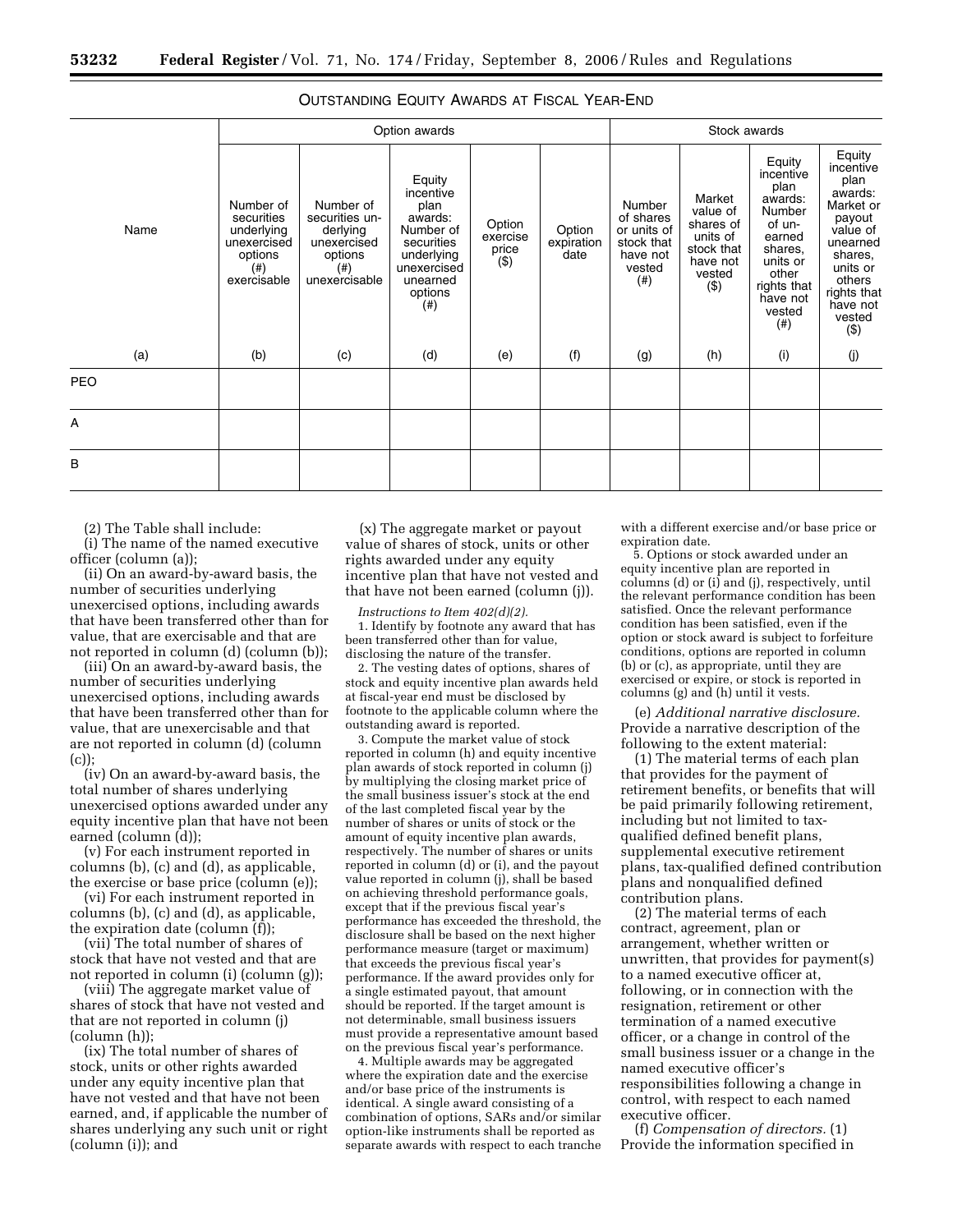paragraph (f)(2) of this Item, concerning the compensation of the directors for the format: small business issuer's last completed

fiscal year, in the following tabular

| Name        | Fees<br>earned or<br>paid in<br>cash<br>$(\$)$ | Stock<br>awards<br>(\$) | Option<br>awards<br>(\$) | Non-eq-<br>uity<br>incentive<br>plan<br>com-<br>pensation<br>$($ \$) | Non-<br>qualified<br>deferred<br>com-<br>pensation<br>earnings<br>(\$) | All other<br>com-<br>pensation<br>(\$) | Total<br>(3) |
|-------------|------------------------------------------------|-------------------------|--------------------------|----------------------------------------------------------------------|------------------------------------------------------------------------|----------------------------------------|--------------|
| (a)         | (b)                                            | (c)                     | (d)                      | (e)                                                                  | (f)                                                                    | (g)                                    | (h)          |
| A           |                                                |                         |                          |                                                                      |                                                                        |                                        |              |
| $\sf B$     |                                                |                         |                          |                                                                      |                                                                        |                                        |              |
| $\mathsf C$ |                                                |                         |                          |                                                                      |                                                                        |                                        |              |
| D           |                                                |                         |                          |                                                                      |                                                                        |                                        |              |
| E           |                                                |                         |                          |                                                                      |                                                                        |                                        |              |
|             |                                                |                         |                          |                                                                      |                                                                        |                                        |              |

## DIRECTOR COMPENSATION

(2) The Table shall include:

(i) The name of each director unless such director is also a named executive officer under paragraph (a) of this Item and his or her compensation for service as a director is fully reflected in the Summary Compensation Table pursuant to paragraph (b) of this Item and otherwise as required pursuant to paragraphs (c) through (e) of this Item (column (a));

(ii) The aggregate dollar amount of all fees earned or paid in cash for services as a director, including annual retainer fees, committee and/or chairmanship fees, and meeting fees (column (b));

(iii) For awards of stock, the aggregate grant date fair value computed in accordance with FAS 123R (column (c));

(iv) For awards of options, with or without tandem SARs (including awards that subsequently have been transferred), the aggregate grant date fair value computed in accordance with FAS 123R (column (d));

*Instruction to Item 402(f)(2)(iii) and (iv).*  For each director, disclose by footnote to the appropriate column, the aggregate number of stock awards and the aggregate number of option awards outstanding at fiscal year end.

(v) The dollar value of all earnings for services performed during the fiscal year pursuant to non-equity incentive plans as defined in paragraph (a)(5)(iii) of this Item, and all earnings on any outstanding awards (column (e));

(vi) Above-market or preferential earnings on compensation that is deferred on a basis that is not taxqualified, including such earnings on nonqualified defined contribution plans (column (f));

(vii) All other compensation for the covered fiscal year that the small business issuer could not properly report in any other column of the Director Compensation Table (column (g)). Each compensation item that is not properly reportable in columns (b)–(f), regardless of the amount of the compensation item, must be included in column (g) and must be identified and quantified in a footnote if it is deemed material in accordance with paragraph (c)(7) of this Item. Such compensation must include, but is not limited to:

(A) Perquisites and other personal benefits, or property, unless the aggregate amount of such compensation is less than \$10,000;

(B) All ''gross-ups'' or other amounts reimbursed during the fiscal year for the payment of taxes;

(C) For any security of the small business issuer or its subsidiaries purchased from the small business issuer or its subsidiaries (through deferral of salary or bonus, or otherwise) at a discount from the market price of such security at the date of purchase, unless that discount is available generally, either to all security holders or to all salaried employees of the small business issuer, the compensation cost, if any, computed in accordance with FAS 123R;

(D) The amount paid or accrued to any director pursuant to a plan or arrangement in connection with:

(*1*) The resignation, retirement or any other termination of such director; or

(*2*) A change in control of the small business issuer;

(E) Small business issuer contributions or other allocations to vested and unvested defined contribution plans;

(F) Consulting fees earned from, or paid or payable by the small business issuer and/or its subsidiaries (including joint ventures);

(G) The annual costs of payments and promises of payments pursuant to director legacy programs and similar charitable award programs;

(H) The dollar value of any insurance premiums paid by, or on behalf of, the small business issuer during the covered fiscal year with respect to life insurance for the benefit of a director; and

(I) The dollar value of any dividends or other earnings paid on stock or option awards, when those amounts were not factored into the grant date fair value required to be reported for the stock or option award in column (c) or (d); and

*Instruction to Item 402(f)(2)(vii).*  Programs in which small business issuers agree to make donations to one or more charitable institutions in a director's name, payable by the small business issuer currently or upon a designated event, such as the retirement or death of the director, are charitable awards programs or director legacy programs for purposes of the disclosure required by paragraph  $(f)(2)(vii)(G)$  of this Item. Provide footnote disclosure of the total dollar amount payable under the program and other material terms of each such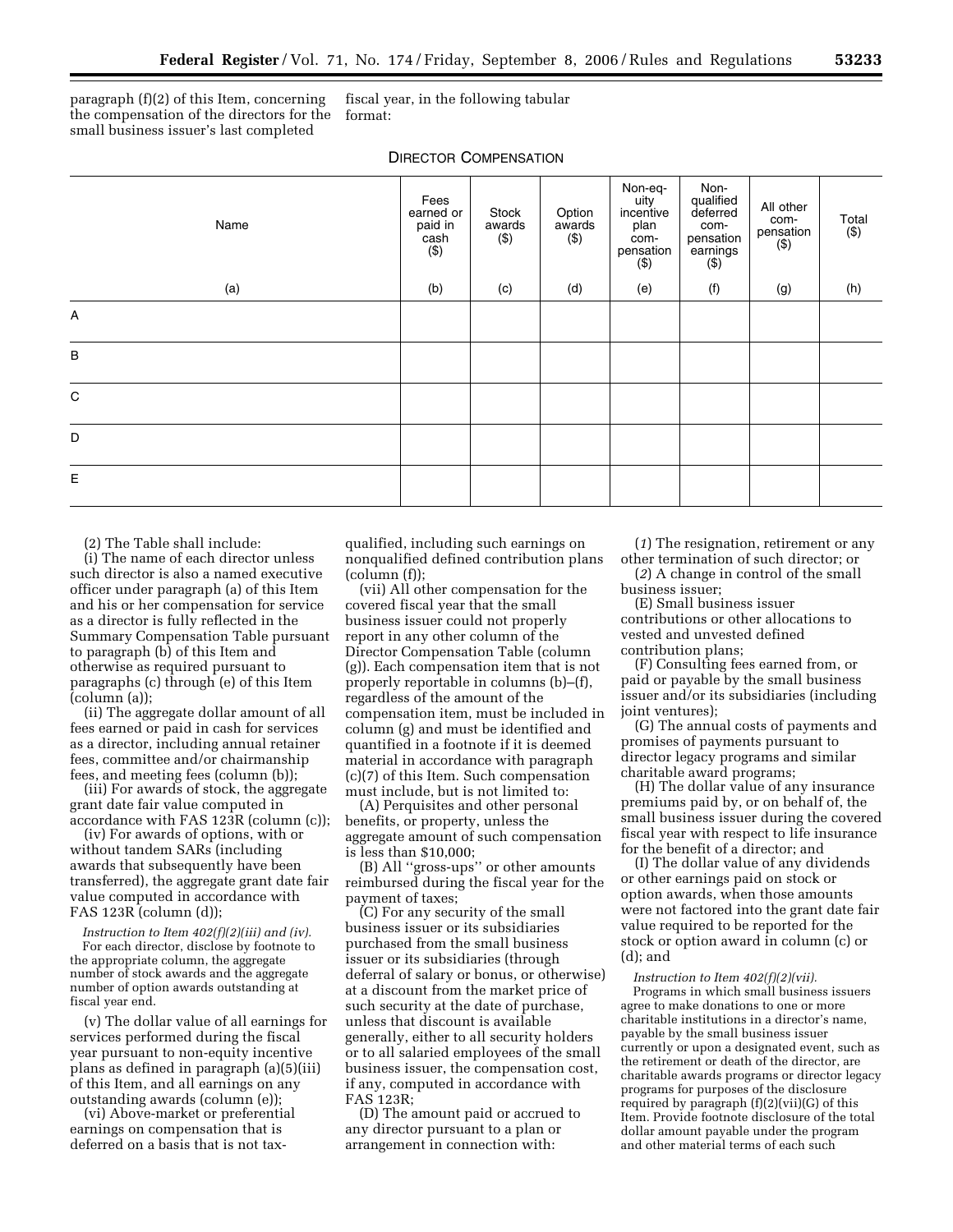program for which tabular disclosure is provided.

(viii) The dollar value of total compensation for the covered fiscal year (column (h)). With respect to each director, disclose the sum of all amounts reported in columns (b) through (g).

*Instruction to Item 402(f)(2).* 

Two or more directors may be grouped in a single row in the Table if all elements of their compensation are identical. The names of the directors for whom disclosure is presented on a group basis should be clear from the Table.

(3) *Narrative to director compensation table.* Provide a narrative description of any material factors necessary to an understanding of the director compensation disclosed in this Table. While material factors will vary depending upon the facts, examples of such factors may include, in given cases, among other things:

(i) A description of standard compensation arrangements (such as fees for retainer, committee service, service as chairman of the board or a committee, and meeting attendance); and

(ii) Whether any director has a different compensation arrangement, identifying that director and describing the terms of that arrangement.

*Instruction to Item 402(f).* 

In addition to the Instruction to paragraph (f)(2)(vii) of this Item, the following apply equally to paragraph (f) of this Item: Instructions 2 and 4 to paragraph (b) of this Item; the Instructions to paragraphs (b)(2)(iii) and (iv) of this Item; the Instructions to paragraphs (b)(2)(v) and (vi) of this Item; the Instructions to paragraph (b)(2)(vii) of this Item; the Instruction to paragraph (b)(2)(viii) of this Item; the Instructions to paragraph (b)(2)(ix) of this Item; and paragraph (c)(7) of this Item. These Instructions apply to the columns in the Director Compensation Table that are analogous to the columns in the Summary Compensation Table to which they refer and to disclosures under paragraph (f) of this Item that correspond to analogous disclosures provided for in paragraph (b) of this Item to which they refer.

 $\blacksquare$  6. Amend § 228.403 by revising paragraph (b) to read as follows:

\* \* \* \* \*

**§ 228.403 (Item 403) Security ownership of certain beneficial owners and management.** 

(b) *Security ownership of management.* Furnish the following information, as of the most recent practicable date, in substantially the tabular form indicated, as to each class of equity securities of the small business issuer or any of its parents or subsidiaries, including directors' qualifying shares, beneficially owned by all directors and nominees, naming them, each of the named executive officers as defined in Item 402(a)(2) (§ 228.402(a)(2)), and directors and executive officers of the small business issuer as a group, without naming them. Show in column (3) the total number of shares beneficially owned and in column (4) the percent of the class so owned. Of the number of shares shown in column (3), indicate, by footnote or otherwise, the amount of shares that are pledged as security and the amount of shares with respect to which such persons have the right to acquire beneficial ownership as specified in § 240.13d–3(d)(1) of this chapter.

| (1) Title of class | (2) Name of beneficial owner | (3) Amount and nature of<br>beneficial ownership | (4) Percent of class |  |
|--------------------|------------------------------|--------------------------------------------------|----------------------|--|
|                    |                              |                                                  |                      |  |

■ 7. Revise § 228.404 to read as follows:

\* \* \* \* \*

## **§ 228.404 (Item 404) Transactions with related persons, promoters and certain control persons.**

(a) *Transactions with related persons.*  Describe any transaction, since the beginning of the small business issuer's last fiscal year, or any currently proposed transaction, in which the small business issuer was or is to be a participant and the amount involved exceeds the lesser of \$120,000 or one percent of the average of the small business issuer's total assets at year-end for the last three completed fiscal years, and in which any related person had or will have a direct or indirect material interest. Disclose the following information regarding the transaction:

(1) The name of the related person and the basis on which the person is a related person.

(2) The related person's interest in the transaction with the small business issuer, including the related person's position(s) or relationship(s) with, or ownership in, a firm, corporation, or other entity that is a party to, or has an interest in, the transaction.

(3) The approximate dollar value of the amount involved in the transaction.

(4) The approximate dollar value of the amount of the related person's interest in the transaction, which shall be computed without regard to the amount of profit or loss.

(5) In the case of indebtedness, disclosure of the amount involved in the transaction shall include the largest aggregate amount of principal outstanding during the period for which disclosure is provided, the amount thereof outstanding as of the latest practicable date, the amount of principal paid during the periods for which disclosure is provided, the amount of interest paid during the period for which disclosure is provided, and the rate or amount of interest payable on the indebtedness.

(6) Any other information regarding the transaction or the related person in the context of the transaction that is material to investors in light of the circumstances of the particular transaction.

*Instructions to Item 404(a).*  1. For the purposes of paragraph (a) of this Item, the term *related person* means:

a. Any person who was in any of the following categories at any time during the specified period for which disclosure under paragraph (a) of this Item is required:

i. Any director or executive officer of the small business issuer;

ii. Any nominee for director, when the information called for by paragraph (a) of this Item is being presented in a proxy or information statement relating to the election of that nominee for director; or

iii. Any immediate family member of a director or executive officer of the small business issuer, or of any nominee for director when the information called for by paragraph (a) of this Item is being presented in a proxy or information statement relating to the election of that nominee for director, which means any child, stepchild, parent, stepparent, spouse, sibling, mother-in-law, father-in-law, son-in-law, daughter-in-law, brother-in-law, or sister-in-law of such director, executive officer or nominee for director, and any person (other than a tenant or employee) sharing the household of such director, executive officer or nominee for director; and

b. Any person who was in any of the following categories when a transaction in which such person had a direct or indirect material interest occurred or existed:

i. A security holder covered by Item 403(a) (§ 228.403(a)); or

ii. Any immediate family member of any such security holder, which means any child, stepchild, parent, stepparent, spouse, sibling, mother-in-law, father-in-law, son-in-law, daughter-in-law, brother-in-law, or sister-inlaw of such security holder, and any person (other than a tenant or employee) sharing the household of such security holder.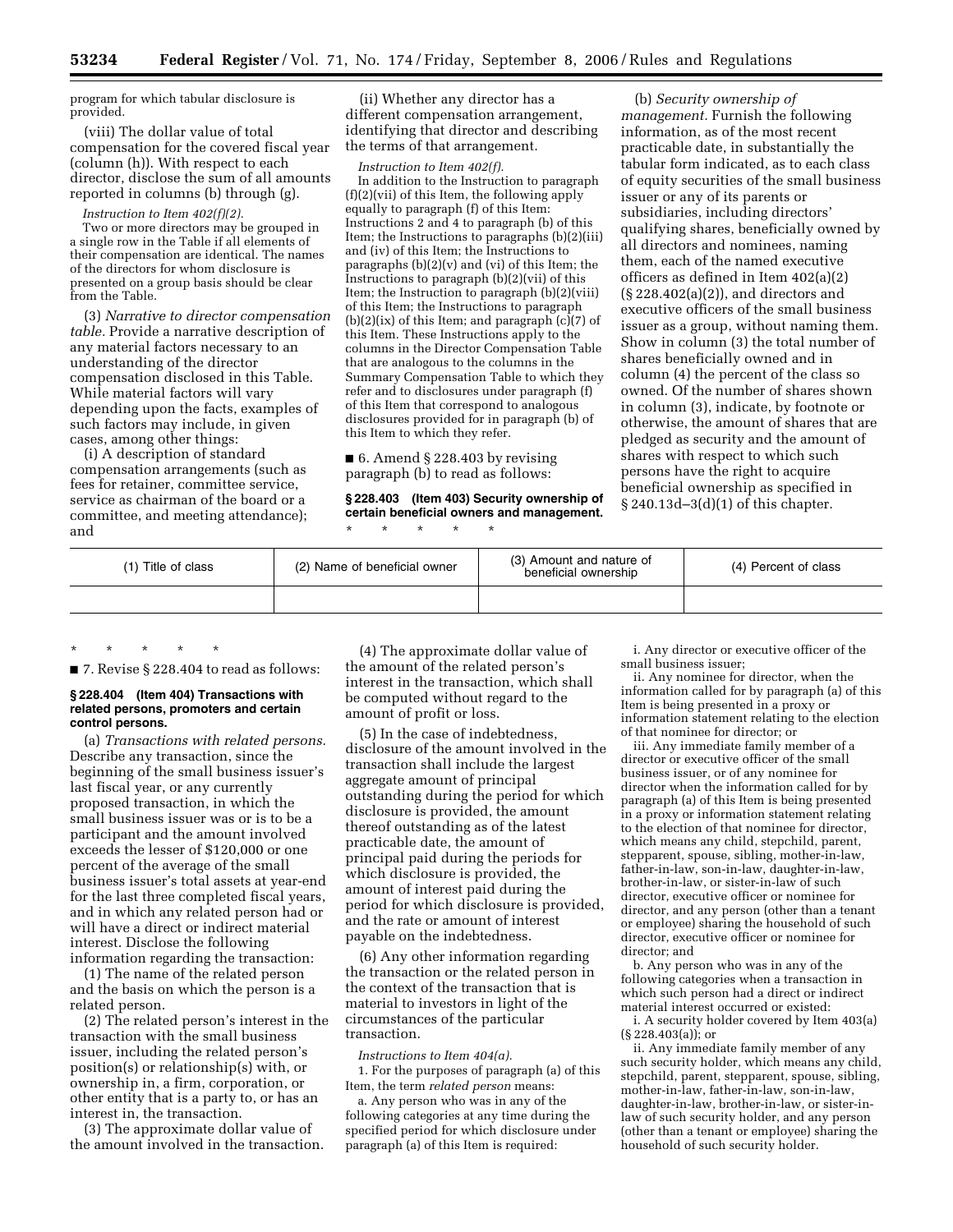2. For purposes of paragraph (a) of this Item, a *transaction* includes, but is not limited to, any financial transaction, arrangement or relationship (including any indebtedness or guarantee of indebtedness) or any series of similar transactions, arrangements or relationships.

3. The amount involved in the transaction shall be computed by determining the dollar value of the amount involved in the transaction in question, which shall include:

a. In the case of any lease or other transaction providing for periodic payments or installments, the aggregate amount of all periodic payments or installments due on or after the beginning of the small business issuer's last fiscal year, including any required or optional payments due during or at the conclusion of the lease or other transaction providing for periodic payments or installments; and

b. In the case of indebtedness, the largest aggregate amount of all indebtedness outstanding at any time since the beginning of the small business issuer's last fiscal year and all amounts of interest payable on it during the last fiscal year.

4. In the case of a transaction involving indebtedness:

a. The following items of indebtedness may be excluded from the calculation of the amount of indebtedness and need not be disclosed: amounts due from the related person for purchases of goods and services subject to usual trade terms, for ordinary business travel and expense payments and for other transactions in the ordinary course of business;

b. Disclosure need not be provided of any indebtedness transaction for the related persons specified in Instruction 1.b. to paragraph (a) of this Item; and

c. If the lender is a bank, savings and loan association, or broker-dealer extending credit under Federal Reserve Regulation T (12 CFR part 220) and the loans are not disclosed as nonaccrual, past due, restructured or potential problems (see Item III.C.1. and 2. of Industry Guide 3, Statistical Disclosure by Bank Holding Companies (17 CFR 229.802(c))), disclosure under paragraph (a) of this Item may consist of a statement, if such is the case, that the loans to such persons:

i. Were made in the ordinary course of business;

ii. Were made on substantially the same terms, including interest rates and collateral, as those prevailing at the time for comparable loans with persons not related to the lender; and

iii. Did not involve more than the normal risk of collectibility or present other unfavorable features.

5.a. Disclosure of an employment relationship or transaction involving an executive officer and any related compensation solely resulting from that employment relationship or transaction need not be provided pursuant to paragraph (a) of this Item if:

i. The compensation arising from the relationship or transaction is reported pursuant to Item 402 (§ 228.402); or

ii. The executive officer is not an immediate family member (as specified in

Instruction 1 to paragraph (a) of this Item) and such compensation would have been reported under Item 402 (§ 228.402) as compensation earned for services to the small business issuer if the executive officer was a named executive officer as that term is defined in Item 402(a)(2) (§ 228.402(a)(2)), and such compensation had been approved, or recommended to the board of directors of the small business issuer for approval, by the compensation committee of the board of directors (or group of independent directors performing a similar function) of the small business issuer.

b. Disclosure of compensation to a director need not be provided pursuant to paragraph (a) of this Item if the compensation is reported pursuant to Item 402(f)  $(S \, 228.402(f)).$ 

6. A person who has a position or relationship with a firm, corporation, or other entity that engages in a transaction with the small business issuer shall not be deemed to have an indirect material interest within the meaning of paragraph (a) of this Item where: a. The interest arises only:

i. From such person's position as a director of another corporation or organization that is a party to the transaction; or

ii. From the direct or indirect ownership by such person and all other persons specified in Instruction 1 to paragraph (a) of this Item, in the aggregate, of less than a ten percent equity interest in another person (other than a partnership) which is a party to the transaction; or

iii. From both such position and ownership; or

b. The interest arises only from such person's position as a limited partner in a partnership in which the person and all other persons specified in Instruction 1 to paragraph (a) of this Item, have an interest of less than ten percent, and the person is not a general partner of and does not hold another position in the partnership.

7. Disclosure need not be provided pursuant to paragraph (a) of this Item if:

a. The transaction is one where the rates or charges involved in the transaction are determined by competitive bids, or the transaction involves the rendering of services as a common or contract carrier, or public utility, at rates or charges fixed in conformity with law or governmental authority;

b. The transaction involves services as a bank depositary of funds, transfer agent, registrar, trustee under a trust indenture, or similar services; or

c. The interest of the related person arises solely from the ownership of a class of equity securities of the small business issuer and all holders of that class of equity securities of the small business issuer received the same benefit on a pro rata basis.

8. Include information for any material underwriting discounts and commissions upon the sale of securities by the small business issuer where any of the specified persons was or is to be a principal underwriter or is a controlling person or member of a firm that was or is to be a principal underwriter.

9. Information shall be given for the period specified in paragraph (a) of this Item and, in addition, for the fiscal year preceding the small business issuer's last fiscal year.

(b) *Parents.* List all parents of the small business issuer showing the basis of control and as to each parent, the percentage of voting securities owned or other basis of control by its immediate parent, if any.

(c) *Promoters and control persons.* (1) Small business issuers that had a promoter at any time during the past five fiscal years shall:

(i) State the names of the promoter(s), the nature and amount of anything of value (including money, property, contracts, options or rights of any kind) received or to be received by each promoter, directly or indirectly, from the small business issuer and the nature and amount of any assets, services or other consideration therefore received or to be received by the small business issuer; and

(ii) As to any assets acquired or to be acquired by the small business issuer from a promoter, state the amount at which the assets were acquired or are to be acquired and the principle followed or to be followed in determining such amount, and identify the persons making the determination and their relationship, if any, with the small business issuer or any promoter. If the assets were acquired by the promoter within two years prior to their transfer to the small business issuer, also state the cost thereof to the promoter.

(2) Small business issuers shall provide the disclosure required by paragraphs  $(c)(1)(i)$  and  $(c)(1)(ii)$  of this Item as to any person who acquired control of a small business issuer that is a shell company, or any person that is part of a group, consisting of two or more persons that agree to act together for the purpose of acquiring, holding, voting or disposing of equity securities of a small business issuer, that acquired control of a small business issuer that is a shell company. For purposes of this Item, *shell company* has the same meaning as in Rule 405 under the Securities Act (17 CFR 230.405) and Rule 12b–2 under the Exchange Act (17 CFR 240.12b–2).

 $\blacksquare$  8. Add § 228.407 to read as follows:

### **§ 228.407 (Item 407) Corporate governance.**

(a) *Director independence.* Identify each director and, when the disclosure called for by this paragraph is being presented in a proxy or information statement relating to the election of directors, each nominee for director, that is independent under the independence standards applicable to the small business issuer under paragraph (a)(1) of this Item. In addition, if such independence standards contain independence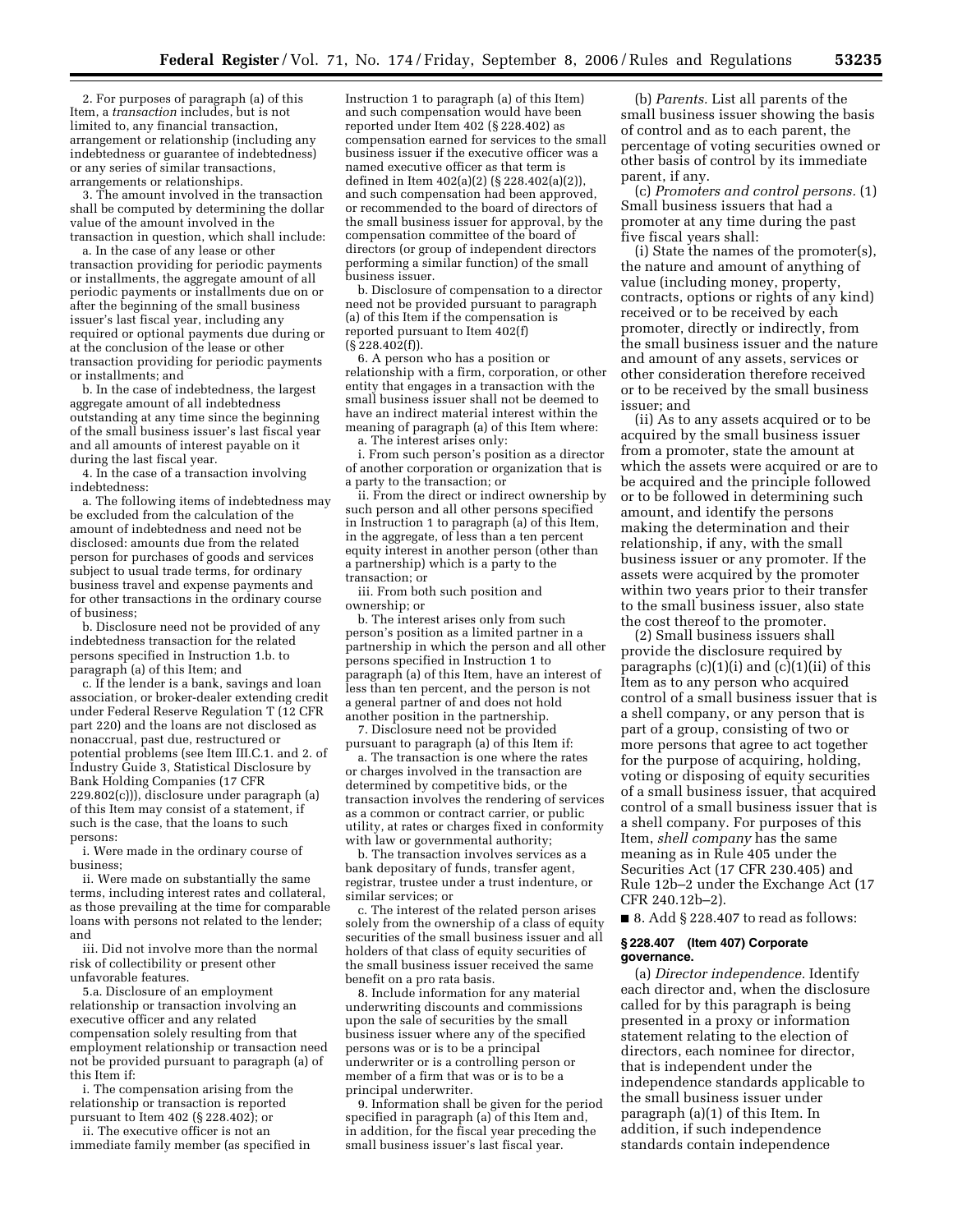requirements for committees of the board of directors, identify each director that is a member of the compensation, nominating or audit committee that is not independent under such committee independence standards. If the small business issuer does not have a separately designated audit, nominating or compensation committee or committee performing similar functions, the small business issuer must provide the disclosure of directors that are not independent with respect to all members of the board of directors applying such committee independence standards.

(1) In determining whether or not the director or nominee for director is independent for the purposes of paragraph (a) of this Item, the small business issuer shall use the applicable definition of independence, as follows:

(i) If the small business issuer is a listed issuer whose securities are listed on a national securities exchange or in an inter-dealer quotation system which has requirements that a majority of the board of directors be independent, the small business issuer's definition of independence that it uses for determining if a majority of the board of directors is independent in compliance with the listing standards applicable to the small business issuer. When determining whether the members of a committee of the board of directors are independent, the small business issuer's definition of independence that it uses for determining if the members of that specific committee are independent in compliance with the independence standards applicable for the members of the specific committee in the listing standards of the national securities exchange or inter-dealer quotation system that the small business issuer uses for determining if a majority of the board of directors are independent. If the small business issuer does not have independence standards for a committee, the independence standards for that specific committee in the listing standards of the national securities exchange or inter-dealer quotation system that the small business issuer uses for determining if a majority of the board of directors are independent.

(ii) If the small business issuer is not a listed issuer, a definition of independence of a national securities exchange or of an inter-dealer quotation system which has requirements that a majority of the board of directors be independent, and state which definition is used. Whatever such definition the small business issuer chooses, it must use the same definition with respect to all directors and nominees for director. When determining whether the

members of a specific committee of the board of directors are independent, if the national securities exchange or national securities association whose standards are used has independence standards for the members of a specific committee, use those committee specific standards.

(iii) If the information called for by paragraph (a) of this Item is being presented in a registration statement on Form S–1 (§ 239.11 of this chapter) or Form SB–2 (§ 239.10 of this chapter) under the Securities Act or on a Form 10 (§ 249.210 of this chapter) or Form 10–SB (§ 249.210b of this chapter) under the Exchange Act where the small business issuer has applied for listing with a national securities exchange or in an inter-dealer quotation system which has requirements that a majority of the board of directors be independent, the definition of independence that the small business issuer uses for determining if a majority of the board of directors is independent, and the definition of independence that the small business issuer uses for determining if members of the specific committee of the board of directors are independent, that is in compliance with the independence listing standards of the national securities exchange or inter-dealer quotation system on which it has applied for listing, or if the small business issuer has not adopted such definitions, the independence standards for determining if the majority of the board of directors is independent and if members of the committee of the board of directors are independent of that national securities exchange or interdealer quotation system.

(2) If the small business issuer uses its own definitions for determining whether its directors and nominees for director, and members of specific committees of the board of directors, are independent, disclose whether these definitions are available to security holders on the small business issuer's Web site. If so, provide the small business issuer's Web site address. If not, include a copy of these policies in an appendix to the small business issuer's proxy statement or information statement that is provided to security holders at least once every three fiscal years or if the policies have been materially amended since the beginning of the small business issuer's last fiscal year. If a current copy of the policies is not available to security holders on the small business issuer's Web site, and is not included as an appendix to the small business issuer's proxy statement or information statement, identify the most recent fiscal year in which the

policies were so included in satisfaction of this requirement.

(3) For each director and nominee for director that is identified as independent, describe, by specific category or type, any transactions, relationships or arrangements not disclosed pursuant to Item 404(a) (§ 228.404(a)) that were considered by the board of directors under the applicable independence definitions in determining that the director is independent.

*Instructions to Item 407(a).* 

1. If the small business issuer is a listed issuer whose securities are listed on a national securities exchange or in an interdealer quotation system which has requirements that a majority of the board of directors be independent, and also has exemptions to those requirements (for independence of a majority of the board of directors or committee member independence) upon which the small business issuer relied, disclose the exemption relied upon and explain the basis for the small business issuer's conclusion that such exemption is applicable. The same disclosure should be provided if the small business issuer is not a listed issuer and the national securities exchange or inter-dealer quotation system selected by the small business issuer has exemptions that are applicable to the small business issuer. Any national securities exchange or inter-dealer quotation system which has requirements that at least 50 percent of the members of a small business issuer's board of directors must be independent shall be considered a national securities exchange or inter-dealer quotation system which has requirements that a majority of the board of directors be independent for the purposes of the disclosure required by paragraph (a) of this Item.

2. Small business issuers shall provide the disclosure required by paragraph (a) of this Item for any person who served as a director during any part of the last completed fiscal year, except that no information called for by paragraph (a) of this Item need be given in a registration statement filed at a time when the small business issuer is not subject to the reporting requirements of section 13(a) or 15(d) of the Exchange Act (15 U.S.C. 78m(a), or 78*o*(d)) respecting any director who is no longer a director at the time of effectiveness of the registration statement.

3. The description of the specific categories or types of transactions, relationships or arrangements required by paragraph (a)(3) of this Item must be provided in such detail as is necessary to fully describe the nature of the transactions, relationships or arrangements.

(b) *Board meetings and committees; annual meeting attendance.* (1) State the total number of meetings of the board of directors (including regularly scheduled and special meetings) which were held during the last full fiscal year. Name each incumbent director who during the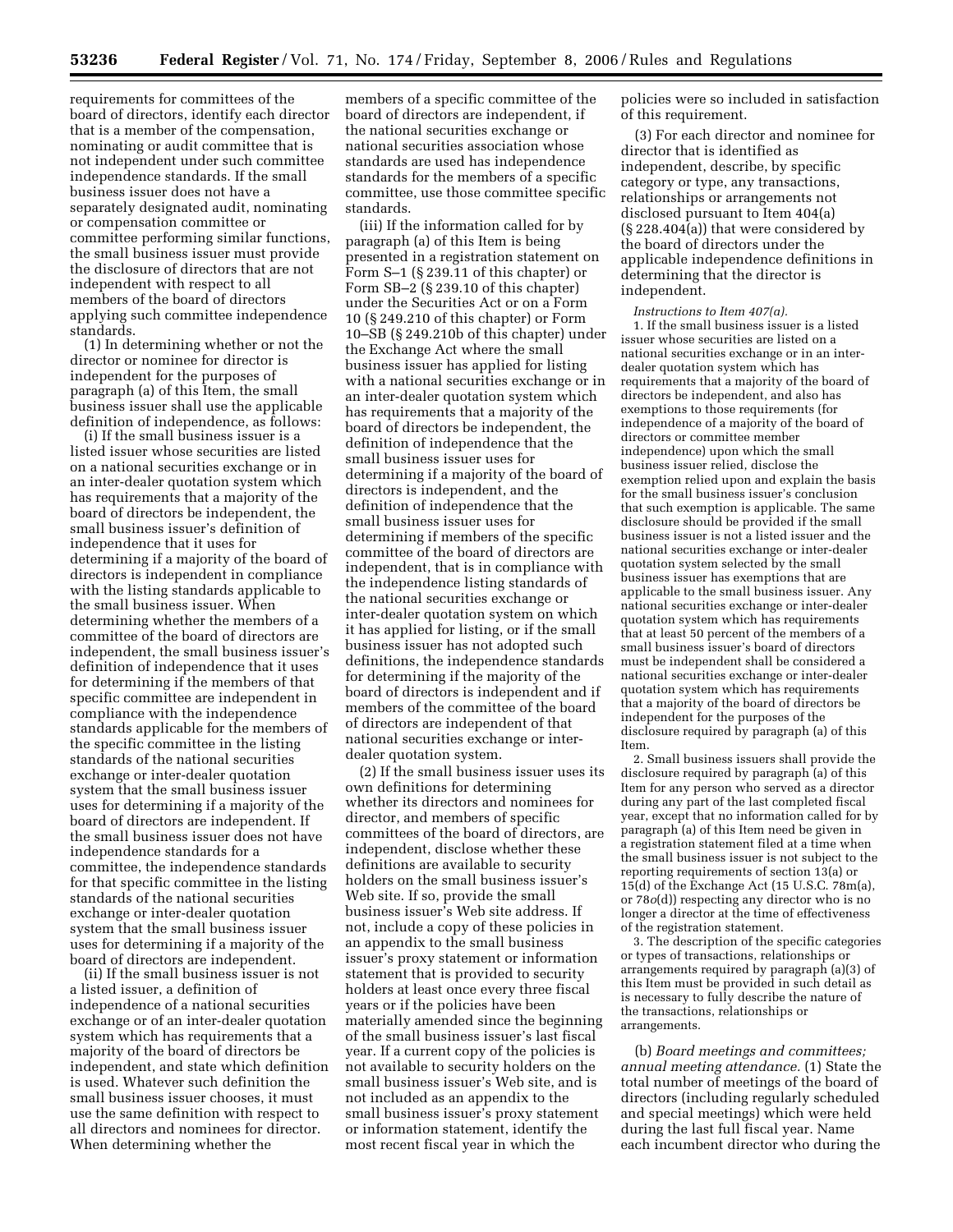last full fiscal year attended fewer than 75 percent of the aggregate of:

(i) The total number of meetings of the board of directors (held during the period for which he has been a director); and

(ii) The total number of meetings held by all committees of the board on which he served (during the periods that he served).

(2) Describe the small business issuer's policy, if any, with regard to board members' attendance at annual meetings of security holders and state the number of board members who attended the prior year's annual meeting.

*Instruction to Item 407(b)(2).* 

In lieu of providing the information required by paragraph (b)(2) of this Item in the proxy statement, the small business issuer may instead provide the small business issuer's Web site address where such information appears.

(3) State whether or not the small business issuer has standing audit, nominating and compensation committees of the board of directors, or committees performing similar functions. If the small business issuer has such committees, however designated, identify each committee member, state the number of committee meetings held by each such committee during the last fiscal year and describe briefly the functions performed by each such committee. Such disclosure need not be provided to the extent it is duplicative of disclosure provided in accordance with paragraph (c), (d) or (e) of this Item.

(c) *Nominating committee.* (1) If the small business issuer does not have a standing nominating committee or committee performing similar functions, state the basis for the view of the board of directors that it is appropriate for the small business issuer not to have such a committee and identify each director who participates in the consideration of director nominees.

(2) Provide the following information regarding the small business issuer's director nomination process:

(i) State whether or not the nominating committee has a charter. If the nominating committee has a charter, provide the disclosure required by Instruction 2 to this Item regarding the nominating committee charter;

(ii) If the nominating committee has a policy with regard to the consideration of any director candidates recommended by security holders, provide a description of the material elements of that policy, which shall include, but need not be limited to, a statement as to whether the committee

will consider director candidates recommended by security holders;

(iii) If the nominating committee does not have a policy with regard to the consideration of any director candidates recommended by security holders, state that fact and state the basis for the view of the board of directors that it is appropriate for the small business issuer not to have such a policy;

(iv) If the nominating committee will consider candidates recommended by security holders, describe the procedures to be followed by security holders in submitting such recommendations;

(v) Describe any specific minimum qualifications that the nominating committee believes must be met by a nominating committee-recommended nominee for a position on the small business issuer's board of directors, and describe any specific qualities or skills that the nominating committee believes are necessary for one or more of the small business issuer's directors to possess;

(vi) Describe the nominating committee's process for identifying and evaluating nominees for director, including nominees recommended by security holders, and any differences in the manner in which the nominating committee evaluates nominees for director based on whether the nominee is recommended by a security holder;

(vii) With regard to each nominee approved by the nominating committee for inclusion on the small business issuer's proxy card (other than nominees who are executive officers or who are directors standing for reelection), state which one or more of the following categories of persons or entities recommended that nominee: Security holder, non-management director, chief executive officer, other executive officer, third-party search firm, or other specified source;

(viii) If the small business issuer pays a fee to any third party or parties to identify or evaluate or assist in identifying or evaluating potential nominees, disclose the function performed by each such third party; and

(ix) If the small business issuer's nominating committee received, by a date not later than the 120th calendar day before the date of the small business issuer's proxy statement released to security holders in connection with the previous year's annual meeting, a recommended nominee from a security holder that beneficially owned more than 5% of the small business issuer's voting common stock for at least one year as of the date the recommendation was made, or from a group of security holders that beneficially owned, in the

aggregate, more than 5% of the small business issuer's voting common stock, with each of the securities used to calculate that ownership held for at least one year as of the date the recommendation was made, identify the candidate and the security holder or security holder group that recommended the candidate and disclose whether the nominating committee chose to nominate the candidate, *provided, however,* that no such identification or disclosure is required without the written consent of both the security holder or security holder group and the candidate to be so identified.

*Instructions to Item 407(c)(2)(ix).*  1. For purposes of paragraph (c)(2)(ix) of this Item, the percentage of securities held by a nominating security holder may be determined using information set forth in the small business issuer's most recent quarterly or annual report, and any current report subsequent thereto, filed with the Commission pursuant to the Exchange Act, unless the party relying on such report knows or has reason to believe that the information contained therein is inaccurate.

2. For purposes of the small business issuer's obligation to provide the disclosure specified in paragraph (c)(2)(ix) of this Item, where the date of the annual meeting has been changed by more than 30 days from the date of the previous year's meeting, the obligation under that Item will arise where the small business issuer receives the security holder recommendation a reasonable time before the small business issuer begins to print and mail its proxy materials.

3. For purposes of paragraph (c)(2)(ix) of this Item, the percentage of securities held by a recommending security holder, as well as the holding period of those securities, may be determined by the small business issuer if the security holder is the registered holder of the securities. If the security holder is not the registered owner of the securities, he or she can submit one of the following to the small business issuer to evidence the required ownership percentage and holding period:

a. A written statement from the ''record'' holder of the securities (usually a broker or bank) verifying that, at the time the security holder made the recommendation, he or she had held the required securities for at least one year; or

b. If the security holder has filed a Schedule 13D (§ 240.13d-101 of this chapter), Schedule 13G (§ 240.13d-102 of this chapter), Form 3 (§ 249.103 of this chapter), Form 4 (§ 249.104 of this chapter), and/or Form 5 (§ 249.105 of this chapter), or amendments to those documents or updated forms, reflecting ownership of the securities as of or before the date of the recommendation, a copy of the schedule and/or form, and any subsequent amendments reporting a change in ownership level, as well as a written statement that the security holder continuously held the securities for the oneyear period as of the date of the recommendation.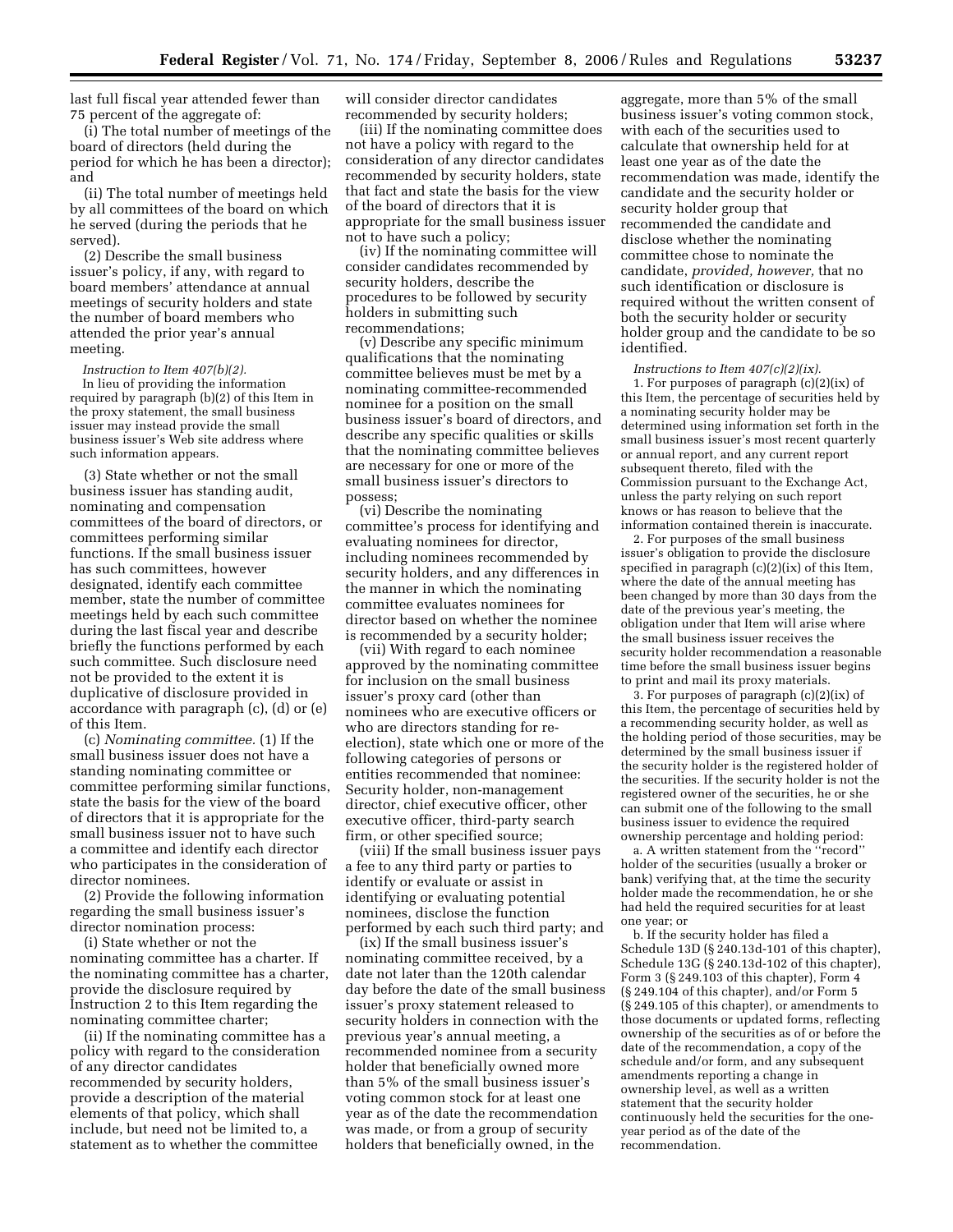4. For purposes of the small business issuer's obligation to provide the disclosure specified in paragraph  $(c)(2)(ix)$  of this Item, the security holder or group must have provided to the small business issuer, at the time of the recommendation, the written consent of all parties to be identified and, where the security holder or group members are not registered holders, proof that the security holder or group satisfied the required ownership percentage and holding period as of the date of the recommendation.

*Instruction to Item 407(c)(2).* 

For purposes of paragraph (c)(2) of this Item, the term *nominating committee* refers not only to nominating committees and committees performing similar functions, but also to groups of directors fulfilling the role of a nominating committee, including the entire board of directors.

(3) Describe any material changes to the procedures by which security holders may recommend nominees to the small business issuer's board of directors, where those changes were implemented after the small business issuer last provided disclosure in response to the requirements of paragraph  $(c)(2)(iv)$  of this Item, or paragraph (c)(3) of this Item.

*Instructions to Item 407(c)(3).*  1. The disclosure required in paragraph (c)(3) of this Item need only be provided in a small business issuer's quarterly or annual reports.

2. For purposes of paragraph (c)(3) of this Item, adoption of procedures by which security holders may recommend nominees to the small business issuer's board of directors, where the small business issuer's most recent disclosure in response to the requirements of paragraph (c)(2)(iv) of this Item, or paragraph  $(c)(3)$  of this Item, indicated that the small business issuer did not have in place such procedures, will constitute a material change.

(d) *Audit committee.* (1) State whether or not the audit committee has a charter. If the audit committee has a charter, provide the disclosure required by Instruction 2 to this Item regarding the audit committee charter.

(2) If a listed issuer's board of directors determines, in accordance with the listing standards applicable to the issuer, to appoint a director to the audit committee who is not independent (apart from the requirements in § 240.10A–3 of this chapter), including as a result of exceptional or limited or similar circumstances, disclose the nature of the relationship that makes that individual not independent and the reasons for the board of directors' determination.

(3)(i) The audit committee must state whether:

(A) The audit committee has reviewed and discussed the audited financial statements with management;

(B) The audit committee has discussed with the independent auditors the matters required to be discussed by the statement on Auditing Standards No. 61, as amended (AICPA, *Professional Standards*, Vol. 1, AU section  $380$ ,<sup>1</sup> as adopted by the Public Company Accounting Oversight Board in Rule 3200T;

(C) The audit committee has received the written disclosures and the letter from the independent accountants required by Independence Standards Board Standard No. 1 (Independence Standards Board Standard No. 1, *Independence Discussions with Audit Committees*),2 as adopted by the Public Company Accounting Oversight Board in Rule 3600T, and has discussed with the independent accountant the independent accountant's independence; and

(D) Based on the review and discussions referred to in paragraphs  $(d)(3)(i)(A)$  through  $(d)(3)(i)(C)$  of this Item, the audit committee recommended to the board of directors that the audited financial statements be included in the company's annual report on Form 10– KSB (17 CFR 249.310b) for the last fiscal year for filing with the Commission.

(ii) The name of each member of the company's audit committee (or, in the absence of an audit committee, the board committee performing equivalent functions or the entire board of directors) must appear below the disclosure required by paragraph (d)(3)(i) of this Item.

(4)(i) If the small business issuer meets the following requirements, provide the disclosure in paragraph (d)(4)(ii) of this Item:

(A) The small business issuer is a listed issuer, as defined in § 240.10A–3 of this chapter;

(B) The small business issuer is filing either an annual report on Form 10–KSB (17 CFR 249.310b), or a proxy statement or information statement pursuant to the Exchange Act (15 U.S.C. 78a *et seq.*) if action is to be taken with respect to the election of directors; and

(C) The small business issuer is neither:

(*1*) A subsidiary of another listed issuer that is relying on the exemption in  $\S 240.10A - 3(c)(2)$  of this chapter; nor

(*2*) Relying on any of the exemptions in § 240.10A–3(c)(4) through (c)(7) of this chapter.

 $(ii)(A)$  State whether or not the small business issuer has a separately-

designated standing audit committee established in accordance with section  $3(a)(58)(A)$  of the Exchange Act (15 U.S.C.  $78c(a)(58)(A)$ , or a committee performing similar functions. If the small business issuer has such a committee, however designated, identify each committee member. If the entire board of directors is acting as the small business issuer's audit committee as specified in section 3(a)(58)(B) of the Exchange Act (15 U.S.C. 78c(a)(58)(B)), so state.

(B) If applicable, provide the disclosure required by § 240.10A–3(d) of this chapter regarding an exemption from the listing standards for audit committees.

(5) *Audit committee financial expert.*  (i)(A) Disclose that the small business issuer's board of directors has determined that the small business issuer either:

(*1*) Has at least one audit committee financial expert serving on its audit committee; or

(*2*) Does not have an audit committee financial expert serving on its audit committee.

(B) If the small business issuer provides the disclosure required by paragraph (d)(5)(i)(A)(*1*) of this Item, it must disclose the name of the audit committee financial expert and whether that person is *independent*, as independence for audit committee members is defined in the listing standards applicable to the listed issuer.

(C) If the small business issuer provides the disclosure required by paragraph (d)(5)(i)(A)(*2*) of this Item, it must explain why it does not have an audit committee financial expert.

*Instruction to Item 407(d)(5)(i).* 

If the small business issuer's board of directors has determined that the small business issuer has more than one audit committee financial expert serving on its audit committee, the small business issuer may, but is not required to, disclose the names of those additional persons. A small business issuer choosing to identify such persons must indicate whether they are independent pursuant to paragraph  $(d)(5)(i)(B)$  of this Item.

(ii) For purposes of this Item, an *audit committee financial expert* means a person who has the following attributes:

(A) An understanding of generally accepted accounting principles and financial statements;

(B) The ability to assess the general application of such principles in connection with the accounting for estimates, accruals and reserves;

(C) Experience preparing, auditing, analyzing or evaluating financial statements that present a breadth and level of complexity of accounting issues

<sup>1</sup>Available at *http://www.pcaobus.org/standards/ interim*\_*standards/auditing*\_*standards/ index*\_*au.asp?series=300&section=300.* 

<sup>2</sup>Available at *http://www.pcaobus.org/Standards/ Interim*\_*Standards/Independence*\_*Standards/ ISB1.pdf.*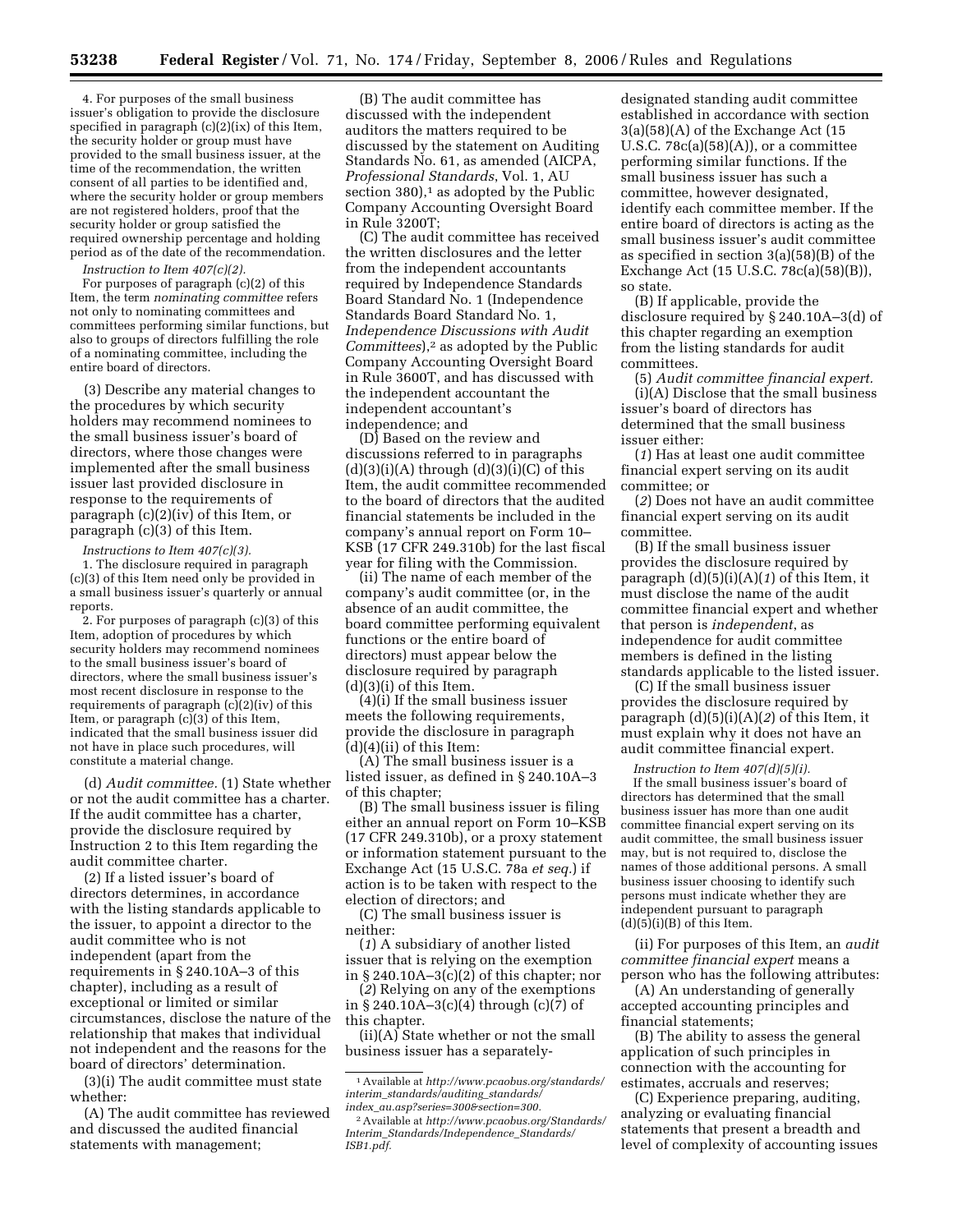that are generally comparable to the breadth and complexity of issues that can reasonably be expected to be raised by the small business issuer's financial statements, or experience actively supervising one or more persons engaged in such activities;

(D) An understanding of internal control over financial reporting; and

(E) An understanding of audit committee functions.

(iii) A person shall have acquired such attributes through:

(A) Education and experience as a principal financial officer, principal accounting officer, controller, public accountant or auditor or experience in one or more positions that involve the performance of similar functions;

(B) Experience actively supervising a principal financial officer, principal accounting officer, controller, public accountant, auditor or person performing similar functions;

(C) Experience overseeing or assessing the performance of companies or public accountants with respect to the preparation, auditing or evaluation of financial statements; or

(D) Other relevant experience.

(iv) *Safe harbor.* (A) A person who is determined to be an audit committee financial expert will not be deemed an *expert* for any purpose, including without limitation for purposes of section 11 of the Securities Act (15 U.S.C. 77k), as a result of being designated or identified as an audit committee financial expert pursuant to this Item 407.

(B) The designation or identification of a person as an audit committee financial expert pursuant to this Item 407 does not impose on such person any duties, obligations or liability that are greater than the duties, obligations and liability imposed on such person as a member of the audit committee and board of directors in the absence of such designation or identification.

(C) The designation or identification of a person as an audit committee financial expert pursuant to this Item does not affect the duties, obligations or liability of any other member of the audit committee or board of directors.

*Instructions to Item 407(d)(5).* 

1. The disclosure under paragraph (d)(5) of this Item is required only in a small business issuer's annual report. The small business issuer need not provide the disclosure required by paragraph (d)(5) of this Item in a proxy or information statement unless that small business issuer is electing to incorporate this information by reference from the proxy or information statement into its annual report pursuant to General Instruction E(3) to Form 10–KSB (17 CFR 249.310b).

2. If a person qualifies as an audit committee financial expert by means of having held a position described in paragraph (d)(5)(iii)(D) of this Item, the small business issuer shall provide a brief listing of that person's relevant experience. Such disclosure may be made by reference to disclosures required under Item 401(a)(4) (§ 228.401(a)(4)).

3. In the case of a foreign private issuer with a two-tier board of directors, for purposes of paragraph (d)(5) of this Item, the term *board of directors* means the supervisory or non-management board. Also, in the case of a foreign private issuer, the term *generally accepted accounting principles* in paragraph (d)(5)(ii)(A) of this Item means the body of generally accepted accounting principles used by that issuer in its primary financial statements filed with the Commission.

4. Following the effective date of the first registration statement filed under the Securities Act (15 U.S.C. 77a *et seq.*) or Exchange Act (15 U.S.C. 78a *et seq.*) by a small business issuer, the small business issuer or successor issuer need not make the disclosures required by this Item in its first annual report filed pursuant to section 13(a) or 15(d) (15 U.S.C. 78m(a) or 78o(d)) of the Exchange Act after effectiveness.

*Instructions to Item 407(d).* 

1. The information required by paragraphs  $(d)(1)$ – $(3)$  of this Item shall not be deemed to be ''soliciting material,'' or to be ''filed'' with the Commission or subject to Regulation 14A or 14C (17 CFR 240.14a–1 through 240.14b– 2 or 240.14c–1 through 240.14c–101), other than as provided in this Item, or to the liabilities of section 18 of the Exchange Act (15 U.S.C. 78r), except to the extent that the small business issuer specifically requests that the information be treated as soliciting material or specifically incorporates it by reference into a document filed under the Securities Act or the Exchange Act. Such information will not be deemed to be incorporated by reference into any filing under the Securities Act or the Exchange Act, except to the extent that the small business issuer specifically incorporates it by reference.

2. The disclosure required by paragraphs (d)(1)–(3) of this Item need only be provided one time during any fiscal year.

3. The disclosure required by paragraph (d)(3) of this Item need not be provided in any filings other than a small business issuer's proxy or information statement relating to an annual meeting of security holders at which directors are to be elected (or special meeting or written consents in lieu of such meeting).

(e) *Compensation committee.* (1) If the small business issuer does not have a standing compensation committee or committee performing similar functions, state the basis for the view of the board of directors that it is appropriate for the small business issuer not to have such a committee and identify each director who participates in the consideration of executive officer and director compensation.

(2) State whether or not the compensation committee has a charter. If the compensation committee has a charter, provide the disclosure required by Instruction 2 to this Item regarding the compensation committee charter.

(3) Provide a narrative description of the small business issuer's processes and procedures for the consideration and determination of executive and director compensation, including:

(i) (A) The scope of authority of the compensation committee (or persons performing the equivalent functions); and

(B) The extent to which the compensation committee (or persons performing the equivalent functions) may delegate any authority described in paragraph (e)(3)(i)(A) of this Item to other persons, specifying what authority may be so delegated and to whom;

(ii) Any role of executive officers in determining or recommending the amount or form of executive and director compensation; and

(iii) Any role of compensation consultants in determining or recommending the amount or form of executive and director compensation, identifying such consultants, stating whether such consultants are engaged directly by the compensation committee (or persons performing the equivalent functions) or any other person, describing the nature and scope of their assignment, and the material elements of the instructions or directions given to the consultants with respect to the performance of their duties under the engagement.

(f) *Shareholder communications.* (1) State whether or not the small business issuer's board of directors provides a process for security holders to send communications to the board of directors and, if the small business issuer does not have such a process for security holders to send communications to the board of directors, state the basis for the view of the board of directors that it is appropriate for the small business issuer not to have such a process.

(2) If the small business issuer has a process for security holders to send communications to the board of directors:

(i) Describe the manner in which security holders can send communications to the board and, if applicable, to specified individual directors; and

(ii) If all security holder communications are not sent directly to board members, describe the small business issuer's process for determining which communications will be relayed to board members.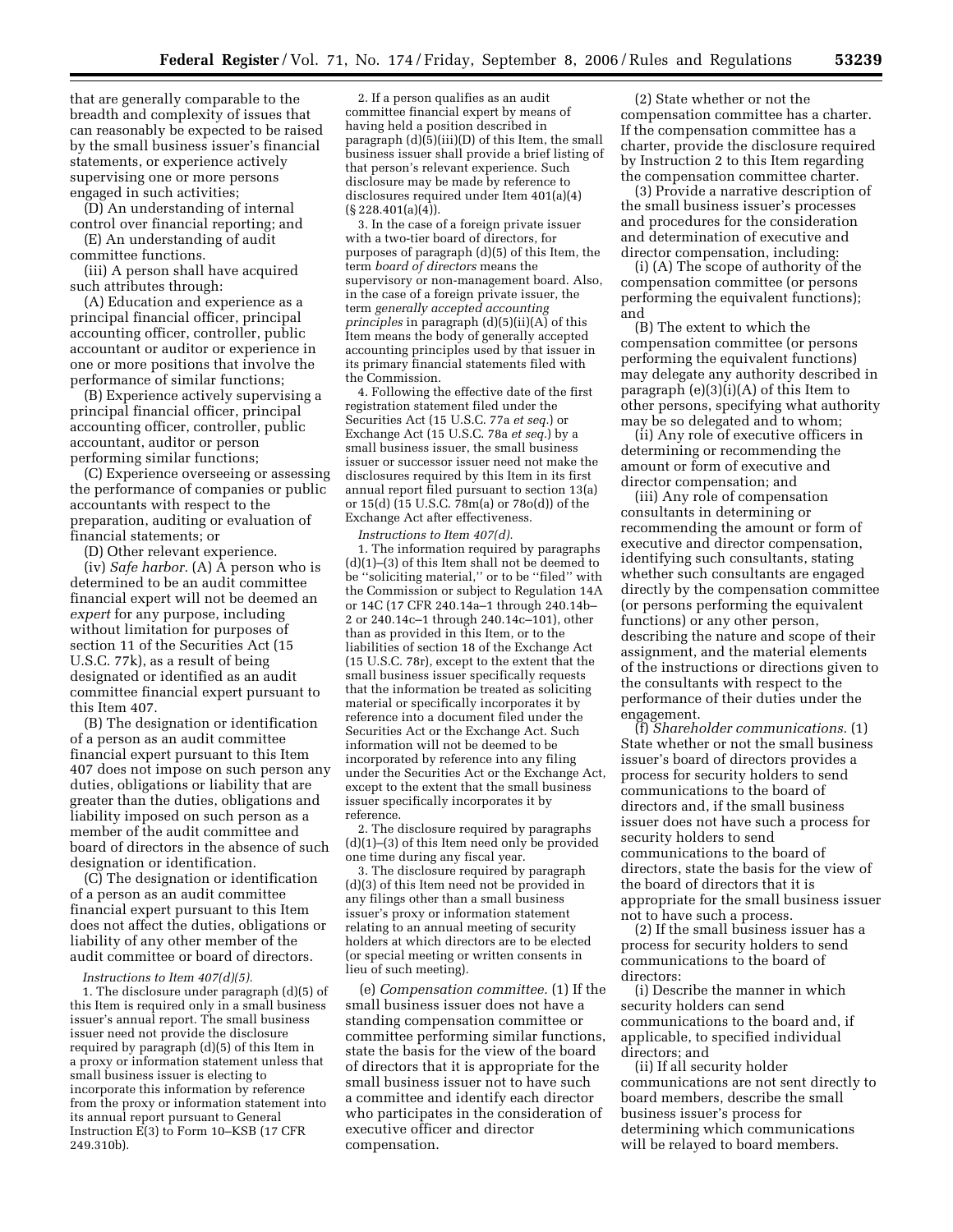*Instructions to Item 407(f).* 

1. In lieu of providing the information required by paragraph (f)(2) of this Item in the proxy statement, the small business issuer may instead provide the small business issuer's Web site address where such information appears.

2. For purposes of the disclosure required by paragraph (f)(2)(ii) of this Item, a small business issuer's process for collecting and organizing security holder communications, as well as similar or related activities, need not be disclosed provided that the small business issuer's process is approved by a majority of the independent directors.

3. For purposes of this paragraph, communications from an officer or director of the small business issuer will not be viewed as ''security holder communications.'' Communications from an employee or agent of the small business issuer will be viewed as ''security holder communications'' for purposes of this paragraph only if those communications are made solely in such employee's or agent's capacity as a security holder.

4. For purposes of this paragraph, security holder proposals submitted pursuant to § 240.14a–8 of this chapter, and communications made in connection with such proposals, will not be viewed as ''security holder communications.''

*Instructions to Item 407.* 

1. For purposes of this Item:

a. *Listed issuer* means a listed issuer as defined in § 240.10A–3 of this chapter;

b. *National securities exchange* means a national securities exchange registered pursuant to section 6(a) of the Exchange Act (15 U.S.C. 78f(a));

c. *Inter-dealer quotation system* means an automated inter-dealer quotation system of a national securities association registered pursuant to section 15A(a) of the Exchange Act (15 U.S.C. 78o–3(a)); and

d. *National securities association* means a national securities association registered pursuant to section 15A(a) of the Exchange Act (15 U.S.C.  $780-3(a)$ ) that has been approved by the Commission (as that definition may be modified or supplemented).

2. With respect to paragraphs  $(c)(2)(i)$ ,  $(d)(1)$  and  $(e)(2)$  of this Item, disclose whether a current copy of the applicable committee charter is available to security holders on the small business issuer's Web site, and if so, provide the small business issuer's Web site address. If a current copy of the charter is not available to security holders on the small business issuer's Web site, include a copy of the charter in an appendix to the small business issuer's proxy or information statement that is provided to security holders at least once every three fiscal years, or if the charter has been materially amended since the beginning of the small business issuer's last fiscal year. If a current copy of the charter is not available to security holders on the small business issuer's Web site, and is not included as an appendix to the small business issuer's proxy or information statement, identify in which of the prior fiscal years the charter was so included in satisfaction of this requirement.

## **PART 229—STANDARD INSTRUCTIONS FOR FILING FORMS UNDER SECURITIES ACT OF 1933, SECURITIES EXCHANGE ACT OF 1934 AND ENERGY POLICY AND CONSERVATION ACT OF 1975— REGULATION S–K**

■ 9. The authority citation for part 229 continues to read in part as follows:

**Authority:** 15 U.S.C. 77e, 77f, 77g, 77h, 77j, 77k, 77s, 77z-2, 77z-3, 77aa(25), 77aa(26), 77ddd, 77eee, 77ggg, 77hhh, 77iii, 77jjj, 77nnn, 77sss, 78c, 78i, 78j, 78*l*, 78m, 78n, 78o, 78u-5, 78w, 78*ll*, 78mm, 79e, 79j, 79n, 79t, 80a-8, 80a-9, 80a-20, 80a-29, 80a-30, 80a-31(c), 80a-37, 80a-38(a), 80a-39, 80b-11, and 7201 *et seq.*; and 18 U.S.C. 1350, unless otherwise noted.

 $\blacksquare$  10. Amend § 229.201 by revising Instruction 2 to paragraph (d) and adding paragraph (e) before the Instructions to Item 201 to read as follows:

\* \* \* \* \*

#### **§ 229.201 (Item 201) Market price of and dividends on the registrant's common equity and related stockholder matters.**

\* \* \* \* \* *Instructions to paragraph (d).* 

\* \* \* \* \*

 $1. * * *$ 2. For purposes of this paragraph, an ''individual compensation arrangement'' includes, but is not limited to, the following: a written compensation contract within the meaning of ''employee benefit plan'' under § 230.405 of this chapter and a plan (whether or not set forth in any formal document) applicable to one person as provided under Item 402(a)(6)(ii) of Regulation S–K (§ 229.402(a)(6)(ii)).

(e) *Performance graph.* (1) Provide a line graph comparing the yearly percentage change in the registrant's cumulative total shareholder return on a class of common stock registered under section 12 of the Exchange Act (as measured by dividing the sum of the cumulative amount of dividends for the measurement period, assuming dividend reinvestment, and the difference between the registrant's share price at the end and the beginning of the measurement period; by the share price at the beginning of the measurement period) with:

(i) The cumulative total return of a broad equity market index assuming reinvestment of dividends, that includes companies whose equity securities are traded on the same exchange or are of comparable market capitalization; *provided, however,* that if the registrant is a company within the Standard & Poor's 500 Stock Index, the registrant must use that index; and

(ii) The cumulative total return, assuming reinvestment of dividends, of:

(A) A published industry or line-ofbusiness index;

(B) Peer issuer(s) selected in good faith. If the registrant does not select its peer issuer(s) on an industry or line-ofbusiness basis, the registrant shall disclose the basis for its selection; or

(C) Issuer(s) with similar market capitalization(s), but only if the registrant does not use a published industry or line-of-business index and does not believe it can reasonably identify a peer group. If the registrant uses this alternative, the graph shall be accompanied by a statement of the reasons for this selection.

(2) For purposes of paragraph (e)(1) of this Item, the term ''measurement period'' shall be the period beginning at the ''measurement point'' established by the market close on the last trading day before the beginning of the registrant's fifth preceding fiscal year, through and including the end of the registrant's last completed fiscal year. If the class of securities has been registered under section 12 of the Exchange Act (15 U.S.C. 78*l*) for a shorter period of time, the period covered by the comparison may correspond to that time period.

(3) For purposes of paragraph  $(e)(1)(ii)(A)$  of this Item, the term ''published industry or line-of-business index'' means any index that is prepared by a party other than the registrant or an affiliate and is accessible to the registrant's security holders; *provided, however,* that registrants may use an index prepared by the registrant or affiliate if such index is widely recognized and used.

(4) If the registrant selects a different index from an index used for the immediately preceding fiscal year, explain the reason(s) for this change and also compare the registrant's total return with that of both the newly selected index and the index used in the immediately preceding fiscal year.

*Instructions to Item 201(e):* 

1. In preparing the required graphic comparisons, the registrant should:

a. Use, to the extent feasible, comparable methods of presentation and assumptions for the total return calculations required by paragraph (e)(1) of this Item; *provided, however,* that if the registrant constructs its own peer group index under paragraph  $(e)(1)\overline{(ii)}(B)$ , the same methodology must be used in calculating both the registrant's total return and that on the peer group index; and

b. Assume the reinvestment of dividends into additional shares of the same class of equity securities at the frequency with which dividends are paid on such securities during the applicable fiscal year.

2. In constructing the graph:

a. The closing price at the measurement point must be converted into a fixed investment, stated in dollars, in the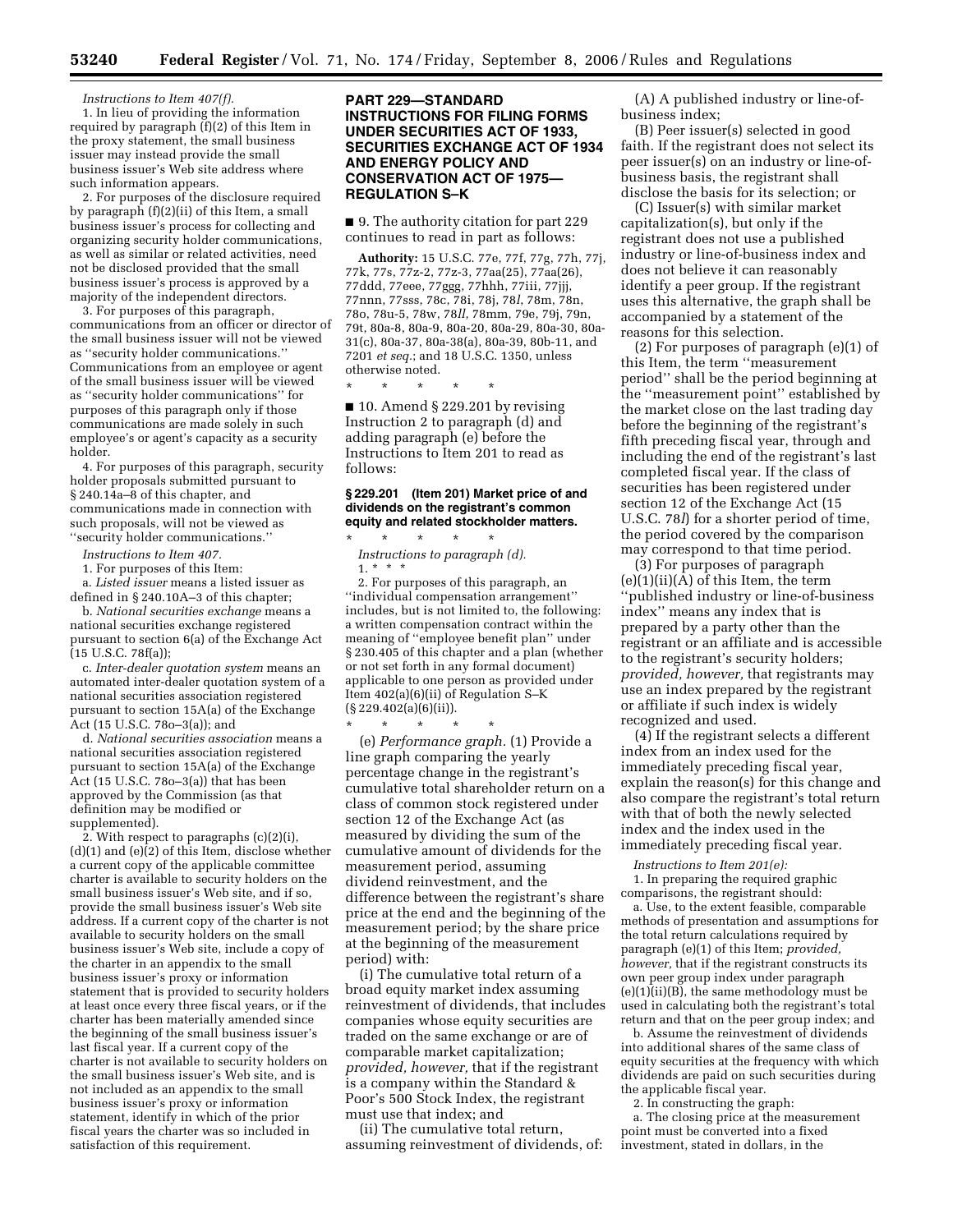registrant's stock (or in the stocks represented by a given index) with cumulative returns for each subsequent fiscal year measured as a change from that investment; and

b. Each fiscal year should be plotted with points showing the cumulative total return as of that point. The value of the investment as of each point plotted on a given return line is the number of shares held at that point multiplied by the then-prevailing share price.

3. The registrant is required to present information for the registrant's last five fiscal years, and may choose to graph a longer period; but the measurement point, however, shall remain the same.

4. Registrants may include comparisons using performance measures in addition to total return, such as return on average common shareholders' equity.

5. If the registrant uses a peer issuer(s) comparison or comparison with issuer(s) with similar market capitalizations, the identity of those issuers must be disclosed and the returns of each component issuer of the group must be weighted according to the respective issuer's stock market capitalization at the beginning of each period for which a return is indicated.

6. A registrant that qualifies as a ''small business issuer,'' as defined by Item 10(a)(1) of Regulation S–B (17 CFR 228.10(a)(1)) is not required to provide the information required by paragraph (e) of this Item.

7. The information required by paragraph (e) of this Item need not be provided in any filings other than an annual report to security holders required by Exchange Act Rule 14a-3 (17 CFR 240.14a-3) or Exchange Act Rule 14c-3 (17 CFR 240.14c-3) that precedes or accompanies a registrant's proxy or information statement relating to an annual meeting of security holders at which directors are to be elected (or special meeting or written consents in lieu of such meeting). Such information will not be deemed to be incorporated by reference into any filing under the Securities Act or the Exchange Act, except to the extent that the registrant specifically incorporates it by reference.

8. The information required by paragraph (e) of this Item shall not be deemed to be ''soliciting material'' or to be ''filed'' with the Commission or subject to Regulation 14A or 14C (17 CFR 240.14a-1–240.14a-104 or 240.14c-1–240.14c-101), other than as provided in this item, or to the liabilities of section 18 of the Exchange Act (15 U.S.C. 78r), except to the extent that the registrant specifically requests that such information be treated as soliciting material or specifically incorporates it by reference into a filing under the Securities Act or the Exchange Act.

\* \* \* \* \*

#### **§ 229.306 [Removed and Reserved]**

■ 11. Remove and reserve § 229.306.

■ 12. Amend § 229.401 by removing paragraphs (h), (i) and (j) and by revising paragraph (g)(1) to read as follows:

## **§ 229.401 (Item 401) Directors, executive officers, promoters and control persons.**

\* \* \* \* \*

(g) *Promoters and control persons.* (1) Registrants, which have not been subject to the reporting requirements of section 13(a) or 15(d) of the Exchange Act (15 U.S.C. 78m(a) or 78*o*(d)) for the twelve months immediately prior to the filing of the registration statement, report, or statement to which this Item is applicable, and which had a promoter at any time during the past five fiscal years, shall describe with respect to any promoter, any of the events enumerated in paragraphs (f)(1) through (f)(6) of this Item that occurred during the past five years and that are material to a voting or investment decision.

■ 13. Revise § 229.402 to read as follows:

\* \* \* \* \*

#### **§ 229.402 (Item 402) Executive compensation.**

(a) *General*—(1) *Treatment of foreign private issuers.* A foreign private issuer will be deemed to comply with this Item if it provides the information required by Items 6.B and 6.E.2 of Form 20–F (17 CFR 249.220f), with more detailed information provided if otherwise made publicly available or required to be disclosed by the issuer's home jurisdiction or a market in which its securities are listed or traded.

(2) *All compensation covered.* This Item requires clear, concise and understandable disclosure of all plan and non-plan compensation awarded to, earned by, or paid to the named executive officers designated under paragraph (a)(3) of this Item, and directors covered by paragraph (k) of this Item, by any person for all services rendered in all capacities to the registrant and its subsidiaries, unless otherwise specifically excluded from disclosure in this Item. All such compensation shall be reported pursuant to this Item, even if also called for by another requirement, including transactions between the registrant and a third party where a purpose of the transaction is to furnish compensation to any such named executive officer or director. No amount reported as compensation for one fiscal year need be reported in the same manner as compensation for a subsequent fiscal year; amounts reported as compensation for one fiscal year may be required to be reported in a different manner pursuant to this Item.

(3) *Persons covered.* Disclosure shall be provided pursuant to this Item for each of the following (the ''named executive officers''):

(i) All individuals serving as the registrant's principal executive officer or acting in a similar capacity during the

last completed fiscal year (''PEO''), regardless of compensation level;

(ii) All individuals serving as the registrant's principal financial officer or acting in a similar capacity during the last completed fiscal year (''PFO''), regardless of compensation level;

(iii) The registrant's three most highly compensated executive officers other than the PEO and PFO who were serving as executive officers at the end of the last completed fiscal year; and

(iv) Up to two additional individuals for whom disclosure would have been provided pursuant to paragraph (a)(3)(iii) of this Item but for the fact that the individual was not serving as an executive officer of the registrant at the end of the last completed fiscal year.

*Instructions to Item 402(a)(3).* 

1. *Determination of most highly compensated executive officers.* The determination as to which executive officers are most highly compensated shall be made by reference to total compensation for the last completed fiscal year (as required to be disclosed pursuant to paragraph  $(c)(2)(x)$  of this Item) reduced by the amount required to be disclosed pursuant to paragraph  $(c)(2)(viii)$ of this Item, *provided, however,* that no disclosure need be provided for any executive officer, other than the PEO and PFO, whose total compensation, as so reduced, does not exceed \$100,000.

2. *Inclusion of executive officer of subsidiary.* It may be appropriate for a registrant to include as named executive officers one or more executive officers or other employees of subsidiaries in the disclosure required by this Item. See Rule 3b–7 under the Exchange Act (17 CFR 240.3b–7).

3. *Exclusion of executive officer due to overseas compensation.* It may be appropriate in limited circumstances for a registrant not to include in the disclosure required by this Item an individual, other than its PEO or PFO, who is one of the registrant's most highly compensated executive officers due to the payment of amounts of cash compensation relating to overseas assignments attributed predominantly to such assignments.

(4) *Information for full fiscal year.* If the PEO or PFO served in that capacity during any part of a fiscal year with respect to which information is required, information should be provided as to all of his or her compensation for the full fiscal year. If a named executive officer (other than the PEO or PFO) served as an executive officer of the registrant (whether or not in the same position) during any part of the fiscal year with respect to which information is required, information shall be provided as to all compensation of that individual for the full fiscal year.

(5) *Omission of table or column.* A table or column may be omitted if there has been no compensation awarded to, earned by, or paid to any of the named executive officers or directors required to be reported in that table or column in any fiscal year covered by that table.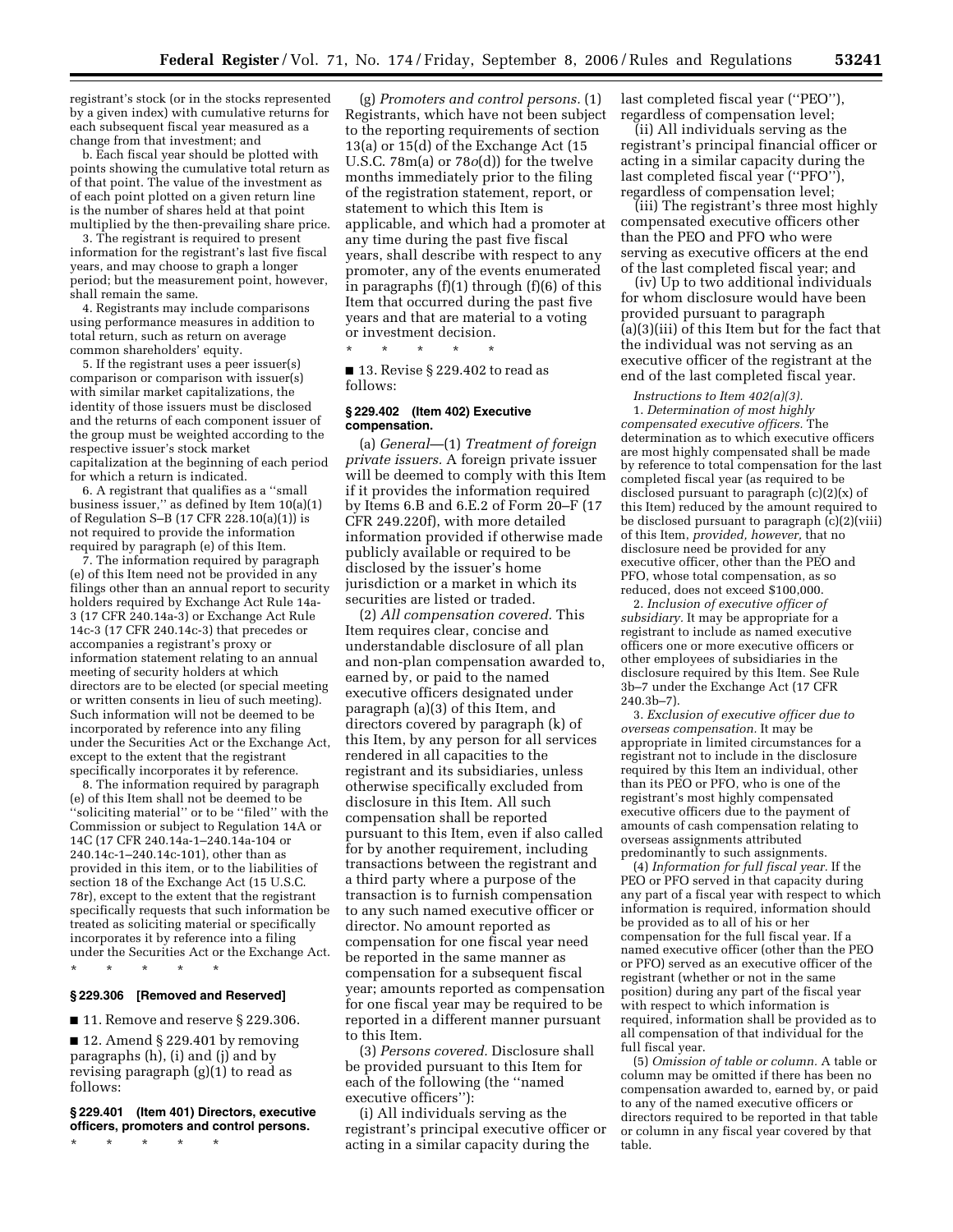(6) *Definitions.* For purposes of this Item:

(i) The term *stock* means instruments such as common stock, restricted stock, restricted stock units, phantom stock, phantom stock units, common stock equivalent units or any similar instruments that do not have optionlike features, and the term *option* means instruments such as stock options, stock appreciation rights and similar instruments with option-like features. The term *stock appreciation rights* (''*SARs*'') refers to SARs payable in cash or stock, including SARs payable in cash or stock at the election of the registrant or a named executive officer. The term *equity* is used to refer generally to stock and/or options.

(ii) The term *plan* includes, but is not limited to, the following: Any plan, contract, authorization or arrangement, whether or not set forth in any formal document, pursuant to which cash, securities, similar instruments, or any other property may be received. A plan may be applicable to one person. Registrants may omit information regarding group life, health, hospitalization, or medical reimbursement plans that do not discriminate in scope, terms or operation, in favor of executive officers or directors of the registrant and that are available generally to all salaried employees.

(iii) The term *incentive plan* means any plan providing compensation intended to serve as incentive for performance to occur over a specified period, whether such performance is measured by reference to financial performance of the registrant or an affiliate, the registrant's stock price, or any other performance measure. An *equity incentive plan* is an incentive plan or portion of an incentive plan under which awards are granted that fall within the scope of Financial Accounting Standards Board Statement of Financial Accounting Standards No. 123 (revised 2004), *Share-Based Payment,* as modified or supplemented (''FAS 123R''). A *non-equity incentive plan* is an incentive plan or portion of an incentive plan that is not an equity incentive plan. The term *incentive plan award* means an award provided under an incentive plan.

(iv) The terms *date of grant* or *grant date*  refer to the grant date determined for financial statement reporting purposes pursuant to FAS 123R.

(v) *Closing market price* is defined as the price at which the registrant's security was last sold in the principal United States market for such security as of the date for which the closing market price is determined.

(b) *Compensation discussion and analysis.*  (1) Discuss the compensation awarded to, earned by, or paid to the named executive officers. The discussion shall explain all material elements of the registrant's compensation of the named executive officers. The discussion shall describe the following:

(i) The objectives of the registrant's compensation programs;

(ii) What the compensation program is designed to reward;

(iii) Each element of compensation;

(iv) Why the registrant chooses to pay each element;

(v) How the registrant determines the amount (and, where applicable, the formula) for each element to pay; and

(vi) How each compensation element and the registrant's decisions regarding that element fit into the registrant's overall compensation objectives and affect decisions regarding other elements.

(2) While the material information to be disclosed under Compensation Discussion and Analysis will vary depending upon the facts and circumstances, examples of such information may include, in a given case, among other things, the following:

(i) The policies for allocating between longterm and currently paid out compensation;

(ii) The policies for allocating between cash and non-cash compensation, and among different forms of non-cash compensation;

(iii) For long-term compensation, the basis for allocating compensation to each different form of award (such as relationship of the award to the achievement of the registrant's long-term goals, management's exposure to downside equity performance risk, correlation between cost to registrant and expected benefits to the registrant);

(iv) How the determination is made as to when awards are granted, including awards of equity-based compensation such as options;

(v) What specific items of corporate performance are taken into account in setting compensation policies and making compensation decisions;

(vi) How specific forms of compensation are structured and implemented to reflect these items of the registrant's performance, including whether discretion can be or has been exercised (either to award compensation absent attainment of the relevant performance goal(s) or to reduce or increase the size of any award or payout), identifying any particular exercise of discretion, and stating whether it applied to one or more specified named executive officers or to all compensation subject to the relevant performance goal(s);

(vii) How specific forms of compensation are structured and implemented to reflect the named executive officer's individual performance and/or individual contribution to these items of the registrant's performance, describing the elements of individual performance and/or contribution that are taken into account;

(viii) Registrant policies and decisions regarding the adjustment or recovery of awards or payments if the relevant registrant performance measures upon which they are based are restated or otherwise adjusted in a manner that would reduce the size of an award or payment;

(ix) The factors considered in decisions to increase or decrease compensation materially;

(x) How compensation or amounts realizable from prior compensation are considered in setting other elements of compensation (*e.g.*, how gains from prior option or stock awards are considered in setting retirement benefits);

(xi) With respect to any contract, agreement, plan or arrangement, whether written or unwritten, that provides for payment(s) at, following, or in connection

with any termination or change-in-control, the basis for selecting particular events as triggering payment (*e.g.*, the rationale for providing a single trigger for payment in the event of a change-in-control);

(xii) The impact of the accounting and tax treatments of the particular form of compensation;

(xiii) The registrant's equity or other security ownership requirements or guidelines (specifying applicable amounts and forms of ownership), and any registrant policies regarding hedging the economic risk of such ownership;

(xiv) Whether the registrant engaged in any benchmarking of total compensation, or any material element of compensation, identifying the benchmark and, if applicable, its components (including component companies); and

(xv) The role of executive officers in determining executive compensation.

*Instructions to Item 402(b).* 

1. The purpose of the Compensation Discussion and Analysis is to provide to investors material information that is necessary to an understanding of the registrant's compensation policies and decisions regarding the named executive officers.

2. The Compensation Discussion and Analysis should be of the information contained in the tables and otherwise disclosed pursuant to this Item. The Compensation Discussion and Analysis should also cover actions regarding executive compensation that were taken after the registrant's last fiscal year's end. Actions that should be addressed might include, as examples only, the adoption or implementation of new or modified programs and policies or specific decisions that were made or steps that were taken that could affect a fair understanding of the named executive officer's compensation for the last fiscal year. Moreover, in some situations it may be necessary to discuss prior years in order to give context to the disclosure provided.

3. The Compensation Discussion and Analysis should focus on the material principles underlying the registrant's executive compensation policies and decisions and the most important factors relevant to analysis of those policies and decisions. The Compensation Discussion and Analysis shall reflect the individual circumstances of the registrant and shall avoid boilerplate language and repetition of the more detailed information set forth in the tables and narrative disclosures that follow.

4. Registrants are not required to disclose target levels with respect to specific quantitative or qualitative performancerelated factors considered by the compensation committee or the board of directors, or any other factors or criteria involving confidential trade secrets or confidential commercial or financial information, the disclosure of which would result in competitive harm for the registrant. The standard to use when determining whether disclosure would cause competitive harm for the registrant is the same standard that would apply when a registrant requests confidential treatment of confidential trade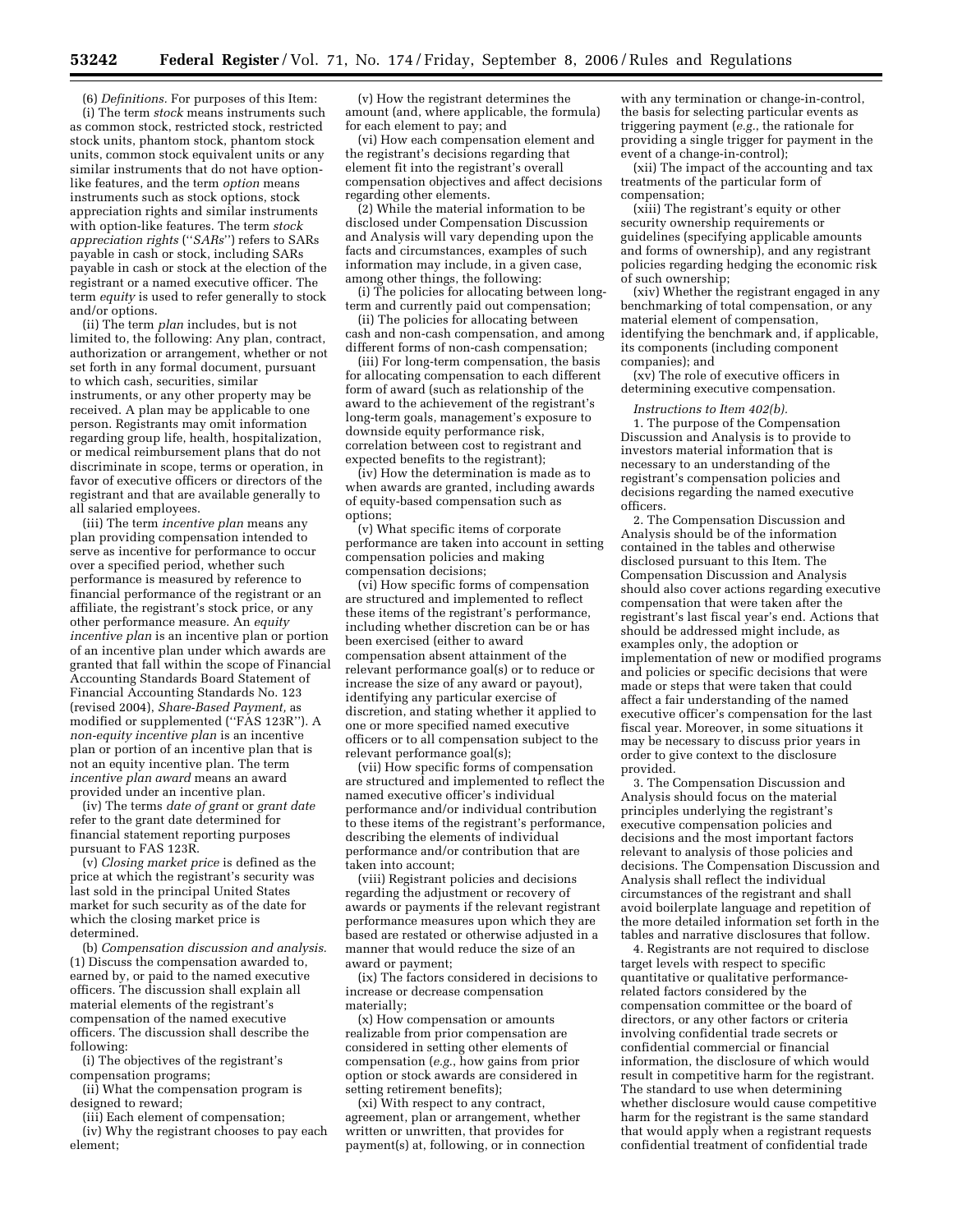secrets or confidential commercial or financial information pursuant to Securities Act Rule 406 (17 CFR 230.406) and Exchange Act Rule 24b–2 (17 CFR 240.24b–2), each of which incorporates the criteria for nondisclosure when relying upon Exemption 4 of the Freedom of Information Act (5 U.S.C. 552(b)(4)) and Rule 80(b)(4) (17 CFR 200.80(b)(4)) thereunder. A registrant is not required to seek confidential treatment under the procedures in Securities Act Rule 406 and Exchange Act Rule 24b-2 if it determines

that the disclosure would cause competitive harm in reliance on this instruction; however, in that case, the registrant must discuss how difficult it will be for the executive or how likely it will be for the registrant to achieve the undisclosed target levels or other factors.

5. Disclosure of target levels that are non-GAAP financial measures will not be subject to Regulation G (17 CFR 244.100—102) and Item 10(e) (§ 229.10(e)); however, disclosure must be provided as to how the number is

### SUMMARY COMPENSATION TABLE

calculated from the registrant's audited financial statements.

(c) *Summary compensation table*—(1) *General.* Provide the information specified in paragraph (c)(2) of this Item, concerning the compensation of the named executive officers for each of the registrant's last three completed fiscal years, in a Summary Compensation Table in the tabular format specified below.

| Name and principal position | Year | Salary<br>(\$) | Bonus $(\$)$ | Stock<br>awards<br>$(\$)$ | Option<br>awards<br>(\$) | Non-eq-<br>incentive<br>incentive<br>plan com-<br>pensation<br>(\$) | Change<br>in pen-<br>sion value<br>and non-<br>qualified<br>deferred<br>com-<br>pensation<br>earnings<br>(\$) | All other<br>com-<br>pensation<br>(\$) | $\operatorname*{Total}(\$)$ |
|-----------------------------|------|----------------|--------------|---------------------------|--------------------------|---------------------------------------------------------------------|---------------------------------------------------------------------------------------------------------------|----------------------------------------|-----------------------------|
| (a)                         | (b)  | (c)            | (d)          | (e)                       | (f)                      | (g)                                                                 | (h)                                                                                                           | (i)                                    | $\sf (j)$                   |
| PEO.                        |      |                |              |                           |                          |                                                                     |                                                                                                               |                                        |                             |
| PFO.                        |      |                |              |                           |                          |                                                                     |                                                                                                               |                                        |                             |
| А.                          |      |                |              |                           |                          |                                                                     |                                                                                                               |                                        |                             |
| В.                          |      |                |              |                           |                          |                                                                     |                                                                                                               |                                        |                             |
| C.                          |      |                |              |                           |                          |                                                                     |                                                                                                               |                                        |                             |

(2) The Table shall include:

(i) The name and principal position of the named executive officer (column  $(a)$ 

(ii) The fiscal year covered (column (b));

(iii) The dollar value of base salary (cash and non-cash) earned by the named executive officer during the fiscal year covered (column (c));

(iv) The dollar value of bonus (cash and non-cash) earned by the named executive officer during the fiscal year covered (column (d));

*Instructions to Item 402(c)(2)(iii) and (iv).*  1. If the amount of salary or bonus earned in a given fiscal year is not calculable through the latest practicable date, a footnote shall be included disclosing that the amount of salary or bonus is not calculable through the latest practicable date and providing the date that the amount of salary or bonus is expected to be determined, and such amount must then be disclosed in a filing under Item 5.02(f) of Form 8–K (17 CFR 249.308).

2. Registrants need not include in the salary column (column (c)) or bonus column (column (d)) any amount of salary or bonus forgone at the election of a named executive officer pursuant to a registrant's program under which stock, equity-based or other forms of non-cash compensation may be received by a named executive officer instead of a portion of annual compensation earned in a covered fiscal year. However, the receipt of any such form of non-cash compensation instead of salary or bonus earned for a covered fiscal year must be disclosed in the appropriate column of the Summary Compensation Table corresponding to that fiscal year (*e.g.*, stock awards (column (e)); option awards (column (f)); all other compensation (column (i))), or, if made pursuant to a non-equity incentive plan and therefore not reportable in the Summary Compensation Table when granted, a footnote must be added to the salary or bonus column so disclosing and referring to the Grants of Plan-Based Awards Table (required by paragraph (d) of this Item) where the award is reported.

(v) For awards of stock, the aggregate grant date fair value computed in accordance with FAS 123R (column (e));

(vi) For awards of options, with or without tandem SARs (including awards that subsequently have been transferred), the aggregate grant date fair value computed in accordance with FAS 123R (column (f));

*Instructions to Item 402(c)(2)(v) and (vi).*  1. For awards reported in columns (e) and (f), include a footnote disclosing all assumptions made in the valuation by reference to a discussion of those assumptions in the registrant's financial statements, footnotes to the financial statements, or discussion in the Management's Discussion and Analysis. The sections so referenced are deemed part of the disclosure provided pursuant to this Item.

2. If at any time during the last completed fiscal year, the registrant has adjusted or amended the exercise price of options or SARs previously awarded to a named executive officer, whether through amendment, cancellation or replacement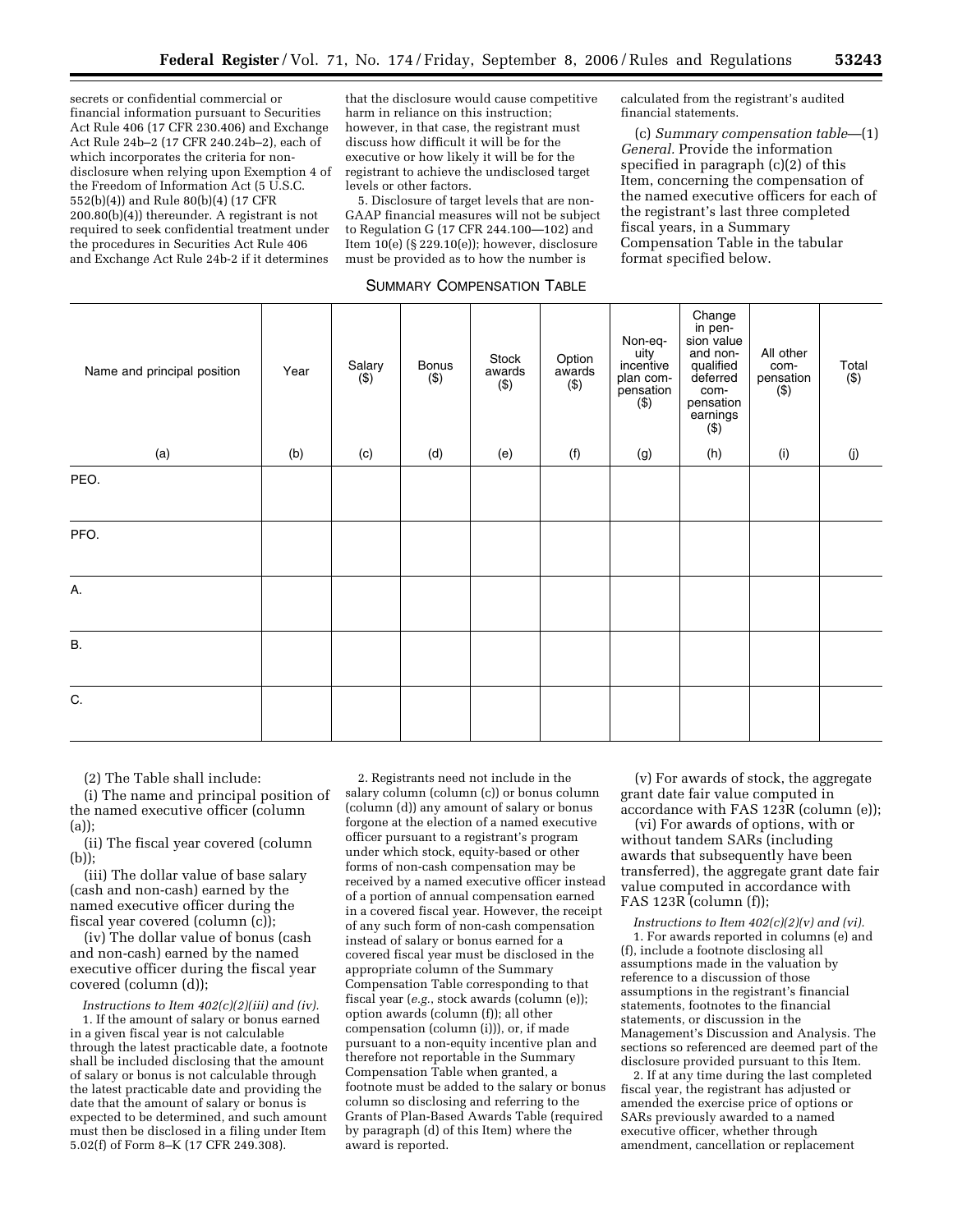grants, or any other means (''repriced''), or otherwise has materially modified such awards, the registrant shall include, as awards required to be reported in column (f), the incremental fair value, computed as of the repricing or modification date in accordance with FAS 123R, with respect to that repriced or modified award.

(vii) The dollar value of all earnings for services performed during the fiscal year pursuant to awards under nonequity incentive plans as defined in paragraph (a)(6)(iii) of this Item, and all earnings on any outstanding awards (column (g));

*Instructions to Item 402(c)(2)(vii).*  1. If the relevant performance measure is satisfied during the fiscal year (including for a single year in a plan with a multi-year performance measure), the earnings are reportable for that fiscal year, even if not payable until a later date, and are not reportable again in the fiscal year when amounts are paid to the named executive officer.

2. All earnings on non-equity incentive plan compensation must be identified and quantified in a footnote to column (g), whether the earnings were paid during the fiscal year, payable during the period but deferred at the election of the named executive officer, or payable by their terms at a later date.

(viii) The sum of the amounts specified in paragraphs (c)(2)(viii)(A) and (B) of this Item (column (h)) as follows:

(A) The aggregate change in the actuarial present value of the named executive officer's accumulated benefit under all defined benefit and actuarial pension plans (including supplemental plans) from the pension plan measurement date used for financial statement reporting purposes with respect to the registrant's audited financial statements for the prior completed fiscal year to the pension plan measurement date used for financial statement reporting purposes with respect to the registrant's audited financial statements for the covered fiscal year; and

(B) Above-market or preferential earnings on compensation that is deferred on a basis that is not taxqualified, including such earnings on nonqualified defined contribution plans;

*Instructions to Item 402(c)(2)(viii).* 

1. The disclosure required pursuant to paragraph  $(c)(2)(viii)(A)$  of this Item applies to each plan that provides for the payment of retirement benefits, or benefits that will be paid primarily following retirement, including but not limited to tax-qualified defined benefit plans and supplemental executive retirement plans, but excluding tax-qualified defined contribution plans and nonqualified defined contribution plans. For purposes of this disclosure, the registrant

should use the same amounts required to be disclosed pursuant to paragraph (h)(2)(iv) of this Item for the covered fiscal year and the amounts that were or would have been required to be reported for the executive officer pursuant to paragraph (h)(2)(iv) of this Item for the prior completed fiscal year.

2. Regarding paragraph (c)(2)(viii)(B) of this Item, interest on deferred compensation is above-market only if the rate of interest exceeds 120% of the applicable federal longterm rate, with compounding (as prescribed under section 1274(d) of the Internal Revenue Code, (26 U.S.C. 1274(d))) at the rate that corresponds most closely to the rate under the registrant's plan at the time the interest rate or formula is set. In the event of a discretionary reset of the interest rate, the requisite calculation must be made on the basis of the interest rate at the time of such reset, rather than when originally established. Only the above-market portion of the interest must be included. If the applicable interest rates vary depending upon conditions such as a minimum period of continued service, the reported amount should be calculated assuming satisfaction of all conditions to receiving interest at the highest rate. Dividends (and dividend equivalents) on deferred compensation denominated in the registrant's stock (''deferred stock'') are preferential only if earned at a rate higher than dividends on the registrant's common stock. Only the preferential portion of the dividends or equivalents must be included. Footnote or narrative disclosure may be provided explaining the registrant's criteria for determining any portion considered to be above-market.

3. The registrant shall identify and quantify by footnote the separate amounts attributable to each of paragraphs (c)(2)(viii)(A) and (B) of this Item. Where such amount pursuant to paragraph (c)(2)(viii)(A) is negative, it should be disclosed by footnote but should not be reflected in the sum reported in column (h).

(ix) All other compensation for the covered fiscal year that the registrant could not properly report in any other column of the Summary Compensation Table (column (i)). Each compensation item that is not properly reportable in columns (c)–(h), regardless of the amount of the compensation item, must be included in column (i). Such compensation must include, but is not limited to:

(A) Perquisites and other personal benefits, or property, unless the aggregate amount of such compensation is less than \$10,000;

(B) All ''gross-ups'' or other amounts reimbursed during the fiscal year for the payment of taxes;

(C) For any security of the registrant or its subsidiaries purchased from the registrant or its subsidiaries (through deferral of salary or bonus, or otherwise) at a discount from the market price of such security at the date of purchase, unless that discount is available generally, either to all security holders

or to all salaried employees of the registrant, the compensation cost, if any, computed in accordance with FAS 123R;

(D) The amount paid or accrued to any named executive officer pursuant to a plan or arrangement in connection with:

(*1*) Any termination, including without limitation through retirement, resignation, severance or constructive termination (including a change in responsibilities) of such executive officer's employment with the registrant and its subsidiaries; or

(*2*) A change in control of the registrant;

(E) Registrant contributions or other allocations to vested and unvested defined contribution plans;

(F) The dollar value of any insurance premiums paid by, or on behalf of, the registrant during the covered fiscal year with respect to life insurance for the benefit of a named executive officer; and

(G) The dollar value of any dividends or other earnings paid on stock or option awards, when those amounts were not factored into the grant date fair value required to be reported for the stock or option award in columns (e) or (f); and

*Instructions to Item 402(c)(2)(ix).*  1. Non-equity incentive plan awards and earnings and earnings on stock and options, except as specified in paragraph  $(c)(2)(ix)(G)$ of this Item, are required to be reported elsewhere as provided in this Item and are not reportable as All Other Compensation in column (i).

2. Benefits paid pursuant to defined benefit and actuarial plans are not reportable as All Other Compensation in column (i) unless accelerated pursuant to a change in control; information concerning these plans is reportable pursuant to paragraphs  $(c)(2)(viii)(A)$  and (h) of this Item.

3. Any item reported for a named executive officer pursuant to paragraph (c)(2)(ix) of this Item that is not a perquisite or personal benefit and whose value exceeds \$10,000 must be identified and quantified in a footnote to column (i). This requirement applies only to compensation for the last fiscal year. All items of compensation are required to be included in the Summary Compensation Table without regard to whether such items are required to be identified other than as specifically noted in this Item.

4. Perquisites and personal benefits may be excluded as long as the total value of all perquisites and personal benefits for a named executive officer is less than \$10,000. If the total value of all perquisites and personal benefits is \$10,000 or more for any named executive officer, then each perquisite or personal benefit, regardless of its amount, must be identified by type. If perquisites and personal benefits are required to be reported for a named executive officer pursuant to this rule, then each perquisite or personal benefit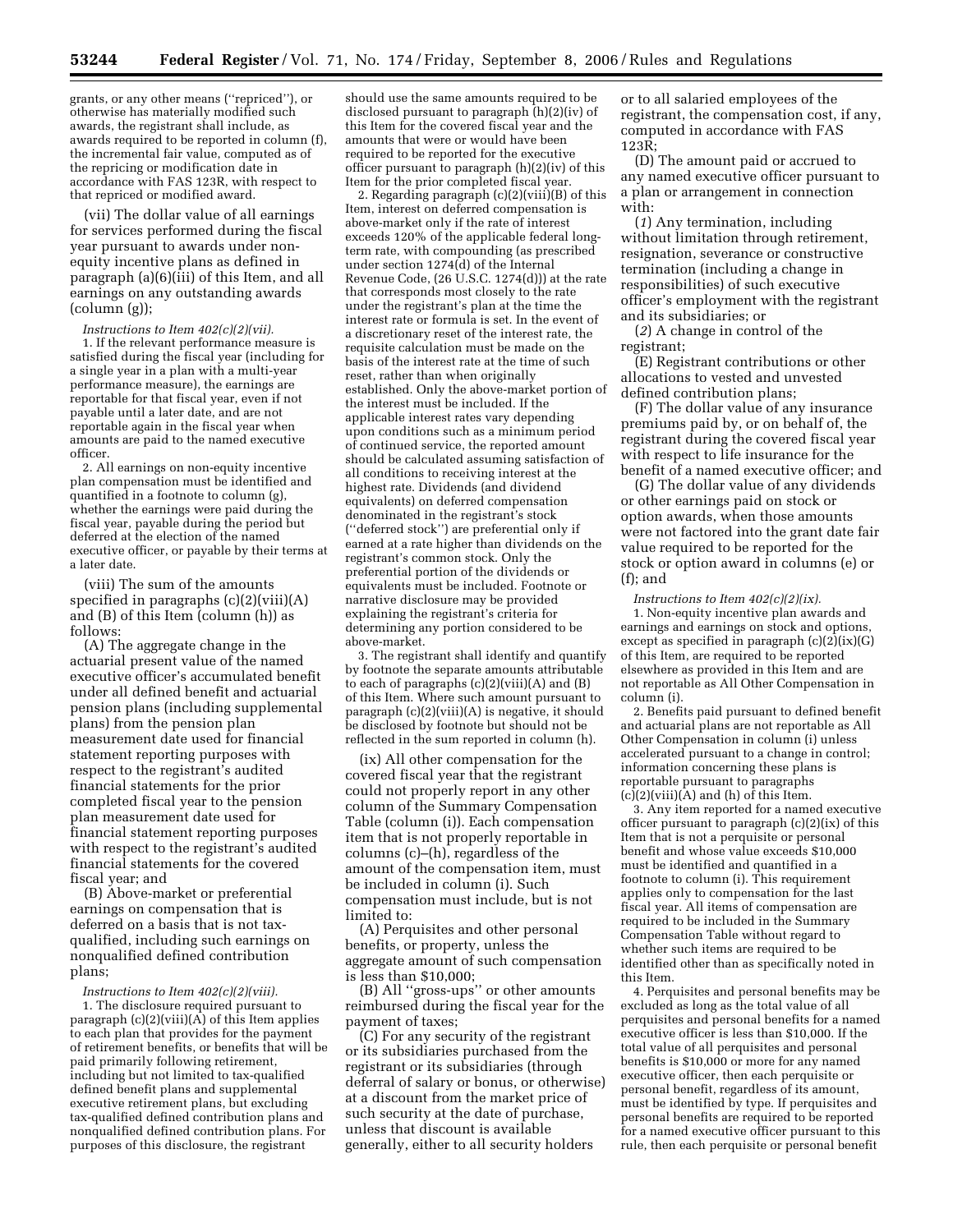that exceeds the greater of \$25,000 or 10% of the total amount of perquisites and personal benefits for that officer must be quantified and disclosed in a footnote. The requirements for identification and quantification apply only to compensation for the last fiscal year. Perquisites and other personal benefits shall be valued on the basis of the aggregate incremental cost to the registrant. With respect to the perquisite or other personal benefit for which footnote quantification is required, the registrant shall describe in the footnote its methodology for computing the aggregate incremental cost. Reimbursements of taxes owed with respect to perquisites or other personal benefits must be included in column (i) and are subject to separate quantification and identification as tax reimbursements (paragraph  $(c)(2)(ix)(B)$  of this Item) even if the associated perquisites or other personal benefits are not required to be included because the total amount of all perquisites or personal benefits for an individual named executive officer is less than \$10,000 or are required to be identified but are not required to be separately quantified.

5. For purposes of paragraph (c)(2)(ix)(D) of this Item, an accrued amount is an amount for which payment has become due.

(x) The dollar value of total compensation for the covered fiscal year (column (j)). With respect to each named executive officer, disclose the sum of all amounts reported in columns (c) through (i).

#### *Instructions to Item 402(c).*

1. Information with respect to fiscal years prior to the last completed fiscal year will not be required if the registrant was not a reporting company pursuant to section 13(a) or 15(d) of the Exchange Act (15 U.S.C. 78m(a) or 78o(d)) at any time during that year, except that the registrant will be required to provide information for any such year if that information previously was required to be provided in response to a Commission filing requirement.

2. All compensation values reported in the Summary Compensation Table must be reported in dollars and rounded to the nearest dollar. Reported compensation values must be reported numerically, providing a single numerical value for each grid in the table. Where compensation was paid to or received by a named executive officer in a different currency, a footnote must be provided to identify that currency and

describe the rate and methodology used to convert the payment amounts to dollars.

3. If a named executive officer is also a director who receives compensation for his or her services as a director, reflect that compensation in the Summary Compensation Table and provide a footnote identifying and itemizing such compensation and amounts. Use the categories in the Director Compensation Table required pursuant to paragraph (k) of this Item.

4. Any amounts deferred, whether pursuant to a plan established under section 401(k) of the Internal Revenue Code (26 U.S.C. 401(k)), or otherwise, shall be included in the appropriate column for the fiscal year in which earned.

(d) *Grants of plan-based awards table.*  (1) Provide the information specified in paragraph (d)(2) of this Item, concerning each grant of an award made to a named executive officer in the last completed fiscal year under any plan, including awards that subsequently have been transferred, in the following tabular format:

|  | <b>GRANTS OF PLAN-BASED AWARDS</b> |  |
|--|------------------------------------|--|
|--|------------------------------------|--|

| Name       |               |                       | Estimated future payouts under<br>Non-equity incentive plan awards |                |                       | Estimated future payouts under<br>equity incentive plan awards |                 | All other<br>stock                                               | All other<br>option<br>awards:                                    | Exercise                                          |
|------------|---------------|-----------------------|--------------------------------------------------------------------|----------------|-----------------------|----------------------------------------------------------------|-----------------|------------------------------------------------------------------|-------------------------------------------------------------------|---------------------------------------------------|
|            | Grant<br>date | Thresh-<br>old<br>(3) | Target<br>(3)                                                      | Maximum<br>(3) | Thresh-<br>old<br>(#) | Target<br>$^{(+)}$                                             | Maximum<br>(# ) | awards:<br>number of<br>shares of<br>stock or<br>units<br>$(\#)$ | number of<br>securities<br>under-<br>lying op-<br>tions<br>$(\#)$ | or base<br>price of<br>option<br>awards<br>(S/Sh) |
| (a)        | (b)           | (c)                   | (d)                                                                | (e)            | (f)                   | (g)                                                            | (h)             | (i)                                                              | (j)                                                               | (k)                                               |
| <b>PEO</b> |               |                       |                                                                    |                |                       |                                                                |                 |                                                                  |                                                                   |                                                   |
| <b>PFO</b> |               |                       |                                                                    |                |                       |                                                                |                 |                                                                  |                                                                   |                                                   |
| А          |               |                       |                                                                    |                |                       |                                                                |                 |                                                                  |                                                                   |                                                   |
| B          |               |                       |                                                                    |                |                       |                                                                |                 |                                                                  |                                                                   |                                                   |
| C          |               |                       |                                                                    |                |                       |                                                                |                 |                                                                  |                                                                   |                                                   |

(2) The Table shall include:

(i) The name of the named executive officer (column (a));

(ii) The grant date for equity-based awards reported in the table (column (b)). If such grant date is different than the date on which the compensation committee (or a committee of the board of directors performing a similar function or the full board of directors) takes action or is deemed to take action to grant such awards, a separate, adjoining column shall be added

between columns (b) and (c) showing such date;

(iii) The dollar value of the estimated future payout upon satisfaction of the conditions in question under non-equity incentive plan awards granted in the fiscal year, or the applicable range of estimated payouts denominated in dollars (threshold, target and maximum amount) (columns (c) through (e)).

(iv) The number of shares of stock, or the number of shares underlying options to be paid out or vested upon satisfaction of the conditions in

question under equity incentive plan awards granted in the fiscal year, or the applicable range of estimated payouts denominated in the number of shares of stock, or the number of shares underlying options under the award (threshold, target and maximum amount) (columns (f) through (h)).

(v) The number of shares of stock granted in the fiscal year that are not required to be disclosed in columns (f) through (h) (column (i));

(vi) The number of securities underlying options granted in the fiscal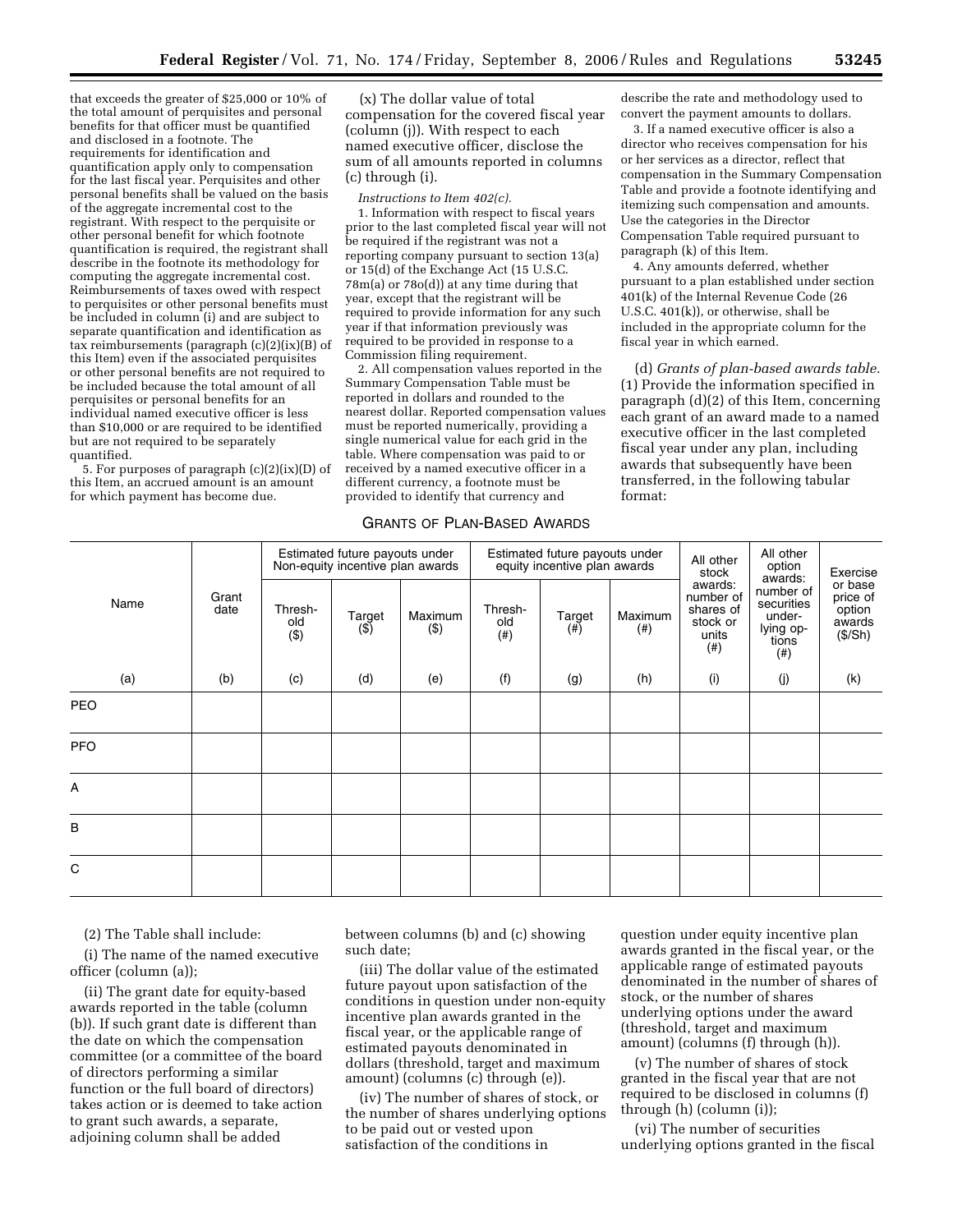year that are not required to be disclosed in columns (f) through (h) (column (j)); and

(vii) The per-share exercise or base price of the options granted in the fiscal year (column (k)). If such exercise or base price is less than the closing market price of the underlying security on the date of the grant, a separate, adjoining column showing the closing market price on the date of the grant shall be added after column (k).

#### *Instructions to Item 402(d).*

1. Disclosure on a separate line shall be provided in the Table for each grant of an award made to a named executive officer during the fiscal year. If grants of awards were made to a named executive officer during the fiscal year under more than one plan, identify the particular plan under which each such grant was made.

2. For grants of incentive plan awards, provide the information called for by columns (c), (d) and (e), or (f), (g) and (h), as applicable. For columns (c) and (f), *threshold*  refers to the minimum amount payable for a certain level of performance under the plan. For columns (d) and (g), *target* refers to the amount payable if the specified performance  $target(s)$  are reached. For columns (e) and (h), *maximum* refers to the maximum payout possible under the plan. If the award provides only for a single estimated payout, that amount must be reported as the *target* in columns (d) and (g). In columns (d) and (g), registrants must provide a representative amount based on the previous fiscal year's performance if the target amount is not determinable.

3. In determining if the exercise or base price of an option is less than the closing market price of the underlying security on the date of the grant, the registrant may use either the closing market price as specified in paragraph  $(a)(6)(\bar{v})$  of this Item, or if no market exists, any other formula prescribed for the security. Whenever the exercise or base price reported in column (k) is not the closing market price, describe the methodology for determining the exercise or base price either by a footnote or accompanying textual narrative.

4. A tandem grant of two instruments, only one of which is granted under an incentive

plan, such as an option granted in tandem with a performance share, need be reported only in column (i) or (j), as applicable. For example, an option granted in tandem with a performance share would be reported only as an option grant in column (j), with the tandem feature noted either by a footnote or accompanying textual narrative.

5. Disclose the dollar amount of consideration, if any, paid by the executive officer for the award in a footnote to the appropriate column.

6. If non-equity incentive plan awards are denominated in units or other rights, a separate, adjoining column between columns (b) and (c) shall be added quantifying the units or other rights awarded.

(e) *Narrative disclosure to summary compensation table and grants of planbased awards table.* (1) Provide a narrative description of any material factors necessary to an understanding of the information disclosed in the tables required by paragraphs (c) and (d) of this Item. Examples of such factors may include, in given cases, among other things:

(i) The material terms of each named executive officer's employment agreement or arrangement, whether written or unwritten;

(ii) If at any time during the last fiscal year, any outstanding option or other equity-based award was repriced or otherwise materially modified (such as by extension of exercise periods, the change of vesting or forfeiture conditions, the change or elimination of applicable performance criteria, or the change of the bases upon which returns are determined), a description of each such repricing or other material modification;

(iii) The material terms of any award reported in response to paragraph (d) of this Item, including a general description of the formula or criteria to be applied in determining the amounts payable, and the vesting schedule. For example, state where applicable that dividends will be paid on stock, and if

so, the applicable dividend rate and whether that rate is preferential. Describe any performance-based conditions, and any other material conditions, that are applicable to the award. For purposes of the Table required by paragraph (d) of this Item and the narrative disclosure required by paragraph (e) of this Item, performancebased conditions include both performance conditions and market conditions, as those terms are defined in FAS 123R; and

(iv) An explanation of the amount of salary and bonus in proportion to total compensation.

*Instructions to Item 402(e)(1).* 

1. The disclosure required by paragraph (e)(1)(ii) of this Item would not apply to any repricing that occurs through a pre-existing formula or mechanism in the plan or award that results in the periodic adjustment of the option or SAR exercise or base price, an antidilution provision in a plan or award, or a recapitalization or similar transaction equally affecting all holders of the class of securities underlying the options or SARs.

2. Instructions 4 and 5 to Item 402(b) apply regarding disclosure pursuant to paragraph (e)(1) of this Item of target levels with respect to specific quantitative or qualitative performance-related factors considered by the compensation committee or the board of directors, or any other factors or criteria involving confidential trade secrets or confidential commercial or financial information, the disclosure of which would result in competitive harm for the registrant.

## (2) [Reserved]

(f) *Outstanding equity awards at fiscal year-end table.* (1) Provide the information specified in paragraph (f)(2) of this Item, concerning unexercised options; stock that has not vested; and equity incentive plan awards for each named executive officer outstanding as of the end of the registrant's last completed fiscal year in the following tabular format: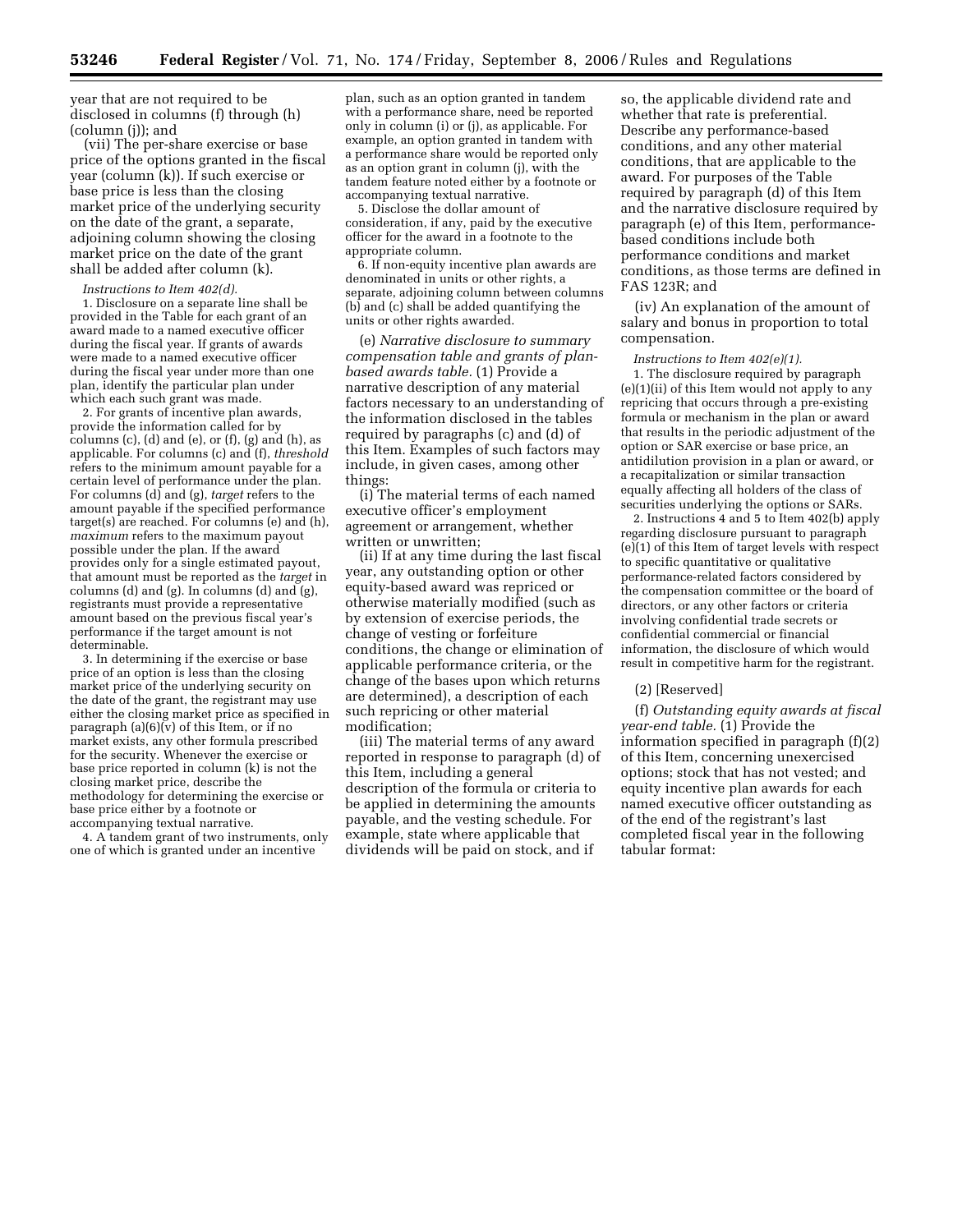|            |                                                                                               |                                                                                                 | Option awards                                                                                                                  |                                     |                              |                                                                                  | Stock awards                                                                           |                                                                                                                                                  |                                                                                                                                                                     |
|------------|-----------------------------------------------------------------------------------------------|-------------------------------------------------------------------------------------------------|--------------------------------------------------------------------------------------------------------------------------------|-------------------------------------|------------------------------|----------------------------------------------------------------------------------|----------------------------------------------------------------------------------------|--------------------------------------------------------------------------------------------------------------------------------------------------|---------------------------------------------------------------------------------------------------------------------------------------------------------------------|
| Name       | Number of<br>securities<br>underlying<br>unexercised<br>options<br>$($ # $)$ exer-<br>císable | Number of<br>securities un-<br>derlying<br>unexercised<br>options<br>$($ # $)$<br>unexercisable | Equity in-<br>centive plan<br>awards:<br>number of<br>securities<br>underlying<br>unexercised<br>unearned<br>options<br>$(\#)$ | Option<br>exercise<br>price<br>(\$) | Option<br>expiration<br>date | Number<br>of shares<br>or units of<br>stock that<br>have not<br>vested<br>$(\#)$ | Market<br>value of<br>shares or<br>units of<br>stock that<br>have not<br>vested<br>(4) | Equity in-<br>centive<br>plan<br>awards:<br>number of<br>unearned<br>shares.<br>units or<br>other<br>rights that<br>have not<br>vested<br>$(\#)$ | Equity in-<br>centive<br>plan<br>awards:<br>market or<br>payout<br>value of<br>unearned<br>shares,<br>units or<br>other<br>rights that<br>have not<br>vested<br>(3) |
| (a)        | (b)                                                                                           | (c)                                                                                             | (d)                                                                                                                            | (e)                                 | (f)                          | (g)                                                                              | (h)                                                                                    | (i)                                                                                                                                              | (j)                                                                                                                                                                 |
| PEO        |                                                                                               |                                                                                                 |                                                                                                                                |                                     |                              |                                                                                  |                                                                                        |                                                                                                                                                  |                                                                                                                                                                     |
| <b>PFO</b> |                                                                                               |                                                                                                 |                                                                                                                                |                                     |                              |                                                                                  |                                                                                        |                                                                                                                                                  |                                                                                                                                                                     |
| А          |                                                                                               |                                                                                                 |                                                                                                                                |                                     |                              |                                                                                  |                                                                                        |                                                                                                                                                  |                                                                                                                                                                     |
| B          |                                                                                               |                                                                                                 |                                                                                                                                |                                     |                              |                                                                                  |                                                                                        |                                                                                                                                                  |                                                                                                                                                                     |
| C          |                                                                                               |                                                                                                 |                                                                                                                                |                                     |                              |                                                                                  |                                                                                        |                                                                                                                                                  |                                                                                                                                                                     |
|            |                                                                                               |                                                                                                 |                                                                                                                                |                                     |                              |                                                                                  |                                                                                        |                                                                                                                                                  |                                                                                                                                                                     |

OUTSTANDING EQUITY AWARDS AT FISCAL YEAR-END

(2) The Table shall include:

(i) The name of the named executive officer (column (a));

(ii) On an award-by-award basis, the number of securities underlying unexercised options, including awards that have been transferred other than for value, that are exercisable and that are not reported in column (d) (column (b));

(iii) On an award-by-award basis, the number of securities underlying unexercised options, including awards that have been transferred other than for value, that are unexercisable and that are not reported in column (d) (column (c));

(iv) On an award-by-award basis, the total number of shares underlying unexercised options awarded under any equity incentive plan that have not been earned (column (d));

(v) For each instrument reported in columns (b), (c) and (d), as applicable, the exercise or base price (column (e));

(vi) For each instrument reported in columns (b), (c) and (d), as applicable, the expiration date (column (f));

(vii) The total number of shares of stock that have not vested and that are not reported in column (i) (column (g));

(viii) The aggregate market value of shares of stock that have not vested and that are not reported in column (j) (column (h));

(ix) The total number of shares of stock, units or other rights awarded

under any equity incentive plan that have not vested and that have not been earned, and, if applicable the number of shares underlying any such unit or right (column (i)); and

(x) The aggregate market or payout value of shares of stock, units or other rights awarded under any equity incentive plan that have not vested and that have not been earned (column (j)).

*Instructions to Item 402(f)(2).*  1. Identify by footnote any award that has been transferred other than for value, disclosing the nature of the transfer.

2. The vesting dates of options, shares of stock and equity incentive plan awards held at fiscal-year end must be disclosed by footnote to the applicable column where the outstanding award is reported.

3. Compute the market value of stock reported in column (h) and equity incentive plan awards of stock reported in column (j) by multiplying the closing market price of the registrant's stock at the end of the last completed fiscal year by the number of shares or units of stock or the amount of equity incentive plan awards, respectively. The number of shares or units reported in columns (d) or (i), and the payout value reported in column (j), shall be based on achieving threshold performance goals, except that if the previous fiscal year's performance has exceeded the threshold, the disclosure shall be based on the next higher performance measure (target or maximum) that exceeds the previous fiscal year's performance. If the award provides only for a single estimated payout, that amount

should be reported. If the target amount is not determinable, registrants must provide a representative amount based on the previous fiscal year's performance.

4. Multiple awards may be aggregated where the expiration date and the exercise and/or base price of the instruments is identical. A single award consisting of a combination of options, SARs and/or similar option-like instruments shall be reported as separate awards with respect to each tranche with a different exercise and/or base price or expiration date.

5. Options or stock awarded under an equity incentive plan are reported in columns (d) or (i) and (j), respectively, until the relevant performance condition has been satisfied. Once the relevant performance condition has been satisfied, even if the option or stock award is subject to forfeiture conditions, options are reported in column (b) or (c), as appropriate, until they are exercised or expire, or stock is reported in columns (g) and (h) until it vests.

(g) *Option exercises and stock vested table.* (1) Provide the information specified in paragraph (g)(2) of this Item, concerning each exercise of stock options, SARs and similar instruments, and each vesting of stock, including restricted stock, restricted stock units and similar instruments, during the last completed fiscal year for each of the named executive officers on an aggregated basis in the following tabular format: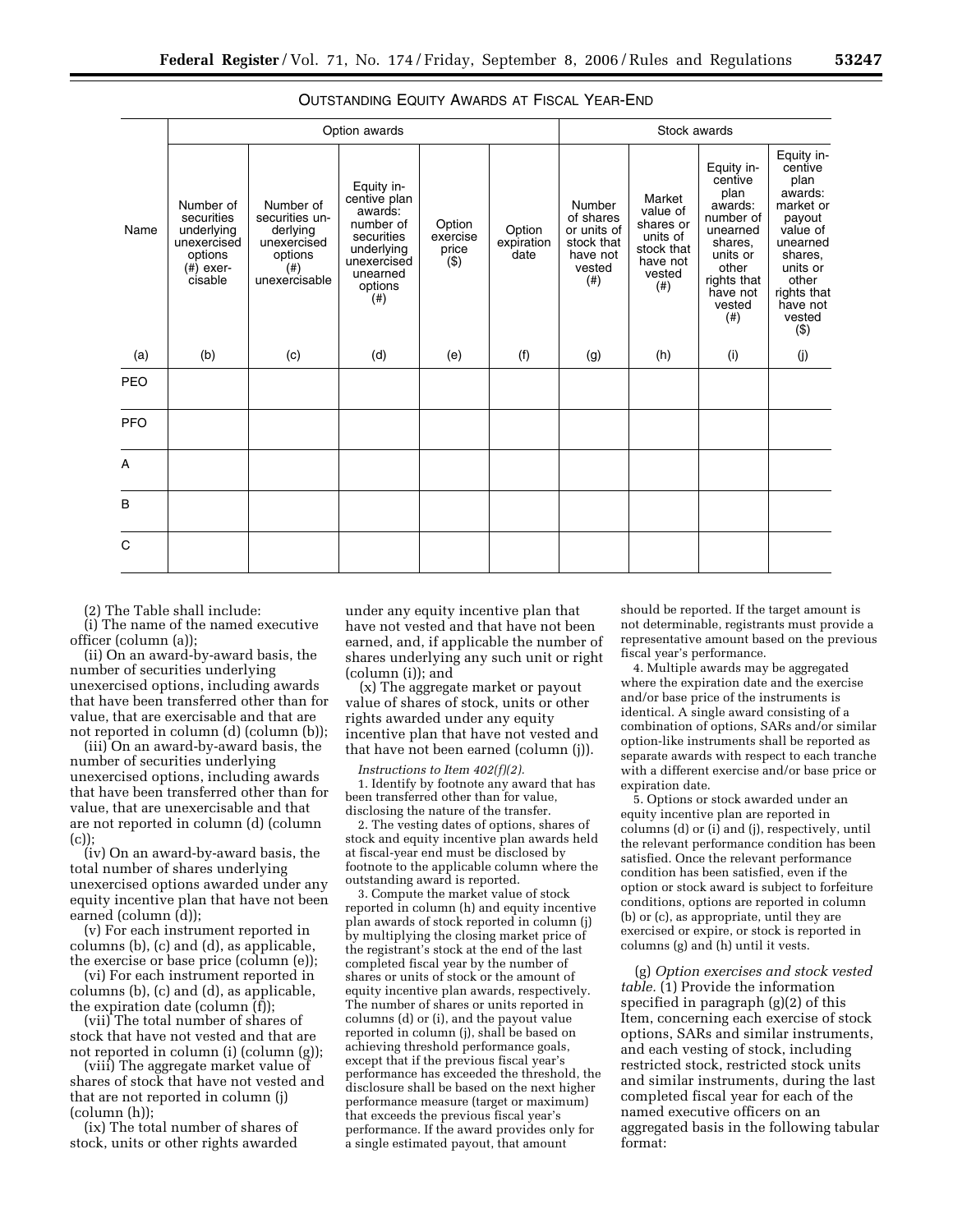|                                                        |                                         | Stock awards                                               |                                        |
|--------------------------------------------------------|-----------------------------------------|------------------------------------------------------------|----------------------------------------|
| Number of<br>shares<br>acquired on<br>exercise<br>(# ) | Value<br>realized on<br>exercise<br>(3) | Number of<br>shares<br>acquired on<br>vesting<br>$($ # $)$ | Value<br>realized on<br>vesting<br>(3) |
| (b)                                                    | (c)                                     | (d)                                                        | (e)                                    |
|                                                        |                                         |                                                            |                                        |
|                                                        |                                         |                                                            |                                        |
|                                                        |                                         |                                                            |                                        |
|                                                        |                                         |                                                            |                                        |
|                                                        |                                         |                                                            |                                        |
|                                                        |                                         | Option awards                                              |                                        |

OPTION EXERCISES AND STOCK VESTED

(2) The Table shall include:

(i) The name of the executive officer (column (a));

(ii) The number of securities for which the options were exercised (column (b));

(iii) The aggregate dollar value realized upon exercise of options, or upon the transfer of an award for value (column (c));

(iv) The number of shares of stock that have vested (column (d)); and

(v) The aggregate dollar value realized upon vesting of stock, or upon the transfer of an award for value (column (e)).

*Instruction to Item 402(g)(2).* 

Report in column (c) the aggregate dollar amount realized by the named executive officer upon exercise of the options or upon the transfer of such instruments for value. Compute the dollar amount realized upon exercise by determining the difference between the market price of the underlying securities at exercise and the exercise or base price of the options. Do not include the value of any related payment or other consideration provided (or to be provided) by the registrant to or on behalf of a named executive officer, whether in payment of the exercise price or related taxes. (Any such payment or other consideration provided by the registrant is required to be disclosed in accordance with paragraph (c)(2)(ix) of this Item.) Report in column (e) the aggregate dollar amount realized by the named executive officer upon

the vesting of stock or the transfer of such instruments for value. Compute the aggregate dollar amount realized upon vesting by multiplying the number of shares of stock or units by the market value of the underlying shares on the vesting date. For any amount realized upon exercise or vesting for which receipt has been deferred, provide a footnote quantifying the amount and disclosing the terms of the deferral.

(h) *Pension benefits.* (1) Provide the information specified in paragraph (h)(2) of this Item with respect to each plan that provides for payments or other benefits at, following, or in connection with retirement, in the following tabular format:

PENSION BENEFITS

| Name        | Plan name | Number of<br>years cred-<br>ited service<br>$(\#)$ | Present<br>value of<br>accumulated<br>benefit<br>$\overline{(\$)}$ | Payments<br>during last<br>fiscal year<br>(\$) |
|-------------|-----------|----------------------------------------------------|--------------------------------------------------------------------|------------------------------------------------|
| (a)         | (b)       | (c)                                                | (d)                                                                | (e)                                            |
| PEO         |           |                                                    |                                                                    |                                                |
| PFO         |           |                                                    |                                                                    |                                                |
| $\mathsf A$ |           |                                                    |                                                                    |                                                |
| $\sf B$     |           |                                                    |                                                                    |                                                |
| $\mathsf C$ |           |                                                    |                                                                    |                                                |

(2) The Table shall include: (i) The name of the executive officer (column (a));

(ii) The name of the plan (column (b));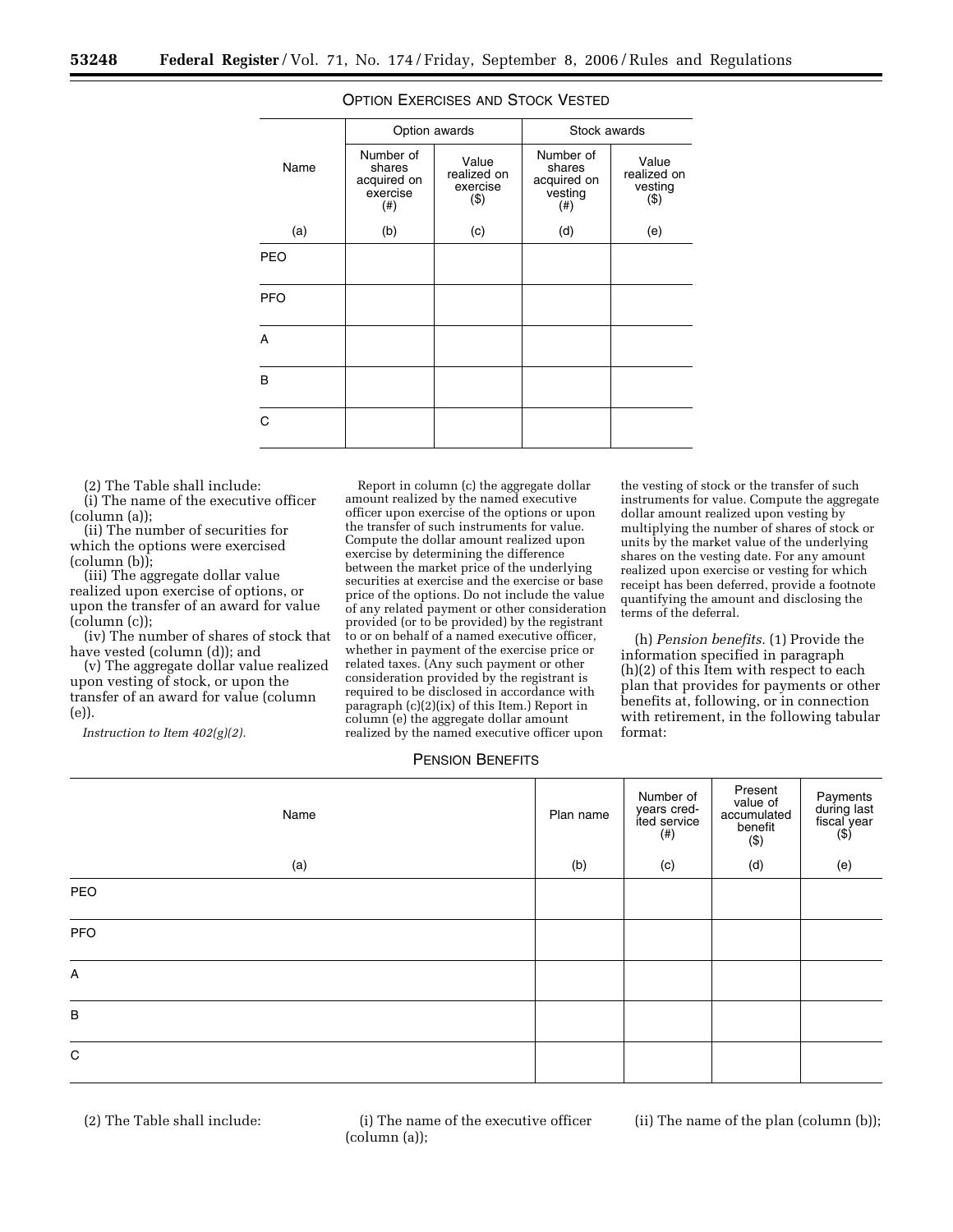(iii) The number of years of service credited to the named executive officer under the plan, computed as of the same pension plan measurement date used for financial statement reporting purposes with respect to the registrant's audited financial statements for the last completed fiscal year (column (c));

(iv) The actuarial present value of the named executive officer's accumulated benefit under the plan, computed as of the same pension plan measurement date used for financial statement reporting purposes with respect to the registrant's audited financial statements for the last completed fiscal year (column (d)); and

(v) The dollar amount of any payments and benefits paid to the named executive officer during the registrant's last completed fiscal year (column (e)).

*Instructions to Item 402(h)(2).*  1. The disclosure required pursuant to this Table applies to each plan that provides for specified retirement payments and benefits, or payments and benefits that will be provided primarily following retirement, including but not limited to tax-qualified defined benefit plans and supplemental executive retirement plans, but excluding tax-qualified defined contribution plans and nonqualified defined contribution plans. Provide a separate row for each such plan in which the named executive officer participates.

2. For purposes of the amount(s) reported in column (d), the registrant must use the same assumptions used for financial reporting purposes under generally accepted accounting principles, except that retirement age shall be assumed to be the normal retirement age as defined in the plan, or if not so defined, the earliest time at which a

participant may retire under the plan without any benefit reduction due to age. The registrant must disclose in the accompanying textual narrative the valuation method and all material assumptions applied in quantifying the present value of the current accrued benefit. A benefit specified in the plan document or the executive's contract itself is not an assumption. Registrants may satisfy all or part of this disclosure by reference to a discussion of those assumptions in the registrant's financial statements, footnotes to the financial statements, or discussion in the Management's Discussion and Analysis. The sections so referenced are deemed part of the disclosure provided pursuant to this Item.

3. For purposes of allocating the current accrued benefit between tax qualified defined benefit plans and related supplemental plans, apply the limitations applicable to tax qualified defined benefit plans established by the Internal Revenue Code and the regulations thereunder that applied as of the pension plan measurement date.

4. If a named executive officer's number of years of credited service with respect to any plan is different from the named executive officer's number of actual years of service with the registrant, provide footnote disclosure quantifying the difference and any resulting benefit augmentation.

(3) Provide a succinct narrative description of any material factors necessary to an understanding of each plan covered by the tabular disclosure required by this paragraph. While material factors will vary depending upon the facts, examples of such factors may include, in given cases, among other things:

(i) The material terms and conditions of payments and benefits available under the plan, including the plan's normal retirement payment and benefit

## NONQUALIFIED DEFERRED COMPENSATION

formula and eligibility standards, and the effect of the form of benefit elected on the amount of annual benefits. For this purpose, normal retirement means retirement at the normal retirement age as defined in the plan, or if not so defined, the earliest time at which a participant may retire under the plan without any benefit reduction due to age;

(ii) If any named executive officer is currently eligible for early retirement under any plan, identify that named executive officer and the plan, and describe the plan's early retirement payment and benefit formula and eligibility standards. For this purpose, early retirement means retirement at the early retirement age as defined in the plan, or otherwise available to the executive under the plan;

(iii) The specific elements of compensation (*e.g.*, salary, bonus, etc.) included in applying the payment and benefit formula, identifying each such element;

(iv) With respect to named executive officers' participation in multiple plans, the different purposes for each plan; and

(v) Registrant policies with regard to such matters as granting extra years of credited service.

(i) *Nonqualified defined contribution and other nonqualified deferred compensation plans.* (1) Provide the information specified in paragraph (i)(2) of this Item with respect to each defined contribution or other plan that provides for the deferral of compensation on a basis that is not tax-qualified in the following tabular format:

| Name       | Executive<br>contributions<br>in last FY<br>$($ \$) | Registrant<br>contributions<br>in ast FY<br>(3) | Aggregate<br>earnings in<br>last FY<br>(3) | Aggregate<br>/withdrawals<br>distributions<br>$($ \$) | Aggregate<br>balance at<br>last FYE<br>$(\$)$ |
|------------|-----------------------------------------------------|-------------------------------------------------|--------------------------------------------|-------------------------------------------------------|-----------------------------------------------|
| (a)        | (b)                                                 | (c)                                             | (d)                                        | (e)                                                   | (f)                                           |
| PEO        |                                                     |                                                 |                                            |                                                       |                                               |
| <b>PFO</b> |                                                     |                                                 |                                            |                                                       |                                               |
| А          |                                                     |                                                 |                                            |                                                       |                                               |
| В          |                                                     |                                                 |                                            |                                                       |                                               |
| C          |                                                     |                                                 |                                            |                                                       |                                               |

(2) The Table shall include:

(i) The name of the executive officer (column (a));

(ii) The dollar amount of aggregate executive contributions during the registrant's last fiscal year (column (b));

(iii) The dollar amount of aggregate registrant contributions during the registrant's last fiscal year (column (c));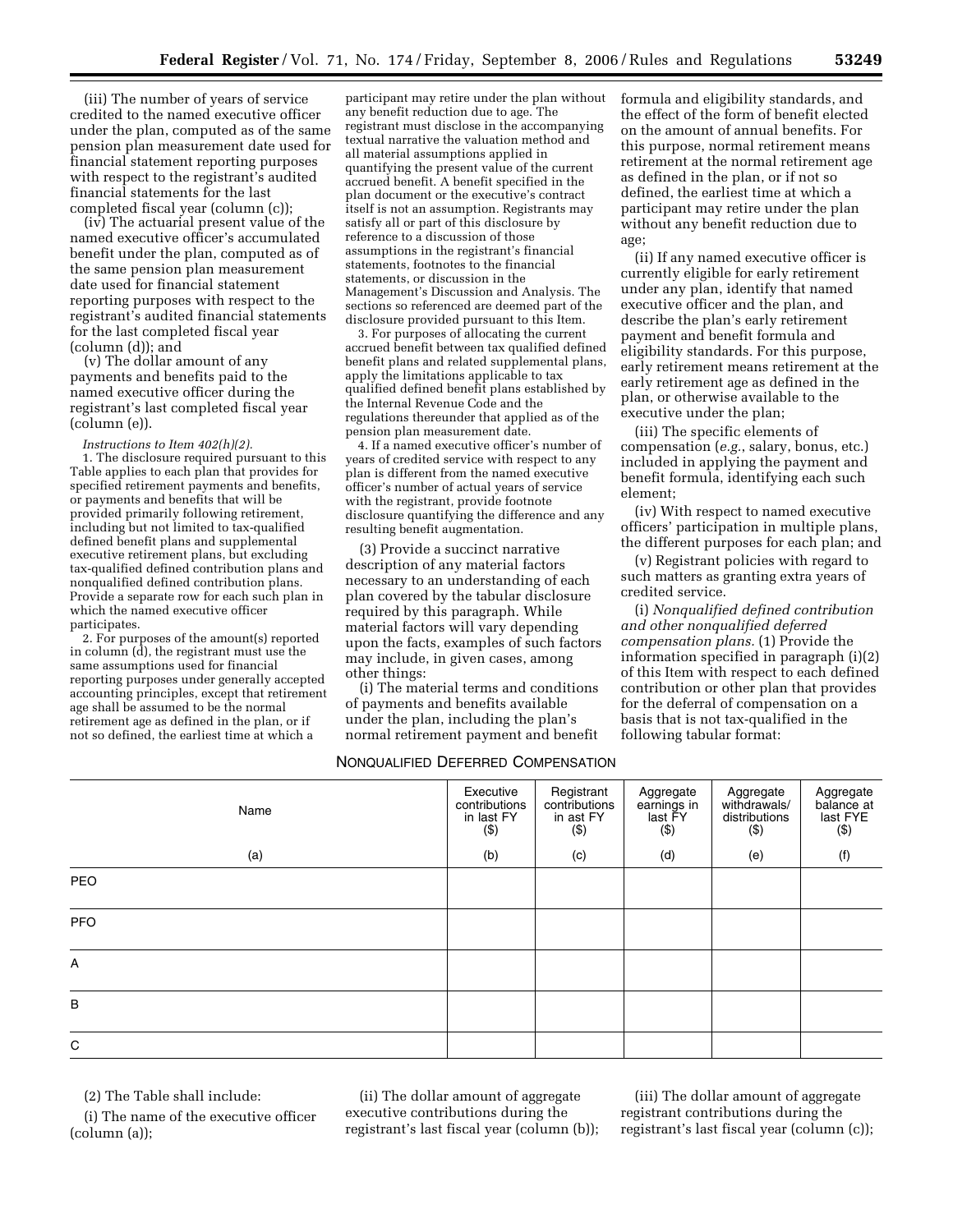(iv) The dollar amount of aggregate interest or other earnings accrued during the registrant's last fiscal year (column (d));

(v) The aggregate dollar amount of all withdrawals by and distributions to the executive during the registrant's last fiscal year (column (e)); and

(vi) The dollar amount of total balance of the executive's account as of the end of the registrant's last fiscal year (column (f)).

## *Instruction to Item 402(i)(2).*

Provide a footnote quantifying the extent to which amounts reported in the contributions and earnings columns are reported as compensation in the last completed fiscal year in the registrant's Summary Compensation Table and amounts reported in the aggregate balance at last fiscal year end (column (f)) previously were reported as compensation to the named executive officer in the registrant's Summary Compensation Table for previous years.

(3) Provide a succinct narrative description of any material factors necessary to an understanding of each plan covered by tabular disclosure required by this paragraph. While material factors will vary depending upon the facts, examples of such factors may include, in given cases, among other things:

(i) The type(s) of compensation permitted to be deferred, and any limitations (by percentage of compensation or otherwise) on the extent to which deferral is permitted;

(ii) The measures for calculating interest or other plan earnings (including whether such measure(s) are selected by the executive or the registrant and the frequency and manner in which selections may be changed), quantifying interest rates and other earnings measures applicable during the registrant's last fiscal year; and

(iii) Material terms with respect to payouts, withdrawals and other distributions.

(j) *Potential payments upon termination or change-in-control.* 

Regarding each contract, agreement, plan or arrangement, whether written or unwritten, that provides for payment(s) to a named executive officer at, following, or in connection with any termination, including without limitation resignation, severance, retirement or a constructive termination of a named executive officer, or a change in control of the registrant or a change in the named executive officer's responsibilities, with respect to each named executive officer:

(1) Describe and explain the specific circumstances that would trigger payment(s) or the provision of other benefits, including perquisites and health care benefits;

(2) Describe and quantify the estimated payments and benefits that would be provided in each covered circumstance, whether they would or could be lump sum, or annual, disclosing the duration, and by whom they would be provided;

(3) Describe and explain how the appropriate payment and benefit levels are determined under the various circumstances that trigger payments or provision of benefits;

(4) Describe and explain any material conditions or obligations applicable to the receipt of payments or benefits, including but not limited to noncompete, non-solicitation, nondisparagement or confidentiality agreements, including the duration of such agreements and provisions regarding waiver of breach of such agreements; and

(5) Describe any other material factors regarding each such contract, agreement, plan or arrangement.

## *Instructions to Item 402(j).*

1. The registrant must provide quantitative disclosure under these requirements, applying the assumptions that the triggering event took place on the last business day of the registrant's last completed fiscal year, and the price per share of the registrant's securities is the closing market price as of that date. In the event that uncertainties exist

as to the provision of payments and benefits or the amounts involved, the registrant is required to make a reasonable estimate (or a reasonable estimated range of amounts) applicable to the payment or benefit and disclose material assumptions underlying such estimates or estimated ranges in its disclosure. In such event, the disclosure would require forward-looking information as appropriate.

2. Perquisites and other personal benefits or property may be excluded only if the aggregate amount of such compensation will be less than \$10,000. Individual perquisites and personal benefits shall be identified and quantified as required by Instruction 4 to paragraph  $(c)(2)(ix)$  of this Item. For purposes of quantifying health care benefits, the registrant must use the assumptions used for financial reporting purposes under generally accepted accounting principles.

3. To the extent that the form and amount of any payment or benefit that would be provided in connection with any triggering event is fully disclosed pursuant to paragraph (h) or (i) of this Item, reference may be made to that disclosure. However, to the extent that the form or amount of any such payment or benefit would be enhanced or its vesting or other provisions accelerated in connection with any triggering event, such enhancement or acceleration must be disclosed pursuant to this paragraph.

4. Where a triggering event has actually occurred for a named executive officer and that individual was not serving as a named executive officer of the registrant at the end of the last completed fiscal year, the disclosure required by this paragraph for that named executive officer shall apply only to that triggering event.

5. The registrant need not provide information with respect to contracts, agreements, plans or arrangements to the extent they do not discriminate in scope, terms or operation, in favor of executive officers of the registrant and that are available generally to all salaried employees.

(k) *Compensation of directors.* (1) Provide the information specified in paragraph (k)(2) of this Item, concerning the compensation of the directors for the registrant's last completed fiscal year, in the following tabular format:

### DIRECTOR COMPENSATION

| Name | Fees earned<br>or paid in<br>cash<br>( \$ ) | Stock awards<br>$($ \$) | Option<br>awards<br>$($ \$) | Non-equity<br>incentive<br>plan com-<br>pensation<br>(3) | Change in<br>pension<br>value and<br>nonqualified<br>deferred<br>compensa-<br>tion earnings | All other<br>compensa-<br>tion<br>(3) | Total<br>(\$) |
|------|---------------------------------------------|-------------------------|-----------------------------|----------------------------------------------------------|---------------------------------------------------------------------------------------------|---------------------------------------|---------------|
| (a)  | (b)                                         | (c)                     | (d)                         | (e)                                                      | (f)                                                                                         | (g)                                   | (h)           |
| A    |                                             |                         |                             |                                                          |                                                                                             |                                       |               |
| В    |                                             |                         |                             |                                                          |                                                                                             |                                       |               |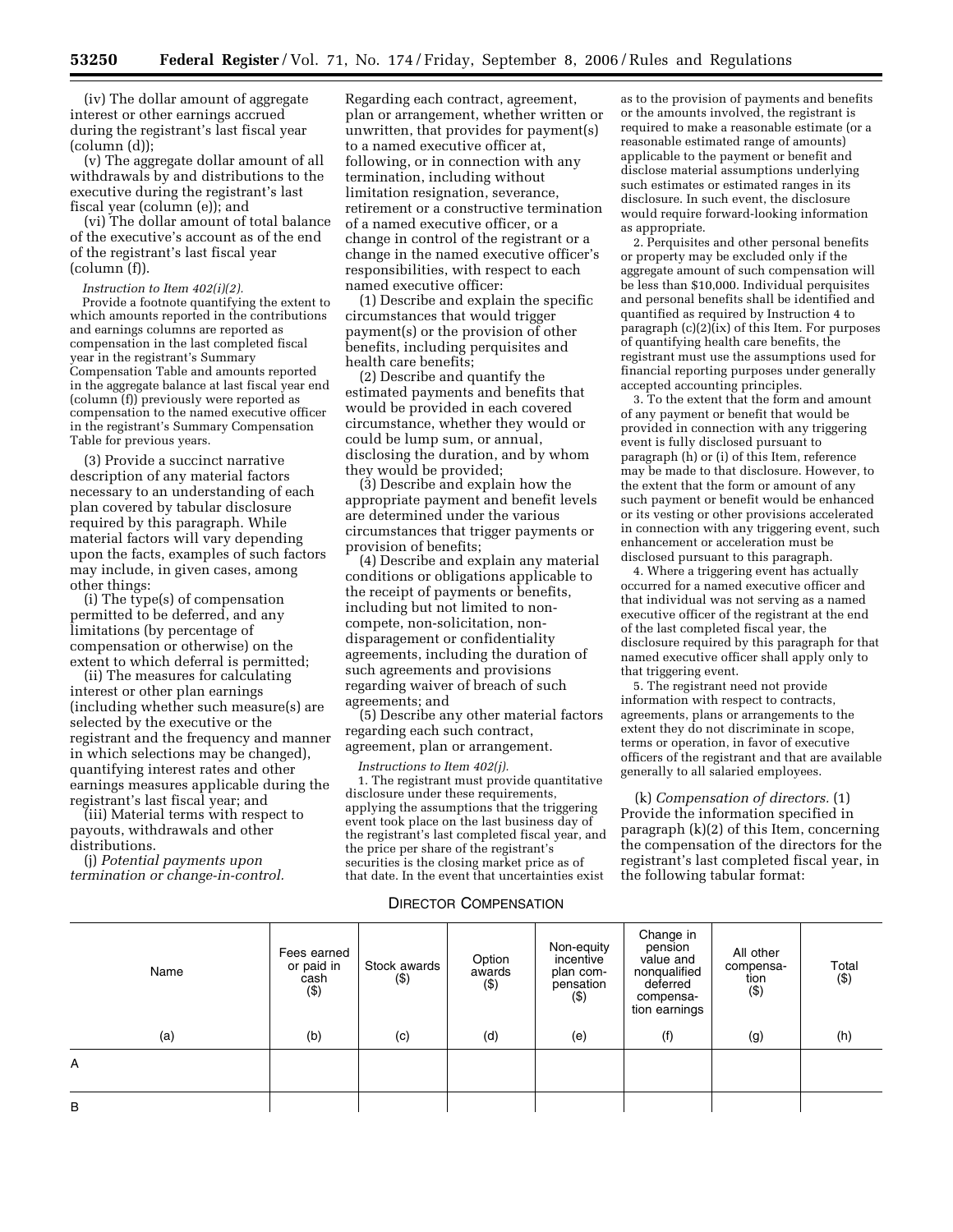| Name | Fees earned<br>or paid in<br>cash<br>(3) | Stock awards<br>(3) | Option<br>awards<br>(3) | Non-equity<br>incentive<br>plan com-<br>pensation<br>$($ \$) | Change in<br>pension<br>value and<br>nonqualified<br>deferred<br>compensa-<br>tion earnings | All other<br>compensa-<br>$\lim_{x\to 0}$ | Total<br>$($ \$) |
|------|------------------------------------------|---------------------|-------------------------|--------------------------------------------------------------|---------------------------------------------------------------------------------------------|-------------------------------------------|------------------|
| (a)  | (b)                                      | (c)                 | (d)                     | (e)                                                          | (f)                                                                                         | (g)                                       | (h)              |
| C    |                                          |                     |                         |                                                              |                                                                                             |                                           |                  |
| D    |                                          |                     |                         |                                                              |                                                                                             |                                           |                  |
| E    |                                          |                     |                         |                                                              |                                                                                             |                                           |                  |

## DIRECTOR COMPENSATION—Continued

(2) The Table shall include:

(i) The name of each director unless such director is also a named executive officer under paragraph (a) of this Item and his or her compensation for service as a director is fully reflected in the Summary Compensation Table pursuant to paragraph (c) of this Item and otherwise as required pursuant to paragraphs (d) through (j) of this Item (column (a));

(ii) The aggregate dollar amount of all fees earned or paid in cash for services as a director, including annual retainer fees, committee and/or chairmanship fees, and meeting fees (column (b));

(iii) For awards of stock, the aggregate grant date fair value computed in accordance with FAS 123R (column (c));

(iv) For awards of stock options, with or without tandem SARs (including awards that subsequently have been transferred), the aggregate grant date fair value computed in accordance with FAS 123R (column (d));

*Instruction to Item 402(k)(2)(iii) and (iv).*  For each director, disclose by footnote to the appropriate column, the aggregate number of stock awards and the aggregate number of option awards outstanding at fiscal year end.

(v) The dollar value of all earnings for services performed during the fiscal year pursuant to non-equity incentive plans as defined in paragraph (a)(6)(iii) of this Item, and all earnings on any outstanding awards (column (e));

(vi) The sum of the amounts specified in paragraphs  $(k)(2)(vi)(A)$  and  $(B)$  of this Item (column (f)) as follows:

(A) The aggregate change in the actuarial present value of the director's accumulated benefit under all defined benefit and actuarial pension plans (including supplemental plans) from the pension plan measurement date used for financial statement reporting purposes with respect to the registrant's audited financial statements for the prior completed fiscal year to the pension plan measurement date used for financial statement reporting purposes with

respect to the registrant's audited financial statements for the covered fiscal year; and

(B) Above-market or preferential earnings on compensation that is deferred on a basis that is not tax-qualified, including such earnings on nonqualified defined contribution plans;

(vii) All other compensation for the covered fiscal year that the registrant could not properly report in any other column of the Director Compensation Table (column (g)). Each compensation item that is not properly reportable in columns (b)–(f), regardless of the amount of the compensation item, must be included in column (g). Such compensation must include, but is not limited to:

(A) Perquisites and other personal benefits, or property, unless the aggregate amount of such compensation is less than \$10,000;

(B) All ''gross-ups'' or other amounts reimbursed during the fiscal year for the payment of taxes;

(C) For any security of the registrant or its subsidiaries purchased from the registrant or its subsidiaries (through deferral of salary or bonus, or otherwise) at a discount from the market price of such security at the date of purchase, unless that discount is available generally, either to all security holders or to all salaried employees of the registrant, the compensation cost, if any, computed in accordance with FAS 123R;

(D) The amount paid or accrued to any director pursuant to a plan or arrangement in connection with:

(*1*) The resignation, retirement or any other termination of such director; or

(*2*) A change in control of the registrant; (E) Registrant contributions or other allocations to vested and unvested defined

contribution plans; (F) Consulting fees earned from, or paid or payable by the registrant and/or its subsidiaries (including joint ventures);

(G) The annual costs of payments and promises of payments pursuant to director legacy programs and similar charitable award programs;

(H) The dollar value of any insurance premiums paid by, or on behalf of, the registrant during the covered fiscal year with respect to life insurance for the benefit of a director; and

(I) The dollar value of any dividends or other earnings paid on stock or option

awards, when those amounts were not factored into the grant date fair value required to be reported for the stock or option award in column (c) or (d); and

#### *Instructions to Item 402(k)(2)(vii).*

1. Programs in which registrants agree to make donations to one or more charitable institutions in a director's name, payable by the registrant currently or upon a designated event, such as the retirement or death of the director, are charitable awards programs or director legacy programs for purposes of the disclosure required by paragraph (k)(2)(vii)(G) of this Item. Provide footnote disclosure of the total dollar amount payable under the program and other material terms of each such program for which tabular disclosure is provided.

2. Any item reported for a director pursuant to paragraph (k)(2)(vii) of this Item that is not a perquisite or personal benefit and whose value exceeds \$10,000 must be identified and quantified in a footnote to column (g). All items of compensation are required to be included in the Director Compensation Table without regard to whether such items are required to be identified other than as specifically noted in this Item.

3. Perquisites and personal benefits may be excluded as long as the total value of all perquisites and personal benefits for a director is less than \$10,000. If the total value of all perquisites and personal benefits is \$10,000 or more for any director, then each perquisite or personal benefit, regardless of its amount, must be identified by type. If perquisites and personal benefits are required to be reported for a director pursuant to this rule, then each perquisite or personal benefit that exceeds the greater of \$25,000 or 10% of the total amount of perquisites and personal benefits for that director must be quantified and disclosed in a footnote. Perquisites and other personal benefits shall be valued on the basis of the aggregate incremental cost to the registrant. With respect to the perquisite or other personal benefit for which footnote quantification is required, the registrant shall describe in the footnote its methodology for computing the aggregate incremental cost. Reimbursements of taxes owed with respect to perquisites or other personal benefits must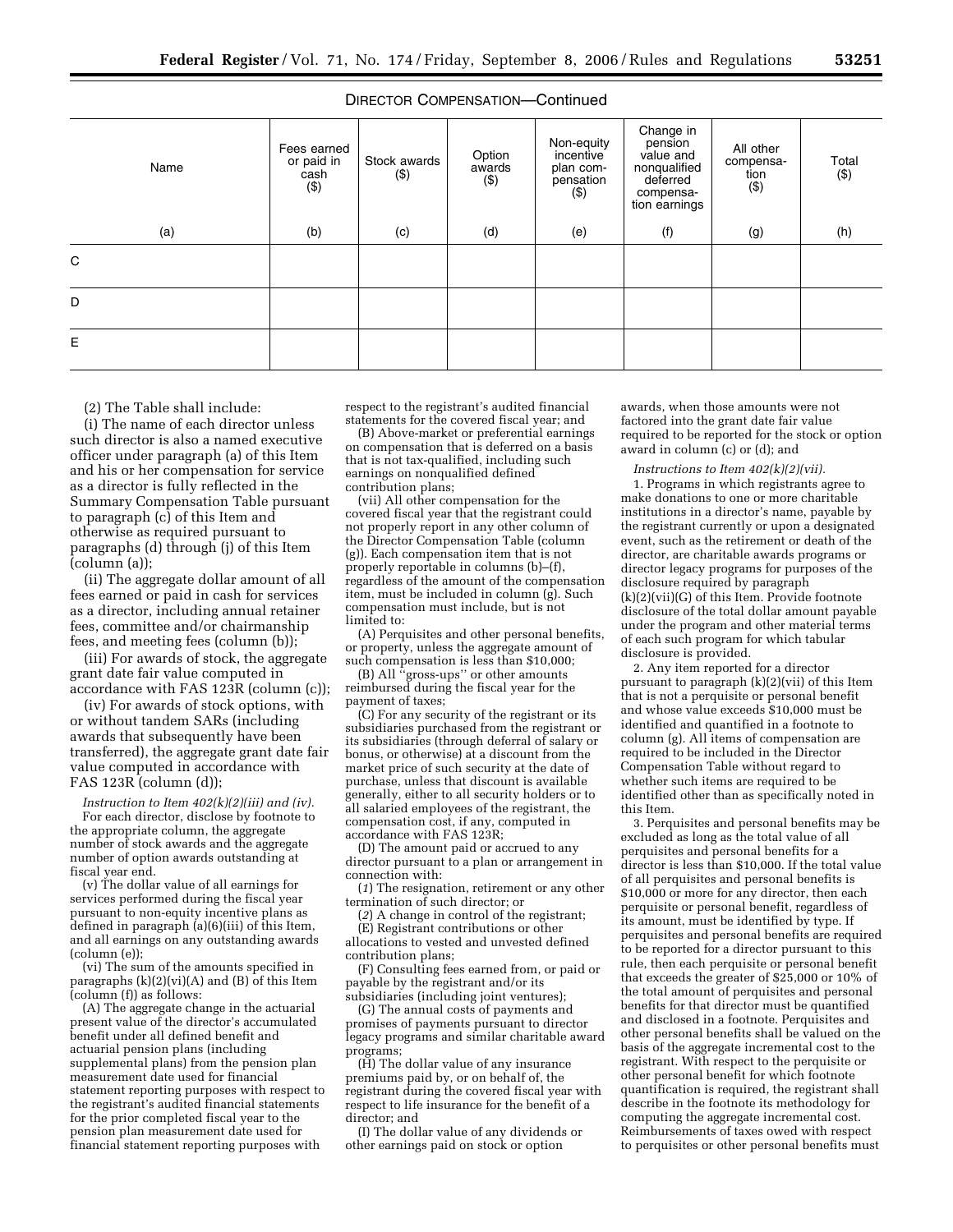be included in column (g) and are subject to separate quantification and identification as tax reimbursements (paragraph (k)(2)(vii)(B) of this Item) even if the associated perquisites or other personal benefits are not required to be included because the total amount of all perquisites or personal benefits for an individual director is less than \$10,000 or are required to be identified but are not required to be separately quantified.

(viii) The dollar value of total compensation for the covered fiscal year (column (h)). With respect to each director, disclose the sum of all amounts reported in columns (b) through (g).

*Instruction to Item 402(k)(2).* 

Two or more directors may be grouped in a single row in the Table if all elements of their compensation are identical. The names of the directors for whom disclosure is presented on a group basis should be clear from the Table.

(3) *Narrative to director compensation table.* Provide a narrative description of any material factors necessary to an understanding of the director compensation disclosed in this Table. While material factors will vary depending upon the facts, examples of such factors may include, in given cases, among other things:

(i) A description of standard compensation arrangements (such as fees for retainer, committee service, service as chairman of the board or a committee, and meeting attendance); and

(ii) Whether any director has a different compensation arrangement, identifying that director and describing the terms of that arrangement.

*Instruction to Item 402(k).* 

In addition to the Instructions to paragraph (k)(2)(vii) of this Item, the following apply equally to paragraph (k) of this Item: Instructions 2 and 4 to paragraph (c) of this Item; Instructions to paragraphs (c)(2)(iii) and (iv) of this Item; Instructions to paragraphs  $(c)(2)(v)$  and  $(vi)$  of this Item; Instructions to paragraph (c)(2)(vii) of this Item; and Instructions to paragraph (c)(2)(viii) of this Item. These Instructions apply to the columns in the Director Compensation Table that are analogous to the columns in the Summary Compensation Table to which they refer and to disclosures under paragraph (k) of this Item that correspond to analogous disclosures provided for in paragraph (c) of this Item to which they refer.

*Instruction to Item 402.* Specify the applicable fiscal year in the title to each table required under this Item which calls for disclosure as of or for a completed fiscal year.

 $\blacksquare$  14. Amend § 229.403 by revising paragraph (b) to read as follows:

## **§ 229.403 (Item 403) Security ownership of certain beneficial owners and management.**

\* \* \* \* \* (b) *Security ownership of management.* Furnish the following information, as of the most recent practicable date, in substantially the tabular form indicated, as to each class of equity securities of the registrant or any of its parents or subsidiaries, including directors' qualifying shares, beneficially owned by all directors and nominees, naming them, each of the named executive officers as defined in Item 402(a)(3) (§ 229.402(a)(3)), and directors and executive officers of the registrant as a group, without naming them. Show in column (3) the total number of shares beneficially owned and in column (4) the percent of the class so owned. Of the number of shares shown in column (3), indicate, by footnote or otherwise, the amount of shares that are pledged as security and the amount of shares with respect to which such persons have the right to acquire beneficial ownership as specified in § 240.13d–3(d)(1) of this chapter.

| (1)<br>Title of<br>class | (2)<br>Name of<br>beneficial<br>owner | (3)<br>Amount<br>and na-<br>ture of<br>beneficial<br>ownership | (4)<br>Percent<br>of class |  |
|--------------------------|---------------------------------------|----------------------------------------------------------------|----------------------------|--|
|                          |                                       |                                                                |                            |  |

■ 15. Revise § 229.404 to read as follows:

\* \* \* \* \*

#### **§ 229.404 (Item 404) Transactions with related persons, promoters and certain control persons.**

(a) *Transactions with related persons.*  Describe any transaction, since the beginning of the registrant's last fiscal year, or any currently proposed transaction, in which the registrant was or is to be a participant and the amount involved exceeds \$120,000, and in which any related person had or will have a direct or indirect material interest. Disclose the following information regarding the tranaction:

(1) The name of the related person and the basis on which the person is a related person.

(2) The related person's interest in the transaction with the registrant, including the related person's position(s) or relationship(s) with, or ownership in, a firm, corporation, or other entity that is a party to, or has an interest in, the transaction.

(3) The approximate dollar value of the amount involved in the transaction.

(4) The approximate dollar value of the amount of the related person's interest in the transaction, which shall be computed without regard to the amount of profit or loss.

(5) In the case of indebtedness, disclosure of the amount involved in the transaction shall include the largest aggregate amount of principal outstanding during the period for which disclosure is provided, the amount thereof outstanding as of the latest practicable date, the amount of principal paid during the periods for which disclosure is provided, the amount of interest paid during the period for which disclosure is provided, and the rate or amount of interest payable on the indebtedness.

(6) Any other information regarding the transaction or the related person in the context of the transaction that is material to investors in light of the circumstances of the particular transaction.

*Instructions to Item 404(a).*  1. For the purposes of paragraph (a) of this Item, the term related person means:

a. Any person who was in any of the following categories at any time during the specified period for which disclosure under paragraph (a) of this Item is required:

i. Any director or executive officer of the registrant;

ii. Any nominee for director, when the information called for by paragraph (a) of this Item is being presented in a proxy or information statement relating to the election of that nominee for director; or

iii. Any immediate family member of a director or executive officer of the registrant, or of any nominee for director when the information called for by paragraph (a) of this Item is being presented in a proxy or information statement relating to the election of that nominee for director, which means any child, stepchild, parent, stepparent, spouse, sibling, mother-in-law, father-in-law, son-in-law, daughter-in-law, brother-in-law, or sister-in-law of such director, executive officer or nominee for director, and any person (other than a tenant or employee) sharing the household of such director, executive officer or nominee for director; and

b. Any person who was in any of the following categories when a transaction in which such person had a direct or indirect material interest occurred or existed:

i. A security holder covered by Item 403(a) (§ 229.403(a)); or

ii. Any immediate family member of any such security holder, which means any child, stepchild, parent, stepparent, spouse, sibling, mother-in-law, father-in-law, son-in-law, daughter-in-law, brother-in-law, or sister-inlaw of such security holder, and any person (other than a tenant or employee) sharing the household of such security holder.

2. For purposes of paragraph (a) of this Item, a transaction includes, but is not limited to, any financial transaction, arrangement or relationship (including any indebtedness or guarantee of indebtedness) or any series of similar transactions, arrangements or relationships.

3. The amount involved in the transaction shall be computed by determining the dollar value of the amount involved in the transaction in question, which shall include: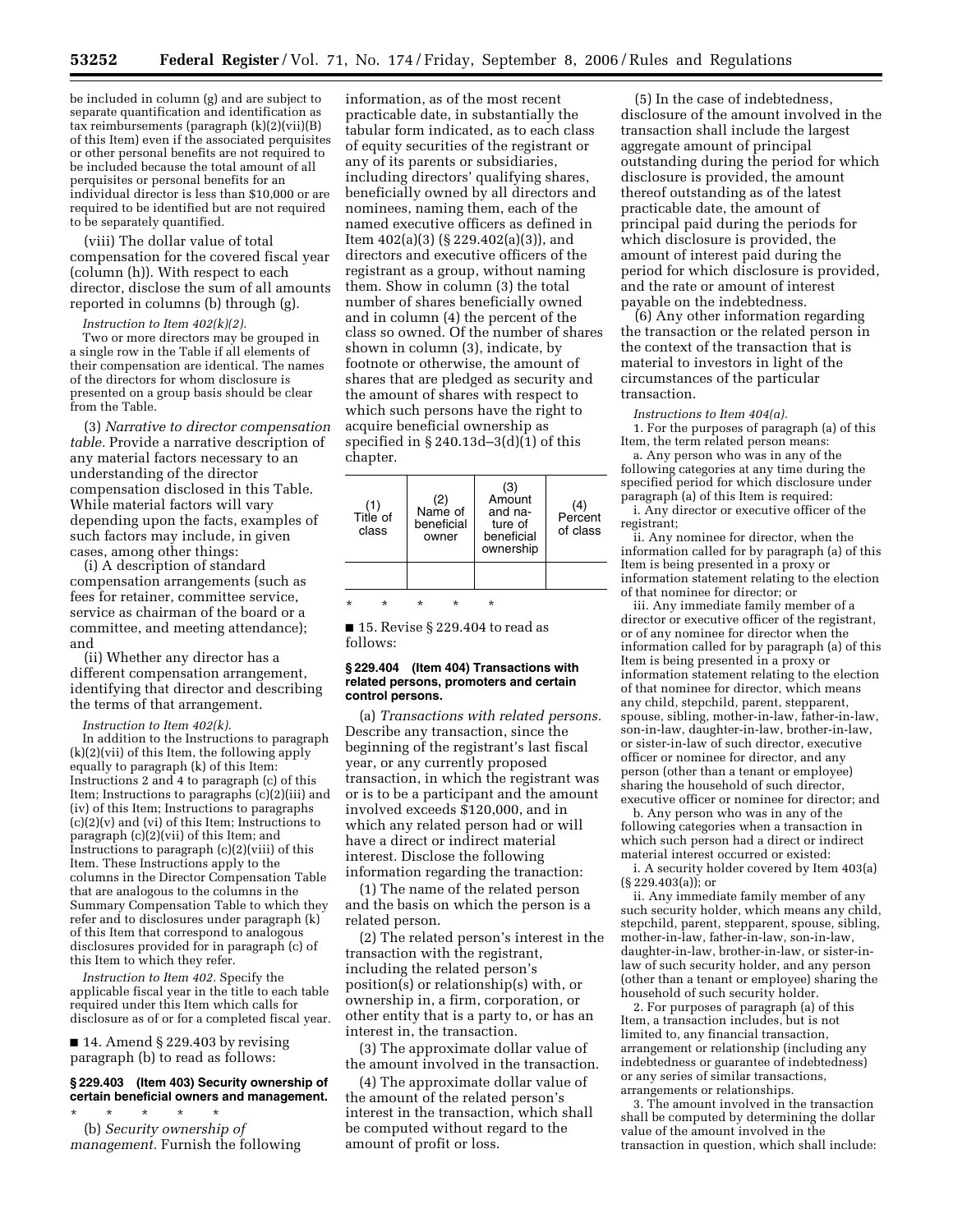a. In the case of any lease or other transaction providing for periodic payments or installments, the aggregate amount of all periodic payments or installments due on or after the beginning of the registrant's last fiscal year, including any required or optional payments due during or at the conclusion of the lease or other transaction providing for periodic payments or installments; and

b. In the case of indebtedness, the largest aggregate amount of all indebtedness outstanding at any time since the beginning of the registrant's last fiscal year and all amounts of interest payable on it during the last fiscal year.

4. In the case of a transaction involving indebtedness:

a. The following items of indebtedness may be excluded from the calculation of the amount of indebtedness and need not be disclosed: Amounts due from the related person for purchases of goods and services subject to usual trade terms, for ordinary business travel and expense payments and for other transactions in the ordinary course of business;

b. Disclosure need not be provided of any indebtedness transaction for the related persons specified in Instruction 1.b. to paragraph (a) of this Item; and

c. If the lender is a bank, savings and loan association, or broker-dealer extending credit under Federal Reserve Regulation T (12 CFR part 220) and the loans are not disclosed as nonaccrual, past due, restructured or potential problems (see Item III.C.1. and 2. of Industry Guide 3, Statistical Disclosure by Bank Holding Companies (17 CFR 229.802(c))), disclosure under paragraph (a) of this Item may consist of a statement, if such is the case, that the loans to such persons:

i. Were made in the ordinary course of business;

ii. Were made on substantially the same terms, including interest rates and collateral, as those prevailing at the time for comparable loans with persons not related to the lender; and

iii. Did not involve more than the normal risk of collectibility or present other unfavorable features.

5.a. Disclosure of an employment relationship or transaction involving an executive officer and any related compensation solely resulting from that employment relationship or transaction need not be provided pursuant to paragraph (a) of this Item if:

i. The compensation arising from the relationship or transaction is reported pursuant to Item 402 (§ 229.402); or

ii. The executive officer is not an immediate family member (as specified in Instruction 1 to paragraph (a) of this Item) and such compensation would have been reported under Item 402 (§ 229.402) as compensation earned for services to the registrant if the executive officer was a named executive officer as that term is defined in Item 402(a)(3) (§ 229.402(a)(3)), and such compensation had been approved, or recommended to the board of directors of the registrant for approval, by the compensation committee of the board of

directors (or group of independent directors performing a similar function) of the registrant.

b. Disclosure of compensation to a director need not be provided pursuant to paragraph (a) of this Item if the compensation is reported pursuant to Item 402(k) (§ 229.402(k)).

6. A person who has a position or relationship with a firm, corporation, or other entity that engages in a transaction with the registrant shall not be deemed to have an indirect material interest within the meaning of paragraph (a) of this Item where:

a. The interest arises only:

i. From such person's position as a director of another corporation or organization that is a party to the transaction; or

ii. From the direct or indirect ownership by such person and all other persons specified in Instruction 1 to paragraph (a) of this Item, in the aggregate, of less than a ten percent equity interest in another person (other than a partnership) which is a party to the transaction; or

iii. From both such position and ownership; or

b. The interest arises only from such person's position as a limited partner in a partnership in which the person and all other persons specified in Instruction 1 to paragraph (a) of this Item, have an interest of less than ten percent, and the person is not a general partner of and does not hold another position in the partnership.

7. Disclosure need not be provided pursuant to paragraph (a) of this Item if:

a. The transaction is one where the rates or charges involved in the transaction are determined by competitive bids, or the transaction involves the rendering of services as a common or contract carrier, or public utility, at rates or charges fixed in conformity with law or governmental authority;

b. The transaction involves services as a bank depositary of funds, transfer agent, registrar, trustee under a trust indenture, or similar services; or

c. The interest of the related person arises solely from the ownership of a class of equity securities of the registrant and all holders of that class of equity securities of the registrant received the same benefit on a pro rata basis.

(b) *Review, approval or ratification of transactions with related persons*. (1) Describe the registrant's policies and procedures for the review, approval, or ratification of any transaction required to be reported under paragraph (a) of this Item. While the material features of such policies and procedures will vary depending on the particular circumstances, examples of such features may include, in given cases, among other things:

(i) The types of transactions that are covered by such policies and procedures;

(ii) The standards to be applied pursuant to such policies and procedures;

(iii) The persons or groups of persons on the board of directors or otherwise

who are responsible for applying such policies and procedures; and

(iv) A statement of whether such policies and procedures are in writing and, if not, how such policies and procedures are evidenced.

(2) Identify any transaction required to be reported under paragraph (a) of this Item since the beginning of the registrant's last fiscal year where such policies and procedures did not require review, approval or ratification or where such policies and procedures were not followed.

*Instruction to Item 404(b)*.

Disclosure need not be provided pursuant to this paragraph regarding any transaction that occurred at a time before the related person became one of the enumerated persons in Instruction 1.a.i., ii., or iii. to Item 404(a) if such transaction did not continue after the related person became one of the enumerated persons in Instruction 1.a.i., ii., or iii. to Item 404(a).

(c) *Promoters and certain control persons*. (1) Registrants that are filing a registration statement on Form S–1 or Form SB–2 under the Securities Act (§ 239.11 or § 239.10 of this chapter) or on Form 10 or Form 10–SB under the Exchange Act (§ 249.210 or § 249.210b of this chapter) and that had a promoter at any time during the past five fiscal years shall:

(i) State the names of the promoter(s), the nature and amount of anything of value (including money, property, contracts, options or rights of any kind) received or to be received by each promoter, directly or indirectly, from the registrant and the nature and amount of any assets, services or other consideration therefore received or to be received by the registrant; and

(ii) As to any assets acquired or to be acquired by the registrant from a promoter, state the amount at which the assets were acquired or are to be acquired and the principle followed or to be followed in determining such amount, and identify the persons making the determination and their relationship, if any, with the registrant or any promoter. If the assets were acquired by the promoter within two years prior to their transfer to the registrant, also state the cost thereof to the promoter.

(2) Registrants shall provide the disclosure required by paragraphs  $(c)(1)(i)$  and  $(c)(1)(ii)$  of this Item as to any person who acquired control of a registrant that is a shell company, or any person that is part of a group, consisting of two or more persons that agree to act together for the purpose of acquiring, holding, voting or disposing of equity securities of a registrant, that acquired control of a registrant that is a shell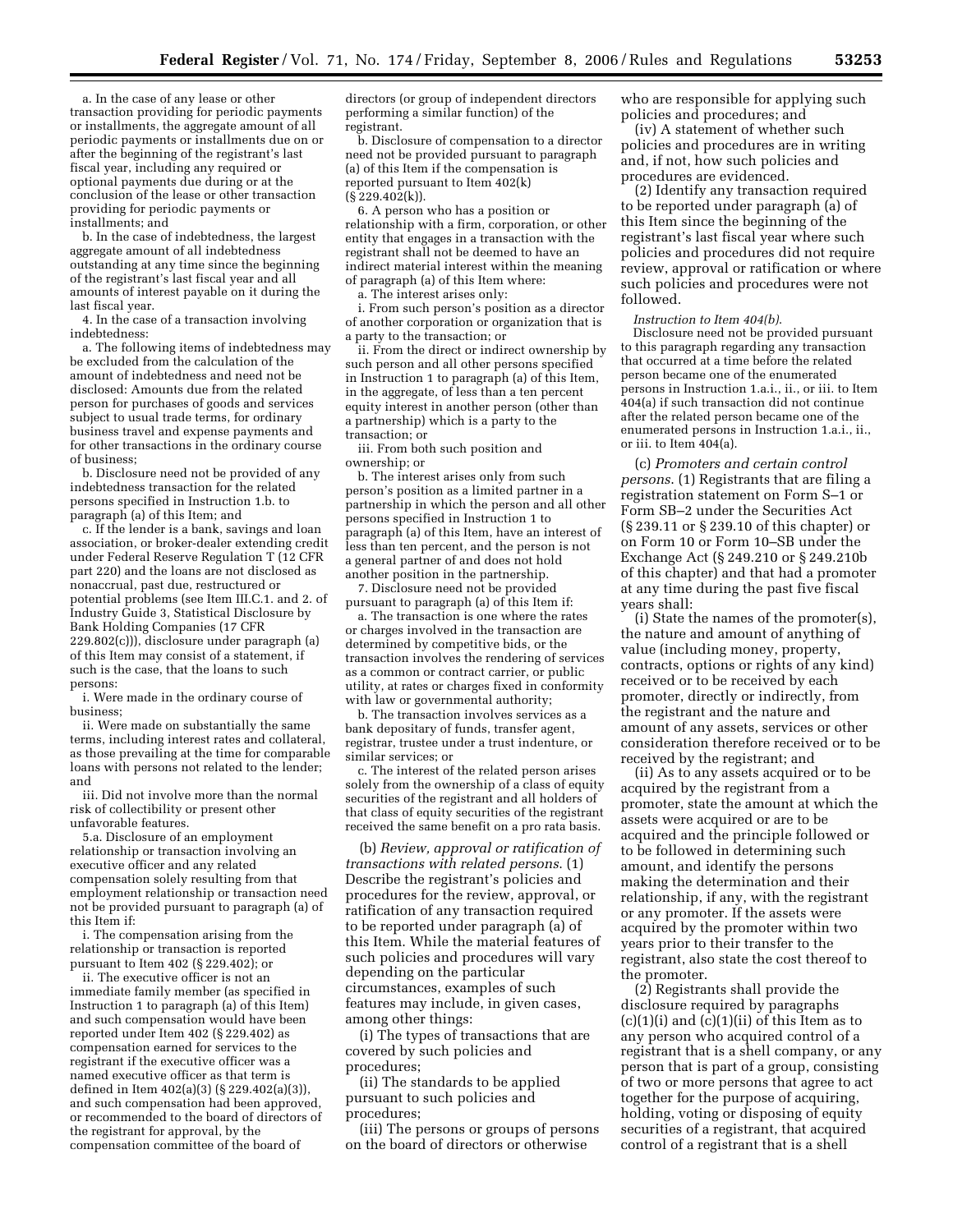company. For purposes of this Item, *shell company* has the same meaning as in Rule 405 under the Securities Act (17 CFR 230.405) and Rule 12b–2 under the Exchange Act (17 CFR 240.12b–2).

#### *Instructions to Item 404*.

1. If the information called for by this Item is being presented in a registration statement filed pursuant to the Securities Act or the Exchange Act, information shall be given for the periods specified in the Item and, in addition, for the two fiscal years preceding the registrant's last fiscal year, unless the information is being incorporated by reference into a registration statement on Form S–4 (17 CFR 239.25), in which case, information shall be given for the periods specified in the Item.

2. A foreign private issuer will be deemed to comply with this Item if it provides the information required by Item 7.B. of Form 20–F (17 CFR 249.220f) with more detailed information provided if otherwise made publicly available or required to be disclosed by the issuer's home jurisdiction or a market in which its securities are listed or traded.

 $\blacksquare$  16. Add § 229.407 to read as follows:

### **§ 229.407 (Item 407) Corporate governance.**

(a) *Director independence*. Identify each director and, when the disclosure called for by this paragraph is being presented in a proxy or information statement relating to the election of directors, each nominee for director, that is independent under the independence standards applicable to the registrant under paragraph (a)(1) of this Item. In addition, if such independence standards contain independence requirements for committees of the board of directors, identify each director that is a member of the compensation, nominating or audit committee that is not independent under such committee independence standards. If the registrant does not have a separately designated audit, nominating or compensation committee or committee performing similar functions, the registrant must provide the disclosure of directors that are not independent with respect to all members of the board of directors applying such committee independence standards.

(1) In determining whether or not the director or nominee for director is independent for the purposes of paragraph (a) of this Item, the registrant shall use the applicable definition of independence, as follows:

(i) If the registrant is a listed issuer whose securities are listed on a national securities exchange or in an inter-dealer quotation system which has requirements that a majority of the board of directors be independent, the registrant's definition of independence

that it uses for determining if a majority of the board of directors is independent in compliance with the listing standards applicable to the registrant. When determining whether the members of a committee of the board of directors are independent, the registrant's definition of independence that it uses for determining if the members of that specific committee are independent in compliance with the independence standards applicable for the members of the specific committee in the listing standards of the national securities exchange or inter-dealer quotation system that the registrant uses for determining if a majority of the board of directors are independent. If the registrant does not have independence standards for a committee, the independence standards for that specific committee in the listing standards of the national securities exchange or interdealer quotation system that the registrant uses for determining if a majority of the board of directors are independent.

(ii) If the registrant is not a listed issuer, a definition of independence of a national securities exchange or of an inter-dealer quotation system which has requirements that a majority of the board of directors be independent, and state which definition is used. Whatever such definition the registrant chooses, it must use the same definition with respect to all directors and nominees for director. When determining whether the members of a specific committee of the board of directors are independent, if the national securities exchange or national securities association whose standards are used has independence standards for the members of a specific committee, use those committee specific standards.

(iii) If the information called for by paragraph (a) of this Item is being presented in a registration statement on Form S–1 (§ 239.11 of this chapter) or Form SB–2 (§ 239.10 of this chapter) under the Securities Act or on a Form 10 (§ 249.210 of this chapter) or Form 10–SB (§ 249.210b of this chapter) under the Exchange Act where the registrant has applied for listing with a national securities exchange or in an inter-dealer quotation system which has requirements that a majority of the board of directors be independent, the definition of independence that the registrant uses for determining if a majority of the board of directors is independent, and the definition of independence that the registrant uses for determining if members of the specific committee of the board of directors are independent, that is in compliance with the independence

listing standards of the national securities exchange or inter-dealer quotation system on which it has applied for listing, or if the registrant has not adopted such definitions, the independence standards for determining if the majority of the board of directors is independent and if members of the committee of the board of directors are independent of that national securities exchange or inter-dealer quotation system.

(2) If the registrant uses its own definitions for determining whether its directors and nominees for director, and members of specific committees of the board of directors, are independent, disclose whether these definitions are available to security holders on the registrant's Web site. If so, provide the registrant's Web site address. If not, include a copy of these policies in an appendix to the registrant's proxy statement or information statement that is provided to security holders at least once every three fiscal years or if the policies have been materially amended since the beginning of the registrant's last fiscal year. If a current copy of the policies is not available to security holders on the registrant's Web site, and is not included as an appendix to the registrant's proxy statement or information statement, identify the most recent fiscal year in which the policies were so included in satisfaction of this requirement.

(3) For each director and nominee for director that is identified as independent, describe, by specific category or type, any transactions, relationships or arrangements not disclosed pursuant to Item 404(a) (§ 229.404(a)), or for investment companies, Item 22(b) of Schedule 14A (§ 240.14a–101 of this chapter), that were considered by the board of directors under the applicable independence definitions in determining that the director is independent.

## *Instructions to Item 407(a)*.

1. If the registrant is a listed issuer whose securities are listed on a national securities exchange or in an inter-dealer quotation system which has requirements that a majority of the board of directors be independent, and also has exemptions to those requirements (for independence of a majority of the board of directors or committee member independence) upon which the registrant relied, disclose the exemption relied upon and explain the basis for the registrant's conclusion that such exemption is applicable. The same disclosure should be provided if the registrant is not a listed issuer and the national securities exchange or inter-dealer quotation system selected by the registrant has exemptions that are applicable to the registrant. Any national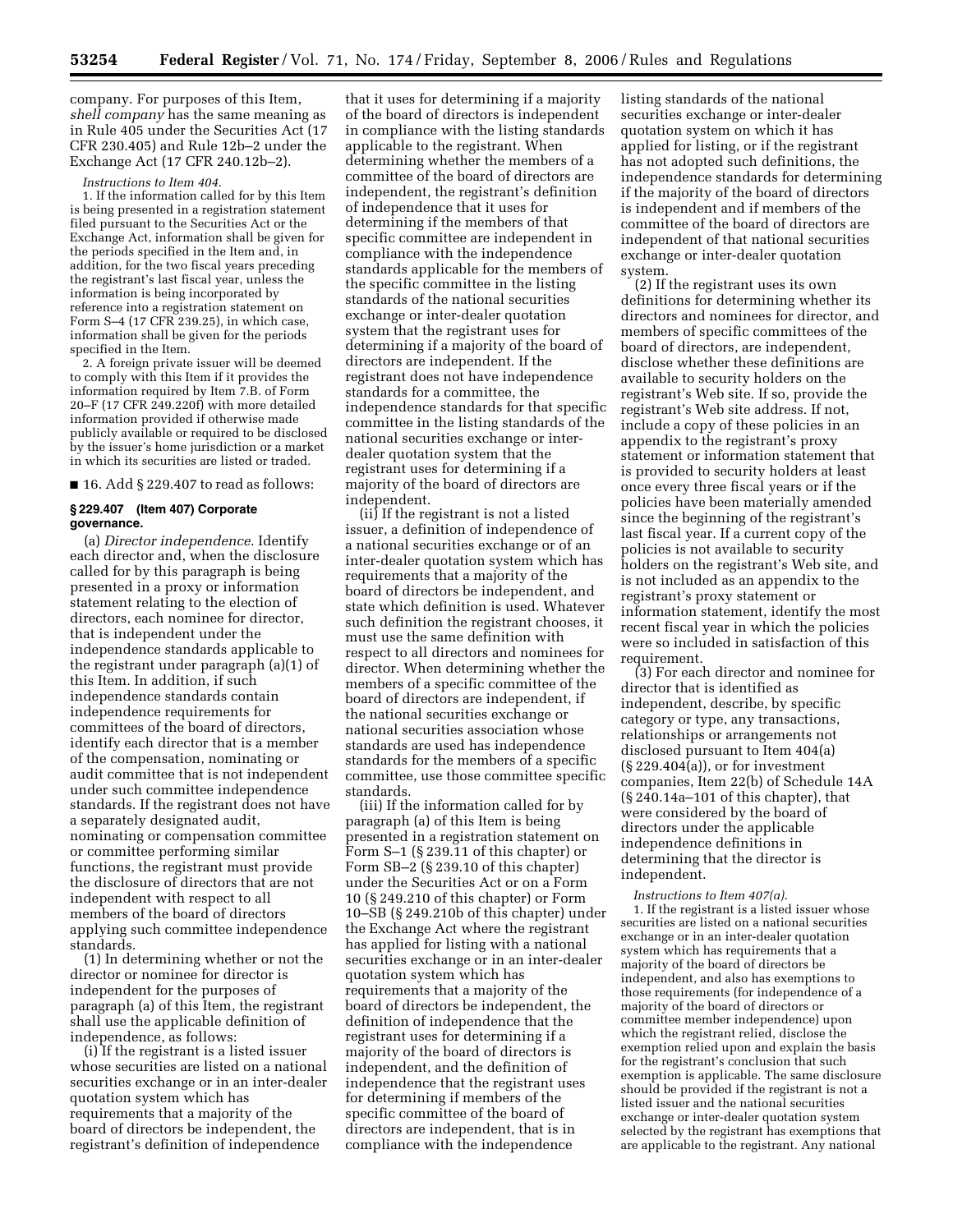securities exchange or inter-dealer quotation system which has requirements that at least 50 percent of the members of a small business issuer's board of directors must be independent shall be considered a national securities exchange or inter-dealer quotation system which has requirements that a majority of the board of directors be independent for the purposes of the disclosure required by paragraph (a) of this Item.

2. Registrants shall provide the disclosure required by paragraph (a) of this Item for any person who served as a director during any part of the last completed fiscal year, except that no information called for by paragraph (a) of this Item need be given in a registration statement filed at a time when the registrant is not subject to the reporting requirements of section 13(a) or 15(d) of the Exchange Act (15 U.S.C. 78m(a) or 78*o*(d)) respecting any director who is no longer a director at the time of effectiveness of the registration statement.

3. The description of the specific categories or types of transactions, relationships or arrangements required by paragraph (a)(3) of this Item must be provided in such detail as is necessary to fully describe the nature of the transactions, relationships or arrangements.

(b) *Board meetings and committees; annual meeting attendance*. (1) State the total number of meetings of the board of directors (including regularly scheduled and special meetings) which were held during the last full fiscal year. Name each incumbent director who during the last full fiscal year attended fewer than 75 percent of the aggregate of:

(i) The total number of meetings of the board of directors (held during the period for which he has been a director); and

(ii) The total number of meetings held by all committees of the board on which he served (during the periods that he served).

(2) Describe the registrant's policy, if any, with regard to board members' attendance at annual meetings of security holders and state the number of board members who attended the prior year's annual meeting.

*Instruction to Item 407(b)(2)*. In lieu of providing the information required by paragraph (b)(2) of this Item in the proxy statement, the registrant may instead provide the registrant's Web site address where such information appears.

(3) State whether or not the registrant has standing audit, nominating and compensation committees of the board of directors, or committees performing similar functions. If the registrant has such committees, however designated, identify each committee member, state the number of committee meetings held by each such committee during the last fiscal year and describe briefly the functions performed by each such

committee. Such disclosure need not be provided to the extent it is duplicative of disclosure provided in accordance with paragraph (c), (d) or (e) of this Item.

(c) *Nominating committee*. (1) If the registrant does not have a standing nominating committee or committee performing similar functions, state the basis for the view of the board of directors that it is appropriate for the registrant not to have such a committee and identify each director who participates in the consideration of director nominees.

(2) Provide the following information regarding the registrant's director nomination process:

(i) State whether or not the nominating committee has a charter. If the nominating committee has a charter, provide the disclosure required by Instruction 2 to this Item regarding the nominating committee charter;

(ii) If the nominating committee has a policy with regard to the consideration of any director candidates recommended by security holders, provide a description of the material elements of that policy, which shall include, but need not be limited to, a statement as to whether the committee will consider director candidates recommended by security holders;

(iii) If the nominating committee does not have a policy with regard to the consideration of any director candidates recommended by security holders, state that fact and state the basis for the view of the board of directors that it is appropriate for the registrant not to have such a policy;

(iv) If the nominating committee will consider candidates recommended by security holders, describe the procedures to be followed by security holders in submitting such recommendations;

(v) Describe any specific minimum qualifications that the nominating committee believes must be met by a nominating committee-recommended nominee for a position on the registrant's board of directors, and describe any specific qualities or skills that the nominating committee believes are necessary for one or more of the registrant's directors to possess;

(vi) Describe the nominating committee's process for identifying and evaluating nominees for director, including nominees recommended by security holders, and any differences in the manner in which the nominating committee evaluates nominees for director based on whether the nominee is recommended by a security holder;

(vii) With regard to each nominee approved by the nominating committee for inclusion on the registrant's proxy card (other than nominees who are executive officers or who are directors standing for re-election), state which one or more of the following categories of persons or entities recommended that nominee: Security holder, nonmanagement director, chief executive officer, other executive officer, thirdparty search firm, or other specified source. With regard to each such nominee approved by a nominating committee of an investment company, state which one or more of the following additional categories of persons or entities recommended that nominee: Security holder, director, chief executive officer, other executive officer, or employee of the investment company's investment adviser, principal underwriter, or any affiliated person of the investment adviser or principal underwriter;

(viii) If the registrant pays a fee to any third party or parties to identify or evaluate or assist in identifying or evaluating potential nominees, disclose the function performed by each such third party; and

(ix) If the registrant's nominating committee received, by a date not later than the 120th calendar day before the date of the registrant's proxy statement released to security holders in connection with the previous year's annual meeting, a recommended nominee from a security holder that beneficially owned more than 5% of the registrant's voting common stock for at least one year as of the date the recommendation was made, or from a group of security holders that beneficially owned, in the aggregate, more than 5% of the registrant's voting common stock, with each of the securities used to calculate that ownership held for at least one year as of the date the recommendation was made, identify the candidate and the security holder or security holder group that recommended the candidate and disclose whether the nominating committee chose to nominate the candidate, *provided, however,* that no such identification or disclosure is required without the written consent of both the security holder or security holder group and the candidate to be so identified.

#### *Instructions to Item 407(c)(2)(ix).*

1. For purposes of paragraph (c)(2)(ix) of this Item, the percentage of securities held by a nominating security holder may be determined using information set forth in the registrant's most recent quarterly or annual report, and any current report subsequent thereto, filed with the Commission pursuant to the Exchange Act (or, in the case of a registrant that is an investment company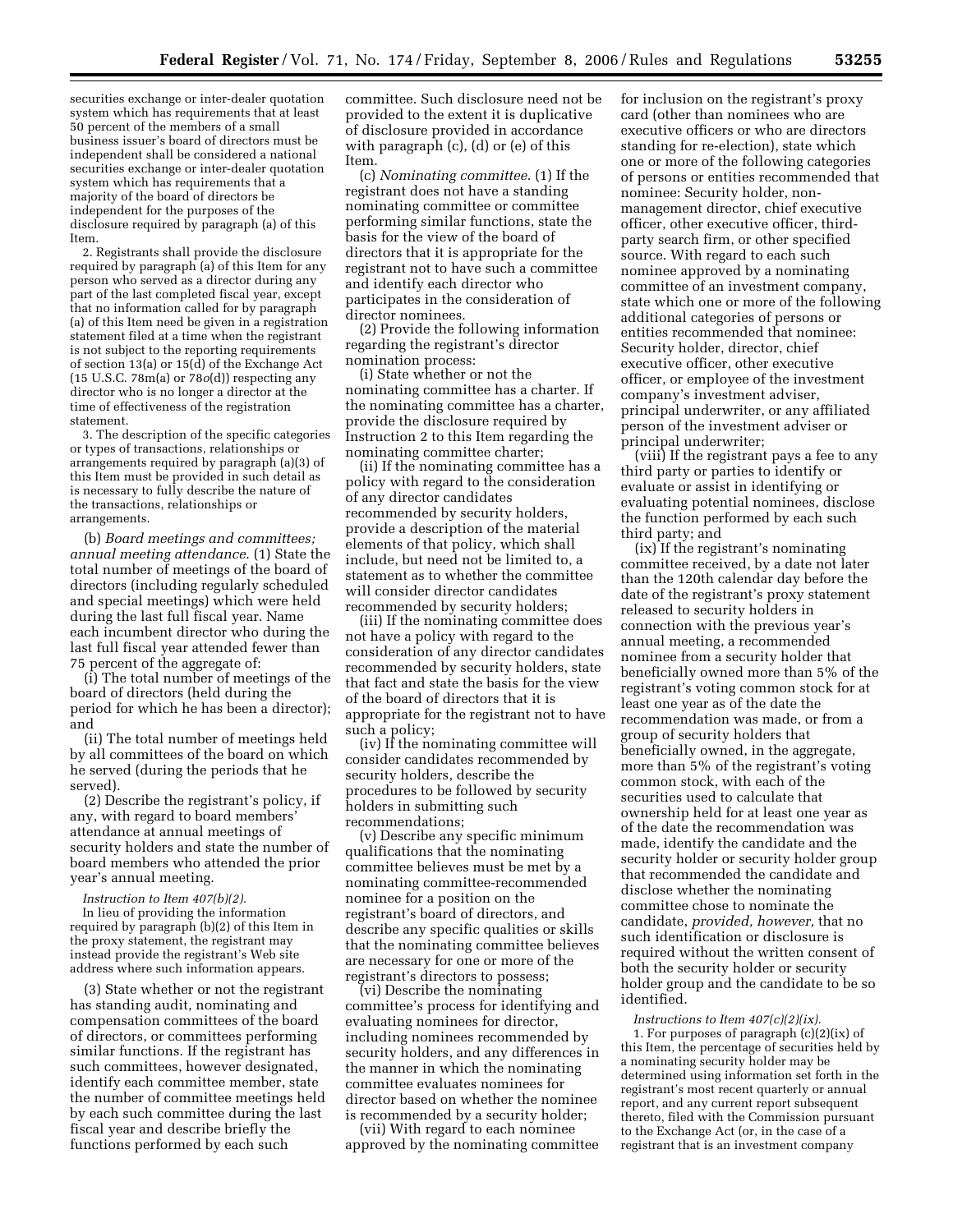registered under the Investment Company Act of 1940, the registrant's most recent report on Form N–CSR (§§ 249.331 and 274.128 of this chapter)), unless the party relying on such report knows or has reason to believe that the information contained therein is inaccurate.

2. For purposes of the registrant's obligation to provide the disclosure specified in paragraph (c)(2)(ix) of this Item, where the date of the annual meeting has been changed by more than 30 days from the date of the previous year's meeting, the obligation under that Item will arise where the registrant receives the security holder recommendation a reasonable time before the registrant begins to print and mail its proxy materials.

3. For purposes of paragraph (c)(2)(ix) of this Item, the percentage of securities held by a recommending security holder, as well as the holding period of those securities, may be determined by the registrant if the security holder is the registered holder of the securities. If the security holder is not the registered owner of the securities, he or she can submit one of the following to the registrant to evidence the required ownership percentage and holding period:

a. A written statement from the ''record'' holder of the securities (usually a broker or bank) verifying that, at the time the security holder made the recommendation, he or she had held the required securities for at least one year; or

b. If the security holder has filed a Schedule 13D (§ 240.13d–101 of this chapter), Schedule 13G (§ 240.13d–102 of this chapter), Form 3 (§ 249.103 of this chapter), Form 4 (§ 249.104 of this chapter), and/or Form 5 (§ 249.105 of this chapter), or amendments to those documents or updated forms, reflecting ownership of the securities as of or before the date of the recommendation, a copy of the schedule and/ or form, and any subsequent amendments reporting a change in ownership level, as well as a written statement that the security holder continuously held the securities for the one-year period as of the date of the recommendation.

4. For purposes of the registrant's obligation to provide the disclosure specified in paragraph  $(c)(2)(ix)$  of this Item, the security holder or group must have provided to the registrant, at the time of the recommendation, the written consent of all parties to be identified and, where the security holder or group members are not registered holders, proof that the security holder or group satisfied the required ownership percentage and holding period as of the date of the recommendation.

Instruction to Item 407(c)(2).

For purposes of paragraph (c)(2) of this Item, the term *nominating committee* refers not only to nominating committees and committees performing similar functions, but also to groups of directors fulfilling the role of a nominating committee, including the entire board of directors.

(3) Describe any material changes to the procedures by which security holders may recommend nominees to the registrant's board of directors, where those changes were implemented after

the registrant last provided disclosure in response to the requirements of paragraph (c)(2)(iv) of this Item, or paragraph (c)(3) of this Item.

*Instructions to Item 407(c)(3).*  1. The disclosure required in paragraph (c)(3) of this Item need only be provided in

a registrant's quarterly or annual reports. 2. For purposes of paragraph (c)(3) of this Item, adoption of procedures by which security holders may recommend nominees to the registrant's board of directors, where the registrant's most recent disclosure in response to the requirements of paragraph  $(c)(2)(iv)$  of this Item, or paragraph  $(c)(3)$  of this Item, indicated that the registrant did not have in place such procedures, will constitute a material change.

(d) *Audit committee.* (1) State whether or not the audit committee has a charter. If the audit committee has a charter, provide the disclosure required by Instruction 2 to this Item regarding the audit committee charter.

(2) If a listed issuer's board of directors determines, in accordance with the listing standards applicable to the issuer, to appoint a director to the audit committee who is not independent (apart from the requirements in § 240.10A–3 of this chapter), including as a result of exceptional or limited or similar circumstances, disclose the nature of the relationship that makes that individual not independent and the reasons for the board of directors' determination.

(3)(i) The audit committee must state whether:

(A) The audit committee has reviewed and discussed the audited financial statements with management;

(B) The audit committee has discussed with the independent auditors the matters required to be discussed by the statement on Auditing Standards No. 61, as amended (AICPA, *Professional Standards*, Vol. 1. AU section  $380$ ,<sup>1</sup> as adopted by the Public Company Accounting Oversight Board in Rule 3200T;

(C) The audit committee has received the written disclosures and the letter from the independent accountants required by Independence Standards Board Standard No. 1 (Independence Standards Board Standard No. 1, *Independence Discussions with Audit Committees*),<sup>2</sup> as adopted by the Public Company Accounting Oversight Board in Rule 3600T, and has discussed with the independent accountant the

independent accountant's independence; and

(D) Based on the review and discussions referred to in paragraphs  $(d)(3)(i)(A)$  through  $(d)(3)(i)(C)$  of this Item, the audit committee recommended to the board of directors that the audited financial statements be included in the company's annual report on Form 10–K (17 CFR 249.310) (or, for closed-end investment companies registered under the Investment Company Act of 1940 (15 U.S.C. 80a–1 *et seq.*), the annual report to shareholders required by section 30(e) of the Investment Company Act of 1940 (15 U.S.C. 80a– 29(e)) and Rule 30d–1 (17 CFR 270.30d– 1) thereunder) for the last fiscal year for filing with the Commission.

(ii) The name of each member of the company's audit committee (or, in the absence of an audit committee, the board committee performing equivalent functions or the entire board of directors) must appear below the disclosure required by paragraph  $(d)(3)(i)$  of this Item.

(4)(i) If the registrant meets the following requirements, provide the disclosure in paragraph (d)(4)(ii) of this Item:

(A) The registrant is a listed issuer, as defined in § 240.10A–3 of this chapter;

(B) The registrant is filing either an annual report on Form 10–K or 10–KSB (17 CFR 249.310 or 17 CFR 249.310b), or a proxy statement or information statement pursuant to the Exchange Act (15 U.S.C. 78a *et seq.*) if action is to be taken with respect to the election of directors; and

(C) The registrant is neither:

(*1*) A subsidiary of another listed issuer that is relying on the exemption in § 240.10A–3(c)(2) of this chapter; nor

(*2*) Relying on any of the exemptions in § 240.10A–3(c)(4) through (c)(7) of this chapter.

(ii)(A) State whether or not the registrant has a separately-designated standing audit committee established in accordance with section 3(a)(58)(A) of the Exchange Act (15 U.S.C.  $78c(a)(58)(A)$ , or a committee performing similar functions. If the registrant has such a committee, however designated, identify each committee member. If the entire board of directors is acting as the registrant's audit committee as specified in section 3(a)(58)(B) of the Exchange Act (15 U.S.C. 78c(a)(58)(B)), so state.

(B) If applicable, provide the disclosure required by § 240.10A–3(d) of this chapter regarding an exemption from the listing standards for audit committees.

(5) *Audit committee financial expert*.

<sup>1</sup>Available at *http://www.pcaobus.org/standards/ interim*\_*standards/auditing*\_*standards/ index*\_*au.asp?series=300&section=300.* 

<sup>2</sup>Available at *http://www.pcaobus.org/Standards/ Interim*\_*Standards/Independence*\_*Standards/ ISB1.pdf.*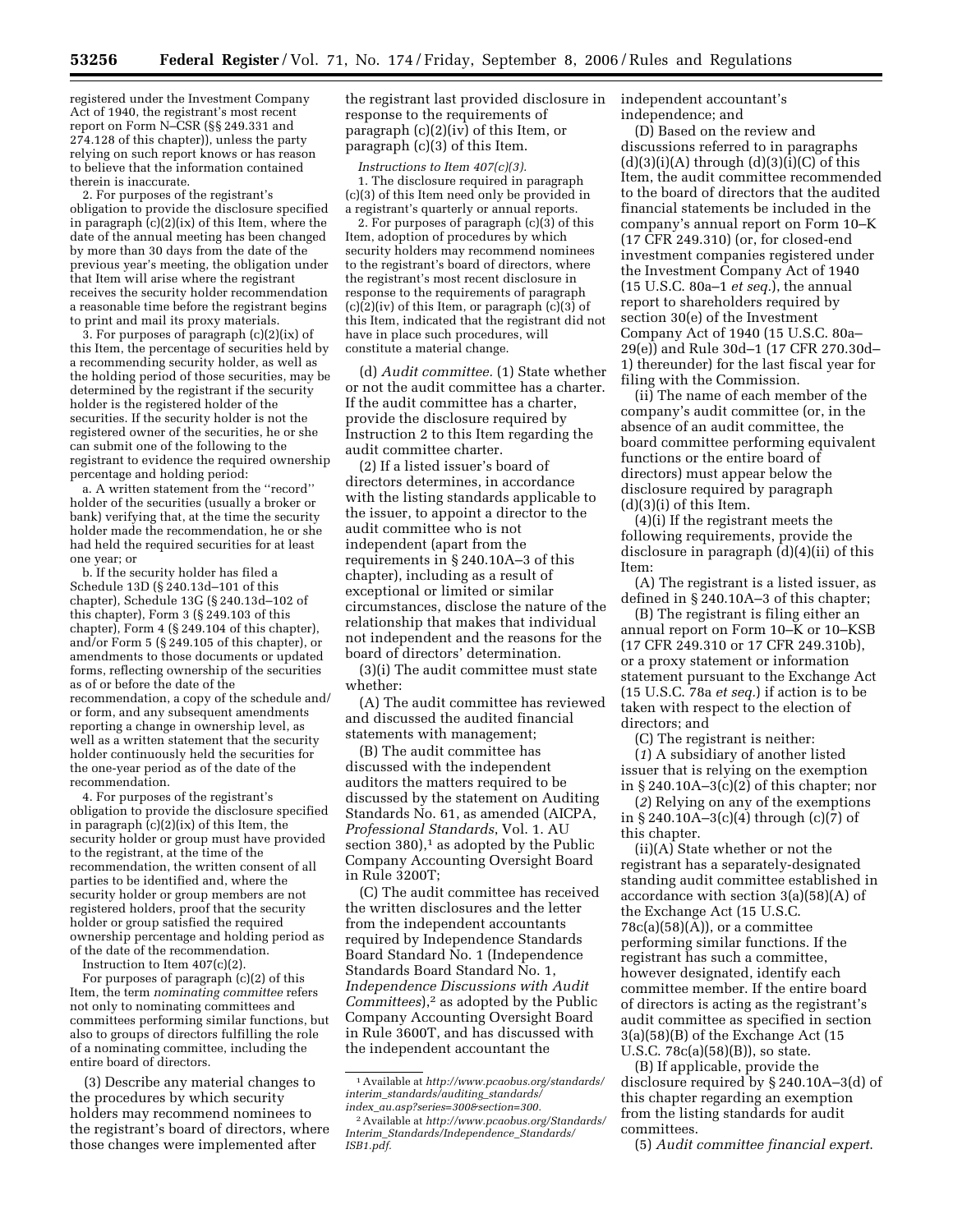(i)(A) Disclose that the registrant's board of directors has determined that the registrant either:

(*1*) Has at least one audit committee financial expert serving on its audit committee; or

(*2*) Does not have an audit committee financial expert serving on its audit committee.

(B) If the registrant provides the disclosure required by paragraph  $(d)(5)(i)(A)(1)$  of this Item, it must disclose the name of the audit committee financial expert and whether that person is independent, as *independence* for audit committee members is defined in the listing standards applicable to the listed issuer.

(C) If the registrant provides the disclosure required by paragraph  $(d)(5)(i)(A)(2)$  of this Item, it must explain why it does not have an audit committee financial expert.

*Instruction to Item 407(d)(5)(i)*. If the registrant's board of directors has determined that the registrant has more than one audit committee financial expert serving on its audit committee, the registrant may, but is not required to, disclose the names of those additional persons. A registrant choosing to identify such persons must indicate whether they are independent pursuant to paragraph (d)(5)(i)(B) of this Item.

(ii) For purposes of this Item, an *audit committee financial expert* means a person who has the following attributes:

(A) An understanding of generally accepted accounting principles and financial statements;

(B) The ability to assess the general application of such principles in connection with the accounting for estimates, accruals and reserves;

(C) Experience preparing, auditing, analyzing or evaluating financial statements that present a breadth and level of complexity of accounting issues that are generally comparable to the breadth and complexity of issues that can reasonably be expected to be raised by the registrant's financial statements, or experience actively supervising one or more persons engaged in such activities;

(D) An understanding of internal control over financial reporting; and

(E) An understanding of audit committee functions.

(iii) A person shall have acquired such attributes through:

(A) Education and experience as a principal financial officer, principal accounting officer, controller, public accountant or auditor or experience in one or more positions that involve the performance of similar functions;

(B) Experience actively supervising a principal financial officer, principal

accounting officer, controller, public accountant, auditor or person performing similar functions;

(C) Experience overseeing or assessing the performance of companies or public accountants with respect to the preparation, auditing or evaluation of financial statements; or

(D) Other relevant experience. (iv) *Safe harbor*. (A) A person who is determined to be an audit committee financial expert will not be deemed an *expert* for any purpose, including without limitation for purposes of section 11 of the Securities Act (15 U.S.C. 77k), as a result of being designated or identified as an audit committee financial expert pursuant to this Item 407.

(B) The designation or identification of a person as an audit committee financial expert pursuant to this Item 407 does not impose on such person any duties, obligations or liability that are greater than the duties, obligations and liability imposed on such person as a member of the audit committee and board of directors in the absence of such designation or identification.

(C) The designation or identification of a person as an audit committee financial expert pursuant to this Item does not affect the duties, obligations or liability of any other member of the audit committee or board of directors.

*Instructions to Item 407(d)(5)*.

1. The disclosure under paragraph (d)(5) of this Item is required only in a registrant's annual report. The registrant need not provide the disclosure required by paragraph (d)(5) of this Item in a proxy or information statement unless that registrant is electing to incorporate this information by reference from the proxy or information statement into its annual report pursuant to General Instruction  $\tilde{G}(3)$  to Form 10–K (17 CFR 249.310).

2. If a person qualifies as an audit committee financial expert by means of having held a position described in paragraph (d)(5)(iii)(D) of this Item, the registrant shall provide a brief listing of that person's relevant experience. Such disclosure may be made by reference to disclosures required under Item 401(e) (§ 229.401(e)).

3. In the case of a foreign private issuer with a two-tier board of directors, for purposes of paragraph (d)(5) of this Item, the term *board of directors* means the supervisory or non-management board. In the case of a foreign private issuer meeting the requirements of  $\S 240.10A - 3(c)(3)$  of this chapter, for purposes of paragraph (d)(5) of this Item, the term *board of directors* means the issuer's board of auditors (or similar body) or statutory auditors, as applicable. Also, in the case of a foreign private issuer, the term *generally accepted accounting principles* in paragraph (d)(5)(ii)(A) of this Item means the body of generally accepted accounting principles used by that issuer in its primary financial statements filed with the Commission.

4. A registrant that is an Asset-Backed Issuer (as defined in § 229.1101) is not required to disclose the information required by paragraph (d)(5) of this Item.

*Instructions to Item 407(d).* 

1. The information required by paragraphs (d)(1)–(3) of this Item shall not be deemed to be ''soliciting material,'' or to be ''filed'' with the Commission or subject to Regulation 14A or 14C (17 CFR 240.14a–1 through 240.14b– 2 or 240.14c–1 through 240.14c–101), other than as provided in this Item, or to the liabilities of section 18 of the Exchange Act (15 U.S.C. 78r), except to the extent that the registrant specifically requests that the information be treated as soliciting material or specifically incorporates it by reference into a document filed under the Securities Act or the Exchange Act. Such information will not be deemed to be incorporated by reference into any filing under the Securities Act or the Exchange Act, except to the extent that the registrant specifically incorporates it by reference.

2. The disclosure required by paragraphs  $(d)(1)$ – $(3)$  of this Item need only be provided one time during any fiscal year.

3. The disclosure required by paragraph (d)(3) of this Item need not be provided in any filings other than a registrant's proxy or information statement relating to an annual meeting of security holders at which directors are to be elected (or special meeting or written consents in lieu of such meeting).

(e) *Compensation committee.* (1) If the registrant does not have a standing compensation committee or committee performing similar functions, state the basis for the view of the board of directors that it is appropriate for the registrant not to have such a committee and identify each director who participates in the consideration of executive officer and director compensation.

(2) State whether or not the compensation committee has a charter. If the compensation committee has a charter, provide the disclosure required by Instruction 2 to this Item regarding the compensation committee charter.

(3) Provide a narrative description of the registrant's processes and procedures for the consideration and determination of executive and director compensation, including:

(i)(A) The scope of authority of the compensation committee (or persons performing the equivalent functions); and

(B) The extent to which the compensation committee (or persons performing the equivalent functions) may delegate any authority described in paragraph  $(e)(3)(i)(A)$  of this Item to other persons, specifying what authority may be so delegated and to whom;

(ii) Any role of executive officers in determining or recommending the amount or form of executive and director compensation; and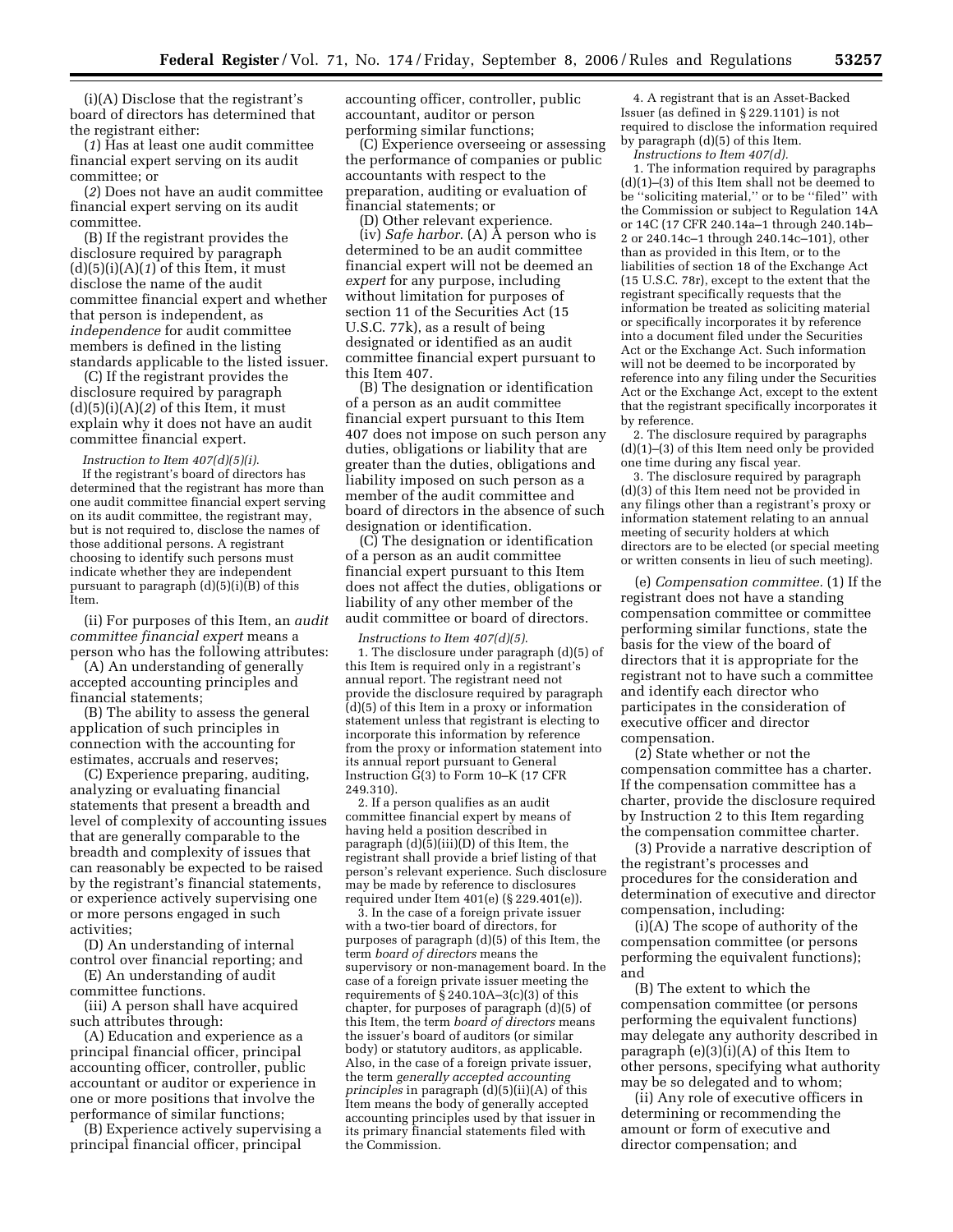(iii) Any role of compensation consultants in determining or recommending the amount or form of executive and director compensation, identifying such consultants, stating whether such consultants are engaged directly by the compensation committee (or persons performing the equivalent functions) or any other person, describing the nature and scope of their assignment, and the material elements of the instructions or directions given to the consultants with respect to the performance of their duties under the engagement.

(4) Under the caption ''Compensation Committee Interlocks and Insider Participation'':

(i) Identify each person who served as a member of the compensation committee of the registrant's board of directors (or board committee performing equivalent functions) during the last completed fiscal year, indicating each committee member who:

(A) Was, during the fiscal year, an officer or employee of the registrant;

(B) Was formerly an officer of the registrant; or

(C) Had any relationship requiring disclosure by the registrant under any paragraph of Item 404 (§ 229.404). In this event, the disclosure required by Item 404 (§ 229.404) shall accompany such identification.

(ii) If the registrant has no compensation committee (or other board committee performing equivalent functions), the registrant shall identify each officer and employee of the registrant, and any former officer of the registrant, who, during the last completed fiscal year, participated in deliberations of the registrant's board of directors concerning executive officer compensation.

(iii) Describe any of the following relationships that existed during the last completed fiscal year:

(A) An executive officer of the registrant served as a member of the compensation committee (or other board committee performing equivalent functions or, in the absence of any such committee, the entire board of directors) of another entity, one of whose executive officers served on the compensation committee (or other board committee performing equivalent functions or, in the absence of any such committee, the entire board of directors) of the registrant;

(B) An executive officer of the registrant served as a director of another entity, one of whose executive officers served on the compensation committee (or other board committee performing equivalent functions or, in the absence

of any such committee, the entire board of directors) of the registrant; and

(C) An executive officer of the registrant served as a member of the compensation committee (or other board committee performing equivalent functions or, in the absence of any such committee, the entire board of directors) of another entity, one of whose executive officers served as a director of the registrant.

(iv) Disclosure required under paragraph (e)(4)(iii) of this Item regarding a compensation committee member or other director of the registrant who also served as an executive officer of another entity shall be accompanied by the disclosure called for by Item 404 with respect to that person.

*Instruction to Item 407(e)(4).*  For purposes of paragraph (e)(4) of this Item, the term *entity* shall not include an entity exempt from tax under section 501(c)(3) of the Internal Revenue Code (26 U.S.C. 501(c)(3)).

(5) Under the caption ''Compensation Committee Report:''

(i) The compensation committee (or other board committee performing equivalent functions or, in the absence of any such committee, the entire board of directors) must state whether:

(A) The compensation committee has reviewed and discussed the Compensation Discussion and Analysis required by Item 402(b) (§ 229.402(b)) with management; and

(B) Based on the review and discussions referred to in paragraph  $(e)(5)(i)(A)$  of this Item, the compensation committee recommended to the board of directors that the Compensation Discussion and Analysis be included in the registrant's annual report on Form 10–K (§ 249.310 of this chapter), proxy statement on Schedule 14A (§ 240.14a–101 of this chapter) or information statement on Schedule 14C (§ 240.14c–101 of this chapter).

(ii) The name of each member of the registrant's compensation committee (or other board committee performing equivalent functions or, in the absence of any such committee, the entire board of directors) must appear below the disclosure required by paragraph  $(e)(5)(i)$  of this Item.

*Instructions to Item 407(e)(5).*  1. The information required by paragraph (e)(5) of this Item shall not be deemed to be ''soliciting material,'' or to be ''filed'' with the Commission or subject to Regulation 14A or 14C (17 CFR 240.14a–1 through 240.14b– 2 or 240.14c–1 through 240.14c–101), other than as provided in this Item, or to the liabilities of section 18 of the Exchange Act (15 U.S.C. 78r), except to the extent that the registrant specifically requests that the

information be treated as soliciting material or specifically incorporates it by reference into a document filed under the Securities Act or the Exchange Act.

2. The disclosure required by paragraph (e)(5) of this Item need not be provided in any filings other than an annual report on Form 10–K (§ 249.310 of this chapter), a proxy statement on Schedule 14A (§ 240.14a– 101 of this chapter) or an information statement on Schedule 14C (§ 240.14c–101 of this chapter). Such information will not be deemed to be incorporated by reference into any filing under the Securities Act or the Exchange Act, except to the extent that the registrant specifically incorporates it by reference. If the registrant elects to incorporate this information by reference from the proxy or information statement into its annual report on Form 10–K pursuant to General Instruction G(3) to Form 10–K, the disclosure required by paragraph (e)(5) of this Item will be deemed furnished in the annual report on Form 10–K and will not be deemed incorporated by reference into any filing under the Securities Act or the Exchange Act as a result as a result of furnishing the disclosure in this manner.

3. The disclosure required by paragraph (e)(5) of this Item need only be provided one time during any fiscal year.

(f) *Shareholder communications.* (1) State whether or not the registrant's board of directors provides a process for security holders to send communications to the board of directors and, if the registrant does not have such a process for security holders to send communications to the board of directors, state the basis for the view of the board of directors that it is appropriate for the registrant not to have such a process.

(2) If the registrant has a process for security holders to send communications to the board of directors:

(i) Describe the manner in which security holders can send communications to the board and, if applicable, to specified individual directors; and

(ii) If all security holder communications are not sent directly to board members, describe the registrant's process for determining which communications will be relayed to board members.

## *Instructions to Item 407(f).*

1. In lieu of providing the information required by paragraph (f)(2) of this Item in the proxy statement, the registrant may instead provide the registrant's Web site address where such information appears.

2. For purposes of the disclosure required by paragraph (f)(2)(ii) of this Item, a registrant's process for collecting and organizing security holder communications, as well as similar or related activities, need not be disclosed provided that the registrant's process is approved by a majority of the independent directors or, in the case of a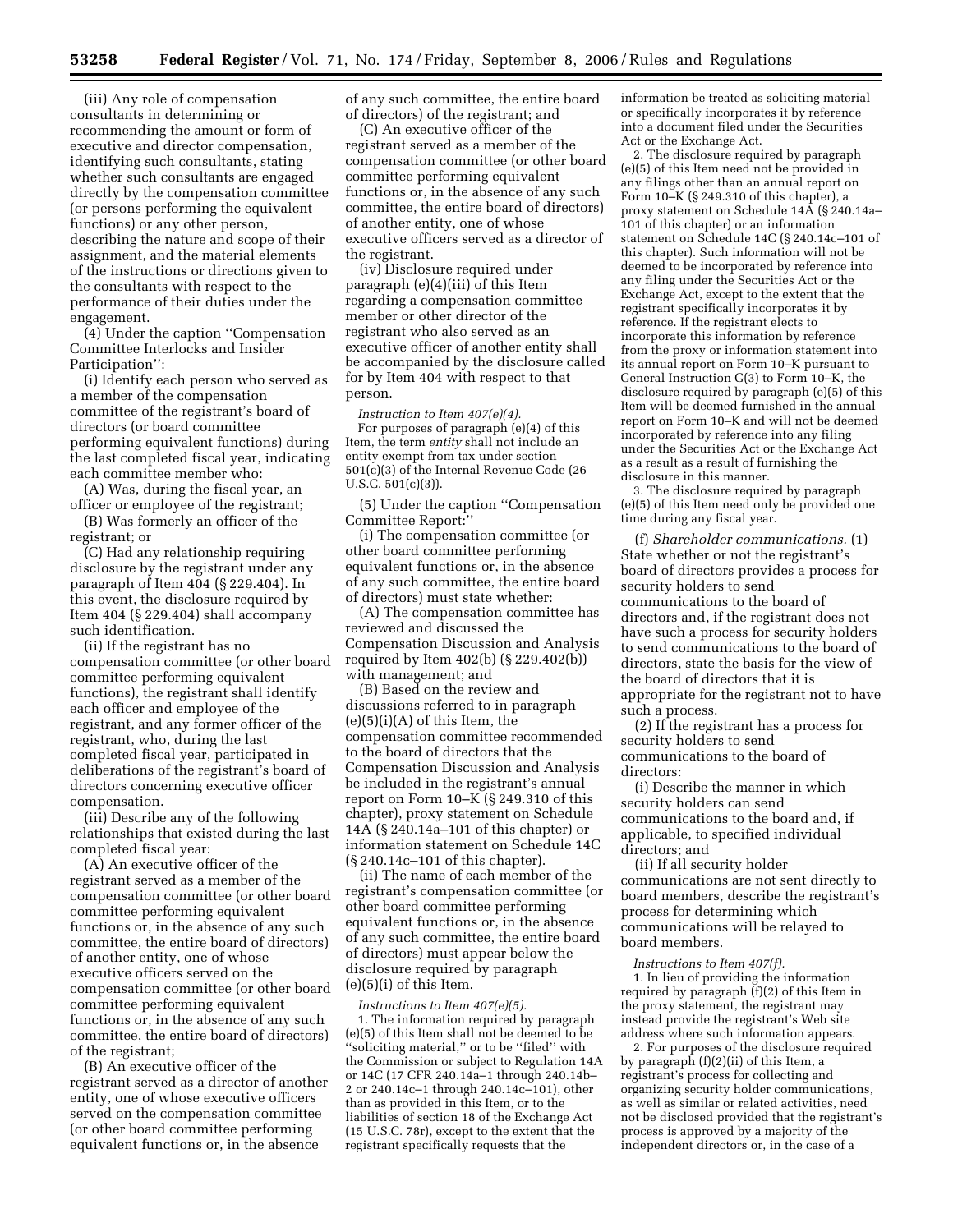registrant that is an investment company, a majority of the directors who are not ''interested persons'' of the investment company as defined in section 2(a)(19) of the Investment Company Act of 1940 (15 U.S.C. 80a–2(a)(19)).

3. For purposes of this paragraph, communications from an officer or director of the registrant will not be viewed as ''security holder communications.'' Communications from an employee or agent of the registrant will be viewed as ''security holder communications'' for purposes of this paragraph only if those communications are made solely in such employee's or agent's capacity as a security holder.

4. For purposes of this paragraph, security holder proposals submitted pursuant to § 240.14a–8 of this chapter, and communications made in connection with such proposals, will not be viewed as ''security holder communications.''

*Instructions to Item 407.* 

1. For purposes of this Item:

a. *Listed issuer* means a listed issuer as defined in § 240.10A–3 of this chapter;

b. *National securities exchange* means a national securities exchange registered pursuant to section 6(a) of the Exchange Act  $(15 \text{ U.S.C. } 78f(a))$ ;

c. *Inter-dealer quotation system* means an automated inter-dealer quotation system of a national securities association registered pursuant to section 15A(a) of the Exchange Act (15 U.S.C. 78o–3(a)); and

d. *National securities association* means a national securities association registered pursuant to section 15A(a) of the Exchange Act (15 U.S.C.  $780-3(a)$ ) that has been approved by the Commission (as that definition may be modified or supplemented).

2. With respect to paragraphs (c)(2)(i),  $(d)(1)$  and  $(e)(2)$  of this Item, disclose whether a current copy of the applicable committee charter is available to security holders on the registrant's Web site, and if so, provide the registrant's Web site address. If a current copy of the charter is not available to security holders on the registrant's Web site, include a copy of the charter in an appendix to the registrant's proxy or information statement that is provided to security holders at least once every three fiscal years, or if the charter has been materially amended since the beginning of the registrant's last fiscal year. If a current copy of the charter is not available to security holders on the registrant's Web site, and is not included as an appendix to the registrant's proxy or information statement, identify in which of the prior fiscal years the charter was so included in satisfaction of this requirement.

■ 17. Amend § 229.601 to revise paragraph (b)(10)(iii)(C)(*5*) to read as follows:

### **§ 229.601 (Item 601) Exhibits.**

- \* \* \* \* \* (b) \* \* \*  $(10) * * * *$  $(iii) * * * *$ 
	- $(C)^{x}$  \* \*
	-

(*5*) Any compensatory plan, contract or arrangement if the registrant is a

foreign private issuer that furnishes compensatory information under Item 402(a)(1) (§ 229.402(a)(1)) and the public filing of the plan, contract or arrangement, or portion thereof, is not required in the registrant's home country and is not otherwise publicly disclosed by the registrant.

 $\blacksquare$  18. Amend § 229.1107 by revising paragraph (e) to read as follows:

\* \* \* \* \*

\* \* \* \* \*

## **§ 229.1107 (Item 1107) Issuing entities.**

\* \* \* \* \* (e) If the issuing entity has executive officers, a board of directors or persons performing similar functions, provide the information required by Items 401, 402, 403 404 and 407(a), (c)(3), (d)(4), (d)(5) and (e)(4) of Regulation S–K (§§ 229.401, 229.402, 229.403, 229.404 and 229.407(a), (c)(3), (d)(4), (d)(5) and (e)(4)) for the issuing entity.

## **PART 232—REGULATION S–T— GENERAL RULES AND REGULATIONS FOR ELECTRONIC FILINGS**

■ 19. The authority citation for part 232 continues to read in part as follows:

**Authority:** 15 U.S.C. 77f, 77g, 77h, 77j, 77s(a), 77sss(a), 78c(b), 78*l*, 78m, 78n, 78o(d), 78w(a), 78*ll*(d), 79t(a), 80a–8, 80a–29, 80a– 30, 80a–37, and 7201 *et seq.*; and 18 U.S.C. 1350.

\* \* \* \* \* ■ 20. Amend § 232.304 to revise paragraphs (d) and (e) to read as follows:

#### **§ 232.304 Graphic, image, audio and video material.**

\* \* \* \* \* (d) For electronically filed ASCII documents, the performance graph that is to appear in registrant annual reports to security holders required by Exchange Act Rule 14a-3 (§ 240.14a–3 of this chapter) or Exchange Act Rule 14c– 3 (§ 240.14c–3 of this chapter) to precede or accompany proxy statements or information statements relating to annual meetings of security holders at which directors are to be elected (or special meetings or written consents in lieu of such meetings), as required by Item 201(e) of Regulation S–K (§ 229.201(e) of this chapter), and the line graph that is to appear in registrant annual reports to security holders, as required by paragraph (b)(7)(ii) of Item 22 of Form N–1A (§ 274.11A of this chapter), must be furnished to the Commission by presenting the data in tabular or chart form within the electronic ASCII document, in compliance with paragraph (a) of this section and the formatting requirements of the EDGAR Filer Manual.

(e) Notwithstanding the provisions of paragraphs (a) through (d) of this section, electronically filed HTML documents must present the following information in an HTML graphic or image file within the electronic submission in compliance with the formatting requirements of the EDGAR Filer Manual: The performance graph that is to appear in registrant annual reports to security holders required by Exchange Act Rule 14a–3 (§ 240.14a–3 of this chapter) or Exchange Act Rule 14c–3 (§ 240.14c–3 of this chapter) to precede or accompany registrant proxy statements or information statements relating to annual meetings of security holders at which directors are to be elected (or special meetings or written consents in lieu of such meetings), as required by Item 201(e) of Regulation S– K (§ 229.201(e) of this chapter); the line graph that is to appear in registrant annual reports to security holders, as required by paragraph (b)(7)(ii) of Item 22 of Form N–1A (§ 274.11A of this chapter); and any other graphic material required by rule or form to be filed with the Commission. Filers may, but are not required to, submit any other graphic material in a HTML document by presenting the data in an HTML graphic or image file within the electronic filing, in compliance with the formatting requirements of the EDGAR Filer Manual. However, filers may not present in a graphic or image file information such as text or tables that users must be able to search and/or download into spreadsheet form (*e.g.*, financial statements); filers must present such material as text in an ASCII document or as text or an HTML table in an HTML document.

\* \* \* \* \*

## **PART 239—FORMS PRESCRIBED UNDER THE SECURITIES ACT OF 1933**

■ 21. The authority citation for part 239 continues to read in part as follows:

**Authority:** 15 U.S.C. 77f, 77g, 77h, 77j, 77s, 77z–2, 77z–3, 77sss, 78c, 78*l*, 78m, 78n, 78o(d), 78u–5, 78w(a), 78*ll*(d), 77mm, 79e, 79f, 79g, 79j, 79*l*, 79m, 79n, 79q, 79t, 80a– 2(a), 80a–3, 80a–8, 80a–9, 80a–10, 80a–13, 80a–24, 80a–26, 80a–29, 80a–30, and 80a–37, unless otherwise noted.

\* \* \* \* \*

■ 22. Amend Form SB-2 (referenced in § 239.10) by revising Item 15 to read as follows:

**Note:** The text of Form SB–2 does not, and this amendment will not, appear in the Code of Federal Regulations.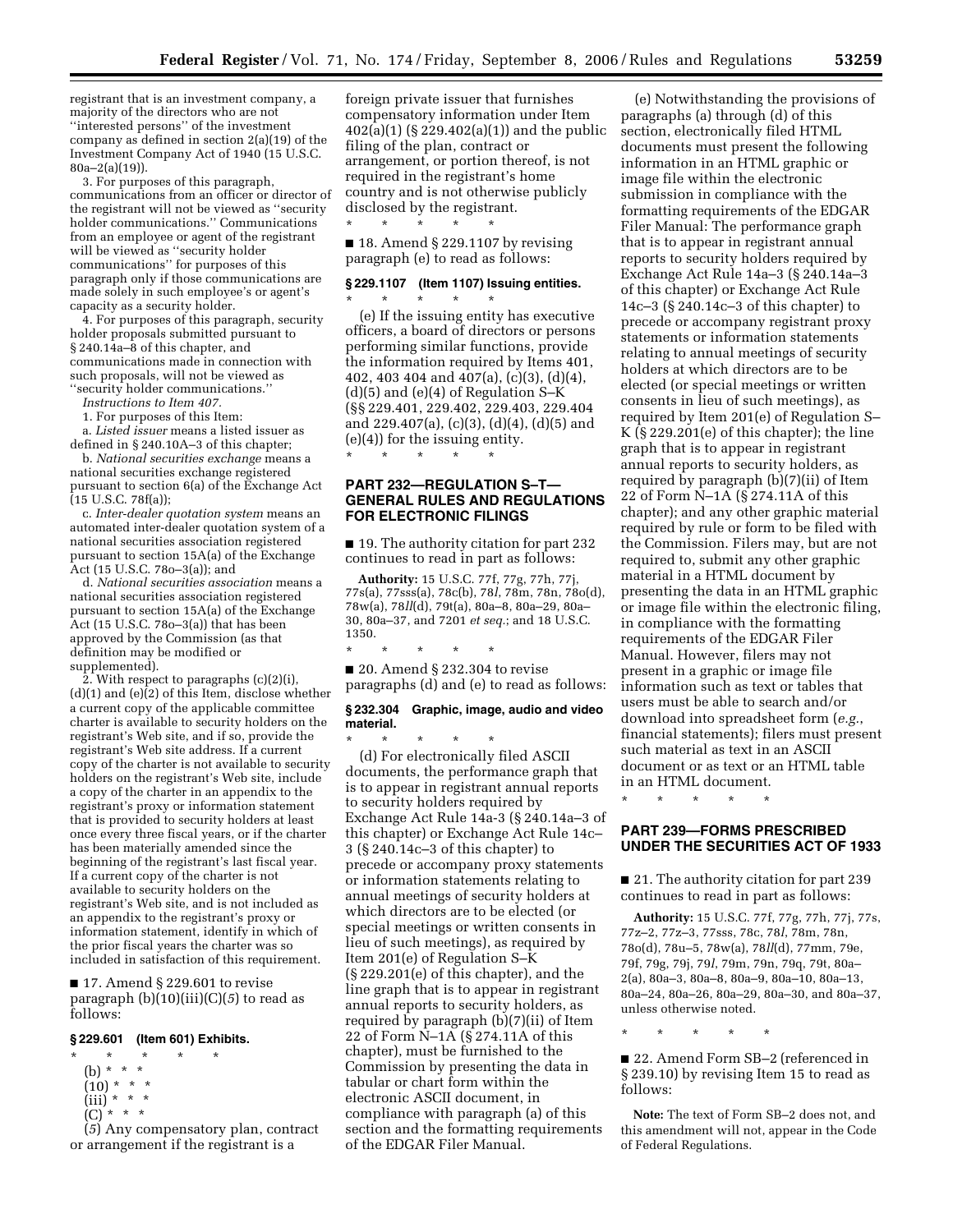#### **Form SB–2**

## **Registration Statement Under the Securities Act of 1933**

\* \* \* \* \*

*Item 15. Certain Relationships and Transactions and Corporate Governance.* 

Furnish the information required by Item 404 of Regulation S–B and Item 407(a) of Regulation S–B.

\* \* \* \* \* ■ 23. Amend Form S–1 (referenced in § 239.11) by revising Item 11, paragraphs (l) and (n) to read as follows:

**Note:** The text of Form S–1 does not, and this amendment will not, appear in the Code of Federal Regulations.

## **Form S–1**

## **Registration Statement Under the Securities Act of 1933**

\* \* \* \* \* *Item 11. Information with Respect to the Registrant.* 

\* \* \* \* \*

(l) Information required by Item 402 of Regulation S–K ( $\overline{S}$  229.402 of this chapter), executive compensation, and information required by paragraph (e)(4) of Item 407 of Regulation S–K (§ 229.407 of this chapter), corporate governance; \* \* \* \* \*

(n) Information required by Item 404 of Regulation S–K (§ 229.404 of this chapter), transactions with related persons, promoters and certain control persons, and Item 407(a) of Regulation S–K (§ 229.407(a) of this chapter), corporate governance.

\* \* \* \* \* ■ 24. Amend Form S-3 (referenced § 239.13) by revising General Instruction I.A.3.(b) and the introductory text of General Instruction I.B.4.(c) to read as follows:

**Note:** The text of Form S–3 does not, and this amendment will not, appear in the Code of Federal Regulations.

#### **Form S–3**

## **Registration Statement Under the Securities Act of 1933**

\* \* \* \* \*

### **General Instructions**

I. Eligibility Requirements for Use of Form S–3 \* \* \*

A. *Registrant Requirements.* \* \* \*  $3. * *$ 

(b) has filed in a timely manner all reports required to be filed during the twelve calendar months and any portion of a month immediately preceding the filing of the registration statement, other than a report that is required solely

pursuant to Item 1.01, 1.02, 2.03, 2.04, 2.05, 2.06, 4.02(a) or 5.02(e) of Form 8– K (§ 249.308 of this chapter). If the registrant has used (during the twelve calendar months and any portion of a month immediately preceding the filing of the registration statement) Rule 12b– 25(b) (§ 240.12b–25(b) of this chapter) under the Exchange Act with respect to a report or a portion of a report, that report or portion thereof has actually been filed within the time period prescribed by that rule.

\* \* \* \* \* B. *Transaction Requirements.* \* \* \*  $4. * * * *$ 

(c) The issuer also must have provided, within the twelve calendar months immediately before the Form S– 3 registration statement is filed, the information required by Items 401, 402, 403 and 407(c)(3), (d)(4), (d)(5) and (e)(4) of Regulation S–K (§ 229.401— § 229.403 and § 229.407(c)(3),(d)(4),  $(d)(5)$  and  $(e)(4)$  of this chapter) to: \* \* \* \* \*

■ 25. Amend Form S-4 (referenced in § 239.25) by revising Items 18(a)(7)(ii) and (iii) and 19(a)(7)(ii) and (iii) to read as follows:

**Note:** The text of Form S–4 does not, and this amendment will not, appear in the Code of Federal Regulations.

## **Form S–4**

## **Registration Statement Under the Securities Act of 1933**

\* \* \* \* \*

*Item 18. Information if Proxies, Consents or Authorizations are to be Solicited.* 

 $(a) * * * *$  $(7) * * * *$ 

(ii) Item 402 of Regulation S–K (§ 229.402 of this chapter), executive compensation, and paragraph (e)(4) of Item 407 of Regulation S–K (§ 229.407(e)(4) of this chapter), corporate governance;

(iii) Item 404 of Regulation S–K (§ 229.404 of this chapter), transactions with related persons, promoters and certain control persons, and Item 407(a) of Regulation S–K (§ 229.407(a) of this chapter), corporate governance.

\* \* \* \* \* *Item 19. Information if Proxies, Consents or Authorizations are not to be Solicited or in an Exchange Offer.* 

 $(a) * * * *$  $(7) * * * *$ 

(ii) Item 402 of Regulation S–K (§ 229.402 of this chapter), executive compensation, and paragraph (e)(4) of Item 407 of Regulation S–K (§ 229.407(e)(4) of this chapter), corporate governance;

(iii) Item 404 of Regulation S–K (§ 229.404), transactions with related persons, promoters and certain controls persons, and Item 407(a) of Regulation S–K (§ 229.407(a)), corporate governance.

\* \* \* \* \*

■ 26. Amend Form S-11 (referenced in § 239.18) by revising Items 22 and 23 to read as follows:

**Note:** The text of Form S–11 does not, and this amendment will not, appear in the Code of Federal Regulations.

## **Form S–11**

## **For Registration Under the Securities Act of 1933 of Securities of Certain Real Estate Companies**

\* \* \* \* \* *Item 22. Executive Compensation.*  Furnish the information required by Item 402 of Regulation S–K (§ 229.402 of this chapter), and the information required by paragraph (e)(4) of Item 407 of Regulation S–K (§ 229.407(e)(4) of this chapter).

*Item 23. Certain Relationships and Related Transactions and Director Independence.* 

Furnish the information required by Items 404 and 407(a) of Regulation S– K (§§ 229.404 and 229.407(a) of this chapter). If a transaction involves the purchase or sale of assets by or to the registrant, otherwise than in the ordinary course of business, state the cost of the assets to the purchaser and, if acquired by the seller within two years prior to the transaction, the cost thereof to the seller. Furthermore, if the assets have been acquired by the seller within five years prior to the transaction, disclose the aggregate depreciation claimed by the seller for federal income tax purposes. Indicate the principle followed in determining the registrant's purchase or sale price and the name of the person making such determination.

\* \* \* \* \*

## **PART 240—GENERAL RULES AND REGULATIONS, SECURITIES EXCHANGE ACT OF 1934**

■ 27. The authority citation for part 240 continues to read in part as follows:

**Authority:** 15 U.S.C. 77c, 77d, 77g, 77j, 77s, 77z–2, 77z–3, 77eee, 77ggg, 77nnn, 77sss, 77ttt, 78c, 78d, 78e, 78f, 78g, 78i, 78j, 78j–1, 78k, 78k–1, 78l, 78m, 78n, 78o, 78p, 78q, 78s, 78u-5, 78w, 78x, 78ll, 78mm, 79q, 79t, 80a–20, 80a–23, 80a–29, 80a–37, 80b–3, 80b–4, 80b–11, and 7201 *et seq.*; and 18 U.S.C. 1350, unless otherwise noted.

\* \* \* \* \*

 $\blacksquare$  28. Amend § 240.13a–11 by revising paragraph (c) to read as follows: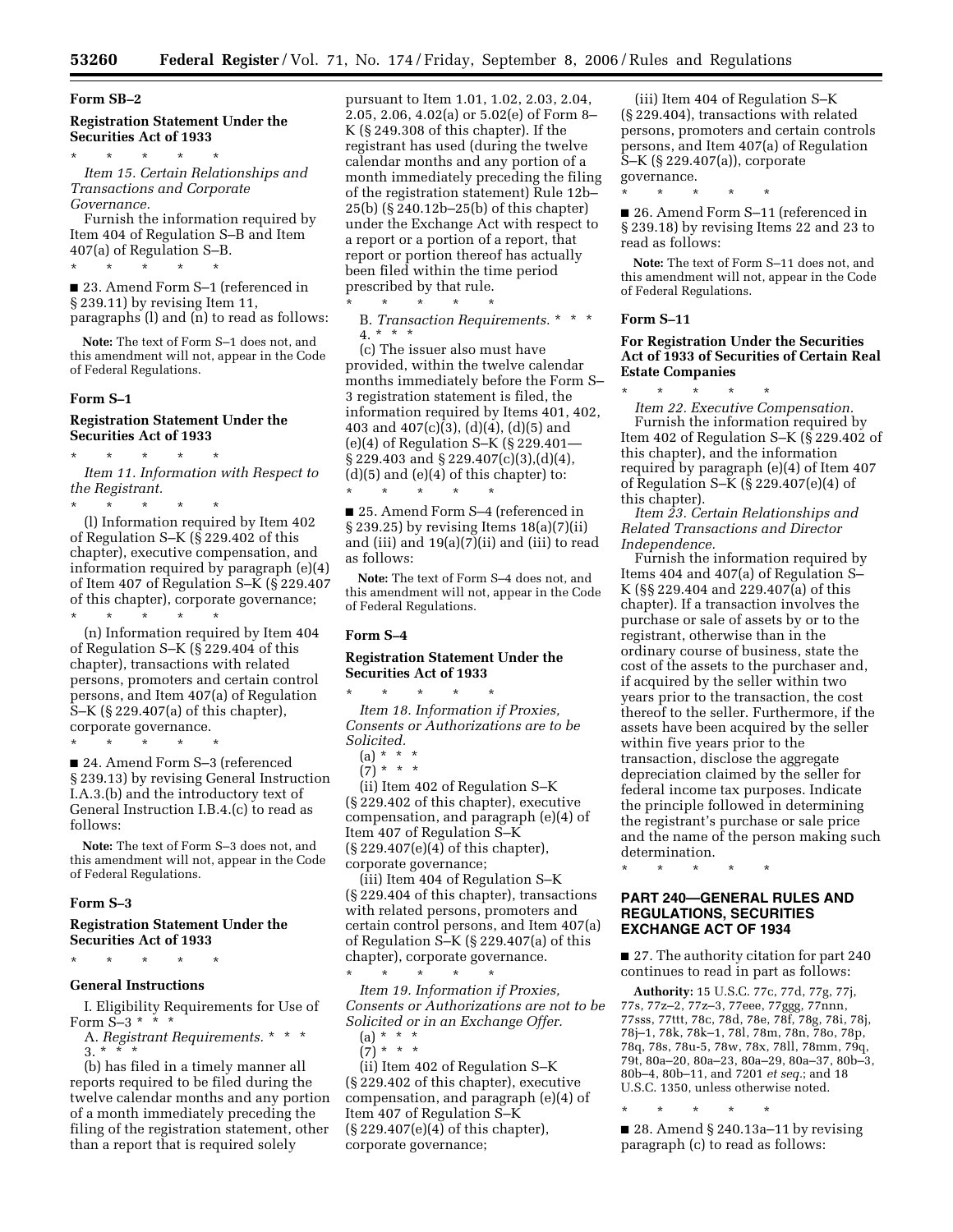## **§ 240.13a–11 Current reports on Form 8–K (§ 249.308 of this chapter).**

\* \* \* \* \* (c) No failure to file a report on Form 8–K that is required solely pursuant to Item 1.01, 1.02, 2.03, 2.04, 2.05, 2.06, 4.02(a), 5.02(e) or 6.03 of Form 8–K shall be deemed to be a violation of 15 U.S.C. 78j(b) and § 240.10b–5.

■ 29. Add § 240.13a–20 to read as follows:

### **§ 240.13a–20 Plain English presentation of specified information.**

(a) Any information included or incorporated by reference in a report filed under section 13(a) of the Act (15 U.S.C. 78m(a)) that is required to be disclosed pursuant to Item 402, 403, 404 or 407 of Regulation S–B (§§ 228.402, 228.403, 228.404 or 228.407 of this chapter) or Item 402, 403, 404 or 407 of Regulation S–K (§§ 229.402, 229.403, 229.404 or 229.407 of this chapter) must be presented in a clear, concise and understandable manner. You must prepare the disclosure using the following standards:

(1) Present information in clear, concise sections, paragraphs and sentences;

(2) Use short sentences;

(3) Use definite, concrete, everyday words;

(4) Use the active voice;

(5) Avoid multiple negatives;

(6) Use descriptive headings and subheadings;

(7) Use a tabular presentation or bullet lists for complex material, wherever possible;

(8) Avoid legal jargon and highly technical business and other terminology;

(9) Avoid frequent reliance on glossaries or defined terms as the primary means of explaining information. Define terms in a glossary or other section of the document only if the meaning is unclear from the context. Use a glossary only if it facilitates understanding of the disclosure; and

(10) In designing the presentation of the information you may include pictures, logos, charts, graphs and other design elements so long as the design is not misleading and the required information is clear. You are encouraged to use tables, schedules, charts and graphic illustrations that present relevant data in an understandable manner, so long as such presentations are consistent with applicable disclosure requirements and consistent with other information in the document. You must draw graphs and charts to scale. Any information you provide must not be misleading.

(b) [Reserved]

**Note to § 240.13a–20.** In drafting the disclosure to comply with this section, you should avoid the following:

1. Legalistic or overly complex presentations that make the substance of the disclosure difficult to understand;

2. Vague ''boilerplate'' explanations that are imprecise and readily subject to different interpretations:

3. Complex information copied directly from legal documents without any clear and concise explanation of the provision(s); and

4. Disclosure repeated in different sections of the document that increases the size of the document but does not enhance the quality of the information.

■ 30. Amend § 240.14a–3 to revise paragraph (b)(9) to read as follows:

### **§ 240.14a–3 Information to be furnished to security holders.**

\* \* \* \* \*

(b) \* \* \*

(9) The report shall contain the market price of and dividends on the registrant's common equity and related security holder matters required by Items 201(a), (b) and (c) of Regulation S– K (§ 229.201(a), (b) and (c) of this chapter). If the report precedes or accompanies a proxy statement or information statement relating to an annual meeting of security holders at which directors are to be elected (or special meeting or written consents in lieu of such meeting), furnish the performance graph required by Item 201(e) (§ 229.201(e) of this chapter). \* \* \* \* \*

 $\blacksquare$  31. Amend § 240.14a–6 to revise paragraph (a)(4) to read as follows:

#### **§ 240.14a-6 Filing requirements.**

(a) \* \* \* (4) The approval or ratification of a plan as defined in paragraph (a)(6)(ii) of Item 402 of Regulation S–K (§ 229.402(a)(6)(ii) of this chapter) or amendments to such a plan; \* \* \* \* \*

■ 32. Amend § 240.14a–101 by: ■ a. Removing paragraphs (f), (g), and (h) of Item 7 and paragraph (b)(13)(iii) of Item 22;

■ b. Revising "\$60,000" to read ''\$120,000'' in the introductory text of Items 22(b)(7), (b)(8), and (b)(9); Instruction 2 to Item 22(b)(7); and Instruction 6 to Item 22(b)(9);

 $\blacksquare$  c. Revising Note C, Item 7(b), (c), (d), and (e), the introductory text of Item 8, the undesignated paragraph following Item  $8(d)$ , Item  $10(b)(1)(ii)$ , the Instruction to Item 10(b)(1)(ii), Instruction 1 to Item 10, the introductory text of Item 22(b), Item 22(b)(11), the Instruction to paragraph (b)(11) of Item 22, and the introductory text of Item 22(b)(13); and

■ d. Adding Items 22(b)(15), (b)(16), and (b)(17).

The revisions and additions read as follows:

## **§ 240.14a–101 Schedule 14A. Information required in proxy statement.**

Notes.

\* \* \* \* \*

\* \* \* \* \* C. Except as otherwise specifically provided, where any item calls for information for a specified period with regard to directors, executive officers, officers or other persons holding specified positions or relationships, the information shall be given with regard to any person who held any of the specified positions or relationship at any time during the period. Information, other than information required by Item 404 of Regulation S–B (§ 228.404 of this chapter) or Item 404 of Regulation S–K (§ 229.404 of this chapter), need not be included for any portion of the period during which such person did not hold any such position or relationship, provided a statement to that effect is made.

\* \* \* \* \* *Item 7. Directors and executive officers.* \* \* \*

(b) The information required by Items 401, 404(a) and (b), 405 and 407(d)(4) and (d)(5) of Regulation S–K (§ 229.401, § 229.404(a) and (b), § 229.405 and § 229.407(d)(4) and (d)(5) of this chapter).

(c) The information required by Item 407(a) of Regulation S–K (§ 229.407 of this chapter).

(d) The information required by Item 407(b), (c)(1), (c)(2), (d)(1), (d)(2), (d)(3),  $(e)(1)$ ,  $(e)(2)$ ,  $(e)(3)$  and  $(f)$  of Regulation S–K (§ 229.407(b), (c)(1), (c)(2), (d)(1),  $(d)(2)$ ,  $(d)(3)$ ,  $(e)(1)$ ,  $(e)(2)$ ,  $(e)(3)$  and  $(f)$ of this chapter).

(e) In lieu of the information required by this Item 7, investment companies registered under the Investment Company Act of 1940 (15 U.S.C. 80a) must furnish the information required by Item 22(b) of this Schedule 14A.

*Item 8. Compensation of directors and executive officers.* 

Furnish the information required by Item 402 of Regulation S–K (§ 229.402 of this chapter) and paragraphs (e)(4) and (e)(5) of Item 407 of Regulation S–K (§ 229.407(e)(4) and (e)(5) of this chapter) if action is to be taken with regard to:

\* \* \* \* \* (d) \* \* \*

However, if the solicitation is made on behalf of persons other than the registrant, the information required need be furnished only as to nominees of the persons making the solicitation and associates of such nominees. In the case of investment companies registered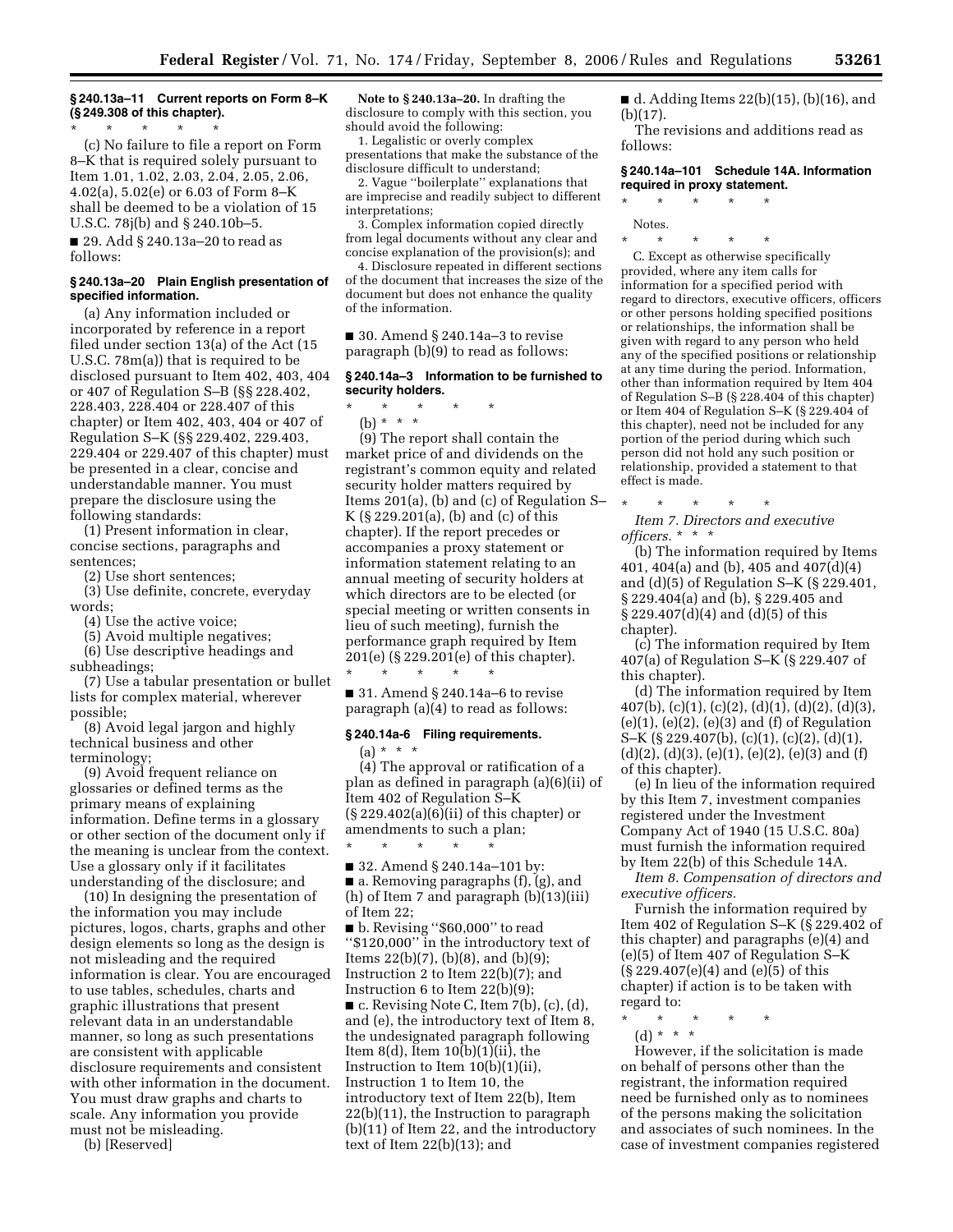under the Investment Company Act of 1940 (15 U.S.C. 80a), furnish the information required by Item 22(b)(13) of this Schedule 14A.

\* \* \* \* \*

*Item 10. Compensation Plans.* \* \* \* (b)(1) *Additional information regarding specified plans subject to security holder action.* \* \* \*

(ii) The estimated annual payment to be made with respect to current services. In the case of a pension or retirement plan, information called for by paragraph (a)(2) of this Item may be furnished in the format specified by paragraph (h)(2) of Item 402 of Regulation S–K  $(\S 229.402(h)(2)$  of this chapter).

*Instruction to paragraph (b)(1)(ii).*  In the case of investment companies registered under the Investment Company Act of 1940 (15 U.S.C. 80a), refer to Instruction 4 in Item 22(b)(13)(i) of this Schedule in lieu of paragraph (h)(2) of Item 402 of Regulation S–K (§ 229.402(h)(2) of this chapter).

\* \* \* \* \*

*Instructions* 

1. The term *plan* as used in this Item means any plan as defined in paragraph (a)(6)(ii) of Item 402 of Regulation S–K (§ 229.402(a)(6)(ii) of this chapter).

\* \* \* \* \* *Item 22. Information required in investment company proxy statement.*  \* \* \* \* \*

(b) *Election of Directors.* If action is to be taken with respect to the election of directors of a Fund, furnish the following information in the proxy statement in addition to, in the case of business development companies, the information (and in the format) required by Item 7 and Item 8 of this Schedule 14A.

\* \* \* \* \* (11) Provide in tabular form, to the extent practicable, the information required by Items 401(f) and (g), 404(a), and 405 of Regulation S–K (§§ 229.401(f) and (g), 229.404(a), and 229.405 of this chapter).

*Instruction to paragraph (b)(11).*  Information provided under paragraph (b)(8) of this Item 22 is deemed to satisfy the requirements of Item 404(a) of Regulation S–K for information about directors, nominees for election as directors, and Immediate Family Members of directors and nominees, and need not be provided under this paragraph (b)(11).

\* \* \* \* \* (13) In the case of a Fund that is an investment company registered under the Investment Company Act of 1940 (15 U.S.C. 80a), for all directors, and for each of the three highest-paid Officers that have aggregate compensation from

the Fund for the most recently completed fiscal year in excess of \$60,000 (''Compensated Persons''):

\* \* \* \* \* (15)(i) Provide the information (and in the format) required by Items 407(b)(1), (b)(2) and (f) of Regulation S–K (§ 229.407(b)(1), (b)(2) and (f) of this chapter); and

(ii) Provide the following regarding the requirements for the director nomination process:

(A) The information (and in the format) required by Items 407(c)(1) and (c)(2) of Regulation S–K (§ 229.407(c)(1) and (c)(2) of this chapter); and

(B) If the Fund is a listed issuer (as defined in § 240.10A–3 of this chapter) whose securities are listed on a national securities exchange registered pursuant to section 6(a) of the Act (15 U.S.C. 78f(a)) or in an automated inter-dealer quotation system of a national securities association registered pursuant to section 15A of the Act (15 U.S.C. 78o– 3(a)) that has independence requirements for nominating committee members, identify each director that is a member of the nominating committee that is not independent under the independence standards described in this paragraph. In determining whether the nominating committee members are independent, use the Fund's definition of independence that it uses for determining if the members of the nominating committee are independent in compliance with the independence standards applicable for the members of the nominating committee in the listing standards applicable to the Fund. If the Fund does not have independence standards for the nominating committee, use the independence standards for the nominating committee in the listing standards applicable to the Fund.

*Instruction to paragraph (b)(15)(ii)(B).*  If the national securities exchange or interdealer quotation system on which the Fund's securities are listed has exemptions to the independence requirements for nominating committee members upon which the Fund relied, disclose the exemption relied upon and explain the basis for the Fund's conclusion that such exemption is applicable.

(16) In the case of a Fund that is a closed-end investment company:

(i) Provide the information (and in the format) required by Item 407(d)(1),  $(d)(2)$  and  $(d)(3)$  of Regulation S–K  $(\S229.407(d)(1), (d)(2)$  and  $(d)(3)$  of this chapter); and

(ii) Identify each director that is a member of the Fund's audit committee that is not independent under the independence standards described in this paragraph. If the Fund does not have a separately designated audit

committee, or committee performing similar functions, the Fund must provide the disclosure with respect to all members of its board of directors.

(A) If the Fund is a listed issuer (as defined in § 240.10A–3 of this chapter) whose securities are listed on a national securities exchange registered pursuant to section 6(a) of the Act (15 U.S.C. 78f(a)) or in an automated inter-dealer quotation system of a national securities association registered pursuant to section 15A of the Act (15 U.S.C. 78o– 3(a)) that has independence requirements for audit committee members, in determining whether the audit committee members are independent, use the Fund's definition of independence that it uses for determining if the members of the audit committee are independent in compliance with the independence standards applicable for the members of the audit committee in the listing standards applicable to the Fund. If the Fund does not have independence standards for the audit committee, use the independence standards for the audit committee in the listing standards applicable to the Fund.

(B) If the Fund is not a listed issuer whose securities are listed on a national securities exchange registered pursuant to section 6(a) of the Act (15 U.S.C. 78f(a)) or in an automated inter-dealer quotation system of a national securities association registered pursuant to section 15A of the Act (15 U.S.C. 78o– 3(a)), in determining whether the audit committee members are independent, use a definition of independence of a national securities exchange registered pursuant to section 6(a) of the Act (15 U.S.C. 78f(a)) or an automated interdealer quotation system of a national securities association registered pursuant to section 15A of the Act (15 U.S.C. 780–3(a)) which has requirements that a majority of the board of directors be independent and that has been approved by the Commission, and state which definition is used. Whatever such definition the Fund chooses, it must use the same definition with respect to all directors and nominees for director. If the national securities exchange or national securities association whose standards are used has independence standards for the members of the audit committee, use those specific standards.

*Instruction to paragraph (b)(16)(ii).* 

If the national securities exchange or interdealer quotation system on which the Fund's securities are listed has exemptions to the independence requirements for nominating committee members upon which the Fund relied, disclose the exemption relied upon and explain the basis for the Fund's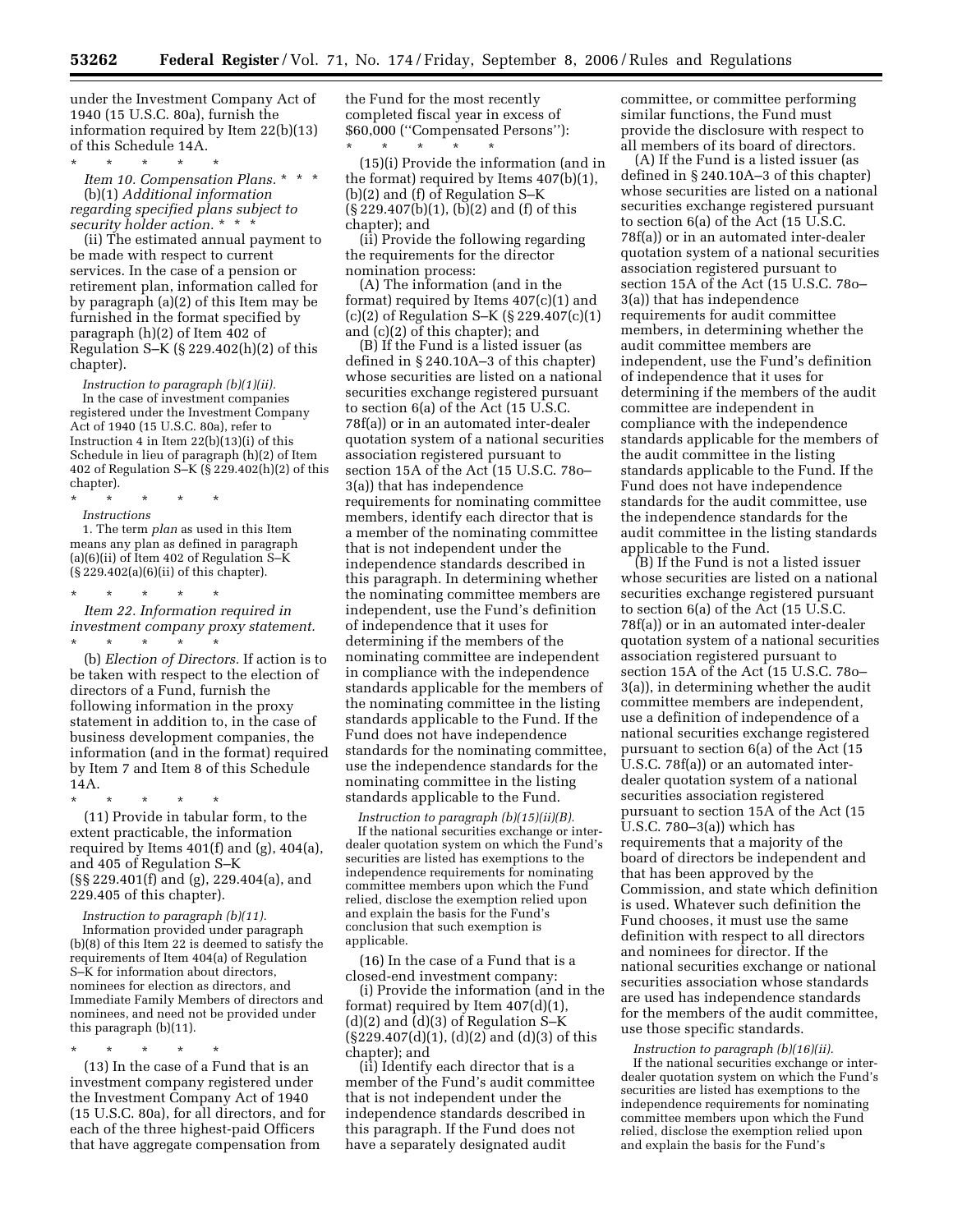conclusion that such exemption is applicable. The same disclosure should be provided if the Fund is not a listed issuer and the national securities exchange or interdealer quotation system selected by the Fund has exemptions that are applicable to the Fund.

(17) In the case of a Fund that is an investment company registered under the Investment Company Act of 1940 (15 U.S.C. 80a), if a director has resigned or declined to stand for reelection to the board of directors since the date of the last annual meeting of security holders because of a disagreement with the registrant on any matter relating to the registrant's operations, policies or practices, and if the director has furnished the registrant with a letter describing such disagreement and requesting that the matter be disclosed, the registrant shall state the date of resignation or declination to stand for re-election and summarize the director's description of the disagreement. If the registrant believes that the description provided by the director is incorrect or incomplete, it may include a brief statement presenting its view of the disagreement.

\* \* \* \* \*

■ 33. Amend § 240.14c–5 to revise paragraph (a)(4) before the undesignated paragraph to read as follows:

### **§ 240.14c–5 Filing requirements.**

# $(a) * * * * *$

(4) The approval or ratification of a plan as defined in paragraph (a)(6)(ii) of Item 402 of Regulation S–K (§ 229.402(a)(6)(ii) of this chapter) or amendments to such a plan. \* \* \* \* \*

 $\blacksquare$  34. Amend § 240.15d-11 by revising paragraph (c) to read as follows:

## **§ 240.15d–11 Current reports on Form 8–K (§ 249.308 of this chapter).**

\* \* \* \* \* (c) No failure to file a report on Form 8–K that is required solely pursuant to Item 1.01, 1.02, 2.03, 2.04, 2.05, 2.06, 4.02(a), 5.02(e) or 6.03 of Form 8-K shall be deemed to be a violation of 15 U.S.C. 78j(b) and § 240.10b–-5.

■ 35. Add § 240.15d--20 to read as follows:

#### **§ 240.15d–-20 Plain English presentation of specified information.**

(a) Any information included or incorporated by reference in a report filed under section 15(d) of the Act (15 U.S.C. 78o(d)) that is required to be disclosed pursuant to Item 402, 403, 404 or 407 of Regulation S–B (§§ 228.402, 228.403, 228.404 or 228.407 of this chapter) or Item 402, 403, 404 or 407 of

Regulation S–K (§§ 229.402, 229.403, 229.404 or 229.407 of this chapter) must be presented in a clear, concise and understandable manner. You must prepare the disclosure using the following standards:

(1) Present information in clear, concise sections, paragraphs and sentences;

(2) Use short sentences;

(3) Use definite, concrete, everyday words;

(4) Use the active voice;

(5) Avoid multiple negatives; (6) Use descriptive headings and subheadings;

(7) Use a tabular presentation or bullet lists for complex material, wherever possible;

(8) Avoid legal jargon and highly technical business and other terminology;

(9) Avoid frequent reliance on glossaries or defined terms as the primary means of explaining information. Define terms in a glossary or other section of the document only if the meaning is unclear from the context. Use a glossary only if it facilitates understanding of the disclosure; and

(10) In designing the presentation of the information you may include pictures, logos, charts, graphs and other design elements so long as the design is not misleading and the required information is clear. You are encouraged to use tables, schedules, charts and graphic illustrations that present relevant data in an understandable manner, so long as such presentations are consistent with applicable disclosure requirements and consistent with other information in the document. You must draw graphs and charts to scale. Any information you provide must not be misleading.

(b) [Reserved]

**Note to § 240.15d–20.** In drafting the disclosure to comply with this section, you should avoid the following:

1. Legalistic or overly complex presentations that make the substance of the disclosure difficult to understand;

2. Vague ''boilerplate'' explanations that are imprecise and readily subject to different interpretations;

3. Complex information copied directly from legal documents without any clear and concise explanation of the provision(s); and

4. Disclosure repeated in different sections of the document that increases the size of the document but does not enhance the quality of the information.

■ 36. Amend § 240.16b–3 by:

■ a. Adding "and" at the end of paragraph (b)(3)(i)(B); ■ b. Removing ''; and'' at the end of paragraph (b)(3)(i)(C) and in its place adding a period;

 $\blacksquare$  c. Removing paragraph (b)(3)(i)(D); and

■ d. Adding Note (4) to read as follows:

## **§ 240.16b–3 Transactions between an issuer and its officers or directors.**

\* \* \* \* \*

*Notes to § 240.16b–3:*  \* \* \* \* \*

**Note (4):** For purposes of determining a director's status under those portions of paragraph (b)(3)(i) that reference § 229.404(a) of this chapter, an issuer may rely on the disclosure provided under § 229.404(a) of this chapter for the issuer's most recent fiscal year contained in the most recent filing in which disclosure required under § 229.404(a) is presented. Where a transaction disclosed in that filing was terminated before the director's proposed service as a Non-Employee Director, that transaction will not bar such service. The issuer must believe in good faith that any current or contemplated transaction in which the director participates will not be required to be disclosed under § 229.404(a) of this chapter, based on information readily available to the issuer and the director at the time such director proposes to act as a Non-Employee Director. At such time as the issuer believes in good faith, based on readily available information, that a current or contemplated transaction with a director will be required to be disclosed under § 229.40 $4$ (a) in a future filing, the director no longer is eligible to serve as a Non-Employee Director; *provided, however*, that this determination does not result in retroactive loss of a Rule 16b-3 exemption for a transaction previously approved by the director while serving as a Non-Employee Director consistent with this note. In making the determinations specified in this Note, the issuer may rely on information it obtains from the director, for example, pursuant to a response to an inquiry.

## **PART 245—REGULATION BLACKOUT TRADING RESTRICTION (REGULATION BTR—BLACKOUT TRADING RESTRICTION)**

■ 37. The authority citation for Part 245 continues to read in part as follows:

**Authority:** 15 U.S.C. 78w(a), unless otherwise noted.

\* \* \* \* \*

### **§ 245.100 [Amended]**

■ 38. Amend § 245.100, paragraph (a)(2), by revising the phrase ''paragraph (a) or (b) of Item 404'' to read ''paragraph (a) of Item 404''. \* \* \* \* \*

**PART 249—FORMS, SECURITIES EXCHANGE ACT OF 1934** 

■ 39. The authority citation for part 249 continues to read in part as follows: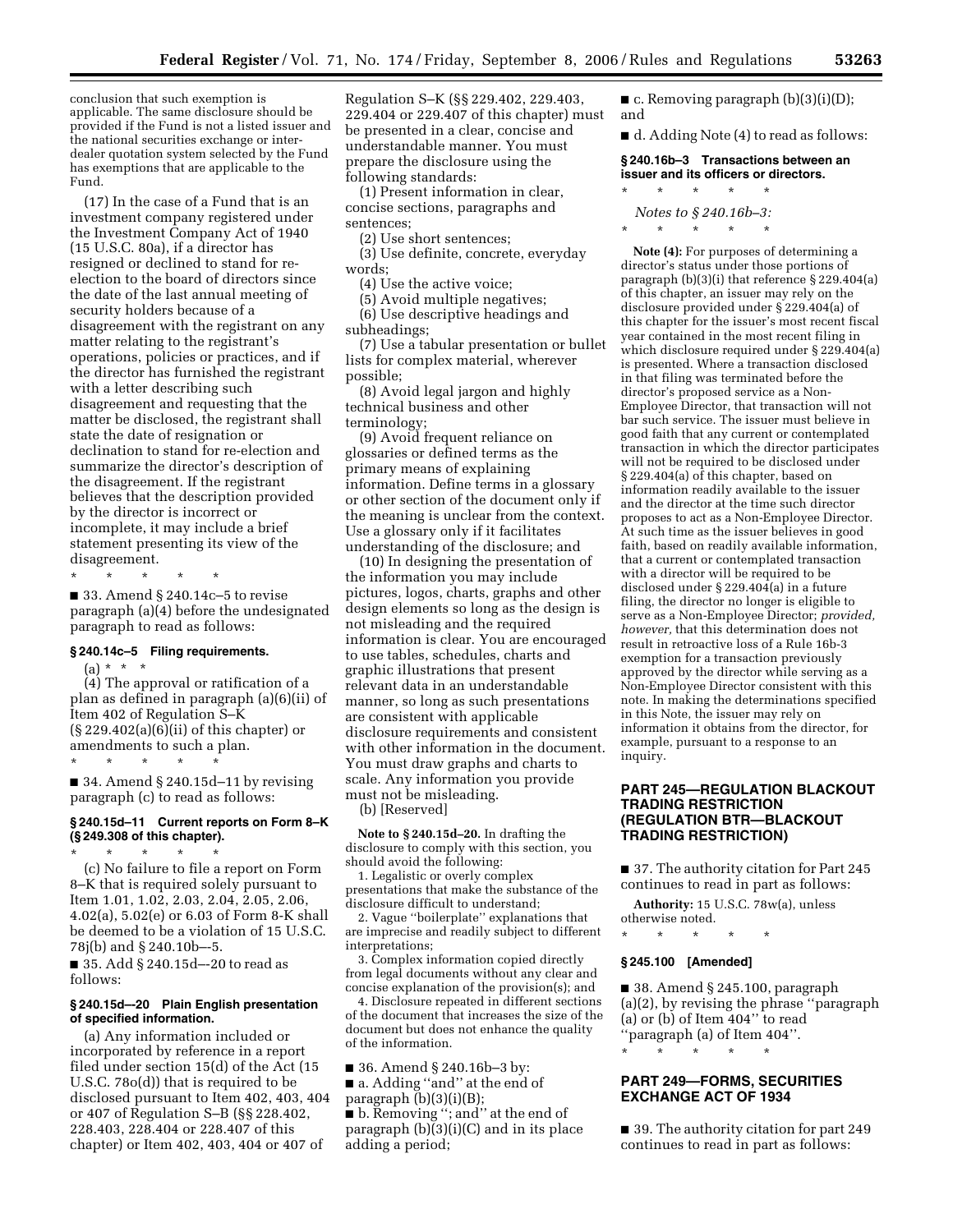**Authority:** 15 U.S.C. 78a *et seq.* and 7201 *et seq.*; and 18 U.S.C. 1350, unless otherwise noted.

\* \* \* \* \*

■ 40. Amend Form 10 (referenced in § 249.210) by revising Items 6 and 7 to read as follows:

**Note:** The text of Form 10 does not, and this amendment will not, appear in the Code of Federal Regulations.

#### **Form 10**

**General Form for Registration of Securities Pursuant to Section 12(B) or (G) of the Securities Exchange Act of 1934** 

\* \* \* \* \*

Item 6. Executive Compensation.

Furnish the information required by Item 402 of Regulation S-K (§ 229.402 of this chapter) and paragraph (e)(4) of Item 407 of Regulation S-K (§ 229.407 of this chapter).

Item 7. Certain Relationships and Related Transactions, and Director Independence.

Furnish the information required by Item 404 of Regulation S–K (§ 229.404 of this chapter) and Item 407(a) of Regulation S–K (§ 229.407(a) of this chapter).

\* \* \* \* \*

■ 41. Amend Form 10–SB (referenced in § 249.210b), Information Required in Registration Statement, by revising Item 7 to read as follows:

**Note:** The text of Form 10–SB does not, and this amendment will not, appear in the Code of Federal Regulations.

### **Form 10–SB**

## **General Form for Registration of Securities of Small Business Issuers**

\* \* \* \* \*

\* \* \* \* \*

Information Required in Registration Statement

\* \* \* \* \* Item 7. Certain Relationships and Related Transactions, and Director Independence.

Furnish the information required by Item 404 of Regulation S–B (§ 228.404 of this chapter) and Item 407(a) of Regulation S–B (§ 228.407(a) of this chapter).

■ 42. Amend Form 20–F (referenced in § 249.220f) by revising Instruction 4.(c)(v) to the Instructions as to Exhibits to read as follows:

**Note:** The text of Form 20–F does not, and this amendment will not, appear in the Code of Federal Regulations.

### **Form 20–F**

\* \* \* \* \*

*Instructions as to Exhibits* 

- \* \* \* \* \*
	- 4.(a) \* \* \*  $(c) * * * *$

(v) Public filing of the management contract or compensatory plan, contract or arrangement, or portion thereof, is not required in the company's home country and is not otherwise publicly disclosed by the company.

\* \* \* \* \*

■ 43. Form 8–K (referenced in

§ 249.308) is amended by:

■ a. Revising General Instruction D; ■ b. Revising the last sentence of

Instruction 1 to Item 1.01;

■ c. Revising the heading of Item 5.02; ■ d. Revising Item 5.02(b), the

introductory text of Item 5.02(c), Item 5.02(c)(2) and (c)(3);

 $\blacksquare$  e. Adding Items 5.02(d)(5), (e) and (f); and

■ f. Adding Instructions 3 and 4 to Item 5.02.

The revisions and additions read as follows:

**Note:** The text of Form 8-K does not, and this amendment will not, appear in the Code of Federal Regulations.

## **Form 8–K**

#### **Current Report**

**Pursuant to Section 13 or 15(d) of the Securities Exchange Act of 1934** 

\* \* \* \* \*

**General Instructions** 

\* \* \* \* \* D. Preparation of Report. This form is not to be used as a blank form to be filled in, but only as a guide in the preparation of the report on paper meeting the requirements of Rule 12b– 12 (17 CFR 240.12b–12). The report shall contain the number and caption of the applicable item, but the text of such item may be omitted, provided the answers thereto are prepared in the manner specified in Rule 12b–13 (17 CFR 240.12b-13). To the extent that Item 1.01 and one or more other items of the form are applicable, registrants need not provide the number and caption of Item 1.01 so long as the substantive disclosure required by Item 1.01 is disclosed in the report and the number and caption of the other applicable item(s) are provided. All items that are not required to be answered in a particular report may be omitted and no reference thereto need be made in the report. All instructions should also be omitted.

\* \* \* \* \*

Item 1.01 Entry into a Material Definitive Agreement.

\* \* \* \* \*

*Instructions.*  1. \* \* \* An agreement involving the subject matter identified in Item  $601(b)(10)(iii)(A)$  or  $(B)$  need not be disclosed under this Item.

\* \* \* \* \* Item 5.02 Departure of Directors or Certain Officers; Election of Directors; Appointment of Certain Officers; Compensatory Arrangements of Certain Officers.

\* \* \* \* \* (b) If the registrant's principal executive officer, president, principal financial officer, principal accounting officer, principal operating officer, or any person performing similar functions, or any named executive officer, retires, resigns or is terminated from that position, or if a director retires, resigns, is removed, or refuses to stand for re-election (except in circumstances described in paragraph (a) of this Item 5.02), disclose the fact that the event has occurred and the date of the event.

(c) If the registrant appoints a new principal executive officer, president, principal financial officer, principal accounting officer, principal operating officer, or person performing similar functions, disclose the following information with respect to the newly appointed officer:

 $(1) * *$ 

(2) the information required by Items 401(b), (d), (e) and Item 404(a) of Regulation S-K (17 CFR 229.401(b), (d), (e) and 229.404(a)), or, in the case of a small business issuer, Items  $401(a)(4)$ ,  $(a)(5)$ ,  $(c)$ , and Item 404 $(a)$  of Regulation S-B (17 CFR 228.401(a)(4), (a)(5), (c), and 228.404(a), respectively); and

(3) a brief description of any material plan, contract or arrangement (whether or not written) to which a covered officer is a party or in which he or she participates that is entered into or material amendment in connection with the triggering event or any grant or award to any such covered person or modification thereto, under any such plan, contract or arrangement in connection with any such event.

 $(d) * *$ 

(5) a brief description of any material plan, contract or arrangement (whether or not written) to which the director is a party or in which he or she participates that is entered into or material amendment in connection with the triggering event or any grant or award to any such covered person or modification thereto, under any such plan, contract or arrangement in connection with any such event.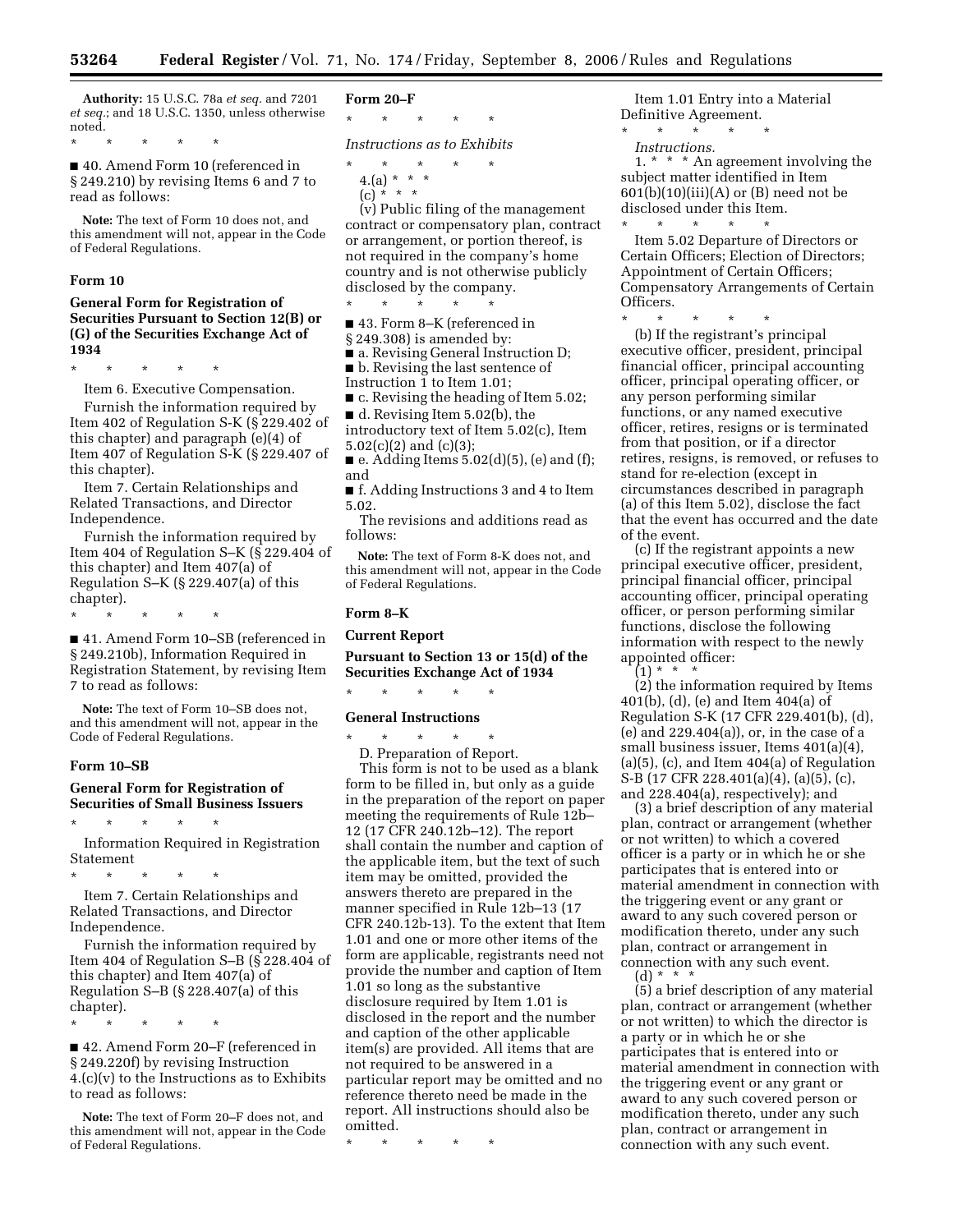(e) If the registrant enters into, adopts, or otherwise commences a material compensatory plan, contract or arrangement (whether or not written), as to which the registrant's principal executive officer, principal financial officer, or a named executive officer participates or is a party, or such compensatory plan, contract or arrangement is materially amended or modified, or a material grant or award under any such plan, contract or arrangement to any such person is made or materially modified, then the registrant shall provide a brief description of the terms and conditions of the plan, contract or arrangement and the amounts payable to the officer thereunder.

*Instructions to paragraph (e)*.

1. Disclosure under this Item 5.02(e) shall be required whether or not the specified event is in connection with events otherwise triggering disclosure pursuant to this Item 5.02.

2. Grants or awards (or modifications thereto) made pursuant to a plan, contract or arrangement (whether involving cash or equity), that are materially consistent with the previously disclosed terms of such plan, contract or arrangement, need not be disclosed under this Item 5.02(e), provided the registrant has previously disclosed such terms and the grant, award or modification is disclosed when Item 402 of Regulation S–K (17 CFR 229.402) requires such disclosure.

(f) If the salary or bonus of a named executive officer cannot be calculated as of the most recent practicable date and is omitted from the Summary Compensation Table as specified in Instruction 1 to Item 402(b)(2)(iii) and (iv) of Regulation S–B or Instruction 1 to Item  $402(c)(2)(iii)$  and  $(iv)$  of Regulation S–K, disclose the appropriate information under this Item 5.02(f) when there is a payment, grant, award, decision or other occurrence as a result of which such amounts become calculable in whole or part. Disclosure under this Item 5.02(f) shall include a new total compensation figure for the named executive officer, using the new salary or bonus information to recalculate the information that was previously provided with respect to the named executive officer in the registrant's Summary Compensation Table for which the salary and bonus information was omitted in reliance on Instruction 1 to Item 402(b)(2)(iii) and (iv) of Regulation S–B (17 CFR  $228.402(b)(2)(iii)$  and (iv)) or Instruction 1 to Item  $402(c)(2)(iii)$  and (iv) of Regulation S–K (17 CFR  $229.402(c)(2)(iii)$  and  $(iv)$ ).

*Instructions to Item 5.02*.

\* \* \* \* \*

3. The registrant need not provide information with respect to plans, contracts, and arrangements to the extent they do not discriminate in scope, terms or operation, in favor of executive officers or directors of the registrant and that are available generally to all salaried employees.

4. For purposes of this Item, the term ''named executive officer'' shall refer to those executive officers for whom disclosure was required in the registrant's most recent filing with the Commission under the Securities Act (15 U.S.C. 77a *et seq.*) or Exchange Act (15 U.S.C. 78a *et seq.*) that required disclosure pursuant to Item 402(c) of Regulation S–K (17 CFR 229.402(c)) or Item 402(b) of Regulation S–B (17 CFR 228.402(b)), as applicable.

■ 44. Amend Form 10–Q (referenced in § 249.308a) by revising Item 5(b) in Part II to read as follows:

**Note:** The text of Form 10–Q does not, and this amendment will not, appear in the Code of Federal Regulations.

### **Form 10–Q**

\* \* \* \* \*

\* \* \* \* \*

## **Part II—Other Information**

\* \* \* \* \*

Item 5. Other Information.

 $(a) * * * *$ 

(b) Furnish the information required by Item 407(c)(3) of Regulation S–K (§ 229.407 of this chapter). \* \* \* \* \*

■ 45. Amend Form 10–QSB (referenced in § 249.308b) by revising Item 5(b) in Part II to read as follows:

**Note:** The text of Form 10–QSB does not, and this amendment will not, appear in the Code of Federal Regulations.

## **Form 10–QSB**

\* \* \* \* \*

#### **Part II—Other Information**

- \* \* \* \* \*
- Item 5. Other Information.  $(a) * * * *$

(b) Furnish the information required by Item 407(c)(3) of Regulation S–B (§ 228.407 of this chapter). \* \* \* \* \*

■ 46. Amend Form 10–K (referenced in § 249.310) by revising Item 10 before the instruction and Items 11 and 13 in Part III to read as follows:

**Note:** The text of Form 10–K does not, and this amendment will not, appear in the Code of Federal Regulations.

**Form 10–K** 

\* \* \* \* \* **Part III** 

# \* \* \* \* \*

Item 10. Directors, Executive Officers and Corporate Governance.

Furnish the information required by Items 401, 405, 406, and 407(c)(3), (d)(4) and (d)(5) of Regulation S–K (§§ 229.401, 229.405, 229.406, and 229.407(c)(3), (d)(4) and (d)(5) of this chapter).

\* \* \* \* \*

\* \* \* \* \*

\* \* \* \* \*

Item 11. Executive Compensation.

Furnish the information required by Item 402 of Regulation S–K (§ 229.402 of this chapter) and paragraphs (e)(4) and (e)(5) of Item 407 of Regulation S–K (§ 229.407(e)(4) and (e)(5) of this chapter).

Item 13. Certain Relationships and Related Transactions, and Director Independence.

Furnish the information required by Item 404 of Regulation S–K (§ 229.404 of this chapter) and Item 407(a) of Regulation S–K (§ 229.407(a) of this chapter).

■ 47. Amend Form 10–KSB (referenced in § 249.310b) by revising Item 9 before the instruction and Item 12 in Part III to read as follows:

**Note:** The text of Form 10–KSB does not, and this amendment will not, appear in the Code of Federal Regulations.

#### **Form 10–KSB**

\* \* \* \* \*

### **Part III**

Item 9. Directors, Executive Officers, Promoters, Control Persons and Corporate Governance; Compliance With Section 16(a) of the Exchange Act.

Furnish the information required by Items 401, 405, 406, and 407(c)(3), (d)(4) and (d)(5) of Regulation S–B (§§ 228.401, 228.405, 228.406, and 228.407(c)(3), (d)(4) and (d)(5) of this chapter).

\* \* \* \* \*

Item 12. Certain Relationships and Related Transactions, and Director Independence.

Furnish the information required by Item 404 of Regulation S–B (§ 228.404 of this chapter) and Item 407(a) of Regulation S–B (§ 228.407(a) of this chapter).

\* \* \* \* \*